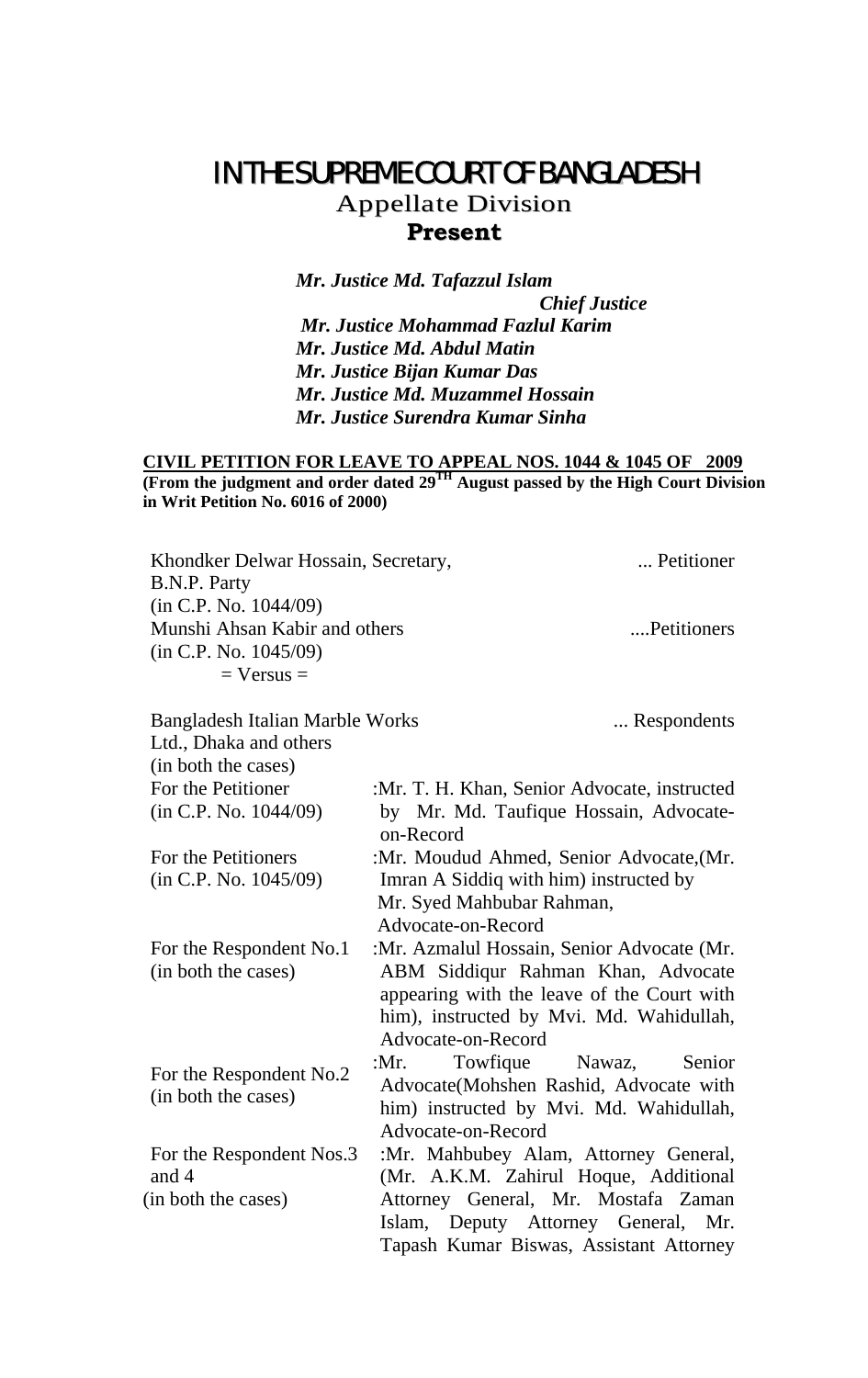|                          | General, Mr. Khandaker Diliruzzaman,<br>Assistant Attorney General, Mr. Kashifa<br>Hussain, Assistant Attorney General, Mr.<br>Pratikar Chakma, Assistant Attorney<br>General, Mr. Titas Hillol Rema, Assistant<br>Attorney General, with him), instructed by<br>Mr. B. Hossain, Advocate-on-Record |
|--------------------------|-----------------------------------------------------------------------------------------------------------------------------------------------------------------------------------------------------------------------------------------------------------------------------------------------------|
| For the Respondent No.5  | :Mr. M.K. Rahman, Additional Attorney                                                                                                                                                                                                                                                               |
| (in both the cases)      | General (Mr. Motaher Hossain Sazu,                                                                                                                                                                                                                                                                  |
|                          | Deputy Attorney General, Mr. Biswajit                                                                                                                                                                                                                                                               |
|                          | Debnath, Deputy Attorney General, Mr. S.                                                                                                                                                                                                                                                            |
|                          | Jahangir, Assistant Attorney<br>Rashed                                                                                                                                                                                                                                                              |
|                          | General and Mr. S.M. Nazumul Haque,                                                                                                                                                                                                                                                                 |
|                          | Assistant Attorney General with him)                                                                                                                                                                                                                                                                |
|                          | instructed by Mrs. Sufia Khatun, Advocate-<br>on-Record                                                                                                                                                                                                                                             |
| For the Respondent `No.6 | :Mr. Murad Reza, Additional Attorney                                                                                                                                                                                                                                                                |
| (in both the cases)      | General, (Ms. Fazilatunassa<br>Bappy,                                                                                                                                                                                                                                                               |
|                          | Assistant Attorney General, Ms. Mahfuza                                                                                                                                                                                                                                                             |
|                          | Begum, Assistant Attorney General and Ms.                                                                                                                                                                                                                                                           |
|                          | Khairunnessa, Assistant Attorney General,                                                                                                                                                                                                                                                           |
|                          | instructed by Mr. Giasuddin Ahmed,<br>Advocate-on-Record                                                                                                                                                                                                                                            |
| For the Respondent No.7  | :Mr. Mahmudul Islam, Senior Advocate,                                                                                                                                                                                                                                                               |
| (in both the cases)      | (Mr. AFM Mesbahuddin, Senior Advocate,                                                                                                                                                                                                                                                              |
|                          | Mr. Yusuf Hossain Humayun, Advocate,                                                                                                                                                                                                                                                                |
|                          | Mr. A.M. Amin Uddin, Advocate, Mr.                                                                                                                                                                                                                                                                  |
|                          | Abdul Matin Khasru, Advocate, Mr. Sheikh                                                                                                                                                                                                                                                            |
|                          | Fazle Noor Tapash, Advocate, Mr. Nurul                                                                                                                                                                                                                                                              |
|                          | Islam Sujon, Advocate, Mr. Shahidul Karim                                                                                                                                                                                                                                                           |
|                          | Siddiki, Advocate, Mr. S.M. Rezaul Karim,<br>Advocate and Mr. Momtazuddin Fakir with                                                                                                                                                                                                                |
|                          | Advocate instructed by Mrs.<br>$him$ ),                                                                                                                                                                                                                                                             |
|                          | Mahmuda Begum, Advocate-on-Record                                                                                                                                                                                                                                                                   |
|                          | :The $19^{th}$ , $21^{st}$ , $26^{th}$ , $27^{th}$ and $28^{th}$ January,                                                                                                                                                                                                                           |
| Date of hearing          | $\frac{2010 \text{ and } 1^{\text{st}} \text{February}, 2010}{20}$                                                                                                                                                                                                                                  |

## **J U D G M E N T**

## **MD. TAFAZZUL ISLAM, CJ:-**

 These civil petitions arose out of the judgment and order dated 29.8.2005 passed by the High Court Division in Writ Petition No. 6016 of 2006 making the Rule absolute and declaring the Constitution (Fifth Amendment) Act, 1979, Act 1 of 1979, hereinafter referred to as the Fifth

2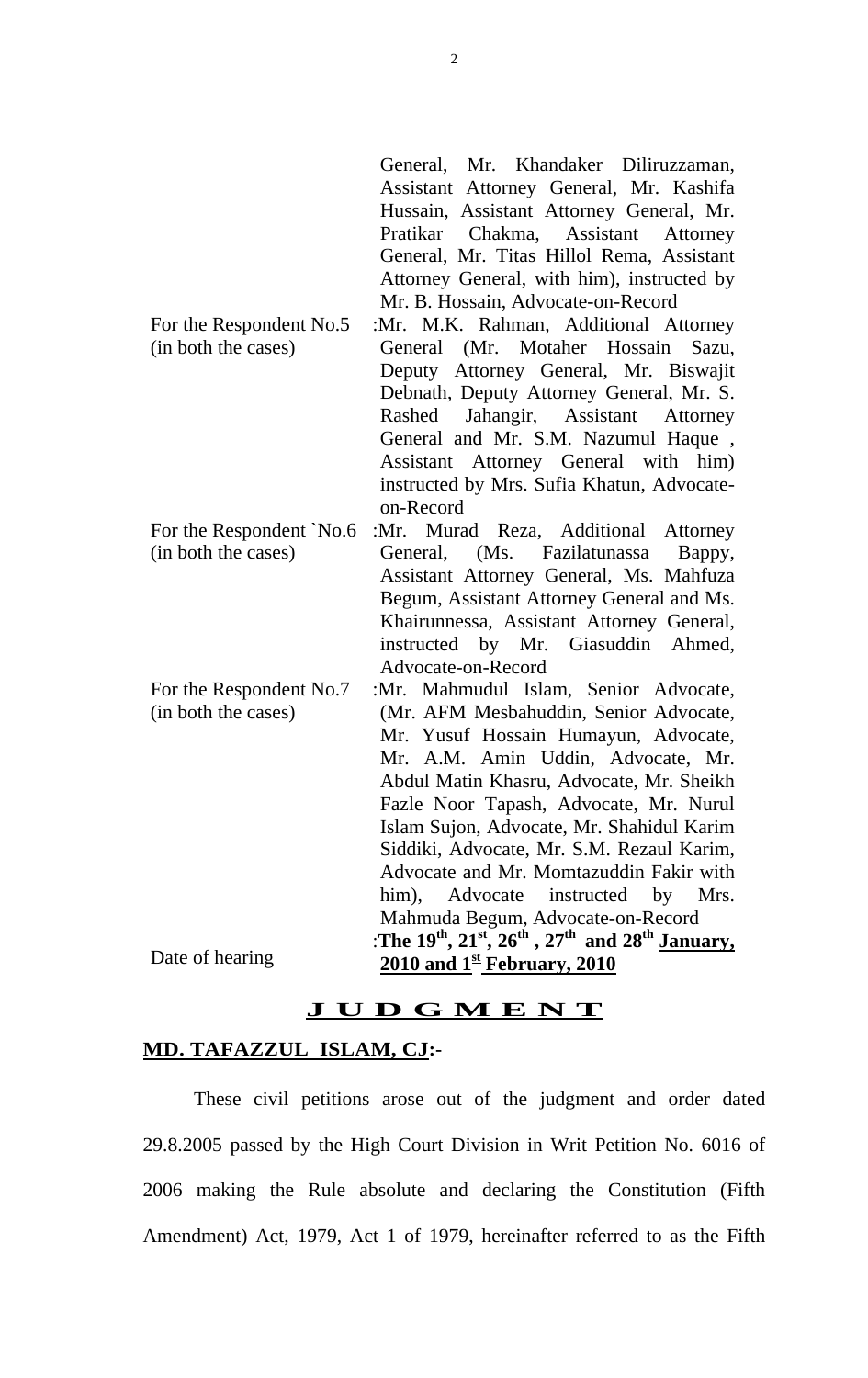Amendment, as illegal and void and allowing condonations of some of the amendments while refusing some others and also directing the Ministry of Industries, the writ respondent No.1, the proforma respondent No.3 herein, to handover the physical possession of Moon Cinema Hall, 11 Wiseghat Road, Police Station: Kotwali, Dhaka, to the writ petitioner No. 1, the respondent No.1 herein, within 60 (sixty) days.

 Facts, in brief, are that the respondent No.1, hereinafter referred to as the company, along with its Managing Director, filed the above writ petition stating, inter alia, that the company was registered with the Joint Stock Companies of the erstwhile East Pakistan as a private limited company in the name and style of Pak Italian Marble Work Limited and in the year 1962 it became the owner of the above Holding No.11, Wise Ghat Road, Dhaka and in the year 1964, it constructed a cinema hall known as Moon Cinema Hall; after liberation of Bangladesh, in or around the last week of December, 1971, some people taking advantage of poor law and order situation prevailing at that time, took over forcible possession of the above Moon Cinema Hall from the staffs of the company and subsequently, by notification being No.186-SI dated December 31, 1971, the management of the Moon Cinema Hall was taken over by the proforma respondent No.3 and the same was handed over to the Management Board purportedly in pursuance of the Acting President's Order No. Sec XI/IM/35/71/17 dated December 30, 1971; then in terms of the order passed by the Department of Trade and Commerce, by an order dated 28.11.1972 passed by the Registrar Joint Stock Companies, Bangladesh, the name of the company was changed to Bangladesh Italian Marble Works Ltd.; then by Notification No. IM-XV-36/72/531 dated 15.12.1972 the respondent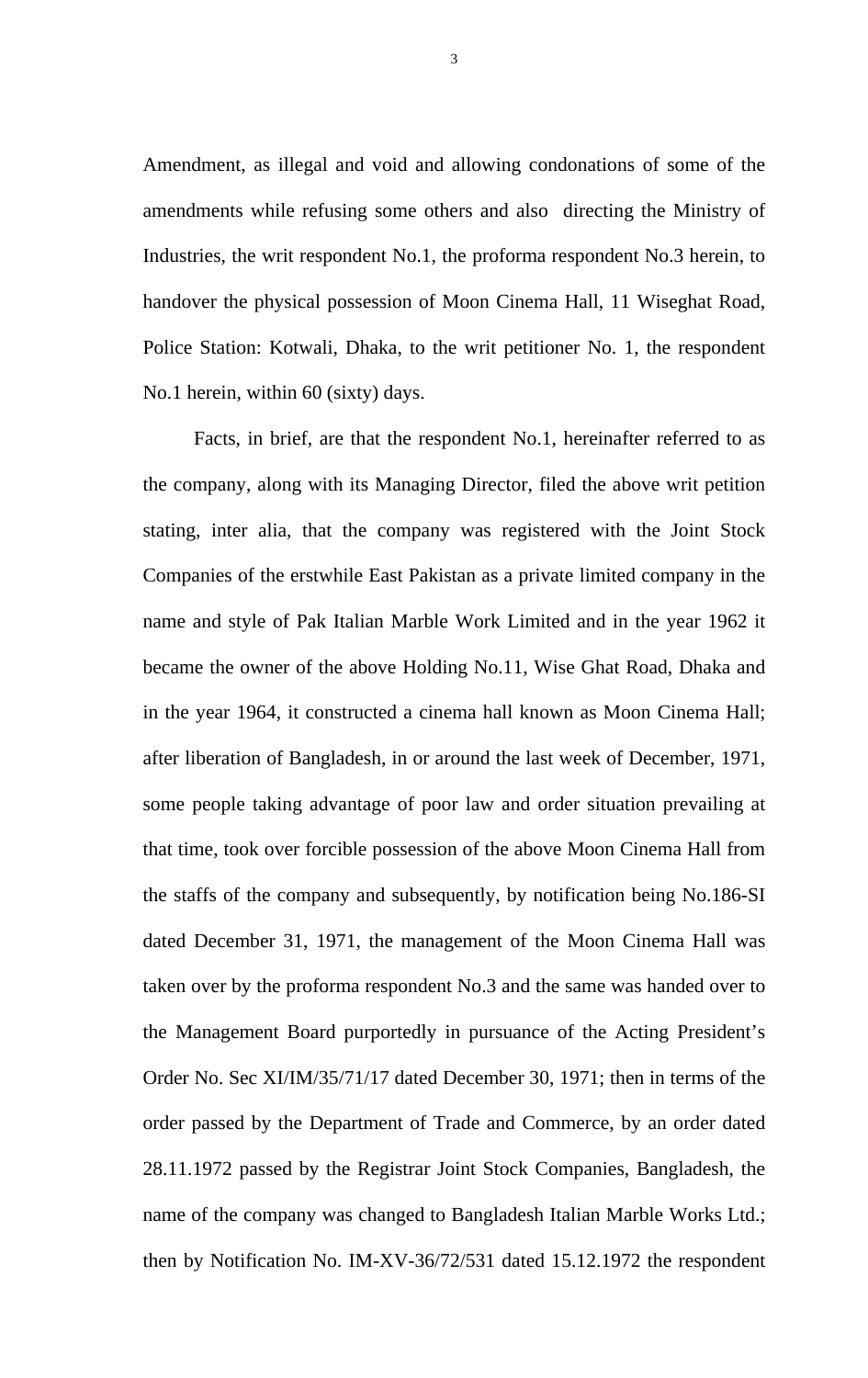No.3, in exercise of the powers under Article 5 of the President's Order No. 16 of 1972, placed the Moon Cinema Hall under the disposal of Bangladesh (Freedom Fighters) Welfare Trust, the writ respondent No.3, the proforma respondent No.5 herein.

 Then on April 28, 1972, the company filed an application praying for release of the Moon Cinema Hall whereupon the Sub-Divisional Officer (South), Dhaka, by his order dated 1.12.1972, directed an enquiry and the directors of the company personally appeared before the Officer-in-Charge of the Abandoned Property Cell on 22.10.1973 and after enquiry the authority concerned filed an enquiry report dated 11.9.1974 with the finding that the Moon Cinema Hall was not an abandoned property and thereafter the Sub-Divisional Officer (South) Dhaka, after examining the documents, by his order dated 18.12.1974 placed the matter before the Deputy Commissioner, Dhaka and in due course the Additional Deputy Commissioner, Dhaka by his Memo dated 6.1.1975 recommended release of the said property. But by Memo dated 27.06.1975 the respondent No.3 informed the company that the Moon Cinema Hall is an abandoned property and as such cannot be released. The Company then filed an application on 17.12.1975, before the Member, Advisory Council, in-charge, Ministry of Planning and Industries, praying for release of Moon Cinema Hall but without any result. Then finding no other alternative, the company filed Writ Petition No. 67 of 1976 praying for declaration that the notification dated 31.12.1971 issued by the proforma respondent No.3 taking over Moon Cinema Hall as abandoned property under the Acting President's Order No.1 of 1971 and its subsequent Order dated 27.6.1975 refusing to release Moon Cinema Hall are illegal and without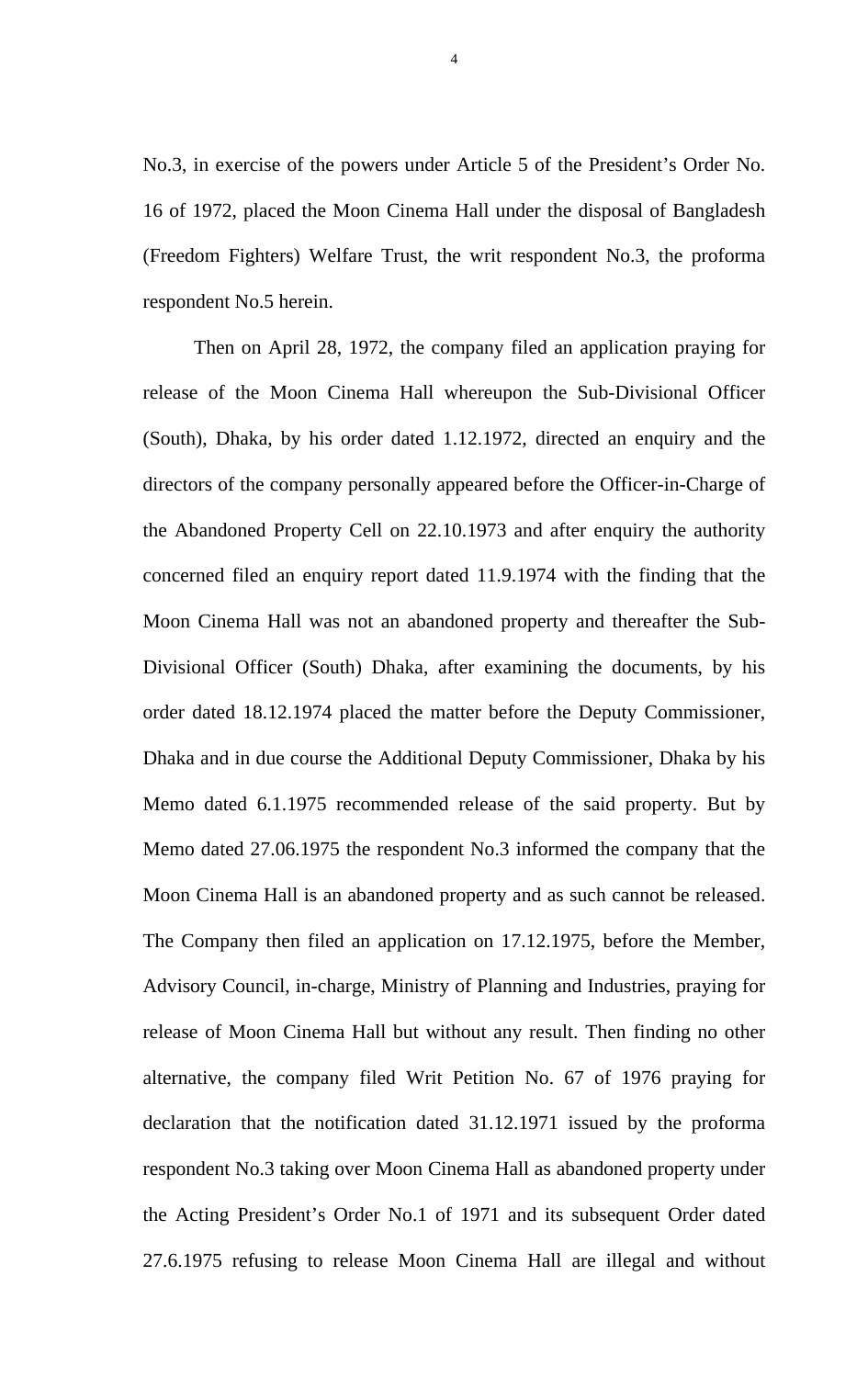lawful authority. Only the respondent Nos. 3 and the Secretary, Ministry of Industries, the writ respondent No.2, the respondent No.4 herein, contested the Rule by filing an affidavit-in-opposition. The proforma respondent No.5 neither opposed the Rule nor filed an affidavit-in-opposition. After hearing the High Court Division, by judgment and order dated 15.6.1977, declared the impugned notification dated 31.12.1971 as illegal and directed the proforma respondent Nos. 3 and 4 to hand over the possession of Moon Cinema Hall to the company at once.

 Then in compliance of the above judgment of the High Court Division, the respondent No.3, by Notification No.  $ND/(N-1)/4(2)/72/11$  Dacca dated 24.8.1977, deleted Moon Cinema Hall from the list published in the Notification dated 31.12.1971 and formally released Moon Cinema Hall in favour of the company with a direction to the respondent No.4 to hand over the physical possession of the same to the representative of the company. In due course, a Magistrate was also deputed to hand over possession of Moon Cinema Hall to the company but the possession could not be handedover because the proforma respondent No.5 refused to give up possession of Moon Cinema Hall to the company on the ground that they, against the above judgment of the High Court Division, has filed Civil Petition No. 291 of 1977 before this Division and obtained an order of stay. In the meantime Abandoned Properties (Supplementary Provisions) Regulation, 1977, hereinafter referred to as Martial Law Regulation No. VII of 1977, having been promulgated on 7.10.1977 prodiving, amongst others, annulment of the above judgement and order of the High Court Division dated 15. 6. 1977. Then the above civil petition was dismissed as not being pressed.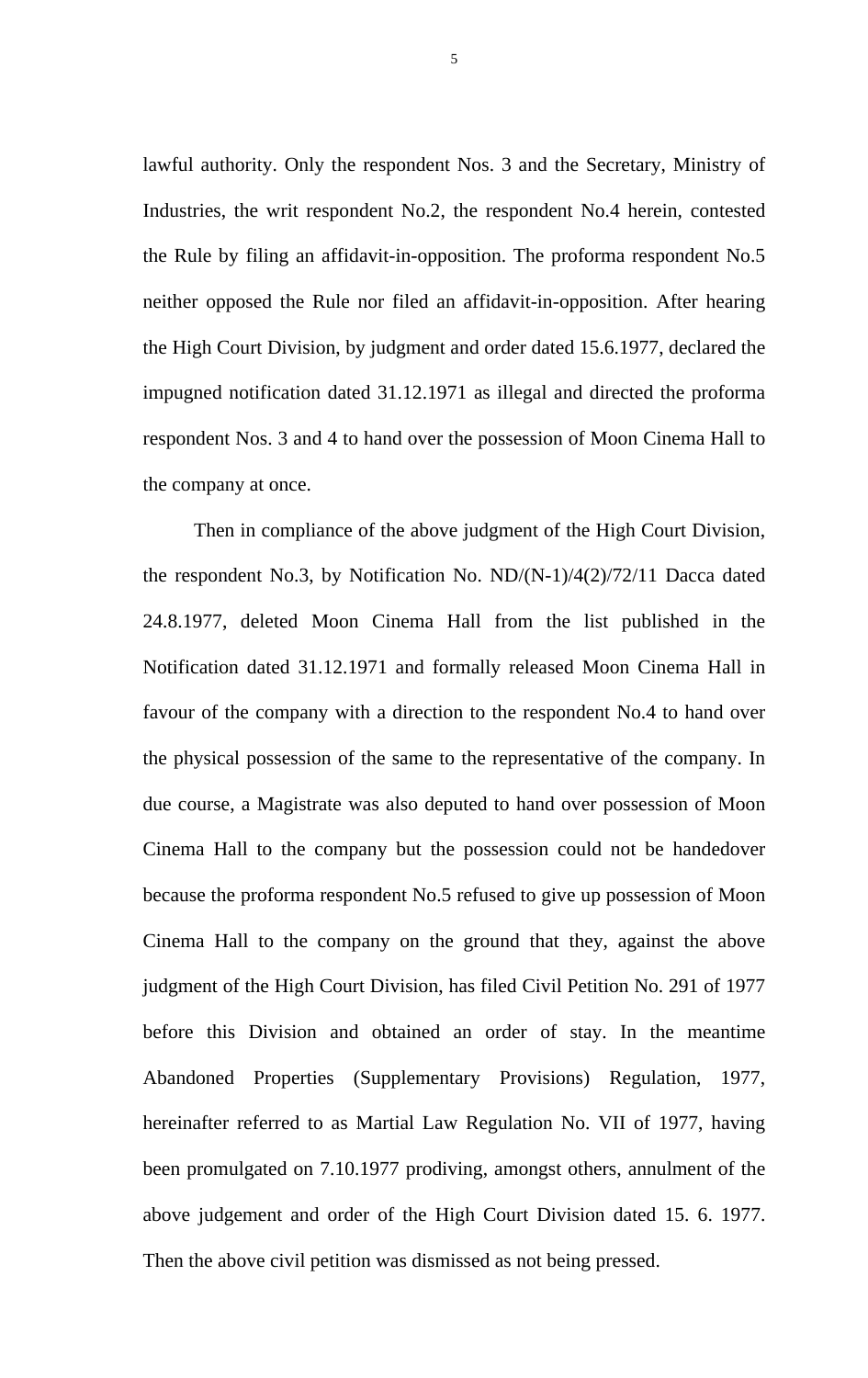Thereafter the company made several representations to the respondent Nos.3 and 4 requesting them to hand over of the possession of the Moon Cinema Hall in their favour but the same was refused on the plea that in view of promulgation of MLR VII of 1977 the judgment and order of the High Court Division dated 15.6.1977 passed in Writ Petition No. 67 of 1976 stood annulled and so the said judgment was no longer binding upon them and the said Cinema Hall having vested in the Government, they were not legally bound to deliver the possession of the same to the Company. In the contempt proceedings, which in the meantime commenced at the instance of the company, the proforma respondents having taken similar stand, the company did not press those and those were accordingly discharged.

 However, after the withdrawal of Martial Law the company filed Writ Petition No. 802 of 1994 before the High Court Division praying for issuing a Rule Nisi upon the respondent Nos. 3-4 and the proforma respondent No.5 calling upon them to show cause as to why, pursuant to the Gazette Notification No. IND(M-1)/4(2)/72/11 dated 24.8.1977 issued by the respondent No.3 for releasing Moon Cinema Hall and also directing the respondent No.4 to hand over the possession of the same to the company, the respondent Nos. 3-4 and the proforma respondent No.5 should not be directed to make over possession of the Moon Cinema Hall in favour of the company. However, the High Court Division by order dated 7.6.94 rejected the above writ petition summarily holding that the company did not challenge the vires of the Fifth Amendment and further there being inordinate delay of about 15 years it is too late to challenge the vires of the Fifth Amendment specifically in view of the judgment passed in the case of Anwar Hossain Vs. Bangladesh

6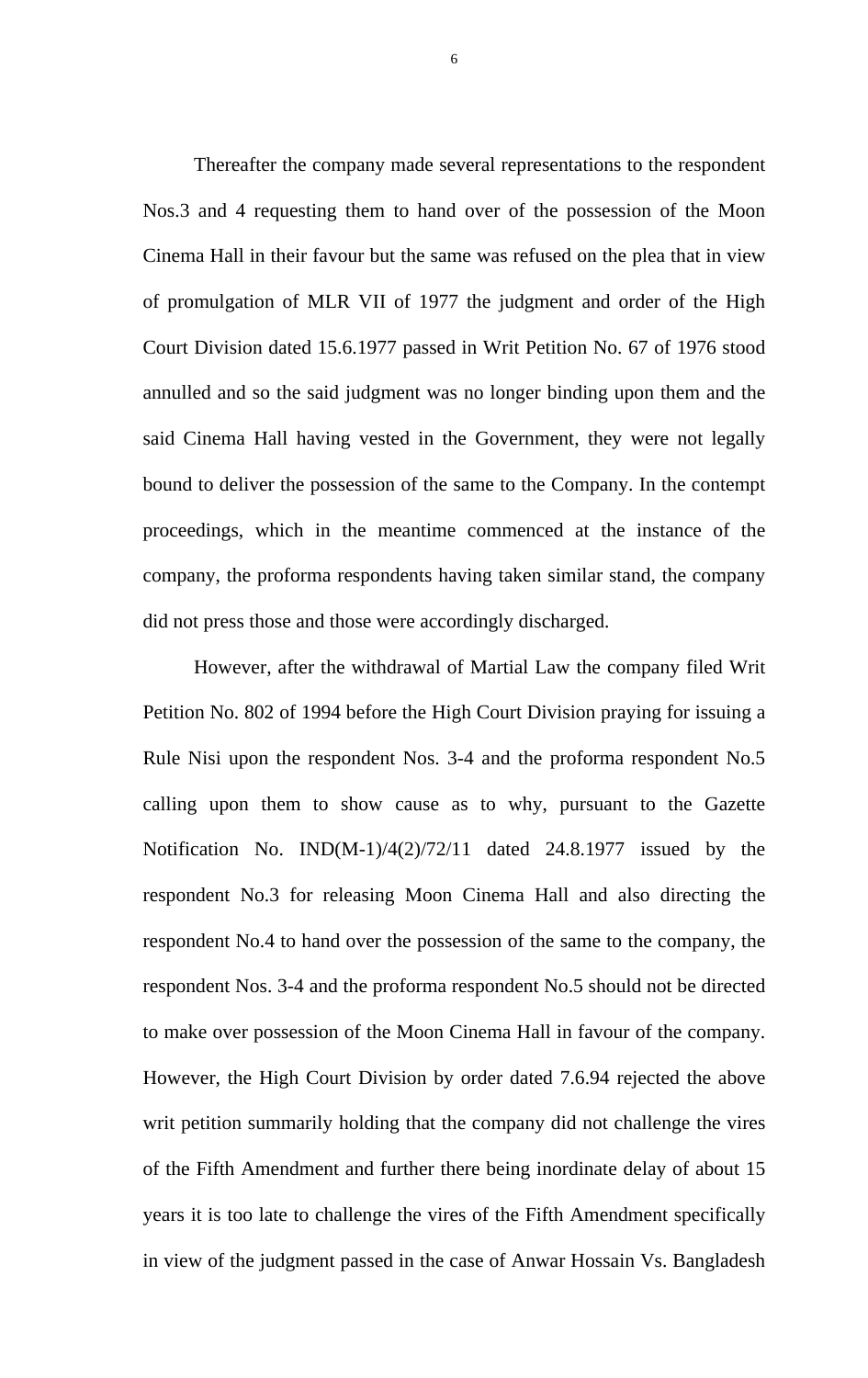BLD (Suppl.) $1 = 41$  DLR (AD)165. Being aggrieved the company filed Civil Appeal No. 15 of 1997 but the same was also dismissed by this Division by judgment and order dated 14.7.1999 holding, amongst others, that the publication of the Gazette Notification dated 24.8.77 was not an actual and effective restoration or transfer of the possession of the Moon Cinema Hall by way of delivery of possession to the company or by means similar to delivery of possession and therefore the High Court Division did not commit any illegality in not extending the protection of sub-paragraph (2) of paragraph 6 of Martial Law Regulation No. VII of 1977 to the company and the High Court Division also did not misinterpret the law as laid down in the case of Nasiruddin Vs. Government 32 DLR (AD) (1980) 216 and merely summarized the points stated therein and that with regard to the case of Ehteshamuddin Vs. Bangladesh 33 DLR (AD) (1981) 154 the High Court Division merely considered the effect of the lifting of Martial Law on April 6, 1979 by the Fifth Amendment and only quoted one paragraph from the said judgment and that the above cases also have no relevance with the facts and circumstances of the appeal and further the Fifth Amendment has also not been challenged in the appeal. In the above circumstances, the company, for relief, had to file the above writ petition challenging the vires of the Fifth Amendment.

In the writ petition it was further stated that Khandaker Moshtaque Ahmed by a Proclamation dated August 20, 1975 took over the full powers of the Government and suspended the Constitution with effect from August 15, 1975 and made the Constitution subservient to the above Proclamation and after 82 days he handed over the office of the President of Bangladesh to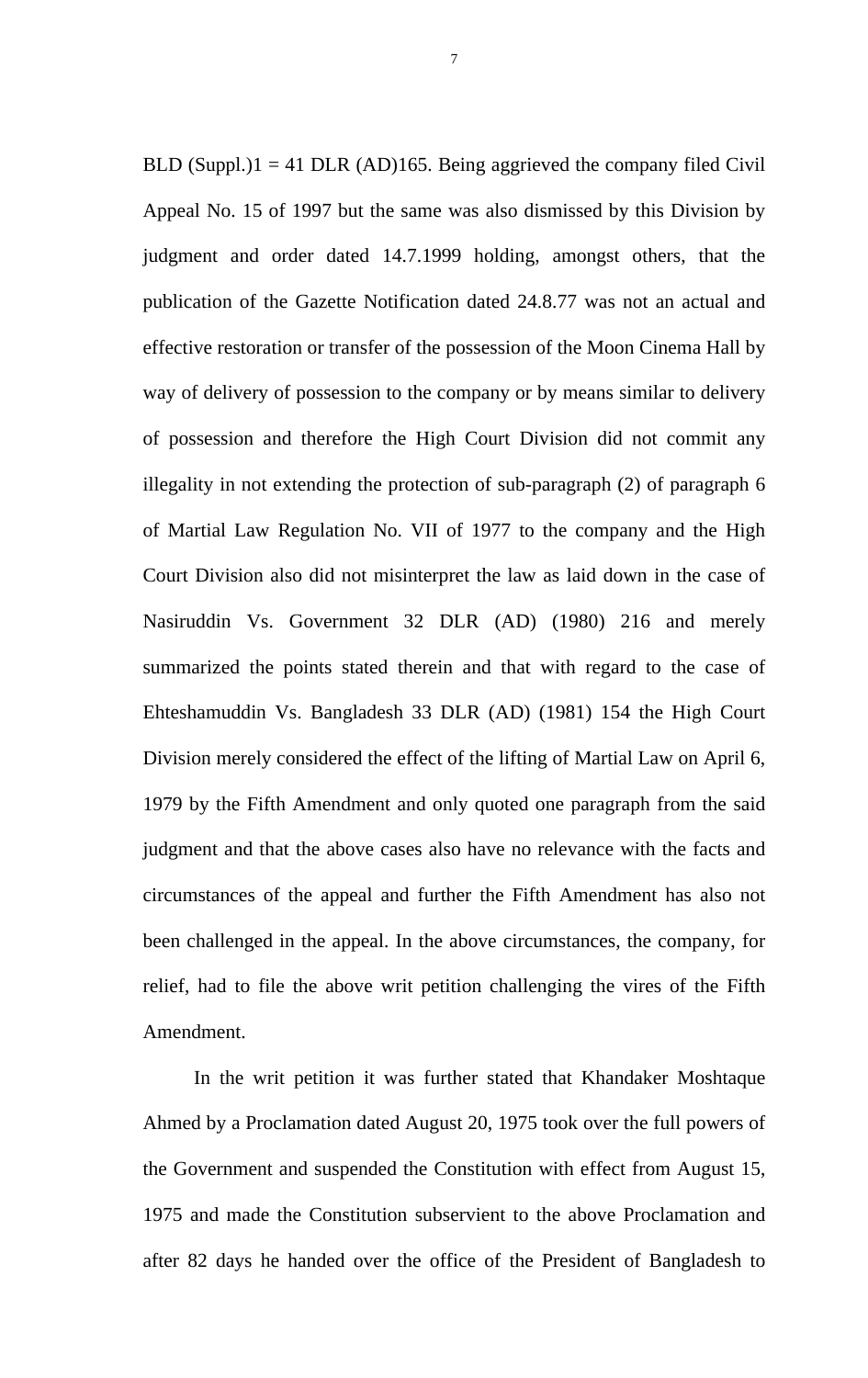Justice Abu Sadat Mohammad Sayem, the then Chief Justice of Bangladesh, who upon entering the said office of President on November 6, 1975, assumed the powers of Chief Martial Law Administrator and then he, by the Second Proclamation dated November 8, 1975, made certain amendments in the Proclamation dated August 20, 1975 and then by the Third Proclamation dated November 29, 1976 he handed over the office of Chief Martial Law Administrator to Major General Ziaur Rahman B.U and then on 5.10.1977 Major General Ziaur Rahman promulgated Martial Law Regulation No. VII of 1977, and on April 23, 1977 also promulgated Proclamations (Amendment) Order, 1977, i.e., the Proclamations Order No.1 of 1977, which amongst others, inserted paragraph 3A in the Fourth Schedule to the Constitution purporting to validate the above Proclamations dated August 20, November 8 and 29 of 1975 and also all the Martial Law Regulations, Orders etc made during the period between August 15, 1975 and April 9, 1979, i.e the date of withdrawal of Martial Law and thereafter, by section 2 of the Fifth Amendment, Paragraph 18 was inserted in the Fourth Schedule to the Constitution under the heading 'Ratification and Confirmation' and thus on seizing powers, the Chief Martial Law Administrators purportedly issued decrees known as Proclamations 'subordinating' or 'suspending' the Constitution of the Republic including all those articles of the Constitution which protected the rights of the individuals and provided the guarantees necessary for the maintenance of the rule of law etc. and that the Chief Martial law Administrator had no authority to nullify the Constitution by issuing the above proclamations etc. and that under the Constitution, even in case of grave public danger, it is only the President of the Republic who, in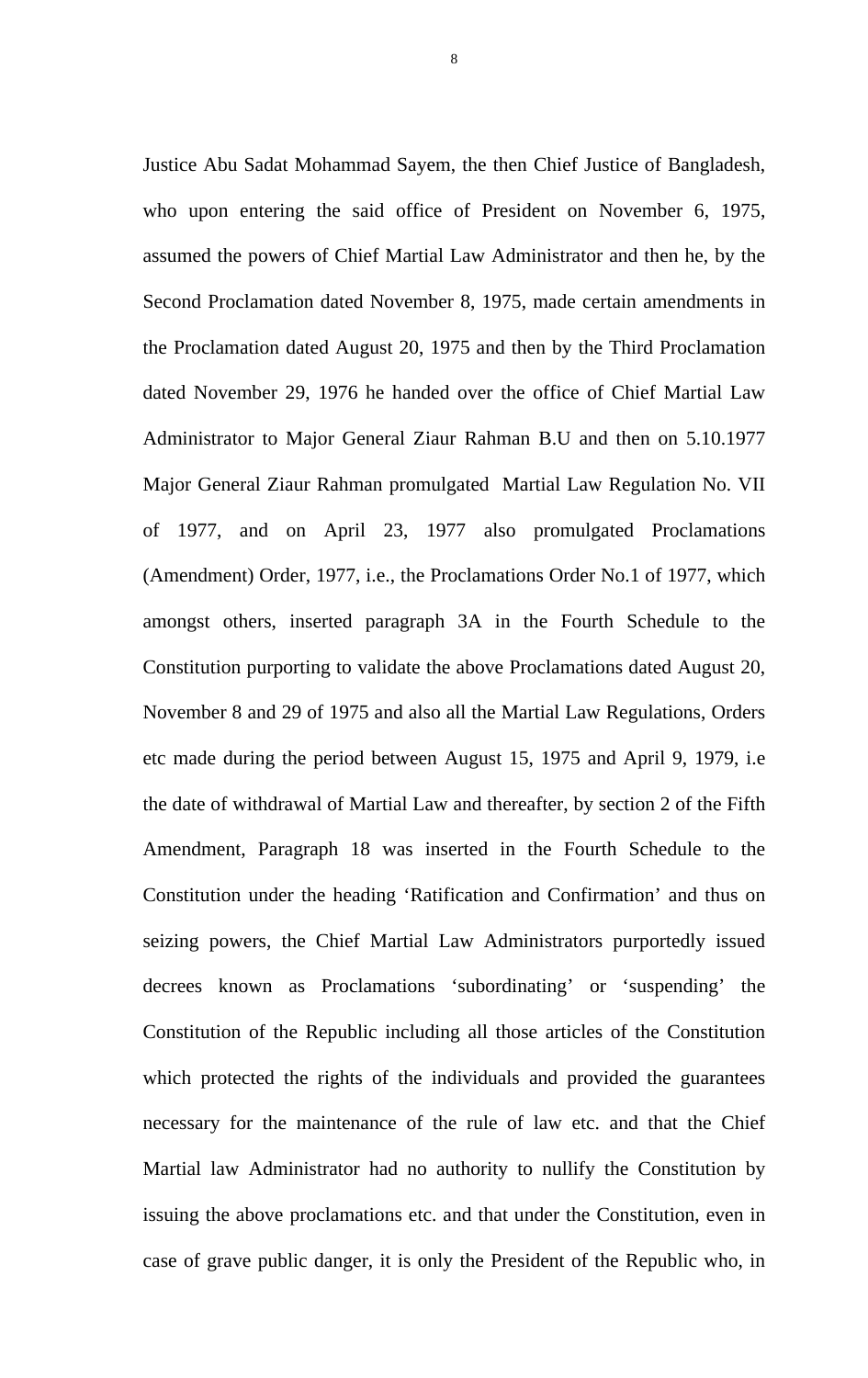case of his satisfaction and subject to Article 141A, could have suspended only some constitutional guarantees but the Chief Martial Law Administrators, under the above Proclamations, went even further than what the President and /or the Parliament was entitled to do under the Constitution and further the Chief Martial Law Administrators purportedly subordinated or suspended the very Constitution itself to the Martial Law Proclamtions, Regulaions and Orders which cannot be done either by the President or the Parliament even in grave emergency and further the Parliament under Article 142 of the Constitution has / had no authority / power to "ratify" and "confirm" the act of "subordination' or "suspension" of the Constitution and nullifying all those Articles which provided Supremacy of the Constitution, Rule of Law. Independence of Judiciary and its power of Judicial review and thus destroying the basic structures of the Constitution.

Then the High Court Division on 11.12.2000 issued Rule on the following terms:

> "Let a Rule Nisi be issued calling upon the respondents to show cause as to why taking over the management of 'M/s. Moon Cinema' 11, Wiseghat, Dhaka by / under Notification No. 186-51 dated  $31<sup>st</sup>$  December, 1971 published in the Bangladesh Gazette, Extraordinary dated 3<sup>rd</sup> January, 1972 and its placement with respondent No.3 for management by Notification No. IM-XV-36/72/531 dated  $15<sup>th</sup>$  December, 1972 published in the Bangladesh Gazette Extraordinary dated  $4<sup>th</sup>$  January, 1973 and all subsequent actions,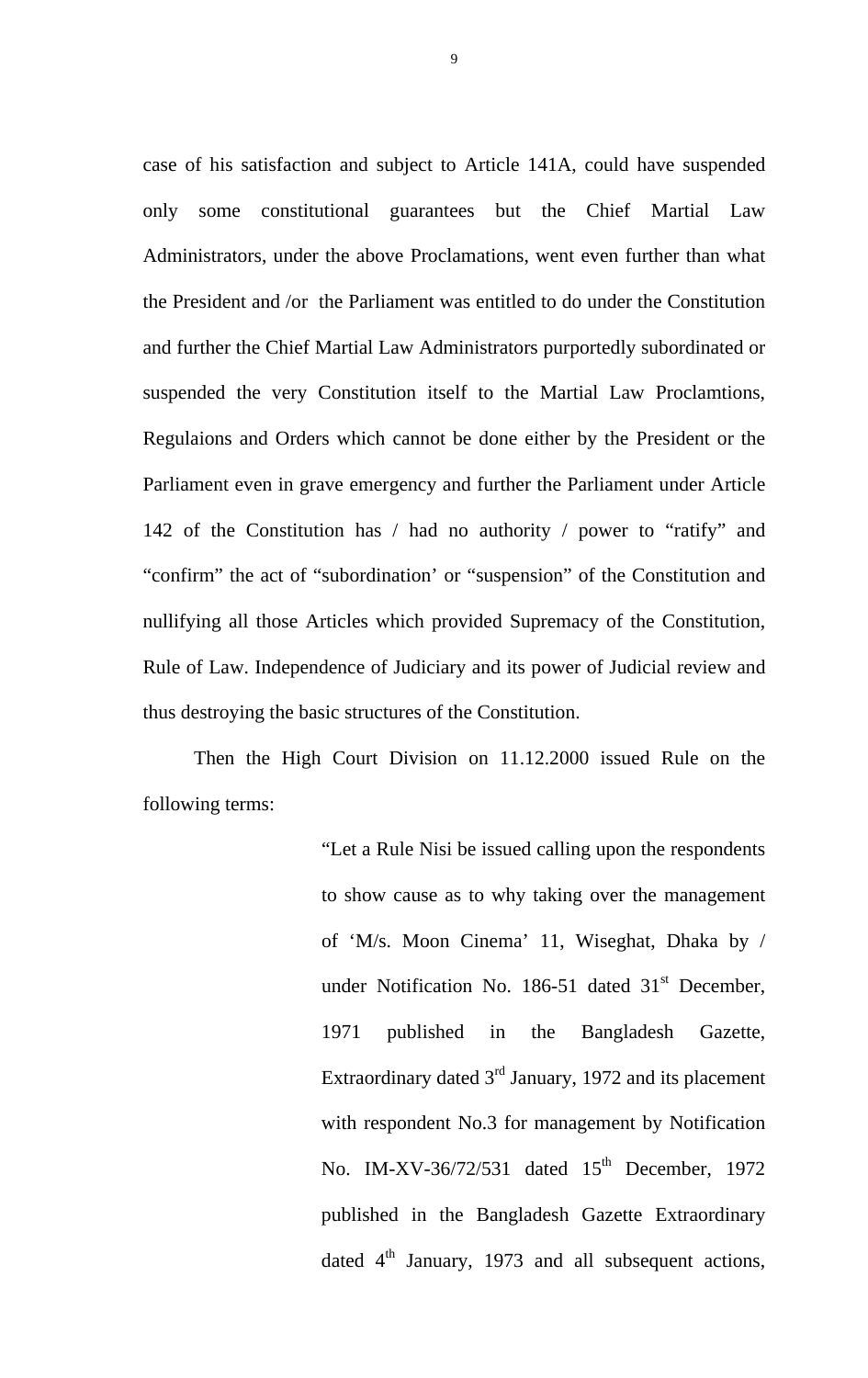deeds and documents relating thereto should not be declared to have been made without lawful authority and is of no legal effect and to further show cause as to why purported 'ratification and confirmation' of the Abandoned Properties (Supplementary Provisions) Regulations, 1977 (Martial Law Regulations No. VII of 1977 and Proclamations (Amendment) Order, 1977 (Proclamation Order No.1 of 1977) with regard to insertion of paragraph 3A to the Fourth Schedule of the Constitution by paragraph 18 of the Fourth schedule of the Constitution of the People's Republic of Bangladesh added by the Constitution (Fifth Amendment) Act, 1979 (Act 1 of 1979) should not be declared to have been made without lawful authority and is of no legal effect and as to why the respondents should not be directed to hand over 'Moon Cinema', 11, Wiseghat Road, Dhaka with its assets and management to the petitioners or such other or further order or orders passed as to this Court may seem fit and proper".

The respondent Nos.3 and 4 opposed the Rule and filed affidavits-inopposition stating that Moon Cinema Hall is an abandoned property and that no body was found to manage the same and none of the share holders of the company, except two, was found present in Bangladesh at the relevant time and so Moon Cinema Hall was taken over under the Acting President's Order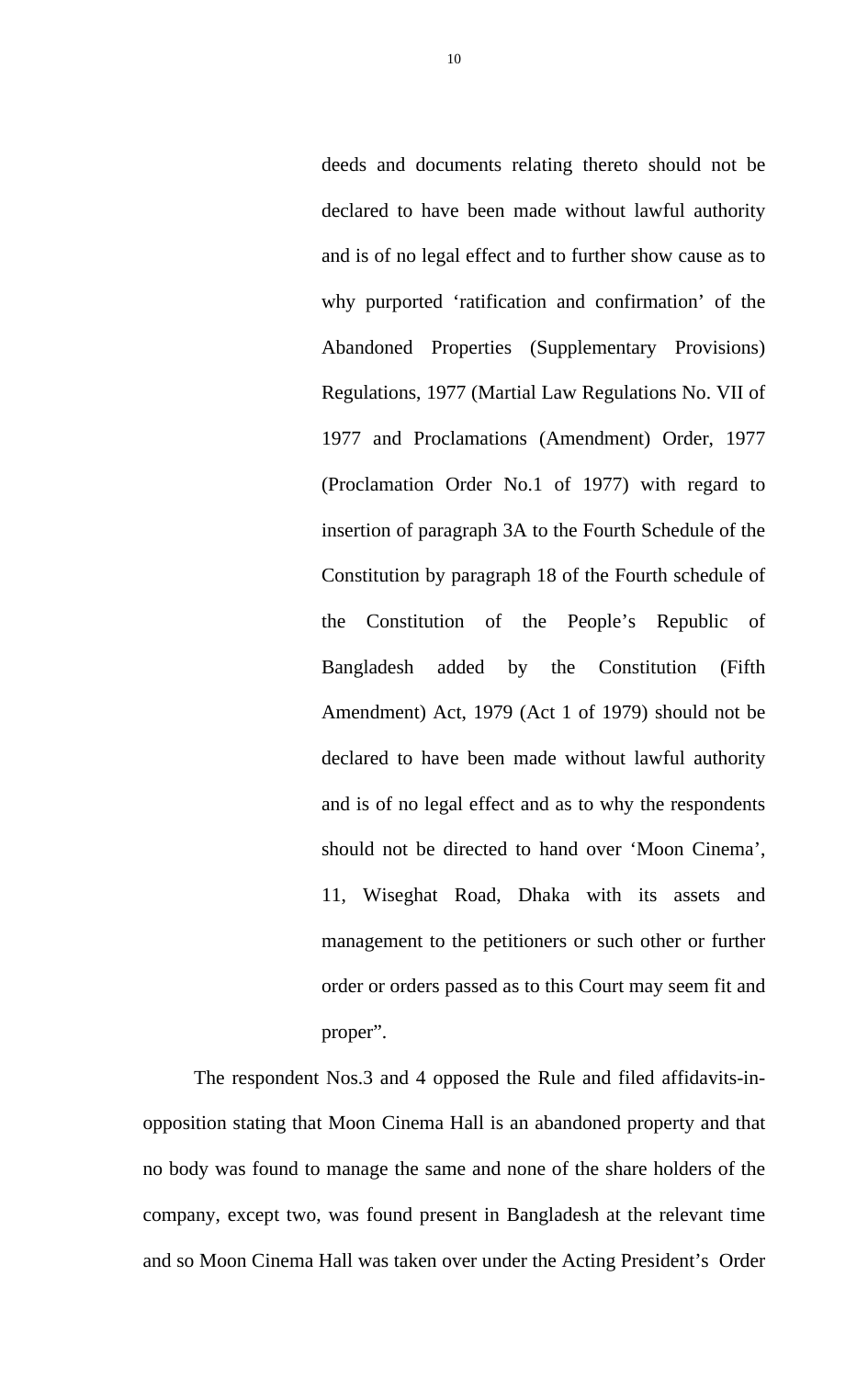No.1 of 1972 in the interest of the Republic and subsequently under President's Order No. 16 of 1972 it vested in the Government and subsequently it was placed at the disposal of the proforma respondent No.5 which is possessing and managing the same and that by paragraph 18 of the Fourth Schedule to the Constitution all actions taken during the Martial Law period between  $15<sup>th</sup>$  August and  $9<sup>th</sup>$  April, 1979 were ratified and declared to have been validly made, done or taken and also providing that the validly of those shall not be called in question in any Court, Tribunal or authority on any ground whatsoever and further in the cases of Halima Khatun V. Bangladesh 30 DLR (SC) (1978) 207, State V. Joynal Abedin 32 DLR (AD) (1980) 110, Nasiruddin's case (supra) and Enteshauddin's case (supra) this Division in no uncertain terms put the Constitution as subservient to the above Martial Law Proclamations, Regulations and Orders etc. and further in Anwar Hossain's case (supra) Justice Shahabuddin Ahmed, even after noticing that by the above Martial Law Proclamations, Regulations and Orders the Constitution was badly mauled in different times, refused to interfere holding that all these structural changes were incorporated in and ratified by the Fifth Amendment and moreover long 15 years have elapsed since Fifth Amendment was passed and none challenged the Fifth Amendment it in the meantime.

 The proforma respondent No.5 also opposed the Rule and filed affidavit-in-opposition stating that the writ petition is barred by the principle of res judicata inasmuch as all the relevant issues raised in the writ petition had been finally and conclusively decided in Writ Petition No. 802 of 1994 as well as in Civil Appeal No. 15 of 1997 and that in the wake of two Martial Law periods/regimes the jurisprudence that has emerged in the constitutional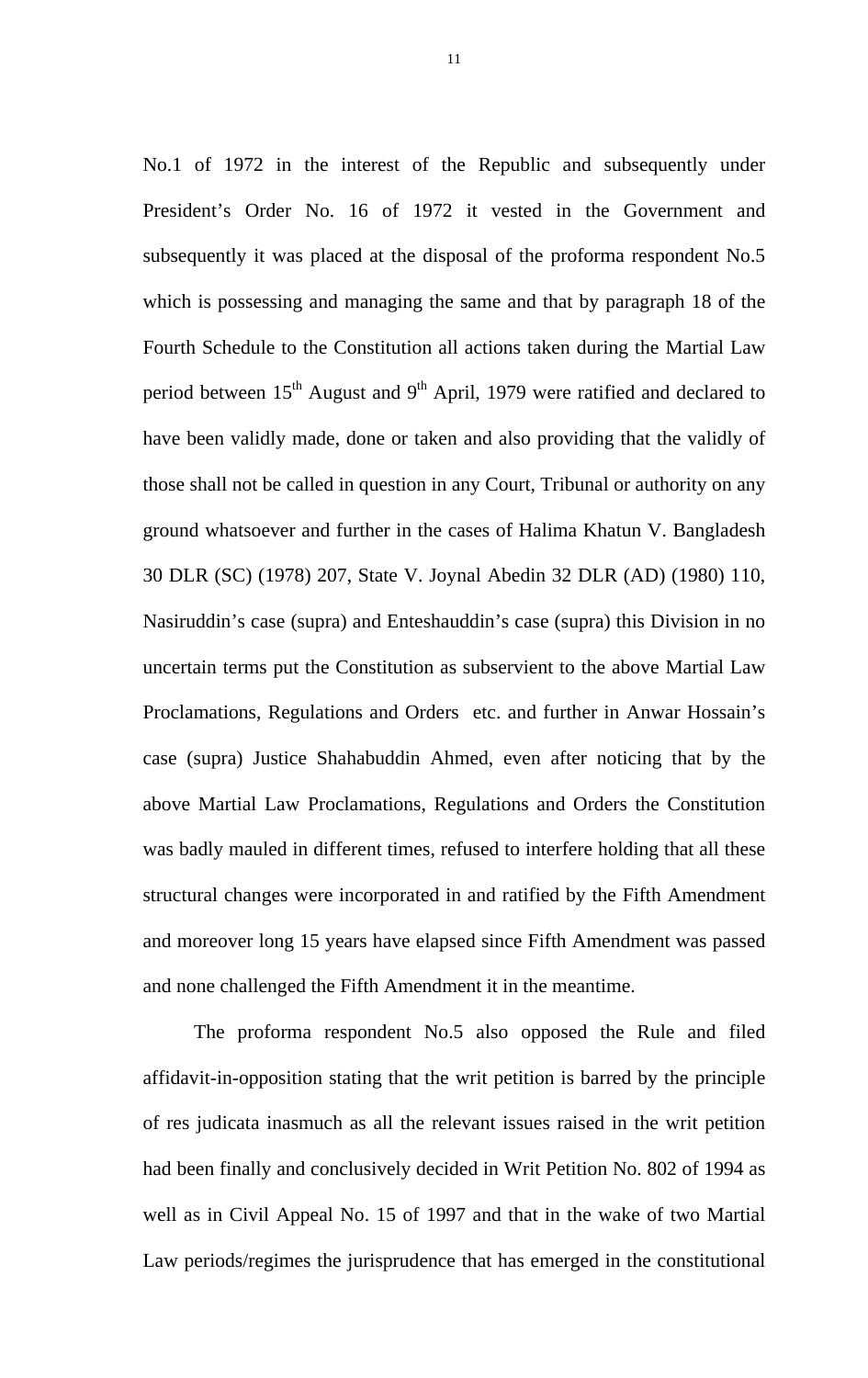history of Bangladesh is that no Court including the Supreme Court has any power to call in question the same in any manner whatsoever and / or declare illegal or void the above Martial Law Proclamations, Regulation and Orders etc and in Halima Khatun's case it was held that there was a 'total ouster of jurisdiction of the Court" and thus this Division put the Constitution in no uncertain terms as subservient to the above Martial Law Proclamations, Regulations and Orders etc and thus the Constitution has lost its character as the supreme law of the country and in Joynal Abedin's case this Division followed the above view and in Ehtaeshamuddin's case this Division went on not only to reiterate the subservience of the Constitution to the above Martial Law Proclamation, Regulations and Orders etc for as long as Martial Law proclaimed / made on August 15, 1975 existed, but also beyond, i.e., after the Constitution was revived and that in Nasiruddin's case this Division also followed Halima Khtun's case but however clarifying that there cannot be any question of abatement of any legal proceedings initiated by an aggrieved person to protect his legal right or interest in the property against which the action taken or the vesting order made is without jurisdiction or coram non judice or is malafide and that except within this narrow compass, all the proceedings coming within the mischief of Martial Law Regulation No. VII of 1977, shall abate.

Upon hearing the parties, the High Court Division made the Rule absolute and at the end of its judgment the High Court Division summarized its findings as follows:-

- 1. Bangladesh is a Sovereign Democratic Republic, governed by the Government of laws and not of men.
- 2. The Constitution of Bangladesh being the embodiment of the will of the Sovereign People of the Republic of Bangladesh,

12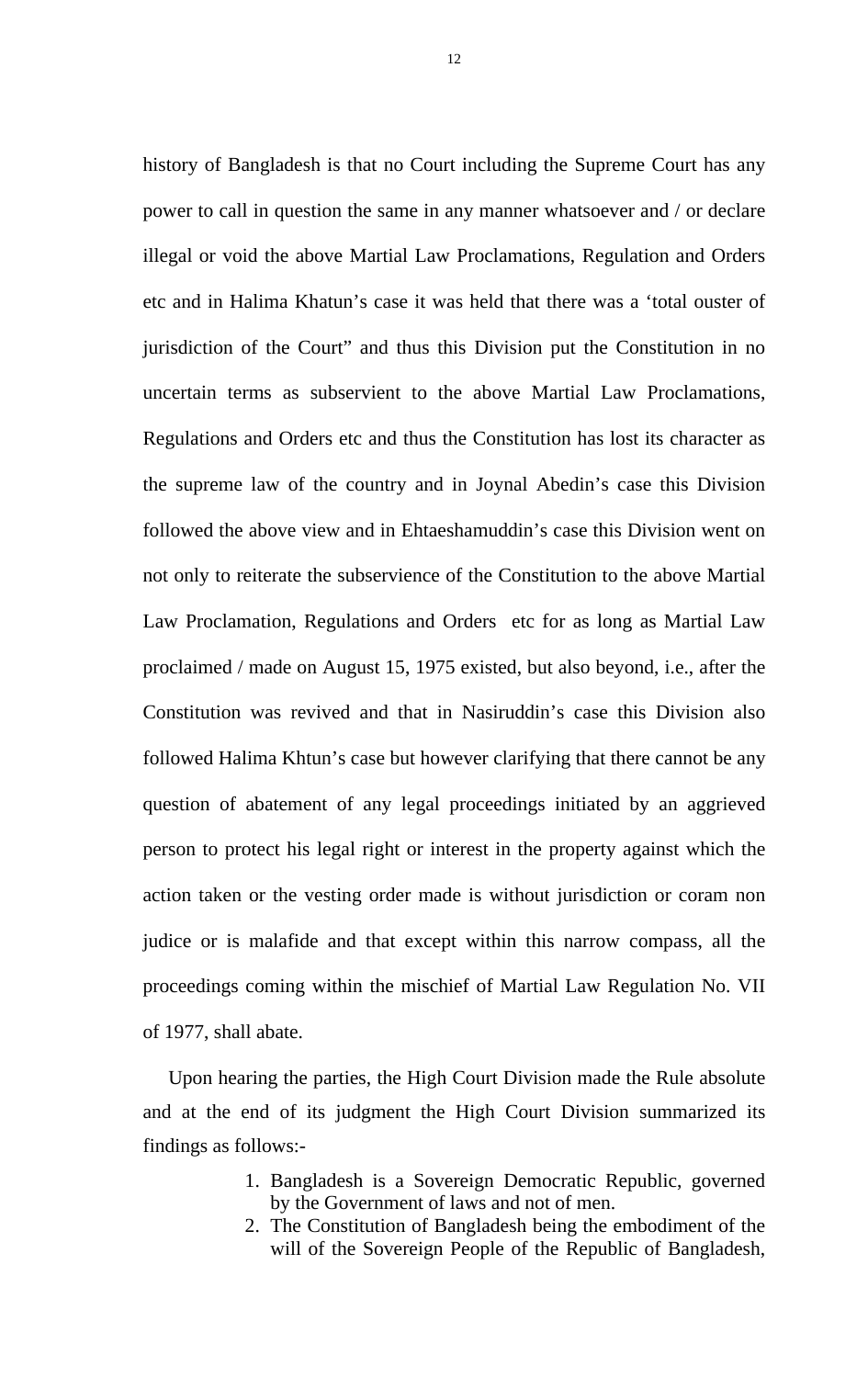is the supreme law and all other laws, actions and proceedings, must conform to it and any law or action or proceeding, in whatever form and manner, if made in violation of the Constitution, is void and non est.

- 3. The Legislature, the Executive and the Judiciary being the three pillars of the Republic created by the Constitution, as such, are bound by its provisions. The Legislature makes the law, the Executive runs the government in accordance with law and the Judiciary ensures the enforcement of the provisions of the Constitution.
- 4. All functionaries of the Republic and all services of the Republic, namely, Civil Service, Defence Service and all other services, owe its existence to the Constitution and must obey its edicts.
- 5. State of emergency can only be declared by the President of the Republic on the advice of the Prime Minister, in case of imminent danger to the security or economic life of the Republic.
- 6. The Constitution stipulates a democratic Republic, run by the elected representatives of the People of Bangladesh and any attempt by any person or group of persons, how high so ever, to usrup an elected government, shall render themselves liable for high treason.
- 7. A proclamation can be issued to declare an existing law under the Constitution, but not for promulgating a new law or offence or for any other purpose.
- 8. There is no such law in Bangladesh as Martial Law and there in also no such authority as Martial Law Authority as such and if any person declares Martial Law, he will be liable for high treason against the Republic. Obedience to superior orders is itself no defence.
- 9. The taking over of the powers of the Government of the People's Republic of Bangladesh with effect from the morning of  $15<sup>th</sup>$  August, 1975, by Khandaker Mushtaque Ahmed, an usurper, placing Bangladesh under Martial Law and his assumption of the office of the President of Bangladesh, were in clear violation of the Constitution, as such, illegal, without lawful authority and without jurisdiction.
- 10. The nomination of Mr. Justice Abusadat Mohammad Sayem, as the President of Bangladesh, on November,6, 1975, and his taking over of the Office of President of Bangladesh and his assumption of powers of the Chief Martial Law Administrator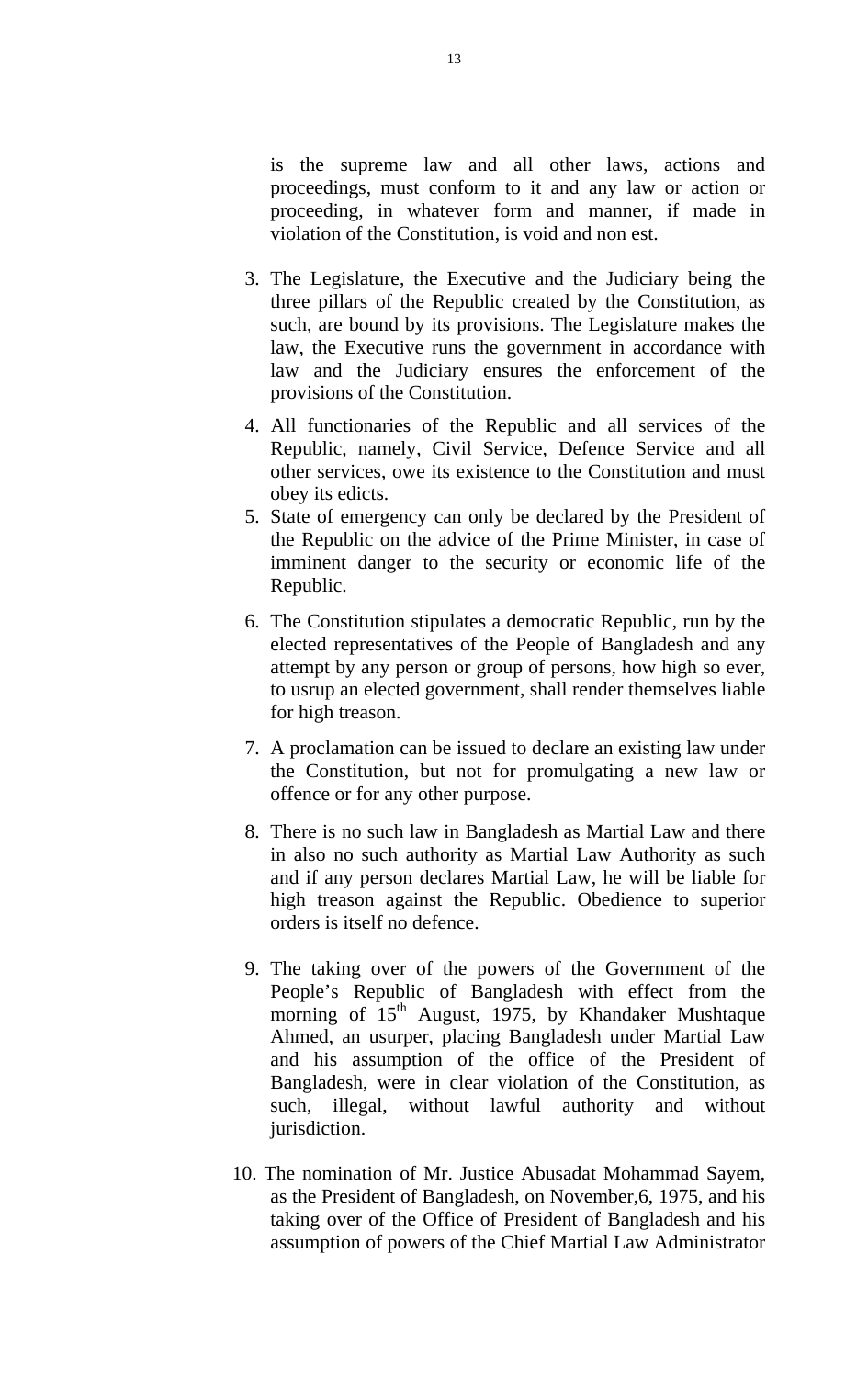and his appointment of the Deputy Chief Martial Law Administrators by the Proclamation issued on November 8,1975, were all in violation of the Constitution.

- 11. The handing over of the Office of Martial Law Administrator to Major General Ziaur Rahman B.U., by the aforesaid Justice Abusadat Mohammad Sayem, by the Third Proclamation issued on November 29,1976, enabling the said Major General Ziaur Rahman, to exercise all the powers of the Chief Martial Law Administrator, was beyond the ambit of the Constitution.
- 12. The nomination of Major General Ziaur Rahman, B.U., to become the President of Bangladesh by Justice Abusadat Mohammad Sayem, the assumption of office of the President of Bangladesh by Major General Ziaur Rahman, B.U., were without lawful authority and without jurisdiction.
- 13. The Referendum Order,1977 (Martial Law Order No.1 of 1977), published in Bangladesh Gazette On  $1<sup>st</sup>$  May, 1977, is unknown to the Constitution, being made only to ascertain the confidence of the people of Bangladesh in one person, namely, Major General Ziaur Rahgman, B.U.
- 14. All Proclamations, Martial Law Regulations and Martial Law Orders made during the period from August 15, 1975 to April 9,1979, were illegal, void and non est because.
	- i) Those were made by persons without lawful authority, as such, without jurisdiction.
	- ii) The Constitution was made subordinate and subservient to those Proclamations, Martial Law Regulations and Martial Law Orders,
	- iii) Those provisions disgraced the Constitution which is the embodiment of the will of the people of Bangladesh, as such, disgraced the people of Bangladesh also.
	- iv) From August 15, 1975 to April 7, 1979 Bangladesh was ruled not by the representatives of the people but by the usurpers and dictators, as such, during the said period the people and their country, the Republic of Bangladesh, lost its sovereign republic character and was under the subjugation of the dictators.
	- v) From November 1975 to March, 1979 Bangladesh was without any Parliament and was ruled by the dictators, as such, lost its democratic character for the said period.
	- vi) The Proclamations etc. destroyed the basic character of the Constitution, such as, change of the secular character,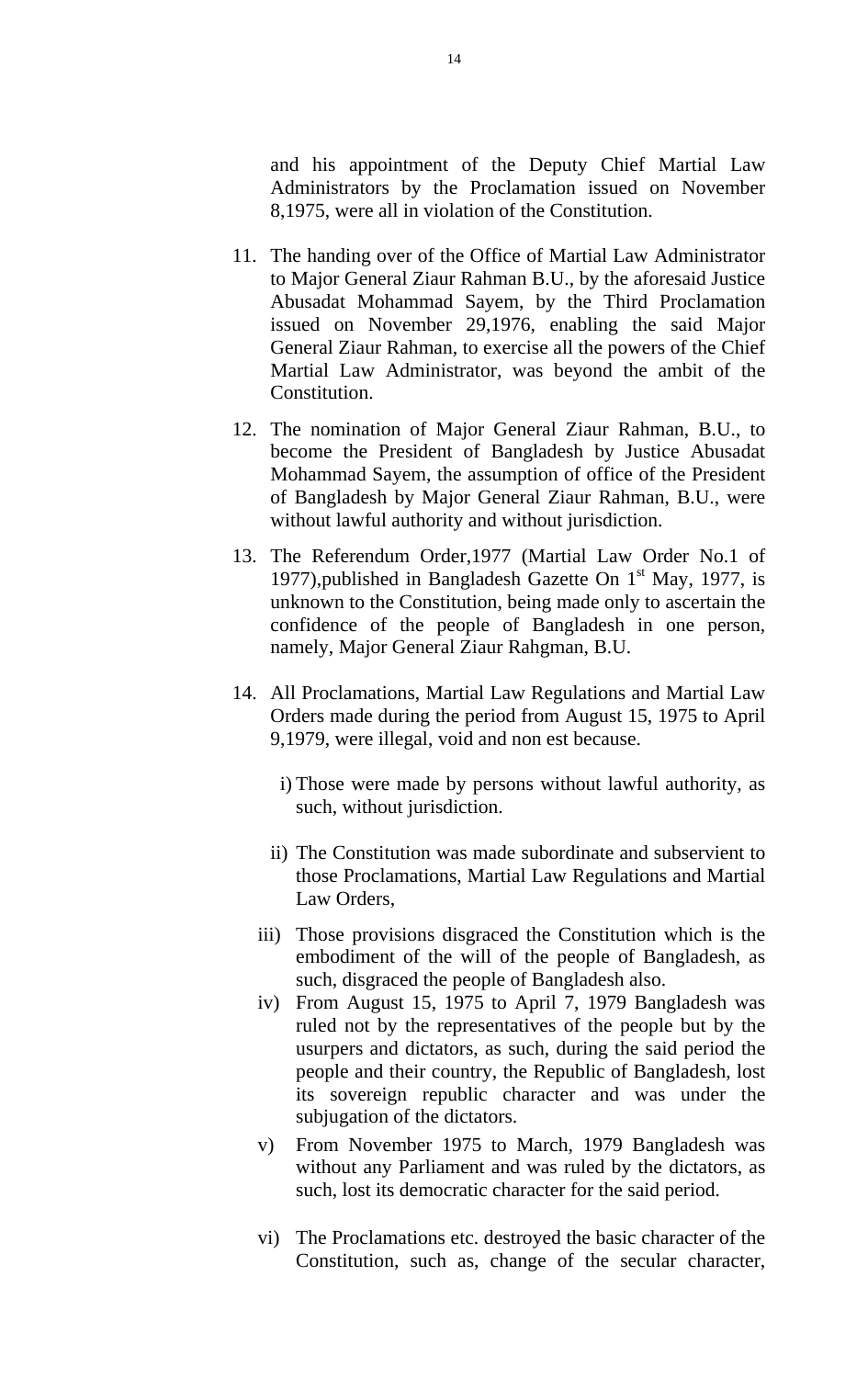negation of Bangalee nationalism, negation of Rule of law, ouster of the jurisdiction of Court, denial of those constitute seditious offence.

15. Paragraph 3A was illegal,

"Firstly because it sought to validate the Proclamations, MLRs and MLOs which were illegal", and

"Secondly, Paragraph 3A, made by the Proclamation Orders, as such, itself was void".

16. The Parliament may enact any law but subject to the Constitution. The Constitution (Fifth Amendment) Act, 1979 is ultra vires, because:

> Firstly, Section 2 of the Constitution (Fifth Amendment) Act, 1979, enacted Paragraph 18, for its insertion in the Fourth Schedule to the Constitution, in order to ratify, confirm and validate the Proclamations, MLRs and MLOs etc. during the period from August 15, 1975 to April 9, 1979. Since those Proclamations, MLRs, MLOs etc., were illegal and void, there were nothing for the Parliament to ratify, confirm and validate.

> Secondly, the Proclamations etc. being illegal and constituting offence, its ratification, confirmation and validation, by the Parliament were against common right and reason.

> Thirdly, the Constitution was made subordinate and subservient to the Proclamations etc.

> Fourthly, those Proclamations etc. destroyed its basic features.

> Fifthly, ratification, confirmation and validation do not come within the ambit of 'amendment' in Article 142 of the Constitution.

> Sixthly, lack of long title which is a mandatory condition for amendment, made the amendment void.

> Seventhly, the Fifth Amendment was made for a collateral purpose which constituted a fraud upon the People of Bangladesh and its Constitution.

17. The Fourth Schedule as envisaged under Article 150 is meant for transitional and temporary provisions, since Paragraph 3A and 18, were neither transitional nor temporary, the insertion of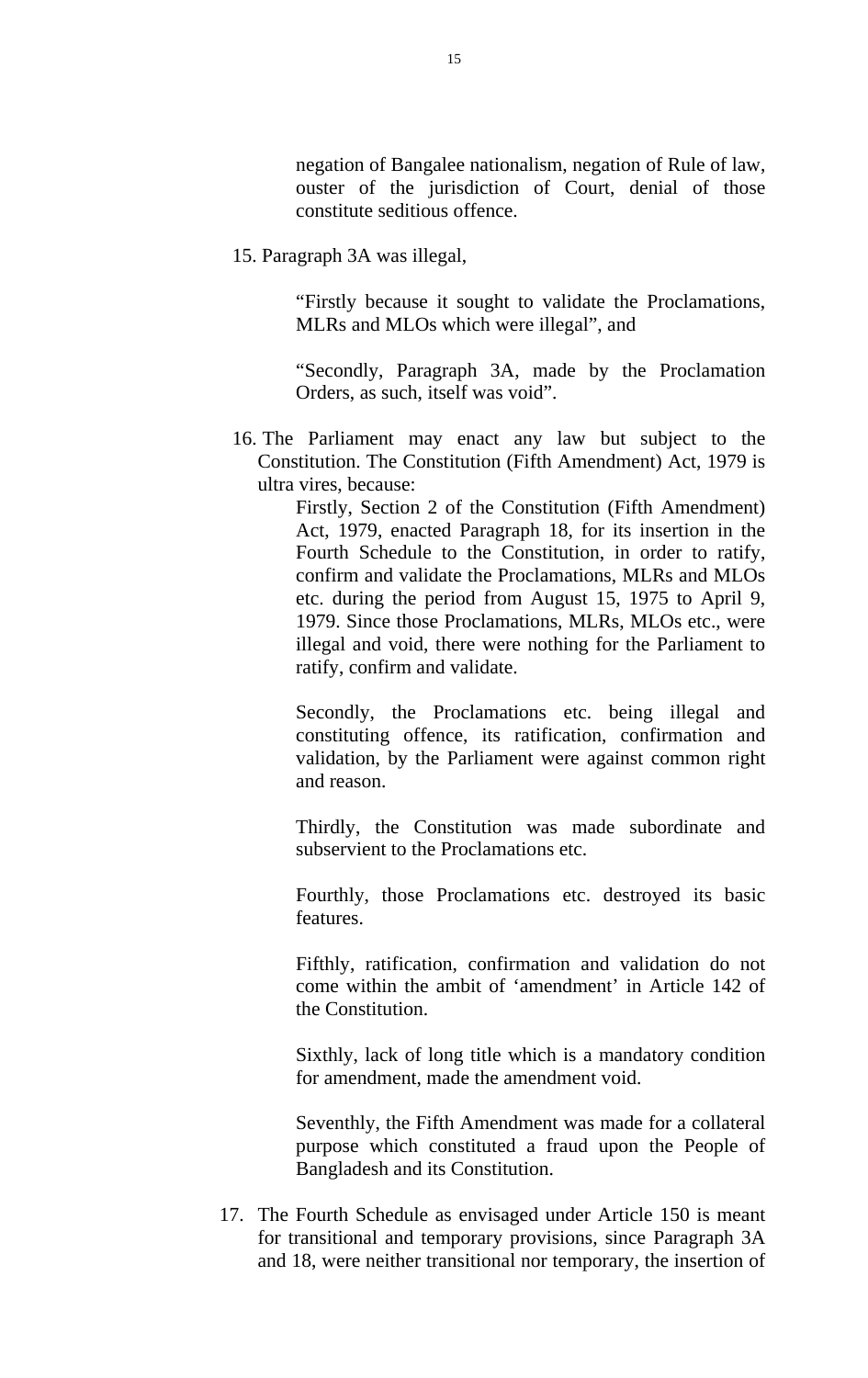those paragraphs in the Fourth Schedule are beyond the ambit of Article 150 of the Constitution.

- 18. The turmoil or crisis in the country is no excuse for any violation of the Constitution or its deviation on any pretext. Such turmoil or crisis must be faced and quelled within the ambit of the Constitution and the laws made thereunder, by the concerned authorities, established under the law for such purpose.
- 19. Violation of the constitution is a grave legal wrong and remains so for all time to come. It cannot be legitimized and shall remain illegitimate for ever. However, on the necessity of the State only, such legal wrongs can be condoned in certain circumstances, invoking the maxims, Id quod Alias Non Est Licitum, Necessitas Licitum Facit, salus populi est suprema lex and salus republicae est suprema lex.
- 20. As such, all acts and things done and actions and proceedings taken during the period from August 15, 1975 to April 9, 1979, are condoned as past and closed transactions, but such condonations are made not because those are legal but only in the interest of the Republic in order to avoid chaos and confusion in the society, although distantly apprehended, however, those remain illegitimate and void forever.
- 21. Condonations of provisions were made, among others, in respect of provisions, deleting the various provisions of the Fourth Amendment but no condonation of the provisons was allowed in respect of omission of any provision enshrined in the original Constitution. The Preamble, Article 6, 8, 9, 10, 12, 25, 38 and 142 remain as it was in the original Constitution. No condonation is allowed in respect of change of any of these provisions of the Constitution. Besides, Article 95, as amended by the Second Proclamation Order No.IV of 1976, is declared valid and retained.

The High Court Division then concluded as follows:

- i) The Constitution (Fifth Amendment) Act, 1979 (Act of 1979) is declared illegal and void ab initio, subject to condonations of the provisions and actions taken thereon as mentioned above.
- ii) The "ratification and confirmation" of the Abandoned Properties (Supplementary Provisions) Regulation, 1977 (Martial Law Regulation No. VII of 1977) and Proclamations (Amendment) Order, 1977 (Proclamation Order No. 1 of 1977) with regard to insertion of Paragraph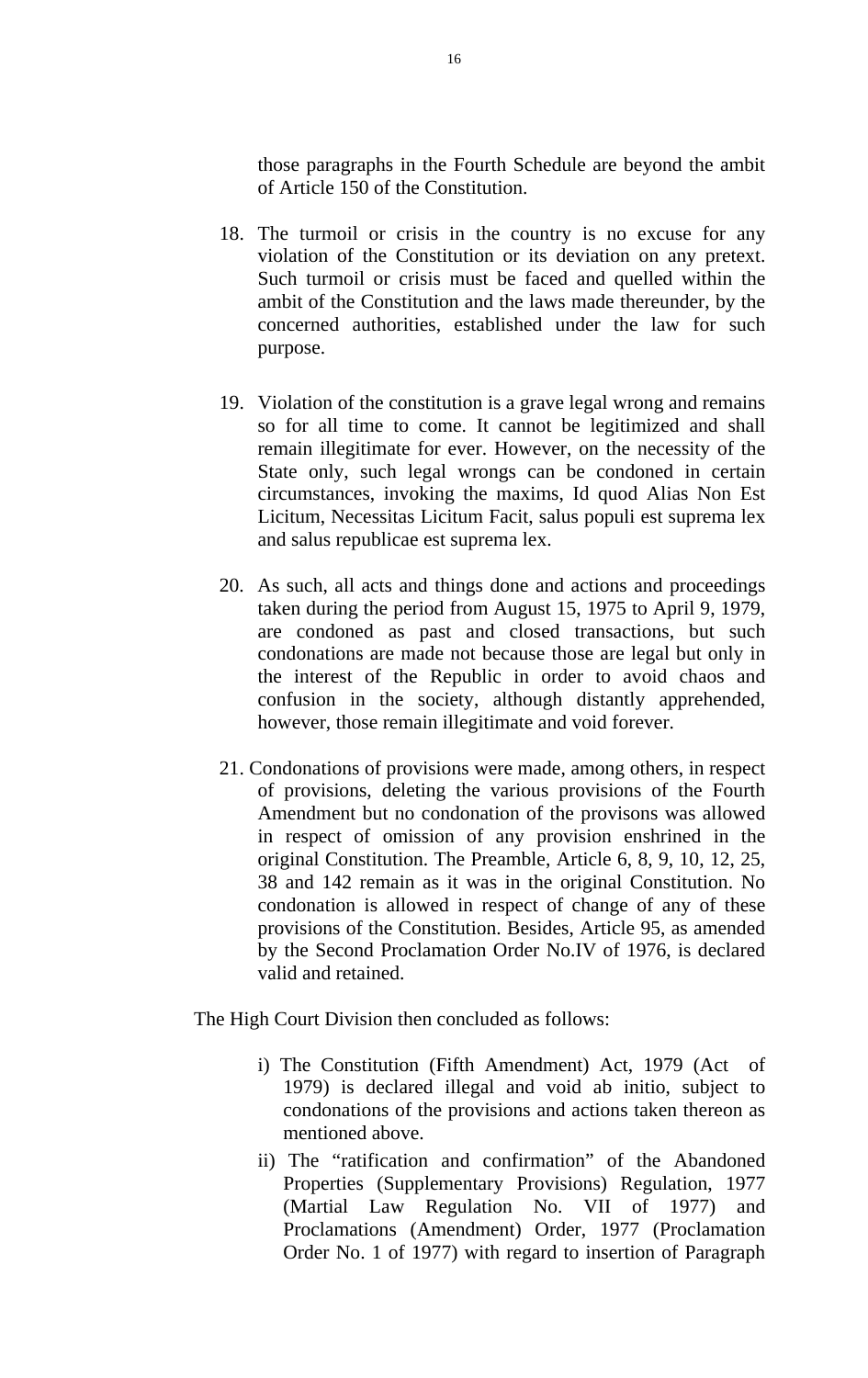3A to Fourth Schedule of the Constitution added by the Constitution (Fifth Amendment) Act, 1979 (Act of 1979), is declared to have been made without lawful authority and is of no legal effect.

The High Court Division also directed the proforma respondent No.3 to hand over the physical possession of the Moon Cinema Hall to the company within a period of 60(sixty) days of the receipt of the judgment.

Thus the High Court Division though allowed the condonations of the provisions which annulled the various provisions of the Fourth Amendment and also some other provision, but did not condone of the provisions in respect of the omission / substitutions of the Preambles, Articles 6, 8, 9, 10, 12, 25, 38 and 142 of the original Constitution and no condonation being allowed in respect of the changes of any of the above provisions of the Constitution those were to remain as existed as on August 15 1975. Besides, Article 95, as amended by the Second Proclamation (Seventh Amendment) Order 1976 i.e, the Second Proclamation Order No. IV of 1976, being declared valid, was retained by the High Court Division.

**Mr. T. H. Khan**, Senior Advocate, the learned counsel appearing for the petitioner in Civil Petition No.1044 of 2009 submitted as follows:-

(a) on coming to power in the year 1996 the Awami League Government, having found that the provisions of the Indemnity Ordinance, 1975, Ordinance No. 1, of 1975, protecting the trial in respect of the assassination of the then President Sk. Mujibur Rahman along with his family, by ousting Courts jurisdiction, was given legal coverage by the Proclamation (Amendment ) Order, 1977, Proclamation Order No. 1 of 1977, the Court's jurisdiction was clearly ousted and further the said Proclamation Order No. 1 of 1977 was also given constitutional coverage vide the Fifth Amendment by a legally elected Parliament and thereby totally ousting the Court's jurisdiction for holding any trial of the perpetrators of the crime committed on  $15<sup>th</sup>$ August, 1975, had to go for new legislation for repealing the said Indemnity Ordinance, 1975 in order to extricate from the embargo as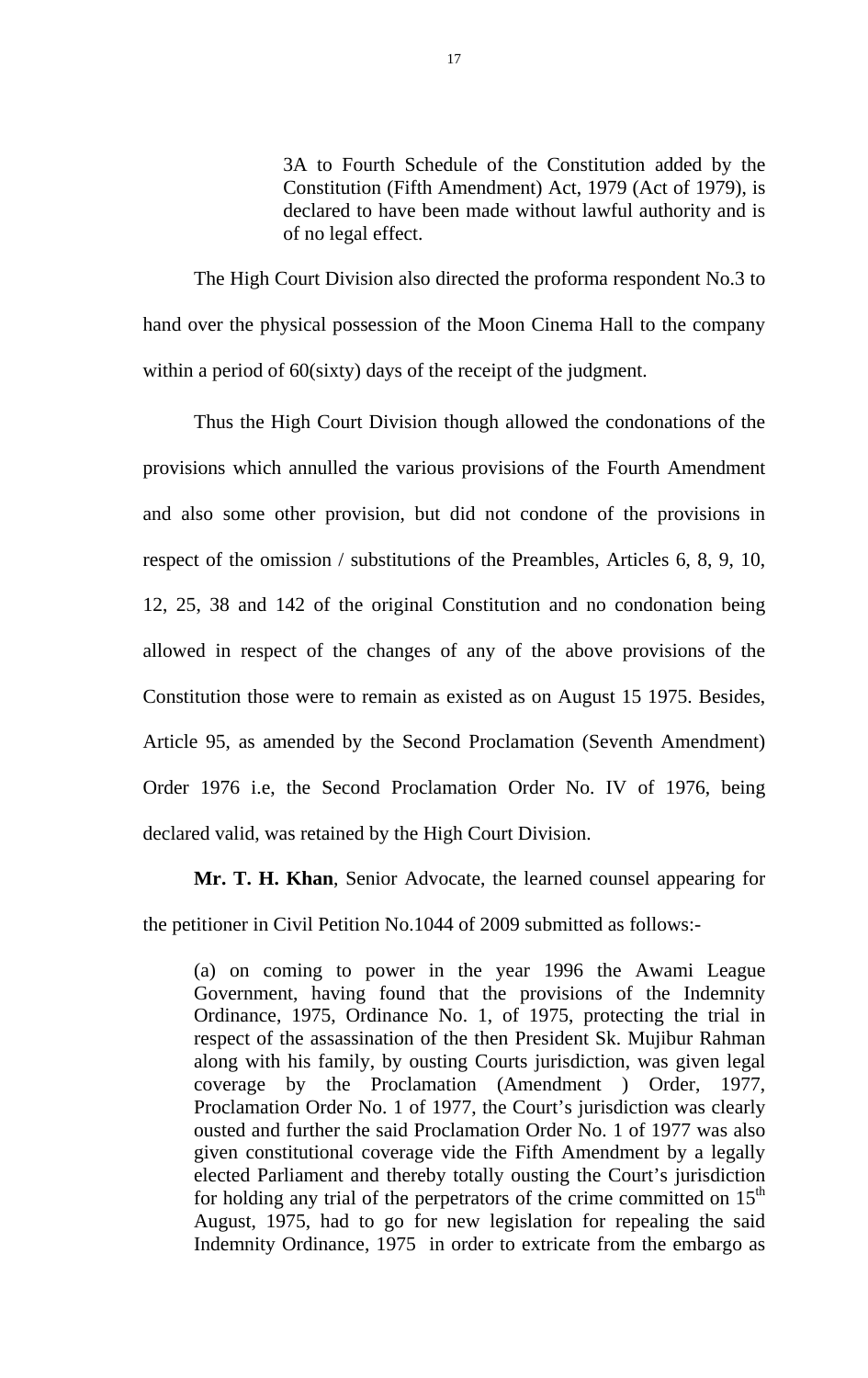provided in paragraph No. 3A and 18 to the Fourth Schedule to the Constitution and for that purpose enacted repealing Act No. 21 of 1996, by a simple majority, and that the said Act 21 of 1996 was then challenged before the High Court Division on the ground that it ought to have been passed by two third majority instead of simple majority but this contention however was turned down by the High Court Divisions and on appeal this Division by its judgment reported in 18 BLD AD 155 affirmed the above judgment and then only the trial for the said killing commenced but surprisingly even after getting such a clearance from the Appellate Division by the above decision for enacting similar repealing Act, the then Awami League Government did not touch any other single instrument passed during  $15<sup>th</sup>$  August 1975 to 9<sup>th</sup> April 1977 including MLR VII of 1977, which having got similar legal coverage, could only be nullified by a repealing legislation and not by any judicial pronouncement and since the embargo regarding entertainment of any question regarding the validity of the promulgation of the said MLR VII of 1977 existed at the time of filing of the present writ petition as well as at the time of pronouncement of its judgment on 29 August 2005 and also till today, the High Court Division had no jurisdiction to entertain the above writ petition and pass judgment thereon and moreover the High Court Division also not only illegally arrogated to themselves the functions of the legislators but also made highly subjective opinionated conjectures and surmises in declaring that the laws from August 15, 1975 to April 9, 1979 were illegal, void and non est.

(b) the High Court Division totally failed to consider that the Appellate Division had already given sanction to MLR VII of 1977 in so many previous decisions such as Halima Khatun's case , Nasiruddin's case, Ehteshamuddin case, (supra), judgment passed in Civil Appeal No. 15 and also in other decisions wherein it was held that when Martial Law if imposed, are Constitution looses its supremacy and those decisions being binding upon the High Court Division in terms of the provisions of Article 111 of the Constitution and though those decisions were cited before the High Court Division, not only those were ignored but the High Court Division, in a language, which is inconsistent with the civility and decorum of the Court, criticized those decisions.

(c) Article 101 of the Constitution confers jurisdiction upon the High Court Division and sub clause a(ii) of Clause 2 of Article 102 of the Constitution, delineates the power to the High Court Division and the said sub clause (a)(ii), is subject to and /or controlled by the rider clause as provided in Article 150 of the Constitution and undoubtedly paragraphs 3A and 18 added to the Fourth Schedule to the Constitution by the Proclamation Order 1 of 1977, subsequently ratified by the  $5<sup>th</sup>$ Amendment of the Constitution are transitional and temporary provisions, which were promulgated out of imperative necessity in order to give continuity and to avoid chaos and confusion and those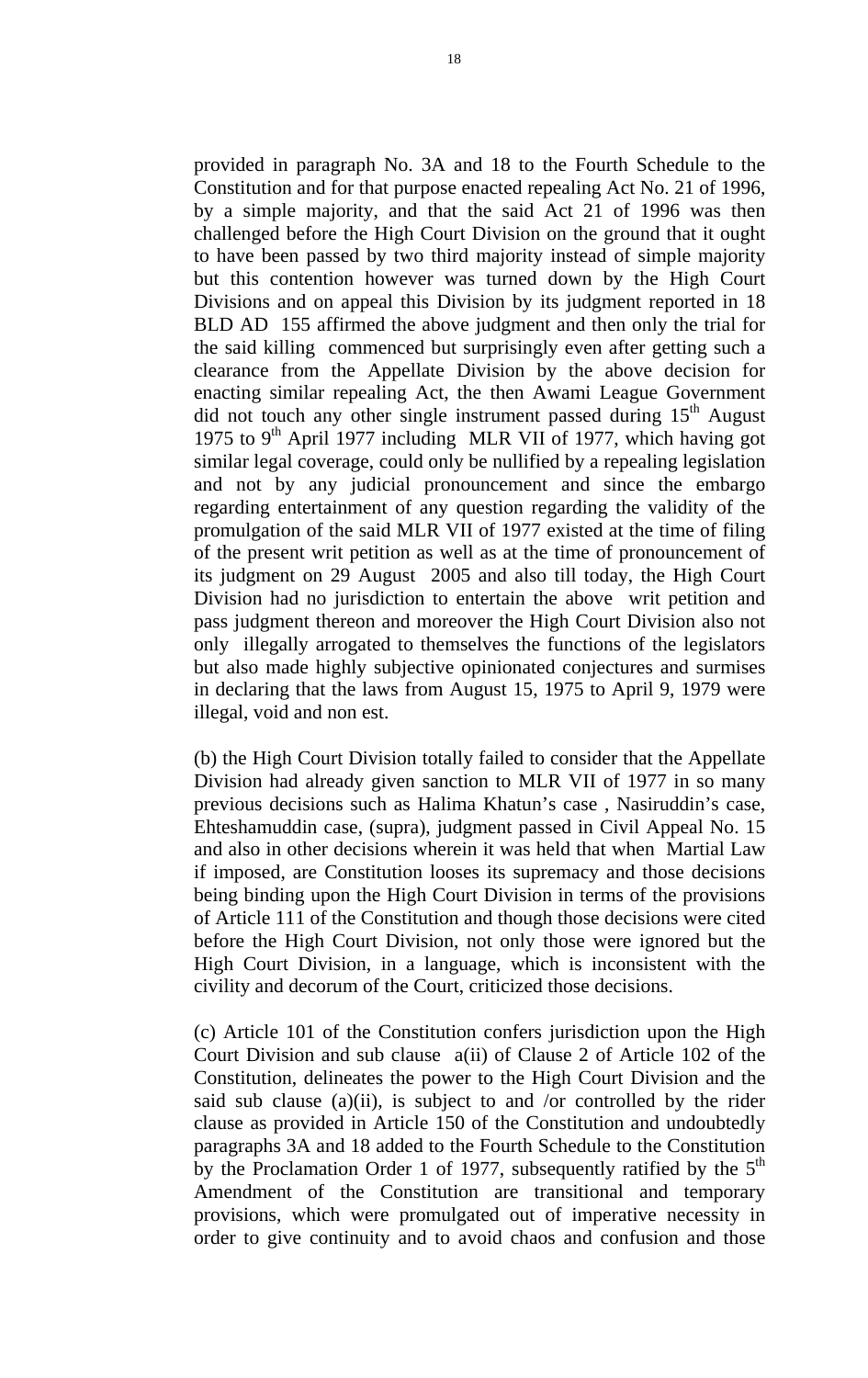provisions are clearly a bar in entertaining any writ petition like the present one.

(d) description of "person" given in Article 102(5) of the Constitution having not included the Parliament, it is crystal clear that the Parliament has not been considered as a person and the legislators had never contemplated to equate the Parliament with a statutory pubic authority and the High Court Division though has been vested with the power to examine the vires of any provisions of any parliamentary enactment but strictly within the letter and spirit of Articles 7 and 26 of the Constitution as has been done in the case of Anwar Hossain (supra) in which it was held that the disintegration of the High Court Division was violative of the unitary structure of country thereby offends against the said provisions,

(e) the learned judges of the High Court Division having declared that the laws from August 15, 1975 to April 9, 1979 were illegal, void and non-est there remained nothing to condone any amendments but ironically some of the non est provisions were condoned and some were not condoned and moreover the High Court Division can not pick and choose the provisions at its sweetwill from the non est provisions to give those legal validity.

(f) undoubtedly the facto and de-jure jurisdiction of legislation laid with the Martial law Authority during the whole Martial Law Regime and also the transitional period until return of democratic system after General Election held in February, 1979 and one must realize that the reality of the situation of the Country at the relevant time and the personal sentiment or likes and dislikes have no role.

(g) the company filed Writ Petition No.6016 of 2000 after 21 years of the enactment of the Fifth Amendment without assigning any reason for this inordinate delay, which is fatal and the company can not at its sweetwill choose his own time to invoke the extraordinary jurisdiction of the High Court Division and that in the mean time the transactions and instruments made by the Martial Law Authority having been ratified by the Fifth Amendment, became past and closed transactions and the whole country, in all its branches, was governed under those instruments without any protest form any quarter including the judiciary and so the writ petition aught to have been rejected on the ground of delay alone.

**Mr. Moudud Ahmed,** Senior Advocate, the learned counsel appearing

for the petitioner in Civil Petition No. 1045 of 2009 submitted as follows:-

(a) the very fact that the judgment of the High Court Division involves interpretation of the Constitution and of great public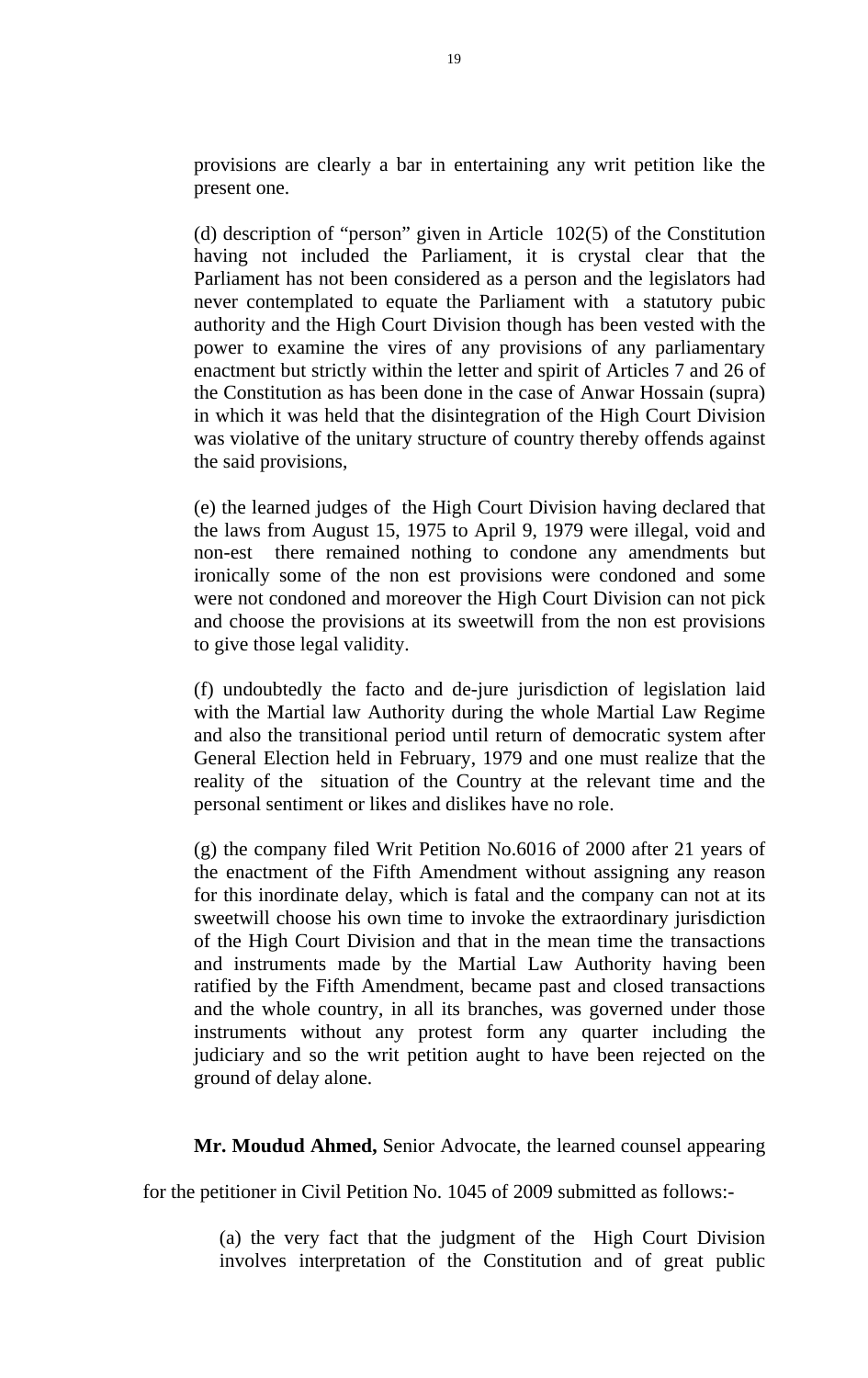importance, for complete justice under Article 103 and 104, the petitioners deserve leave as opined by the former Chief Justice Mr. Justice Mostafa Kamal in the report published in Naya Diganha on 14.01.2010,

(b) in terms of the principle as laid down in 32 DLR (AD) 216, 33 DLR (AD) 201, 44 DLR(AD) 154, 207 US 288, the writ petition could be disposed of without declaring the Fifth Amendment illegal and void

(c) The High Court Division also travelled beyond the terms of the Rules which is not permitted as held in 51 DLR AD 172, 60 DLR AD 90 and 18 BLD (AD) 155.

(d) Five Parliaments duly elected by the people in the years 1986, 1988, 1991, 1996 and 2001, have preserved and protected the Fifth Amendment enacted in April 1979 and maintained its continuity and five governments including the judiciary have functioned and discharged their responsibilities under the Fifth Amendment and consequently it has been accepted by the people and accordingly by their acquiescence the Fifth Amendments has become part of the Constitution as observed by Shahabuddin Ahmed CJ in Anwar Hossain's Case (supra).

 e) by way of denying condonation of the amendments made in the Preamble; Articles 6, 8, 9, 10, 12, 25; proviso to Article 38 and clause 1A 1B and 1C of Article 142 and paragraphs 3A and 18 to the Fourth Schedule of the Constitution, the High Court Division has acted as a legislature by rewriting the Constitution which could only be done by the Parliament under Article 65 of the Constitution.

(f) the High Court Division has delivered the judgment in violation of Article 111 of the Constitution as will be evident in as much as series of decision of this Division reported in 30 DLR (AD) 207, 32 DLR AD 110 and 216, 33 DLR (AD) 154, 59 DLR (AD) 289, 60 DLR (AD) 57 and 3 BLC (AD) 89 will show that the supremacy of the Constitution does not hold good once it is placed under the proclamation of Martial Law and further from the judgments of this Division passed in 60 DLR (AD) pages respectively 57, 82 and 90, it will appear that the supremacy of Constitution did not hold good even during the recent Emergency where a subordinate legislation like the Emergency Rules were given precedence over the Constitution.

(g) the judgment of this Division is confusing rather than cohesive and it is also irrational, inconsistent and self contradictory as while it has struck down the Fifth Amendment as a whole but on the other hand have condoned some of the amendments and actions at its own choice on a pick and choose basis without any legal grounds.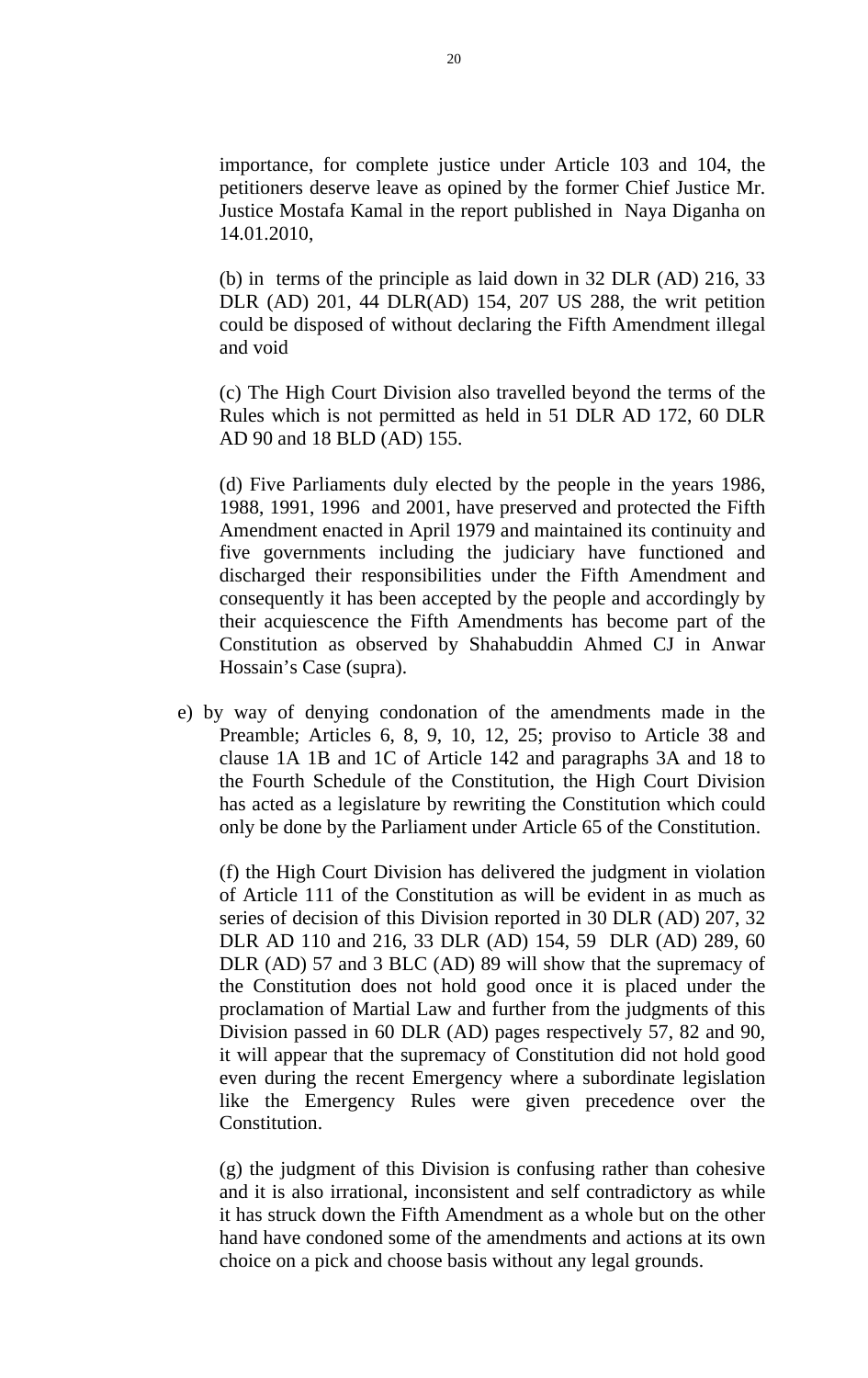(h)the principles of nationalism, socialism and secularism, identified by the High Court Division as the basic structures of the Constitution have no legal foundation and are contrary to the decision given by the Appellate Division in Anwar Hossain's Case.

(i) the judgment and order of the High Court Division has been made in violation of the Constitution and without jurisdiction in as much as that in terms of Article 150 of the Constitution anything contained in the Fifth Amendment "shall not be called in question in or before any court, tribunal or authority on any ground whatsoever" and further the definition of 'Court' as provided in Article 152 of the Constitution has been reaffirmed by the Appellate Division in 60 DLR 82 holding that it included the Supreme Court.

**Mr. Mahmudul Islam**, Senior Advocate, the learned counsel

appearing for the respondent No.7 in both the petitions, submitted as follows:-

(a) the submission of the petitioners that the High Court Division ought to have granted certificate suo moto under Article 103 (2) as substantial question of law as to the interpretation of the Constitution is involved in this case has no basis at all because the petitioners, having not required the High Court Division to exercise its discretion in granting or refusing to grant the certificate, can not now complain and that the High Court Division ought to have granted certificate as the High Court Division should not grant certificate without formulating the question of law on which certificate is to be granted and it has been the regular practice to pray for such certificate from the Bar on stating the points of law for which certificate is prayed for and further even though the petitions involve constitutional issues, the petitioners having failed to show any prima facie defect in the judgment necessitating interference and the points raised having been authoritatively decided by the superior courts, the petitioners have failed to make a case for grant of leave to appeal.

(b) the government having withdrawn the appeal and the concerned Ministry not challenging the judgment and the petitioners having taken no grounds challenging the order of the High Court Division directing delivery of the property in question to the respondent No.1, in the instant petitions we are only concerned with question whether the Fifth Amendment ratifying all legislative and executive actions of the Martial Law Authorities between  $15<sup>th</sup>$  February, 1975 and 5.11.79 is valid and if not whether and to what extent the doctrine of necessity will come into play.

(c) It is a well-established principle of interpretation of any statute or constitution that in order to ascertain the meaning of any particular provision, the instrument must be read not in isolation but as a whole in its proper context and the context is of two types- internal and external;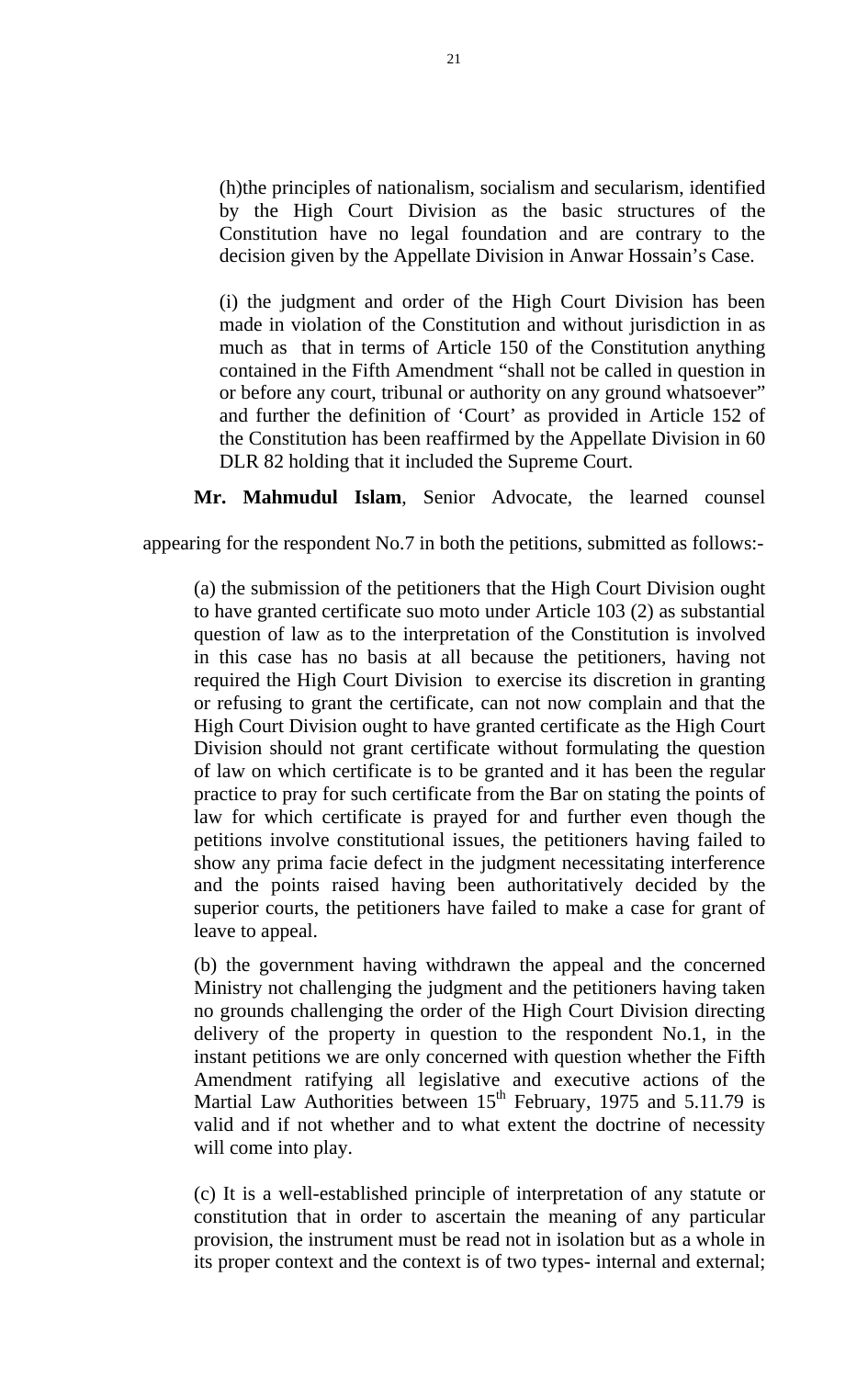the internal being the text of the statute including the preamble and whether or not preamble is a part of the Constitution it, constituting a part of the context, has to be taken into consideration in construction of any substantive provision of the Constitution and moreover if the internal context cannot resolve the vagueness, resort may be had to the external context which includes the history leading the enactment of the statute and the proceedings of parliament and the same can be said about interpretation of a Constitution and accordingly for interpretation of our Constitution, concentration should be on the text of the Constitution and then go to history only incidentally, if necessary.

(d) unlike preamble of many other constitutions, the preamble of our Constitution has laid in clear terms the aims and objectives of the Constitution and in no uncertain terms it speaks of representative democracy, rule of law and supremacy of the constitution as the embodiment of the will of the people of Bangladesh and all the provisions that follow have been structured accordingly to achieve these aims and objectives and further a written Constitution in itself is a limitation on the governmental powers resulting in (i) a limited government and (ii) the supremacy of the Constitution.

(e) the past history of constitutional misadventures by the civil and military bureaucrats in Pakistan who never permitted constitutional governments to settle down, the framers of our Constitution felt it necessary to make the declarations in Article 7 of the Constitution which brilliantly comprehends the entire jurisprudence of the constitutional law and constitutionalism in Bangladesh including the supremacy of the Constitution and the decision of Pakistan Supreme Court in Zafar Ali Shah V. General Parvez Mosharaf, PLD 2000 SC 869, is an example which demonstrates the foresight of the framers of our Constitution in making it explicit by incorporating Article 7 what has always been implicit in any written constitution and if Article 7 is read together with the preamble and the fundamental principles of State Policy of Chapter II of the Constitution and if the different provisions of the Constitution are interpreted following the mandate of Article 8(2), there remains no doubt that (i) the supremacy of the Constitution and through its operation the establishment of a representative democratic polity and Rule of Law securing for all the citizens fundamental human rights and freedom are the basic features of the Constitution and together with these (ii) the independence of the judiciary and its the power of judicial review of the executive and legislative actions are also basic features of the Constitution as without the above, the aims and objectives as formulated would be wishful thinking and it is now well- established that the basic features and structures of the Constitution are beyond the amending power of the Parliament under Article 142 of the Constitution.

(f) our Constitution does not contemplate governance by any authority other than the elected representatives of the people and thus any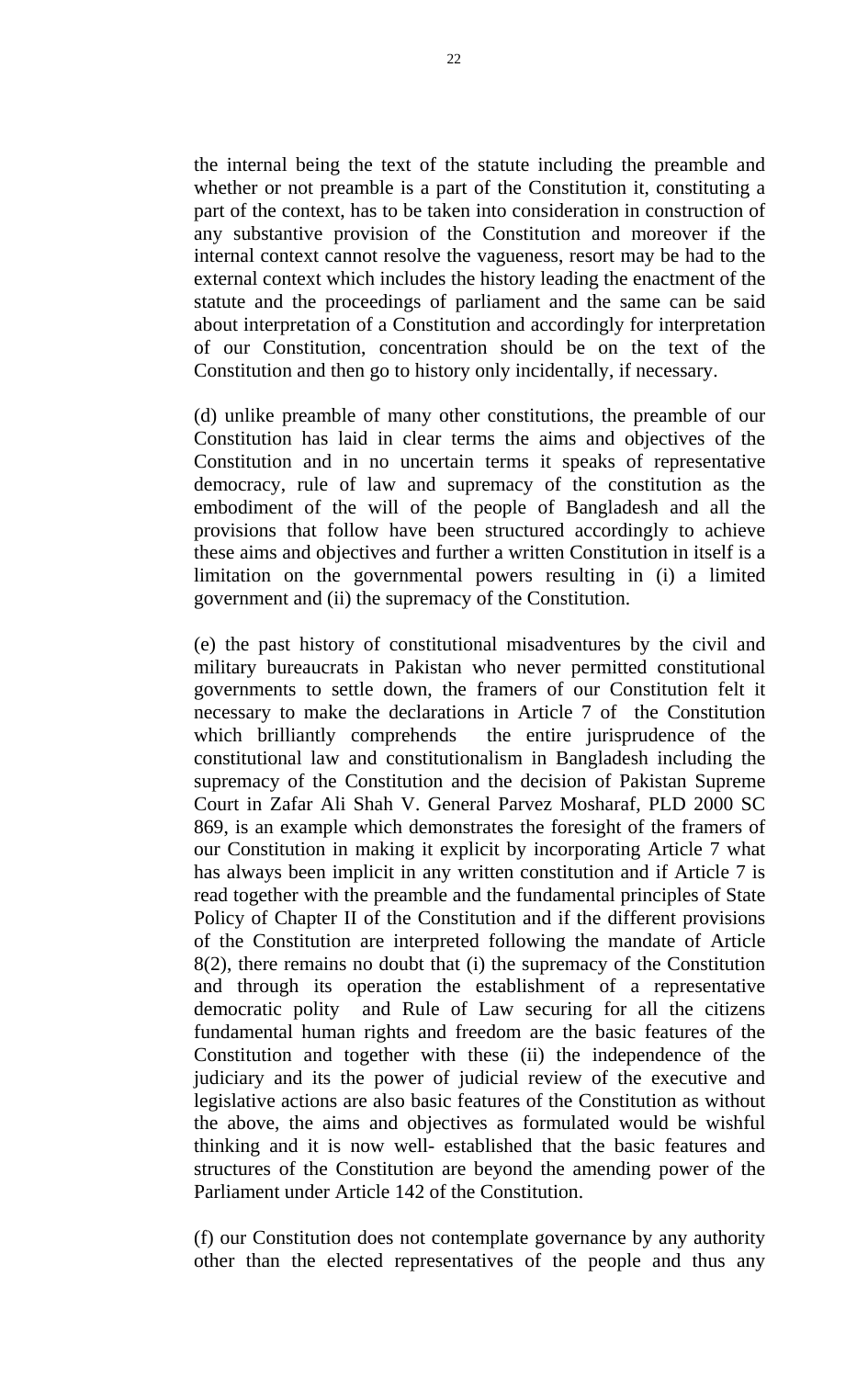government formed by the members of military service is unconstitutional and constitutes gross violation of the Constitution and the governance by such authority is also contrary to the legal order established by the Constitution and such a government is out and out an unconstitutional government and all its actions are ultra vires of the Constitution and Martial Law government continues because the people have hardly any way of defying the mandate of the arms but once a Martial Law government goes, it goes leaving no trail unless its deeds and actions are condoned by application of the doctrine of necessity but there are limits to the application of such doctrine and to come out of this the Parliament has resorted to the private law contrivance of ratification of unauthorized actions of agents by principals but there is inherent limitation even to such ratification as life can not be given to a prohibited transaction by ratification and moreover by the device of ratification an authority can not increase its authority in asmuchas it can ratify only those actions of others which it can lawfully do and thus Parliament can not, by resort to the device of ratification, ratify and render valid an amendment which it can not itself do because of infringement of the basic features of the Constitution and accordingly the inclusion of impugned paragraphs 3A and 18 in the Fourth Schedule by Fifth Amendment is not only unconstitutional but also violative of the basic features of the constitution, namely, supremacy of the Constitution, Rule of Law, Independence of Judiciary and its Power of Judicial Review as all of them are basic features or structures of the Constitution and the Parliament does not have any competence under Article 142 of the Constitution, even in exercise of the power with two third majority, to make an amendment damaging or flouting any of the basic structures of the Constitution as held by their Lordship of this Division in Anwar Hossain's case.

(g) the submission of the petitioners that the Parliament being not a person, the High Court Division does not have jurisdiction to declare an Act of Parliament ultra vires has also no basis as since Article 7 of the Constitution declared the Supremacy of the Constitution, there must be some authority to maintain and preserve this supremacy of the Constitution and there can be no doubt that in an entrenched Constitution the judiciary must be that authority and starting from the case of Marbury v. Madison, 1 Cranch 137, there are numerous instances where the superior courts functioning under a written constitution upheld this power of judicial review as would be evident from the contents of the judgment of the High Court Division.

(h) Whenever a new legal order is ushered, the Constitution makes provision to deal with some matters, treating those as "transitional provisions", till the Constitution takes full effect and these provisions are called transitional provisions as the purpose of these provisions will be fulfilled once the government under the Constitution is established and though generally such provisions are kept beyond the pale of judicial review but at the same time no matter is intended to be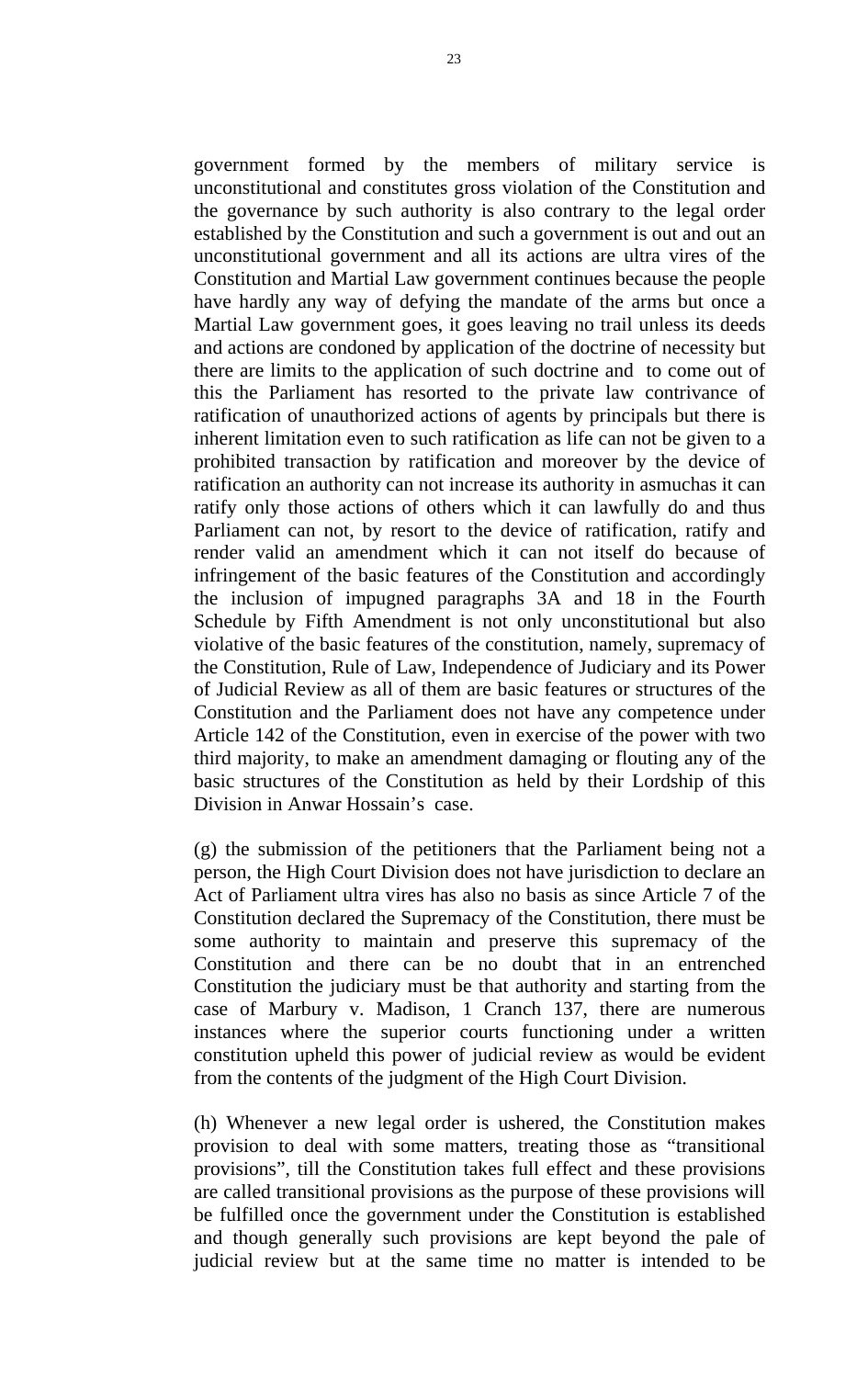included in the "transitional provisions" which do not relate to anything during the interregnum period between the date of the Constitution coming into operation and the date of setting up of the government under the provisions of the Constitution but by the Fifth Amendment made in 1979 paragraph 18 was inserted in the schedule of "transitional provisions" only to ratify the otherwise unconstitutional legislative and executive actions of the Martial Law authority and also to preclude judicial review of those actions though those are not "transitional provisions" and so this is simply a fraud on the Constitution and such Fifth Amendment is also patently illegal specially for inserting the provision barring judicial review, another basic feature of the Constitution.

(i) the petitioners submitted that the Fifth Amendment having not being challenged for long time, it must be deemed that Fifth Amendment has been accepted by the people but the legal position is that time does not run in favour of the validity of legislation and if it is ultra vires, it can not gain legal strength from long failure on the part of lawyers to perceive and set up its invalidity as has been held in Grace Brothers Pty Ltd v. The Commonwealth, 72 CLR 269, 289.

(j) simply because the laws made by the Martial Law authority and actions under it were considered by this Division in some cases wherein those were not declared ultra vires, those laws can not attain validity and further it also will be evident that in none of those case, the invalidity of the Fifth Amendment was vouched and so those cases can not operate as precedent for the validity of the Fifth Amendment and accordingly the submission of the petitioners that the earlier decisions touching the actions of the Martial Law authorities provide some binding precedents under Article III of the Constitution upholding the finding that actions of martial Law authorities can not be challenged in the Court is not tenable as in none of those cases the issue of invalidity of the Fifth Amendments was raised much less to speak of the Court's confirming the validity of the fifth Amendment and that in order to apply the provision of Article 111 an issue must raised and deliberated upon and decided before it can operate as a binding precedent as what is binding as a law is the ratio of a decision and not the finding of a fact or the conclusion reached by the Court and furthermore this Division, having the power of review, is not bound by a view earlier taken by this Division and moreover the role of Stare Decisis is insignificant in constitutional interpretation particularly when the earlier view is manifestly wrong and further the observation of the Shahabuddin Ahmed J in Anwar Hossain case to the effect that " In spite of these vital changes from 1975 by destroying some of the basis structures of the Constitution, nobody challenged them in court after revival of the Constitution; consequently, they were accepted by the people, and by their acquiescence have become part of the Constitution" is quite wrong as can be seen from numbers of decisions of the superior Courts Eights and further this statement is simply an obiter dicta as being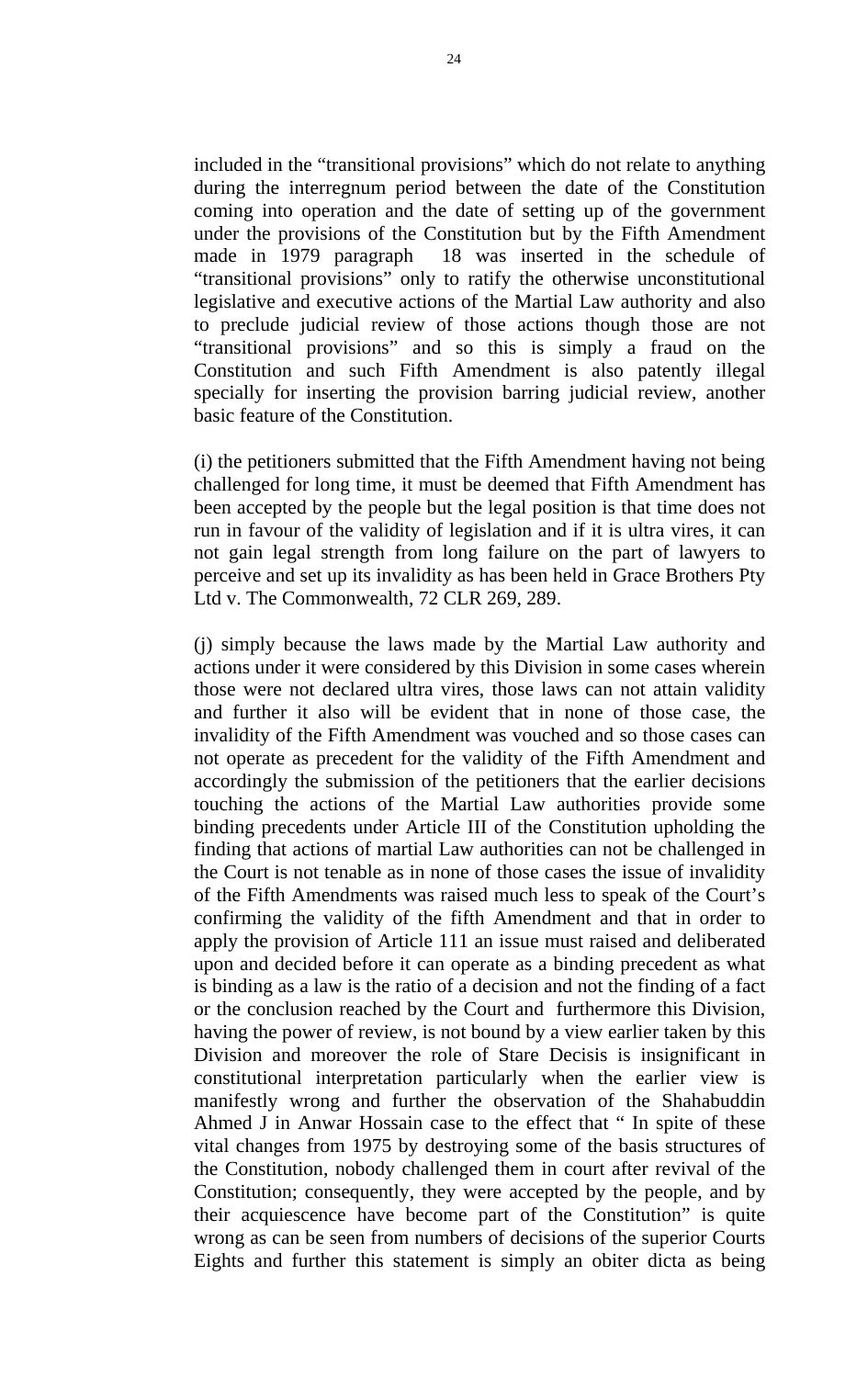made while dealing with the Eighth Amendment and the Fifth Amendment was not in issue in Amendment case and the above observation was simply uncalled for and moreover no other Judge having agreed with the said observation, it cannot be treated as ratio decidendi so as to have biding force under Article 111 and that in dealing with ratio decidendi to operate as a precedent of the view Salmond is relevant

(k) an effort has been made to apply the principle of estoppel and acquiescence to prevent the Fifth Amendment from being declared ultra vires but such effort is not tenable in the eye of law because it is a wellestablished principle that estoppel cannot be pleaded against or in respect of a Statute, much less to speak of the Constitution and similarly, there cannot be any acquiescence to hold valid an otherwise invalid law.

(l) the doctrine of necessity is applied to condone some of the actions of a usurper as were done in the case of Madzimbamutu V Lardner-Burke (1968) 3 All ER 561 and also in the case of Asma Jilani v. Punjab PLD 1972 (SC 139) and that actions and laws validated by Para 18 of Proclamation Order No.1 of 1977 and the enactment of Para 18 of the Fourth Schedule of the Constitution do not fall within any of the above categories and that as held in the case of Zafar Ali Shah V. General Parvaz Mosharraf the Constitution assigned the function of enactment of law to Parliament and /or its delegate and any law framed or proclaimed by any authority other than Parliament and/or its delegate is violation of the Constitution as no authority except Parliament and/or its delegate can amend the Constitution as mandated by the Constitution under article 142 of the Constitution and at the minimum all those amendment made by the Martial Law authority infringing on the basic features of the constitution namely Supremacy of the Constitution, Rule of Law Independence of Judiciary and its power of Judicial Review

(m) However to avoid anomaly and preserve continuity, Courts have to pass consequential orders as in the Eighth Amendment case the Appellate Division ordered prospective application of the invalidity of the Eighth Amendment and further while declaring any law ultra vires, the Court often applies the doctrine of severability to limit the application of the judicial verdict and this is no legislative act though such a decision modifies or even destroys a legislation and accordingly once the Fifth Amendment is held invalid and beyond the power of parliament to make, only the following can be condoned by the court (a) actions past and closed; (b) actions not derogatory to the rights of the citizens and (c) routine works which even the lawful government would have done.

(n) the petitioners submitted that the High Court Division having found that the property in question is not an abandoned property, it was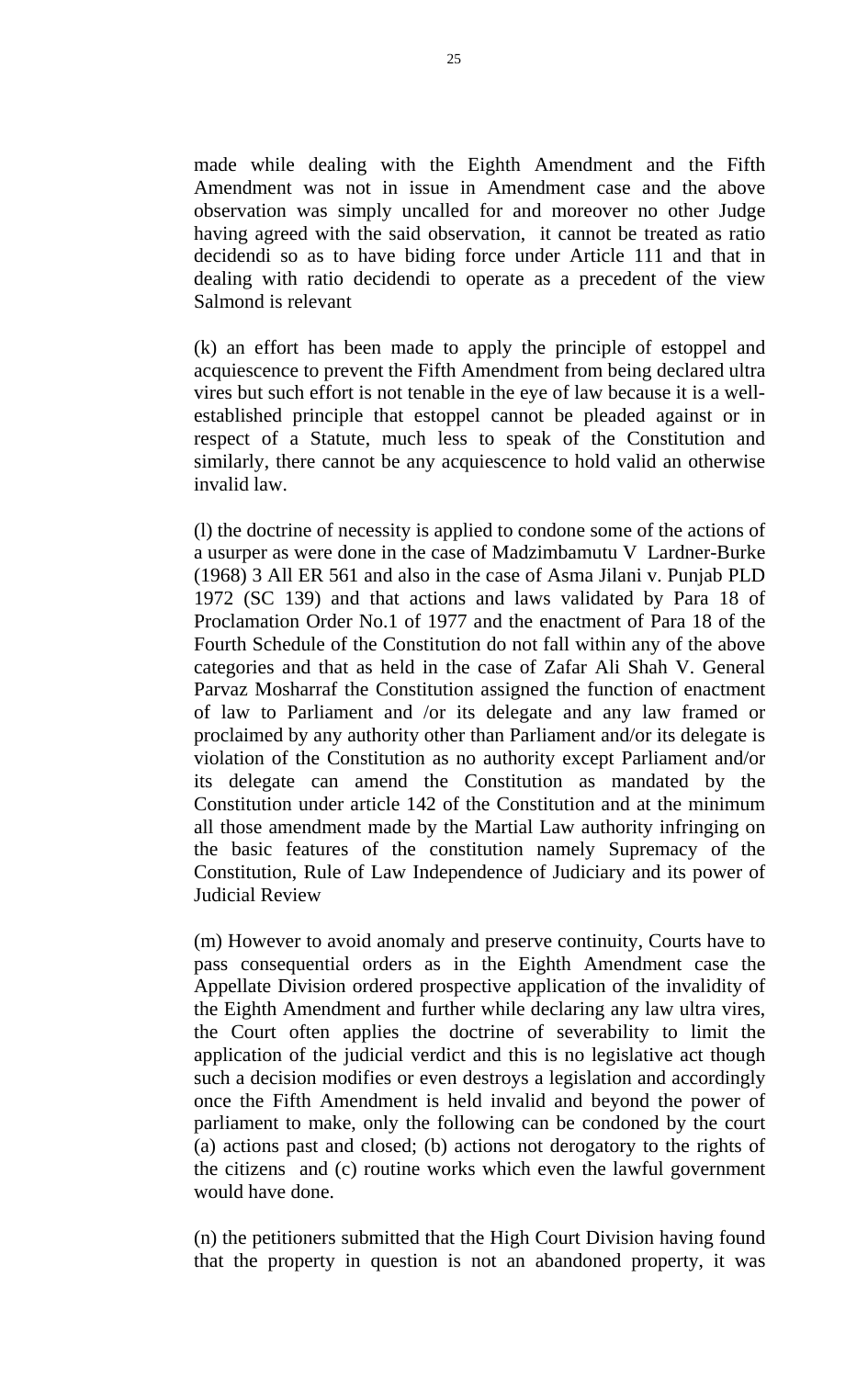unnecessary to go on the constitutional issue and to declare the Fifth Amendment unconstitutional ignored and the High Court Division the principle of judicial restraint of not deciding any constitutional issue when an issue involved in the case can justifiably be disposed of on other grounds.But this principle of judicial restraint to avoid decision on constitutional issue is not an invariable rule and it has also been felt necessary that constitutional issues should be resolved as early as possible as for example in the case of Nurul Islam's case 33 DLR (AD) 201 though Kamaluddin Hossain CJ and Shahabuddin J found the compulsory retirement of Dr. Nurul Islam to be vitiated because of mala fidee and refrained from deciding the constitutional issue but the majority judges addressed to the question of violation of the equality clause and decided it and that in the present case though the High Court Division found that the property in question was not an abandoned property, it could not pass any order for the release of the property because of the provisions of MLR VII of 1977 and this Division in C.A. No. 15 of 1997 brought the matter into sharp focus by holding that the validity of the Fifth Amendment has not been challenged in Writ Petition No.802 of 1994 and in this compelling situation the company had to file the present writ petition challenging the vires of the Fifth Amendment and in the facts and circumstances as involved in the present writ petitions it can not be said that the writ petition could be disposed of without deciding the constitutional question

(o) The submission of the petitioners that without declaring the Fifth Amendment invalid in its entirety the Fifth Amendment could have been declared without lawful authority only in so far as the company was concerned has no substance as the matter in issue is such that there is no scope for application of the doctrine of severability as the grounds of violation of the basic features of the Constitution, on which the impugned Fifth Amendment was found invalid, are such that it has to be declared void in its entirety.

(p)The submission of the petitioners that because of the Fourth Amendment, Fifth Amendment had to be made has also no basis as even if the Fourth Amendment was violative of the basic features of the Constitution there was way of challenging it in the Supreme Court as had been successfully done in the case of Eighth Amendment.

**Mr. Azmalul Hossain,** Q.C, the learned counsel appearing for the

respondent No.1 in both the petitions, submitted as follows:-

(a) in a case of this nature, appeals to this Division may be brought with a certificate under the provisions of sub Article  $(1)(a)$  of Article.103 or with leave of this Court under sub-article (3) of Article 103(3) of the Constitution and Article 103 does not state the criteria for granting leave and in the case of Ekushey Television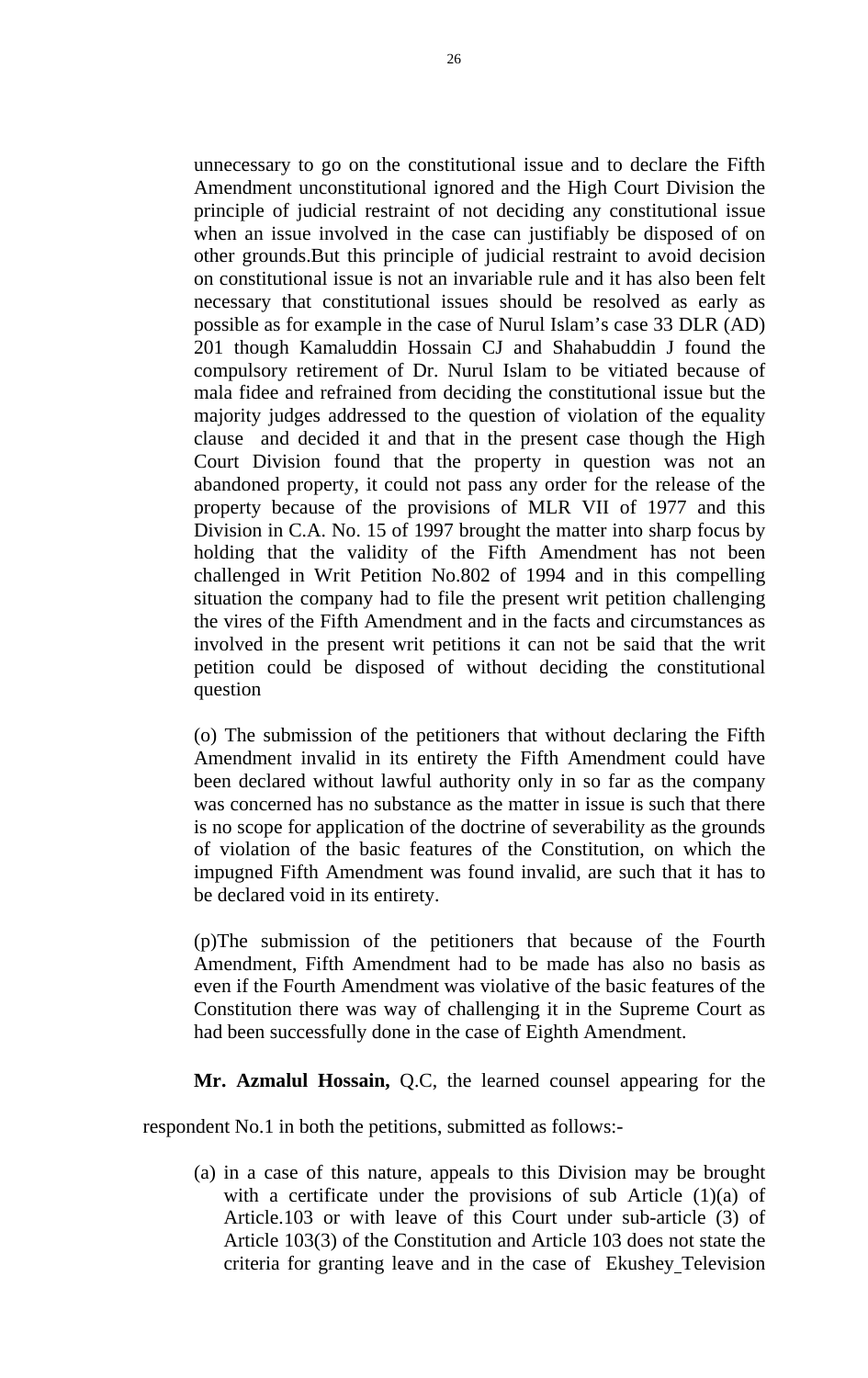Ltd. and others –v- Dr. Chowdhury Mohamood Hasan and others. 54 D:R AD 130 at para 83 and in the case of Bangladesh Bank and another –v- The Administrative Appellate Tribunal, and others, 44 DLR (AD) 239, at para 4 it has been held that the primary threshold or criteria for granting leave is that there had been some "illegality" in the decision of the High Court Division or that there had been some "miscarriage of justice" or that an "evil precedent" has been or will be created and further in the case of Ibrahim –v- Emperor, AIR 1914 PC 155 it has held that the test for granting leave to appeal must be that there are reasonable grounds for sustaining the appeal and those grounds have reasonable prospects of success but in the present petitions the petitioners have not fulfilled this criteria in advancing any of such grounds and mere assertion in the petitions that there are important constitutional points which needs to be considered by this Court is simply not good enough for granting leave.

(b) The background for filing the present writ petition challenging the vires of the Fifth Amendment, dates back when the struggle of the company to free the Moon Cinema Hall started soon after it was taken over and that at first its Managing Director approaching the authorities and having established that Moon Cinema Hall was not an abandoned property sought release of the same and when the property was not released the company filed Writ Petition No.67 of 1976 wherein the High Court Division upon declaring that Moon Cinema Hall is not abandoned property directed the concerned proforma respondents for release Moon Cinema Hall and they took some steps for release but then Moon Cinema Hall was handed over to the proforma respondent No.5 and accordingly the company filed contempt proceedings to enforce the judgment passed in the above writ petition but then Martial Law came whereupon the "period of delinquency" began and MLR VII of 1977 was promulgated specifically providing that even if the Government had unlawfully taken over a property as abandoned the same shall remain as abandoned and any judgments obtained saying otherwise would be ineffective and this directly affected the rights of the company and afterwards by the Fifth Amendment this MLR was purportedly ratified and given effect to and the result was that because of the Fifth Amendment the contempt proceedings failed and the company could not get the fruits of the above judgment and that the "Period of Delinquency" was brought to an end in the year 1991 within the lifting Martial Law and thereafter the company filed the second writ petition being Writ Petition No.802 of 1994 but the same was summarily rejected by the High Court Division on the ground that the power of judicial review of the High Court Division in such cases being taken away by the Fifth Amendment the writ petition was not maintainable and being aggrieved, the company filed C.A. No.15 of 1997 and the company though made an attempt to challenge the vires of the Fifth Amendment therein but failed as the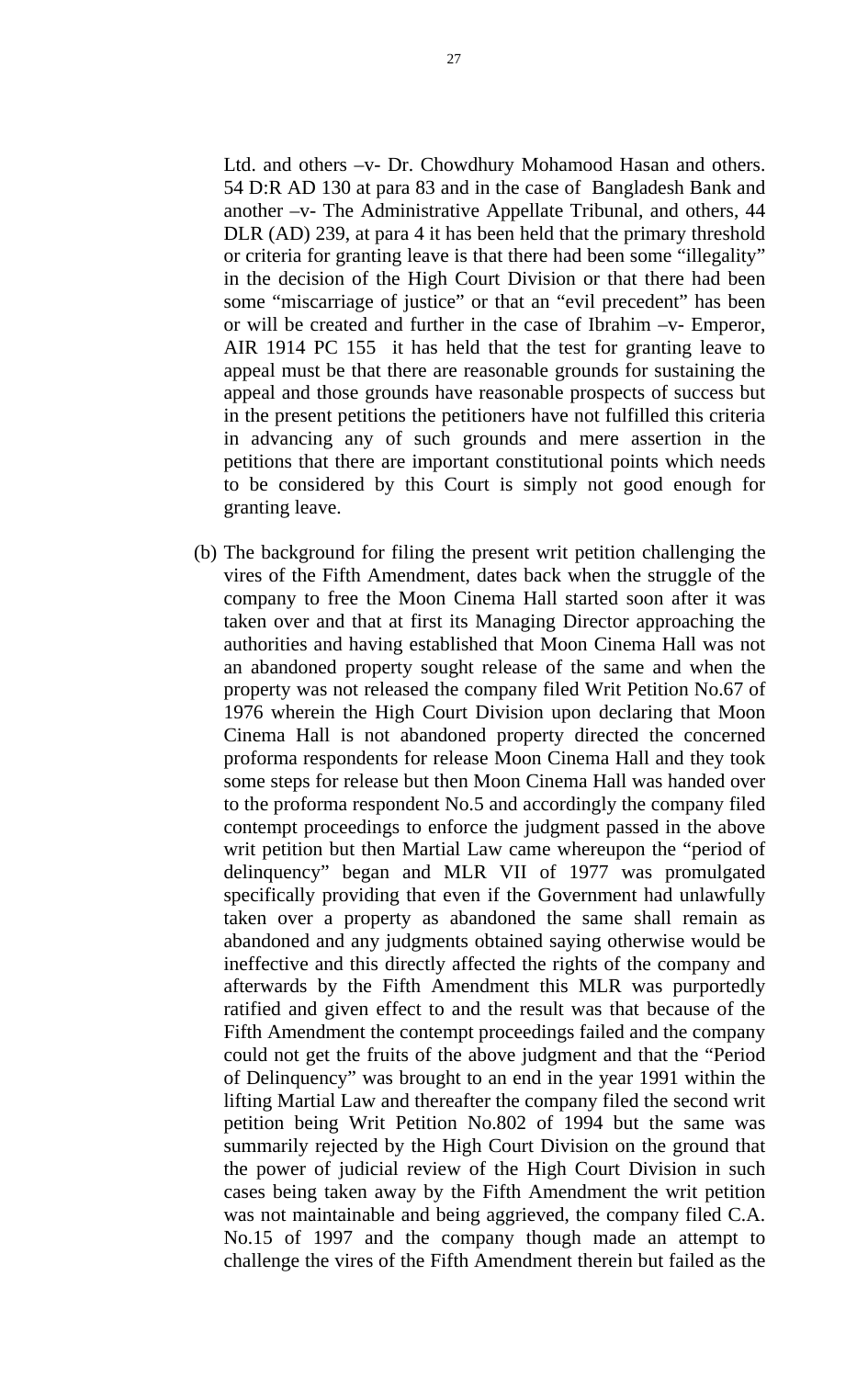company had not challenged the vires of the Fifth Amendment in the Writ Petition No.802 of 1994 and in the above circumstances to get possession of Moon Cinema Hall the company had to file the present writ petition challenging the vires of the Fifth Amendment and the High Court Division after hearing made the rule absolute holding amongst others that in the present writ petition the issue as to whether the Fifth Amendment was ultra vires the Constitution was raised and that there was clearly a conflict between the right to property as guaranteed under the Constitution and the infringement of this right by the Fifth Amendment.

- (c) it was specifically argued before the High Court Division that there is a conflict between the constitutional rights as provided in the Constitution made by the representatives, delegates or agents of the "people" and the Fifth Amendment, an Act of Parliament purporting to take away the said constitutional rights and as held in the case of Marbury  $-v$ - Madison, (1803) 5 US 137, the laws made by the "people" take precedence and further where the provisions of the Constitution and a law passed by Parliament were in conflict with each other but were applicable to a particular situation and the Courts had to apply the law, the Courts will always choose the Constitution as the supreme law and reject the law passed by the Parliament or some other body or authority.
- (d) the Preamble, as well as Articles 7, 8 and 11 of the Constitution refer to the "people" of Bangladesh and Anowar Hossain's case BLD (Spl. Issue) at para 52, Article 7 as a whole has been held to be basic feature of the Constitution and because of the words "we, the People of Bangladesh" as referred in the Preamble, the message that comes across loud and clear is that under our Constitutional scheme, the sovereignty lies with the "people" of Bangladesh and Article 7(1) which provides that "All powers in Republic belong to the people, and their exercise on behalf of the people shall be effected only under, and by the authority of, this Constitution" makes this beyond argument and Article 7(2) providing that: "This Constitution is, as the solemn expression of the will of the people, the supreme law of the Republic .....", also unequivocally supports this obvious proposition therefore, the impact of this part of Article 7 is that all power in the State belongs to the "people" of Bangladesh and everyone else, every functionary in the state whether constitutional or otherwise is subject to the will of the "people" to whom all power is vested and this proposition will also find support from the 19<sup>th</sup> Amendment of the Constitution (Sri Lanka) [2003] 4 LRC 290 and Chisholm v Georgia 2 US 419
- (e) it therefore follows that "We, the people of Bangladesh" being sovereign with all powers vesting in them, every one else discharging the functions of the Republic is the representative or agent of the "people" and therefore, the executive, the legislature and the judiciary are all representatives and agents of "We, the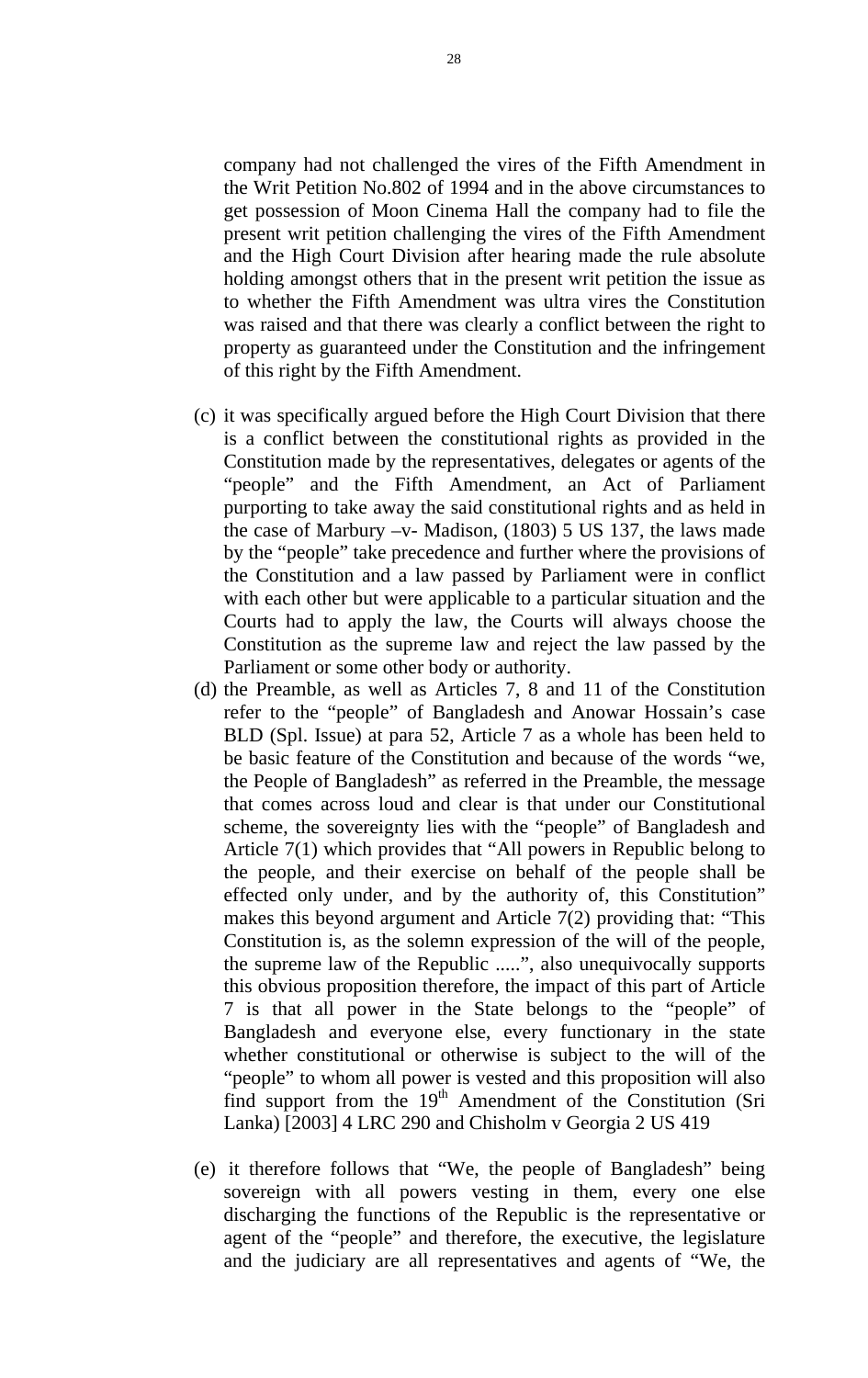people of Bangladesh" and are subject to their will and the President, the Prime Minister, Cabinet, Chief Justice, Judges, Attorney General, every one in the armed forces, the administration, the law enforcement authorities are all subservient to the will of "We, the people of Bangladesh" and they having taken their authority to act and are answerable to the people for every action they take and the Constitution sets the limits of everyone's authority and the will of the "people" being enshrined in the Constitution, the basic features of the Constitution cannot be changed and further it is only the other provisions, which are not the basic features, can only be changed in accordance with the provisions of the Constitution.

- (f) the will of the people does not contemplate Martial Law or any other laws not made in accordance with the Constitution and the armed forces are subject to the will of the people and their oaths, as provided in section 15(2) of the Army Act 1952, section 17(2) Air Force Act 1953 and section 14 Navy Ordinance 1961, make it plain and they serve the "people" and can never become the masters of the "people" and accordingly Martial Law is unconstitutional and illegal and it is a mischievous device not founded in any law known in Bangladesh and that by Martial Law the whole nation is hijacked by some people with the support of the armed forces and the whole nation goes into a state of siege; it is like that the whole nation and "We, the people of Bangladesh", are taken hostage and further like a hostage-taking situation, the hostage takers themselves recognize that there is a superior law than their weapons which "We, the people" put in their hands to serve us and they recognize that there are two impediments to their taking power or assuming power, first, the Constitution itself and so, they at first start by saying "Notwithstanding anything the Constitution" because they recognize that the Constitution is superior but they choose to brush it aside and it is like a hostage-taking situation when the law enforcers in their uniforms with their guns and cars with red and blue flashing lights encircling the hostage takers and remind them that there is a superior law outside which they must face at some point of time and the second impediment to Martial Law is the Courts of the Republic entrusted with the solemn duty to "preserve, protect and defend the Constitution" and so every Martial Law, immediately upon proclamation seeks to curb the powers of the Court, particularly, the powers of the Constitutional Court under Article 102.
- (g) India also went through a "period of delinquency" between 1975 and 1977 during the regime of Indira Gandhi when she tried to stifle the rule of law and that Bangladesh entered its "Period of Delinquency" at its very early age in 1975 and that delinquency continued for a long 16 years and the characteristics or hallmarks of this "period of delinquency" in our country are several: the first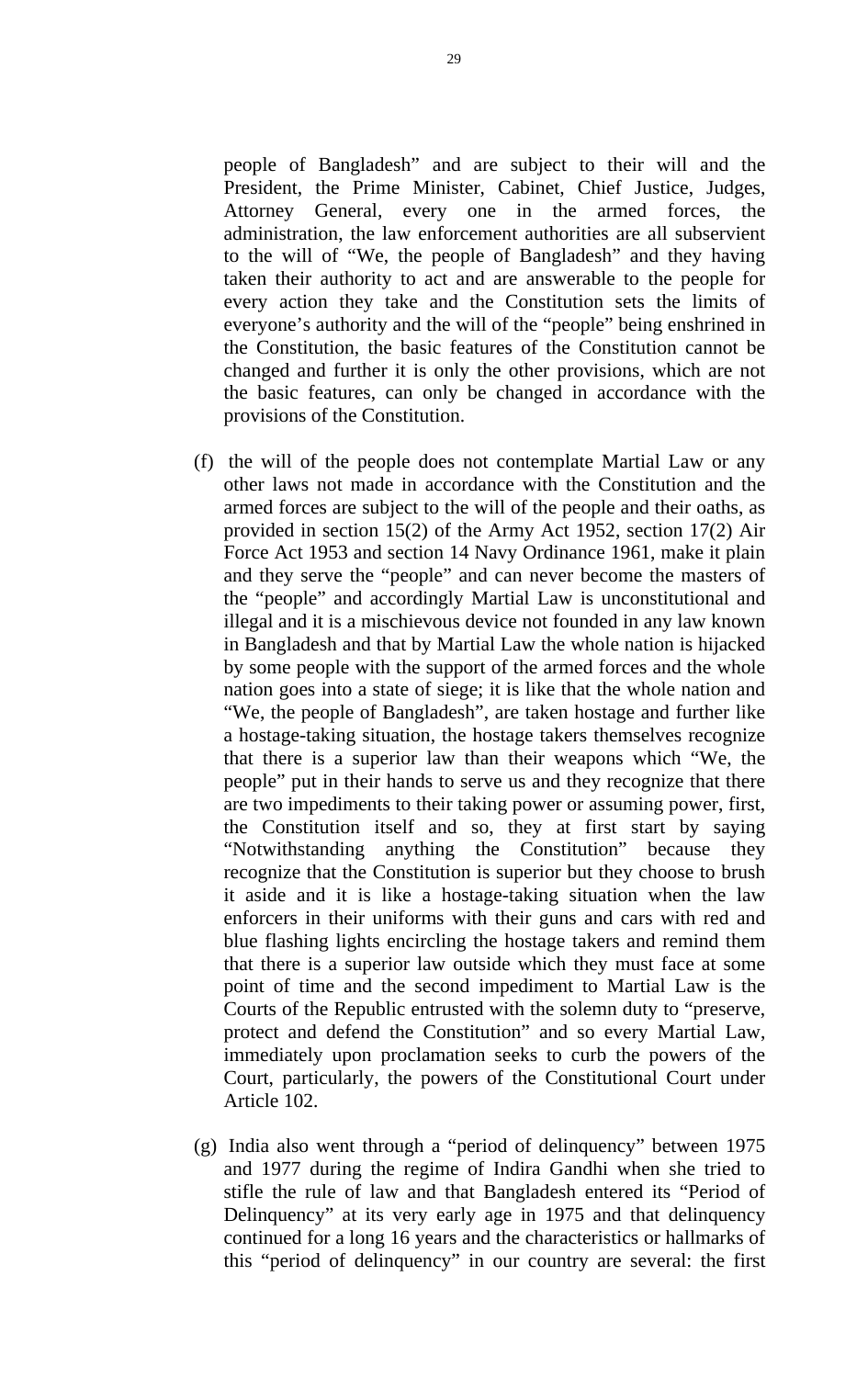noticeable one is the delinquent behaviour comes from all functionaries of the Republic, constitutional or otherwise, more often than not starting with the armed forces obviously, closely followed by the President or the Chief Justice and the other notable hallmark or characteristic of the "Period of Delinquency" is that those entrusted to "preserve, protect and defend" the Constitution miserably failed in their sacred obligations to "preserve, protect and defend" the Constitution and in not less than a dozen cases throughout this period when "We, the people" sought to challenge aspects of Martial Law, this Court miserably failed to do its duty and it coined words like "supra constitutional", "Constitution is eclipsed" and phrases like" " .... Constitution has lost its character as the Supreme law of the country", " ..... no constitutional provision can claim to be sacrosanct and immutable", Constitution .... subordinate to the proclamation ....", Halima Khatuns case, and " ..... the supremacy of the Constitution cannot by any means compete with the Proclamation issued by the Chief Martial Law as in Ehteshamuddins case and "the moment the country is put under Martial Law, .... Constitutional provision .... loses its superior position" as in Haji Joynal Abedin case, to justify Martial Law and these declarations of the law, made during a long period of darkness, fall in the category of "black law" and those must be excised from our jurisprudence now and forever so that no one can ever again even think about overriding "the will of the people" of Bangladesh and all must also ensure that this history never repeats and all must recognize these faults of the past and must rectify them now so that our conscience is cleared.

(h) the footprints that the "Period of Delinquency" leaves behind are Martial Law Proclamations, Regulations and Orders in the form of black laws and further, the ultimate insult to "We, the people" is the attempt to ratify these black laws by bringing those into the umbrella of the Constitution itself and in the present case the High Court Division recognizing these footprints sought to erase those once for all and since all the parties before the High Court Division agreed that Martial Law is illegal and unconstitutional, this court should not, indeed cannot, grant leave in this case because to do so would be perceived by "the people of Bangladesh" in the way that our highest judiciary is still unable, long after the "Period of Delinquency", to properly and adequately deal with such delinquency and further, it would send the wrong signals to those who wish to circumvent the "will of the people" in the Constitution and that each of our generations must also be taught, educated and informed about those dark days; the easiest way of doing this is to recognize our errors of the past and reflect these sentiments in the judgments of this Court which will ensure preservation of the sovereignty of "We, the people of Bangladesh" forever as a true "pole star".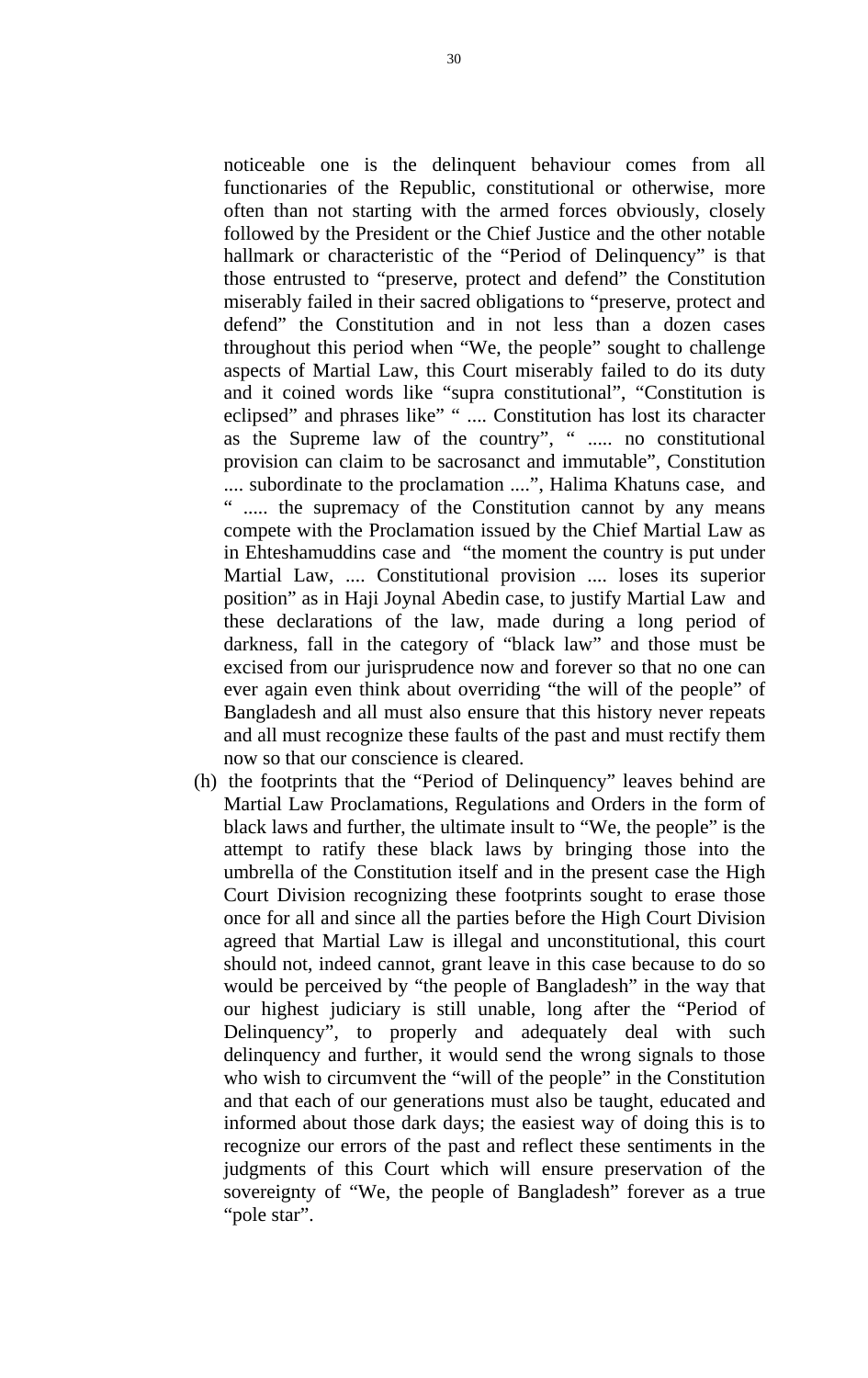- (i) the process of amendment of the Constitution could not affect the basis structure of the Constitution and the High Court Division took the view that an amendment of the Constitution cannot legitimize any illegitimate activity and the High Court Division rightly used the Constitution itself, namely, its basic structure as enshrined in various articles and also Articles 142 and 150, to hold the Fifth Amendment ultra vires, illegal and non est. which will find support from the decisions reported in Republic of Fiji –v- Prasad [2001] 2 LRC 743, UDM-vs- South Africa (No.1) [2003] 4 LRC 98, Re:  $19<sup>th</sup>$ Amendment to the Constitution (Sri Lanka) [2003] 4 LRC 290, Taione-v- Kingdom of Tonga [2005] 4 LRC 661, Njoya and others –vs- AG (Kenva) and others [2004] 4 LRC 559.
- (j) the submissions placed by the petitioners that without the Fifth Amendment there will be a legal vacuum and the amendment has given constitutional dispensation and has prevented chaos and confusion has no basis and that in Shariar Rashid's case, 18 BLD(AD) 155, on which the petitioners relied, though one of the judges of this court discussed the need to "ensure constitutional continuity of those acts and things done" during Martial Law but the learned Judge did not state the basis for such need and further it is a reference to the "acts and tings done" during that period by government functionaries, like building roads, and payment against those etc and so it can not be perceived that without the so called ratification, the road will disappear or the payment made will come back to the Government coffers and moreover in any event, these "acts and things done" comes within closed and past transactions have been condoned by the High Court Division and so the fear of chaos and confession is nothing but a baseless fear which does not withstand scrutiny and analysis.

**Mr. Taufiq Newaj**, Senior Advocate, the learned counsel appearing for

the respondent No.2 in both the petitions, mainly emphasizing on the rejection

of the doctrine of necessity, submitted as follows:-

- (a) by the doctrine of necessity the perpetrator of an unconstitutional act is granted judicial protection not against the "will of the people" as signified through their representatives in the Parliament but also against the laws in force at the time of the unconstitutional act and a so called "successful revolution" invades political sovereignty, and also legal sovereignty as contemplated in the Constitution of Bangladesh and to denude those it renders those meaningless and inoperative wholly or in part and purports to establish the primacy of the executive organ of the State over its other two organs.
- (b) even assuming that a "successful revolution" would constitute justification for unconstitutional acts, there was no "successful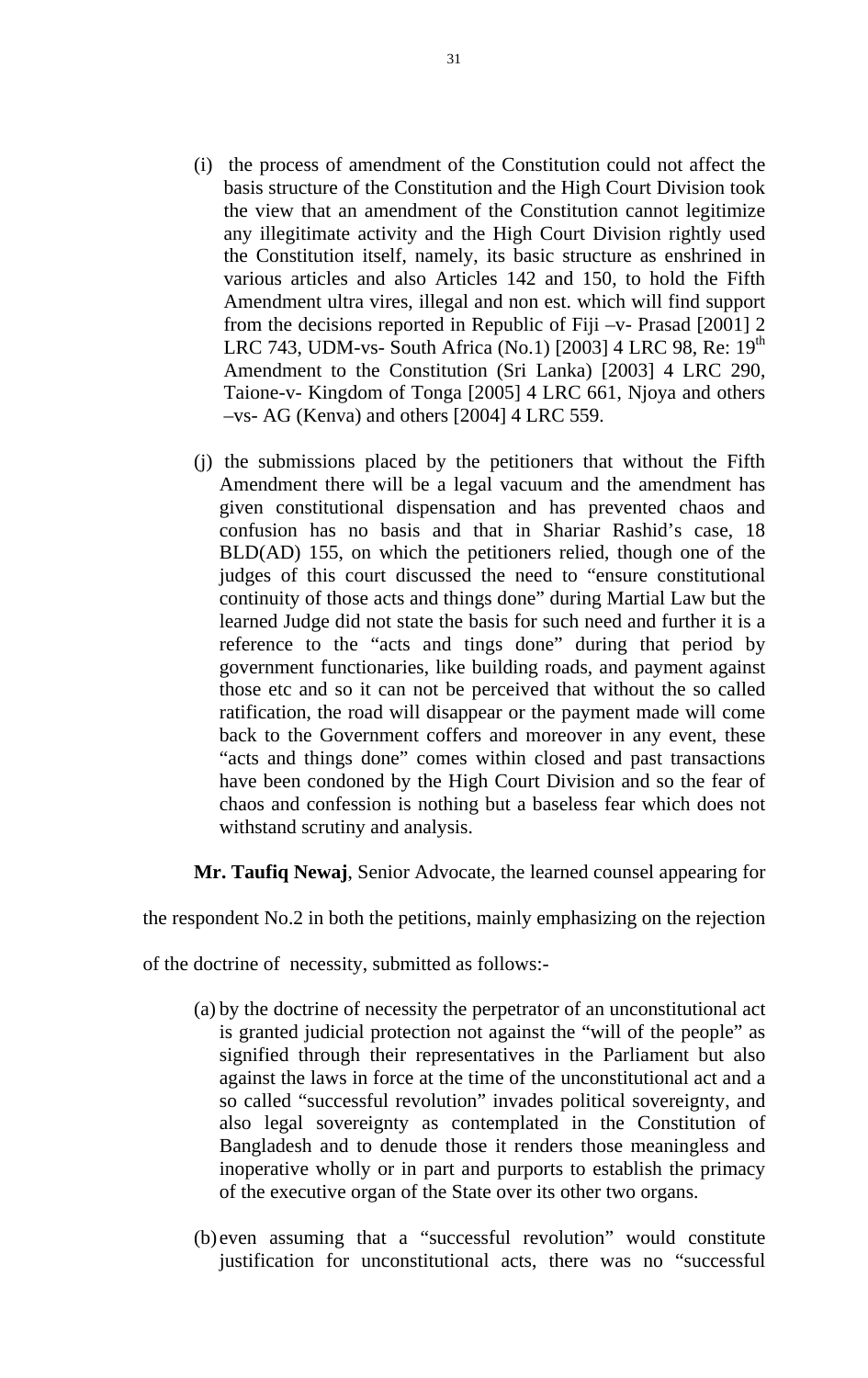revolution" in Pakistan where the doctrine was first and then repetitively, invoked to deny the people any expression of their sovereign will after the said so-called "successful revolution" and the so called 'successful revolution' was in fact a failed revolution since it failed forever, including during the continuance of the "revolutionary" Government, to enable the holding of a free and fair election which is a basic constituent of democracy and the Government born out of the so called "successful revolution" sought devious, unwarranted and unknown doctrines of "guided democracy" and "basic democracy" suited to the genius of the people to deny adult franchise to the people and the perpetrator of "successful revolution" also failed to hand over power to a democratic government duly elected as was the case following the general elections held in 1970, and further the perpetrator himself sought to continue to perform the functions of the Republic through attempts to legitimize his unconstitutional assumption of power or intervention by embarking on further unconstitutional acts; alternatively the perpetrator committed further Constitutional wrongdoing by handing over the reigns of the State to yet another perpetrator as its successor government and further the reach of the doctrine was so extended that even an expressed will of the people, so expressed through a general election electing their representatives, was disregarded with the effect that there was a collapse of the existing State and moreover it is inescapable that a strict application of the doctrine of necessity would purport to support the use of force by the perpetrator in disregard of fundamental rights, support the use of collective punishment and the killing of a people, in legal parlance, known as genocide upon the people.

(c) the doctrine of necessity provided a misconceived and misplaced juridical and unconstitutional justification for the benefit of the perpetrators of unconstitutional acts seizing the machinery of the State through its executive organ and also provided an invalid basis for undermining the Declaration of Independence of the sovereign people of the Republic of Bangladesh which asserted the will of the people through their representatives in Parliament, the organ vested with political sovereignty in a Republican State, and at the same time unleashed a purported "licence" invokeable at any time to shackle, denude and mutilate people's will and to grant to a person or entity, historically the military, the reigns of the State undermining the historical struggle and the War of Independence fought to assert the right of self-determination of the people as embodied in the Constitution and providing a basis to render meaningless the spirit, sacrifices and achievements proclaimed and recognised in the Preamble to the Constitution and also altering the relationship between the other two organs of State, namely, the Judiciary and the Parliament and also destroying the bedrock of a future by Rule of Law and the dependence of a people and State on its Constitution.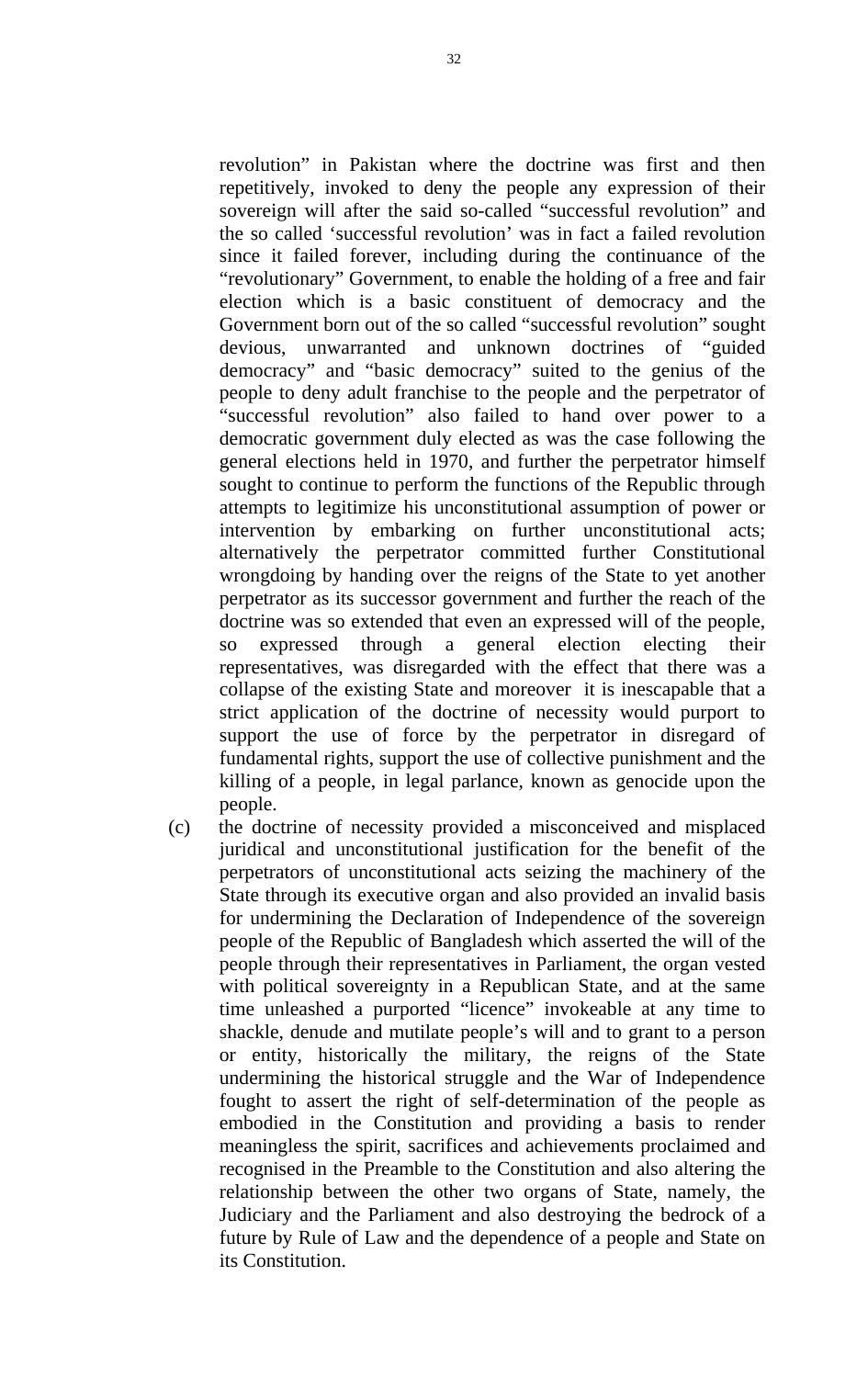**Mr. Mahbubey Alam**, the learned Attorney General, appearing for the

respondent Nos. 3-4 in both the petitions, submitted as follows:-

- (a) though the Government filed the Civil Petition Nos. 1100 of 2006 and 1320 of 2007 against the impugned judgment but subsequently, finding the same as correct one, did not proceed with the leave petitions and those leave petitions having been dismissed as being not pressed, the petitioners cannot make them substituted in the said leave petitions and further the Government having accepted the said judgment the petitioners, who were not parties at any stage of the proceeding before the High Court Division, cannot file the leave petitions challenging the said judgment specially when they, in the leave petitions filed by them did not take any stand that they were not aware that the present writ petition, was pending before the High Court Division and further they, not having taken any step to challenge the contentions as contained in the writ petition and/or for impleading them as party to the writ petition and did not file any leave petition immediately after the judgment of the High Court Division, the instant leave petitions are not maintainable.
- (b) the High Court Division having found Khandaker Mustaq Ahmed, Justice A.S.M. Sayem and General Ziaur Rahman as usurpers and aforesaid findings having not been challenged in the instant leave petitions, the petitioners can not support purported amendments of the Constitution made by userpers by issuing Martial Law Proclamations, Regulations and Orders etc and further General Ziaur Rahman, after being nominated as President by Justice A.S.M. Sayem, an incompetent and unauthorized person, promulgated Proclamation Order No.1 of 1977 on 23.4.1977 and then on 30.5.1977 arranged for alleged Referendum for obtaining so-called confidence of the voters upon him only and not for the purported amendments and the purported amendments made by him having not been referred to the voters by way of Referendum, it cannot be said that general public accepted the said amendments of the Constitution made by him.
- (c) in the Constituent Assembly the framers of the Constitution having unanimously decided to incorporate the principle of secularism in the Constitution as one of the basis character of the Constitution, the submission of the petitioners that the secularism is not one of the basis character of the Constitution, can not be accepted.
- (d) as required under sub-article a(i) of Article 142 of the Constitution in the Bill of the Fifth Amendment nothing has been mentioned regarding the articles of the Constitution which were to be added, altered, or substituted in place of the existing Articles and thus the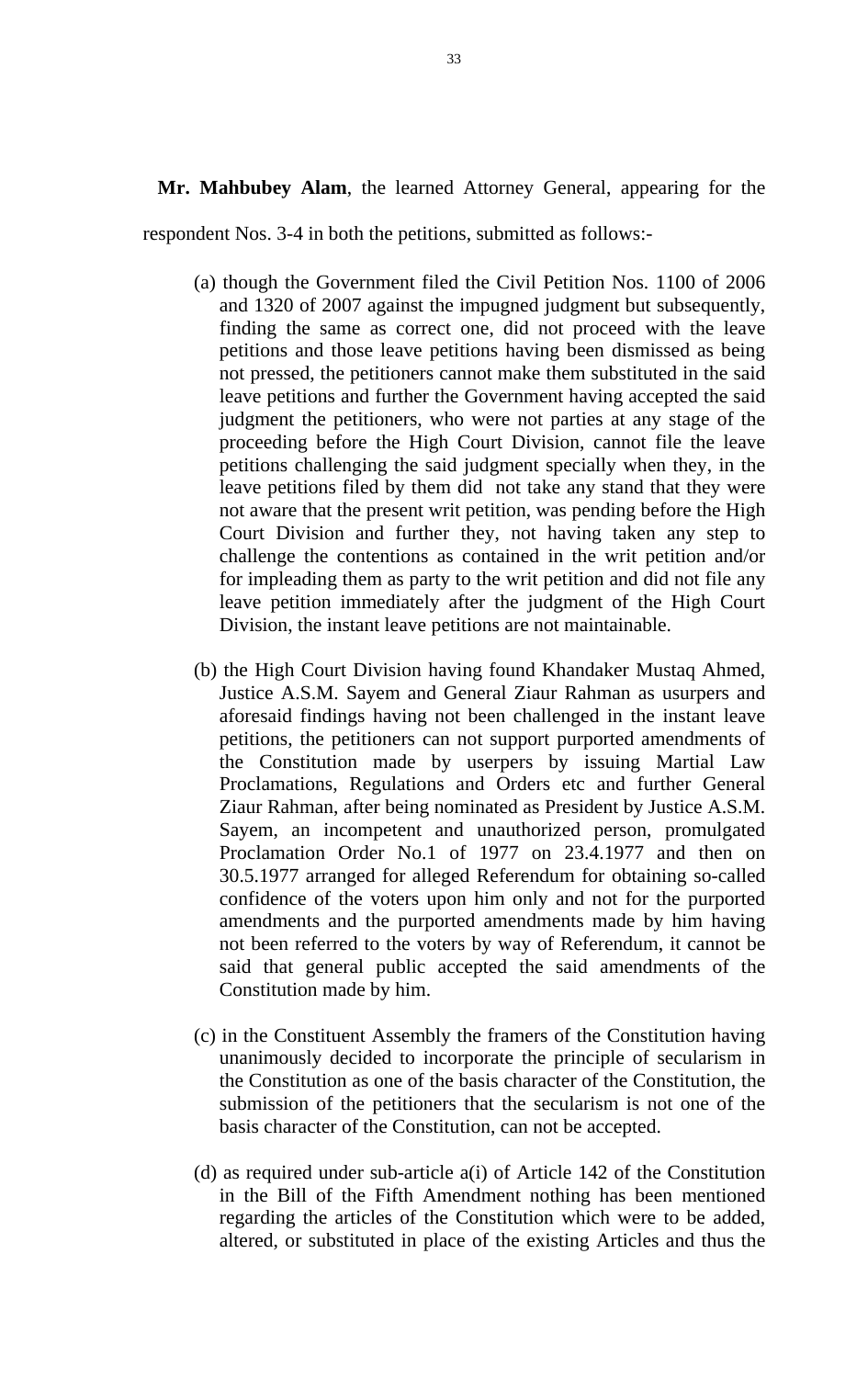Fifth Amendment can not be treated as an Amendment of the Constitution.

(e) there being no provisions in the Constitution for ratification of an earlier purported amendment made by Martial Law Proclamations, Regulations and Orders etc the alleged ratification and confirmation of the alleged amendments purported to have been done from  $15<sup>th</sup>$ August, 1975 to  $6<sup>th</sup>$  April, 1979 by the Fifth Amendment is contrary to the provisions of Article 142 of the Constitution.

(f)the purported amendments of the Constitution were made done by Martial Law Proclamations, Regulations, Orders etc and there being no-provision in the Constitution to amend the Constitution in the said manner, the purported amendment of the Constitution has rightly been declared

illegal and invalid by the High Court Division .

(g)the Parliament passed the Fifth Amendment during Martial Law and there being no provision in the Constitution for conducting business of the Parliament during Martial Law, the Fifth Amendment passed during Martial Law, can not be treated a valid amendment of the Constitution.

(h)No Referendum having been done before purported addition of sub-article 1A in Article 142 of the Constitution providing for Referendum in case of amendment of the Preamble and Articles, 8, 48, 56 and Article 142 of the Constitution, the amendments in question can not be treated as valid and legal and the High Court Division has rightly treated the said provisions as illegal.

**Mr. M.K. Rahman**, the learned Additional Attorney General,

appearing for the respondent No.5 in both the petitions submits as follows :-

- (a) no cause being pending before this Division, the leave petitions filed at the instance of the third party intervener/petitioners, who have no locus standi, can not be entertained specially when no issue of public importance is involved in the case and further no Court certainly will justify the imposition of Martial Law inasmuch as Martial Law does not come within the definition of "Law" as provided in Article 152 of the Constitution and further the declaration of Martial Law is also not mandated by the Constitution and accordingly, for the sake of the supremacy of the Constitution and democratic polity, rule of law and good governance, the judgment of the High Court Division must not be interfered with and as such the leave petitions are liable to be dismissed in limine.
- (b) as per the mandate of Article 7 of the Constitution all powers in the Republic belong to the "people" and exercise of those powers on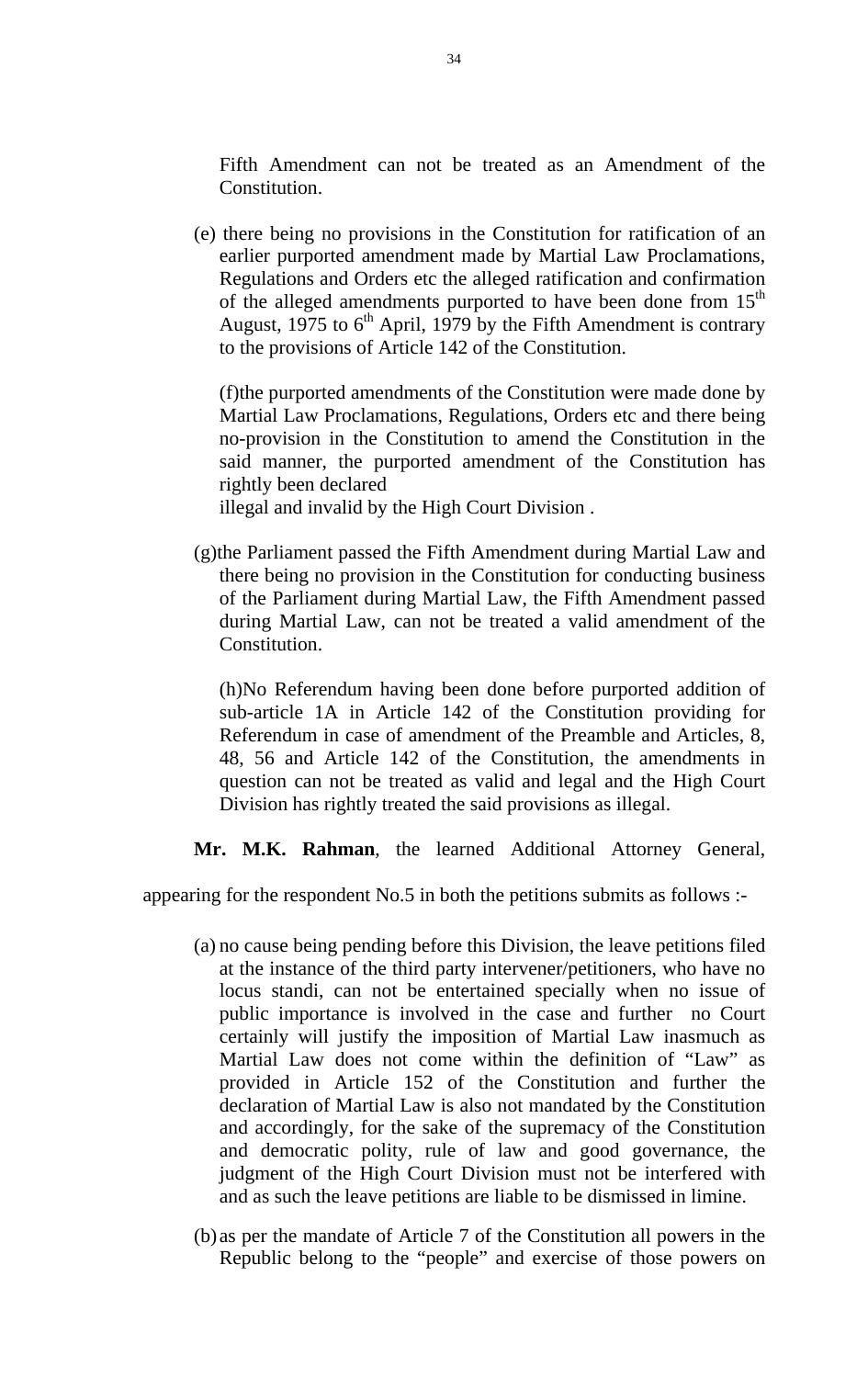behalf of the "people" shall be effected only under and by the authority of provisions of the Constitution which, as the soleman expression of the will of the people is the supreme law of the Republic and in terms of Articles  $7(2)$  if any other law is inconsistent with provisions of the Constitution that other law shall be void to the extent of the inconsistency and therefore the Fifth Amendment is illegal and void ab-initio.

- (c) no amendment to any provision of the Constitution can be made beyond the authority of Article 142 of the Constitution, and accordingly the amendments made to the Preamble and Articles 6, 8, 9, 10, 25, 38 and 142 of the Constitution by Martial Law Proclamations, which is beyond the authority of Article 142, are illegal and invalid.
- (d)the Constitution did not empower any authority or power either to impose Martial Law or the Military Rule in the country and further the Parliament having no authority or power to ratify and validate the illegal Martial Law Proclamations, Regulations and Orders etc by amending any provision of the Constitution, the insertion of paragraph 3A and 18 to the Fourth Schedule of the Constitution by the Fifth Amendment is illegal and ultra vires and such the acts of illegal usurpation of power by military junta cannot be given a goby and / or validating those in the name of "temporary and transitional provisions" under Article 150 of the Constitution.

**Mr Murad Reza**, the learned Additional Attorney General, appearing

for the respondent No.6 in the both the petitions, adopted the arguments of Mr

Azmalul Hossain QC, Mr Mamudul Islam and Mr Mahbubey Alam.

As it appears the petitioners were not parties in the writ petition and after passing of the judgment of the High Court Division on 29.8.2005 the Government and the Freedom Fighters Welfare Trust filed Civil Petition Nos. 1100 of 2006 and 1320 of 2007. In those petitions, the petiioners filed two petitions praying for appearing as interveners on 4.3.09 and 24.3.07 respectively. In early 2009, when the government decided that they will not press the leave petitions, the petitioners, prayed for time to file leave petitions and accordingly the matters were adjourned. The petitioners thereupon filed the above leave petitions on 25.5.2009 and thereafter the prayers of the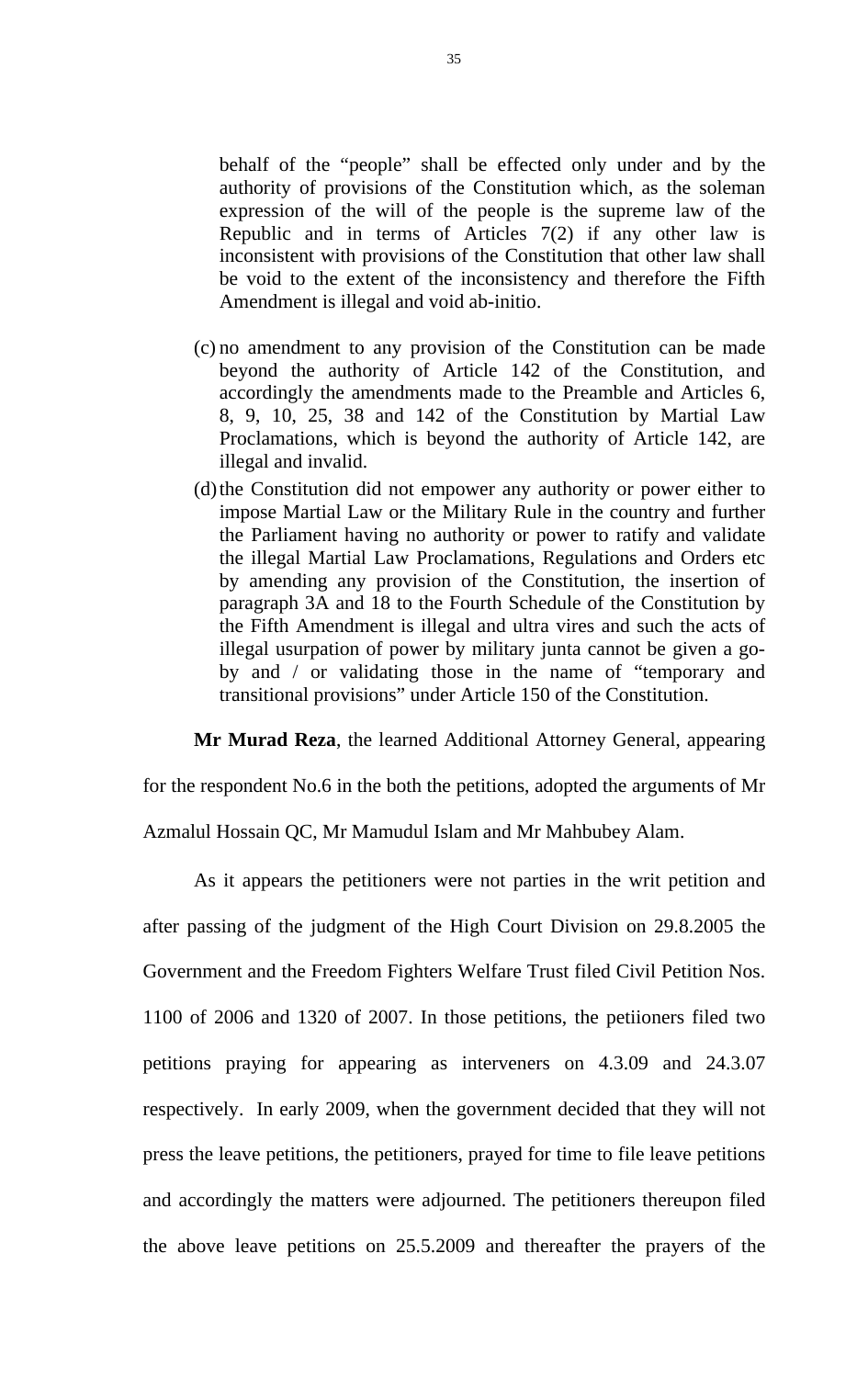Government and the Freedom Fighters Welfare Association were allowed on 03.01.10. In both the petitions the petitioners stated that the High Court Division by the impugned judgment has stripped the citizens of Bangladesh their identity as "Bangladeshi" and also proceeded in the manner as if secularism is a basic structure of the Constitution although the same is only a fundamental principle of State Policy and further the High Court Division reintroduced Articles 8 and 12 of the original Constitution which did not contain the provisions of absolute faith and trust in Allah and the High Court Division, without any basis, also declared inclusion of the Article 25(2) as unlawful.

As it appears the respondents opposed the above applications raising the point of delay 1364 days contending that it is only on 4.3.2009 and 26.3.2007, i.e. long after passing of the judgment of the High Court Division on 29.8.2005, the petitioners filed the above applications praying for allowing them to seek leave and since the applications were out of time, they filed applications praying for condonation of delay but in the said applications the space kept for showing the number of the days sought to be condoned, was not filed in and the said space remained completely blank and accordingly the explanations as given in the application for condonation of delay are also not at all satisfactory. We noticed from the judgment of the High Court Division that various constitutional points were raised from the Bar on the point of the power of the Martial Law authority to change the basic features of the Constitution and the High Court Division addressed those point. Accordingly we have decided to her these matters on merit despite the delay.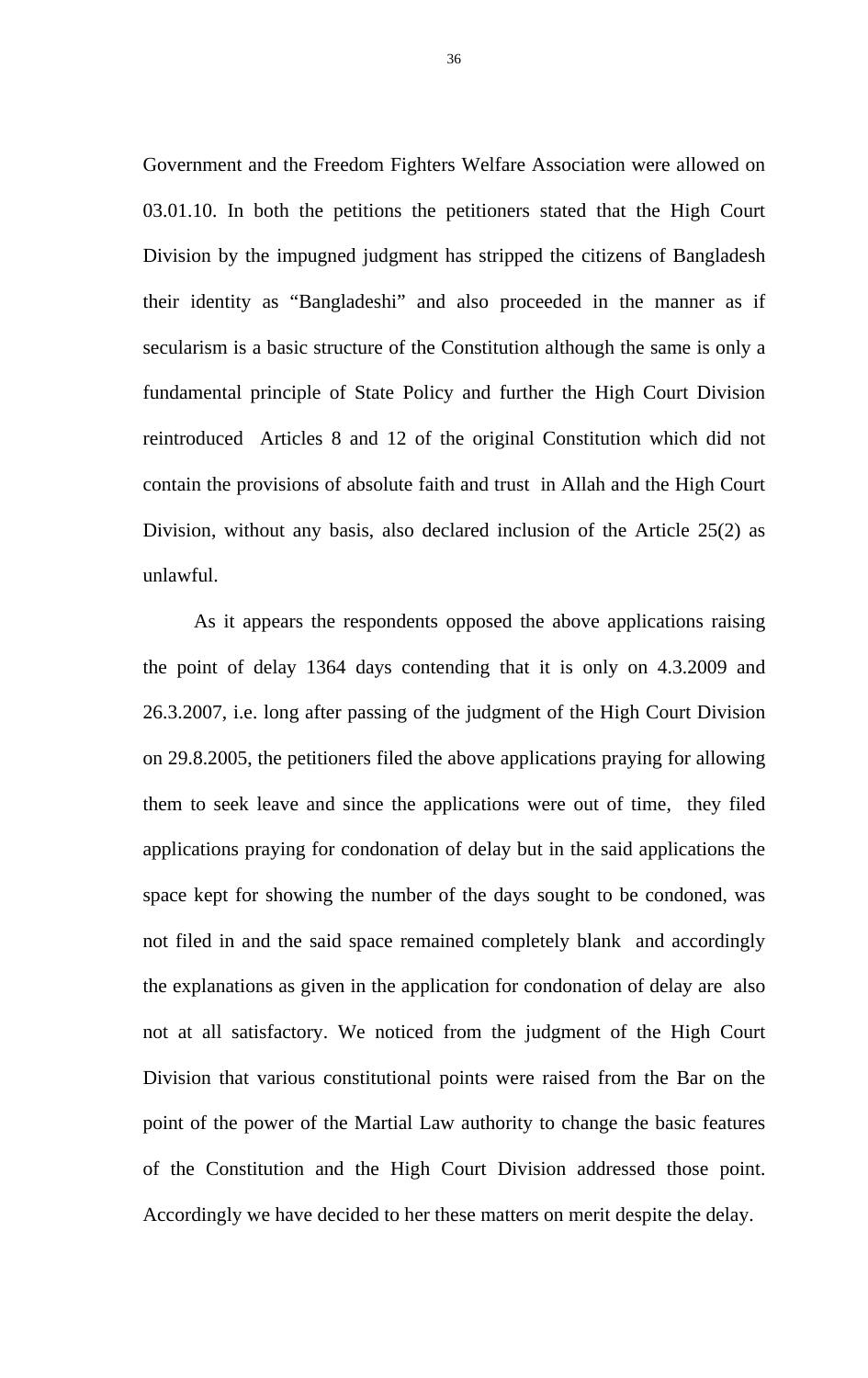The submission of the petitioners to the effect that substantial question of law and also interpretation of the Constitution being involved the High Court Division ought to have granted certificate under Article 103(2) suo moto, has no substance inasmuch as the petitioners, having not required the High Court Division to exercise its discretion in granting certificate by formulating points of law involving Constitutional issues, cannot now complain and as has been held in the case of Kazi Mokhlesur Rahman V Bangladesh 26 DLR (AD) 44 the High Court Division should not grant certificate without formulating the question of law on which certificate is to be granted and accordingly it has been the regular practice to pray for such certificate from the High Court Division by formulating the points of law on the basis of which certificate is prayed for and / or formulating those points which involved constitutional issues so that on the basis of those the High Court Division may grant certificate.

There is also no substance to the submission of the petitioners that the interpretation of Constitution being involved leave should be granted inasmuch as the points as raised in the leave petitions have already been authoritatively decided by the superior Courts which have been referred to in the judgment of the High Court Division. Further there are decisions in support the submissions made on behalf of the respondents that for granting leave the primary threshold or criteria is that some "miscarriage of justice" has resulted or that an "evil precedent" has been or will be created or that there are reasonable grounds for sustaining the appeal. In the case of Ibrahim –V-Emperor, AIR 1914 PC 155 it was held that the test for granting leave to appeal must be that there are reasonable grounds for sustaining the appeal and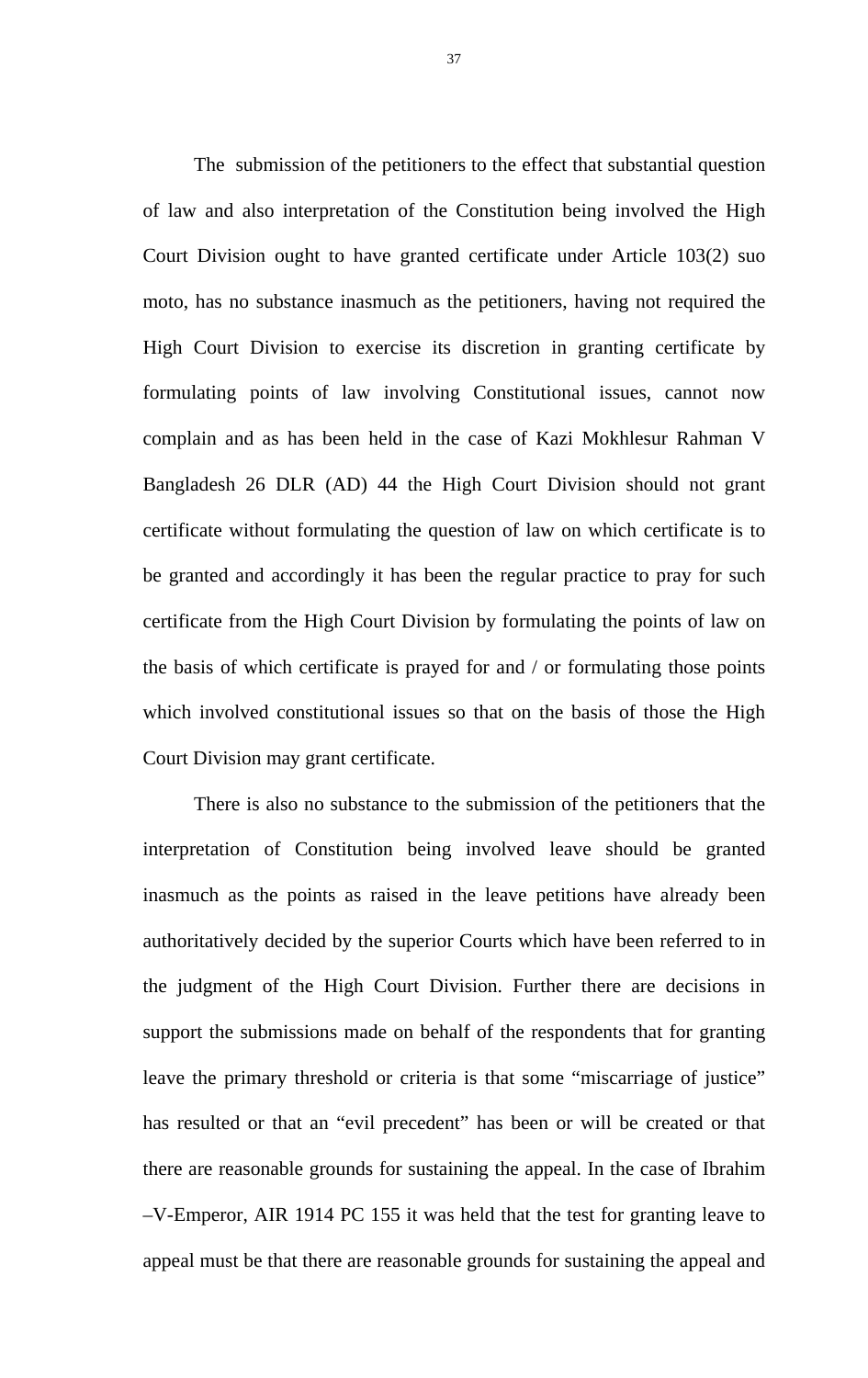those grounds have reasonable prospects of success. In the Case of Ekushey Television Ltd. and others V. Chowdhury Mohammod Hasan and others, 54 DLR (AD) 130, in para 83, it was held that the primary threshold or criteria for granting leave is that there had been some "illegality" in the decision of the High Court Division or that there had been some "miscarriage of justice" or that an "evil precedent" has been or will be created. In the case of Bangladesh Bank and another V. the Administrative Appellate Tribunal and others, 44 DLR (AD) 239, in para 4, similar view was taken holding that this Division has power to interfere in suitable cases where miscarriage of justice, which has occurred, is very wide. However, from the discussions made hereinbelow, it will be evident that the points raised in the leave petitions have already been authoritatively decided by the superior Courts and the High Court Division referring to the relevant portions of the judgments of the superior courts, declared the Fifth Amendment is illegal and void and ultravires the Constitution.

There is also no substance in the submission of the petitioners that the judgment of the High Court Division is beyond the terms of the Rule in as much as the Rule very much depicts that the vires of the Fifth Amendment has been challenged in the writ petition which will be evident from the terms of the Rule issued by the High Court Division as quoted earlier.As it appears the Rule as issued, contained three parts i.e.

> (a) Notification dated 31.12.71 in taking over Moon Cinema Hall and Notification dated 15.12.72 placing Moon Cinema Hall with the writ respondent No.3 and subsequent actions deeds and instruments, the taking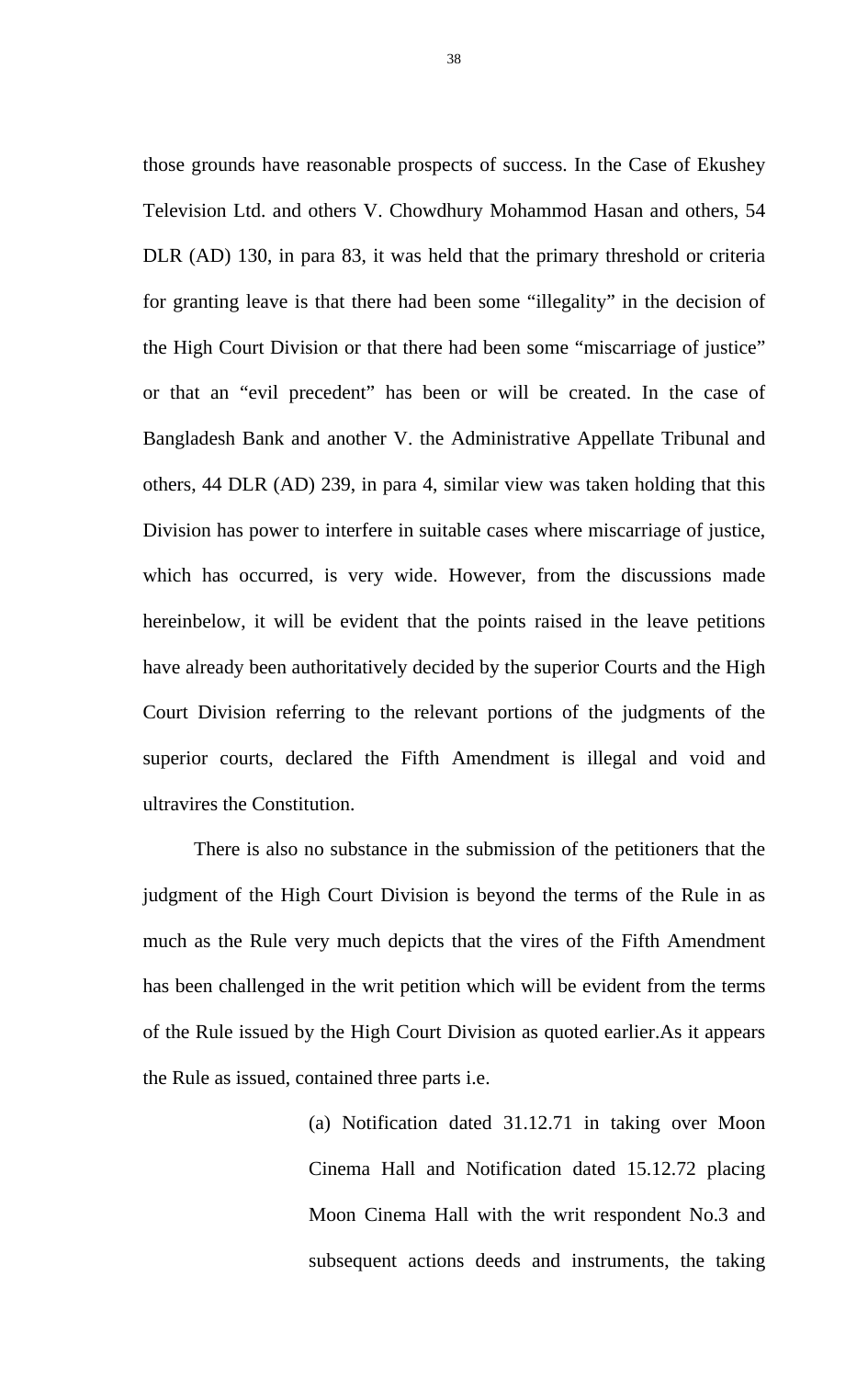thereto should not be declared to have been made without legal authority.

(b) further to show cause as to why purported ratification and confirmation of MLR VII of 1977, Proclamation Order No.1 of 1977 with regard to the insertion of Para 3A to the Fourth Schedule of the Constitution by Para 18 of the Fourth Schedule of added by Fifth Amendment Act 1 of 1979 should not be declared to have been made without legal authority and

(c) as to why the respondent should not be directed to hand over Moon Cinema Hall to the writ petition.

Thus it is apparent that the vires of the Fifth Amendment was very much under challenge in the writ petition as duly reflected in the Rule.

It may be noted here that earlier we did not accept the submissions of the petitioners to the effect that leave should be granted in the present petitions as substantial question of law as well as interpretation of Constitution are involved on holding that the points as raised by the petitioners have already been authoritatively decided by the superior Courts and that the High Court Division referring to those judgements of the superior Courts declared the Fifth Amendment illegal, the relevant portions of the judgement of the High Court Division containing the views of the superior Courts relying on which the Rule was discharged, will be reproduced hereinafter.

 It may also be noted here that in the case of Asma Jilani V Government of Punjab, PLD 1972 SC 139 the Pakistan Supreme Court reversed the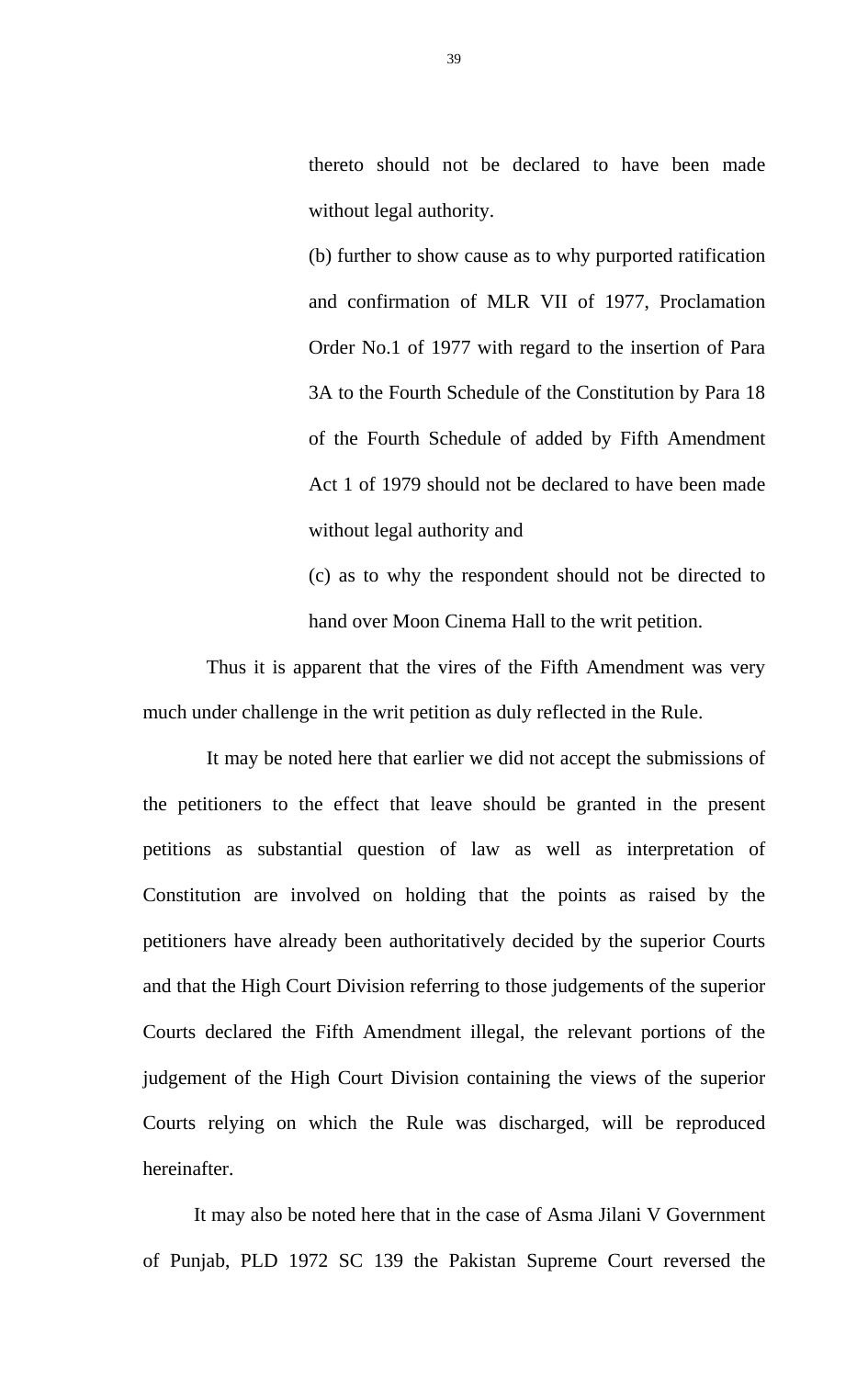decision passed in the case of State V. Dosso P.L.D. 1958 (S.C.) 533 but in case of Nusrat Ali Bhutto V. Chief of Army Staff PLD 1977 (SC) 657, Asma Jilani's case was not followed. However, in support of the case of the petitioners the above case of Nusrat Ali Bhutto was referred. As it appears, recently, the Pakistan Supreme Court, sitting in a Constitutional Bench consisting of fourteen judges and headed by Chief Justice Iftikhar Muhammad Choudhury, by judgment and order dated 31 July, 2009 passed in the case of Sindh High Court Bar Association V Federation of Pakistan and others (Constitutional Petition Nos. 8 and 9 of 2009) following Asma Jilani's case, disapproving the above case of Nusrat Ali Bhutto and also the case of Jafar Ali Shah V General Parvez Musharraf PLD 2000 (SC) 869 which followed Nusrat Ali Bhutto's case declared the Provisional Constitutional Order 2007, in short PCO 2007, illegal and unconstitutional and approved Asma Jilani's case. By the above PCO No 1 of 2007, not only new legal order was introduced but the Constitution of Pakistan was also amended by General Parvez Musharraf, the then President of Pakistan. The ratio decidendi of the above judgement will have a serious impact upon all the previous judgements including those passed in the cases of Nusrat Ali Bhutto, Jafar Ali Shah and also others in which Martial Law and constitutional amendments by extra constitutional instruments were justified and validated invoking doctrine of necessity.

 Next submission of the petitioners is that the High Court Division having found that the property in question is not an abandoned property, in terms of the principle of judicial restraint of not deciding any constitutional issue when an issue involved in the case can be justifiably be disposed of on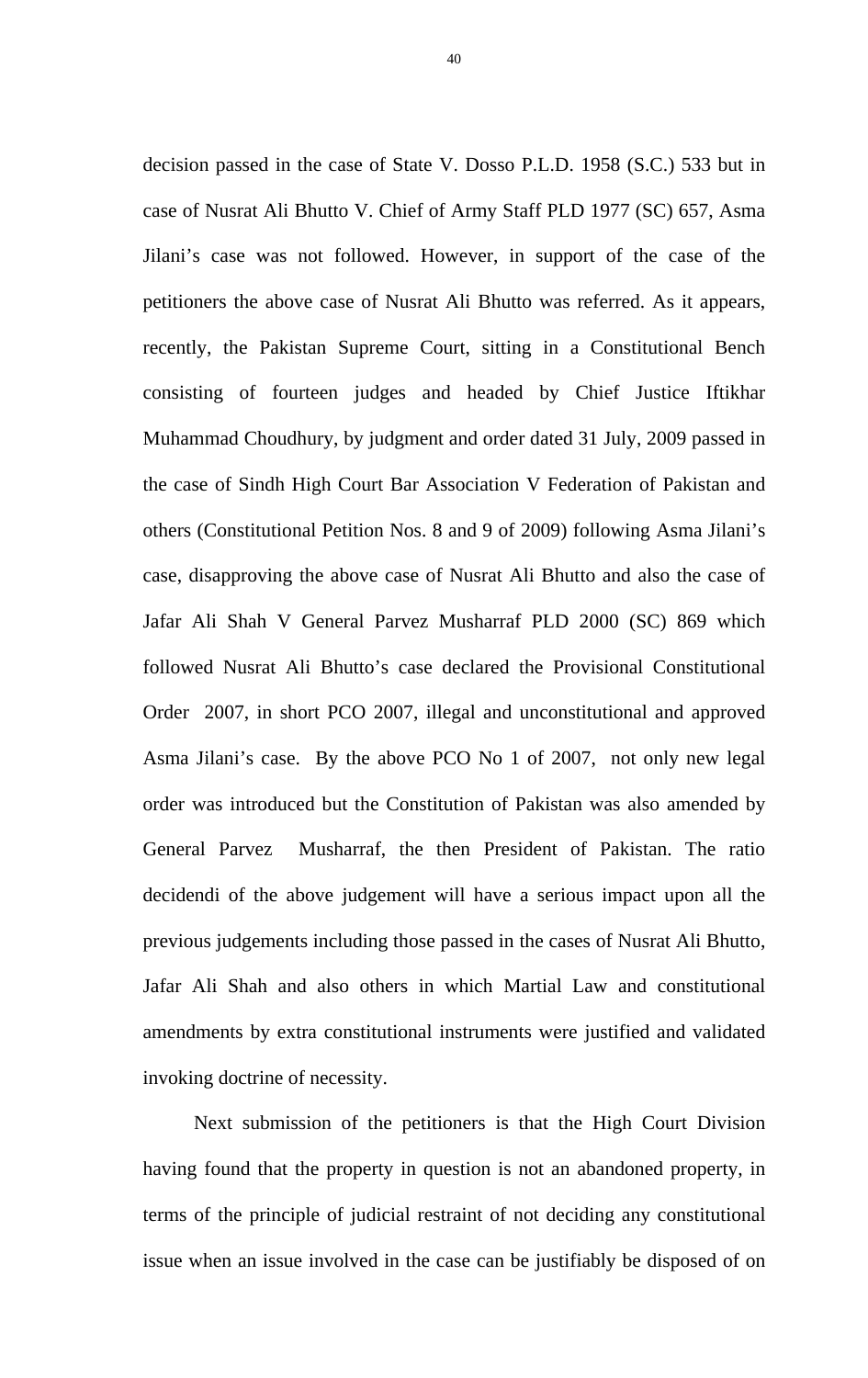other grounds, it was not at all necessary for the High Court Division to enter into on the constitutional issues and to declare the Fifth Amendment unconstitutional.

As it appears, the High Court Division was very much aware of the above principle as is evident from its following observations in the judgment:-

> "In disposing of this Rule, we kept in our mind what A.T.M. Afzal, J. (as his Lordship then was) aptly observed in Anwar Hossain Chowdhury's case 1989 BLD (Spl.)1 at para 491, page 181.

> "In answering the ultimate question involved in these cases i.e. scope of the Parliament's power of amendment of the Constitution, the Court's only function is to examine dispassionately the terms of the Constitution and the law without involving itself in any way with all that I have indicated above. Neither politics, nor policy of the government nor personalities have any relevance for examining the power of the Parliament under the Constitution which has to be done purely upon an interpretation of the provisions of the Constitution with the help of legal tools."

> We are also conscious of what Kemaluddin Hossain, C.J.

observed in Dr. Nurul Islam V. Bangladesh 33 DLR (AD) (1981)

201 at para-1:

"1…………As regards the constitutionality ………I like to adhere to the well-established self-established self-set rule which says, the Court will not declare a law unconstitutional, if the case in which the question is raised can be properly disposed of in some other way………………"

However, the High Court Division having found that after Moon Cinema Hall was taken over, at first the Managing Director of the company, the writ petitioner No. 2, on approaching the relevant authorities established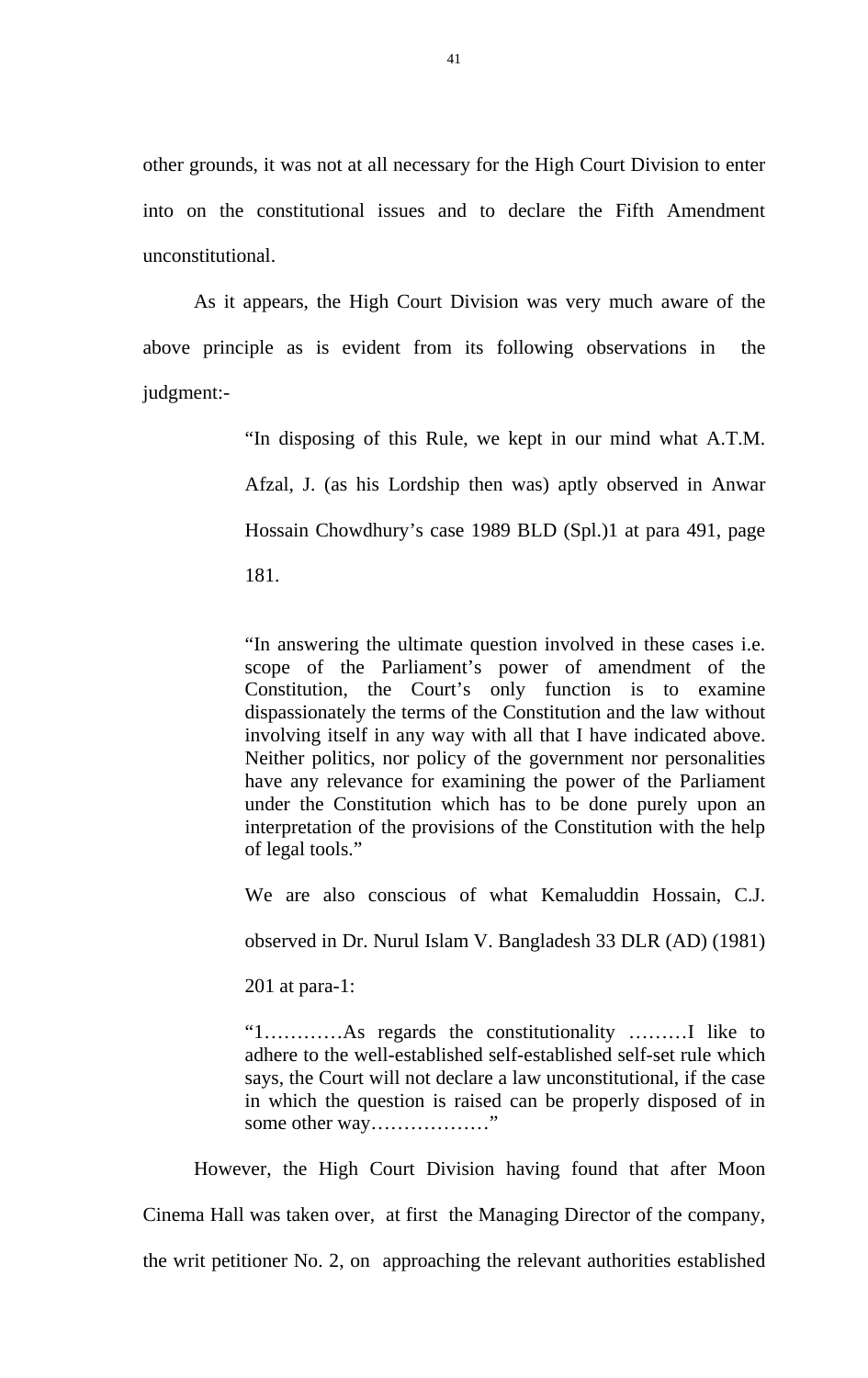that Moon Cinema Hall was not an abandoned property and then sought release of the same and when Moon Cinema Hall was not released even though it was not found to be an abandoned property, the company filed Writ Petition No.67 of 1976 wherein the High Court Division, after hearing, made the Rule absolute declaring that Moon Cinema Hall was not an abandoned property and directed the government to release Moon Cinema Hall in favour of the company and the Government also took some steps for release of the same but even then Moon Cinema Hall, instead of being released, was handed over to the proforma respondent No.5 and the company then filed contempt proceedings to enforce the above judgement of the High Court Division and after then Martial Law was declared and under the umbrella of the Proclamatons, Martial Law Regulation No. VII of 1977, was promulgated on October 17, 1977 specifically providing that even if the Government had unlawfully taken over a property as abandoned, the same shall remain as abandoned property and any judgment obtained declaring otherwise would be ineffective and this Martial Law Regulation No. VII of 1977 directly affected the rights of the company and afterwards, by the Fifth Amendment dated April 6, 1979, this Martial Law Regulation No. VII of 1977 was purportedly ratified and given effect to and because of the Fifth Amendment, the contempt proceedings failed and the company could not get the fruits of the above judgment and that after the period of Martial Law was brought to an end on April 9, 1979, the company filed Writ Petition No.802 of 1994 but the same was summarily rejected by the High Court Division on the ground that the power of judicial review of the High Court Division in such cases was taken away by the Fifth Amendment and the company in the above writ petition did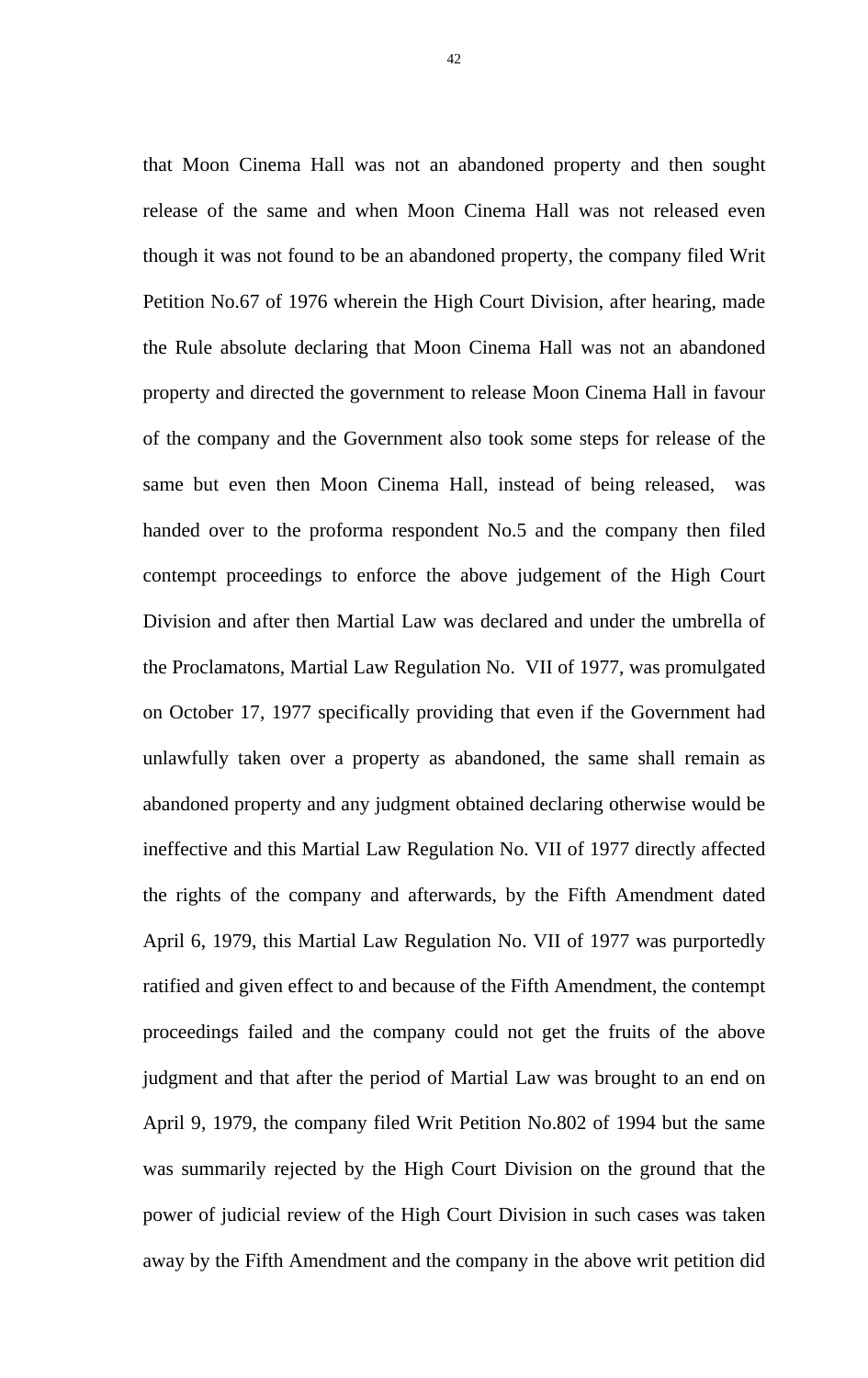not challenge the vires of the Fifth Amendment and then being aggrieved, the company filed C.A. No.15 of 1997 before this Division and made an attempt therein to challenge the vires of the Fifth Amendment but this Division did not entertain the same on the reasonings that the vires of the Act No.1 of 1971 is not under challenge in this appeal. In the above situation the company, to protect its property had no other alternative but to file the present writ petition challenging the vires of the Fifth Amendment and that the issue as to whether the Fifth Amendment was ultra vires the Constitution was duly raised in the above writ petition and that there was clearly a conflict between the right to property as guaranteed under the Constitution and the infringement of this right by the Fifth Amendment.

 Further, this principle of judicial restraint is not an invariable rule and the Courts, taking the view that constitutional issues should be resolved as early as possible, decided the constitutional issues. As will be evident that in Dr. Nurul Islam's case (supra) though Kamaluddin Hossain, CJ and Shahabuddin, J (as his Lordship then was) having found the compulsory retirement of Dr. Nurul Islam to be vitiated because of malafide, refrained from deciding the constitutional issue but the majority judges addressed to the constitional question of violation of the equality clause and decided it. Further in the present case, as stated earlier, the High Court Division in Writ Petition No. 67 of 1976 having found that the property in question was not an abandoned property released Moon Cinema Hall but even then it was not handed over to the company in view of the embargo provided in Martial Law Regulation No. VII of 1977 and this Division, earlier in Civil Appeal No. 15 of 1997, brought the matter into sharp focus by dismissing the appeal on the

43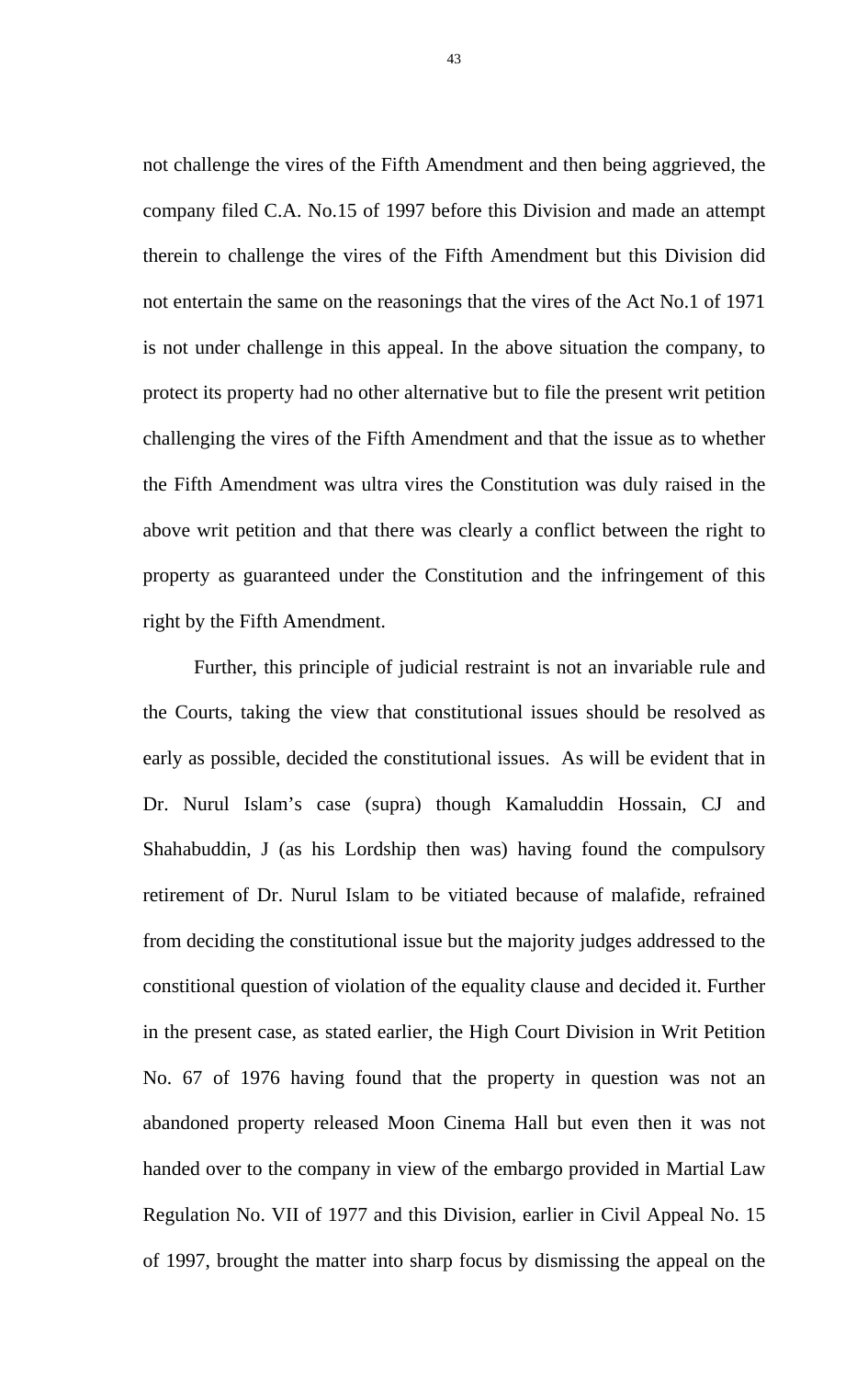ground that the validity of the Fifth Amendment has not been challenged in Writ Petition No.802 of 1994 and in this compelling situation the company, had no other alternative but to file the present writ petition challenging the vires of the Fifth Amendment and in the facts and circumstances as involved in the present case, it can not be said that the present writ petition could be disposed of without deciding the constitutional question i.e. whether the Fifth Amendment is ultra vires or not.

Before we go to the question as to whether all Proclamations, Martial Law Regulations and Orders promulgated/ made during the period from August 15, 1975 upto April 9, 1979 being promulgated/ made by usurpers are illegal, void and non-est and further the Second Parliaments itself, even by two-third majority, had no power to enact any law which is repugnant to the basic feature of the Constitution and accordingly the Fifth Amendment is ultravires the Constitution, the history leading to the emergence of erstwhile Pakistan on August 14, 1947, the constitutional developments in erstwhile Pakistan, the Proclamation dated April 10, 1971, the emergence of Bangladesh in the map of the globe, the aims and objectives of the Constitution, the supremacy of the Constitution, independence of judiciary and its power of judicial review, the implication of the decisions passed by this Division in the case of Halima Khatoon, Jainal Abedin, Ehteshamuddin and Nasiruddin in view of the provision of Article 111 of the Constitution, estoppel, waiver and acqueisance, resjudicata, implication of the provisions of Article 150 of the Constitution etc will be relevant and as it appears the High Court Division also discussed the above in its judgment.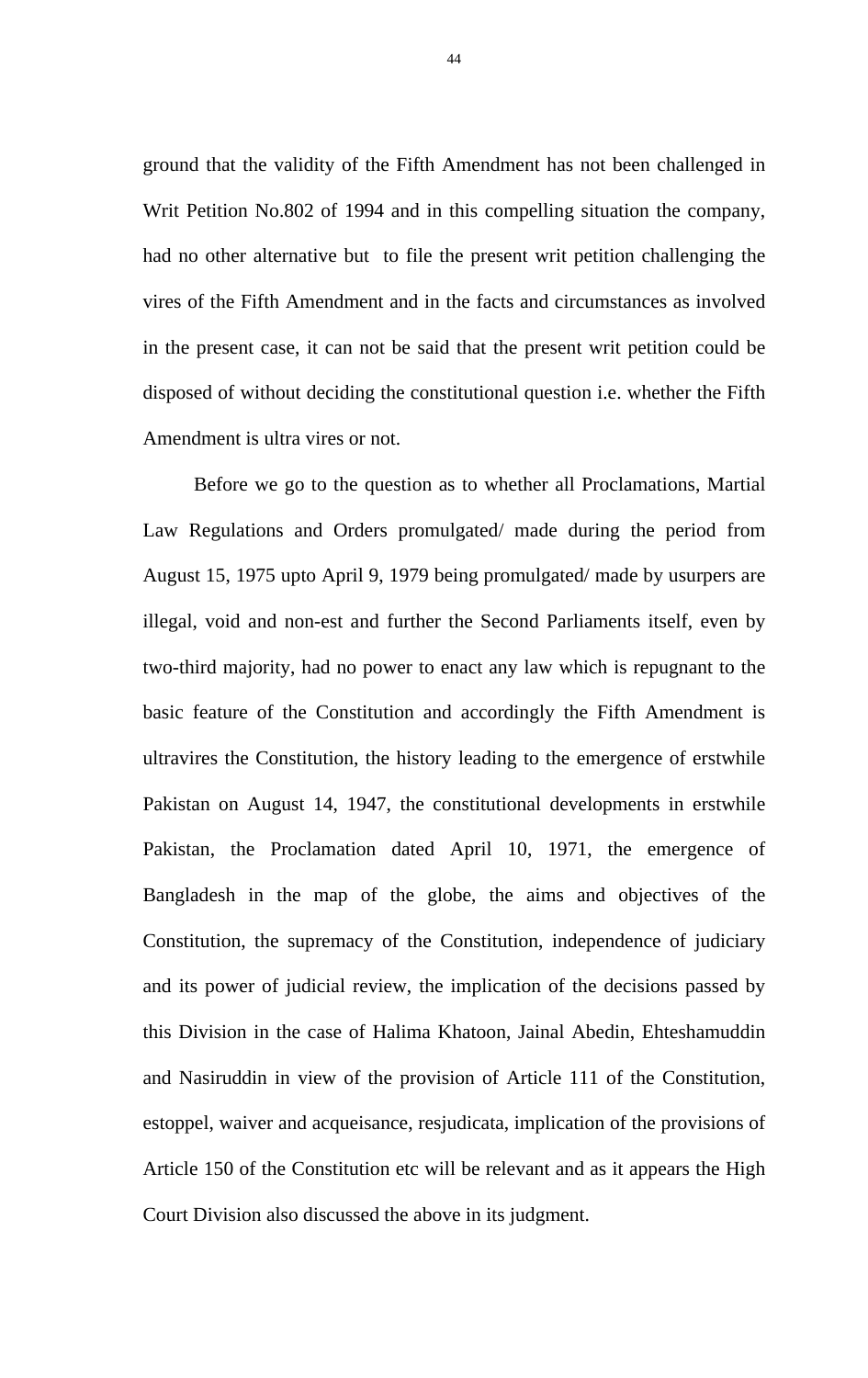The history, as we find from the judgment of the High Court Division, shows that the glory of independent Bengal faded away and sank in Palassy due to the treachery and betrayal of Mir Jafar Ali Khan Bengali rebels then successfully fought many a battles against British forces. The year of 1857 saw the War of Independence of Sepoys which originated from Bengal. However, Queen Victoria by a Proclamation on November 1, 1858 made India a part of the British Empire and by the Government of India Act 1935, created 11 Provinces and Princely States. It provided governance of those Provinces by the elected representatives of the people. In 1937, A K Fazlul Haque, became the first Prime Minister of the province of Bengal. On March 23, 1940 he moved the famous Lahore Resolution for the establishment of separate states for the Indian muslims. In 1943 Khawaza Nazimuddin became next Prime Minister of Bengal. In 1946, on Pakistan issue, under the leadership of Hussain Shahid Suharwardy the Muslim League secured 116 seats out of 119 and achieved landslide victory in Bengal amongst all the provinces in India. In that view of above it can be said that it was the Bengali Muslims who spearheaded and voted Pakistan into existence for the entire Muslim population of the Indian Subcontinent.

The Dominion of Pakistan formally came into existence on August 14, 1947 and M.A. Jinnah, was elected the first President of the Constituent Assembly of Pakistan. In his inaugural address on September 11, 1947 he outlined basic ideals on which the State of Pakistan was going to flourish which are as follows :

> ...... The first observation that I would like to make is this: You will no doubt agree with me that the first duty of a Government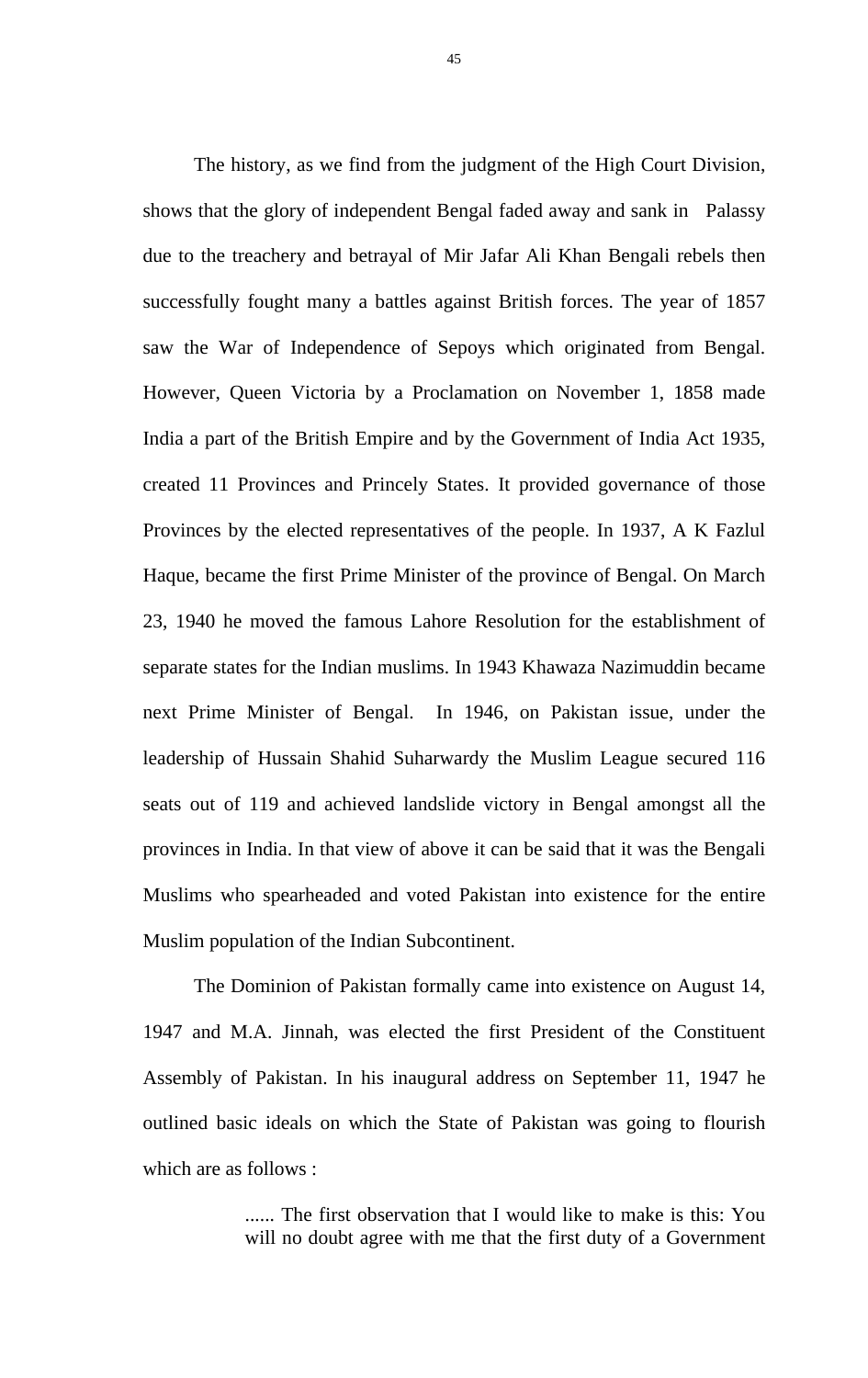is to maintain law and order, so that the life, property and religious beliefs of its subjects are fully protected by the state.

....... If you change your past and work together in a spirit that everyone of you, no matter to what community he belongs, no matter what relations he had with you in the past, no matter what is his colour, caste or creed, is first second and last a citizen of this State with equal rights, privileges and obligations, there will be no end to the progress you will make.

...... You are free; you are free to go to your temples, you are free to go to your mosques or to any other places or worship in this State of Pakistan. You may belong to any religion or caste or creed- that has nothing to do with the business of the State.

...... Now, I think we should keep that in front of us as our ideal and you will find that in course of time Hindus would cease to be Hindus and Muslims would cease to be Muslims, not in the religious sense, because that is the personal faith of each individual , but in the political sense as citizens of the State."

As it appears the above speech echoed Secular State.

Further while addressing a gathering of the Civil officers of

Baluchistan on 14 February 1948 M A Jinnah said :

"….. until we finally frame our constitution , which of course, can only be done by the Constituent Assembly; our present provisional Constitution based on the fundamental principles of democracy, not bureaucracy or autocracy or dictatorship, must be worked ……"

As it appear the above speech also echoed that autocracy and dictatorship, thus military rule direct or indirect, is to be shunned.

However, as we have experienced the dreams of the people of the then East Pakistan were soon shattered in no time and the history of Pakistan was ridden with palace clique, deception and disappointment. The people of the then East Pakistan discovered that they were reduced to second class citizens, creation of Pakistan brought them only a change of rulers and for all practical puposes the then East Pakistan became a colony of the then West Pakistan. The process started with the delay in framing the Constitution for Pakistan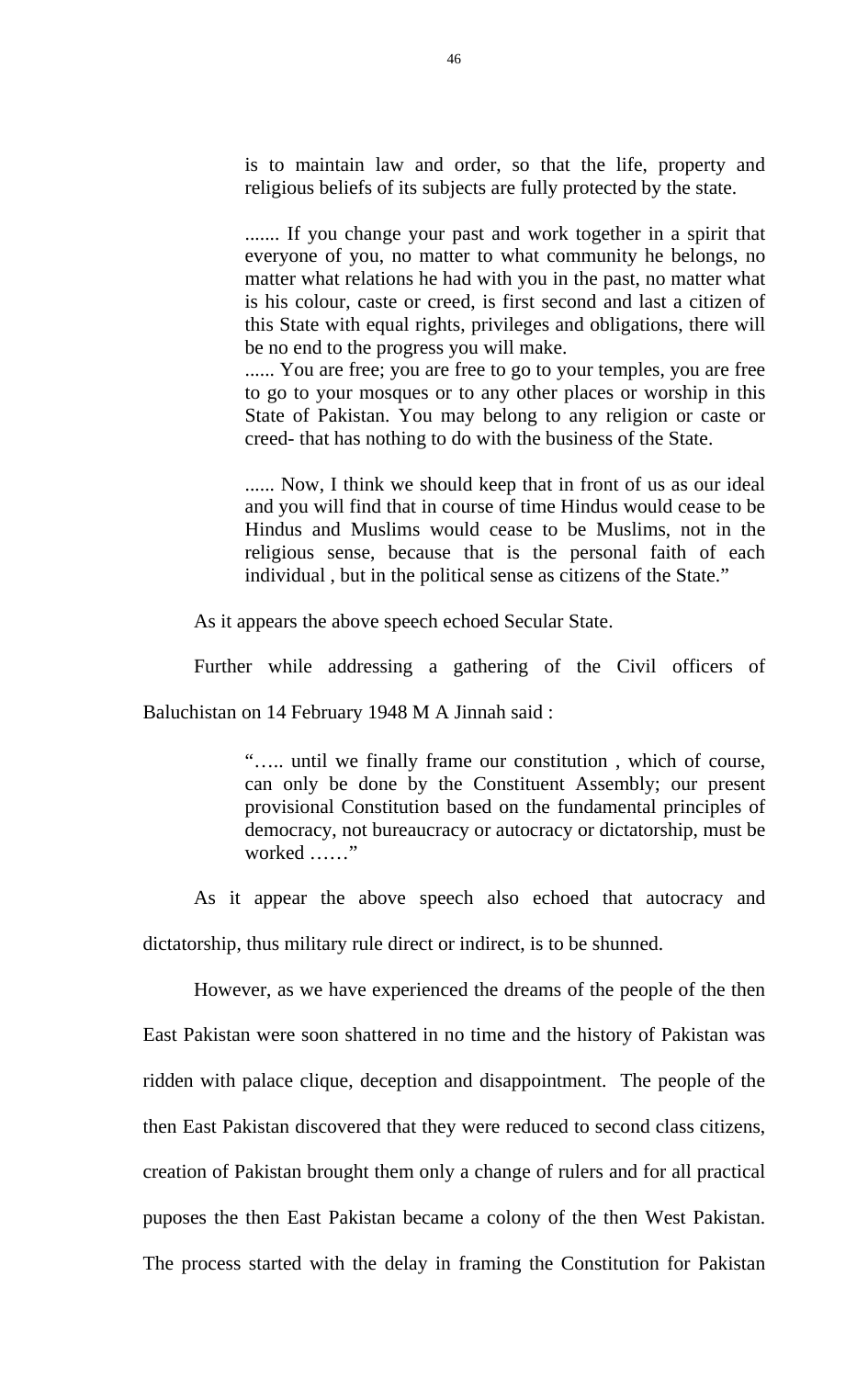although in India the Constitution was framed and adopted by the Constituent Assembly on November 26 1949. Ultimately when the draft Constitution for Pakistan was ready for approval by the Constituent Assembly in December 1954, the Constituent Assembly itself was dissolved by Golam Mohammad, the then Governor General of Pakistan, who was never a politician and was a bureaucrat and was elected as member of Constitutional Assembly from the quota of East Bengal in June 1948 and retained membership until July 1953**.**

Regarding the past history of constitutional misadventures by the civil and military bureaucrats in Pakistan who never permitted constitutional government to settle down, the High Court Division quoted the view expressed by Yaqub Ali , J., in Asma Jilani's case at page –212 regarding constitutional mishaps which are as follows:-

> "Pakistan was faced with innumerable difficulties from the very start. Firstly,  $\ldots$  ...  $\ldots$  ...  $\ldots$  ...  $\ldots$  ...  $\ldots$  ...  $\ldots$  ... On the 11<sup>th</sup> September 1951, Khan Liaqat Ali Khan, the first Prime Minister was assassinated.

> A tussle for grabbing power among persons who held positions of advantage in the Government thereupon ensued and under its weight the foundation of the State started quivering. Eventually Mr. Ghulam Muhammad, an ex-civil servant, who was holding the portfolio of Finance became the Governor-General and Khawaja Nazimuddin as Leader of the majority party in the Constituent Assembly assumed the Office of the Prime Minister.

> In April 1953, Mr. Ghulam Muhammad dismissed Khawaja Nazimuddin and his Cabinet although he commanded clear majority in the Constituent Assembly and made another civil servant Mr. Muhammad Ali Bogra, Pakistan's Ambassador to the United States of America, as the Prime Minister. Among others General Muhammad Ayub Khan,Commander-in-Chief of Pakistan Army, joined his Cabinet as Defence Minister. This was the first constitutional mishap of Pakistan as Governor- General Mr. Ghulam Muhammad was only a constitutional head. He had to act on the advice given to him by the Prime Minister and under the Constitutional Instruments (Indian Independence Act,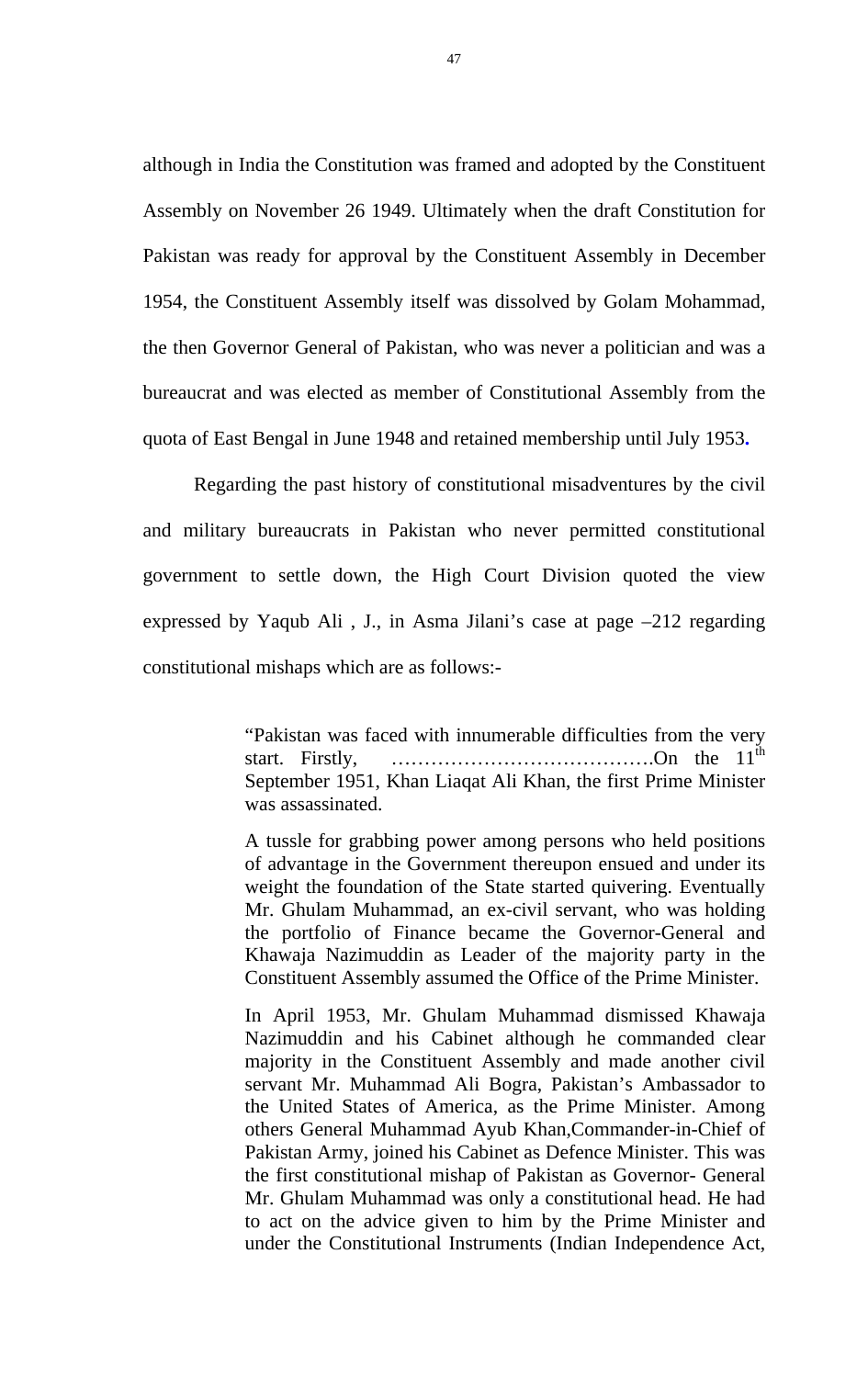1947, and the Government of India Act, 1935) he had no legal authority to dismiss the Prime Minister and assume to himself the role of a sovereign. ……………………….

 By 1954, the draft of the Constitution based on the Objectives Resolution had been prepared with the assent of the leaders of the various parties in the Constituent Assembly when on the 24th October 1954, Mr. Ghulam Muhammad knowing full well that the draft Constitution was ready, by a Proclamation, dissolved the Constituent Assembly, and placed armed guards outside the Assembly Hall. This was the second great mishap of Pakistan.

The order of the Governor-General was challenged by Maulvi Tamizuddin Khan, President of the Constituent Assembly, in the Chief Court of Sind by a Writ Petition filed under section 223-A of the Government of India Act, 1935, which was added by the Government of India (Amendment) Act, 1954, passed by the Constituent Assembly, on 16th July 1954. It empowered the High Courts to issue Writs of mandamus, certiorari, quo warranto and habeas corpus. The order passed by Mr. Ghulam Muhammad was challenged as unauthorised by the Indian Independence Act or the Government of India Act, void and of no legal effect.

In defence of the Writ Petition, the Governor-General and the Members of the newly-constituted Cabinet, cited as respondents, inter alia pleaded that the Chief Court of Sind had no jurisdiction to Issue a Writ under the Government of India (Amendment) Act, 1954, as it had not received the assent of the Governor General.

A Full Bench of the Chief Court overruled the objection raised by the respondents and held that the order dissolving the Constituent Assembly was illegal and issued a Writ restraining the Governor-General, his newly appointed Cabinet Ministers; their agents and servants from implementing or otherwise giving effect to the Proclamation of 24th October 1954, and from interfering directly or indirectly with the functions of the Constituent Assembly.

The Governor-General and his Ministers thereupon filed an appeal in the Federal Court being Constitutional Appeal 1 of 1955 reiterating the objection that the Government of India (Amendment) Act, 1954, did not become a law as it had not received the assent of the Governor-General.

By a majority judgment delivered by Muhammad Munir, C. J. the appeal was allowed and the writ petition was dismissed on the finding that since section 223A of the Government of India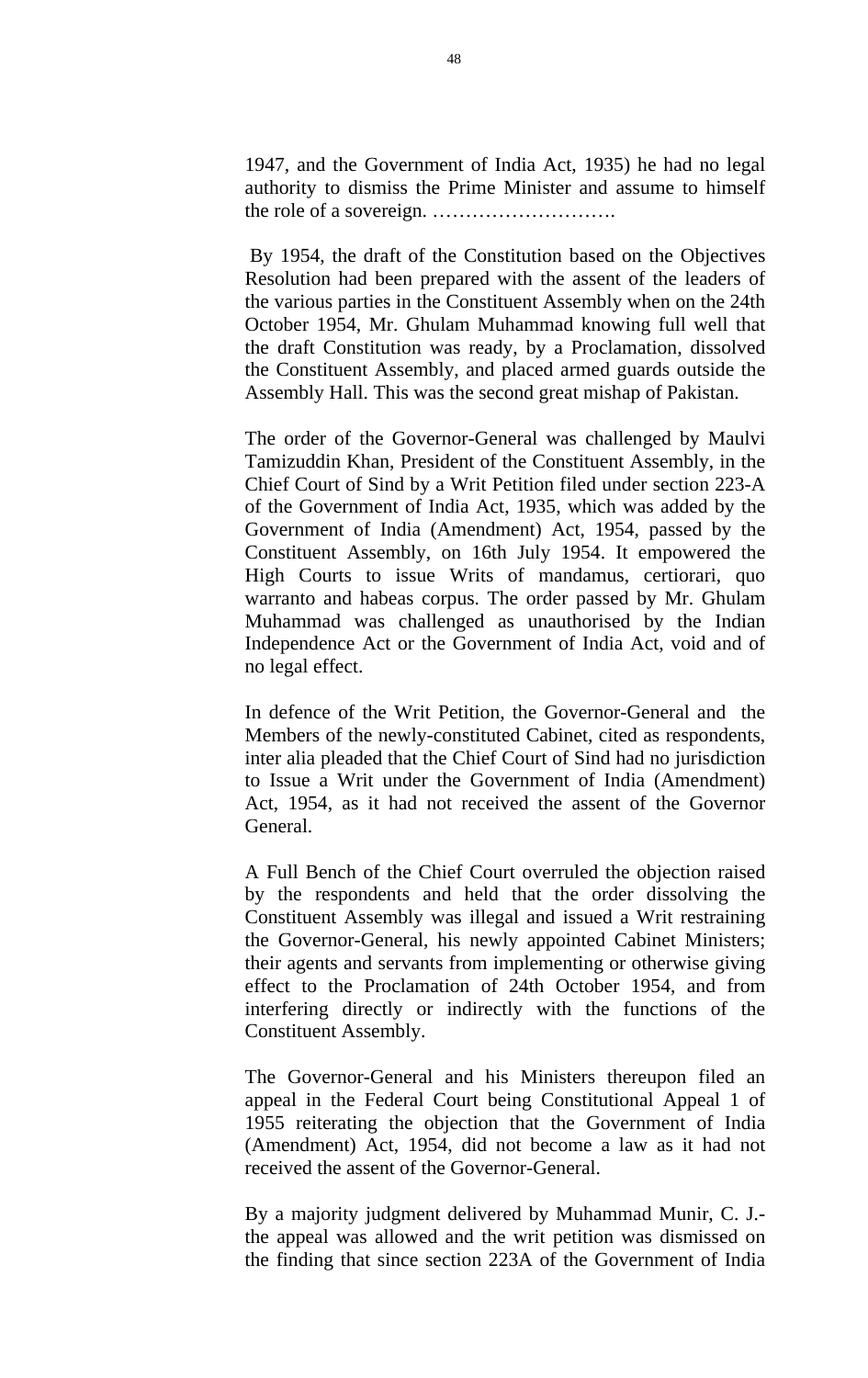Act under which the Chief Court of Sind issued the Writ had not received such assent, it was not yet law and, therefore, that Court had no jurisdiction to issue the Writs.

Cornelius, J. (as he then was) differed with this view and recorded a dissenting judgment holding that neither the British soverign nor the Governor-General as such was a part of the Constituent Assembly. The assent of the Governor-General was, therefore, not necessary to give validity to the laws passed by the Constituent Assembly. With great respect to the learned Chief Justice the interpretation placed by him on sections 6 and 8 of the Indian Independence Act, 1947, as a result of which the appeal was allowed, is ex facie erroneous though we do not propose to examine in detail the reason given in the judgment.

………………………………………

The question of the validity of section 2 of the Emergency Powers Ordinance, 1955, came up before the Court in the case of one Usif Patel (1) within a few days of the decision in Maulvi Tamizuddin Khan's case. On the short ground that under section 42 of the Government of India Act, 1935, the Governor- General had no power to make by Ordinance any provision as to the Constitution of the country. The Emergency Powers Ordinance IX of 1955 was held to be invalid whereupon the Governor-General made a Special Reference to the Federal Court which was answered on the 16th May 1955. Dealing with the validity of this action the Court expressed the opinion that the Constituent Assembly and not the Constituent Convention as was proposed to be set up by the Governor-General would be competent to exercise all powers conferred by the Indian Independence Act, 1947, and secondly that in the situation presented in the Reference, the Governor-General had during the interim period the power under the common law, special or state necessity of retrospectively validating the laws listed in the Schedule to the Ordinance, 1955, and all those laws now decided upon by the Constituent Assembly or during the aforesaid period shall be valid and enforced in the same way on which day they purported to have come into force.

Cornelius, J.-as he then was, differed with the opinion of the Court that the Governor-General could on the basis of the State necessity validate the laws which were declared invalid by the Federal Court and opined that there was no provision in the Constitution and no rule of law applicable to the situation, by which the Governor-General can, in the light of the Court's decision in the case of Usif Patel by Proclamation or otherwise, validate laws enumerated in the Schedule to the Emergency Powers Ordinance, 1955, whether temporarily or permanently.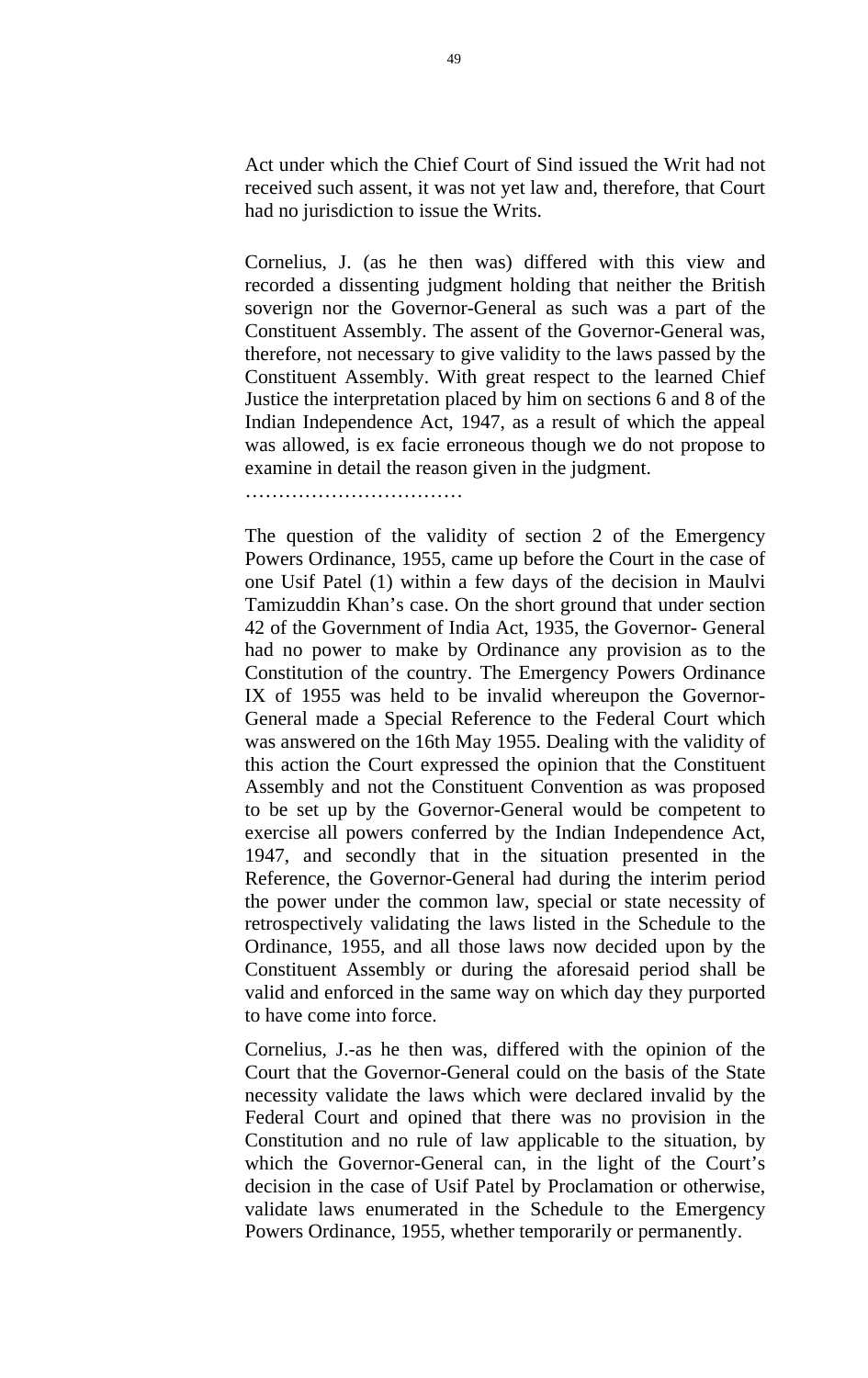In accordance with the opinion given by the Federal Court, a new Constituent Assembly was elected and it eventually succeeded in framing a Constitution which came into force on the 23rd March 1956. …………………………………….…………

A National Assembly was yet to be elected under the 1956- Constitution when Mr. Iskander Mirza who had become the first President by a Proclamation issued on the 7th October 1958, abrogated the Constitution; dissolved the National and Provincial Assemblies and imposed Martial Law throughout the country: General Muhammad Ayub Khan Commander-in-Chief of the Pakistan Army, was appointed as the Chief Administrator of Martial Law. This was the third great mishap which hit Pakistan like a bolt from the blue.…………………………..

On the  $13<sup>th</sup>$  October 1958, Criminal Appeals State v. Dosso and three other connected matters came up for hearing before the Court………

Delivering the majority judgment of the Court Munir, C. J. held that as Art 5 of the late Constitution itself had now disappeared from the new Legal Order, the Frontier Crimes Regulation (III of 1901) was by reason of Article IV of the Laws (Continuance in Force) Order, l958, still in force and all proceedings in cases in which the validity of that Regulation had been called in question having abated the convictions of the respondents recorded by the Council-of-Elders was good .………………

The judgment in State v. Dosso set the seal of legitimacy on the Government of Iskander Mirza though he himself was deposed from office by Muhammad Ayub Khan, a day after the judgment was delivered on the 23rd October 1958, and he assumed to himself the office of the President. The judgments in the cases Maulvi Tamizuddin Khan; Governor-General Reference 1 of 1955 and The State v. Dosso had profound effect on the constitutional developments in Pakistan. As a commentator has remarked, a perfectly good country was made into a laughing stock. A country which came into being with a written Constitution providing for a parliamentary form of Government with distribution of State power between the Executive, Legislature, and the Judiciary was soon converted into an autocracy and eventually degenerated into military dictatorship. From now onwards people who were the recepients of delegated sovereignty from the Almighty, ceased to have any share in the exercise of the State powers. An all omnipotent sovereign now ruled over the people in similar manner as the alien commander of the army who has conquered a country and his "will" alone regulates the conduct and behaviour of the subjugated populace. Martial Law remained in force till the 7th of June 1962, when in pursuance to a Mandate he had obtained by some kind of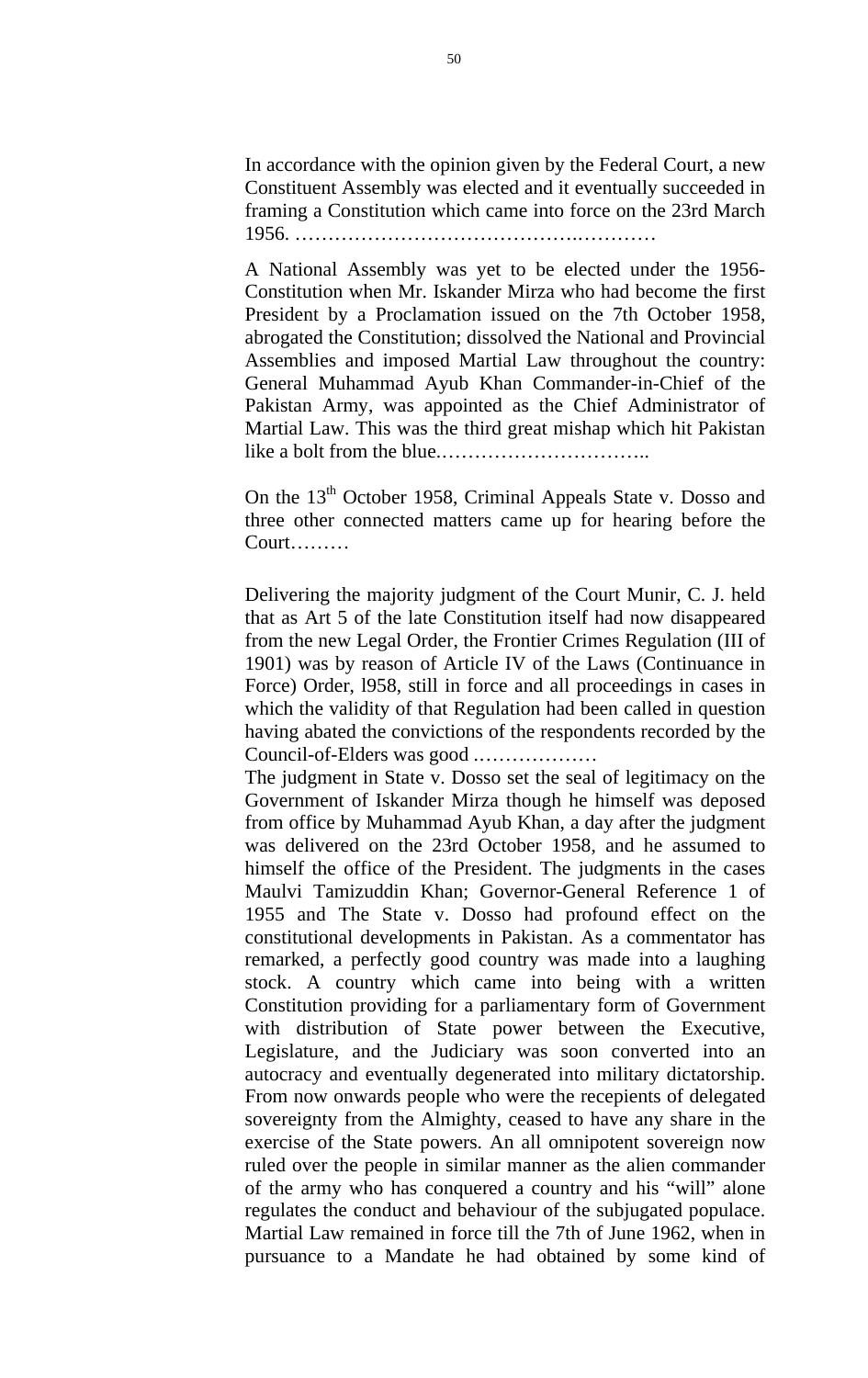referendum Muhammad Ayub Khan gave a Constitution to the country. Under it he himself became the first President; revoked the Proclamation of 7th October 1958 and lifted Martial Law.  $\ldots$ ......(page-220)

……… Mr. Iskander Mirza, and Mr. Ayub Khan had joined hands on the night between 7th and 8th October 1958, to overthrow the national legal order unmindful of the fact that by abrogating the 1956-Constitution they were not only committing acts of treason, but were also destroying for ever the agreement reached after 'laborious efforts between the citizens of East Pakistan and citizens of West Pakistan to live together as one Nation. The cessation of East Pakistan thirteen years later is, in my view, directly attributable to this tragic incident……….

In early 1965 Muhammad Ayub Khan was re-elected as President. The general impression in the country was that the election was rigged. Towards the end of 1968, an agitation started against his despotic rule and the undemocratic Constitution which he had imposed on the country. The agitation gathered momentum every day and was accompanied by wide spread disturbances throughout the country. In February 1969, Muhammad Ayub Khan called a round table conference of political leaders for resolving the political issues which had led to the disturbance. A solution was near insight, when all of a sudden Muhammad Ayub Khan decided to relinquish the office of the President and asked the Defence Forces to …………

The Mandate given by the outgoing President to the Commander-in-Chief was thus to fulfill his constitutional responsibilities; to restore law and order; and to carry out his legal duty in this behalf.

 Muhammad Yahya Khan, Commander-in-Chief, who had taken an oath, that he will be faithful to the Constitution of 1962 and to Pakistan, however, in disregard of his constitutional and legal duty by a Proclamation issued on the 26th March 1969, abrogated the Constitution ; dissolved the National and Provincial assemblies and imposed Martial Law throughout the country. This was the fourth great constitutional mishap which befell Pakistan in less than 16 years.

However as it appears, only a part of the history was reflected in the above portion of the judgment and the unfathomed misery, neglect and discrimination suffered by the people of the then East Pakistan in all spheres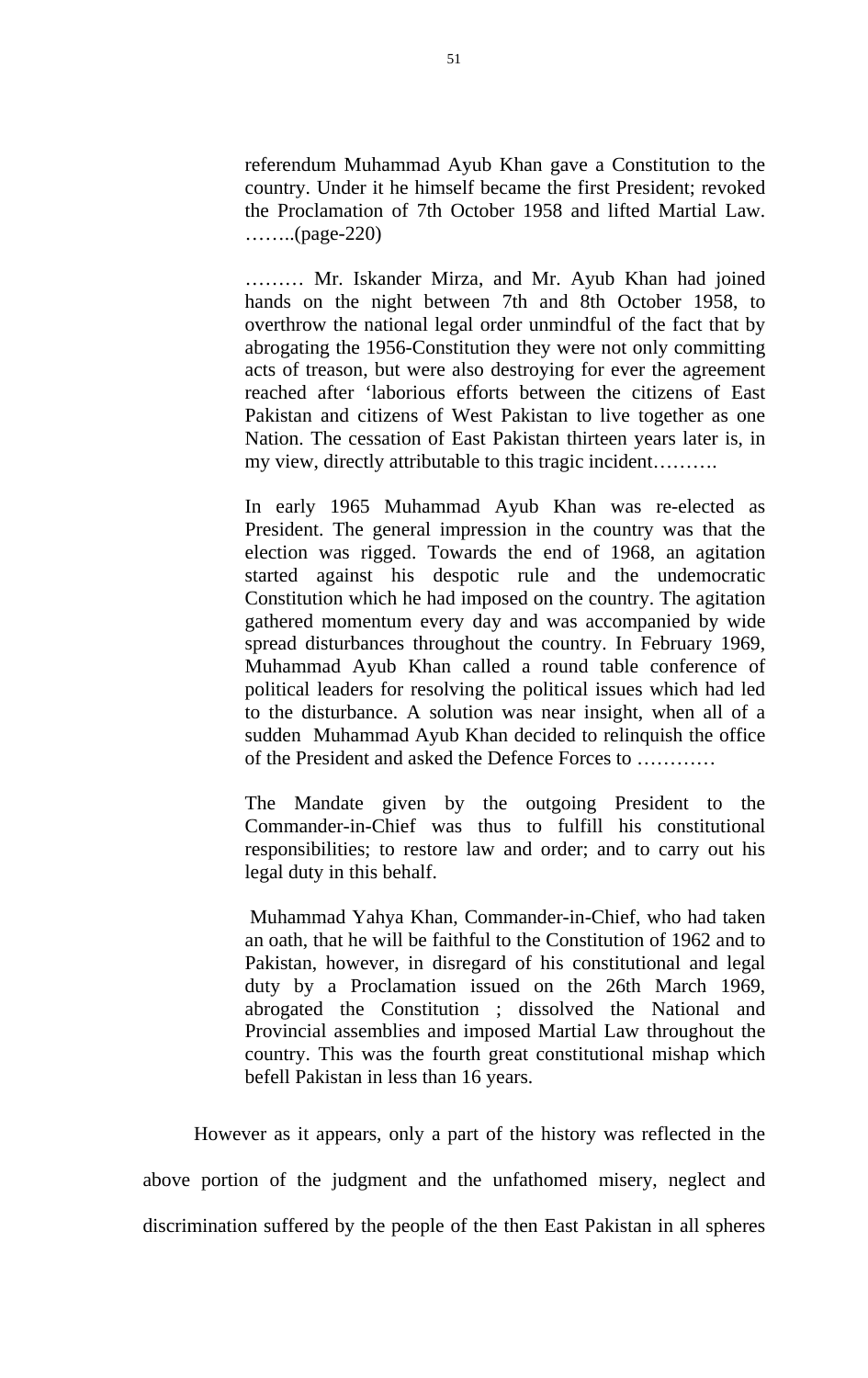of life were not reflected therein. As it appears in 1966 one of the major parties launched a six point constitutional program for economic salvation and autonomy for the then East Pakistan but was not at all heeded to either by Field Marshal Ayub Khan or thereafter by General Yahya Khan. It may be noted here that the economists of the then east Pakistan also protested against the Five Year Development Plan as the same neglected the interest of the people of the then East Pakistan. However, the first general election in earstwhile Pakistan was held in 1970 while by that time as many as four general elections were already held in India although both the countries achieved independence at the same time.

The High Court Division then quoted the following statement of Yaqub Ali, J. in Asma Jilani's case at page.223:

> "On the  $30<sup>th</sup>$  March 1970, Yahya Khan promulgated the Legal Framework Order and under its provisions, elections were held in December 1970, to the National and Provincial Assemblies under the supervision of a Judge of this Court acting as the Chief Election Commissioner. After a good deal of political manoeuvring, the National Assembly was summoned by Muhammad Yahya Khan for the 3rd March 1971. However, shortly before that he postponed the session indefinitely, Awami League, the dominant political party of East Pakistan and who held a clear majority in the National Assembly reacted to this decision very sharply. To meet the situation Military action was taken on the 25th March 1971, which lasted for several months. These strong measures had, however, no effect on the events which were shaping fast in the Eastern Wing. It led to an armed insurrection by Awami League and their supporters."

It also appears that the last sentence of the above quotion i.e. "it led to an armed insurrection by Awami League and their supporter" also does not depict the correct picture. In fact, on 25 March, 1971 the Pakistan army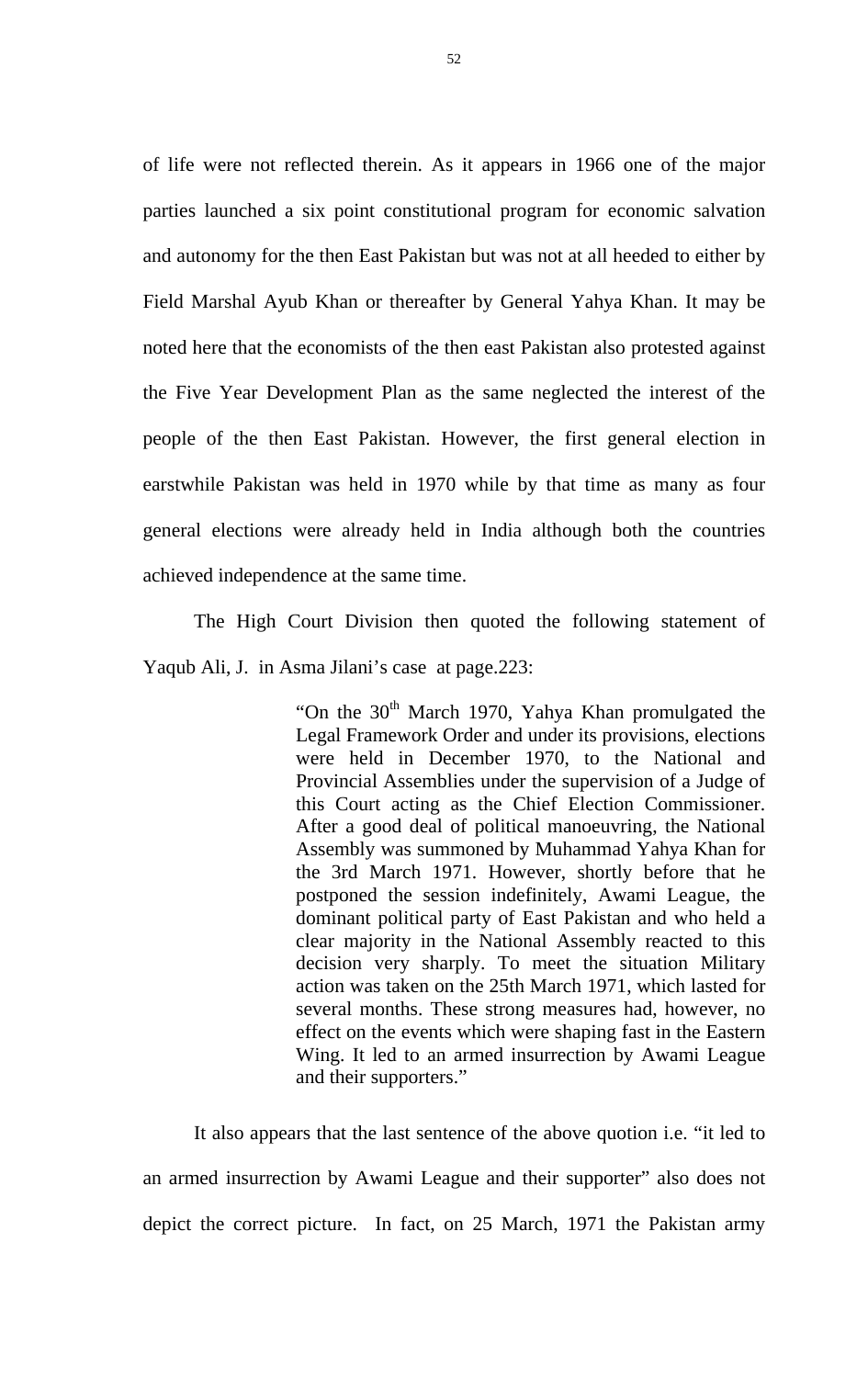unleashed a reign of terror. The genocide committed by them is one of the worst known in the history. As a result, struggle for political autonomy and economic parity, so long pursued, transformed into war of liberation which started at the dead of night following 25 March, 1971 and indepedence of Bangladesh was proclaimed. It was followed by a formal Proclamation of Independence issued on  $10^{th}$  April, 1971 at Mujibnagar. The war of liberation continued for about nine months and ended on 16 December, 1971 and a nation was ultimately born with blood and tears, and Bangladesh emerged in the map of the globe.

In respect of the above Proclamation of Indepenedence dated  $10<sup>th</sup>$  April, 1971 B. H. Chowdhury, J (as his Lordship then was) page 1 in Anwar

Hossain's case (supra) held as follows:-

"This declaration envisages the following:

(a) Because of the unjust war and genocide by the Pakistani authorities it became "impossible for the elected representatives of the people of Bangladesh to meet and frame a Constitution" although General Yahya Khan summoned the elected representatives earlier "to meet on the 3rd March, 1971 for the purpose of framing a Constitution";

(b) The elected representatives duly consitute them self into a Constituent Assembly because of the "mandate given to us by the people of Bangladesh whose will is supreme"

(c) It declared Bangladesh to be sovereign people's Republic in order to ensure "equality, human dignity and social justice.

(d) Bangabandhu Sheikh Mujibur Rahman was declared to be President and Syed Nazrul Islam Vice-President " till such time as a Constitution is framed";

(e) President or in his absence the Vice-President "shall have the power to appoint a Prime Minister and such other Ministers as he considers necessary". It was the presidential system that was envisaged;

f) President or in his absence the Vice-President "shall have the power to summon and adjourn the Constituent Assembly."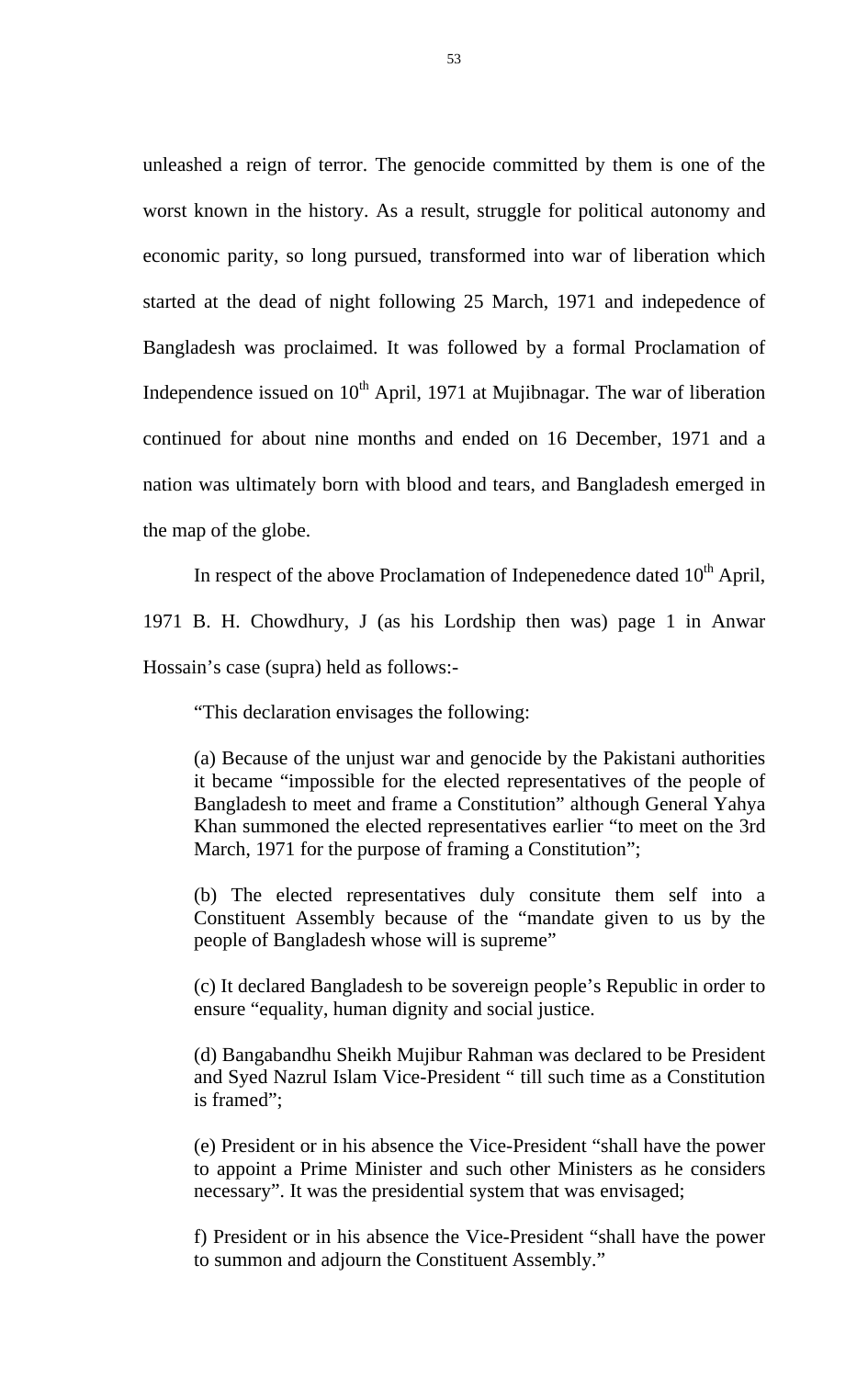It will be apparent that from the very beginning the framers of the Constitution dreamt of a democratic form of Government, not a Martial Law Government or a dictatorship or an autocratic form of Government".

In the above case B. H Choudhury, J at para 47 page 58 also held as follows:

> "It will be noticed that the proclamation took notice of the "mandate" for framing a Constitution for the Republic so as to ensure "equality, human dignity and social justice" and a democratic form of Government".

Further, having regard to the past history of constitutional misadventures by the civil and military bureaucrats in Pakistan who never permitted constitutional governments to settle down examples of which have been narrated earlier while narrating the history leading to the emergence independent Bangladesh, the framers of the Constitution felt it necessary to make some declarations in the Preamble, Article 7 and also in some other Articles which brilliantly comprehends the entire jurisprudence of the constitutional law and constitutionalism in Bangladesh including the Supremacy of the Constitution.

Accordingly unlike Preamble of many other countries, the Preamble of our original Constitution has laid down bare in clear terms the aims and objectives of the Constitution and in no uncertain terms it spoke of representative democracy, rule of law, and the supremacy of the Constitution as the embodiment of the will of the people of Bangladesh.

The second, third and fourth paragraph of the Preamble provides the aims and objectives which are as follows:-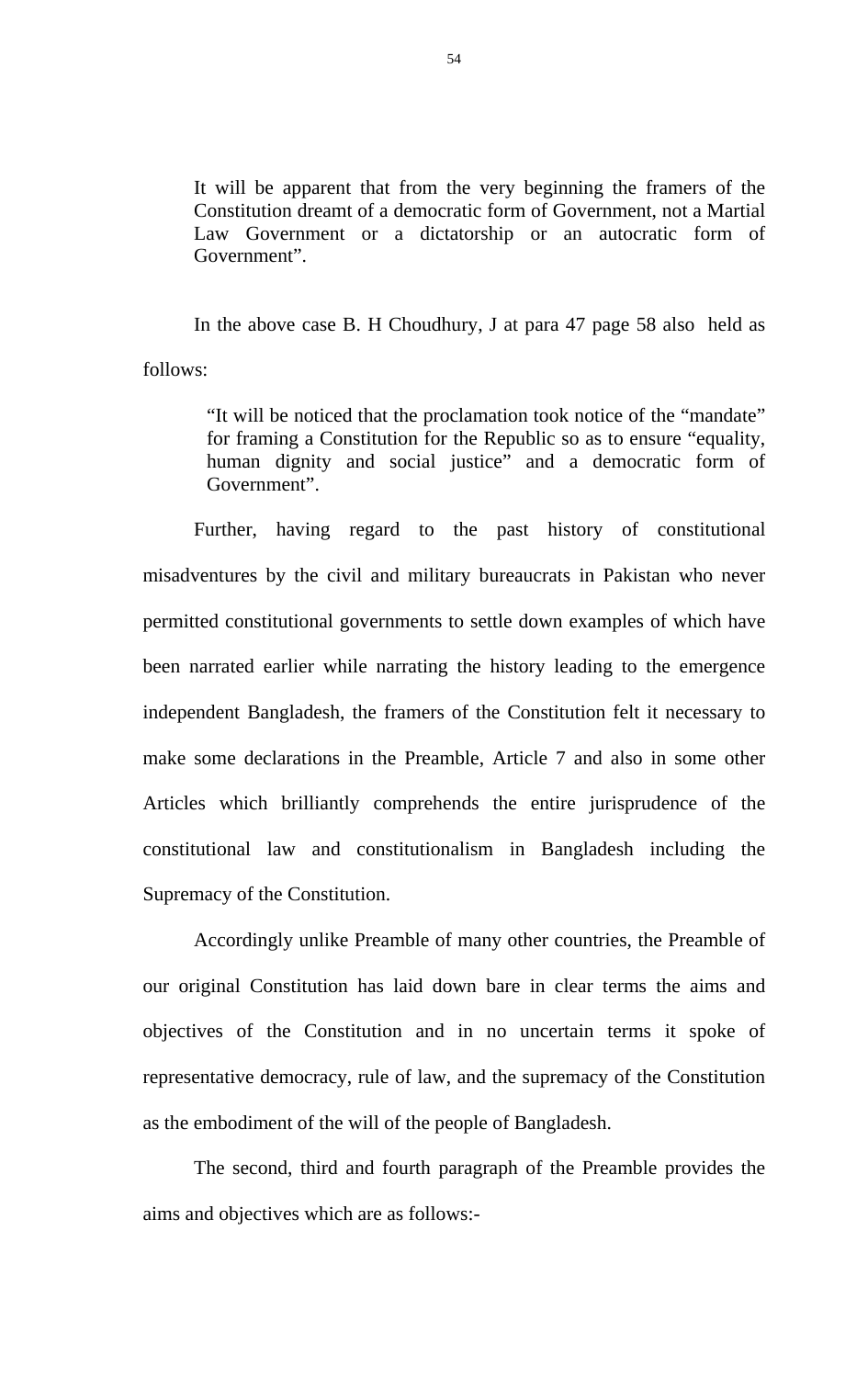"Pledging that the high ideals of nationalism, socialism, democracy and secularism, which inspired our heroic people to dedicate themselves to, and our brave martyrs to sacrifice their lives in, the national liberation struggle, shall be the fundamental principles of the Constitution;

Further pledging that it shall be a fundamental aim of the State to realise through the democratic process a socialist society, free from exploitation -- a society in which the rule of law, fundamental human rights and freedom, equality and justice, political, economic and social, will be secured for all citizens;

Affirming that it is our sacred duty to safeguard, protect and defend this Constitution and to maintain its supremacy as the embodiment of the will of the people of Bangladesh so that we may prosper in freedom and may make our full contribution towards international peace and co-operation in keeping with the progressive aspirations of mankind"

All the provisions that followed have been structured accordingly to

achieve those aims and objectives.

Further Article 7 of the Constitution provides as follows:

- "7. (1) All powers in the Republic belong to the people, and their exercise on behalf of the people shall be effected only under, and by the authority of this Constitution.
	- (2 ) This Constitution is, as the solemn expression of the will of the people, the supreme law of the Republic, and if any other law is inconsistent with this Constitution that other law shall, to the extent of the inconsistency, be void".

As it appears as early as in 1973, in the case of A.T. Mridha V. State 25

DLR (1973) 335, B. H. Chowdhury, J on the concept provided in Artilce 7

held at para-10 page-344:

"In order to build up an egalitarian society for which tremendous sacrifice was made by the youth of this country in the national liberation movement, the Constitution emphasises for building up society free from exploitation of man by man so that people may find the meaning of life. After all, the aim of the Constitution is the aim of human happiness. The Constitution is the supreme law and all laws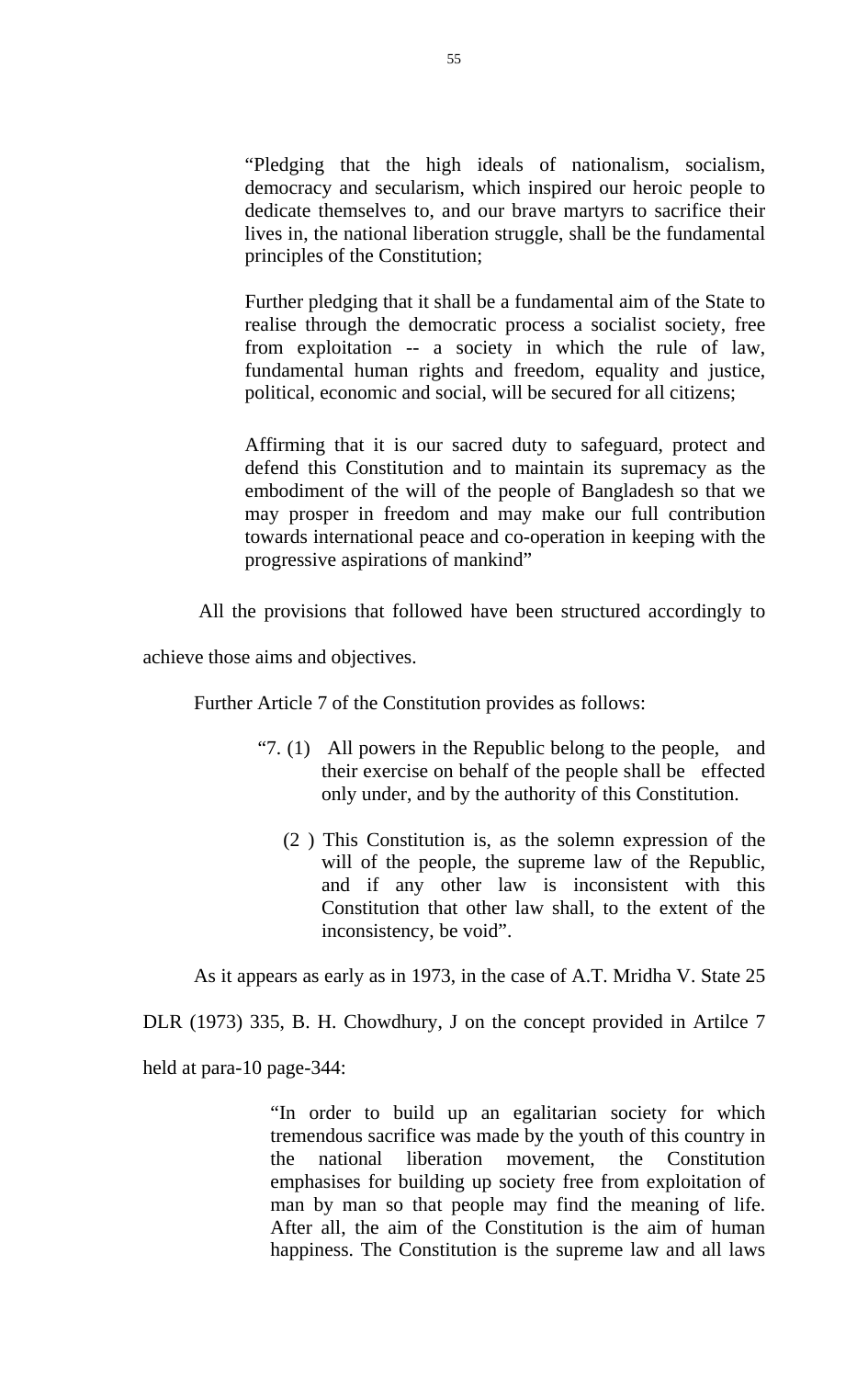are to be tested in the touch stone of the Constitution (vide article 7). It is the supreme law because it exists, it exists because the Will of the people is reflected in it."

It also appears that in the case of Md. Shoib V. Government of

Bangladesh 27 DLR(1975) 315 on the concept as provided in Article 7 was

noticed by D.C. Bhattacharya, J who at para-20, page-325 held as follows:

"In a country run under a written Constitution, the Constitution is the source of all powers of the executive organs, of the State as well as of the other organs, the Constitution having manifested the sovereign will of the people. As it has been made clear in article 7 of the Constitution of the People's Republic of Bangladesh that the Constitution being the solemn expression of the will of the people, is the Supreme law of the Republic and all powers of the Republic and their exercise shall be effected only under, and by the authority of, the Constitution. This is a basic concept on which the modern states have been built up".

In Anwar Hossain's case B.H. Chowdhury J. analysed Article 7 in this

manner at para-52, page-60:

52. "On analysis the Article reveals the following:

(a) All powers in the Republic belong to the people. This is the concept of sovereignty of the people. This echoes the words of the proclamation "by the mandate given to us by the people of Bangladesh whose will is supreme".

(b) This exercise on behalf of the people shall be effected only under, and by the authority of this Constitution. Limited government with three organ performing designated functions is envisaged. In the Proclamation it was said the President "shall exercise all the Executive and Legislative powers of the Republic" "till such time as Constitution is framed" and he will "do all other things that may be necessary to give to the people of Bangladesh an orderly and just Government. Hence separation of Powers emerges as a necessary corollary of designated functions;

(c) Supreme Law of the Republic. That points to supremacy of the Constitution because;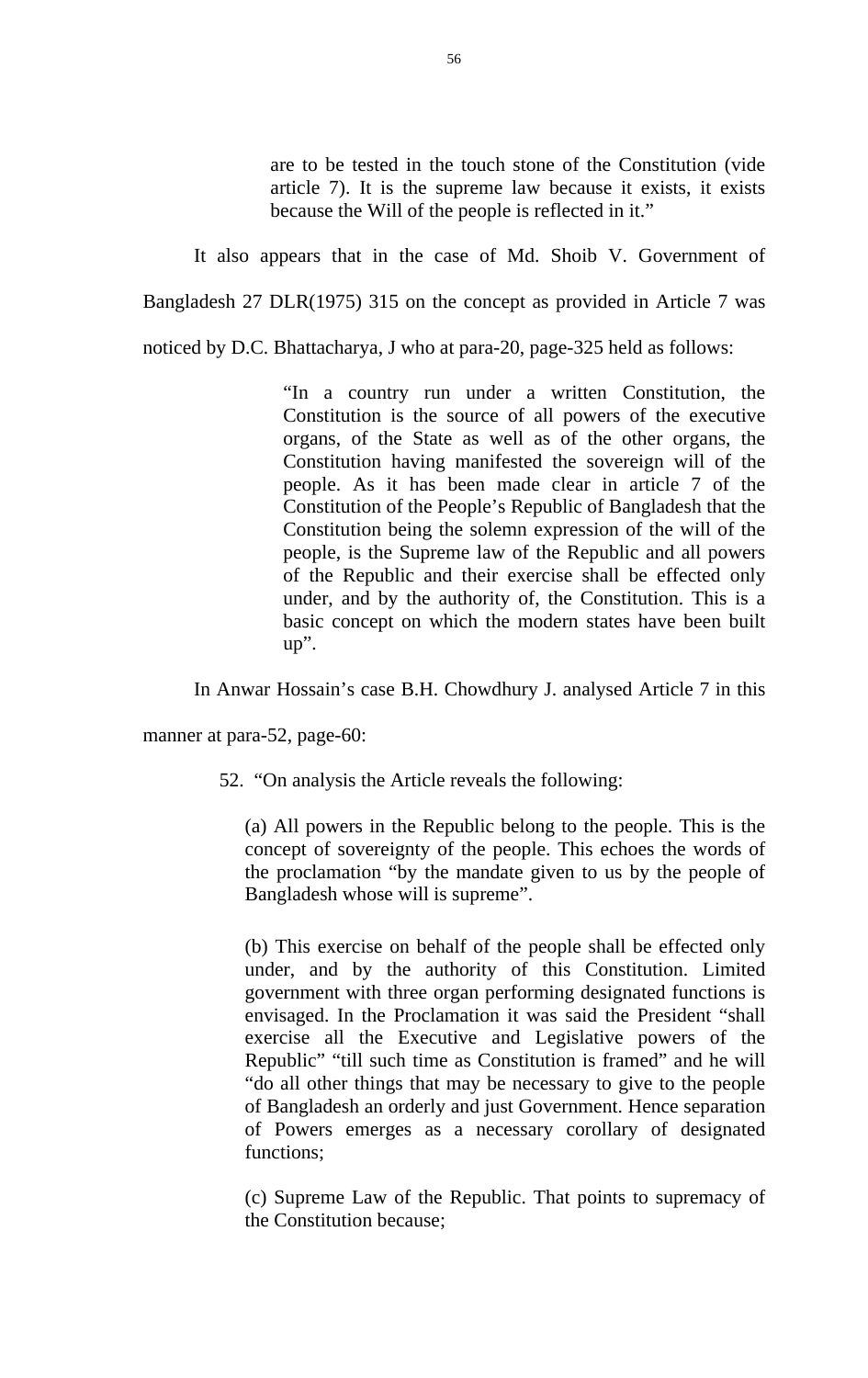(d) Any law is void to the extent of inconsistency with the Supreme Law (i.e. the Constitution) which therefore contemplates judiciary;

(e) Supreme Court with plenary judicial power for maintenance of the supremacy of the Constitution".

It also appears that Mustafa Kamal, J. (as his Lordship then was) in

Kudrat-E-Elahi Panir V. Bangladesh 44 DLR (AD) (1992) 319, in acknowledging its importance, at para-72, held that Article 7 says that all powers in the Republic belong to the people.

The High Court Division, referring to the Article 7 of the Constitution,

held as follows :

"Article 7(1) emphatically proclaims that all powers of the Republic belong to the people and their exercise on their behalf shall be effected only under and by the authority of this Constitution.

Article, 7(2) is equally significant. It proclaimed that the Constitution is the Supreme Law of the Republic being the solemn expression of the will of the people that any other law which is inconsistent with the Constitution that other law shall, to that extent of the inconsistency, be void.

Article-7 is an unique one and is not found in any other Constitution. It emphatically without any ambiguity, declares the supremacy of the Constitution in no uncertain terms".

Thus Article 7 declares the Supremacy of the Constitution as stated in the fourth paragraph of the Preamble and thus is the touch-stone in the construction of the Constitution and provides for undoubted Supremacy of the Constitution. It is also settled that Article 7 is a basic feature of the Constitution.

It also appears the second paragraph of the Preamble of the original Constitution also spells out the high ideals of nationalism, socialism,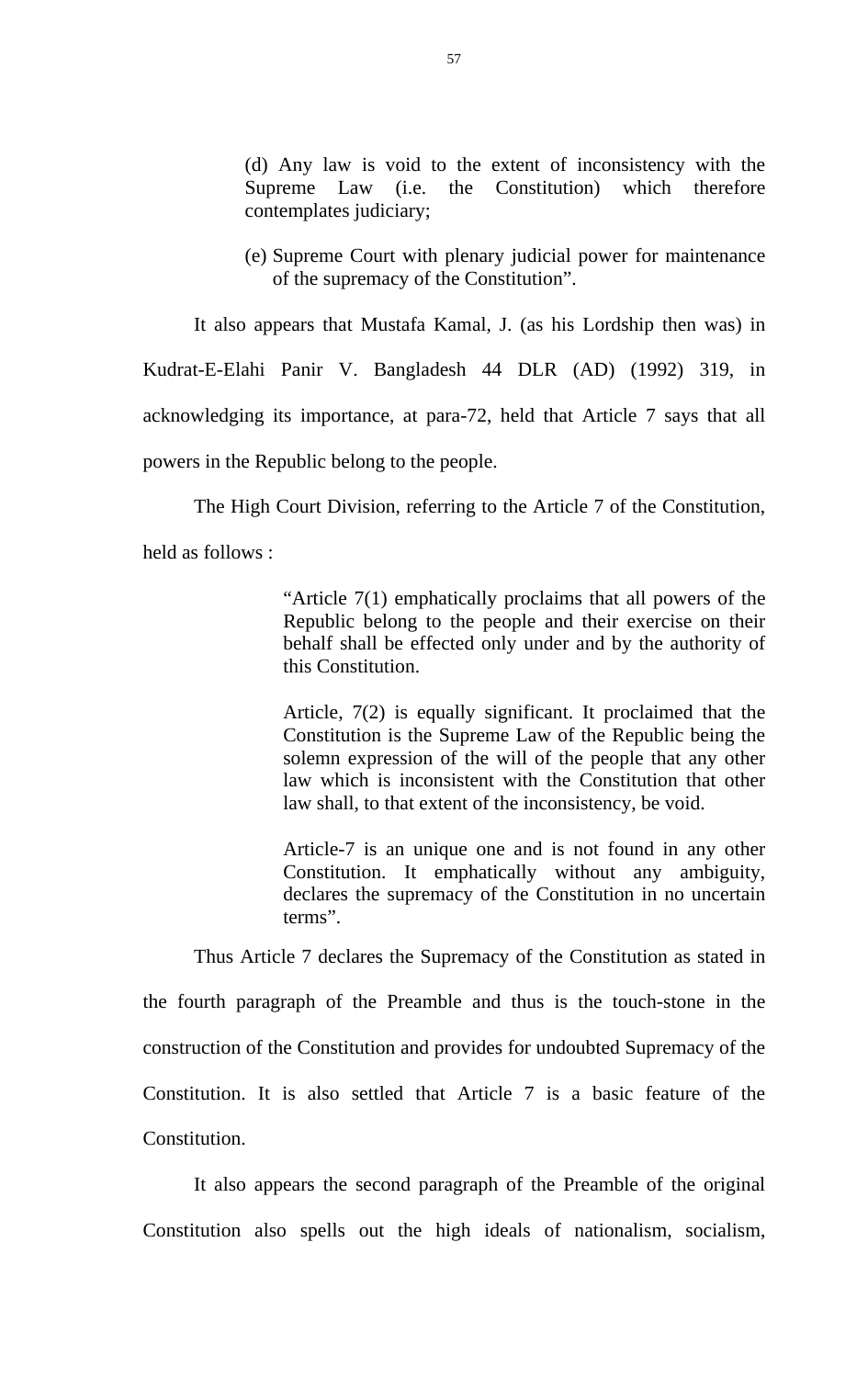democracy and secularism which was also reflected in Article 8 of the Constitution. The High Court Division found that our liberation war was fought on those high ideals and those high ideals inspired our heroic people to dedicate themselves and our brave martyrs to sacrifice their lives in the national liberation struggle and those ideals being the basis of our nationhood shall be the fundamental principles of the Constitution.

It also appears that the framers of the Constitution had the foresight to apprehend that this country might not always be served by wise conscientious and true patriotic persons, rather as observed by Justice Davis in Ex Parte Milligan, might sometimes be governed by 'wicked men, ambitious of power, with hatred of liberty and contempt of law' who, in their self-interest, may do away with the above noted high ideals of our martyrs and as such, in their wisdom, spelt out those high ideals both in the Preamble and also in the articles of the Constitution so that those fundamental principles shall remain permanently as the guiding principles and as the ever lasting light house for our Republic.

However, as it appears, the apprehension of the framers of the Constitution proved to be right. In 1975, Martial Law was imposed in the country making the Constitution subvervient to Martial Law Proclamation Regulations and Orders and various provisions of the Constitution was wrecked by the usurpers. We will deal with this matter letter on.

Now regarding the supremacy of the Constitution, it is well settled that in the countries which have written Constituition, the Constitution is supreme and further a written constitution is itself a limitation on the power of the government. In this regard the following views were expressed by B. H.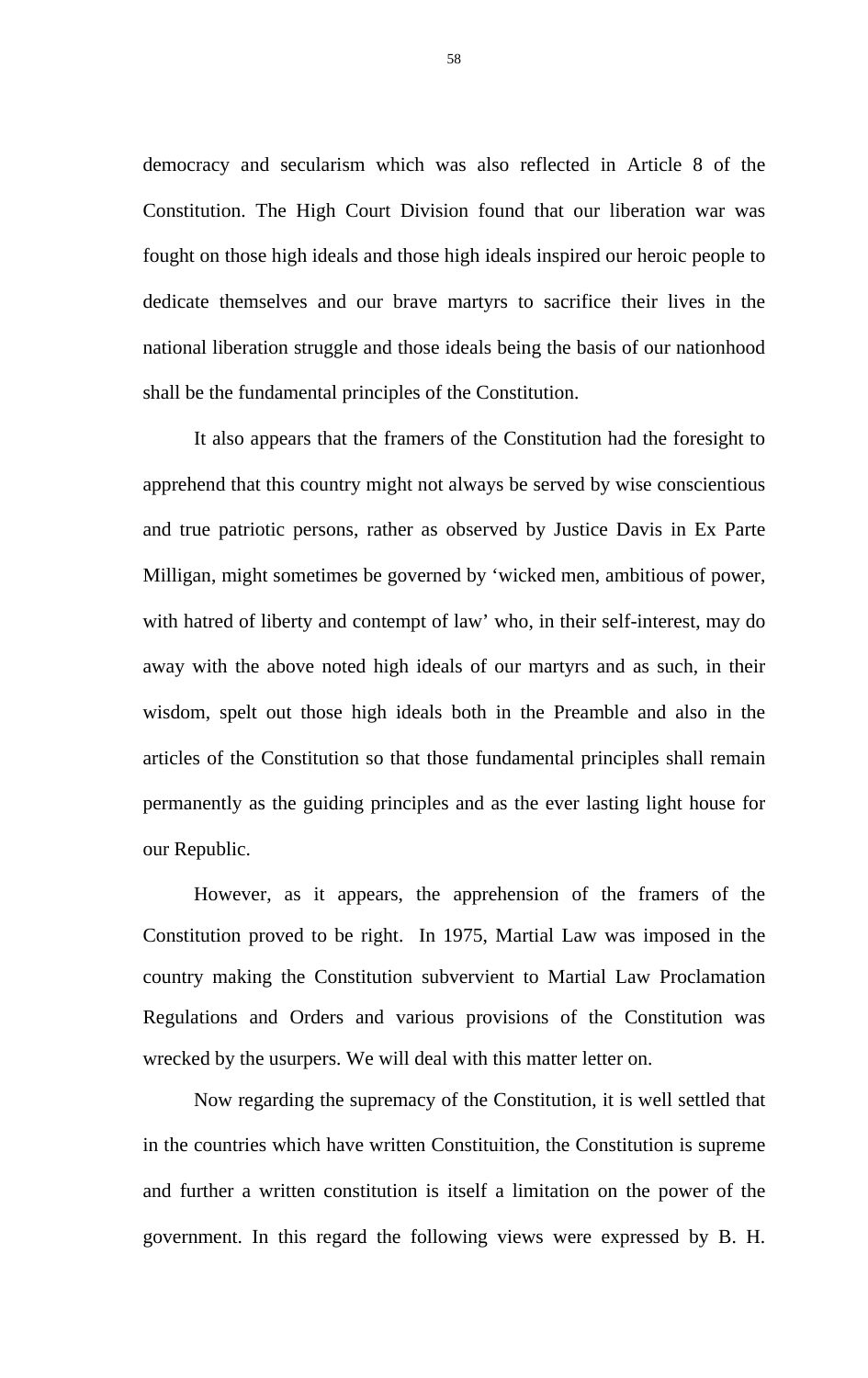Chowdhury, J in Anowar Hossain's case at paragraphs -145-148, pages-83-

86:-

"145. It does not need citation of any authority that the power to frame a Constitution is a primary power whereas a power to amend a rigid constitution is a derivative power derived from the Constitution and subject at least to the limitations imposed by the prescribed procedure. Secondly, laws made under a rigid constitution, as also the amendment of such a constitution can be ultra vires if they contravene the limitations put on the law making or amending power by the Constitution, for the Constitution is the touch stone of validity of the exercise of the powers conferred by it. But no provision of the Constitution can be ultra vires because there is no touch stone outside the Constitution by which the validity of a provision of the Constitution can be judged. (See M. H-Seervai, Constitutional Law of India at page-(1522-23).

146. Professor Baxi while talking about Indian Constitution said that the Supreme Court reiterated that what is supreme is the Constitution; "neither Parliament nor the judiciary is by itself supreme. The amending power is but a power given by the Constitution to Parliament; it is a higher power than any other given to Parliament but nevertheless it is a power within and not outside of, the Constitution ……………Article 368 is one part of the Constitution. It is not and cannot be the whole of Constitution". (See Indian Constitution Trends and Issues at Page- 123)".

147. Professor K.C. Wheare in Modern Constitutions quoted Alexander Hamilton in the Federalist when he said: "There is no position which depends on clearer principles than that every act of a delegated authority, contrary to the tenor of the Constitution under which it is exercised, is void. No legislative act, therefore, contrary to the Constitution can be valid. To deny this would be to affirm that the deputy is greater than his principal; that the servant is above his master, that the representatives of the people are superior to the people themselves; that men acting by virtue of powers may do not only what their powers do not authorize, but what they forbid. And he concludes that "the Constitution ought to be preferred to the Statute, the intention of their agents".

148. Professor Wheare further mentioned that once a Constitution is enacted, even when it has been submitted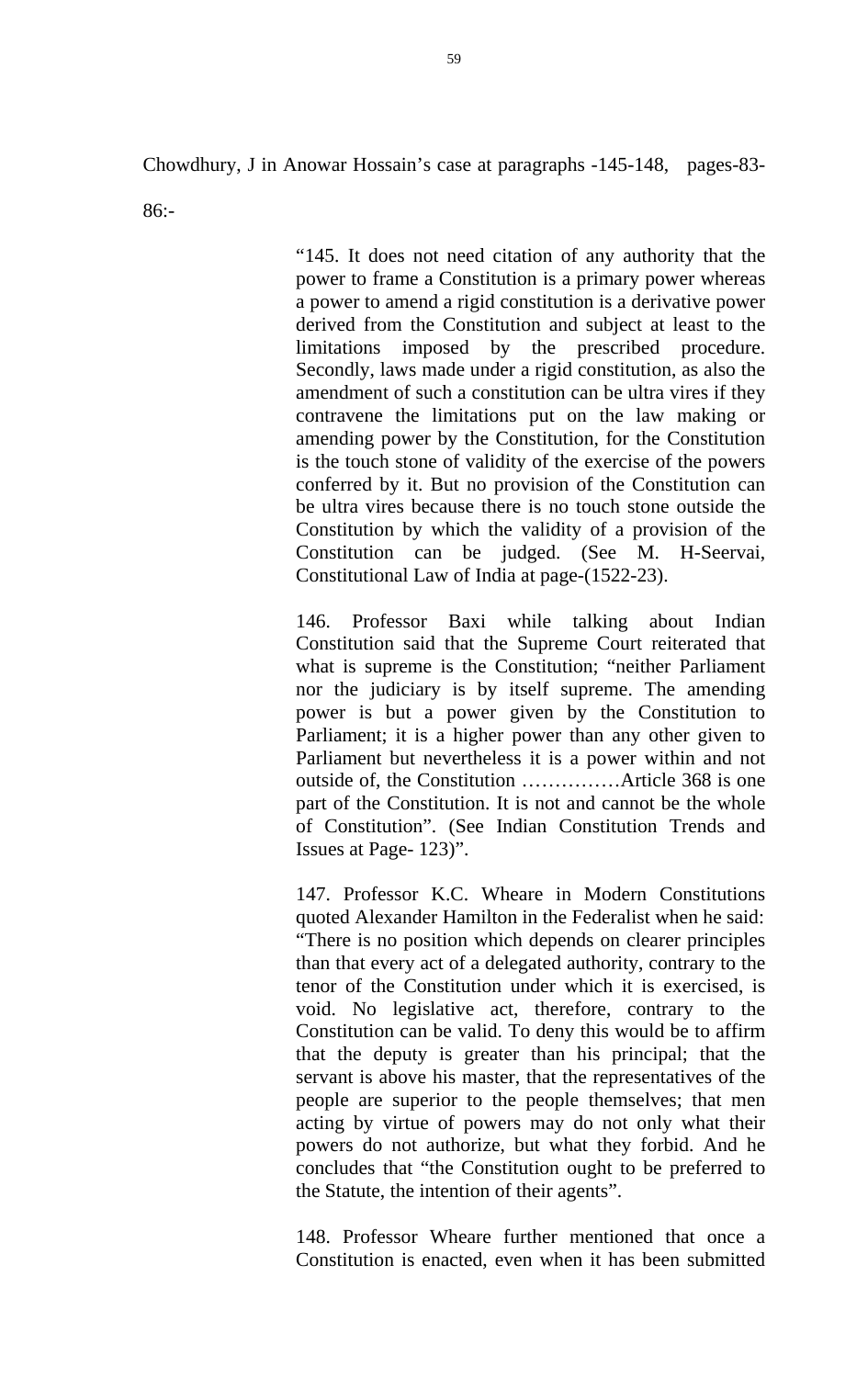to the people for approval, it binds thereafter not only the institutions which it establishes, but also the people itself. They may amend the Constitution, if at all, only by methods which the Constitution itself provides (Page 89- 90). He further says "A Constitution cannot be disobeyed with the same degree of lighteartedness as a Dog Act. It lies at the basis of political order; if it is brought into contempt, disorder and chaos may soon follow" (Page 91)".

B.H. Chowdhury J, on the basis of the above, observed that this nation has learnt its bitter lessons to the consequence of disobedience of the Constitution.

In the above judgment B. H. Chowdhury, J, upholding the supremacy of the Constitution and that our Constitution being a written constitution is also a rigid one, also quoted as follows at paragraphs -181-182, pages-92-93:

> "181. K.C. Wheare says: "Constitutional Government means something more than Government according to terms of a Constitution. It means Government according to rule as opposed to arbitrary Government, it means Government limited by terms of a constitution not Government limited only by the desire and capacity of those who exercise powers". ..............................

..............................................................................................

"K.C. Wheare observed ................................................. The real justification of Constitutions, the original idea behind them is that of limiting Government and of requiring those who govern to conform to the law and usage. Most Constitutions as we have been seen do purport to limit the Government "and if in turn a Constitution imposes restriction upon the powers of the institution it must be said" then the courts must decide whether their actions transgress those restrictions and in doing so, the Judge must say what the Constitution means.

The substance of the matter is that while it is the duty of every institution established under the authority of a Constitution and exercising powers granted by Constitution, to keep within the limits of those words, it is the duty of the Court, from the nature of their function to say what these limits are? and that is why courts come to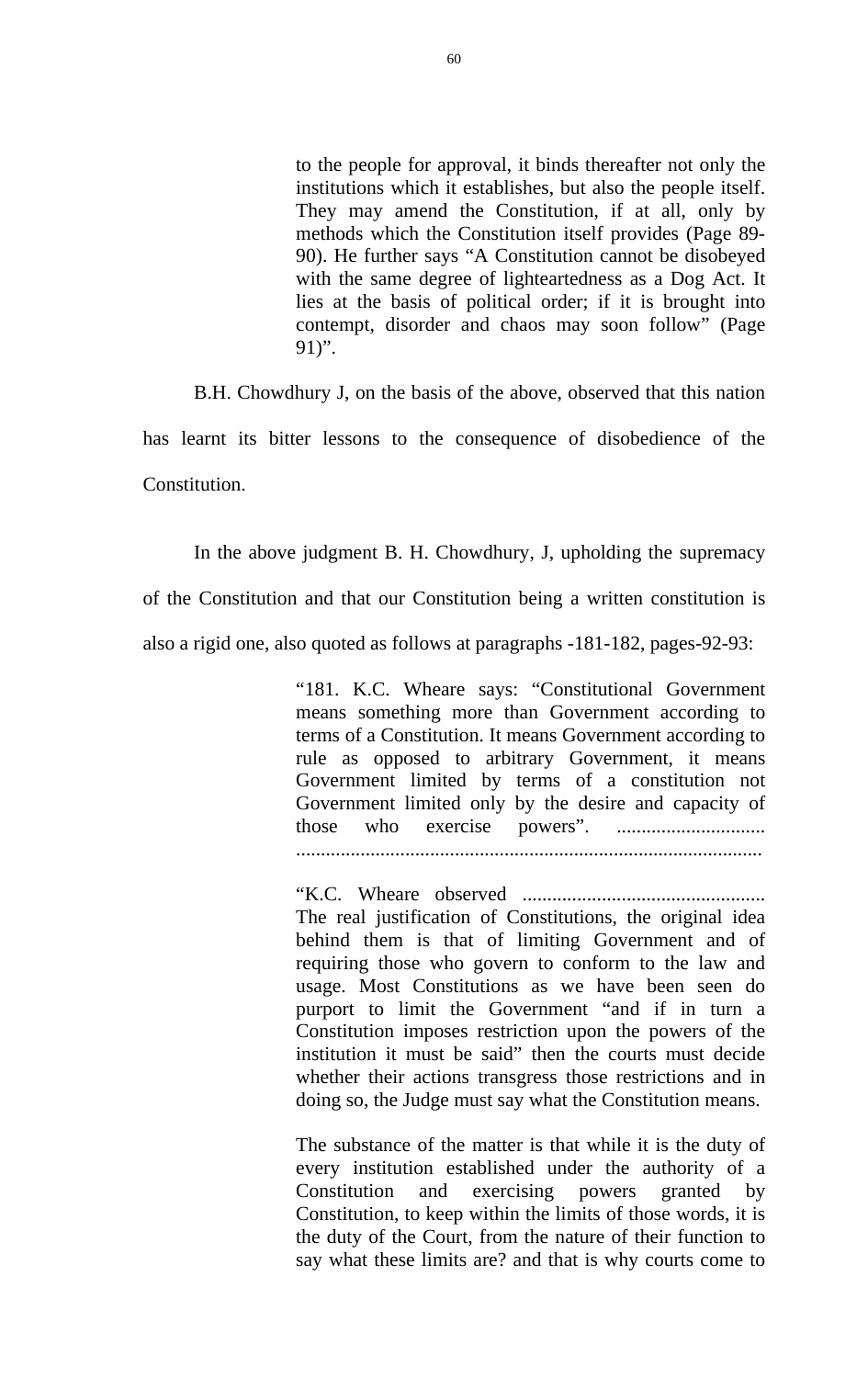interpret a Constitution". (Page 174, Modern Constitution).

182. E.C.S. Wade and G. Godfrey Phillips in Constitutional and Administrative Law considered the question of the doctrine of legislative supremacy. The authors pointed out that the doctrine of legislative supremacy distinguishes the United Kingdom from those countries in which a written constitution imposes limits upon the legislature and entrusts the ordinary courts whether the acts of the Legislature are in accordance with the Constitution. It is observed:

"In a constitutional system which accepts judicial review of legislation, legislation may be held invalid on a variety of grounds: for example. because it conflicts with the separation of powers where this is a feature of the Constitution, (Liyanage v. R [1967] A.C. 259) or infringe human rights guaranteed by the Constitution, (E.G. Aptheker v. Secretary of State 378 U.S. 500 (1964) (Act of U.S. Congress refusing passports to Communists held a unconstitutional restriction on right to travel) or has not been passed in accordance with the procedure laid down in the Constitution (Harris v. Minister of Interior 1952(2) S.A. 428)".

In the above case Shahabuddin Ahmed, J at para-272 page-118, also

upheld the Supremacy of the Constitution in the following manner:

"In this case we are to interpret a Constitution which is referred to, as the will of the people and supreme law of the land and as such it is a most important instrument. But its preeminance is not derived only from the fact that it is the supreme law of the land; it is pre-eminent because it contains lofty principles and is based on much higher values of human life. On the one hand, it gives out-lines of the State apparatus, on the other hand, it enshrines long cherished hopes and aspirations of the people; it gives guarantees of fundamental rights of a citizen and also makes him aware of his solemn duty to himself, to his fellow citizen and to his country."

Considering the above legal position the High Court Division

concluded as follows :

"From a reading of the above Judgments, it would show that nobody denied the supremacy of the Constitution. Even the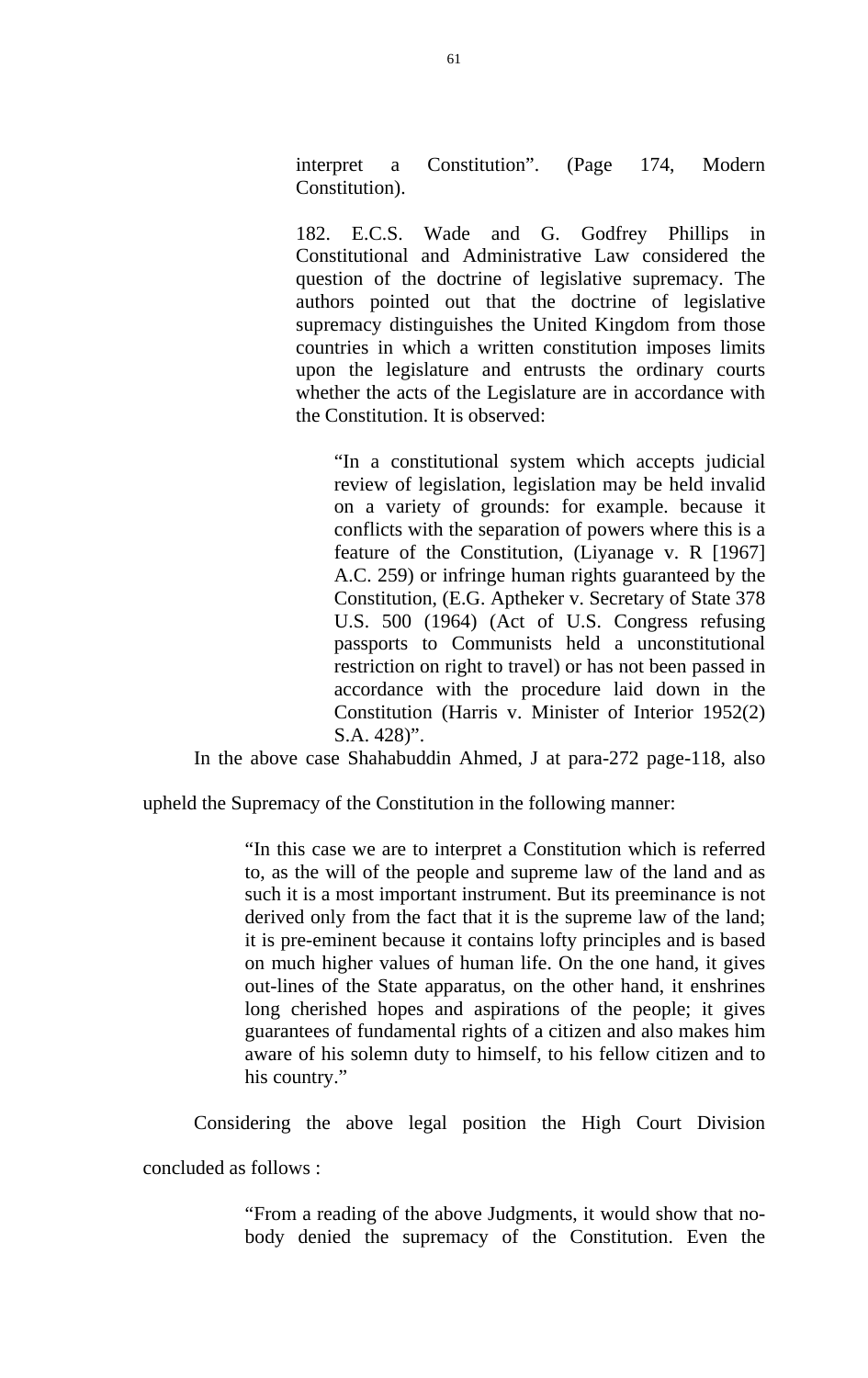Attorney General accepted the supremacy of the Constitution, and so also the Court".

It has been argued on behalf of the petitioners that (a) Parliament being a sovereign body and it also does not come within the definition of 'person' as provided in Article 152 of the Constitution, the High Court does not have any jurisdiction to declare an Act of Parliament invalid and (b) while making any judicial review of any Act of Parliament, Articles 7 and 26 are to be followed in letter and spirit.

While discussing the Supremacy of the Constitution earlier we have found that Article 7 having declared the supremacy of the Constitution there must be some authority to maintain and preserve the supremacy of the Constitution and there can be no doubt that in an entrenched constitution judiciary must be that authority. Starting from Marbury V. Madison, (1803) there are numerous instances where the Court functioning under a written constitution upheld this jurisdiction of judicial review of the superior Courts.

The High Court Division discussed this issue in details as follows :

"Article 55(2) of the Constitution of Bangladesh vests the executive power of the Republic on the Prime Minister while under Article 65(1), the legislative powers are vested on the Parliament which is the House of the Nation. Similarly, Article 94(1) provides for the establishment of the Supreme Court of Bangladesh. Article 114 provides for the subordinate courts. These three distinct branches of the Republic commesurate with the Doctrine of the Separation of Powers propounded by Baron Montesquieu. In his De l 'Esprit des Lois (1748), he stressed the importance of the independence of Judiciary :……..

 "When the legislative and executive powers are united in the same person, or in the same body of magistrates, there can be no liberty**…**Again, there is no liberty if the power of judiging is not separated from the legislative and executive. If it were joined with the legislative, the life and liberty of the subject would be exposed to arbitrary control; for the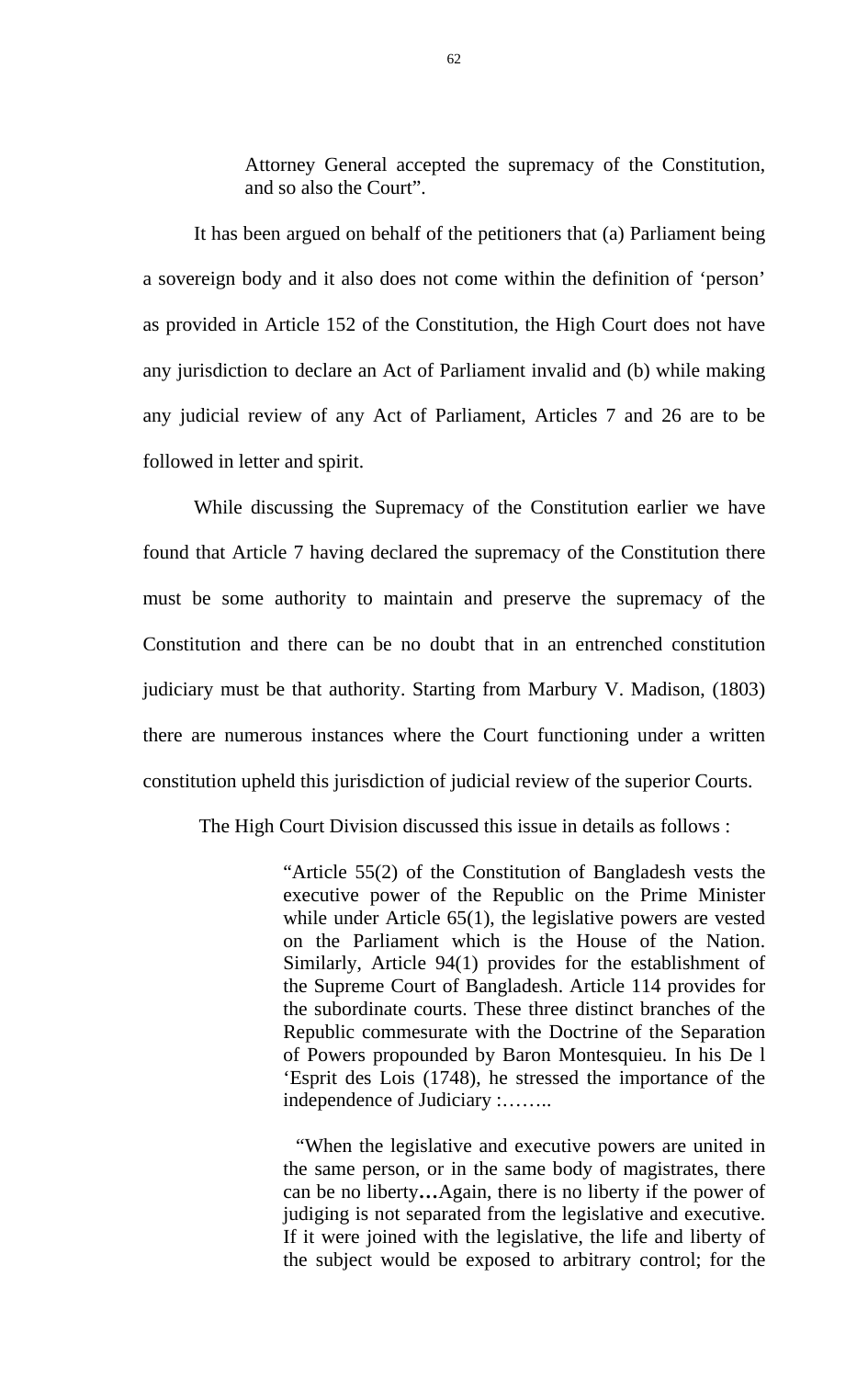judge would then be the legislator. If it were joined to the executive power, the judge might behave with violence and oppression. There would be an end to everything, if the same man, or the same body, whether of the nobles or the people, were to exercise those three powers, that of enacting laws, that of executing public affairs, and that of trying crimes or individual causes."( (Quoted from Hilaire Barnett on Constitutional and Administrative Law, Fourth Edition, 2002). (page-106) …….

The United States of America is the first Republic which appears to have accepted the doctrine of separation of powers in the first three Articles of its Constitution.

In the United States, the Supreme Court in the last years of the  $18<sup>th</sup>$  century, started to exercise its power of judicial review in deciding the constitutionality of Federal and State laws. In Hylton V. U.S(1796) and in Calder V. Bull(1798), the Court, However, after consideration, upheld the legislation.

In Marbury V. Madison (1803), William Marbury under a provision of the Judiciary Act of 1789, prayed to the Supreme Court for issuing a writ of mandamus, compelling James Madison, the Secretary of State, to deliver him his commission for his appointment as justice of the peace.

Marbury was one of the 'midnight judges', appointed at the last-minute of the tenure of President Adams. The President, however, had acted within constitutional statute and all the appointments were confirmed by the Senate. But unfortunately for Marbury, Thomas Jefferson, the new President, took office on March 4, 1801, before his commission could be delivered to him. It was thereafter never delivered presumably on the direction of the new President.

John Marshall was a Federalist. He actively participated in the American war of Independence. He was appointed as the Chief Justice of the U. S. Federal Supreme Court by President Adams in early 1801.

The Court found that the Constitution limited the original jurisdiction of the Supreme Court only in two types of cases, namely, the cases affecting the ambassadors and those in which a State shall be a party but in all other cases the Supreme Court shall have appellate jurisdiction, not original. As such, the request of Marbury for mandamus was denied.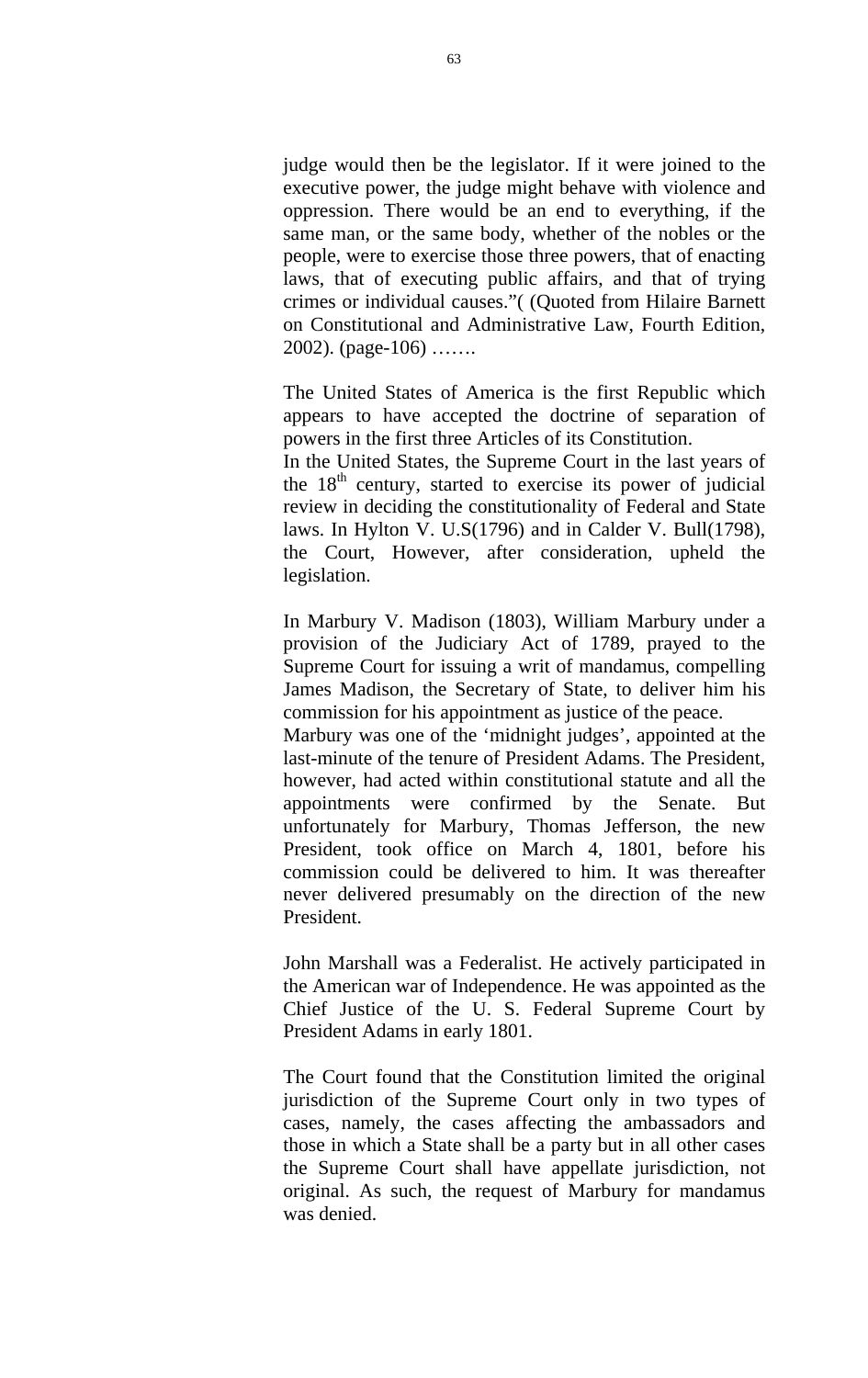Normally, the matter would have been ended there but Chief Justice Marshall did not stop there. It was not necessary but he digged further, although, Marbury was only interested in his own commission and not in the least in the vires of the relavant clause of the Judiciary Act of 1789, but Marshall C. J., on examination of the relevant provisions found that a ontradiction did in fact exist between the Constitution and the pertinent provision of the aforesaid Act".

Robert K. Carr tried to visualize the mind-set of Chief Justice Marshall,

a great Chief Justice of the Supreme Court of the United States, in its infancy

in this manner:

"In other words, Marshall was invoking that power for the first time at just such a moment when the Fathers probably intended it should be exercised. Jefferson had become president and his party had won control of Congress. The opposition had obtained complete control of the political branches of the government. Is it not obvious that from the point of view of the Founding Fathers and the Federalist party the time had come to point out that the Constitution as a higher law did place restraints upon Congress and that the Supreme Court as guardian of the Constitution had power to enforce those restraints?

In Marbury v. Madison we see Chief Justice Marshall suggesting that the Supreme Court was duty-bound as a matter of unescapable principle to enforce the Constitution as a symbol of restraint upon congressional authority through the exercise of its power of Judicial review. …….." (Quoted from Robert K. Carr on 'The Supreme Court and Judicial Review' at page-71).

This is how the review was made two hundred years ago in Marbury V.

Madison:

"If an act of the legislature, repugnant to the Constitution, is void, does it, notwithstanding its invalidity, bind the courts, and oblige them to give it effect? Or, in other words, though it be not law, does it constitute a rule as operative as if it was a law?

…..………It is emphatically the province and duty of the judicial department to say what the law is.

………..The judicial power of the United States is extended to all cases arising under the Constitution.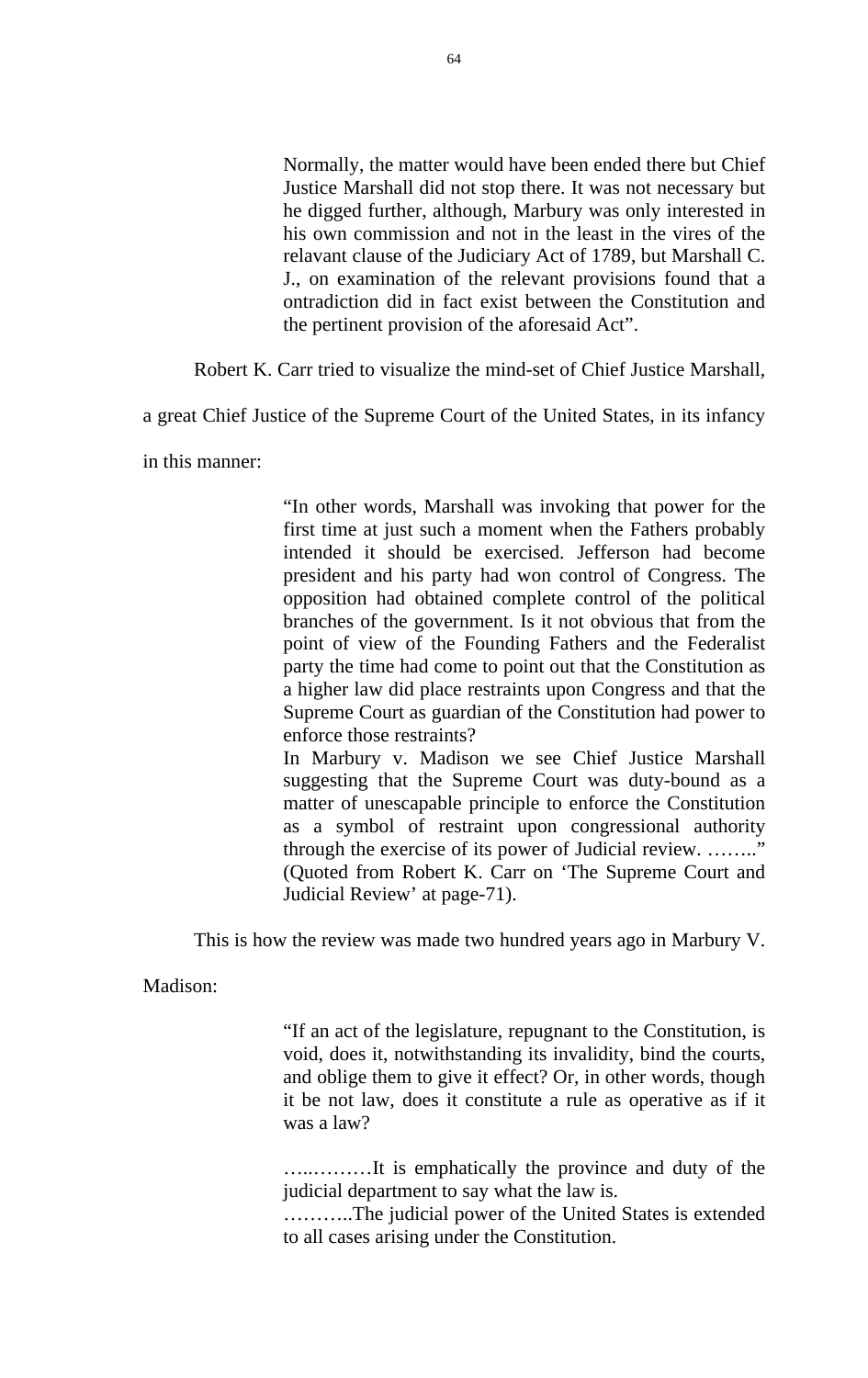Could it be the intention of those who gave this power, to say that in using it the constitution should not be looked into? That a case arising under the constitution should be decided without examining the instrument under which it rises?

This is too extravagant to be maintained……..Thus, the particular phraseology of the constitution of the United States confirms and strengthens the principle, supposed to be essential to all written constitutions, that a law repugnant to the constitution is void; and that courts, as well as other departments, are bound by that instrument."(Quoted from Professor Noet T. Dowling on the 'Cases on Constitutional Law Fifth Edition, 1954, at pages-95-97).

It will be interesting to note that Marbury was not at all interested in the supremacy of the Constitution or the Supreme Court's power of judicial review. He only made a request for mandamus upon Madison, the Secretary of State, directing him to deliver his commission which was ready in all respect but could not be delivered to him earlier due to paucity of time. But the Supreme Court in course of considering his grievance, very consciously declared invalid an Act of the Congress. This is how the U. S. Supreme Court wields its power of Judicial review of legislative actions.

O. Hood Phillips in his 'Constitutional and Administrative Law',

Seventh Edition (1987), explains the mechanism at page-8:

 "…..the federal courts have jurisdiction to declare provisions of state constitutions, state legislation and federal legislation repugnant to the Federal Constitution. It is not strictly accurate to say that the Courts declare legislation void: when cases are brought before them judicially, they may declare that an alleged right or power does not exist or that an alleged wrong has been committed because a certain statute relied on is unconstitutional."

This was also indicated by A. R. Cornelius, C.J., in Fazlul Quader

Chowdhury V. Muhammad Abdul Haque PLD 1963 SC 486, at page-503:

"The duty of interpreting the Constitution is, in a fact a duty of enforcing the provisions of the Constitution in any particular case brought before the Courts in the form of litigation."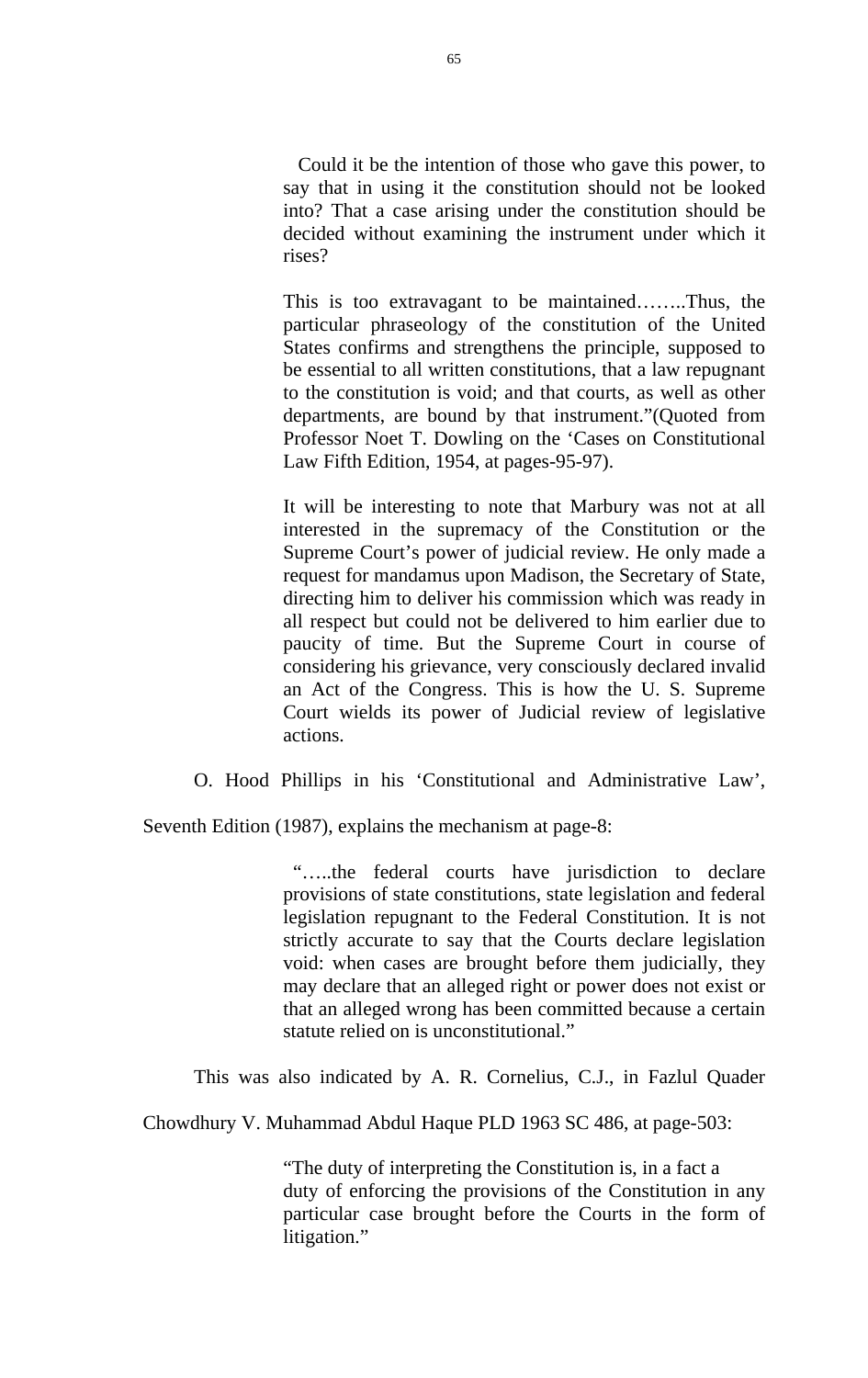Hamoodur Rahman, C. J., in dealing with Martial Law provision in Asma Jilani's case held at page -202:

> "However, as this question has been raised, regarding the validity of Martial Law Regulation No. 78, I must point out that it follows from what I have said earlier that it was made by an authority whose legal competence we have not been able to recognise on the ground of want of legal authority and the unconstitutional manner of arrogation of power."

The moral is clear. If any provision sought to oust the jurisdiction of Court, that provision itself is not law.

As such it is apparent that the Court may consider the constitutionality of any provision in course of a litigation brought before it. Further it is not for the aggrieved persons to plead law but for the Judges to apply the correct provisions of the Constitution and the laws made thereunder and if necessary under the circumstances, is entitled either to uphold any particular statute or to declare it invalid being contradictory to the Constitution so long the Government gets adequate opportunity to support the offending provision if so advised. This is the position in the United States, so also in India and there is no reason why it should be otherwise in Bangladesh.

It may be mentioned here that under our Constitution all the powers and functions of the Republic are vested in the three branches, namely, the Legislature, the Executive and the Judiciary. All these branches, however, owe their existence to the Constitution since it is the embodiment of the will of the people of Bangladesh. It is the people of Bangladesh, who proclaimed that 'We, the people of Bangladesh', deemed that there shall be a Supreme Court for Bangladesh, that is why this Court came into being out of Article 94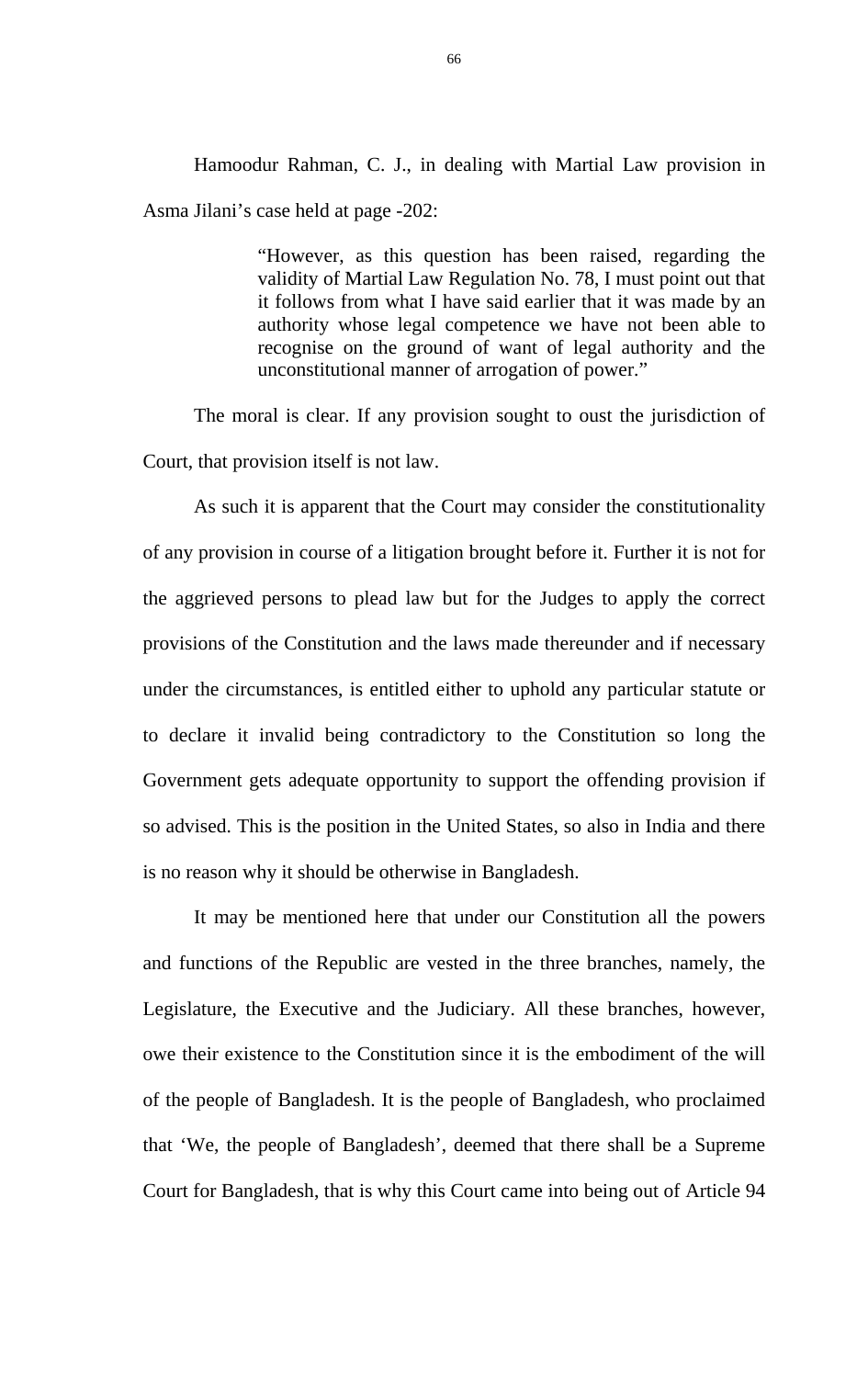of the Constitution with all the powers of a High Tribunal as exists in the civilised world.

In this connection a historical episode was narrated by B. H. Chowdhury, J. in Anwar Hossain Chowdhury's case at para-253, page-108  $(BLD)$ :

> "253. This judgment will be incomplete if a historical episode is not mentioned. Sir Coke was summoned by King James first to answer why the King could not himself decide cases which has to go before his own court of justice. Sir Coke asserted:

> "No King after the conquest assumed himself to give any judgment in any cause whatsoever which concerned the administration of justice within the realm but these are solely determined in the court of justice."

When King said that he thought the law was founded on reasons and

that he and others had reasons as well as Judges, Coke answered :

"True it was that God has endowed his Majesty with excellent science and great endowments of nature, but his Majesty was not learned in the law of his realm in England, and causes which concerned the life or inheritance or good or fortune of his subject, are not to be decided by natural reasons, but by the artificial reasons and judgment of the law, which law is an act which requires long study and experience, before that a man can attain the cognizance of it, and the law was the golden metawand one and measure to try the causes of the subject and which protect his Majesty in safety and peace".

About the independence of judiciary and its power of judicial review,

B. H. Chowdhury, J., in the above case further observed, quoting Bhagwati, J.

and Justice Krishna Iyer, J.at para- 240-241, page-105:

"240. This point may now be considered. Independence of judiciary is not an abstract conception. Bhagwati, J said "if there is one principle which runs through the entire fabric of the Constitution, it is the principle of the rule of law and under the Constitution, it is the judiciary which is entrusted with the task of keeping every organ of the State within the limits of the law and thereby making the rule of law a meaningful and effective". He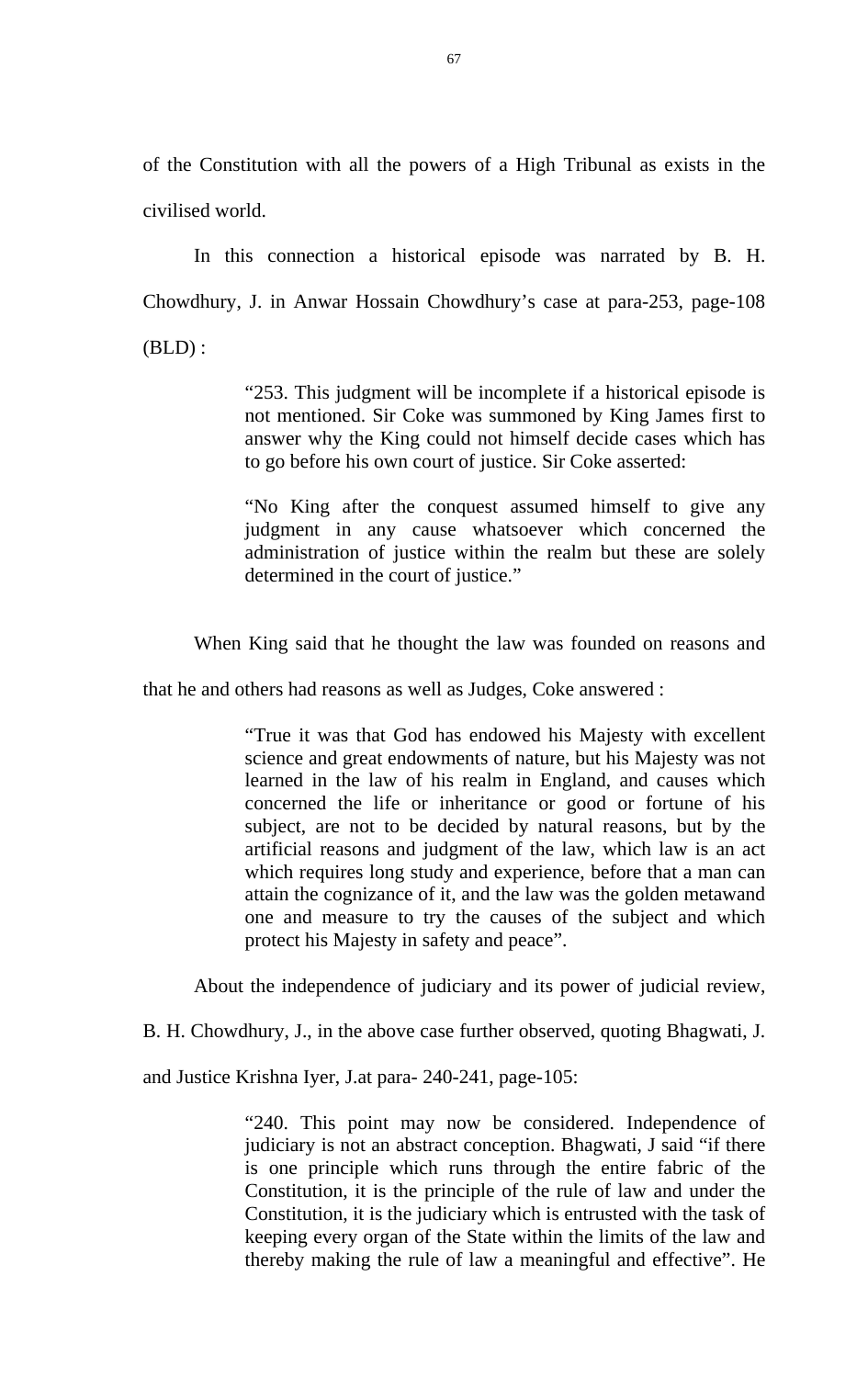said that the Judges must uphold the core principle of the rule of law which says, "Be you ever so high, the law is above you". This is the principle of independence of the judiciary which is vital for the establishment of real participatory democracy, maintenance of the rule of law as a dynamic concept and delivery of social justice to the vulnerable sections of the Community. It is this principle of independence of the judiciary which must be kept in mind while interpreting the relevant provisions of the Constitution (S.P. Gupta and others v. President of India and others A.I.R. 1982 SC at page 152).

241. He further says, "what is necessary is to have Judges who are prepared to fashion new tools, forge new methods, innovate new strategies and evolve a new jurisprudence, who are judicial statesmen with a social vision and a creative faculty and who have, above all, a deep sense of commitment to the Constitution with a activist approach and obligation for accountability, not to any party in power nor to the opposition ………………..We need Judges who are alive to the socioeconomic realities of Indian life, who are anxious to wipe every tear from every eye, who have faith in the constitutional values and who are ready to use law as an instrument for achieving the constitutional objectives (at page 179). He quoted the eloquent words of Justice Krishna Iyer :

"Independence of the judiciary is not genuflexion; nor is it opposition to every proposition of Government. It is neither judiciary made to opposition measure nor Government's pleasure".

Thus there is no hesitation in saying that these are the words of wisdom handed down to us by the generations of Judges who very politely and meekly from the beginning of the civilisation reminded the monarch that the King is not above the law but under the law. Some of them were beheaded, imprisoned or destroyed but the cherished theme ran like a refrain throughout the pages of the history.

In this part of the world we generally follow the common law principles but Bangladesh has got a written Constitution. This Constitution may be termed as controlled or rigid but in contradistinction to a Federal form of Government, as in the United States, it has a Parliamentary form of Government within limits set by the Constitution. Like the United States, its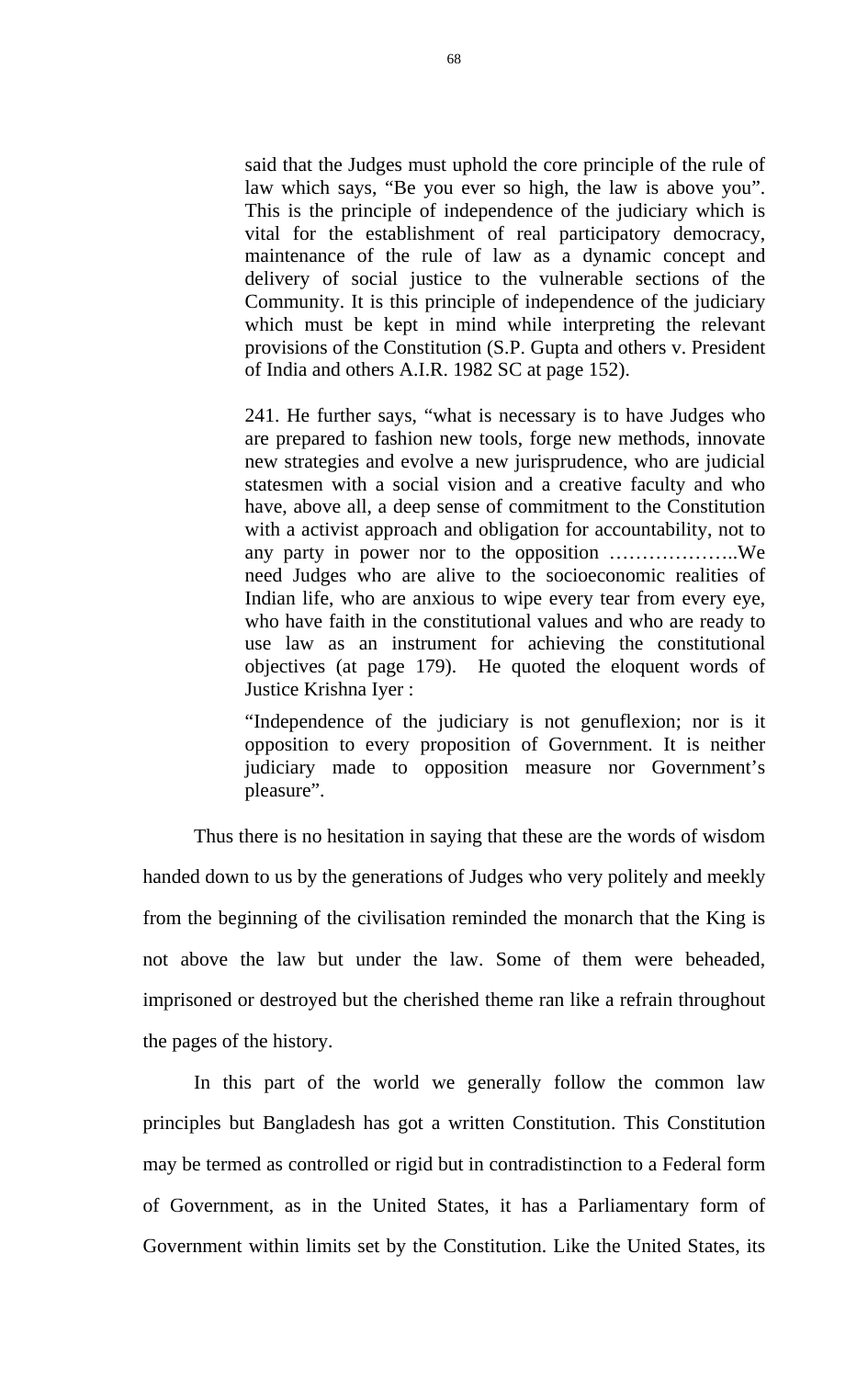three grand Departments, 'the Legislature makes, the Executive executes and judiciary construes the law' (Chief Justice Marshall). But the Bangladesh Parliament lacks the omnipotence of the British Parliament while the President is not the executive head like the U. S. President but the Prime Minister is, like Brithsh Prime Minister. However, all the functionaries of the Republic owe their existence, powers and functions to the Constitution. 'We the people of Bangladesh', gave themselves this Constitution which is conceived of as a fundamental or an organic or a Supreme Law rising loftly high above all other laws in the country and Article 7(2) expressly spelt out that any law which is inconsistent with this Constitution, to that extent of the inconsistency, is void. As such, the provisions of the Constitution is the basis on which the vires of all other existing laws and those passed by the Legislature as well as the actions of the Executive, are to be judged by the Supreme Court, under its power of judicial review. This power of judicial review of the Supreme Court of Bangladesh is, similar to those in the United States, Pakistan and in India.

This is how the Legislature, the Executive and the Judiciary functions under the Constitutional scheme in Bangladesh. The Constitution is the undoubted source of all powers and functions of all three grand Departments of the Republic, just like the United States, Pakistan and India. It is true that like the Supreme Courts in the United States or in India, the Supreme Court of Bangladesh has got the power of review of both legislative and executive actions but such power of review would not place the Supreme Court with any higher position to those of the other two Branches of the Republic. The Supreme Court is the creation of the Constitution just like the Legislature and the Executive. But the Constitution endowed the Supreme Court with such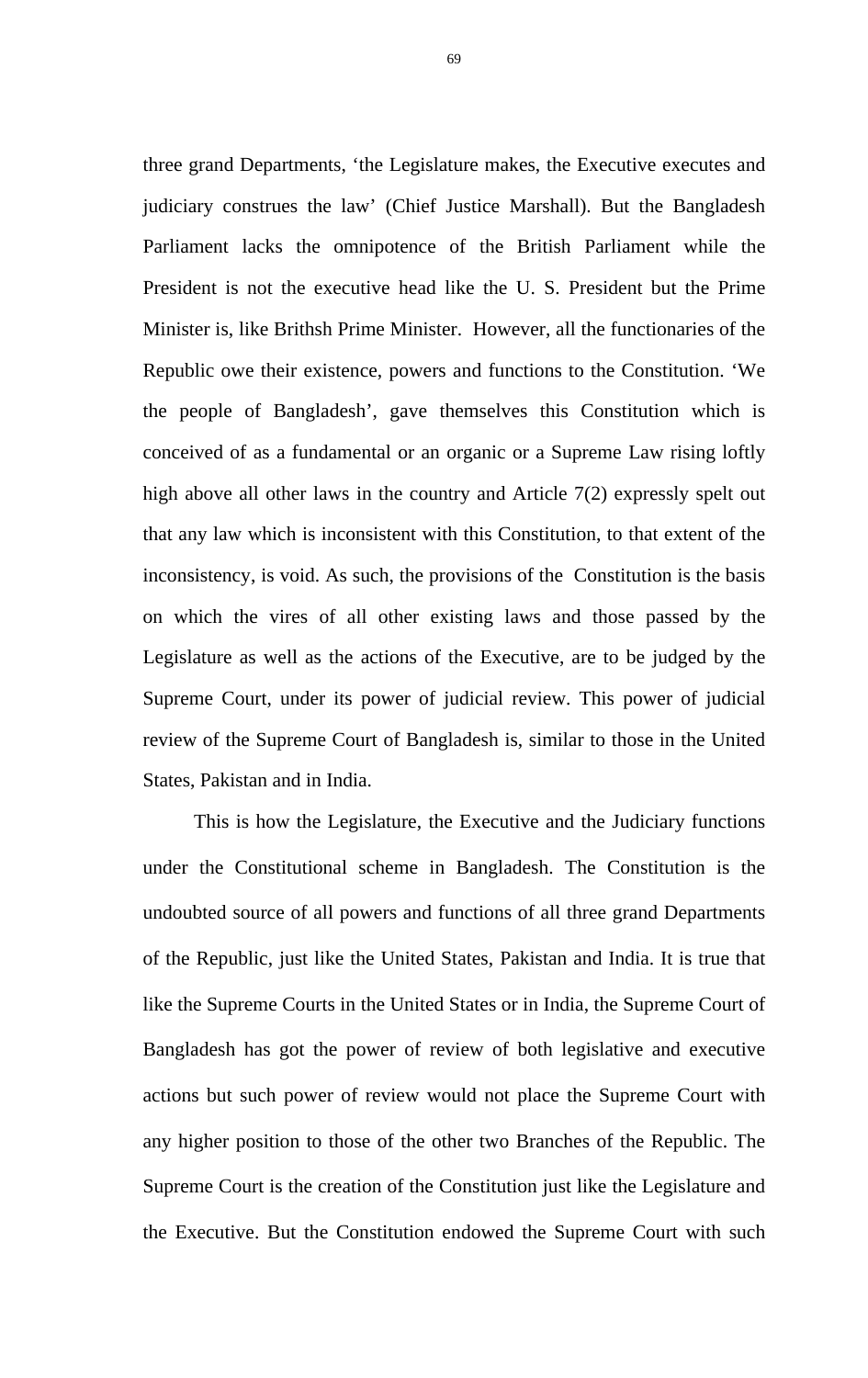power of judicial review and since the Judges of the Supreme Court have taken oath to preserve, protect and defend the Constitution, they are obliged and duty bound to declare and strike down any provision of law which is inconsistent with the Constitution without any fear or favour to any body. This includes the power to declare any provision seeking to oust the jurisdiction of the Court, as ultra vires the Constitution.

Hamoodur Rahman, C. J. explains the legal position thus in State V.

Zia-ur-Rahman PLD 1973 SC 49 at page-70:

"In exercising this power, the judiciary claims no supremacy over other organs of the Government but acts only as the administrator of the public will. Even when it declares a legislative measure unconstitutional and void, it does not do so, because, the judicial power is superior in degree or dignity to the legislative power; but because the Constitution has vested it with the power to declare what the law is in the cases which come before it. It thus merely enforces the Constitution as a paramount law whenever a legislative enactment comes into conflict with it because, it is its duty to see that the Constitution prevails. It is only when the Legislature fails to keep within its own Constitutional limits, the judiciary steps in to enforce compliance with the Constitution. This is no dubt a delicate task as pointed out in the case of Fazlul Quader Chowdhury v. Shah Nawaz, which has to be performed with great circumspection but it has nevertheless to be performed as a sacred Constitutional duty when other State functionaries disregard the limitations imposed upon them or claim to exercise power which the people have been careful to withhold from them."

His Lordship then considered the powers of the Court in respect of the

Constitutional measure at page-71:

"I for my part cannot conceive of a situation, in which, after a formal written Constitution has been lawfully adopted by a competent body and has been generally accepted by the people including the judiciary as the Constitution of the country, the judiciary can claim to declare any of its provisions ultra vires or void. This will be no part of its function of interpretation. Therefore, in my view, however solemn or sacrosanct a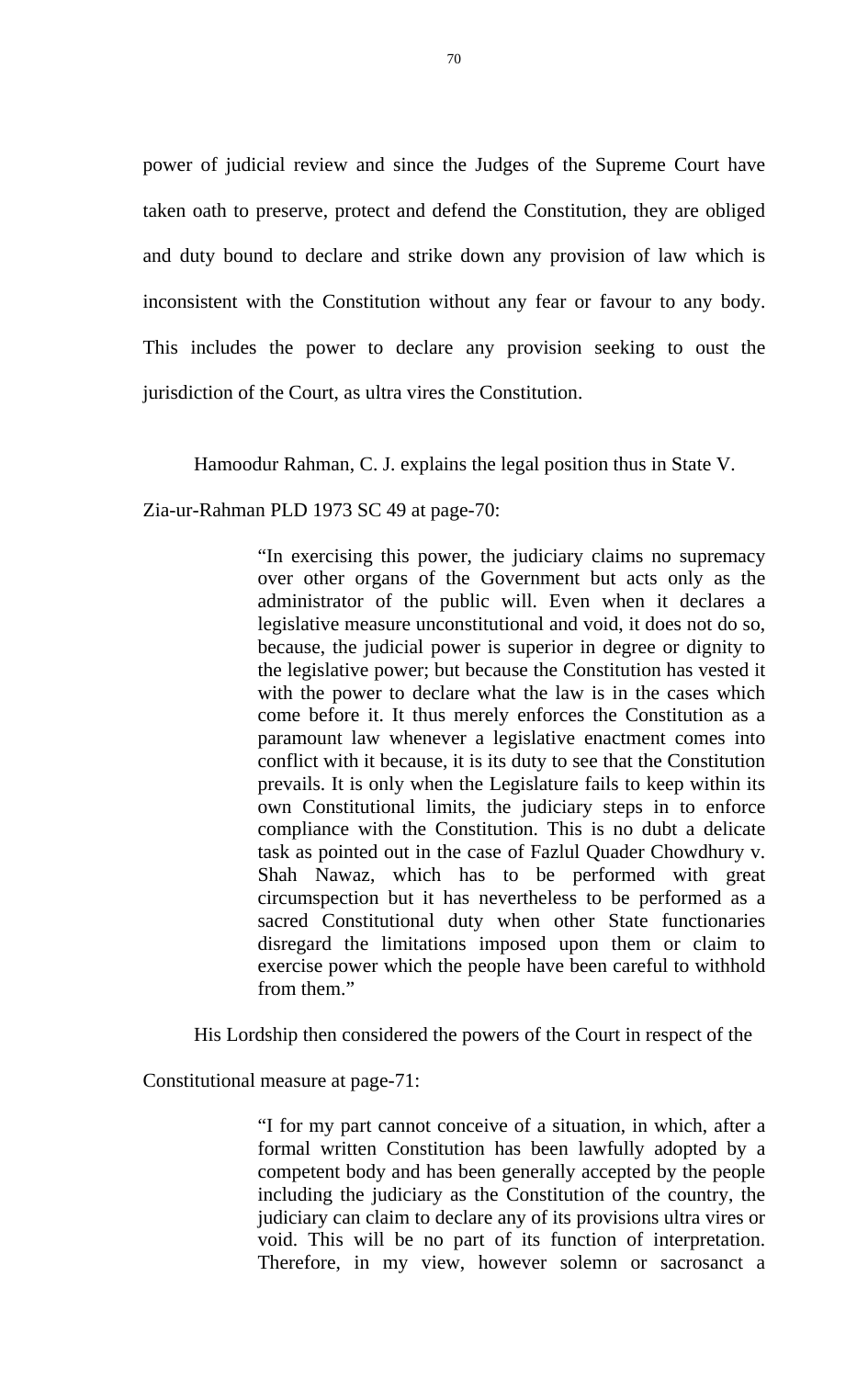document, if it is not incorporated in the Constitution or does not form a part thereof it cannot control the Constitution. At any rate, the Courts created under the Constitution will not have the power to declare any provision of the constitution itself as being in violation of such a document. If in fact that document contains the expression of the will of the vast majority of the people, then the remedy for correcting such a violation will lie with the people and not with the judiciary".

Coming back to Bangladesh, Mustafa Kamal, C.J., was emphatic in

respect of the independence of Judiciary in Secretary, Ministry of Finance V.

Masdar Hossain 2000 (VIII) BLT (AD) 234 where his Lordship held at para

60, pages-263-4:

"60 when Parliament and the executive, instead of implementing the provisions of Chapter II of Part VI follow a different course not sanctioned by the Constitution, the higher Judiciary is within its jurisdiction to bring back the Parliament and the executive from constitutional derailment and give necessary directions to follow the constitutional course.

This exercise was made by this Court in the case of Kudrat-Elahi Panir Vs. Bangladesh, 44 DLR (AD) 319. We do not see why the High Court Division or this Court cannot repeat that exercise when a constitutional deviation is detected and when there is a constitutional mandate to implement certain provisions of the Constitution."

It is thus clear that the High Court Division has not only the power of judicial review of an Act of Parliament but also has a duty to exercise such power in case of violation of the Constitution. And the High Court Division did it giving reasons.

Next question is whether in view of the provisions of Article 111 of the Constitution, the decisions of this Division passed in the cases of Halima Khatun, Joynal Abedin, Etheshamuddin, and Nasiruddin to the effect that Martial Law proclamations etc. were supra constitutional instruments and as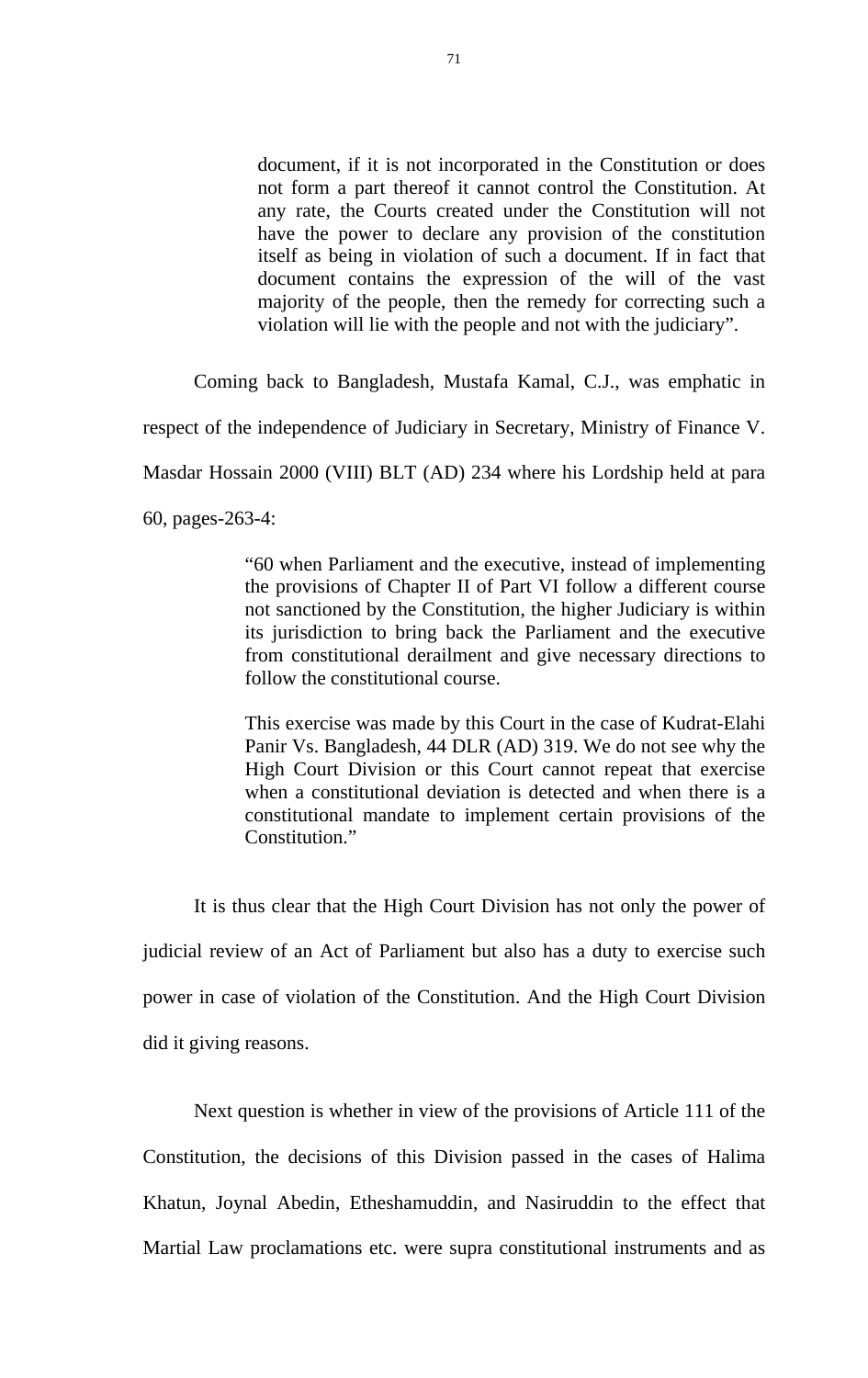such the Constitution must take a back seat, is binding upon the High Court Division.

Before discussing the above question, let us get a clear picture of the major constitutional developments in erstwhile Pakistan and also in present Pakistan and decision of the Supreme Court of Pakistan regarding Martial Law. Earlier we have quoted the relevant portion of the judgment of Yakub Ali J in Asma Jilani's case in this regard but the same is not that elaborate.

The first major event in this behalf in erstwhile Pakistan was the dissolution of the Constituent Assembly of Pakistan by Governor-General Ghulam Muhammad in 1954, which he did on the following grounds:-

> "(1) The Governor-General having considered the political crisis with which the country is faced, has with deep regret some to the conclusion that the constitutional machinery has broken down. He, therefore, has decided to declare a state of emergency throughout Pakistan. The Constituent Assembly as at present constituted has lost the confidence of the people and can no longer function.

> (2) The ultimate authority vests in the people who will decide all issues including constitutional issues through their representatives to be elected afresh. Elections will be held as early as possible.

> (3) Until such time as elections are held, the administration of the country will be carried on by a reconstituted Cabinet. He has called upon the Prime Minister to reform the Cabinet with a view to giving the country a vigorous and stable administration. The invitation has been accepted and

> (4) The security and stability of the country are of paramount importance. All personal sectional and provisional interests must be subordinated to the supreme national interest."

This act of the Governor-General was challenged by Moulvi Tamizuddin Khan, President of the Constituent Assembly, in the Chief Court of Sindh. The Chief Court of Sindh allowed the petition and declared the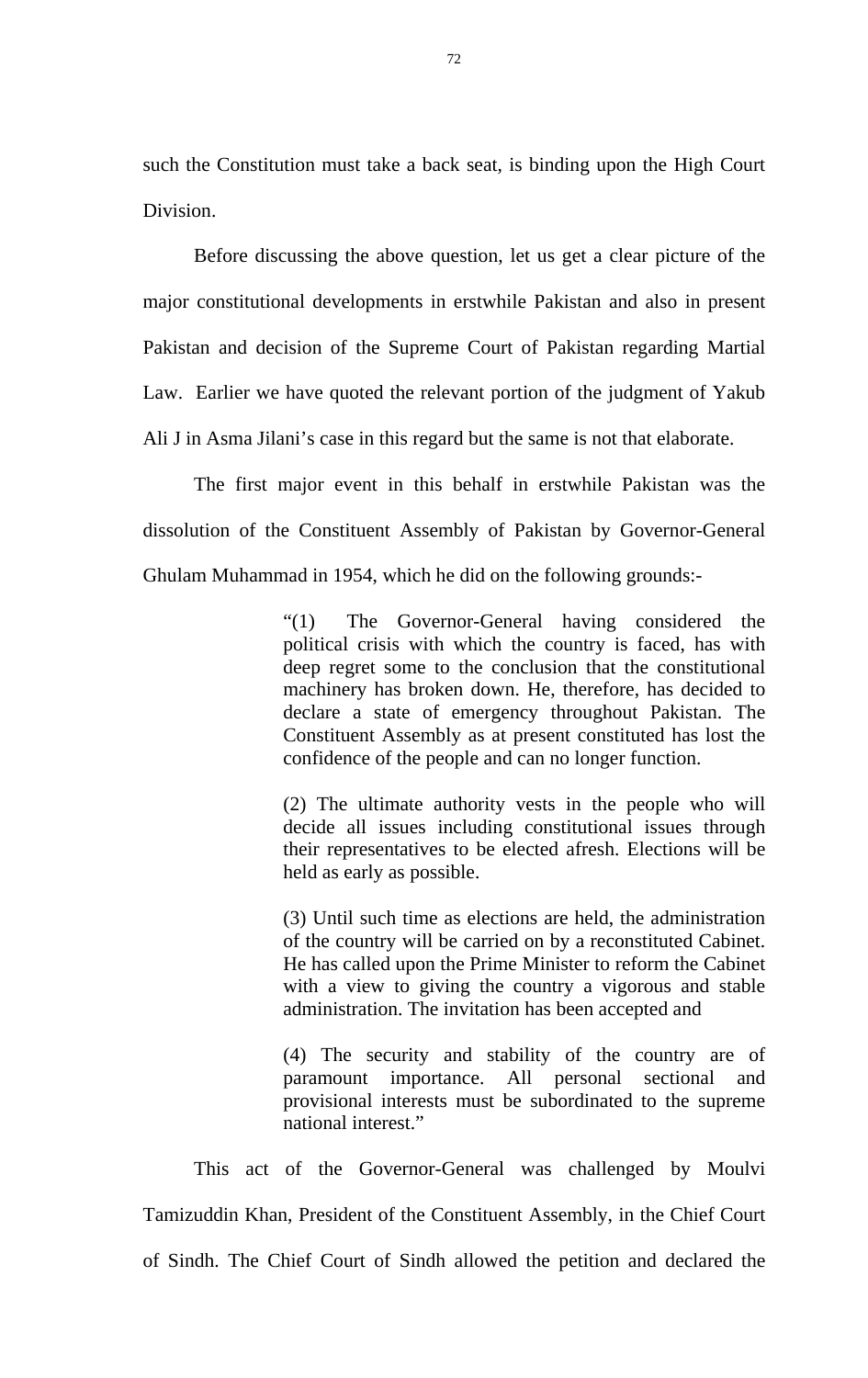dissolution of the Assembly as illegal. It was held that the Acts of the Constituent Assembly when it did not function as the Federal legislature did not require the Governor-General's assent. The Federation of Pakistan challenged the judgment of the Sindh Chief Court before the Federal Court. The Federal Court reversed the judgment of the Sindh Chief Court on the ground that the assent of the Governor-General was necessary for the validity of all the laws and the amendments made in the Government of India Act, 1935. The Court held that since section 223A of the Government of India Act under which the Chief Court of Sindh assumed jurisdiction to issue the writs did not receive assent of the Governor-General, it was not yet law, and that, therefore, the Chief Court had no jurisdiction to issue the writs.

However, in his dissenting judgment, Cornelius J, (later CJ) held that there was nothing in section 6(3) of the Indian Independence Act, or to the status of Pakistan as a Dominion which created the obligation that all laws made by the Constituent Assembly of a constitutional nature, required the assent of the Governor-General for their validity and operation. Thus, by majority, the dissolution of the assembly was upheld on a legal ground. As to the merits of the case, it was observed that it was wholly unnecessary to go into the other issues and nothing said in the judgment was to be taken as an expression of opinion on anyone of those issues.

The next case of constitutional importance was Usif Patel v. Crown (PLD 1955 FC 387). The appellants in that case were proceeded against under the Sindh Control of Goondas Act, 1952. They were declared as goondas were directed to furnish heavy security but they having failed to give security, were confined to prison. Against their detention in prison, they approached

73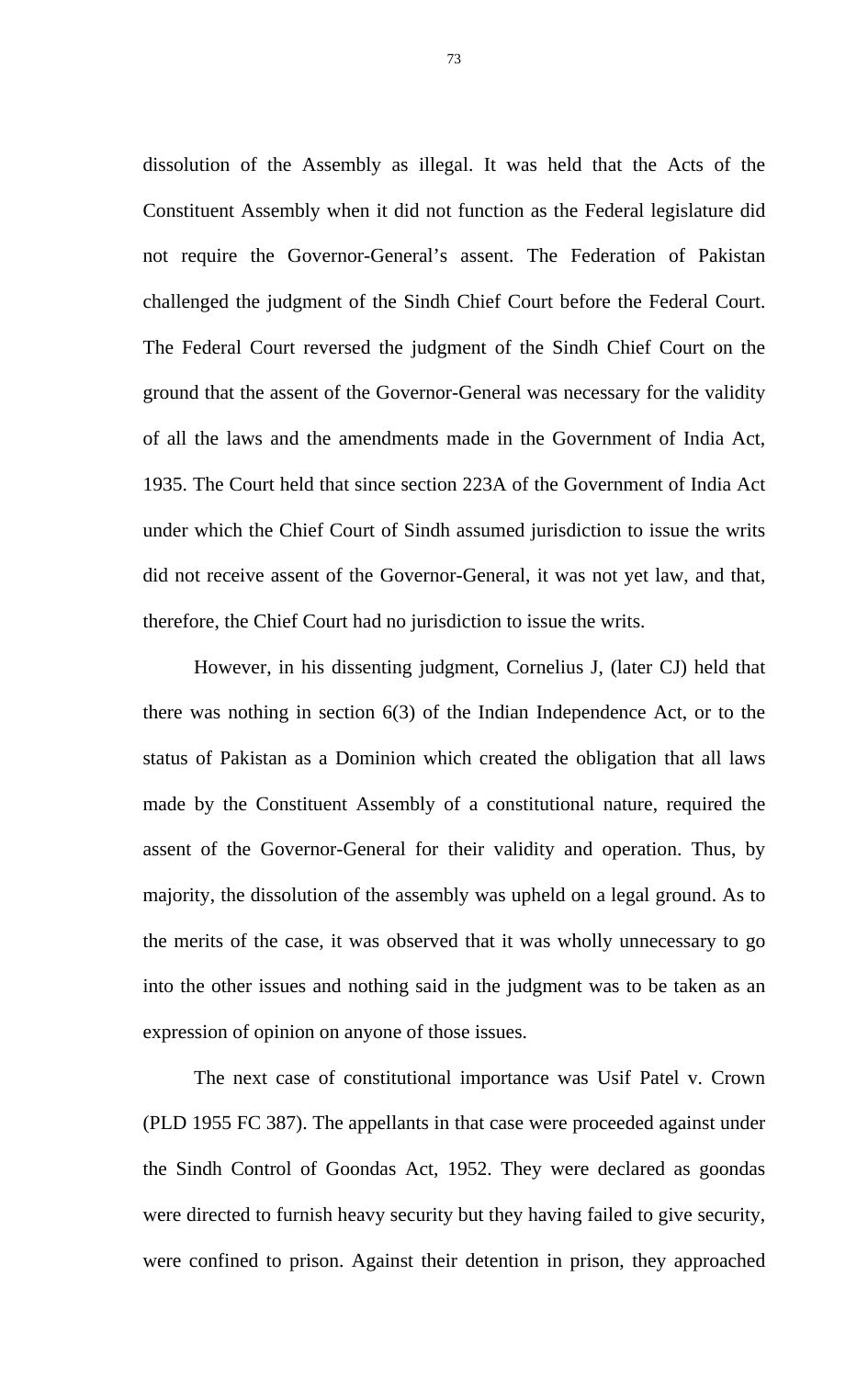the Sind Chief Court by an application under section 491 of the Code of Criminal Procedure, 1898 alleging that their imprisonment was wrongful and prayed that they be set at liberty. Some of the petitioners moved revision petitions under section 17 of the aforesaid Act before the Chief Court.

 By means of the Emergency Powers Ordinance, 1955 (Ordinance No. IX of 1955) issued under section 42 of the Government of India Act, 1935 the Governor-General sought to validate all those Acts by indicating his assent with retrospective operation. The ground urged before the Chief Court on which their imprisonment was alleged to be illegal was that the Governor's Act under which action had been taken against them was invalid because it was passed by the Governor in exercise of the powers which were conferred on him by a Proclamation issued by the Governor-General under section 92A of the Government of India Act, 1935, which section had been inserted in the Government of India Act, 1935 by an Order of the Governor-General under section 9 of the Indian Independence Act, 1947. It was contended that this action of the Governor-General was ultra vires the provisions of the aforesaid section 9. The contention was repelled by the Chief Court and the detentions of the petitioners were held legal.

 The matter came up in appeal before the Federal Court where the questions requiring determination were as under :-

> "(1) Whether the Governor-General could by an Ordinance validate the Indian Independence (Amendment) Act, 1948; and

> (2) Whether the Governor-General could give assent to constitutional legislation made by the Constituent Assembly with retrospective effect".

74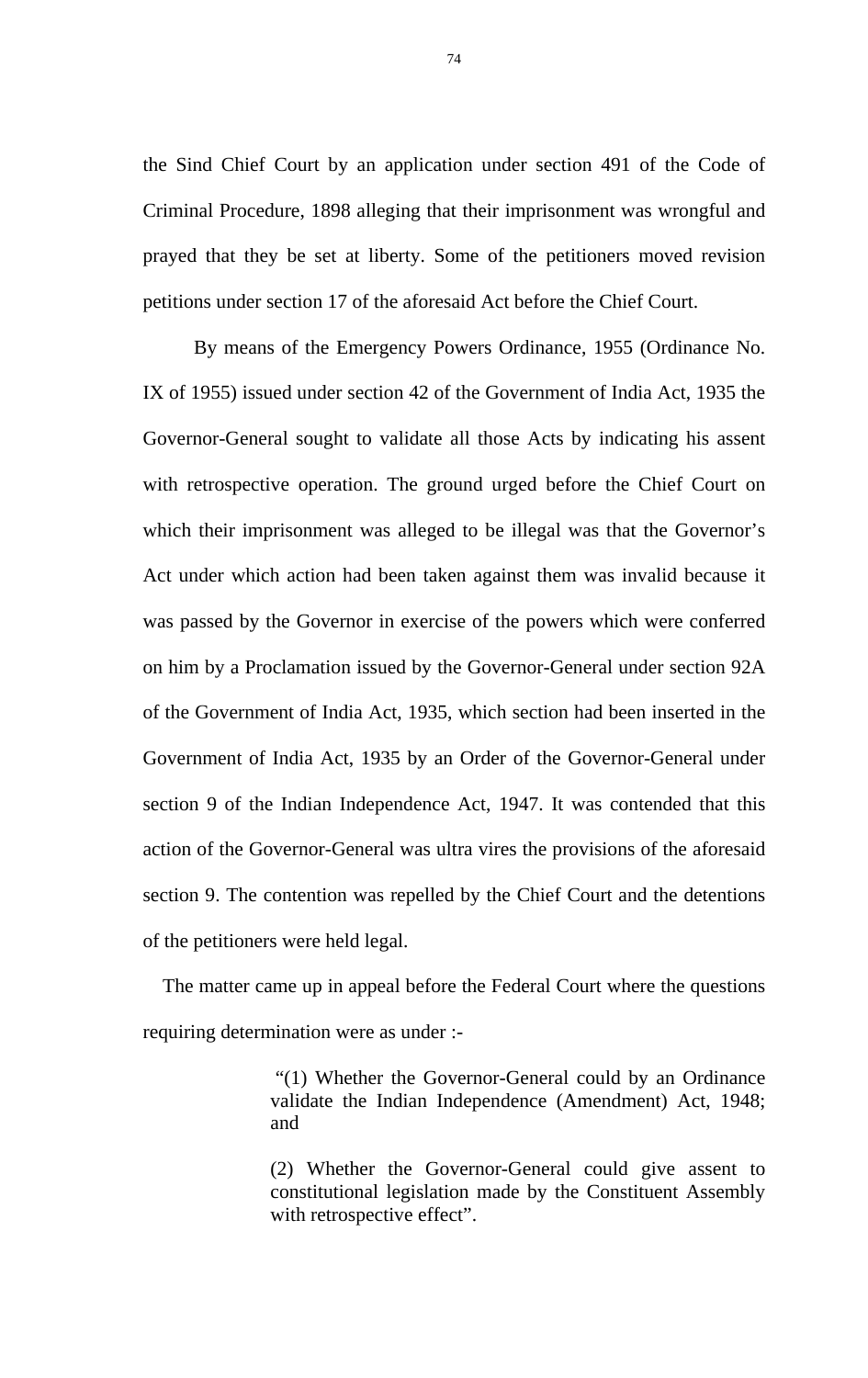It was held that a legislature could not validate an invalid law if it did not possess the power to legislate on the subject to which the invalid law related, the principle governing validation being that validation being itself legislation one could not validate what one could not legislate upon. The essence of a federal legislature was that it was not a sovereign legislature competent to make laws on all matters, in particular it could not, unless specifically empowered by the Constitution, legislate on matters which were assigned by the Constitution to other bodies. Nor was it competent to remove the limitations imposed by the Constitution on its legislative powers. The power of the legislature of the dominion for the purpose of making provision as to the constitution of the Domination could, under subsection (1) of section 8 of the Indian Independence Act, 1947, be exercised only by the Constituent Assembly, and that such power could not be exercised by that Assembly when it functioned as the Federal Legislature within the limits imposed upon it by the Government of India Act, 1935. The Governor-General could not by an Ordinance, repeal any provision of the Indian Independence Act, 1947 or the Government of India Act, 1935 and assume unto himself all powers of legislation.

Since the Amendment Act of 1948 was not presented to the Governor-General for his assent, it did not have the effect of extending the date from  $31<sup>st</sup>$  March, 1948 to  $31<sup>st</sup>$  March, 1949 and that since section 92A was added to the Government of India Act, 1935 after  $31<sup>st</sup>$  March, 1948, it never became a valid provision of that Act. Thus, the Governor-General had no authority to act under section 92A and the Governor derived no power to legislate from a Proclamation under that section. Accordingly, the Sind Goondas Act was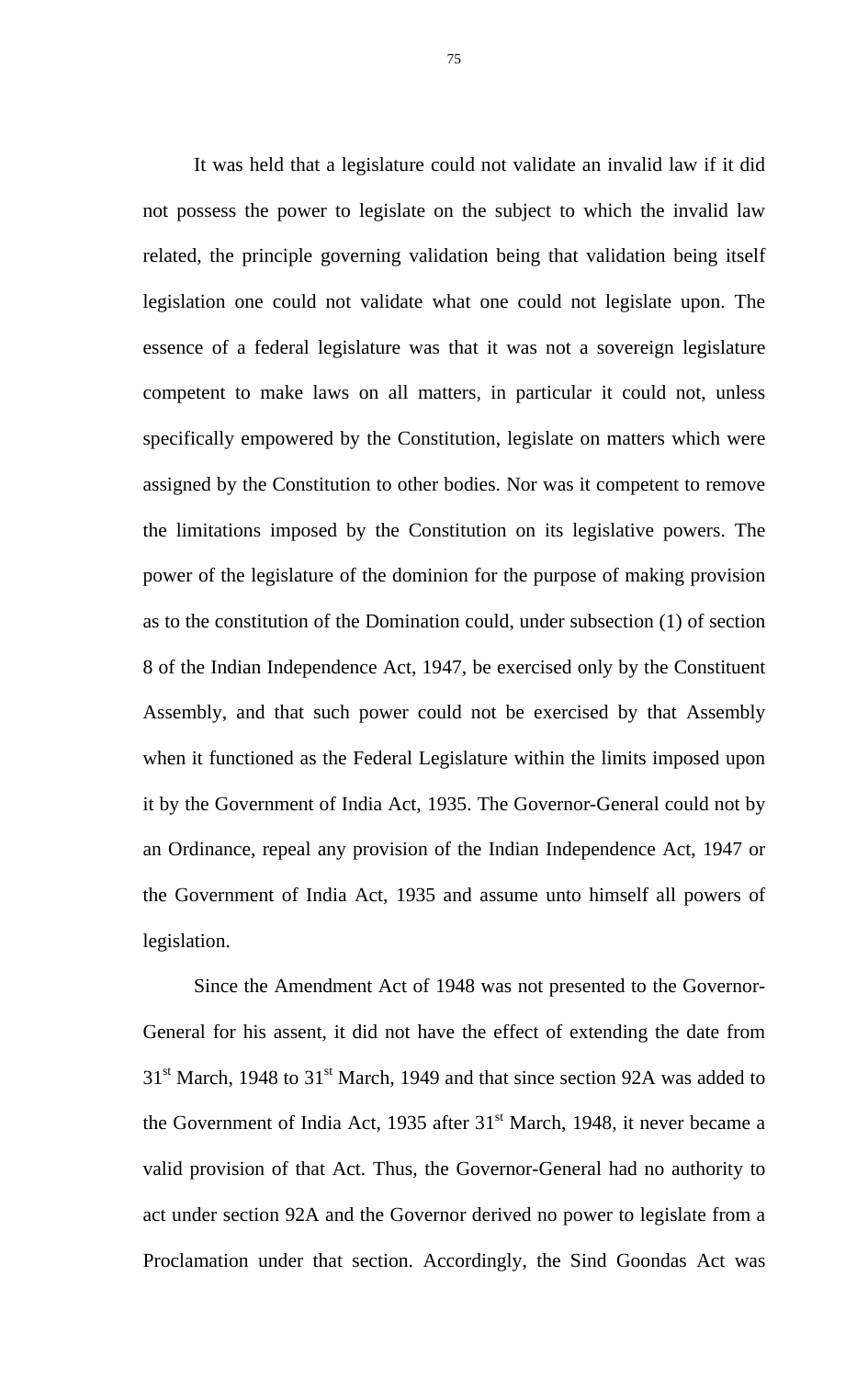ultra vires and no action under it could be taken against the appellants. That being so, it was argued, the detention of the appellants in jail was illegal.

The Federal Court held that the Acts mentioned in the Schedule to the above Order could not be validated by the Governor General under section 42 of the 1935 Act nor could retrospective effect be given to them. A noteworthy fact was that the Constituent Assembly, having already been dissolved by the Governor General by a Proclamation on October 24, 1954 had ceased to function and no legislature competent to validate these Acts was in existence. In conclusion, the court observed as:

> "It might have been expected that conformably with the attitude taken before us by the responsible counsel for the Crown the first concern of the Government would have been to bring into existence another representative body to exercise the powers of Constituent Assembly so that all invalid legislation could have been immediately validated by the new body. Such a course would have been consistent with the constitution practice in relation to such a situation. Events, however, show that other counsels have since prevailed. The Ordinance contains no reference to elections, and all that the learned Advocate General can say is that there intended to be held."

Next case of significant relevance is the Reference H.E. The Governor-General reported in PLD 1955 FC 435. The Federal Court having held in Moulvi Tamizuddin Khan's case that assent of the Governor-General was necessary to all laws passed by the Constituent Assembly, the Governor-General sought to validate such Acts by indicating his ascent, with retrospective operation, by means of the Emergency Powers Ordinance, 1955(Ordinance No, IX of 1955) issued under section 42 of the Government of India Act, 1935. The Federal Court in Usif Patel's case, however, declared that the Acts mentioned in the Schedule to that Ordinance could not be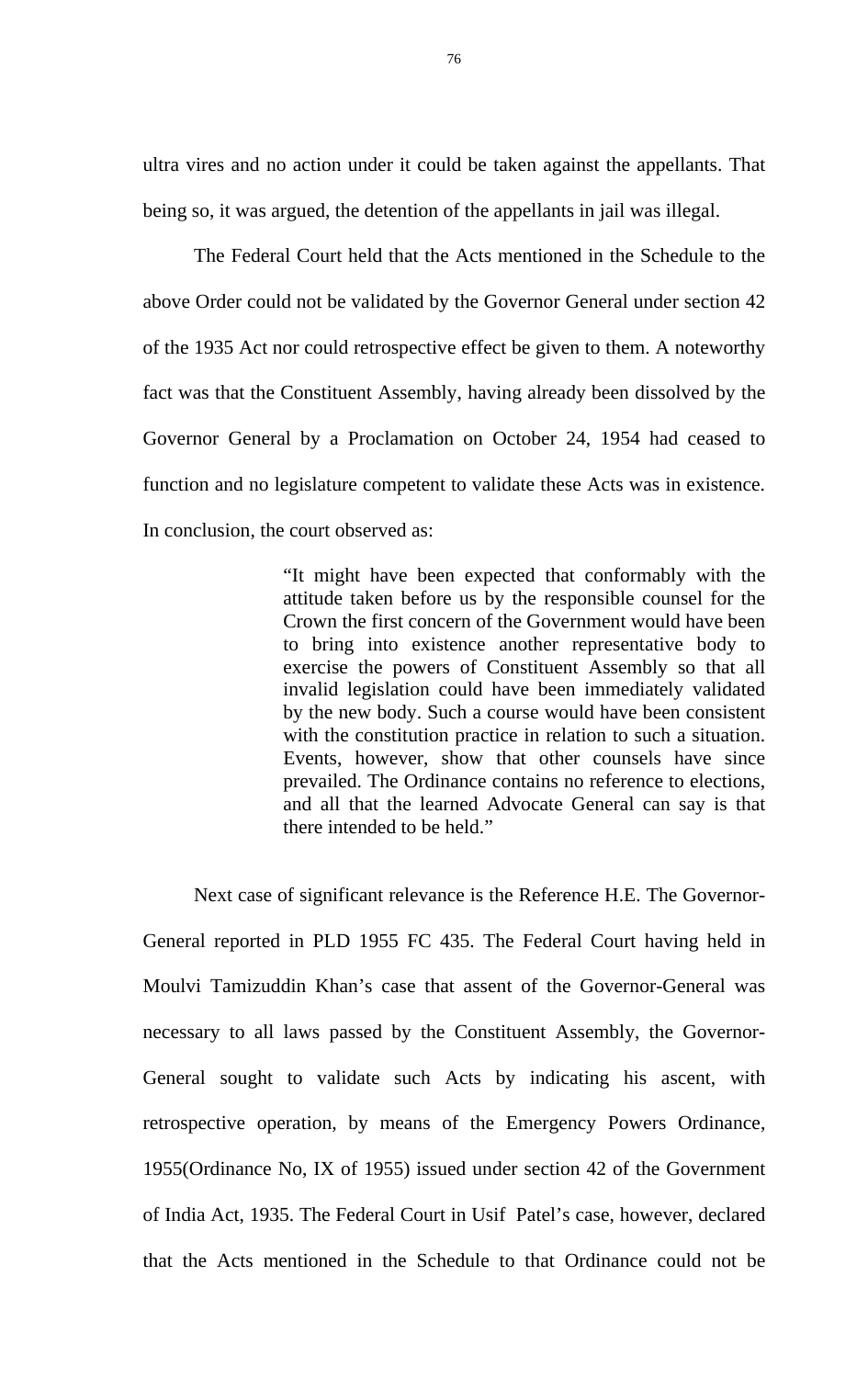validated under section 42 of the Government of the India Act, 1935, nor could retrospective effect be given to them. A noteworthy fact was that the Constituent Assembly had ceased to function, having already been dissolved by the Governor-General by a Proclamation on  $24<sup>th</sup>$  October 1954, and no legislature competent to validate these Acts was in existence.

The Governor-General made a reference to the Federal Court under section 213 of the Government of India Act, 1935 asking for the Court's opinion on the question whether there was any provision in the Constitution or any rule of law applicable to the situation by which the Governor-General could, by Order or otherwise, declare that all orders made, decisions taken, and other acts done under those laws, should be valid and enforceable and those laws, which could not without danger to the State be removed from the existing legal system, should be treated as part of the law of the land until the question of their validation was determined by the new Constituent Convention.

The answer returned by the Federal Court (by majority) was that in the situation presented by the Reference, the Governor-General has, during the interim period, the power under the common law of civil or state necessity of retrospectively validating the laws listed in the Schedules to the Emergency Powers Ordinance, 1955, and all those laws, until the question of their validation was decided upon by the Constituent Assembly, where, during the aforesaid period, valid and enforceable in the same way as if they had been valid from the date on which they purported to come into force.

In Dosso's case the respondents in one of the appeals were tried by a Jirga (council of elders) under the provisions of the Frontier Crimes

77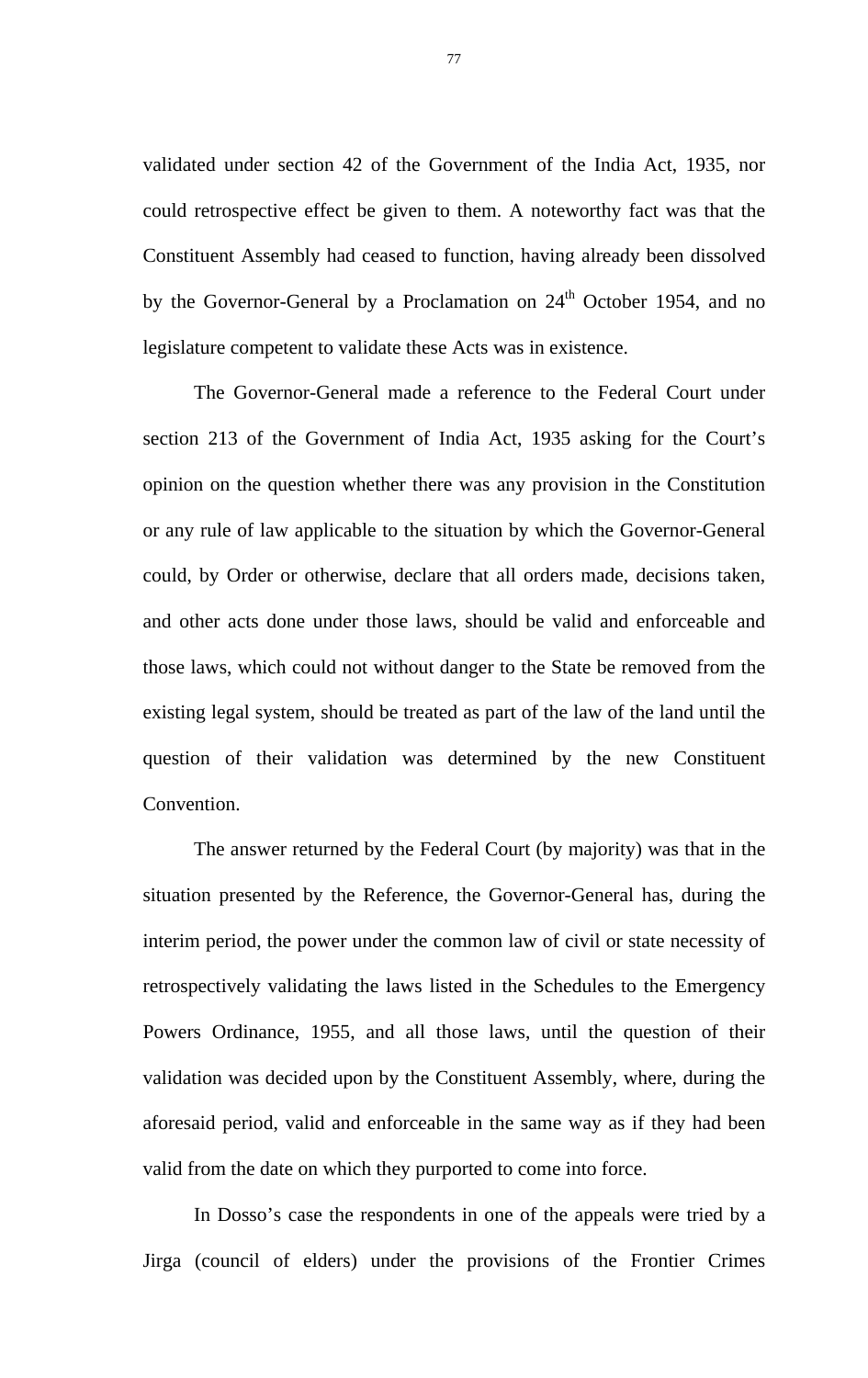Regulation, 1901 (FCR) and convicted and sentenced under different provisions of the Pakistan Penal Code, 1860. They filed applications before the High Court for a writ of habeas corpus and certiorari on the ground that the provisions of the FCR enabling the executive authorities to refer a criminal case to a Council of Elders were void under Article 4 of the Constitution of the Islamic Republic of Pakistan, 1956. The High Court accepted the contention and held that the provisions of FCR could be enforced under subsection (4) of section 1 (ibid) only against Pathans and Baluchis and against such other persons the local government may notify and as this was not a reasonable classification, those provisions were ultra vires Article 5 of the Constitution. The convictions and sentences were set aside, and the respondents were ordered to be treated as under trial prisoners, it being left to the government to refer their cases to a court of law. On appeals filed by the State before the Federal Court against the impugned orders of the High Court, the validity of the exercise of power by the High Court was adjudged in the context of the actions of  $7<sup>th</sup>$  October, 1958. What happened was that by Proclamation of that data, the President of Pakistan annulled the Constitution of 1956, dismissed the Central Cabinet and the Provincial Cabinets and dissolved the National Assembly and both Provincial Assemblies. Simultaneously, Martial Law was declared throughout the country and Commander-in Chief of the Pakistan Army was appointed as the Chief Martial Law Administrator. Three days later, the President promulgated the Laws (Continuance in Force) order, 1958, the general effect of which was the validation of laws other than the late Constitution, that were in force before Proclamation, and restoration of the jurisdiction of all Courts including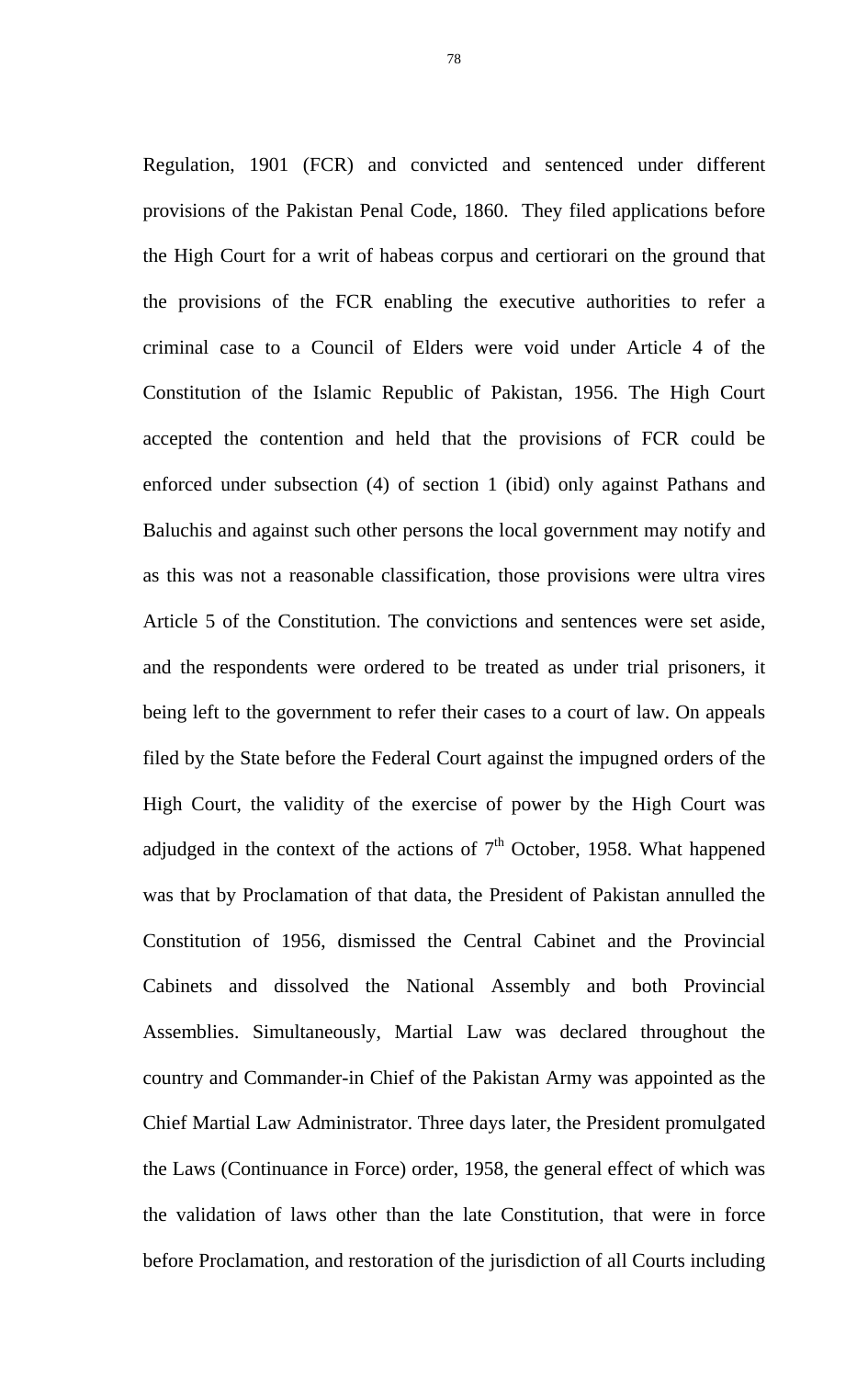the Supreme Court and High Courts. The Order contained the further direction that the country, thereafter to be known as Pakistan and not the Islamic Republic of Pakistan, should be governed as nearly as may be in accordance with the late Constitution.

Under Clause (7) of Article 2 of the Laws (Continuance in Force) Order 1958, all writ petitions pending in High Courts seeking enforcement of fundamental rights stood abated. The Court held that if the Constitution was destroyed by a successful revolution, the validity of the prevalent laws depended upon the will of the new law-creating organ. Therefore, if the new legal order preserved any one or more laws of the old legal order, then a writ would lie for violation of the same. As regards pending applications for writs or writs already issued but which were either sub judice before the Supreme Court or required enforcement, the Court in the light of the Laws (Continuance in Force) Order, 1958 held that excepting the writs issued by the Supreme Court after Proclamation and before the promulgation of the Order, no writ or order for a writ issued or made after Proclamation shall have any legal effect unless the writ was issued on the ground that anyone or more of the laws mentioned in Article 4 or any other right kept alive by the new Order had been contravened.

The Supreme Court, on the basis of the theory propounded by Hans Kelsen, accorded legitimacy to the assumption of power by General Ayub Khan holding that coup d'etat was a legitimate means to bring about change in the government and particularly so when the new order brought about by the change had been accepted by the people. It was held that where a Constitution and the national legal order under it was disrupted by an abrupt

79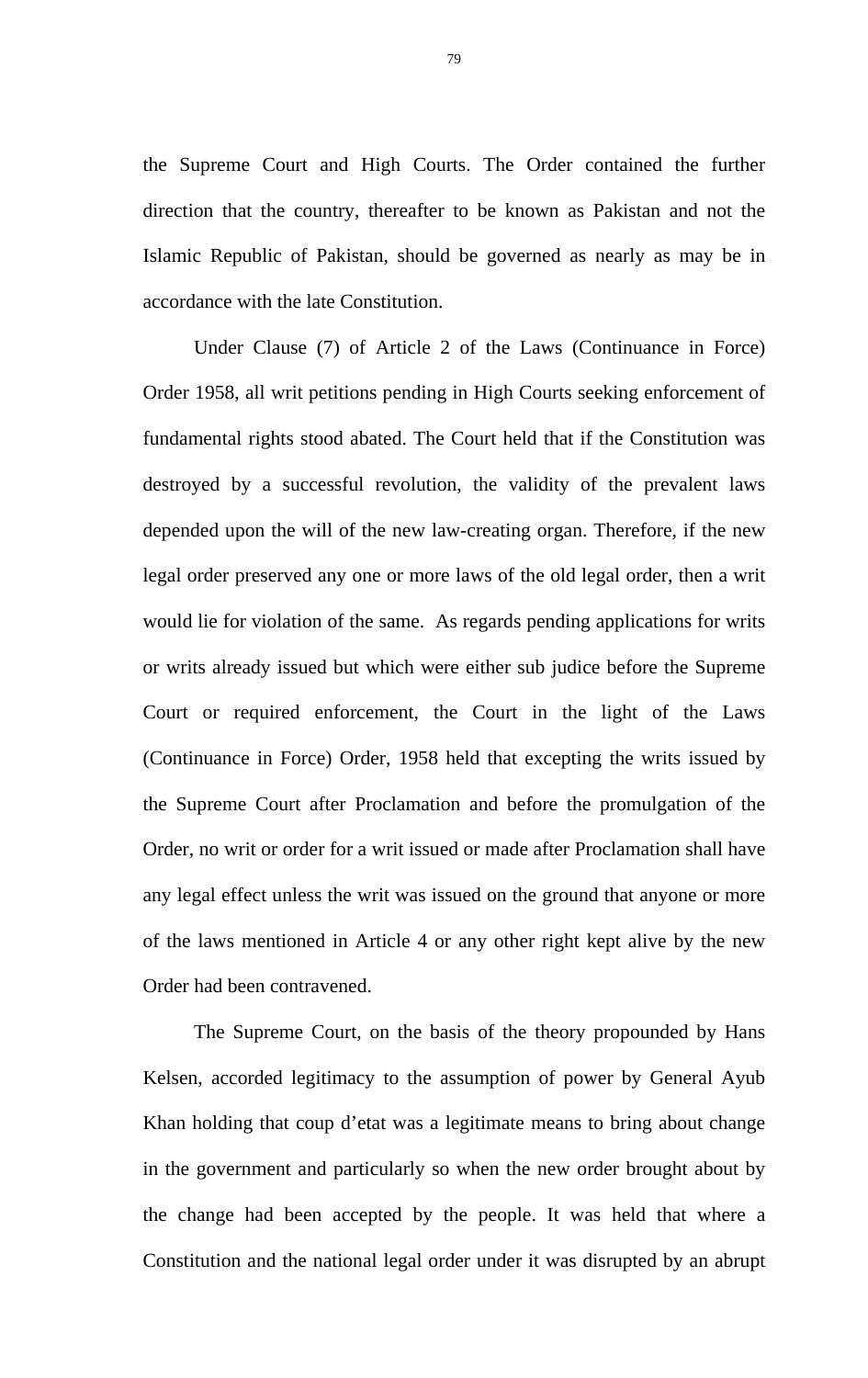political change not within the contemplation of the Constitution, then such a change would be a revolution and its legal effect would not only be the destruction of the Constitution but also the validity of the national legal order, irrespective of how or by whom such a change was brought about. In the result, in accordance with the judgment of the majority, the proceedings for writs in each of these cases were held to have abated. The result was that the directions made and the writs issued by the High Court were set aside. However, in 1972, in Asma Jilani's case, the details of which will be discussed later on, the above view was overruled by Pakiatan Supreme Court.

Now coming to the cases of Halima Khatun, Joynal Abedin, Ehteshamuddin and Nasiruddin where the status of the said Proclamations dated August 15, 1975, November and 29 of 1975 and Martial Law Regulations and Orders have been considered, the High Court Division regarding Halima Khatun's case stated as follows:-

> The first is the case of Halima Khatun V. Bangladesh 30 DLR (SC) (1978) 207. In the said case, the legality of the Proclamations etc. was not the issue but inclusion of a property in the list of abandoned properties was challenged in the High Court. The Rule was discharged on the ground that the question as to whether the relevant property was abandoned or not is a disputed question of fact. On appeal question arose before the Appellate Division, whether in view of the provisions of the Abandoned Properties (Supplementary Provisions) Regulation 1977, (MLR No. VII of 1977) the aforesaid writ petition abated. This appeal was decided on January 4,1978. Bangladesh was at that time under Martial Law. After considering the Proclamations, MLRs and MLOs and also the Constitution including Article 7 , Fazle Munim, J. (as his Lordship then was), observed at para-18 :

> " ………. what appears from the Proclamation of August 20, 1975 is that with the declaration of Martial Law in Bangladesh on August 15, 1975, Mr. Khondker Moshtaque Ahmed who became the President of Bangladesh assumed full powers of the Government and by Clause (d) and (e) of

80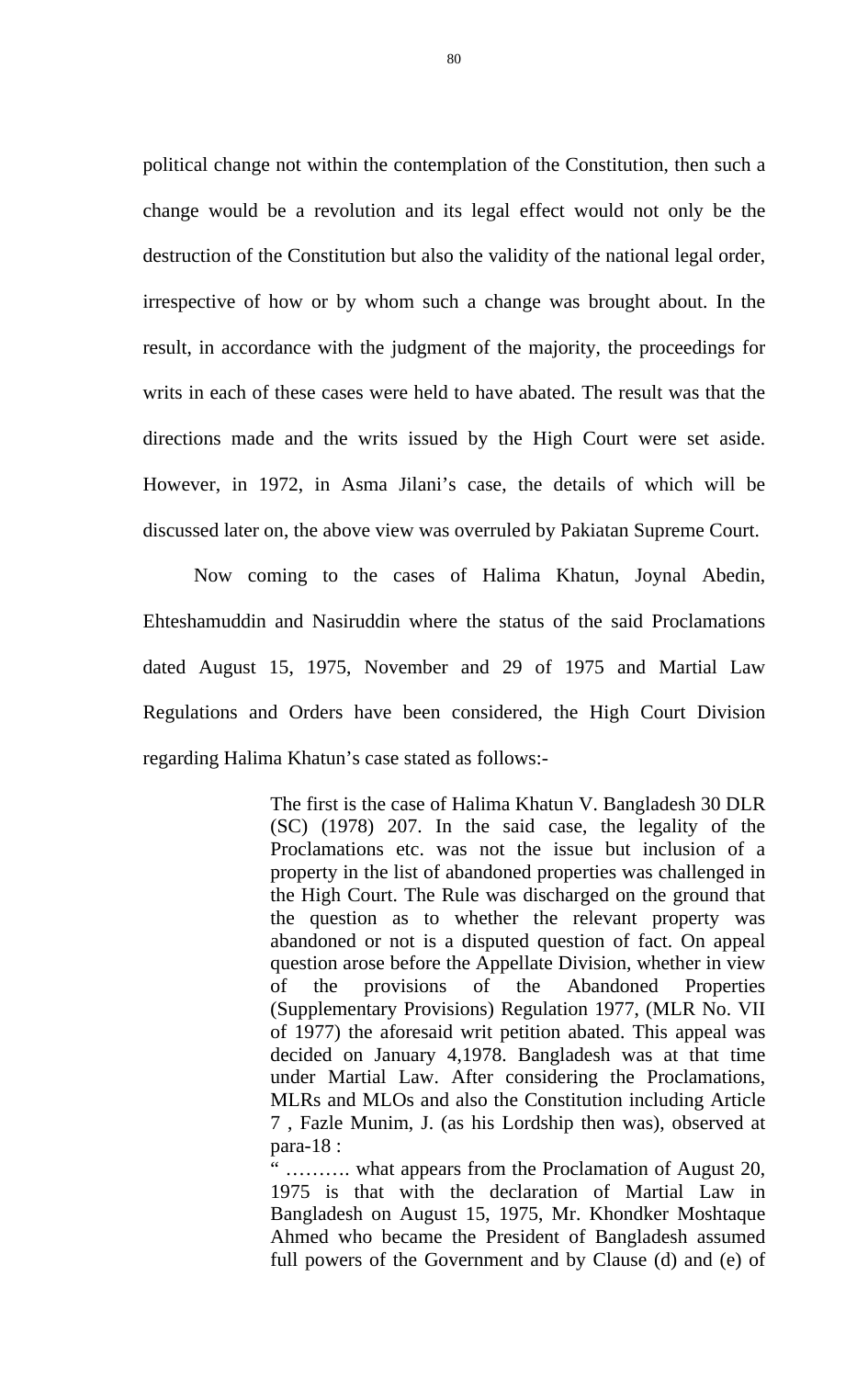the Proclamation made the Constitution of Bangladesh, which was allowed to remain in force, subordinate to the Proclamation and any Regulation or order as may be made by the President in pursuance thereof. In Clause (h) the power to amend the Proclamation was provided. It may be true that whenever there would be any conflict between the Constitution and the Proclamation or a Regulation or an Order the intention, as appears from the language employed, does not seem to concede such superiority to the Constitution. Under the Proclamation which contains the aforesaid clauses the Constitution has lost its character as the Supreme law of the country. There is no doubt, an express declaration in Article 7(2)of the Constitution to the fol1owing effect : "This Constitution is, as the solemn expression of the will of the people, the supreme law of the Republic and if any other law is inconsistent with this Constitution that other law shall to the extent of the inconsistency be void." Ironically enough, this Article, though still exists, must be taken to have lost some of its importance and efficacy. In view of clauses (d), (e) and (g) of the Proclamation the supremacy of the Constitution as declared in that Article is no longer unqualified. In spite of this Article, no Constitutional provision can claim to be sacrosanct and immutable. The present Constitutional provision may however, claim superiority to any law other than a Regulation or Order made under the Proclamation."

Fazle Munim, J., held that the Constitution of Bangladesh was made subservient and subordinate to the Proclamations, MLRs and MLOs.

According to the High Court Division in view of the above judgment---

"I) Under the Proclamations, the Constitution lost its character as the supreme law of the Republic.

II) The Constitution is subordinate to the Proclamations and the Regulations and Orders made thereunder.

III) Constitution is superior to any law other than a Regulation or Order made under the Proclamation".

Regarding Haji Joynal Abedin's case 32 DLR (AD) (1980)110 the High Court Division stated as follows: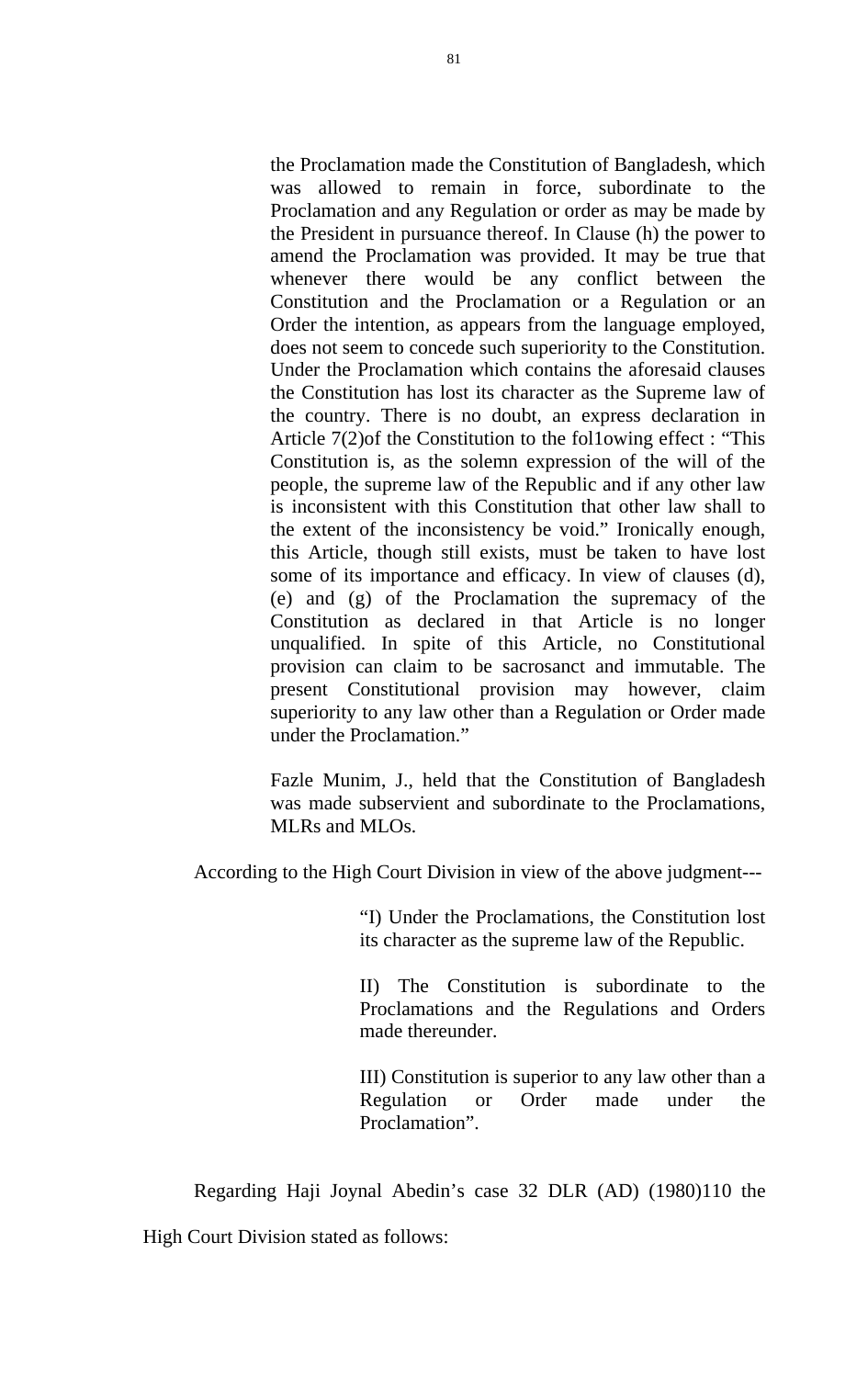In this case a writ petition was filed challenging the legality of the order of conviction passed by the Special Martial Law Court. The legality of Proclamations etc. was not the issue in that case. The High Court Division declared the said order of conviction and sentence was without lawful authority and of no legal effect.

Leave was granted, inter alia, to consider as to whether in view of the Proclamation dated August 20, 1975, the High Court Division acted within its jurisdiction in issuing the writ.

After tracing the history of the Proclamation of Martial Law, declared on August 20, 1975 at page-16 and 17 of the Report, Ruhul Islam, J, held at para-18, page- 122 :

> "From a consideration of the features noted above it leaves no room for doubt that the Constitution though not abrogated, was reduced to a position subordinate to the Proclamation, inasmuch as, the unamended and unsuspended constitutional provisions were kept in force and allowed to continue subject to the Proclamation and Martial Law Regulation or orders and other orders; and the Constitution was amended from time to time by issuing Proclamation. In the face of the facts stated above I find it difficult to accept the arguments advanced in support of the view that the Constitution as such is still in force as the supreme law of the country, untrammelled by the Proclamation and Martial Law Regulation. ………….."

Ruhul Islam J, then at para-19: page-122-23 held:

"………..So long the Constitution is in force as the supreme law of the country, any act done or proceeding taken by a person purporting to function in connection with the affairs of the Republic or of a local authority may be made the subject matter of review by High Court in exercise of its writ jurisdiction. The moment the country is put under Martial Law, the above noted constitutional provision along with other civil laws of the country loses its superior position".

Ruhul Islam, J. very specifically spelt out that the Constitution was reduced to a position subordinate to the Proclamations, MLRs and MLOs.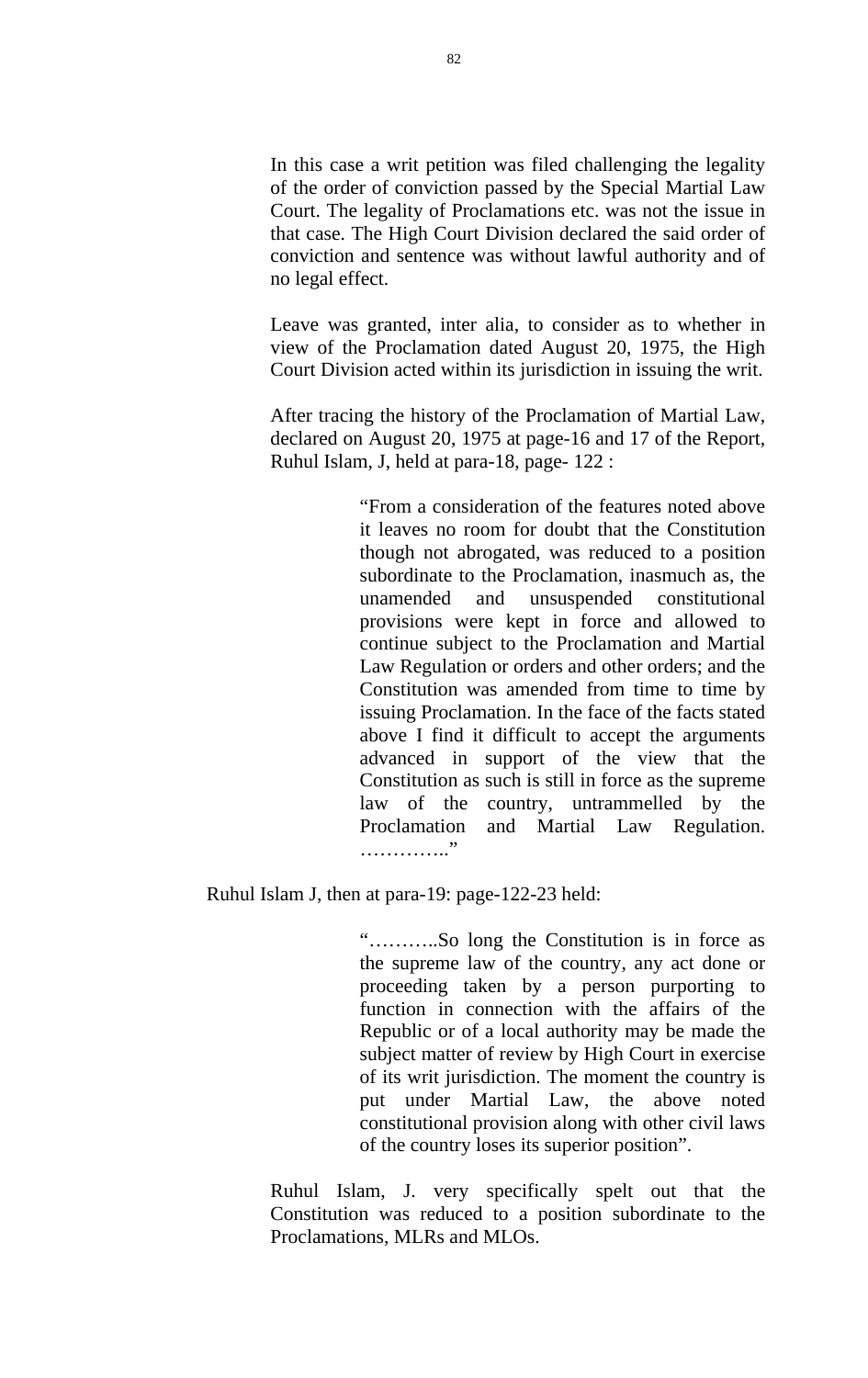This opinion of the Appellate Division was given on Decembers 20, 1978. At that time the country was under Martial Law".

According to the High Court Division by the above judgment ….

I) The Constitution was reduced to a position subordinate to the Proclamation.

II) The unamended unsuspended Constitutional provisions were allowed to continue subject to the Proclamations and MLRs and MLOs.

III) The Constitution was amended from time to time by issuing Proclamations.

IV) The moment the country is put under Martial Law, the Constitution looses its superior position".

Regarding the next case i.e. the case of Kh. Ehteshamuddin Ahmed V,

Bangladesh, 33 DLR (AD)(1981 ) 154 the High Court Division held as

folows:-

In this case a writ petition was filed challenging the proceedings in passing the Judgment and Order of conviction passed by the Special Martial Law Court. The Proclamation etc. were not challenged. The High Court Division summarily rejected the writ petition by an order dated June, 13, 1979, on the ground of ouster of jurisdiction by MLR 1 of 1975.

By this time, Proclamations were revoked and the Martial Law was withdrawn.

Leave was granted, inter alia, to consider as to whether the proceeding of the Special Martial Law Court could be examined by the High Court Division after passing of the Fifth Amendment of the Constitution.

In this case, the vires of the Fifth Amendment was not challenged. This position was admitted by the learned Advocates of both the sides, the Court considered the legality of the proceedings before the Special Martial Law Court when the country was under Martial Law. The Judgement of the Appellate Division was given on March 27, 1980.

At that time although Martial Law was withdrawn still its dark shadows apparently loomed large over the country and its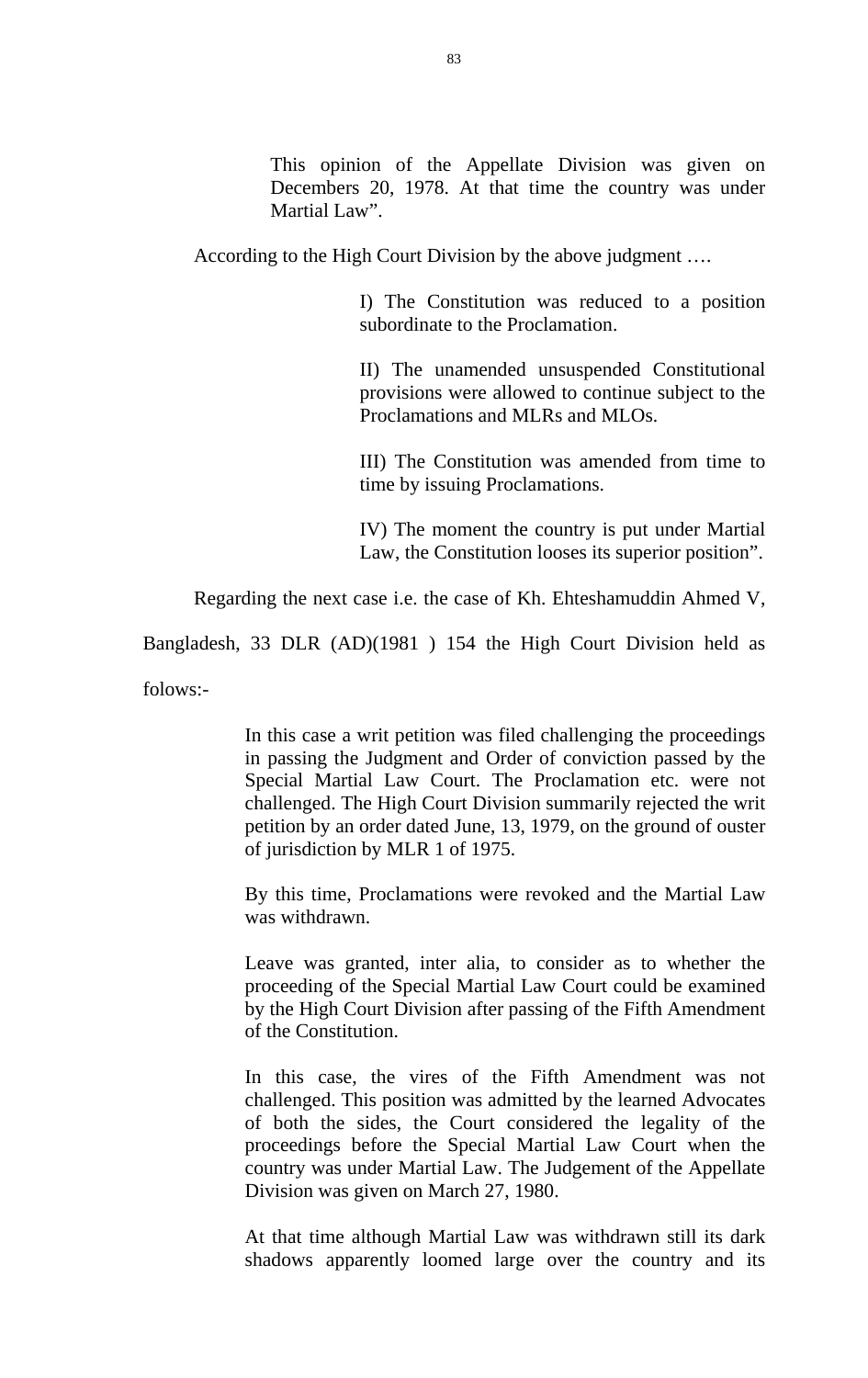Constitution, as found by the Court. His Lordship Ruhul Islam. J., in considering Article-7, held at para-16 page-163:

> "It is true that Article 7 (2) declares the Constitution as the Supreme Law of the Republic and if any other law is inconsistent with the Constitution that other law shall, to the extent of the inconsistency, be void, but the supremacy of the Constitution cannot by any means compete with the Proclamation issued by the Chief Martial Law".

His Lordship then at Para -18 page-163 held :

"18. In that case, on the question of High Court's power under the Constitution to issue writ against the Martial Law Authority or Martial Law Courts, this Division has given the answer that the High Courts being creature under the Constitution with the Proclamation of Martial Law and the Constitution allowed to remain operative subject to the Proclamation and Martial Law Regulation, it loses its superior power to issue writ against the Martial Law Authority or Martial Law Courts.………"

His Lordship then at para-25, page-166 further held:

"25.Before I proceed further it may be mentioned that in the present case neither the authority of the person who proclaimed Martial Law nor the vires of the Martial Law Regulation was or could be challenged at the bar excepting arguing on the question of supremacy of the Constitution over the Proclamations and Martial Law Regulations. Since the authority of the Chief Martial Law Administrator is not challenged and the vires of the relevant Martial Law Regulation is also not challenged, I do not find any good reason for making reference to Asma Jilani's case".

The comment of the High Court Division on the above judgment is that

the Appellate Division found :

"i) The Constitution continued subject to the Proclamations.

ii) The Supremacy of the Constitution cannot by any means compete with the Proclamation.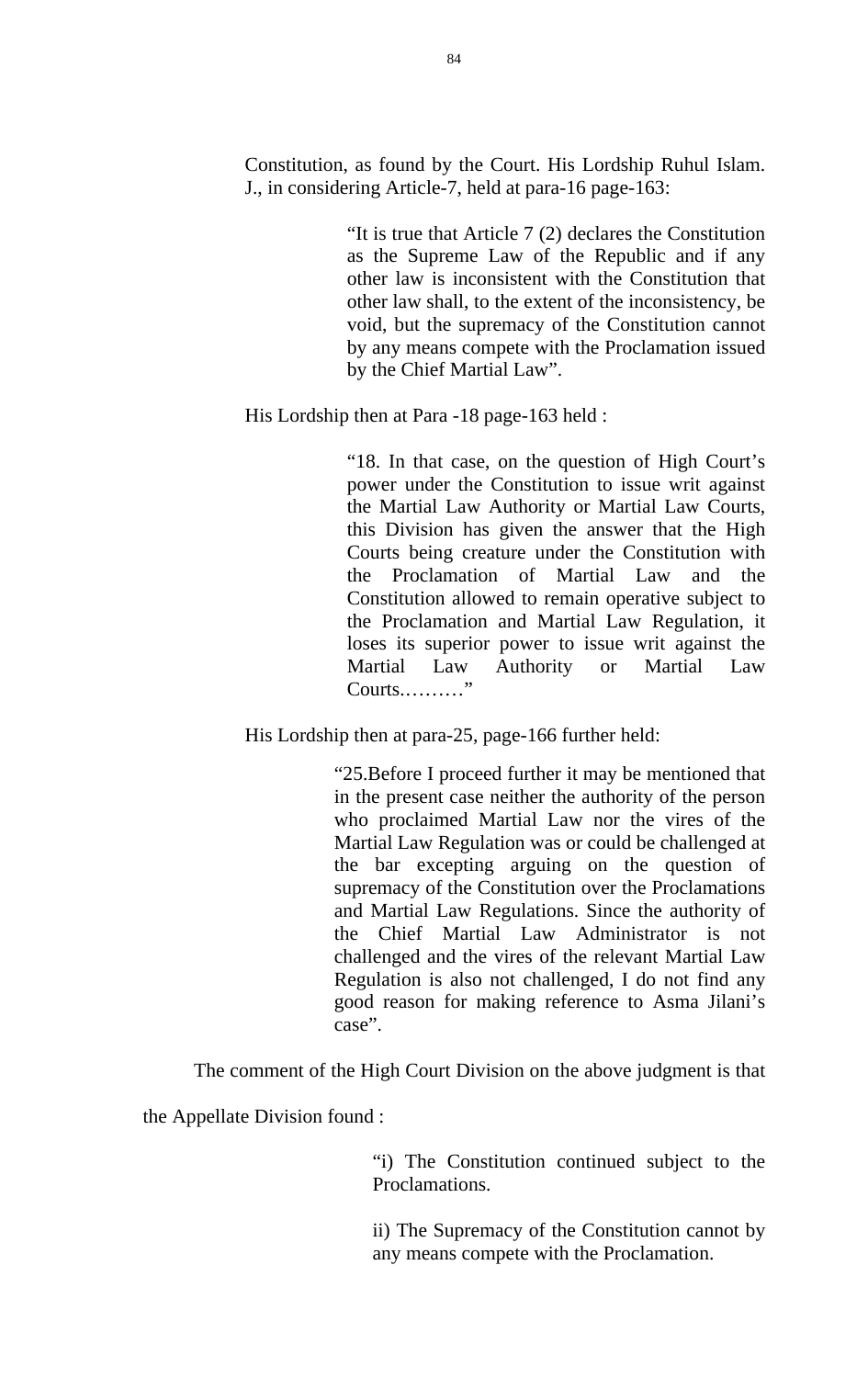iii) The Chief Martial Law Administrator would not be deemed to be a person holding an office of profit in the service of the People's Republic of Bangladesh.

iv) The High Court lost its superior power to issue writ against the Martial Law Authority or Martial Law Courts".

"From the above Judgment it is apparent that even after lifting of the Martial Law, its provisions remained supreme and on the face of the MLRs, the Constitution was relegated even further to the back-seat. Although at that time the Martial Law was not there but even then the Constitution was read subject to the Martial Law and was made to recoil on the face of the bare shadow of the MLRs".

"It is apparent from the above Judgment that the effect of the Proclamation was that the Constitution is supreme only when the Martial Law is not near by and even long after the lifting of the Martial Law, on the face of its bare shadow, the Constitution with its 'supremacy' becomes a worthless sheaf of papers. Whether we like it or not the status of the Constitution was reduced to such an ignoble shambles by the Proclamations, the MLRs and the MLOs which would have blushed even Henry VIII or Louis XIV. During the reign of Henry VIII in the 16th Century, the Proclamations were issued by the King but in pursuance of an Act of Parliament and no prerogative right to issue proclamation was allowed even to the King of England by the Chief Justice Coke four hundred years ago in 1610.

Regarding Nasiruddin's case 32 DLR (AD) (1980) 216, the High

Court Division found as follows:

This case was decided on 14.4.1980. It is also in respect of an abandoned property. It modified the effect of the decision of the earlier Halima Khatun's case to some extent but the observations of Fazle Munim, J., in respect of the status of Martial Law vis-à-vis the Constitution made in the said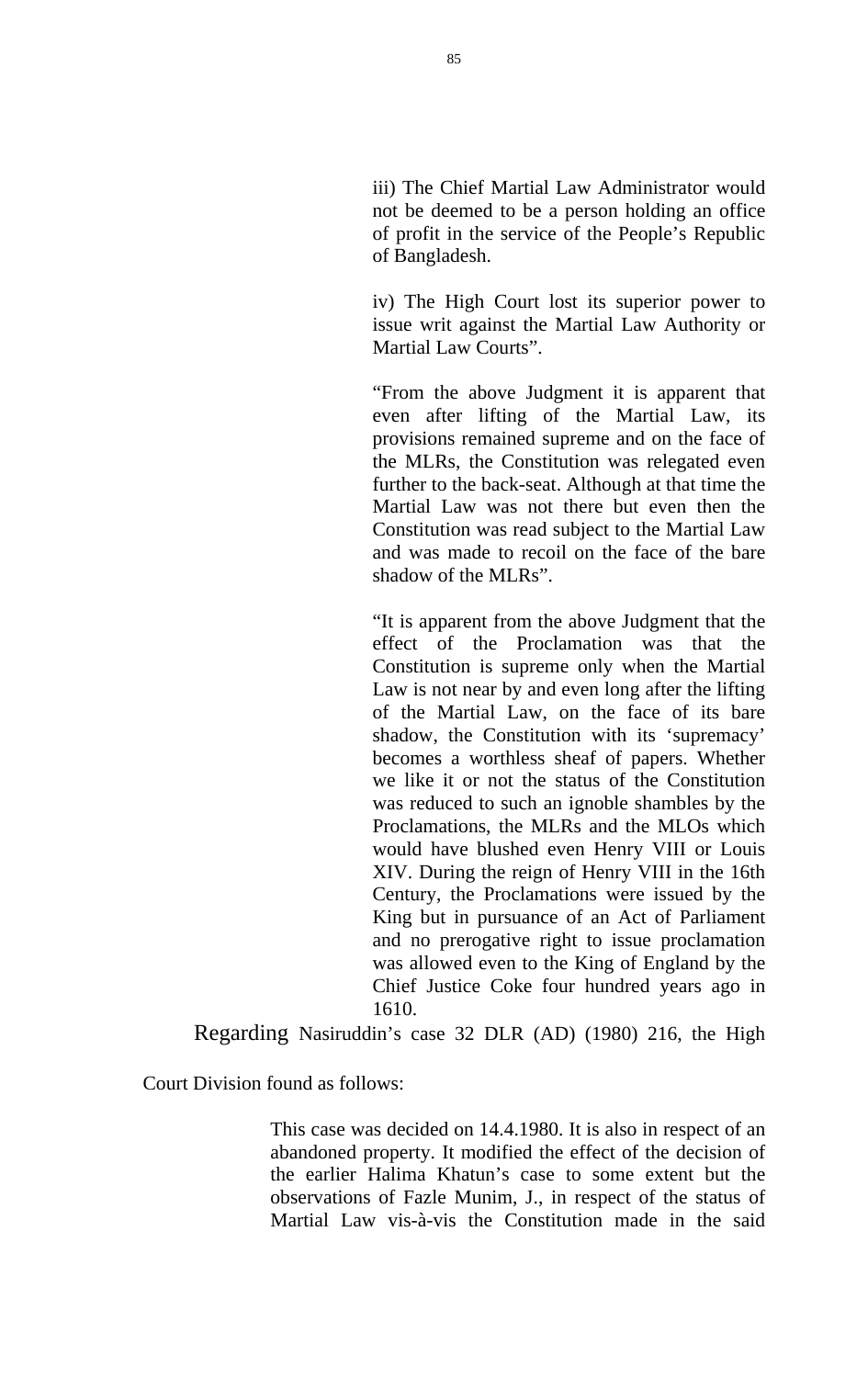decision, remained unaltered. Kamaluddin Hossain, C. J., however, held at para-10, page 221:

> "It is to be observed that when an authority is vested with a jurisdiction to do certain acts and in the exercise of that jurisdiction he does it wrongly or irregularly the action can be said to be done within the purported exercise of his jurisdiction. But an act which is manifestly without jurisdiction, such as the property which not being an abandoned property within the meaning of Presidenual Order 16 of 1972 is declared to be so, or in case of judicial or quasi judicial act which is coram non judice, the use of the expression 'purported exercise' in the validating clause of Fifth Amendment of the Constitution cannot give such act the protection from challenge, it being ultra vires. It is true mala fide act is also not protected, but then mala fide is to be pleaded with particulars constituting such mala fide and established by cogent materials before the Court."

................................................................................................... ...................................................................................................

In this connection it should also be noted that the case of Kh. Ehteshamnddin Ahmed V. Bangladesh, 33 DLR (AD) (1981) 154 was decided on 27.3.1980 and the case of Nasiruddin V. Government of Bangladesh 32 DLR (AD) (1980) 216 was decided on 14.4.1980. Both the cases were decided after the Fifth Amendment was passed on April 6, 1979, by the Second Parliament.

A question although was not raised but yet may arise that since those two cases were decided after the enactment of the Fifth Amendment whether it can be said that the Appellate Division approved the Fifth Amendment, at least impliedly? However, it is not, since the vires of the Fifth Amendment was not under challenge in any of those two appeals, even indirectly. The issues involved in those two cases were no where near the Fifth Amendment.

In Ehteshamuddin's case the issues were:

"i) Whether the proceedings of the Special Martial Law Court could be examined after the enactment of the Fifth Amendment and the Proclamation made on April, 7, 1979 by the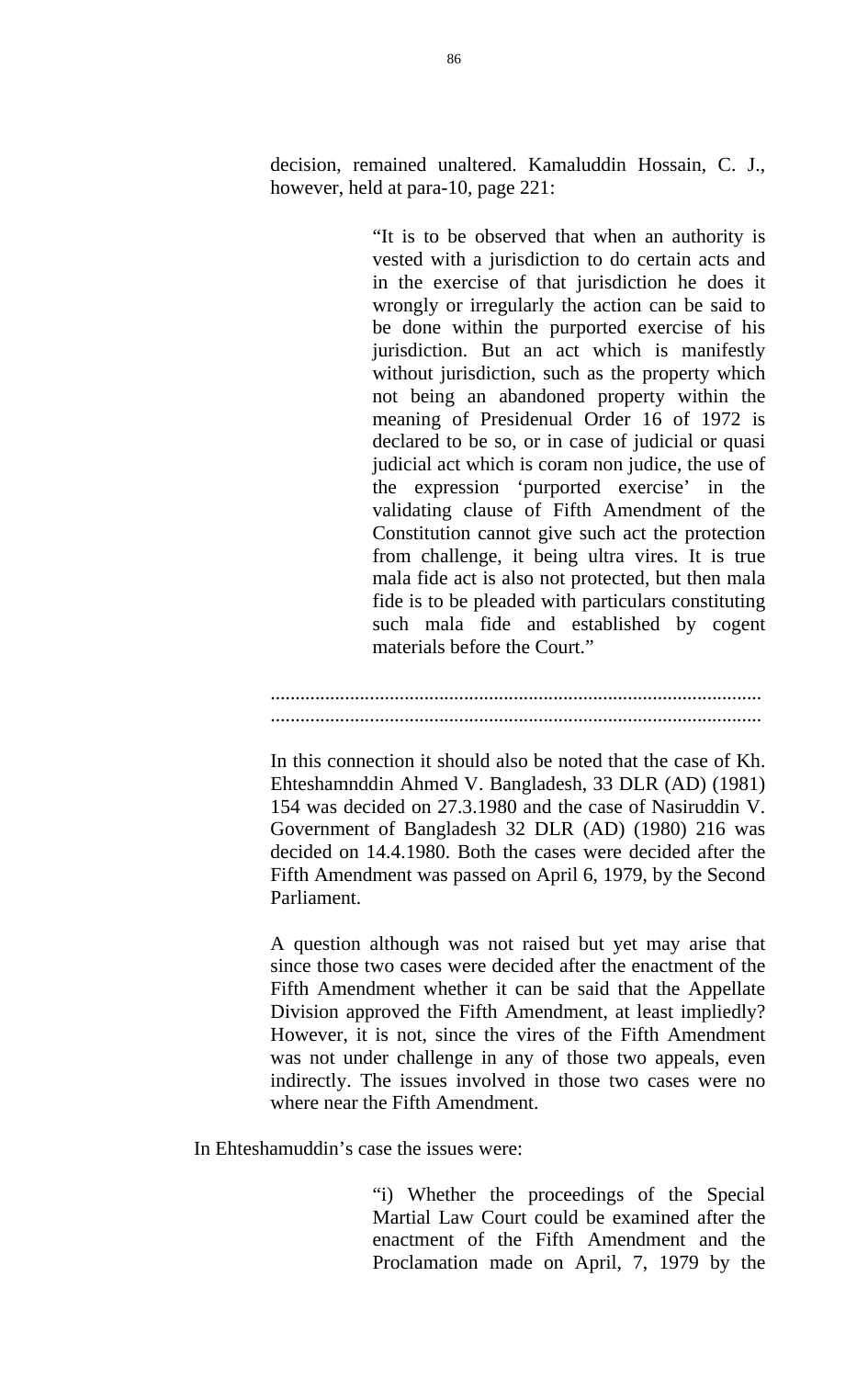CMLA, withdrawing the Martial Law and revoking the earlier Proclamations.

ii) The extent of protection given under the Fifth Amendment.

iii) Whether the decision of the Government can be called in question under Article 102 of the Constitution despite the Proclamation of April 6, 1979".

It is thus apparent that the vires of the Fifth Amendment to the Constitution was not under challenge in any of the above cases. This is also admitted by the learned Additional Attorney General and also the learned Advocate for the respondent no. 3. Besides, at paragraph-25 of the Judgment it is categorically stated that neither the authority of the person who proclaimed Martial Law nor the vires of the Martial Law Regulations was challenged in the said case. In Nasiruddin's case, the issue was whether the writ abated, in view of sub-paragraph (1) of paragraph 5 read with paragraph 4 of Martial Law Regulation No. VII of 1977. This case has got no nexus with the Fifth Amendment.

As it appears the High Court Division also stated that similar question as to validity of Martial Law was also faced by Hamoodur Rahman, C.J. in Asma Jilani's case wherein his Lordship considering the case of Muhammad Ismail V. The State, PLD 1969 SC 241 in which the judgment was delivered again by himself, and also the case of Mia Fazal Ahmed V. The State PLD 1969 SC 241 held that in those cases no question was raised as to the validly of the Martial Law Order or of the Provisional Constitution Order and therefore it is incorrect to say that the Supreme Court had given any legal recognition to the regime of General Yahya Khan.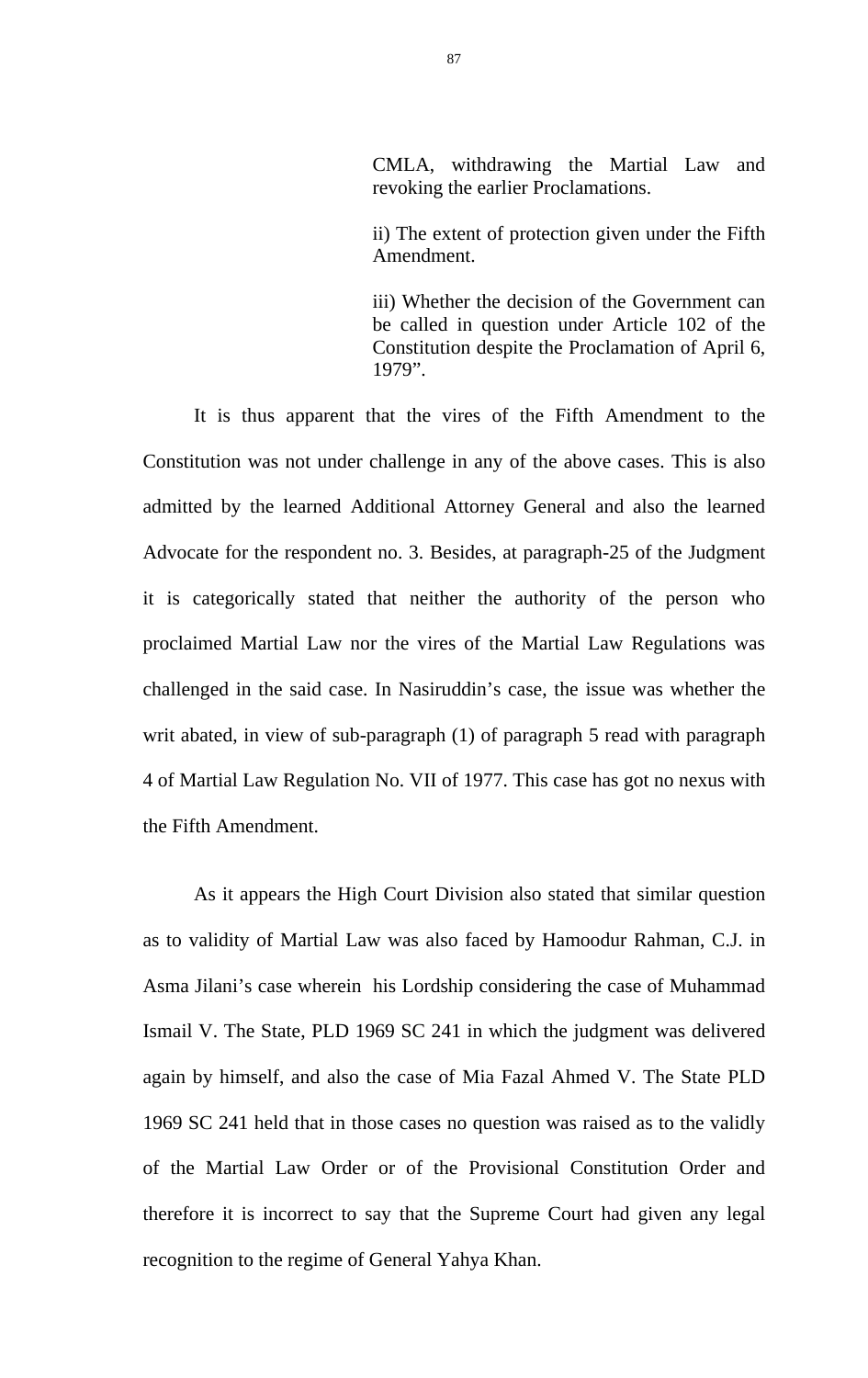We are also of the view that simply because the laws made by the Martial Law Authorities and actions taken under it were considered by this Division in the cases of Halima Khatun, Joynal Abedin, Enteshamuddin and Nasiruddin and in those cases Martial Law being not declared ultra vires the Constitution, those laws will not attain validity. Further, as pointed out earlier, in none of those case, the invalidity of the Fifth Amendment was challenged and so those cases can not operate as precedent for the validity of the Fifth Amendment. Accordingly there is no substance to the submission of the petitioners that the decisions in the above cases touching the actions of the Martial Law authorities provide some binding precedents under Article 111 of the Constitution and so the actions of martial Law authorities can not be challenged in the Court. In order to apply the provision of Article 111 an issue must be raised and deliberated upon and decided before it can operate as a binding precedent. Further what is binding as a law is the ratio of a decision and not the finding of a fact or the conclusion reached by the Court as held in the case of Dalbir Singh V. India, AIR 1979 1384. Moreover, as held in the case of Bangladesh V. Mizanur Rahman, 52 DLR (AD) 149 this Division having the power of review is not bound by a view earlier taken by this Division.

Further the role of stare decisis in constitutional interpretation is also very insignificant particularly when the earlier decision is manifestly wrong. In this regard in Asma Jilani's case (supra) at page 139, 168-169, the Chief Justice quoted with approval, the statement in Corpus Juris Secumdum which is as follows;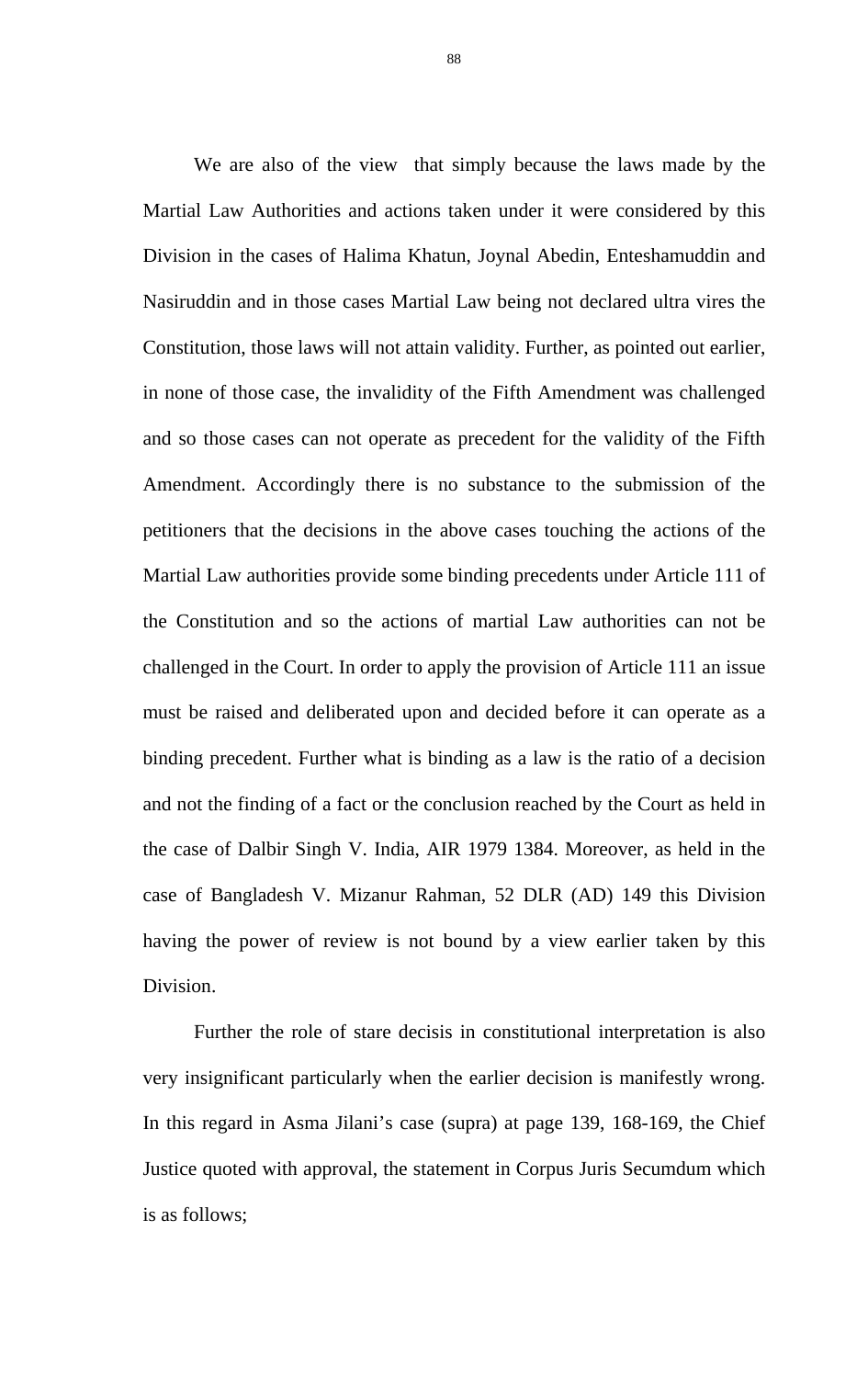"The doctrine of stare decisis cannot be invoked to sustain, as authority, a decision which is in conflict with the provisions of the state Constitution".

As regards the stare decisis, Halsburys Laws of England states as follows:

"In general the House of Lords will not overrule a long established course of decisions except in plain cases where serious inconvenience or injustice would follow from perpetuating an erroneous construction or ruling of law. The same considerations do not apply where the decision, although followed, had been frequently questioned and doubted. In such a case it may be overruled by any Court of superior jurisdiction. When old authorities are plainly wrong, and especially where the subsequent course of judicial decisions has disclosed weakness in the reasoning on which they were based and practical injustice in the consequences that must flow from them, it is the duty of the House of Lords to overrule them".

 Further this doctrine of precedent, however, cannot control questions involving the construction and interpretation of the Constitution or at least does not apply with the same force to the decisions on constitutional questions as to other decisions. Even though the previous decisions will not be entirely disregarded and may, in case of doubt, control the views of the Court.

Henry J. Abrahams in his "The Judicial Process" quoted Douglas J of

the US Supreme Court saying that

"a judge looking a constitutional decision may have compulsions to revere past history and accept what was once written; but he remembers above all also that it is the "Constitution which he swore to support and defend, not the gloss which his predecessor may have put on it".

In dealing with ratio decidendi to operate as a precedent, Salmond in

jurisprudence 12<sup>th</sup> Edition page 183 observed:-

"Where there are several different judgments, as in a case on appeal, the ratio must be ascertained from the judgments of those in favour of the final decision. A dissenting judgment, valuable and important though it may be, cannot count as part of the ratio, for it played no part in the court's reaching their decision. It may happen in an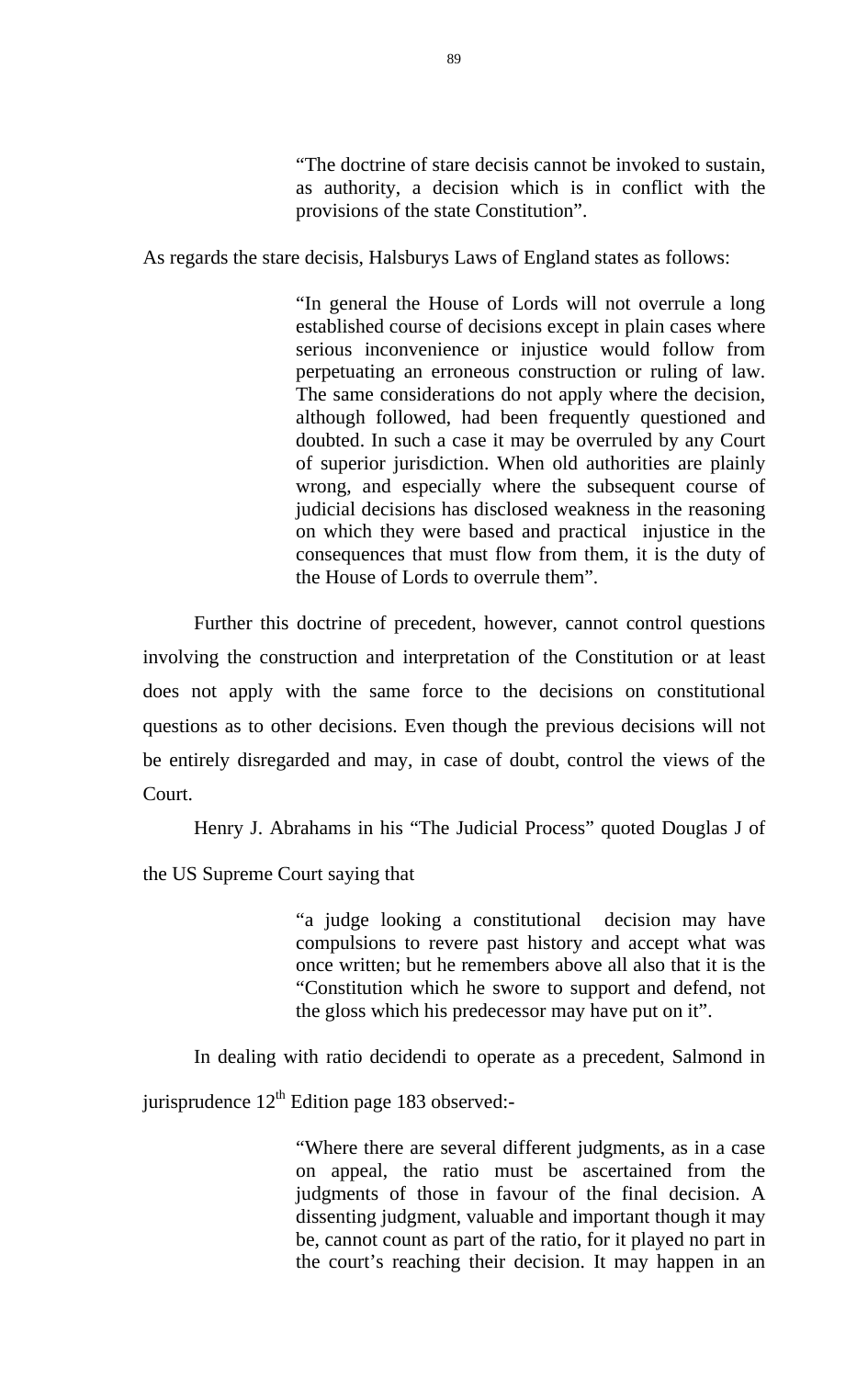appeal court that all the judges concur in the decision but each one gives different reasons for it. In such a case one can only follow the advice of Lord Dunedin, who said that if it is not clear what the ratio decidendi was, then it is no part of a later tribunal's duty to spell out with great difficultly a ratio decidendi in order to be bound by it."

The petitioners, relying on the views of Shahabuddin Ahmed, J expressed in Anwar Hossain's case to the effect that in spite of these vital changes from 1975 by destroying some of the basis structures of the Constitution nobody challenged them in Court after revival of the Constitution and consequently they were accepted by the people and by their acquiescence have become part of the Constitution, submitted that in view of the principle of acquiescence the writ petition is not maintainable.

However, the above view does not depict the correct law as can be seen from the number of decisions cited hereinabove and secondly this statement is simply an obiter diclum as it was made while dealing with the Eighth Amendment and the Fifth Amendment was not in issue in the above decision and the observation was also uncalled for and thirdly, no other judges in the said case agreed with the said observation and as such it cannot be treated as ratio decidendi so as to have binding force under article 111. It may be noted here that four learned judges heard the appeal and out of them only M H Rahman, J. concurred with Shahabuddin J's decision that Eight Amendment was unconstitutional and not with the above quoted observation of Shahabuddin J regarding Fifth Amendment.

The next submission of the petitioners that the Fifth Amendment have been accepted by the people and so it cannot be challenged in view of the principle of waiver and acquiescence by delay.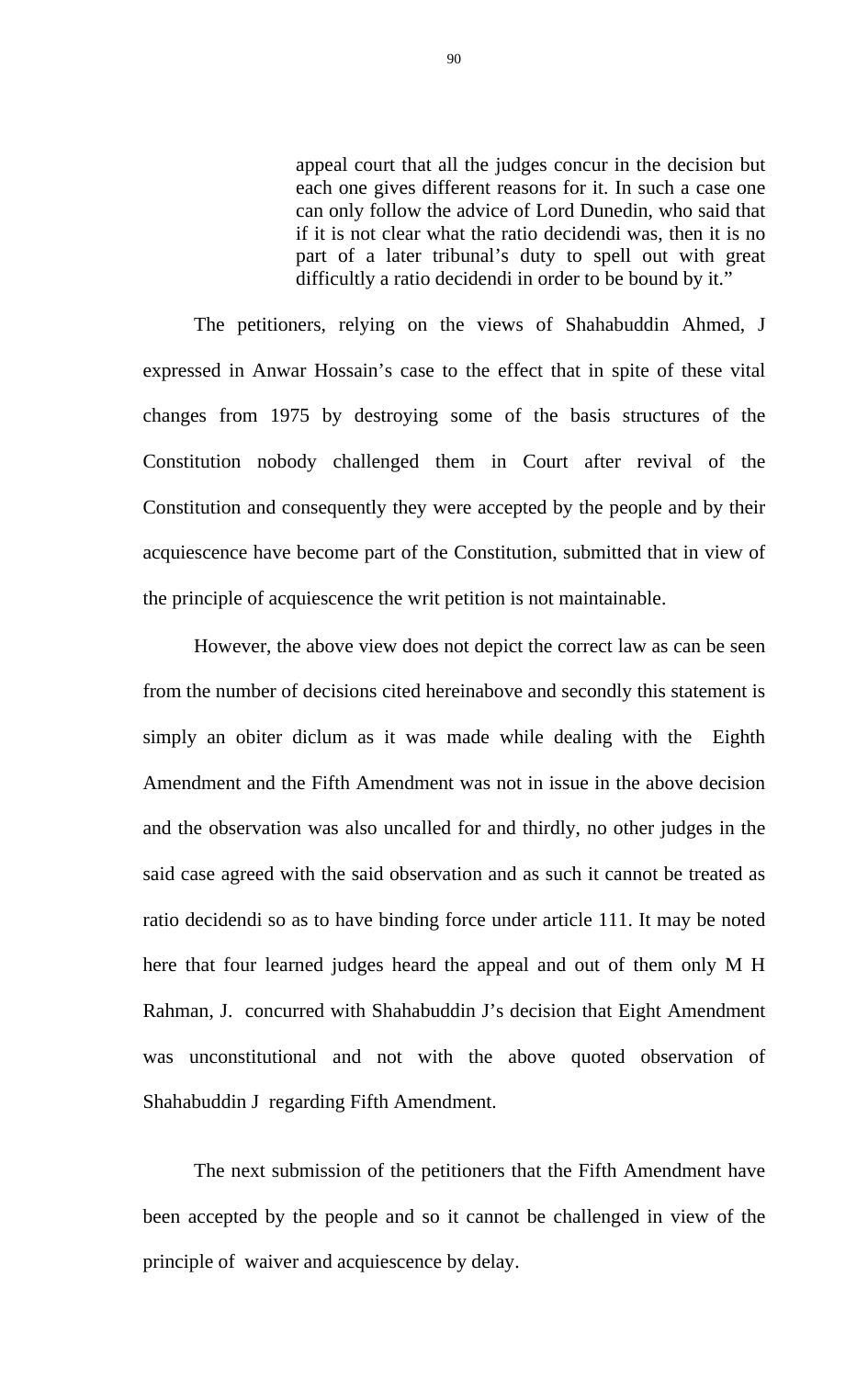In this regard the High Court Division held as follows :

"Let us now consider the contention that whether the vires of the Martial Law Proclamation etc. and the Fifth Amendment, has become barred by waiver and acquiescence, due to long delay in challenging those provisions. It was further contended that this delay shows that the people of Bangladesh had already accepted the Fifth Amendment, ratifying the Martial Law Proclamations etc. This proposition is anything but correct. Conclusions or inferences based on the facts and circumstances may vary with the change of social out-look or political situation but what is legally wrong remains wrong for ever.

Similarly, if there is a violation of law, it remains a violation for all time to come with consequential and inevitable results. The law of adverse possession has got no application in case of unconstitutional acts and events. One must not loose sight that the Constitution is supreme and every person in the Republic, be he is a servant of the Republic or an ordinary citizen, owe his unquestionable, unqualified and absolute loyalty to the Constitution. Any attempt to deface the Constitution or to make it subservient tantamounts to the offence of sedition of worst kind. The Fifth Amendment sought to legalize such offences committed by the Martial Law Authorities and the learned the Advocates for the respondents submitted that it cannot be questioned, because those Proclamations etc. were made by the Martial Law Authorities, that the Fifth Amendment itself provided that the ratification, confirmation and the validation of those Proclamations etc. and the actions taken thereon cannot be questioned before any Court, that it is beyond question because no body challenged those in all these years, as such, deemed to be waived or acquiesced. Those arguments are neither legal nor logical. Those arguments would not have been accepted even before the Star Chamber not to speak in the dawn of  $21<sup>st</sup>$  century.

Further, the answer in this respect has been aptly given by Denning L.J

in Oacker V Packer (1953)2 All ER 127 at page – 129 H

 " What is the argument on the other side ? Only this, that no case has been found in which it has been done before. That argument does not appeal to me in the least. If we never do anything which has not been done before, we shall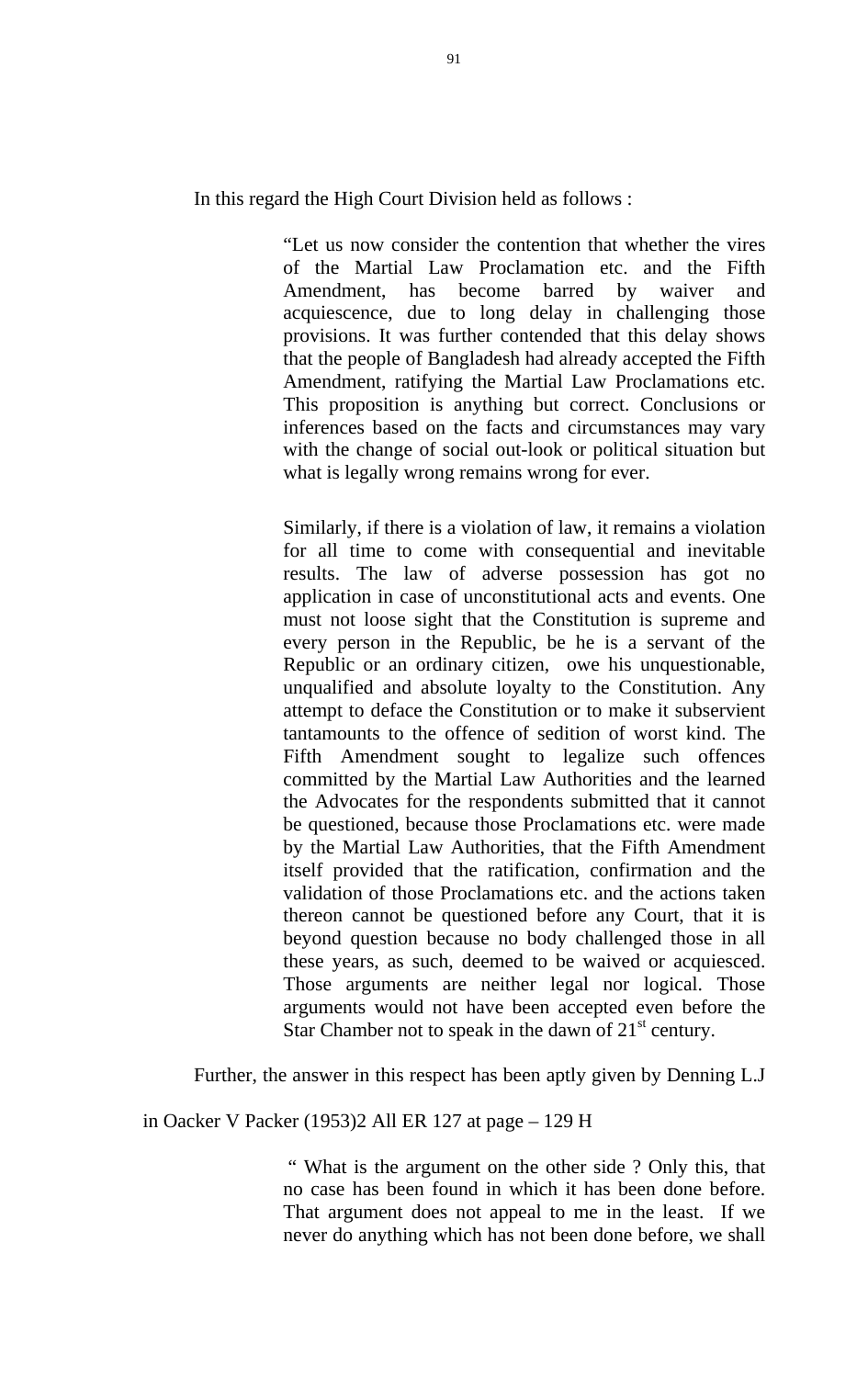never get anywhere .The law will stand still while the rest of the world goes on, and that will be bad for both".

Accordingly, we are also of the view that it is far, far better thing that we do now, what should be done in the interest of justice, even it was not done earlier.

We have already held that making of the Constitution subordinate and subservient to the Martial Law Proclamations, Regulations and Orders are absolutely illegal, void and non-est in the eye of law. So any attempt to legalise this illegality in any manner or method and by any Authority or Institution, how high so ever, is also void and non-est and remains so for ever.

Further, if the Constitution is wronged, it is a grave offence of unfathomed enormity committed against each and every citizens of the Republic. It is a continuing and recurring wrong committed against the Republic itself. It remains a wrong against future generations of citizens. As such, there cannot be any plea of waiver or acquiescence in respect of unconstitutionality of a provision or an Act of Parliament.

As stated earlier the United States of America during its long and eventful history, also passed through many a turbulent periods but none of its amendments was made for anything but further advancement of civilization and humanity but not to legalize illegal acts. Its purpose is not to engineer or as a device to hide the illegal activities of usurpers or dictators but for achieving further improvements, further refinements of the constitutional position of the citizens of a Republic. This is the true spirit for amendment of a Constitution, the supreme law of the Republic. If the Court finds that the amendment is affected for a collateral and illegal purpose, the Court will not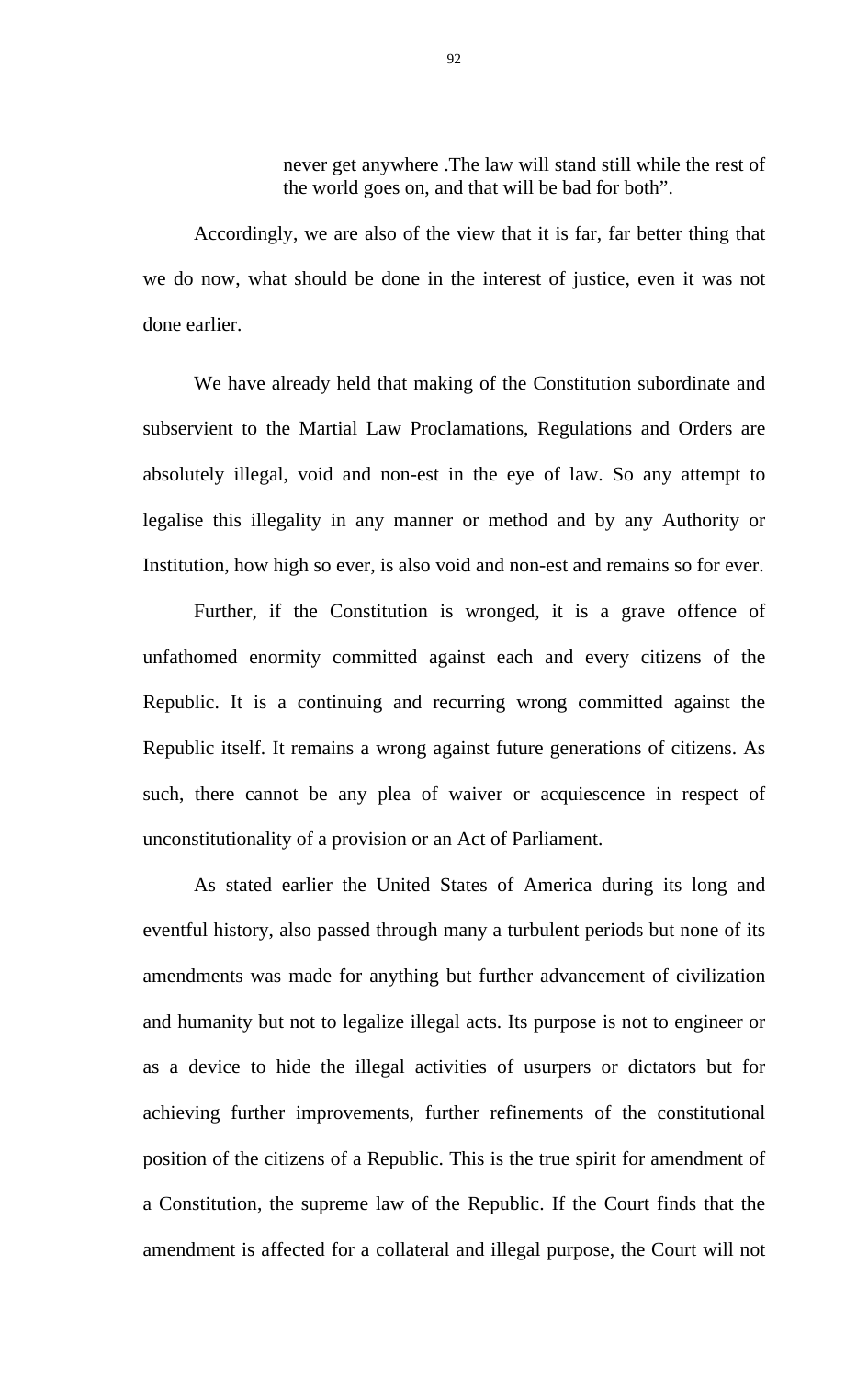be slow to declare it so in exercise of its high constitutional duties ordained upon it. There is no law of limitation in challenging an unconstitutional action, conduct, behaviour or acts. In such a situation, the cause of action is recurring till such acts are judicially considered. Constitutional questions are of utmost national as well as of legal interest and mere collateral observation does not carry much of an importance than a bare passing remark without any conviction.

In the case of Lois P-Myers V. United States 272 US 52 (1926) the Tenure of Office Act of 1867 and an Act of Congress of 1876, were declared invalid after more than 50 years after its enactment.

In the case of Proprietary Articles Trade Association V. Attorney General of Canada 1931 All ER 277 PC, the vires of Combines Investigation Act (1927) and Section 498 of the Criminal Code (1927) were under challenge. In considering the question, Lord Atkin for the Board held at page-280A:

> "Their Lordships entertain no doubt that time alone will not validate an Act which, when challenged, is found to be ultra vires; nor will a history of a gradual series of advances till this boundary is finally crossed avail to protect the ultimate encroachment."

 In the case of Grace Brothers Proprietary Limited V. The Commonwealth (1946) 72 C.L.R 269, the validity of the land Acquisition Acts 1906-1936 were challenged. In deciding the issue in the High Court of Australia, Dixon J. held at page- 289:

> "……..the plaintiffs next proceed to impugn the validity of the Lands Acquisition Act 1906-1936 itself. Time does not run in favour of the validity of legislation. If it is ultra vires, it cannot gain legal strength from long failure on the part of lawyers to perceive and set up its invalidity. At best, lateness in an attack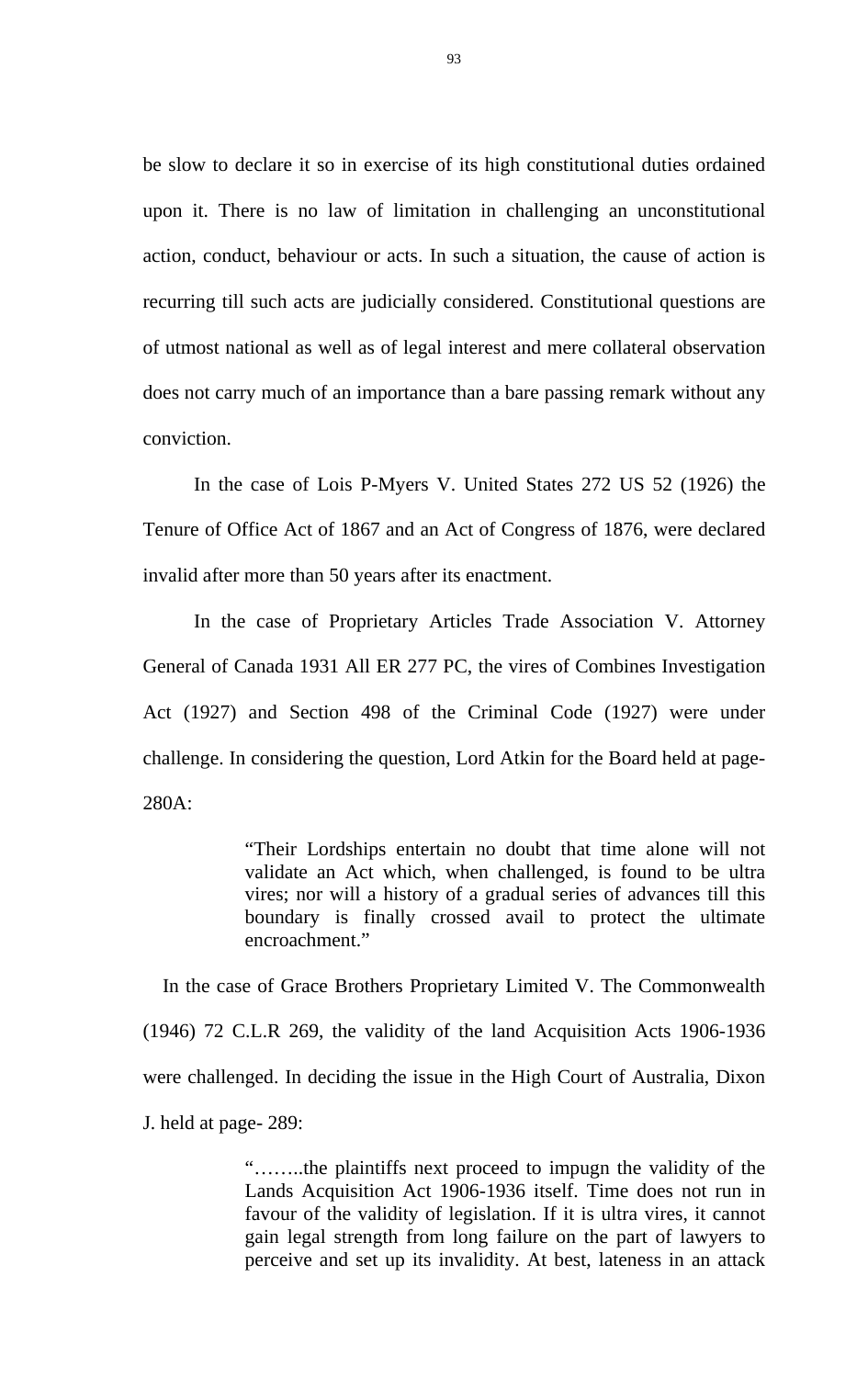upon the constitutionality of a statute is but a reason for exercising special caution in examining the arguments by which the attack is supported."

In the case of Frederick Walz V. Tax Commission of New York 25 L Ed 2d 697 (397 US 664) (1970), grant of property tax exemptions under the New York Constitution, to religions organizations were challenged on the ground of violation of First Amendment of U.S. Federal Constitution. In deciding the issue, Chief Justice Burger held at para  $-12$ , page  $-706$ :

> "[12] It is obviously correct that no one acquires a vested or protected right in violation of the Constitution by long use, even when that span of time covers our entire national existence and indeed predates it".

In the case of Motor General Traders V. State of Andhra Pradesh AIR

1984 SC 121, in considering the validity of section 32(b) of A.P. Buildings

Control Act of violative at Article 14 of the Constitution of India,

Venkataramiah, J., held at para –24:

"24. It is argued that since the impugned provision has been in existence for over twenty three years and its validity has once been upheld by the High Court, this Court should not pronounce upon its validity at this late stage. There are two answers to this proposition. First, the very fact that nearly twenty three years are over from the date of the enactment of the impugned provision and the discrimination is allowed to be continued unjustifiably for such a long time is a ground of attack in these case.…….The second answer to the above contention is that mere lapse of time does not lend constitutionality to a provision which is otherwise bad. Time does not run in favour of legislation. If it is ultra vires, it cannot gain legal strength from long failure on the part of lawyers to perceive and set up its invalidity. Albeit, lateness in an attack upon the constitutionality of a statute is not a reason for exercising special caution in examining the arguments by which the attack is supported" (See W. A. Wvnes: 'Legislative, Executive and Judicial Powers in Australia', Fifth Edition, p. 33). We are constrained to pronounce upon the validity of the impugned provision at this late stage…..because the garb of constitutionality which it may have possessed earlier become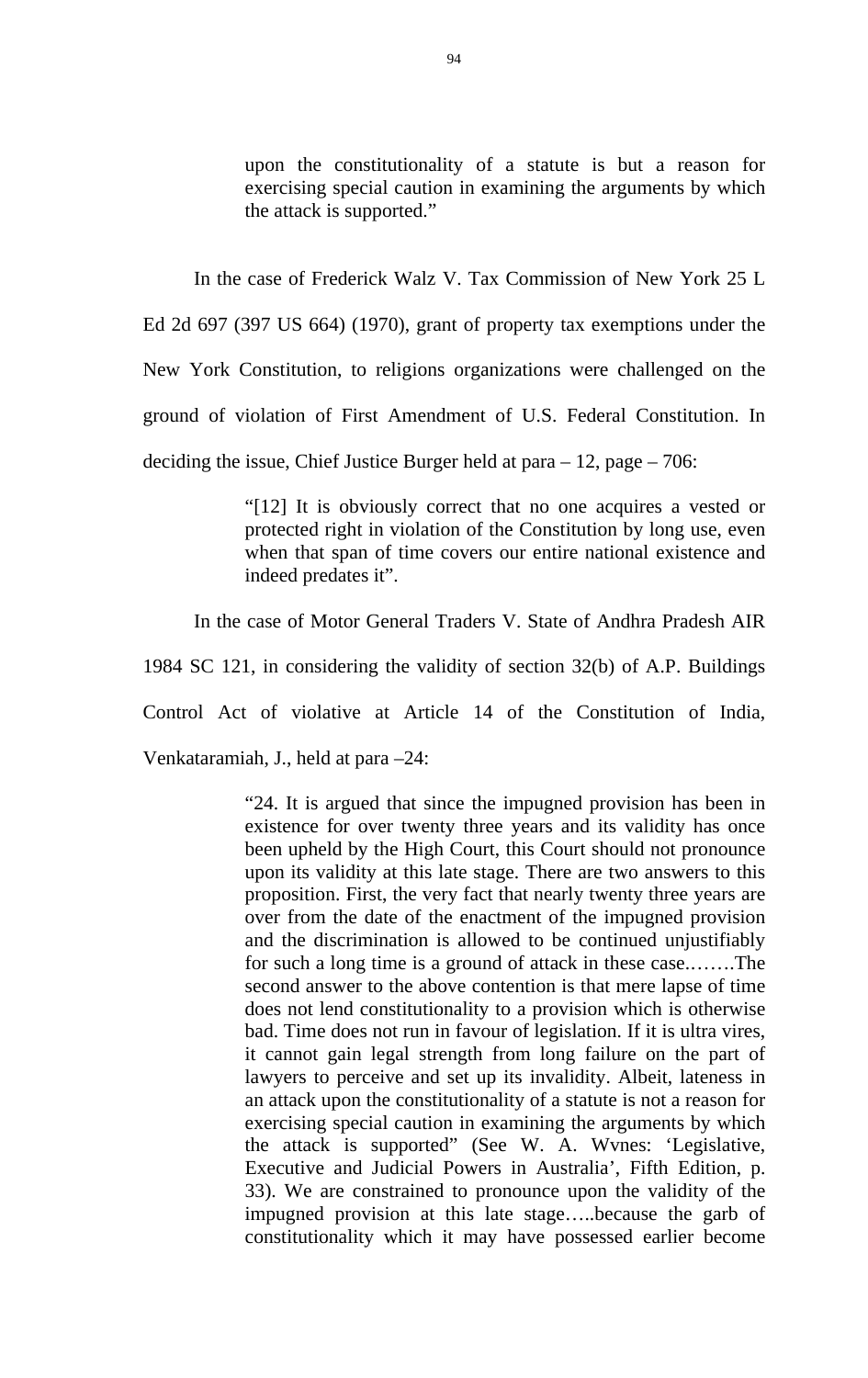worn out and its unconstitutionality is now brought to a successful challenge."

These well reasoned decisions only confirm our view that the plea of waiver or acquiescence is no ground in considering the of vires of a constitutional amendment or for that matter any law. Validity of an Act of Parliament effecting an amendment of the Constitution is to be considered on its own merit as to whether such an amendment violates the Constitution itself even on a remote manner or not, but delay in challenging any such amendment, on its own, is not a valid objection to such a challenge.

 Rgarding the submission of the petitioners that the Appellate Division in Anwar Hossain's case already refused to consider the past amendments of the Constitution which affected the basis structure of the Constitution, the High Court held as follows:

> "Referring to an observation of Shahabuddin Ahmed, J.(as his Lordship then was), Mr. Akhtar Imam, Advocate, on behalf of the respondent no. 3, submitted that the Appellate Division in Anwar Hossain Chowdhury's case already refused to consider the past amendments of the Constitution which had admittedly destroyed the basic structure of the Constitution, as such, the learned Advocate submitted that it is now too late in the day after a delay of about 26 years since the Constitution (Fifth Amendment) Act was passed, to challenge its vires in view of the above decision of the Appellate Division.

> The learned Advocate in effect wanted to impress upon us that the vires of the Constitution (Fifth Amendment) Act, 1979, had already been duly considered by the Appellate Division in the case of Anwar Hossain Chowdhury etc. V. Bangladesh 1989 BLD (Spl.) 1 and since the Court found on the basis of the decision in Golak Nath's case that the said constitutional amendment was accepted by the people of Bangladesh and became part of the Constitution by general acquiescence, the legality of the said Constitution (Fifth Amendment) Act, cannot now be re-opened all over again.

> These contentions raised on behalf of the respondents, on the face of it have no legs to stand on. These contentions are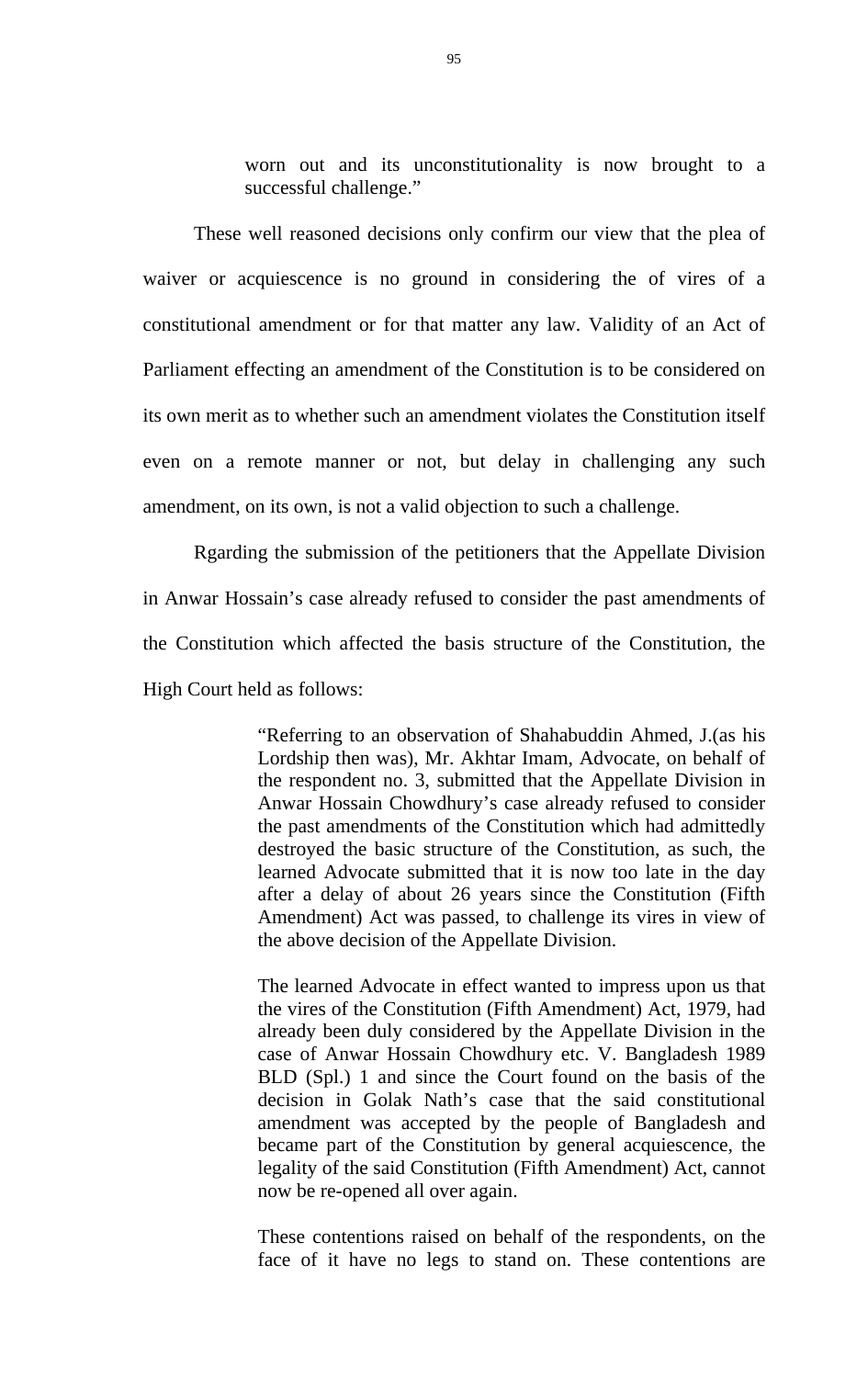fallacious, misconceived and have no substance. However, we shall deal with these contentions in some details to repel any confusion in these regards.

 The main plank of the above noted arguments are based on an observation of Shahabuddin Ahmed, J., in the case of Anwar Hossain Chowdhury etc. V. Bangladesh 1989 BLD (Spl.) 1. The said observations were made at para-332 of his Lordship's Judgment:

"In spite of these vital changes from 1975 by destroying some of the basic structures of the Constitution, nobody challenged them in court after revival of the Constitution; consequently, they were accepted by the people, and by their acquiescence have become part of the Constitution. In the case of Golak Nath, the Indian Supreme Court found three past amendments of their Constitution invalid on the ground of alteration of the basic structures, but refrained from declaring them void in order prevent chaos in the national life and applied the Doctrine of Prospective Invalidation for the future. In our case also the past amendments which were not challenged have become part of the constitution by general acquiescence. But the fact that basic structures of the Constitution were changed in the past cannot be, and is not, accepted as a valid ground to answer the challenge to future amendment of this nature, that is, the Impugned Amendment may be challenged on the ground that it has altered the basic structure of the Constitution."

On the basis of this observation, the learned Advocates for the respondents stoutly submitted that the Fifth Amendment has been accepted by the people of Bangladesh by acquiescence and is now part of the Constitution, so also Martial Law culture and jurisprudence and cannot now its validity be challenged all over again. The learned Advocates argued these contentions on the basis of the decision of the Supreme Court of India in the case of Golak Nath V. State of Punjab AIR 1967 SC 1643 but without at all appreciating the context and perspective of the said decision, as such, it is necessary to recapitulate the said decision and its background.

In Kesavananda Bharat's case, AIR, (SC) Sikri, C.J.explained the

matter at para-487 as follows:

"In this connection I may deal with the argument that the device of Art. 31B and the Ninth Schedule has up till now been upheld by this Court and it is now too late to impeach it. But the point now raised before us has never been raised and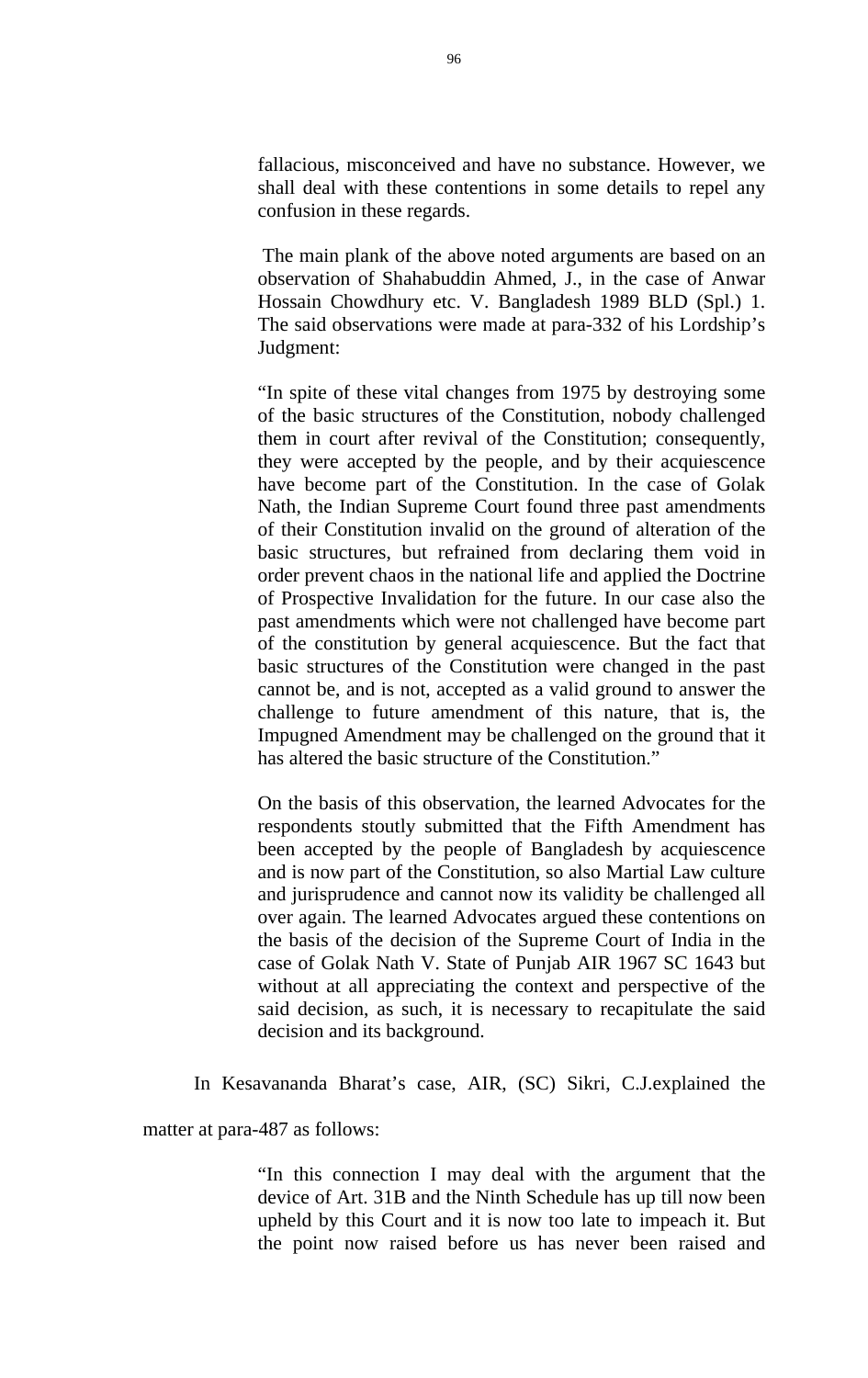debated before. As Lord Atkin observed in Proprietary Articles Trade Association v. Attorney-General for Canada, 1931 AC 310 at "Their Lordships entertain no doubt that time alone will not validate an Act which when challenged is found to be ultravires ; nor will a history of a gradual series of advances till this boundary is finally crossed avail to protect the ultimate encroachment.

If any further authority is needed, I may refer to Attorney-General for Australia v. The Queen and the Boilermakers' Society of Australia, 1957 AC 288 at p. 328. The Judicial Committee, while considering the question whether certain sections of the Conciliation and Arbitration Act, 1904-1952 were ultra vires inasmuch as the Commonwealth Court of Conciliation and Arbitration had been invested with the executive powers along with the judicial powers, referred to the point why for a quarter of century no litigant had attacked the validity of this obviously illegitimate union, and observed :

"Whatever the reason may be, just as there was a patent invalidity in the original Act which for a number of years went unchallenged, so for a greater number of years an invalidity which to their Lordships as to the majority of the High Court has been convincingly demonstrated, has been disregarded. Such clear conviction must find expression in the appropriate judgment."

M. H. Rahman, J., in Anwar Hossain's case at para 442 referring to the

self-same submission of the learned Attorney General answered as follows:-

"442. After referring to the various past amendment particularly the Fourth Amendment, the learned Attorney General has submitted that the Constitution has undergone so many radical changes with regard to the Preamble, powers of the President and several other important matters that the doctrine of basic structure merely evokes anamazement why if it is such an important principles of law (and it had already been propounded by the Indian Supreme Court in 1973) it was not invoked earlier in this Court. I find no force in this contention. Because the principle was not invoked in the past the Court cannot be precluded now from considering it."

Under the circumstances, the contentions of the learned Advocates for

the respondents that the Fifth Amendment had already been accepted by the

people of Bangladesh by acquiescence, have got no substance.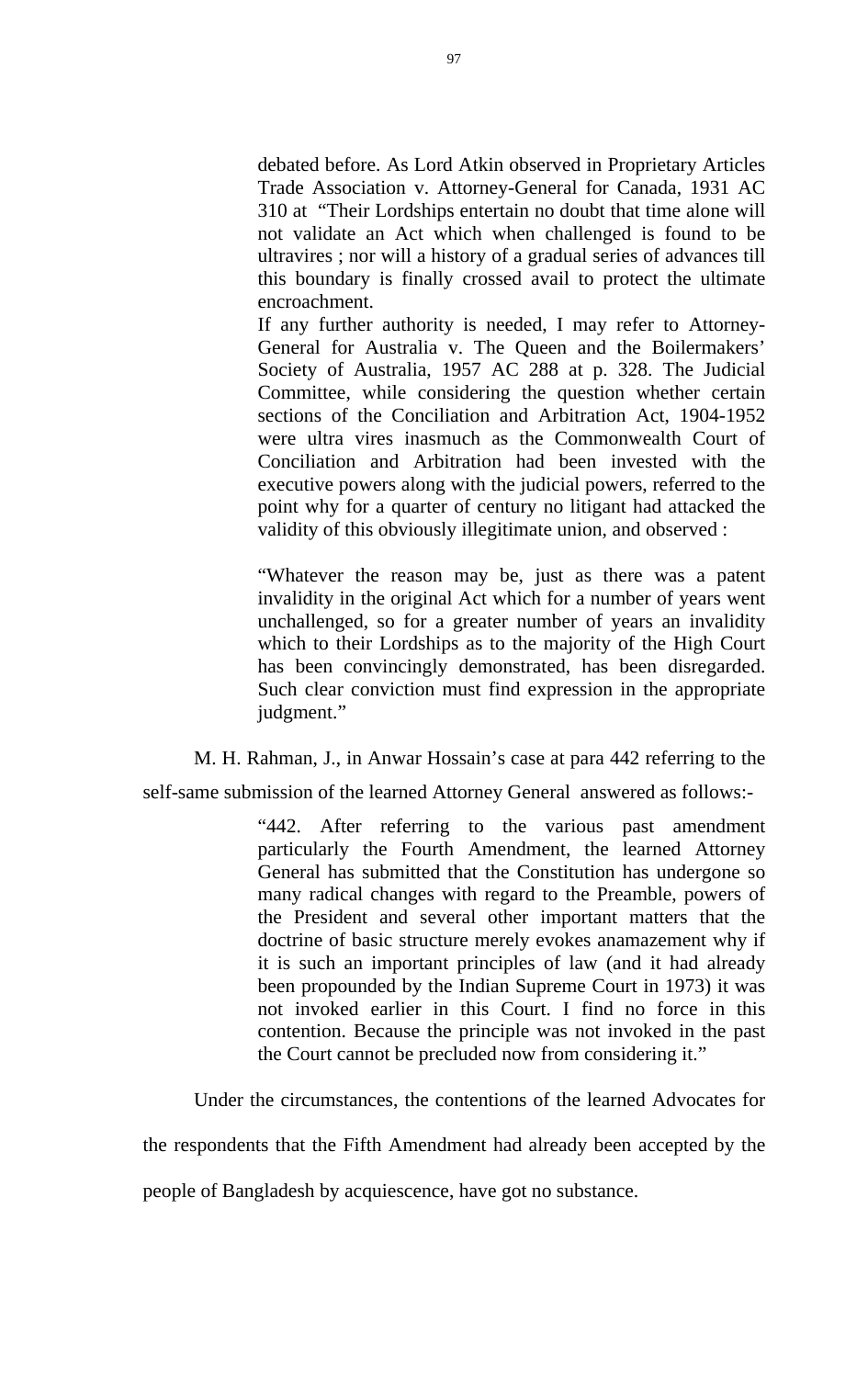Regarding the question of res judicata it appears that the order dated 7.6.1994 passed by the High Court Division in Writ Petition No. 802 of 1994 and the Judgment dated 5.7.1999 passed by the Appellate Division in Civil Appeal No. 15 of 1997 also show that the Constitution (Fifth Amendment) Act, 1979, was not judicially considered earlier. As such, there is no reason as to why we would not consider not only the legality of the Martial Law Proclamations etc. but also its legalization, ratification, confirmation and validation by inserting paragraph 18 in the Fourth Schedule to the Constitution by virtue of Section 2 of the Constitution (Fifth Amendment) Act, 1979, specially when the Rule was issued in that manner and form.

An effort has also been made by the petitioners to apply the principle of estoppel and acquiescence to prevent the Fifth Amendment from being declared ultra vires but it is a well-established principle that estoppel cannot be pleaded against or in respect of a statute, much less to speak of the Constitution. Similarly, there cannot be any acquiescence to hold valid an otherwise invalid law.

 The learned counsel of the petitioners submitted that Article 150 of the Constitution provides a bar upon the High Court Division to entertain writ in respect of transitional or temporary provision.

Article 150 reads as follows :

……………………………………

English Text is:-

"150. The transitional and temporary provisions set out in the Fourth Schedule shall have effect notwithstanding any other provisions of this Constitution."

In this regard the High Court Division held as follows:-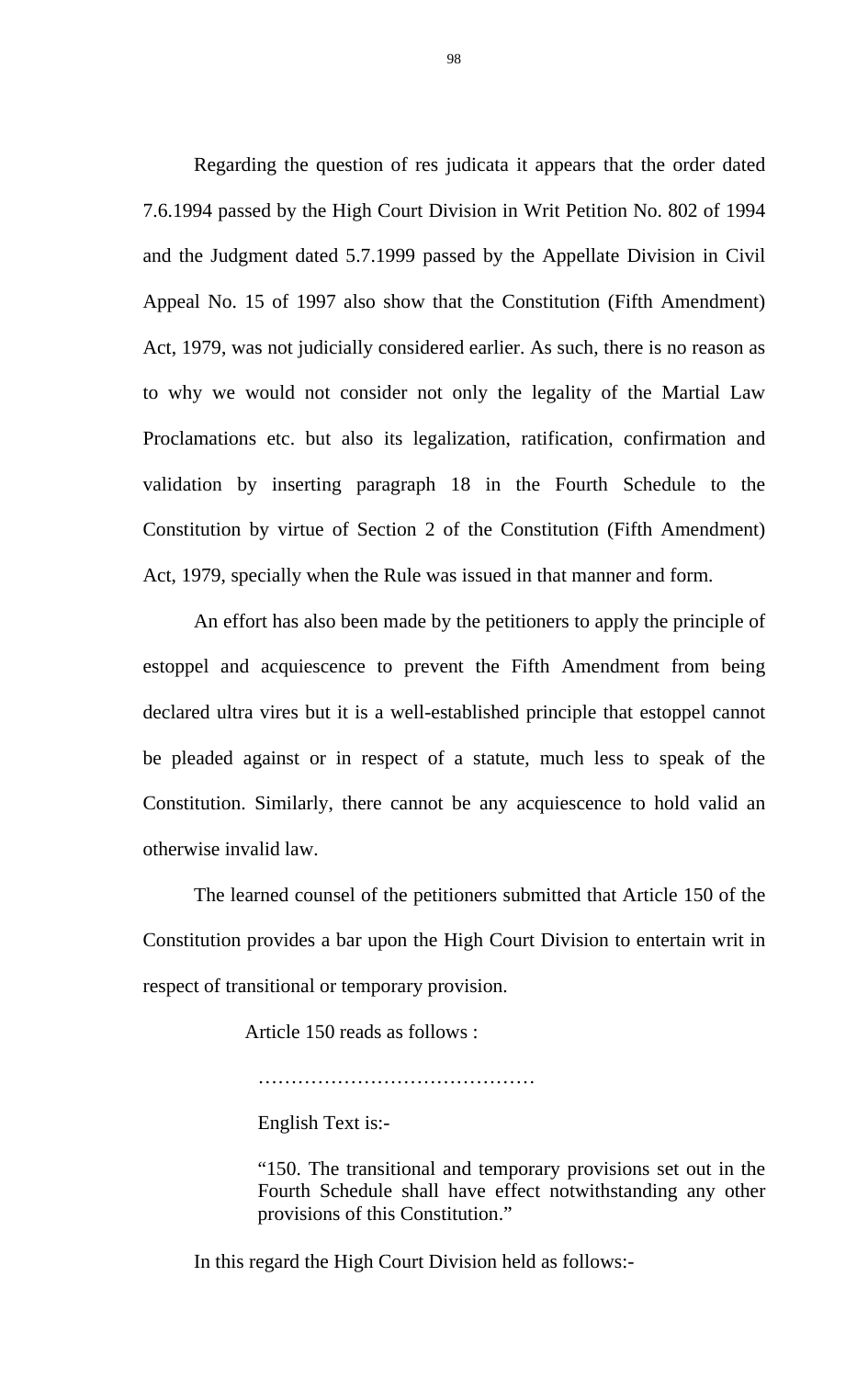Article 150 of the Constitution provides that transitional and temporary provisions would be set out in the Fourth schedule. This provision finds its place almost at the end of the Constitution. It is preceded by Article 149, the saving clauses for the existing laws and followed by three other Articles, namely, Article 151, which deals with the repeal of certain President's Orders, Article 152 narrates the interpretations of various words and Article 153 provides the date of commencement of the Constitution, its citation and authenticity.

In pursuance to the above Article in the Constitution, various transitional and temporary provisions were set out in details in the Fourth Schedule to the Constitution.

The heading of the Fourth Schedule reads as '**µwsky** b' and 'A<sup>-'</sup>upi weaubejx Its English version is 'Transitional and temporary provisions'.

Both Article 150 and heading of the Fourth Schedule show that the said Article, as well as the Fourth schedule, as set out in pursuance to Article 150, deals with transitional interim measures. A brief examination of the provisions originally contained in the Fourth Schedule with its English text, would make it clear.

 Then the High Court Division after quoting paragraph Nos.1 -17 of the Fourth Schedule further held as follows:

"These are provided in pursuance to Article 150. These provisions| were necessary to protect various laws, actions and decisions, made, taken or pronounced since the declaration of Independence on March 26, 1971.

Jurisprudentially, the necessity for provisions for transitional and temporary provisions cannot be ignored. The provisions are generally made for the purpose of transition from the old legal order to a new one to ensure continuity of the legality of the new State. As such, of necessity, these provisions were made so that no legal vacuum occurs during the period from the time when a new nation came into existence till a Constitution of the said nation is framed. Obviously these provisions by its very nature, character and purpose, are of transitional and also of temporary status and ambit. The facts, circumstances and incidents leading to the making of those interim measures were necessary for the smooth transition and continuance of the functions of the young Republic of Bangladesh as a legal entity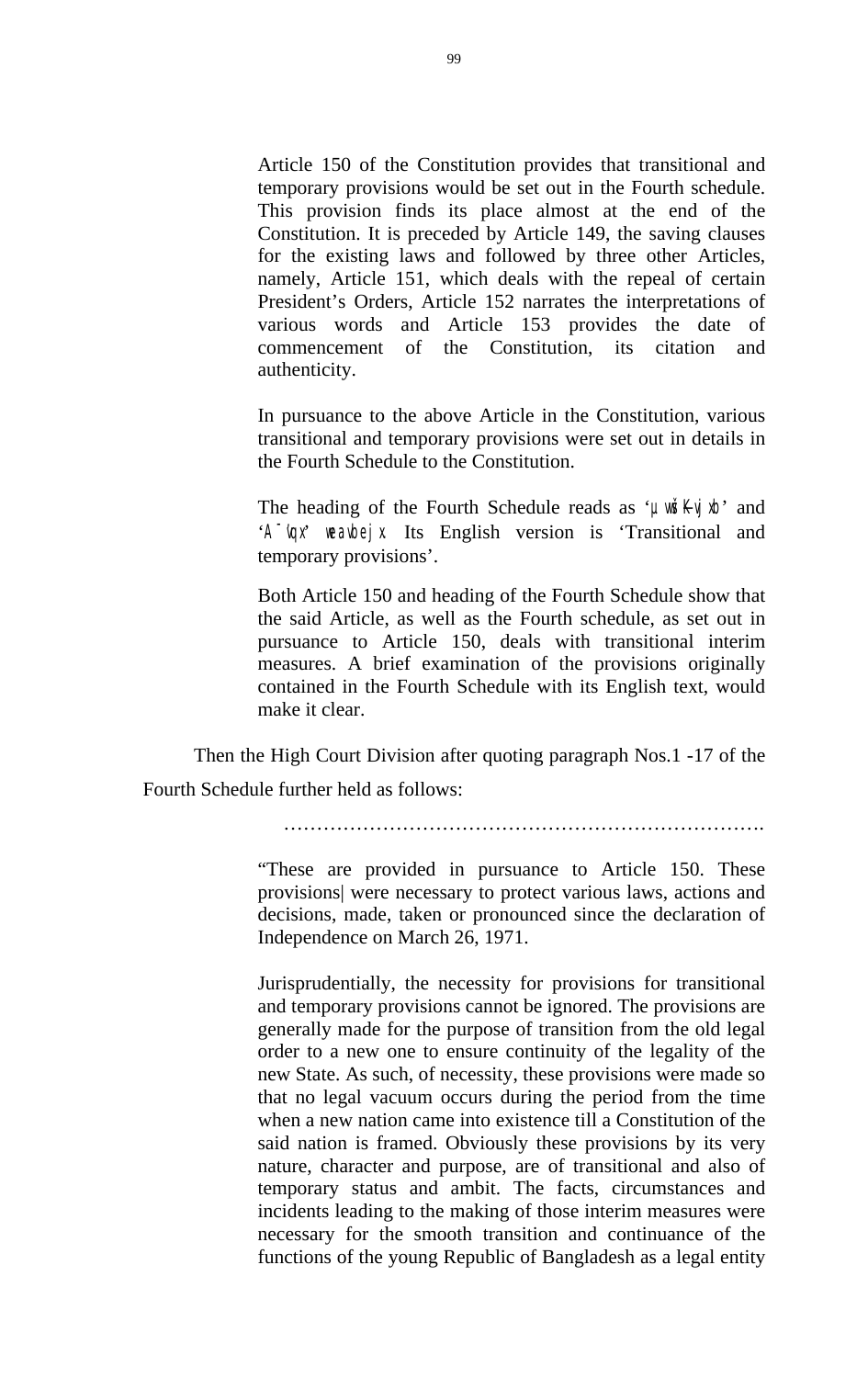of a Republic. Those interim measures were a legal necessity and could not be avoided.

As such, the purpose of Article 150 is limited upto the commencement of the Constitution and of any period mentioned in the Fourth Schedule. The ambit of this Article can not be extended beyond the commencement of the Constitution or any period mentioned in the Fourth Schedule. In this regard we must keep in view the words 'transitional' and 'temporary' appearing in Article 150. In the Bengali text of the Article 150 words **'µuš** $\mathbf{K}$ **j** $\mathbf{b}'$  and  $\mathbf{A}$ <sup> $\mathbf{q}$ </sup> are used. The ordinary dictionary meaning of the word " $\mu \rightarrow$ " according to the Bengali Dictionary, published by Bangla Academy, 6th Edition, March, 2005, is **'Ae<sup>-</sup>'v cwieZ\$bi mgq'** and the meaning of the word **'A<sup>-</sup>'ax'** are **AíKyi <sup>-</sup>'ax</sup> ¶Y<sup>-</sup>'ax <sup>-</sup>'ax bq Ggb, mguik.** Similarly, the meaning of the word 'transition' according to The Oxford Dictionary and Thesaurus, Edited by Sara Tulloch, 1997, is 'a passing or change from one place, state, condition, etc., to another (an age of transition). According to The Chambers Dictionary, Deluxe Edition, Indian Edition, 1993, the meaning of the word 'transition' is passage from one place, state, stage, style or subject to another.

……………………………………………………………

…………………………………………………………………

From these words it is so very clear that the purpose of Article 150 of the Constitutions only to protect various provisions, functions of different functionaries and all other actions taken since the declaration of independence and till the commencement of the Constitution. As such, the purpose of Article 150 is limited apparently only for that period and for a specific purpose.

………………………………………… …………………………………

It is very true that the Parliament by following the procedure mentioned in Article 142, may add any provision in the Constitution so long its basic structure is not disturbed but Article 150 is a special provision. It deals with only the transitional and temporary provisions prior to the commencement of the Constitution. This provision cannot be used to enlarge the Fourth Schedule, by addition of the provisions which related to the period after the commencement of the Constitution. If necessary, the Parliament may add any provision to the Constitution by way of amendment, without, however, changing its basic character but cannot enlarge the Fourth Schedule by adding any provision which is not a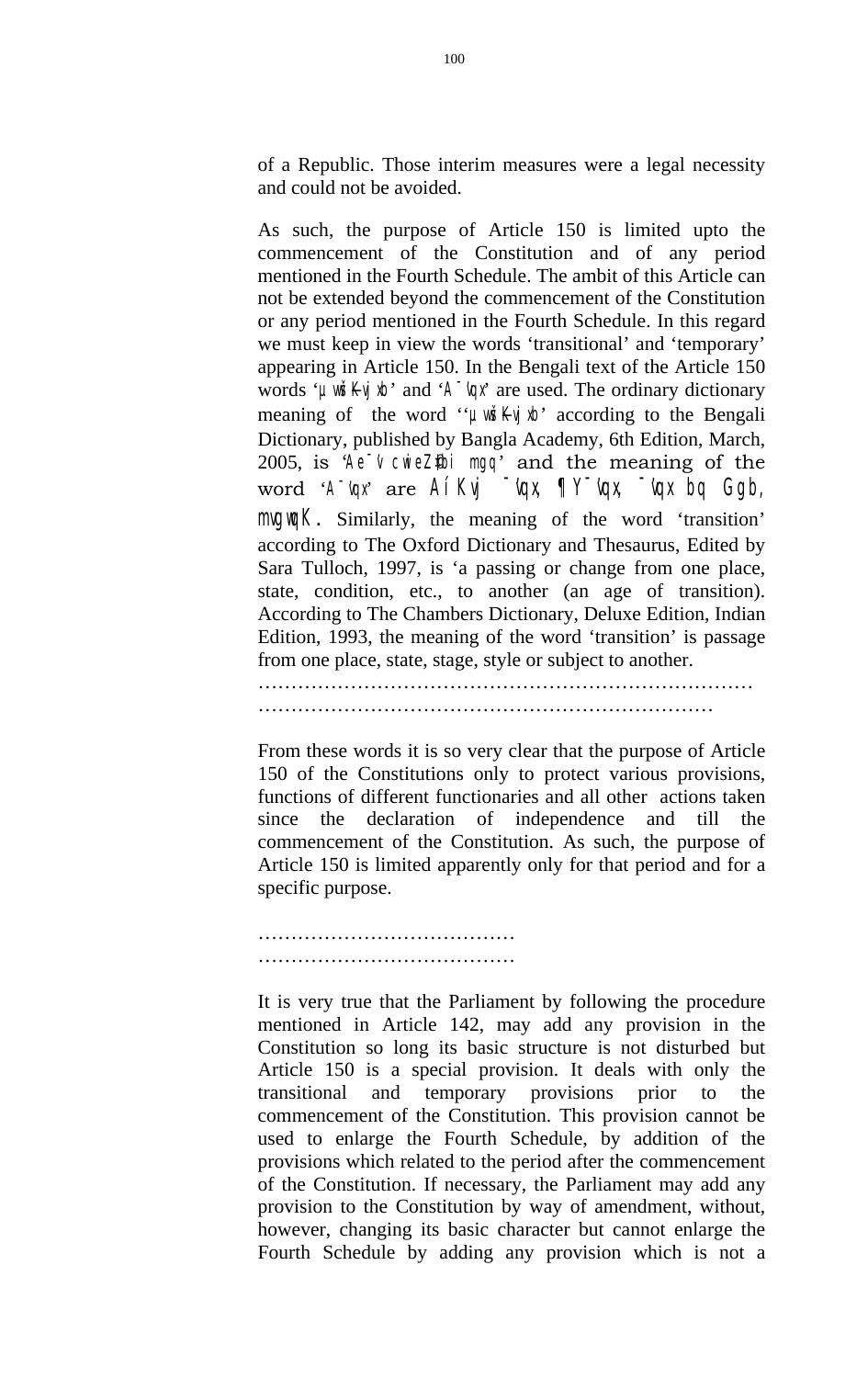provision made during '**µwšKy's**' ('transitional') which ended with the enactment and commencement of the Constitution on December 16, 1972.

 During the period between August 15, 1975 to April 9, 1979, the Constitution was made subordinate and subservient to the Martial Law Proclamations etc. The provisions of the Constitution was changed at the whims and caprices of the usurpers and dictators. We have already found that during the said period democracy was replaced by dictatorship and since November 1975, on the dissolution of the National Assembly, Bangladesh lost its republican character. Besides, Bangladesh can not even be considered independent during the said period. Earlier, it was conquered by the British Rulers, thereafter it was under the domination of the West Pakistanis. But this time, for all practical purposes, Bangladesh was conquered not by any foreign invaders but by Bengali speaking Martial Law Authorities.

Article 150 is certainly not meant to be abused by the usurpers for post facto legalization of their illegal and illegitimate activities which were beyond the ambit of the Constitution. As a matter of fact, realizing that all the Martial Law Proclamations etc. were un-constitutional, they sought to make those legal by incorporating those provisions as part of the Constitution. But the Fourth Schedule is not meant for dumping ground for illegal provisions. Rather, what is wrong and illegal remains so for all time to come. Besides, no one can take advantage of his own wrongs.

 The Constitution is a sacred document, because it is the embodiment of the will of the people of Bangladesh. It is not to be treated as a log book of Martial rules.

 It appears that Paragraph 3A and 18 to the Fourth Schedule, sought to ratify, confirm, validate and legalise all illegal and illegitimate provisions of Martial Law Proclamations, Martial Law Regulations and Martial Law Orders. Those Provisions and the actions taken thereon in violation of the Constitution, were not only illegal but seditious acts on the part of the Martial Law Authorities, as such, by any stretch of imagination, those provisions and the actions taken thereon come within the ambit of the word **'** $\mu \times \mu'$  or 'transitional'. As such, those unconstitutional provisions were wrongly and illegally thrust in to the Fourth Schedule presumably in the garb of transitional and temporary provisions and thereby a fraud has been committed on the Constitution by such amendments."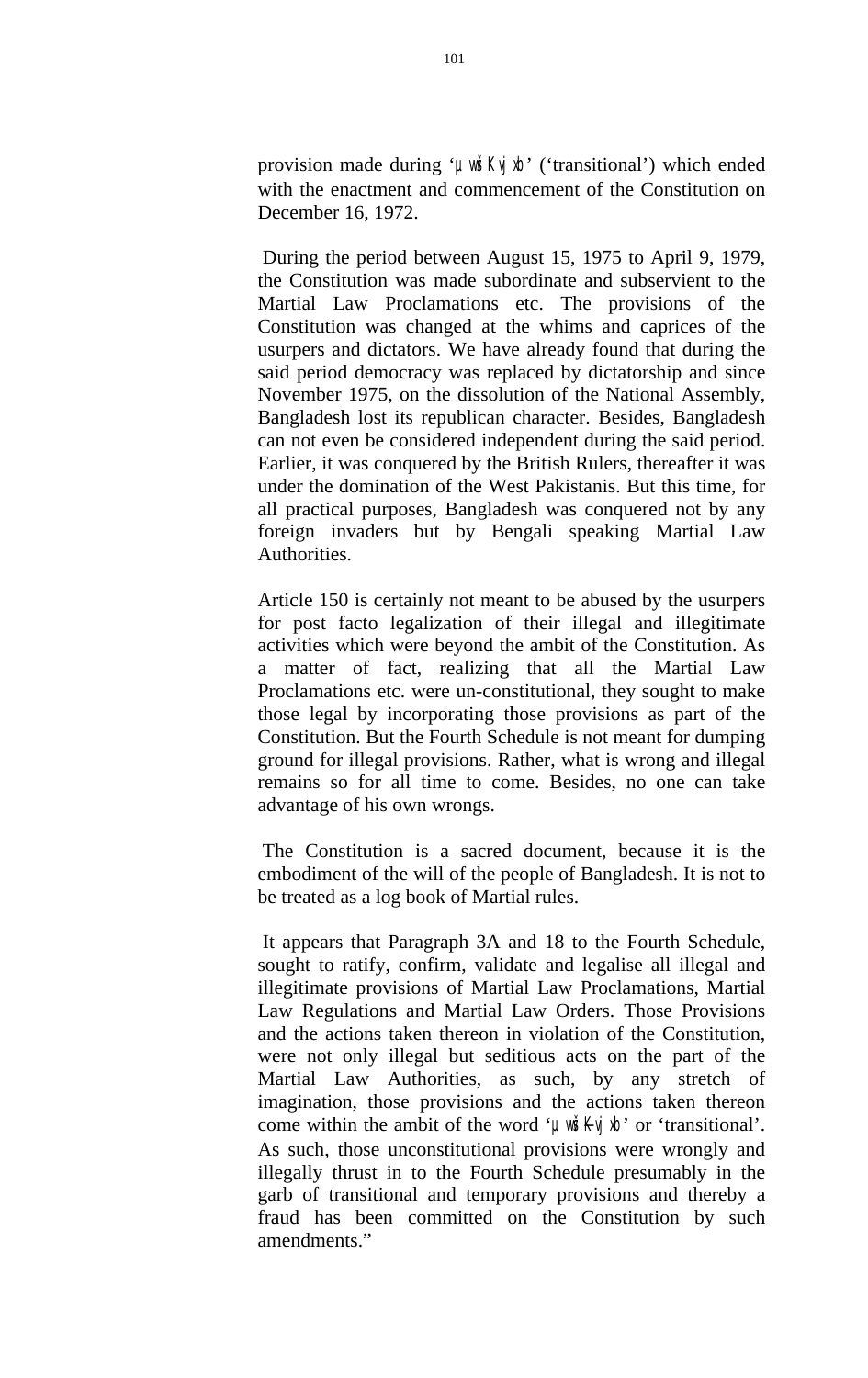We are of the view that the High Court Division unnecessarily dealt with Article 150 of the Constitution. As it appears paragraphs 21 and 22 as included in the Fourth Schedule are the results of the Eleventh and Twelfeth Amendment which were enacted in order to strike down remaining portion of the provisions of the Fourth and Fifth Amendment. As will be discussed later on in details, the Fifth Amendment which ratified and validated paragraphs 3A and 18, is ultravires because it ratified and validated the Martial Law Proclamations, Regulations and Orders made by the authorities not recognized by the Constitution and Article 142 thereof. Since paragraphs 21 to 22 of the Fourth Schedule were accomodated in order to protect the Eleventh and Twelveth Amendments by way of insertion of para 21 and 22 in the Fourth Schedule, therefore all observations made by the High Court Division regarding Article 150 and Fourth Schedule and also the findings thereof, are hearby expunged.

It was submitted by the petitioners that identification of the principles of nationalism, socialism and seclularism by the High Court Division as the basic structures of the Constitution has no legal foundation and the same are contrary to the decision given by the Appellate Division in Anowar Hossain's case.

As it appears the High Court Division prepared a chart showing the paragraphs of original Preamble and Articles 6, 8, 9, 10, 12, 25, 38 and 142 of the Constitution and also the amended versions of those after enactments of the Fifth Amendment. The above chart along with other particulars as given by the High Court Division are reproduced below:

102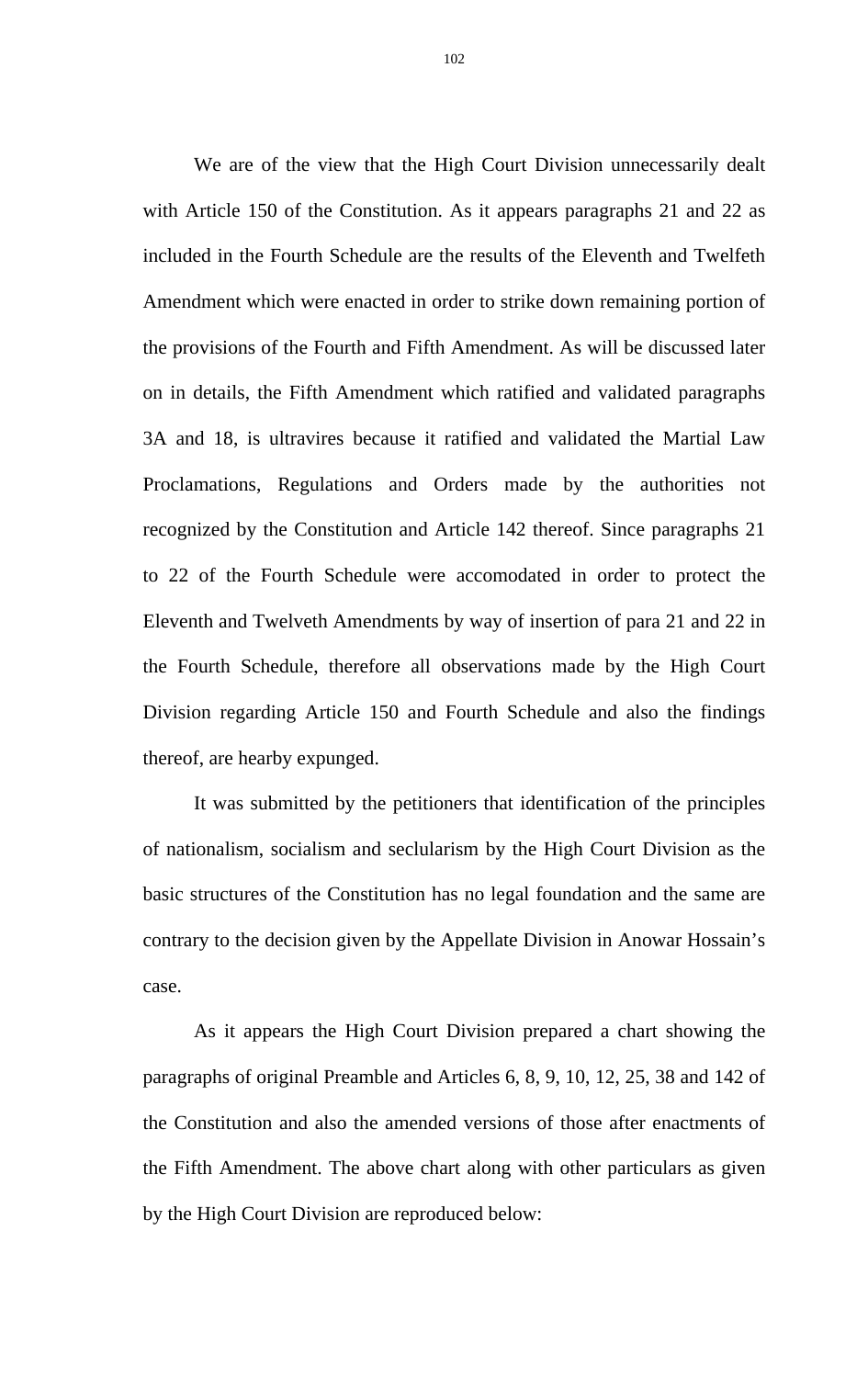"Before we discuss the above, as already stated the Praclamations (Amendment) Order, 1977 (Proclamations Order No.1 of 1977) (Annexure-L-1 to the writ petition), replaced many of the paragraphs in the Preamble and in various provisions of the Constitution. The Proclamation was published in Bangladesh Gazette Extraordinary on April 23, 1977. This Proclamation made the following changes in the Constitution, amongst others":

| <b>Original Constitution</b>                                                                                                                                                                                                                                                                                                                                                                                                                                                                                                                                                                                                                                                           | <b>Proclamations (Amendment)</b><br><b>Order, 1977</b>                                                                                                                                                                                                                                                                                                                                                                                                                                                                                                                                                                                                                                                                                                                          |
|----------------------------------------------------------------------------------------------------------------------------------------------------------------------------------------------------------------------------------------------------------------------------------------------------------------------------------------------------------------------------------------------------------------------------------------------------------------------------------------------------------------------------------------------------------------------------------------------------------------------------------------------------------------------------------------|---------------------------------------------------------------------------------------------------------------------------------------------------------------------------------------------------------------------------------------------------------------------------------------------------------------------------------------------------------------------------------------------------------------------------------------------------------------------------------------------------------------------------------------------------------------------------------------------------------------------------------------------------------------------------------------------------------------------------------------------------------------------------------|
| 1. First Paragraph of the Preamble:<br>We, the people of Bangladesh,<br>proclaimed<br>having<br>our<br>Independence on the 26 <sup>th</sup> day of<br>March 1971 and, through a<br>historic struggle for national<br>liberation, established<br>the<br>independent, sovereign People's<br>Republic of Bangladesh;<br>Second Paragraph of the<br>2.<br>Preamble:<br>Pledging that the high ideals of<br>nationalism, socialism,<br>democracy and secularism which<br>inspired our heroic people to<br>dedicate themselves to, and our<br>brave martyrs to sacrifice their<br>lives in, the national liberation<br>struggle, shall be the fundamental<br>principles of the constitution; | 1. First Paragraph of the Preamble:<br>We, the people of Bangladesh,<br>proclaimed<br>having<br>our<br>independence on the 26 <sup>th</sup> day of<br>March, 1971 and through [a<br>national<br>historic<br>for<br>war<br>independence], established<br>the<br>independent, sovereign People's<br>Republic of Bangladesh;<br>Second Paragraph of the Preamble:<br>Pledging that the high ideals of<br>absolute trust and faith in the<br>almighty Allah, nationalism,<br>democracy and socialism meaning<br>economic and social justice, which<br>inspired our heroic people to<br>dedicated themselves to, and our<br>brave martyrs to sacrifice their<br>lives in, the war for national<br>independence, shall be<br>the<br>fundamental principles of<br>the<br>Constitution; |
| 3. Article-6:<br>Citizenship of Bangladesh shall<br>be determined and regulated by<br>law; citizens of Bangladesh shall<br>be known as Bangalees.<br>4. Article-8:                                                                                                                                                                                                                                                                                                                                                                                                                                                                                                                     | 3. Article-6:<br>(1) The citizenship of Bangladesh<br>shall<br>be determined and regulated by<br>law.<br>(2) The citizens of Bangladesh<br>shall be known as<br>Bangladeshis.                                                                                                                                                                                                                                                                                                                                                                                                                                                                                                                                                                                                   |
| (1) The principles of nationalism,<br>socialism,<br>democracy<br>and                                                                                                                                                                                                                                                                                                                                                                                                                                                                                                                                                                                                                   | 4. Article-8:<br>(1) The principles of absolute trust<br>and faith in the almighty Allah,                                                                                                                                                                                                                                                                                                                                                                                                                                                                                                                                                                                                                                                                                       |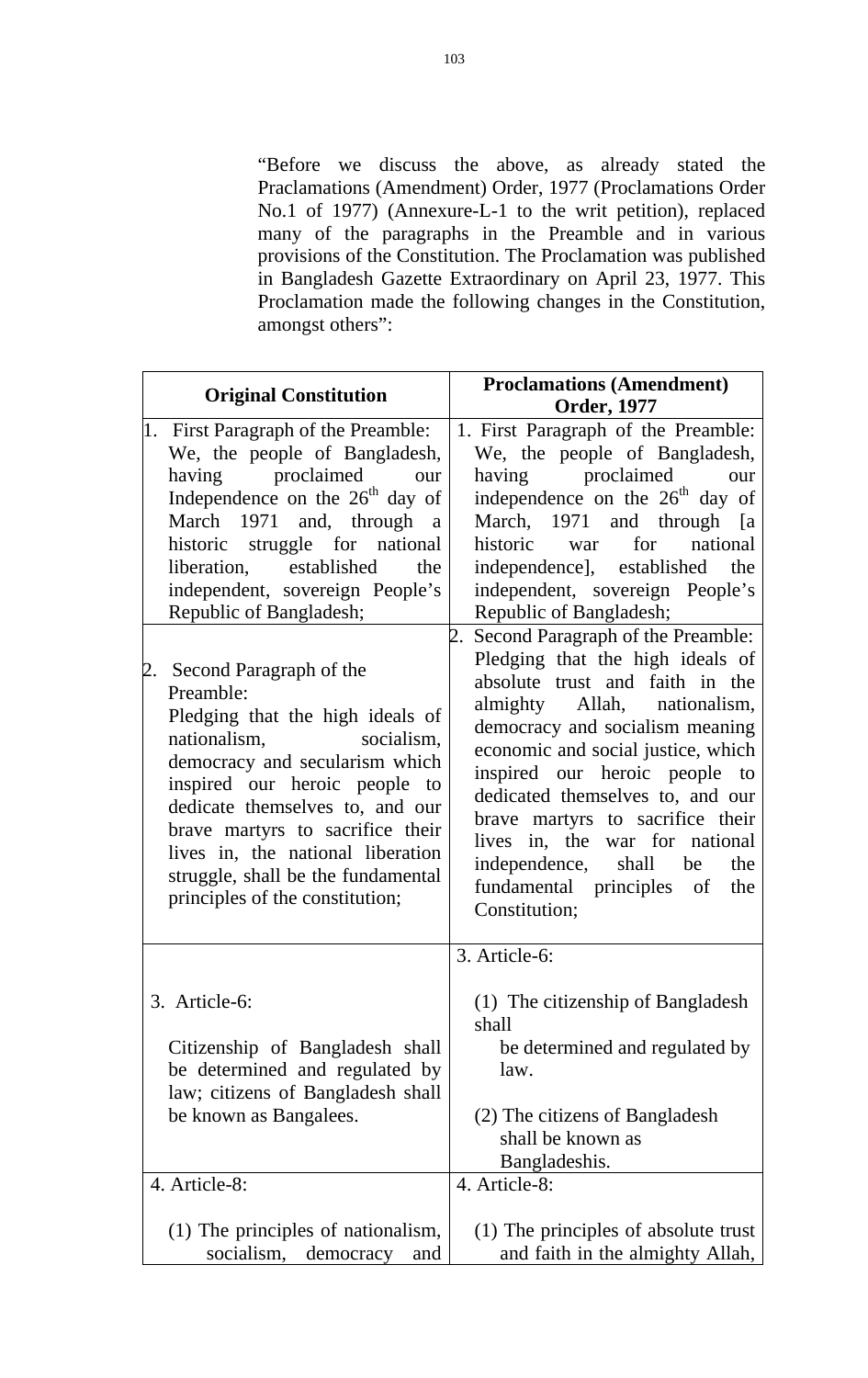| secularism, together with the              | nationalism, democracy and                                     |
|--------------------------------------------|----------------------------------------------------------------|
| principles derived from them               | socialism meaning economic                                     |
| as set out in this Part, shall             | and social justice, together with                              |
| constitute the fundamental                 | the principles derived from                                    |
| principles of state policy.                | them as set out in this Part,                                  |
|                                            | shall constitute the fundamental                               |
| The principles set out in this<br>(2)      | principles of state policy.                                    |
| Part shall be fundamental to               |                                                                |
| the<br>governance<br>of                    | $(1A)$ Absolute trust and faith in the                         |
| Bangladesh, shall be applied               | Almighty Allah shall be the                                    |
| by the State in the making of              | basis of all actions.]                                         |
| laws, shall be a guide to the              |                                                                |
| interpretation<br>of<br>the                | (2) The principles set out in this                             |
| Constitution and of the other              | Part shall be fundamental to the                               |
| laws of Bangladesh and shall               | governance of Bangladesh,                                      |
| form the basis of the work of              | shall be applied by the State in                               |
| the State and of its citizens,             | the making of laws, shall be a                                 |
| but shall not be judicially                | guide to the interpretation of                                 |
| enforceable.                               | the Constitute and of the other                                |
|                                            | laws of Bangladesh, and shall                                  |
|                                            | form the basis of the work of                                  |
|                                            | the State and of its citizens, but                             |
|                                            | judicially<br>shall<br>not<br>be                               |
|                                            | enforceable.                                                   |
| 5. Article-9:                              | 5. Article-9:                                                  |
| The unity and solidarity of the            | The State shall encourage local                                |
| Bangalee nation, which, deriving its       | Government institutions composed                               |
|                                            | identity from its language and of representatives of the areas |
| culture, attained sovereign<br>and         | concerned and in such institutions                             |
| independent Bangladesh through a           | special representation shall be given,                         |
| united and determined struggle in          | as far as possible, to peasants,                               |
| the war of independence, shall be          | workers and women.                                             |
| the basis of Banglaee nationalism.         |                                                                |
| 6. Article-10:                             | 6. Article-8:                                                  |
| A socialist economic system shall          | Steps shall be taken to ensure                                 |
| be established with a view to              | participation of women<br>in<br>al                             |
| ensuring the attainment of a just          | spheres of national life.                                      |
| and egalitarian society, free from         |                                                                |
| the exploitation of man by man.            |                                                                |
| 7. Article-12:                             | 7. Article-12 was deleted.                                     |
| The principle of secularism shall be       |                                                                |
| realized by the examination of-            |                                                                |
| (a) communalism in all                     |                                                                |
| its forms;                                 |                                                                |
| (b) the granting by the                    |                                                                |
| State of political                         |                                                                |
| status in favour of                        |                                                                |
|                                            |                                                                |
| any religion;<br>(c) the abuse of religion |                                                                |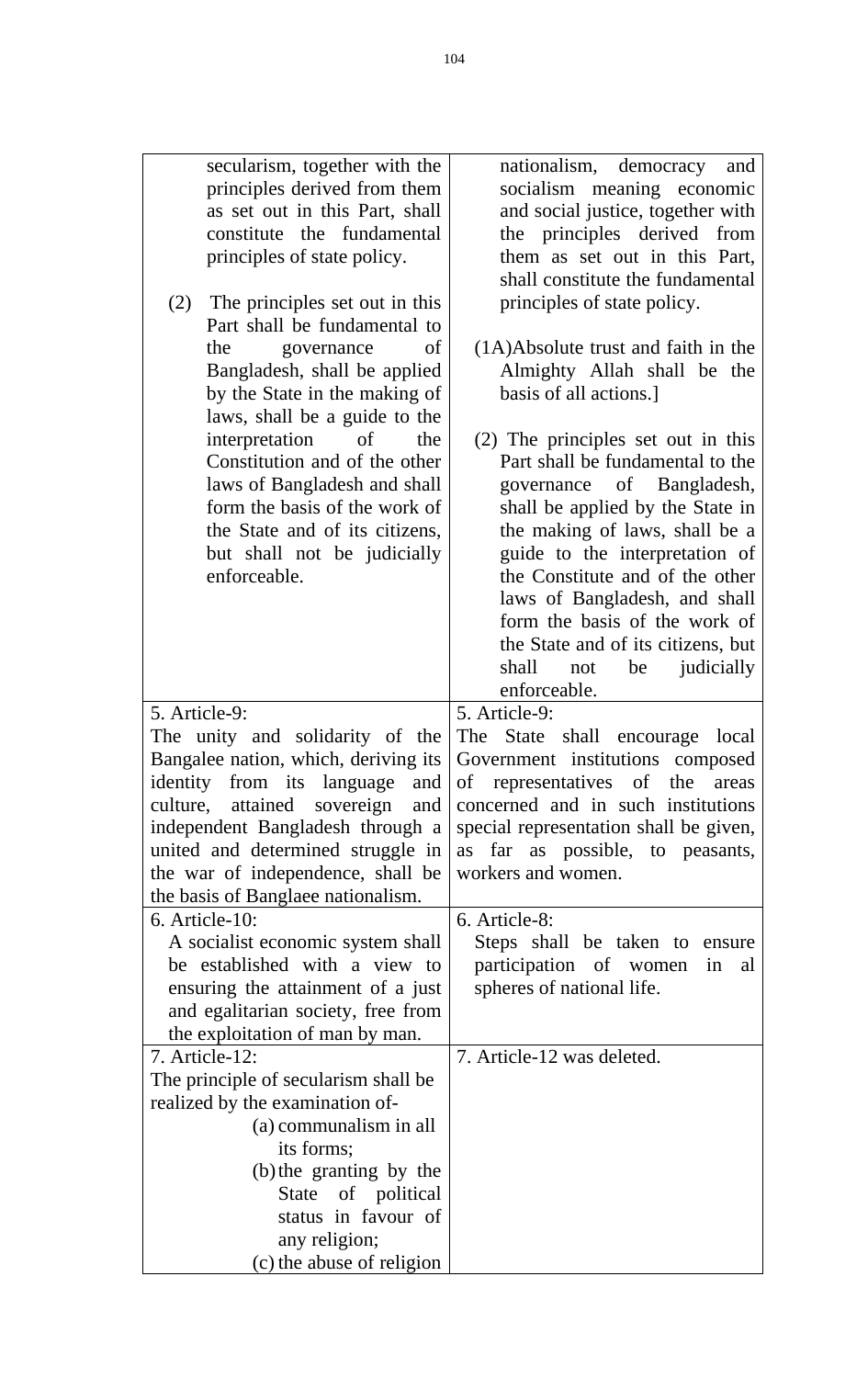| political<br>for<br>purposes;<br>discrimination<br>any<br>against, or persecution<br>of, persons practicing a<br>particular religion.                                                                                                                                                                                                                                                                                                                                                                                                                                      |                                                                                                                                                                                                                                                                                                                                                                                                                                                                                                |
|----------------------------------------------------------------------------------------------------------------------------------------------------------------------------------------------------------------------------------------------------------------------------------------------------------------------------------------------------------------------------------------------------------------------------------------------------------------------------------------------------------------------------------------------------------------------------|------------------------------------------------------------------------------------------------------------------------------------------------------------------------------------------------------------------------------------------------------------------------------------------------------------------------------------------------------------------------------------------------------------------------------------------------------------------------------------------------|
| 8. Clause 2 of Article-25 was not<br>there.                                                                                                                                                                                                                                                                                                                                                                                                                                                                                                                                | 8. Article-25:<br>$(2)$ The State shall endeavour to<br>consolidate, preserve<br>and<br>strengthen fraternal relations<br>among Muslim countries based on<br>Islamic solidarity.]                                                                                                                                                                                                                                                                                                              |
| 9. Article-38:                                                                                                                                                                                                                                                                                                                                                                                                                                                                                                                                                             | 9. Article-38:                                                                                                                                                                                                                                                                                                                                                                                                                                                                                 |
| Every citizen shall have the right<br>to form associations or unions,<br>to to<br>any reasonable<br>subject<br>restrictions imposed by law in the<br>interests of morality or public order:                                                                                                                                                                                                                                                                                                                                                                                | Every citizen shall have the right<br>to rorm associations or unions,<br>subject to any reasonable restrictions<br>imposed by law in the interests of<br>public order or public health.                                                                                                                                                                                                                                                                                                        |
| Provide that no person shall have<br>the right to form, or be a member or<br>otherwise taken part in the activities<br>of,<br>any communal<br>other<br><b>or</b><br>association or union which in the<br>name or on the basis of any religion<br>has for its object, or pursues, a<br>political purpose.                                                                                                                                                                                                                                                                   |                                                                                                                                                                                                                                                                                                                                                                                                                                                                                                |
| 10 Article-42:<br>$(2)$ A law made under clause $(1)$<br>shall provide for the acquisition,<br>nationalization or requisition<br>with or without compensation,<br>and in a case where it provides<br>for compensation shall fix the<br>amount or specify the principles<br>on which, and the manner in<br>which, the compensation is to<br>be assessed and paid; but no<br>such law shall be called in<br>question in any Court on the<br>ground that it does not provide<br>for compensation or that any<br>provision in respect of such<br>compensation is not adequate. | 10. Article-42:<br>$(2)$ a law made under clause $(1)$ shall<br>provide<br>the<br>acquisition,<br>for<br>nationalization or requisition with<br>compensation and shall either fix the<br>amount of compensation or specify<br>the principles on which, and the<br>manner in which the compensation is<br>to be assessed and paid; but no such<br>law shall be called in question in any<br>Court on the ground that<br>any<br>provision in respect of<br>such<br>compensation is not adequate. |

Besides, a new paragraph being paragraph 3A was added to the Fourth Schedule of the Constitution in order to validate all Proclamations. MLRs and MLOs and all actions taken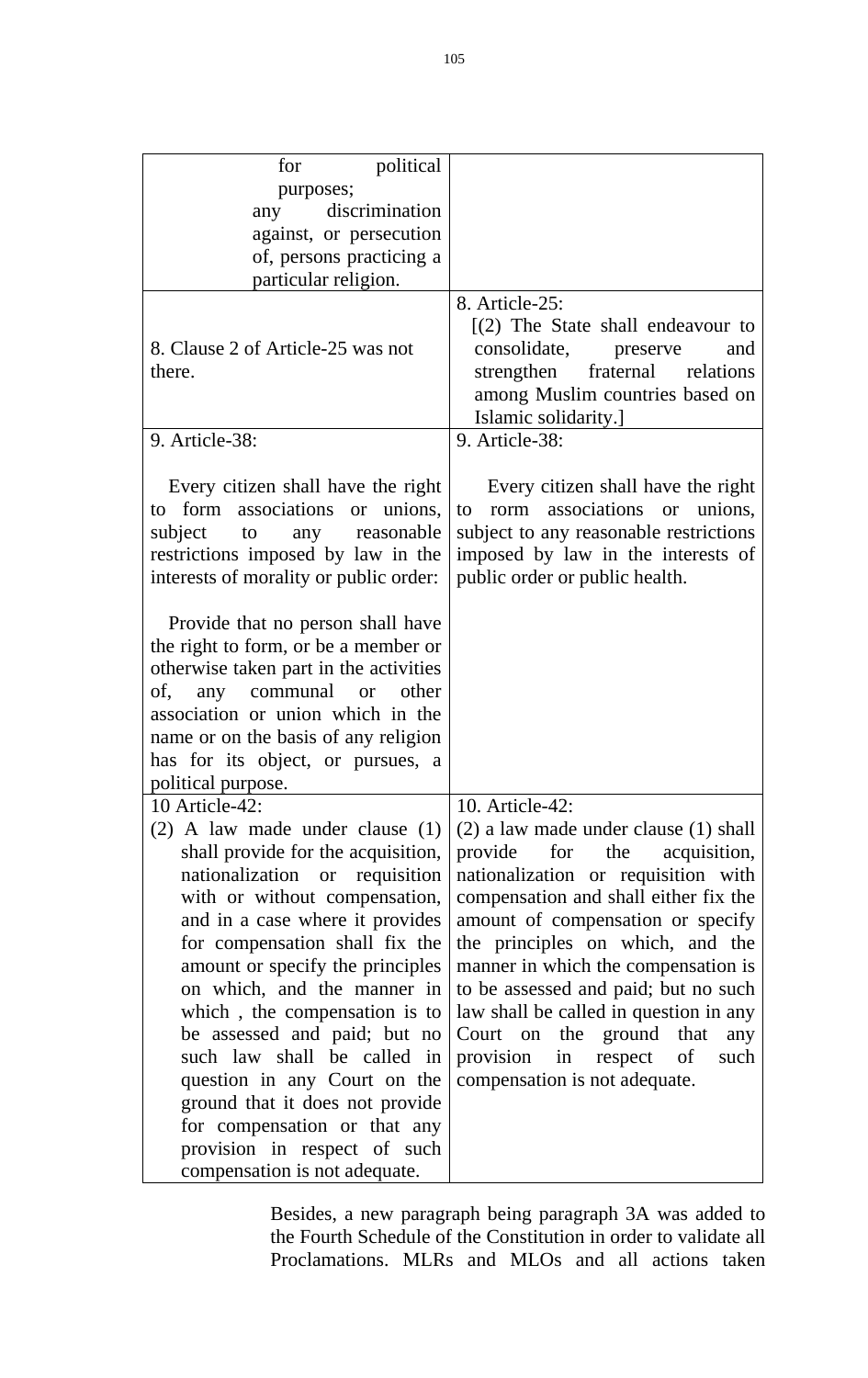thereon since August 15, 1975, till revocation of the Proclamations and the withdrawal of the Martial Law.

All the above changes were made in the English text of the Constitution but the original Bengali version of the Constitution remained as it was. The Bengali version of those and other and further changes in the Constitution were made by the Second Proclamation (Fifteenth Amendment) Order, 1978 (Second Proclamation Order No. IV of 1978). Section 2, Clause (3) reads as follows:

"2. Amendment of the Second Proclamation. In the Proclamation of the 8<sup>th</sup> November, 1975.

................................................................................................... ...................................................................................................

(3) after clause (gc), the following new clause shall be inserted, namely:

"(gd) the provisions of the Bengali text of the Constitution shall be amended in the manner specified in the Second Schedule to this Proclamation;"

Earlier, some minor changes were made in Article 142 by the Constitution (Second Amendment) Act, 1973 but subsequently Article 142 and the Bengali version of Article 38 were also changed by the above Second Proclamation Order No. IV of 1978.

| <b>Original Constitution</b>                                                                                                                                                                                                                                                                                                                                                                                                                                                                                                                                                                                                    | Proclamations (Amendment) Order,<br>1978                                                                                                                                                                                                                                                                                                                                                                                                                                                                                                                                                                                                          |
|---------------------------------------------------------------------------------------------------------------------------------------------------------------------------------------------------------------------------------------------------------------------------------------------------------------------------------------------------------------------------------------------------------------------------------------------------------------------------------------------------------------------------------------------------------------------------------------------------------------------------------|---------------------------------------------------------------------------------------------------------------------------------------------------------------------------------------------------------------------------------------------------------------------------------------------------------------------------------------------------------------------------------------------------------------------------------------------------------------------------------------------------------------------------------------------------------------------------------------------------------------------------------------------------|
| 1 cÖlvebui c <u>Ög</u> Aby <sup>t</sup> Q't<br>Agiy evgiyî iki RbM, 1971 Libitai<br>gyP <sup>©</sup> gytmi 26 ZwitL mlaxbZv tMdbv<br>Kuiqv Ružxq gyî i Rb Hužnunk<br><b>msMtgi gva tg mlaxb i me@f\$g</b><br><b>McRužšyevaj třich cůzně z Kvievně  </b><br>2 cÖlvebu wazxq Aby O't<br>AgivAsMKu KwiZw th,th mKj gmb<br>Av k <sup>©</sup> Avgu <sup>+</sup> i exi RbMW K RuZxq<br>qu <sup>2</sup> msMtg Au2 that a levik nx w MtK<br><b>c <b>üy</b>vmMP</b><br><b>Kwitz</b><br>D×¥<br><b>Kuiquūj iRvžxqZvev</b> , ngvRZš <sub>id</sub> MZš <sub>id</sub><br><b>I</b> ag <b>@itc</b> ¶ZuitmB mKj Av k©GB<br>mseathi gj briZ nB‡et | 1 $\overline{\text{c}0}$ i vebvi c $\overline{\text{q}}\text{g}$ Aby $\overline{\text{q}}\text{t}$<br>Agiy evjut iki RbM, 1971 Lióutái<br>gyP <sup>©</sup> gytmi 26 ZwitL mlaxbZv tNdbv<br>Kuiqv Ružxq mlaxb Zui Rb Hužmunk<br><b>msMtgi gva tg mlaxb i me@f\$g</b><br>McRwšxewj tř k cirož Kuigul<br>2 cÖlvebui wiZxq Aby Q`t<br>AgivAsMKu KutZu th, th nKj gmb<br>Av k <sup>©</sup> Avgut i exi RbM#K RwZxq<br>mlaxbZui Rb http: AuZibtquu I exi<br>kni w MtK cüyvmM <sup>®</sup> KwitZ<br><b>D</b> x <b>x</b><br><b>Kuiquûj meku<sup>s</sup>gub Ayjuni Dci cy®</b><br>Av v I wekim, RwZuqZuev, MYZš¿Ges<br>ngvRZš; A_@r A_ <b>@wZK I</b> mgvRK |
|                                                                                                                                                                                                                                                                                                                                                                                                                                                                                                                                                                                                                                 | mePutii tmB mKj Av k©GB maeautbi<br>qy bxxZ nB‡et                                                                                                                                                                                                                                                                                                                                                                                                                                                                                                                                                                                                 |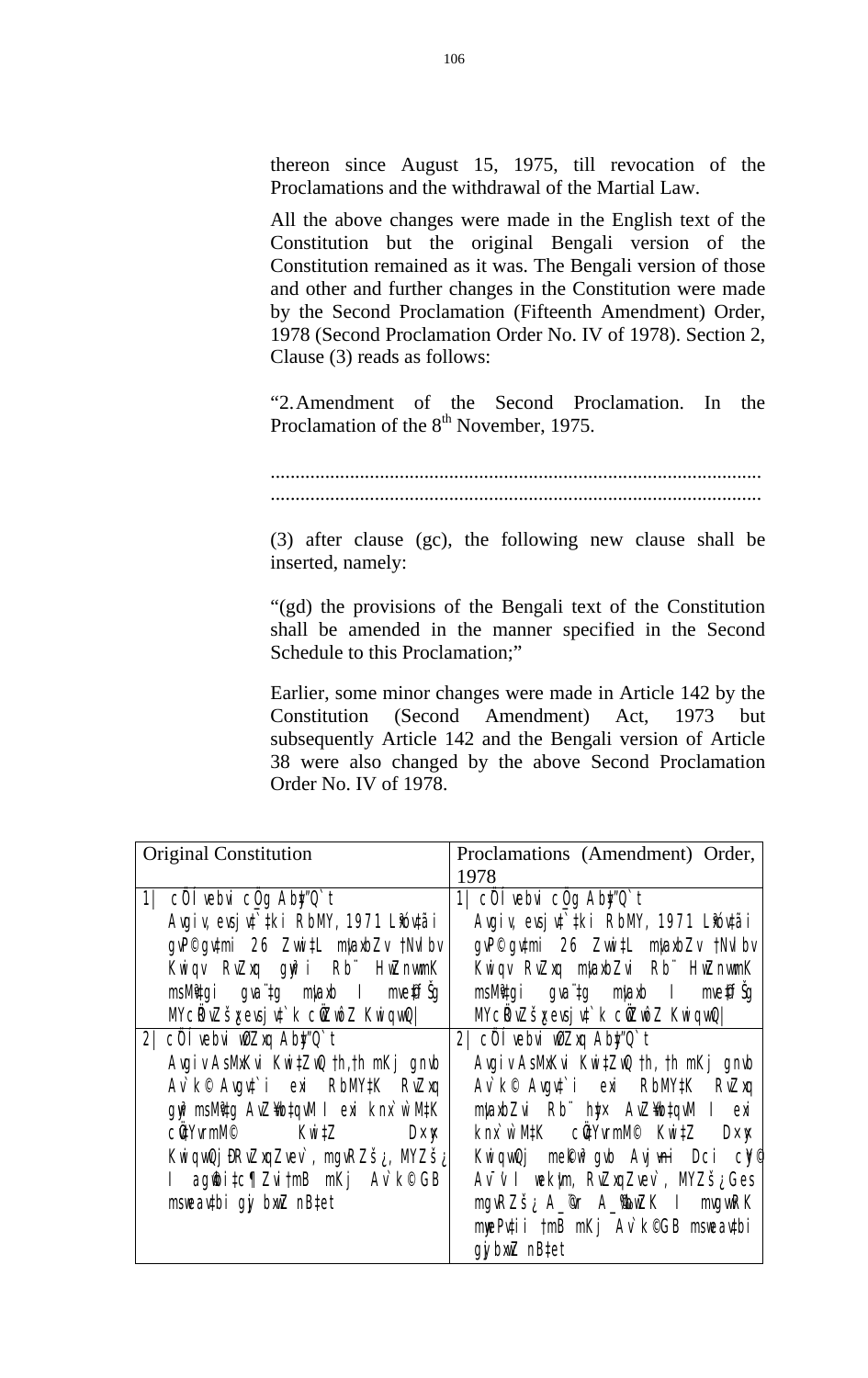| 3 Aby C Bot                                                                                                                                                                                                                                                                                                                                                                  | 3 Aby T Bt                                                          |
|------------------------------------------------------------------------------------------------------------------------------------------------------------------------------------------------------------------------------------------------------------------------------------------------------------------------------------------------------------------------------|---------------------------------------------------------------------|
| evsju'tki buMirKZ; AuBtbi Øuiv buMirKZ;                                                                                                                                                                                                                                                                                                                                      | (1) evsju <sup>r</sup> iki buMirKZ; AuBibi Guiv                     |
| $\Delta \mathbf{m}$ is $\Delta \mathbf{m}$ in $\Delta \mathbf{m}$ is $\Delta \mathbf{m}$ in $\Delta \mathbf{m}$ is $\Delta \mathbf{m}$ in $\Delta \mathbf{m}$ is $\Delta \mathbf{m}$ in $\Delta \mathbf{m}$ is $\Delta \mathbf{m}$ in $\Delta \mathbf{m}$ is $\Delta \mathbf{m}$ in $\Delta \mathbf{m}$ is $\Delta \mathbf{m}$ in $\Delta \mathbf{m}$ is $\Delta \mathbf{m}$ | <b>bati Z I bqui Z nBtel</b>                                        |
| bwirk W ew Mij xeyj qv curuPZ nBteb                                                                                                                                                                                                                                                                                                                                          |                                                                     |
| 4 Aby C BSt                                                                                                                                                                                                                                                                                                                                                                  | 4 Aby T Bt                                                          |
|                                                                                                                                                                                                                                                                                                                                                                              |                                                                     |
| RužxqZvev`, mgvRZš <sub>i</sub> MZš <sub>i</sub> I<br>$\mathbf{\Omega}$                                                                                                                                                                                                                                                                                                      | melku <sup>s</sup> gub Aujumi Dci c¥¶v <sup>r</sup> v I<br>$\bf(1)$ |
| ag@i‡c¶ZWGB bxZngn Ges Zrmn                                                                                                                                                                                                                                                                                                                                                  | wekim RwZuqZuev, MYZš <sub>i</sub> Ges                              |
| GB bxZngp nBtZ D"E GB futMeW2                                                                                                                                                                                                                                                                                                                                                | ngvRZš¿A_@ A_ <b>SuZK I</b> mgvRK                                   |
| Ab mKj bxiZ ivó curPyjbui gj bxiZ                                                                                                                                                                                                                                                                                                                                            | mpPui D GB bxiZ mgp Ges Zrmn GB                                     |
| eyj qv cvi MWZ nB‡e                                                                                                                                                                                                                                                                                                                                                          | buiZmgn nBtZ D"T. GBfvte eW2                                        |
| GBfutM eW2 bxZngn<br>(2)                                                                                                                                                                                                                                                                                                                                                     | Ab mKj bmZ ivo <sup>a</sup> cuiPyjbui gjbmZ                         |
|                                                                                                                                                                                                                                                                                                                                                                              |                                                                     |
| <b>evsj u` kBcuiPyj bui</b><br>gjni<br><b>nB‡e,</b>                                                                                                                                                                                                                                                                                                                          | eyj qv cvi MWZ nB‡e                                                 |
| AuBb cüqYKutj i w <sup>a</sup> Zunv cüqvM                                                                                                                                                                                                                                                                                                                                    | <b>meliku<sup>s</sup>gub Ayjumi Dci c¥¶vīnv I</b><br>(1K)           |
| Kuiteb, GB mareab I eusju <sup>t</sup> tki                                                                                                                                                                                                                                                                                                                                   | <b>wekinn nB‡e hveZxq Kvh@xi vfiË  </b>                             |
| Ab b ABthi e L v thi 1911 Zuw                                                                                                                                                                                                                                                                                                                                                | (2)<br>GB futM eW2 bxiZmgn                                          |
| <b>wi RK nBte, Zte GB nKj bxZ nKj</b>                                                                                                                                                                                                                                                                                                                                        | evsjut kilicur Puj bui og ji mili<br>nB‡e,                          |
| Av y tzi gva tg ej eth M nBte by                                                                                                                                                                                                                                                                                                                                             | A <b>BbDcÜqbKtj</b> iv <sup>a</sup> Zuw c <b>üyM</b>                |
|                                                                                                                                                                                                                                                                                                                                                                              | Kuiteb, GB manaub I eugju't iki                                     |
|                                                                                                                                                                                                                                                                                                                                                                              | Ab b Awthi e'l v thit fil Zuv                                       |
|                                                                                                                                                                                                                                                                                                                                                                              |                                                                     |
|                                                                                                                                                                                                                                                                                                                                                                              | <b>when RK</b> mBte Ges Zunv ive <sup>a</sup> I                     |
|                                                                                                                                                                                                                                                                                                                                                                              | <b>bwikt i Kuho wie nBte, Zte GB</b>                                |
|                                                                                                                                                                                                                                                                                                                                                                              | $b$ wZ Av`yj‡Zi<br><b>nKj</b><br><b>pt</b> arp                      |
|                                                                                                                                                                                                                                                                                                                                                                              | ej er#NM nB‡e bv                                                    |
| <b>5  Aby Q DI</b>                                                                                                                                                                                                                                                                                                                                                           | <b>5  Aby Q DI</b>                                                  |
| <b>fuwz</b><br>ms <sup>-</sup> KyZMZ<br><b>GKK</b><br>н                                                                                                                                                                                                                                                                                                                      | ivi <sup>a</sup> mské Gjykui c <b>ikubunané mybiq</b>               |
| n <b>Ëueukóth eu0yjx RunZ HK</b> ëe <b>× I</b>                                                                                                                                                                                                                                                                                                                               | MWZ <sup>-</sup> (bxq kvnb msµvš—c@Zôvb                             |
|                                                                                                                                                                                                                                                                                                                                                                              |                                                                     |
| mskí ex msMg Kuiqv RuZxq gy?htjx i                                                                                                                                                                                                                                                                                                                                           | ngn#K Drmn ` w Kwiteb Ges GB                                        |
| gvaïtg evsjnt"‡ki mlaxbZv II                                                                                                                                                                                                                                                                                                                                                 | n <b>Kj cizôbnyn#K Drmn `b</b>                                      |
| <b>me@f\$jZ; ARD KwqtOb, tnB eOyjx</b>                                                                                                                                                                                                                                                                                                                                       | Kuiteb Ges GB mKj cilôubmyntK                                       |
| Ruiz i HKv I manuz nB‡e ev0yjx                                                                                                                                                                                                                                                                                                                                               | <b>KIK, küyK Ges gunj uù MIK h_vn¤0</b>                             |
| Ružną Zvent`i vfuž                                                                                                                                                                                                                                                                                                                                                           | <b>wiki citibusz; i i qvnnte)</b>                                   |
|                                                                                                                                                                                                                                                                                                                                                                              |                                                                     |
| 6 Aby C Mot                                                                                                                                                                                                                                                                                                                                                                  | 6 Aby T Mot                                                         |
|                                                                                                                                                                                                                                                                                                                                                                              | <b>Rızıq Rietbi me©l‡i gunjut`i AskMhb</b>                          |
| <b>gubji i Dci gubji i tkvab nB‡Z gj<sup>2</sup> b`vqubji</b> l                                                                                                                                                                                                                                                                                                              |                                                                     |
| I mg"ev`x ngvRjvf whoi Z Kwiewi D‡I†k"                                                                                                                                                                                                                                                                                                                                       | <b>Juž Z Kujevi</b> e'e <sup>-</sup> VMb KivnB‡e                    |
| nguRZušK A_ShuZK eve v ciZôv Kiv                                                                                                                                                                                                                                                                                                                                             |                                                                     |
| nBte                                                                                                                                                                                                                                                                                                                                                                         |                                                                     |
| <b>7  Aby'Q` Di2t</b>                                                                                                                                                                                                                                                                                                                                                        | 7 Aby'Q Di2t wig                                                    |
| ag@i‡c¶Zui bxiZ ev leuthi Rb                                                                                                                                                                                                                                                                                                                                                 |                                                                     |
| (K) meelüyi m¤c Öyyuk Zy                                                                                                                                                                                                                                                                                                                                                     |                                                                     |
| (L) ivé KZŴ †Kvb ag\$K ivR <b>%wZ</b> K                                                                                                                                                                                                                                                                                                                                      |                                                                     |
| <b>gh<sup>o</sup>v b</b> ,                                                                                                                                                                                                                                                                                                                                                   |                                                                     |
| (II) i R <b><sup>3</sup>DZK</b> DII Ik atg <b>û</b> Ace emi,                                                                                                                                                                                                                                                                                                                 |                                                                     |
|                                                                                                                                                                                                                                                                                                                                                                              |                                                                     |
| (N) tKub wetki ag@yjbKuix e w <sup>2</sup> i cilZ                                                                                                                                                                                                                                                                                                                            |                                                                     |
| %Ig" ev Zuni Dci ucooy wetj uc Kiv                                                                                                                                                                                                                                                                                                                                           |                                                                     |
| nBte                                                                                                                                                                                                                                                                                                                                                                         |                                                                     |
| 8 Aby 0 <b>125t</b>                                                                                                                                                                                                                                                                                                                                                          | <b>8 Aby Q P25t</b>                                                 |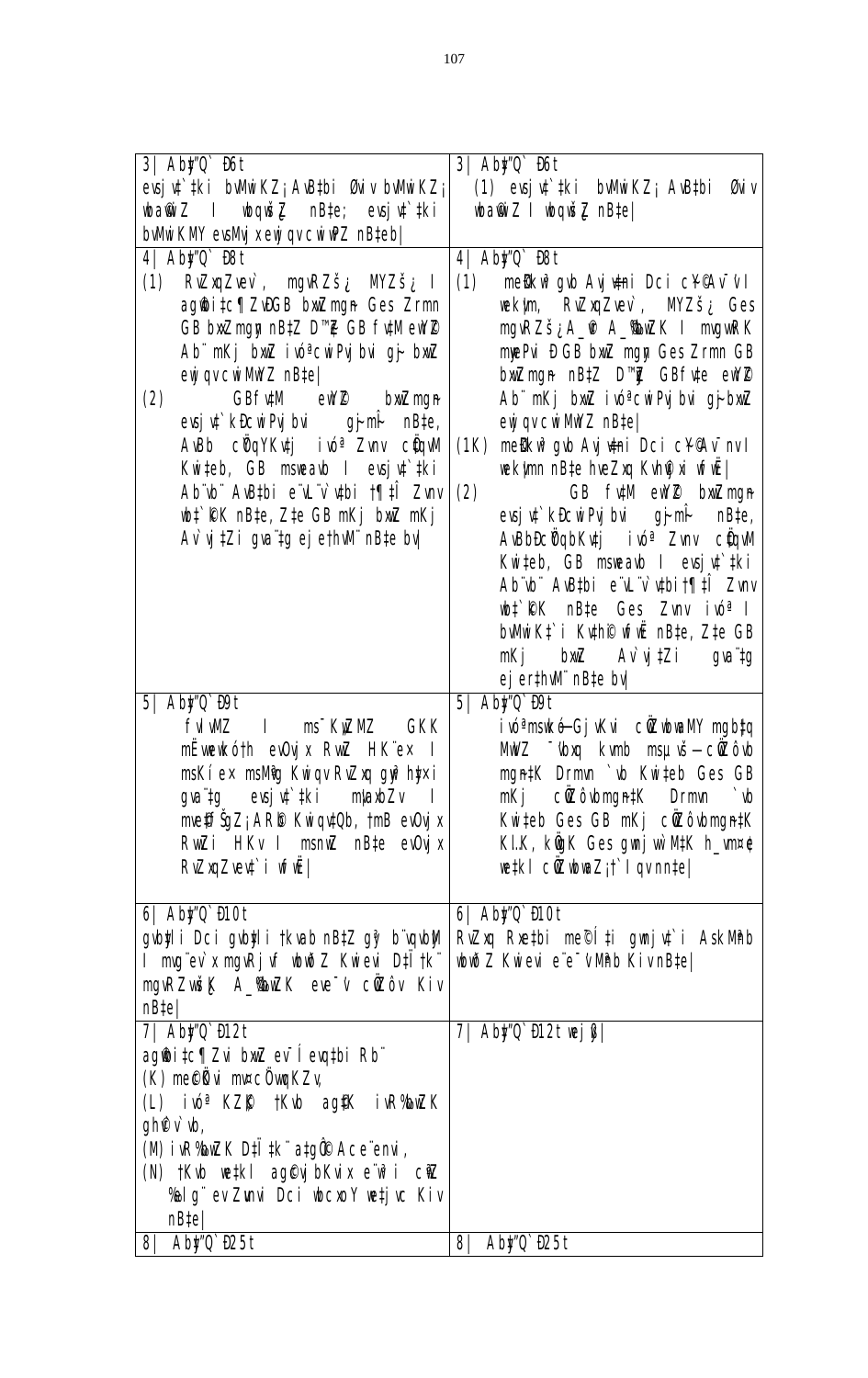| $(2)$ Abyw $Z$                                                                                                                                                                                                                                                                                                                                                                                                                                                                                                                                                | $(1)$<br><b>(2) ivi<sup>a</sup> Bnj vyx manizi vfriž‡z gynjig†k</b><br><b>ng‡ni g‡a åvZZ; n¤úK©nanZ, nsi¶Y</b><br>Ges tRu <sup>-</sup> u KuitZ mtPo nBteb                                                                                                                                                                                                                                                                                                                                                                                                                                                                   |
|---------------------------------------------------------------------------------------------------------------------------------------------------------------------------------------------------------------------------------------------------------------------------------------------------------------------------------------------------------------------------------------------------------------------------------------------------------------------------------------------------------------------------------------------------------------|-----------------------------------------------------------------------------------------------------------------------------------------------------------------------------------------------------------------------------------------------------------------------------------------------------------------------------------------------------------------------------------------------------------------------------------------------------------------------------------------------------------------------------------------------------------------------------------------------------------------------------|
| 9 Aby TB8t<br>RbksLjv I SuZKZui ntt_©AuBibi Guiv<br>Autiur Z gy <sup>2</sup> mawz eurochtia motety<br>my Z ev msN MJb Kureui AuaKui cüZ"K<br><b>bWith <math>\mathbf{W}</math> with <math>\mathbf{W}</math></b> $\mathbf{W}$ and $\mathbf{W}$ and $\mathbf{W}$<br>ivRSwZK DIIK membosev j¶ bynix tKub<br>m¤cÖwu <sub>l</sub> K mynZ ev msN uKsev Aby <sup>1</sup> /c<br>D‡IK ev j¶ bynix ag@ bughy? ev<br>agffrück Ab #Kub muguz ev man Mub Kuievi<br>ev Zuni m'm' nBeui ev Ab jKub cüluti<br>Zuni ZrciZug Ask Mhb Kuievi AuaKvi<br><b>TKU e'uf i _uKte by</b> | 9 Aby TB8t<br>Rbk;Ljv I BuZKZui ntt_©AuBi Buv<br>AtiveZ hyPmsWZ evaubtla <b>D</b> mtct¶<br>my Z ev nt/2 Mb Kvievi AvaKvi ctZ K<br>bWit <sub>Ki_wK</sub> tet                                                                                                                                                                                                                                                                                                                                                                                                                                                                 |
| <b>10 Aby Q B42t</b><br><b>(2) GB Aby'Ot i (1) `dui Aarb cürz</b><br>Austb ¶uzcitY eva ZugjiKfute Mhb,<br>ivothë KiY ev`Ltji veavb Kiv nBte Ges<br><b>tKub t¶ilî ¶uZcitYi waxb KivnBtj Zuni</b><br>cuigub what's use aby's The cit with I<br>c <b>othi bull</b> I c×ull uniof Kiv nBte, Zte<br>Aby's 1K b ABth Tu CitYi was Kiving<br>buB eyj qv uksev ¶uZci#Yi weaub Ach®<br>nBqutQ eyj qv tmB AuBb m¤utK© tKub<br>Av y 17 1K b cho i vcb Kivh Bie by                                                                                                        | <b>10 Aby'Q B42t</b><br>(2) GB Aby'Qt i (1) dui Aarb cürz<br>Austh Tulcivm evalugikfute May,<br>ivothë KiY ev`Ltji veavb Kiv nBte Ges<br>The City i cuight was Y, use The City<br><b>We ev cöuthi buil I cxul wife Kiv</b><br>nBte, Zte Aby'c tKub Austh TuzcitVi<br>weaub Ach® nBqu‡Q eyj qv tmB AuBb m¤ut#K®<br>tKub Av yitZ tKub chicaDli uch Kiv huBte<br><b>by</b>                                                                                                                                                                                                                                                     |
| <b>11  Aby Q M42t</b><br>(1) GB maeauth hunv ejv nBqutQ, Zunv<br>ntë j                                                                                                                                                                                                                                                                                                                                                                                                                                                                                        | <b>11  Aby Q D142t</b><br><b>(1) GB mseavib hvny ej v nBqviQ, Zvny</b><br>ntˇ                                                                                                                                                                                                                                                                                                                                                                                                                                                                                                                                               |
| (K) mant` i AvBb Øuiv GB mareautbi †Kvb<br>wayb mstkyneZ nBtZ cwitet<br>Zte kZ©\tK th,<br>(A)Aby'c mstkuabri Rb" Aubriz † Kub<br>vetji m¤vúbB vkibvgvq<br><b>GB</b><br>maeadbitKub weaub mstkuab Kiv nBte<br>$\omega$ eyj qv $\tilde{\omega}$ io i 4c Dtj l = bv $\omega$ in the juli<br>wetePbui Rb" Mhb KivnBte bv;<br>(A) nPnt itgU m miDnsL u Ab-b<br>`BDZZxqvsk †fv#U MpxZ bv nB‡j<br>Aby'ctKub wetj m <sup>-</sup> \$2 utbi Rb Zunv<br>ivéw i wku Dc muez nBte bv;                                                                                      | (K) mant i A&b Guiv GB maeauthi<br><b>tKub weaub msthwRb, cwieZD,</b><br>$c\tilde{Z}$ $\sim$ $\sim$ $c$ $\sim$ $c$ $\sim$ $c$ $\sim$ $c$ $\sim$ $c$ $\sim$ $c$ $\sim$ $c$ $\sim$ $c$ $\sim$ $c$ $\sim$ $c$ $\sim$ $c$ $\sim$ $c$ $\sim$ $c$ $\sim$ $c$ $\sim$ $c$ $\sim$ $c$ $\sim$ $c$ $\sim$ $c$ $\sim$ $c$ $\sim$ $c$ $\sim$ $c$ $\sim$ $c$ $\sim$ $c$<br><b>Giv</b><br><b>mstkun Z nB‡Z curitet</b><br>(A) Aby'c (mstkvabxi) Rb" AvbxZ<br>tKub vetji m¤úb©kibvgvq GB<br>maeadhi tKub waab mstkuab<br>Kiv nB‡e eyj qv ūtó i ‡c D‡j l-<br>bv _uktj wejw wtePbui Rb"<br><b>Mhb KivnB‡e by</b><br>(A) msnt i tgW m mitmsL u |
| (L) DcwD <sup>3</sup> DcuqtKub wej Mpriz nBevi ci<br>m <b>šī</b> iv <b>ću idzu vien</b> ko                                                                                                                                                                                                                                                                                                                                                                                                                                                                    | Ab-b `BDZZxqvsk tfvtU MpxZ<br>by nBtj Aby'c tK\b wetj                                                                                                                                                                                                                                                                                                                                                                                                                                                                                                                                                                       |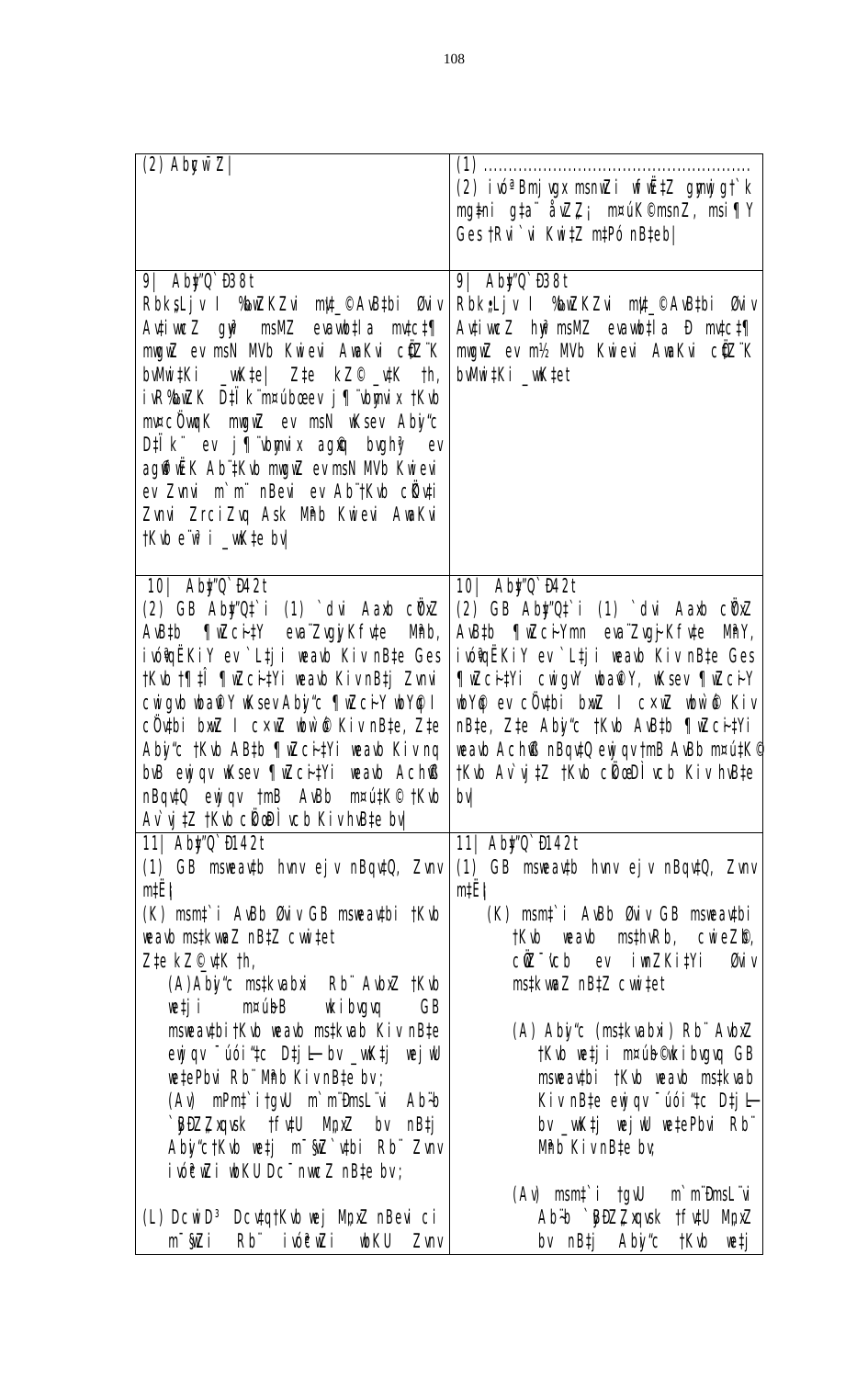| eZ nBtj Dc <sup>-</sup> mc‡bi mZ w̃‡bi        | nrýž vbi Rb Zvnv ivévži                                                                                               |
|-----------------------------------------------|-----------------------------------------------------------------------------------------------------------------------|
| Zub wejw‼‡Z m <sup>−</sup> §nZ`ub Kwi‡eb,     | which D <sub>C</sub> tue Z nBte by                                                                                    |
| nv <b>KuitZ Ang_@Btj D<sup>3</sup>tgqut`i</b> |                                                                                                                       |
| <b>uZub vej uliz m^§iZ`vb KviqviOb</b>        | (L) DcwD <sup>3</sup> Dcug tKub wej MpxZ                                                                              |
| <b>y nB‡e </b>                                | nBevi ci m¤§Zi Rb ivóĉuzi                                                                                             |
| Aby'Of i Aarb cürz †Kub                       | <b>which the Survey Control Control of the State of the State of the State of the State of the State of the State</b> |
| bi †¶IÎ 26 Ab <b>y'u</b> î i †Kıb             | Dc ctbi m2 wtbi gta wb                                                                                                |
| <b>üh:R<sup>"</sup> nB‡e bv</b>               | <b>wj WIZ nray b Kuiteb, Ges Zunv</b>                                                                                 |
|                                               | <b>Kuitz Ang_©nBtj D<sup>3</sup> tgqd`i</b>                                                                           |
|                                               | Aemith with we julitz mega b                                                                                          |
|                                               | Kwiqutüb eyjiqv M <sup>**</sup> nB‡e                                                                                  |
|                                               | (1K) (1) duq huw ejv nBqutQ, Zunv                                                                                     |
|                                               | <b>mtZ# GB mseautbi cÖlebui</b>                                                                                       |
|                                               | A_ev 8, 48, ev 56 Aby Q A_ev                                                                                          |
|                                               | GB Aby'Qt i tKub weau he jui                                                                                          |
|                                               | mstkvatbi e e v ivaqutū GBi'c<br>tkub wej DowidD <sup>3</sup> Dowiq Mhuz                                              |
|                                               | nBevi ci m¤§Zi Rb ivóčuZi                                                                                             |
|                                               | which Dc <sup>-too2</sup> nBtj Dc <sup>-t</sup> ctbi                                                                  |
|                                               | mZ wtbi gta who wjwtz                                                                                                 |
|                                               | mp§Z` ub Kuiteb uK Kuiteb bv                                                                                          |
|                                               | <b>GB chu Mifull tcutyi e'e'v</b>                                                                                     |
|                                               | <b>Kuiteb</b>                                                                                                         |
|                                               | (1L) GB Aby Of i Aarb MARIFU man                                                                                      |
|                                               | be Pibi Rb cÖlZKZ tfubi                                                                                               |
|                                               | Zuj Kuf <sup>3</sup> e w <sup>2</sup> MVi g‡a we®b                                                                    |
|                                               | Kuykb KZŴ A\B‡bi Øiv ba@iZ                                                                                            |
|                                               | tgquì i gta" I c×uZtZ cuiPujZ                                                                                         |
|                                               | nBte                                                                                                                  |
|                                               | (1MGB Aby'Ot' i Aarb tKub uej mautK                                                                                   |
|                                               | curpuj Z MARFAUi djudj                                                                                                |
|                                               | thừ b thut Z ng th B w b D                                                                                            |
|                                               | (A) cÖË mgỳq t <b>futui msl Whiô</b>                                                                                  |
|                                               | tfW D <sup>3</sup> wtj m¤§Z`vbi                                                                                       |
|                                               | ct¶ cÖub Kiv nBqv _uktj,                                                                                              |
|                                               | iviĉuz vej W#Z m¤§z̃b                                                                                                 |
|                                               | Kwiqui Qb eyji qv MV nBte,                                                                                            |
|                                               | A_ev                                                                                                                  |
|                                               | <b>(A) cöë ngỳq tfulli</b><br>msL"Whiô †fW D <sup>3</sup> vetj                                                        |
|                                               | $m\sqrt{3}$ thi ct $\sqrt{7}$ c $\sqrt{0}$ Kiv by                                                                     |
|                                               | <b>nBqv_uktj, ivóčuZ vejvUtZ</b>                                                                                      |
|                                               | mp§Z`yb weiZ iwqytOb                                                                                                  |
|                                               | $\omega$ <b>g</b> qv $\mathbf{M}$ $\mathbf{m}$ $\mathbf{m}$                                                           |
|                                               | (1M) (1M) dui tKub uKOB gušgufvev                                                                                     |
|                                               | mant i Dci Av't Av Auby't                                                                                             |
|                                               | $e^{i\theta}$ qv $W$ nB‡e bv                                                                                          |
|                                               |                                                                                                                       |

Dc<sup>−</sup>nw g‡a¨ wZ Ges Zu Aem**‡b** ey**j** qv M

 $(L)$   $\overline{GB}$ ms‡kva‡ **WQC** ci

mpú#K<sup>®</sup>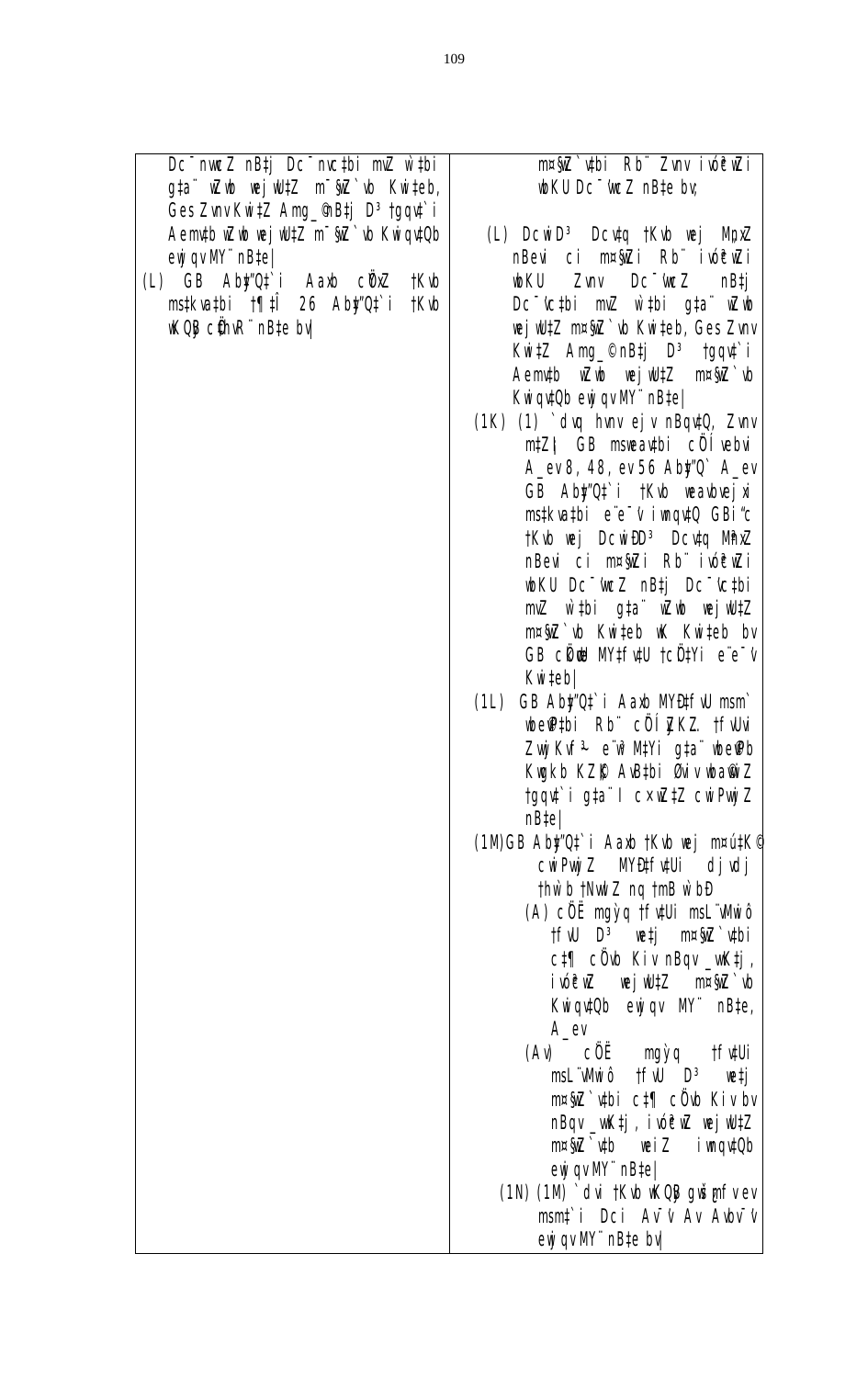|                                                               | (2) GB Aby'Ot i Aarb cünz †Kub<br>mstkvatbi 1911 26 Aby'Ot' i<br>tKub uKOB cühuR" nB‡e bu |
|---------------------------------------------------------------|-------------------------------------------------------------------------------------------|
| 12. Article-142:                                              | 12. Article-142:                                                                          |
| Notwithstanding anything contianed                            | Notwithstanding<br>anything                                                               |
| in this Constitution $-$                                      | contained in the Constitution-                                                            |
| (a) any provision thereof may                                 | (a) any provision thereof may be                                                          |
| amended by way of addition,                                   | amended by way of addition,                                                               |
| alteration, substitution or repeal                            | alteration, substitution<br>or                                                            |
| by Act of Parliament:                                         | reprel by Act of Parliament:                                                              |
| Provided that-                                                | Provided that-                                                                            |
| $(i)$ no Bill for<br>such                                     | (i)<br>no Bill for such                                                                   |
| amendment shall be allowed                                    | amendment shall be                                                                        |
| proceed unless<br>the<br>to                                   | allowed to proceed                                                                        |
| longtitle there expressly                                     | unless the long title                                                                     |
| states that it will amend a                                   | thereof expressly<br>states that it will                                                  |
| provision of the Constitution;<br>(ii) no such Bill shall be  | amend a provision of                                                                      |
| presented to the President for                                | the Constitution;                                                                         |
| assentunless it is passed by                                  | no such Bill shall be<br>(ii)                                                             |
| the votes of not less than                                    | presented to<br>the                                                                       |
| two-thirds of the total                                       | President for assent                                                                      |
| number of members of                                          | unless it is passed by                                                                    |
| Parliament;                                                   | the votes of not less                                                                     |
| (b) When a Bill passed as                                     | than two-thirds of                                                                        |
| aforesaid is presented to the                                 | the total number of                                                                       |
| President for his assent he shall,                            | members<br>of                                                                             |
| within the period of seven days                               | Parliament.                                                                               |
| after the Bill is presented to him                            | Bill passed<br>$(b)$ when<br>a<br>as                                                      |
| assent to the Bill, and if he fails                           | aforesaid is presented to the                                                             |
| so to do he shall be deemed to                                | President for his assent he                                                               |
| have assented to it on the                                    | shall, within the period of                                                               |
| expiration of that period.<br>(2) Nothing in article 26 shall | seven days after the Bill is<br>presented to him assent to the                            |
| apply to any amendment made                                   | Bill, and if he fails so to do he                                                         |
| under this article.                                           | shall be deemed to have                                                                   |
|                                                               | assented to it on the expiration                                                          |
|                                                               | of that period.                                                                           |
|                                                               | (IA) Notwithstanding anything                                                             |
|                                                               | contained in clause (I), when                                                             |
|                                                               | a Bill, passed as aforesaid,                                                              |
|                                                               | which provides for<br>the                                                                 |
|                                                               | amendment of the Preamble                                                                 |
|                                                               | or any provisions of articles                                                             |
|                                                               | 8,48 [or] 56 or this article, is                                                          |
|                                                               | presented to the President for                                                            |
|                                                               | assent, the President, shall,                                                             |
|                                                               | within the period of seven                                                                |
|                                                               | days after the Bill is presented                                                          |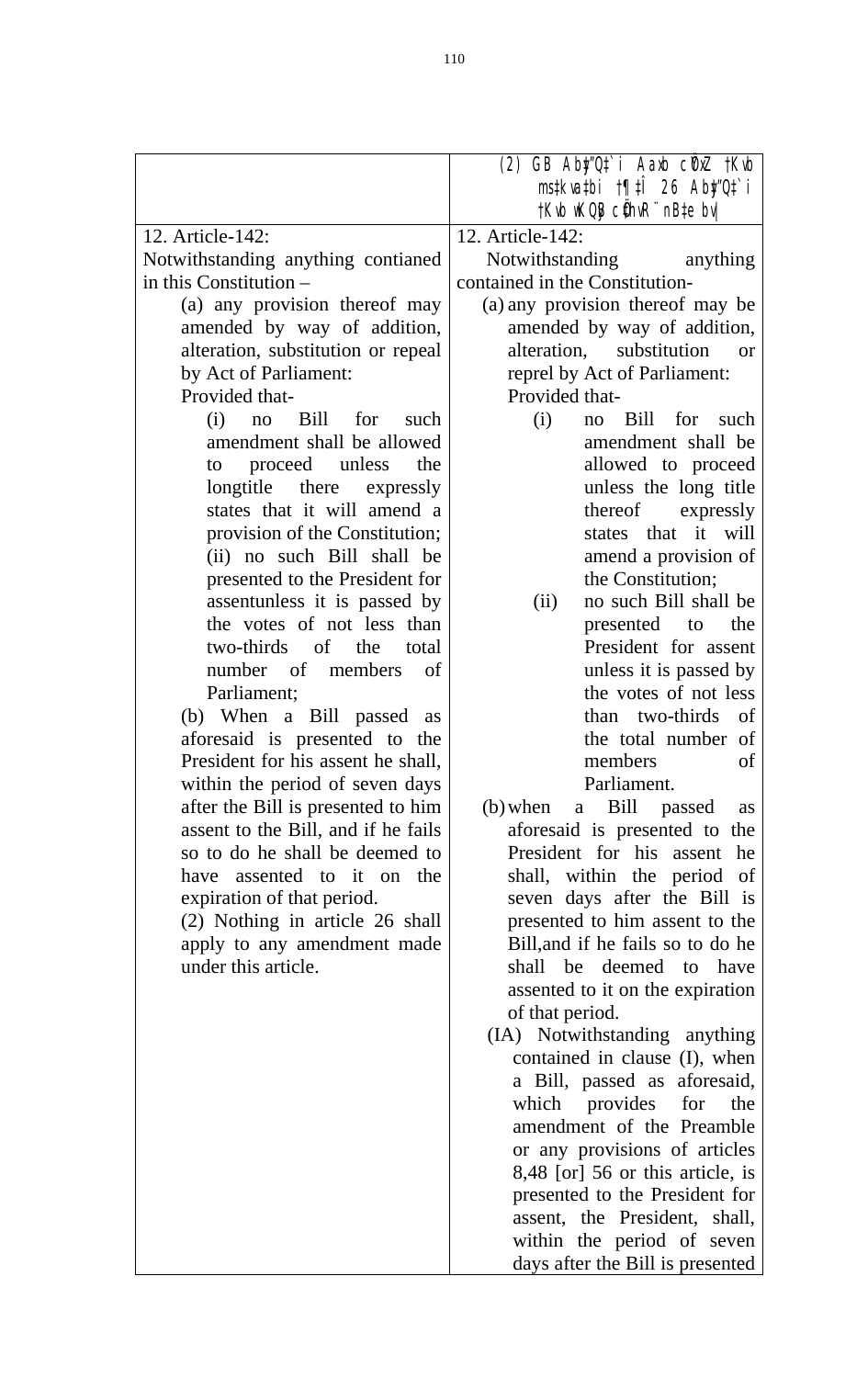| to him, cause to be referred to<br>referendum the question<br>a<br>whether the Bill should or<br>should not be assented to.<br>(IB) A referendum under this<br>article shall be conducted by<br>Election Commission,<br>the<br>within such period and in<br>such manner as<br>may<br>be<br>provided by law, amongst the<br>enrolled<br>on<br>persons<br>the<br>electoralroll prepared for the<br>purpose of election<br>to<br>{Parliament.<br>(IC) On the day on which the<br>result of the referendum<br>conducted in relation in a Bill<br>under this article is declared,<br>the President shall be deemed<br>to have-<br>(a) assented to the Bill, if the<br>majority of the total votes<br>cast are in favour of the<br>Bill being assemed to; or<br>(b) withheld assent therefrom,<br>if the majority of the total<br>votes cast are not in favour<br>to.<br>$[(ID)]$ Nothing in clause $(IC)$<br>shall be deemed to be an |
|----------------------------------------------------------------------------------------------------------------------------------------------------------------------------------------------------------------------------------------------------------------------------------------------------------------------------------------------------------------------------------------------------------------------------------------------------------------------------------------------------------------------------------------------------------------------------------------------------------------------------------------------------------------------------------------------------------------------------------------------------------------------------------------------------------------------------------------------------------------------------------------------------------------------------------|
| of the Bill being assented                                                                                                                                                                                                                                                                                                                                                                                                                                                                                                                                                                                                                                                                                                                                                                                                                                                                                                       |
| expression of confidence or<br>no-confidence in the Cabinet<br>or Parliament.]<br>(2) Nothing in article 26 shall<br>apply to any amendment<br>made underthis article.                                                                                                                                                                                                                                                                                                                                                                                                                                                                                                                                                                                                                                                                                                                                                           |
|                                                                                                                                                                                                                                                                                                                                                                                                                                                                                                                                                                                                                                                                                                                                                                                                                                                                                                                                  |

Regarding the inclusion of the words "BISMILLAH" the High Court Division

stated as follows:

The words, commas and brackets 'BISMILLAH-AR-RAHMAN-AR-RAHIM (In the name of Allah, the Beneficent, the Merciful) were inserted before the word 'PREAMBLE' by the above Order.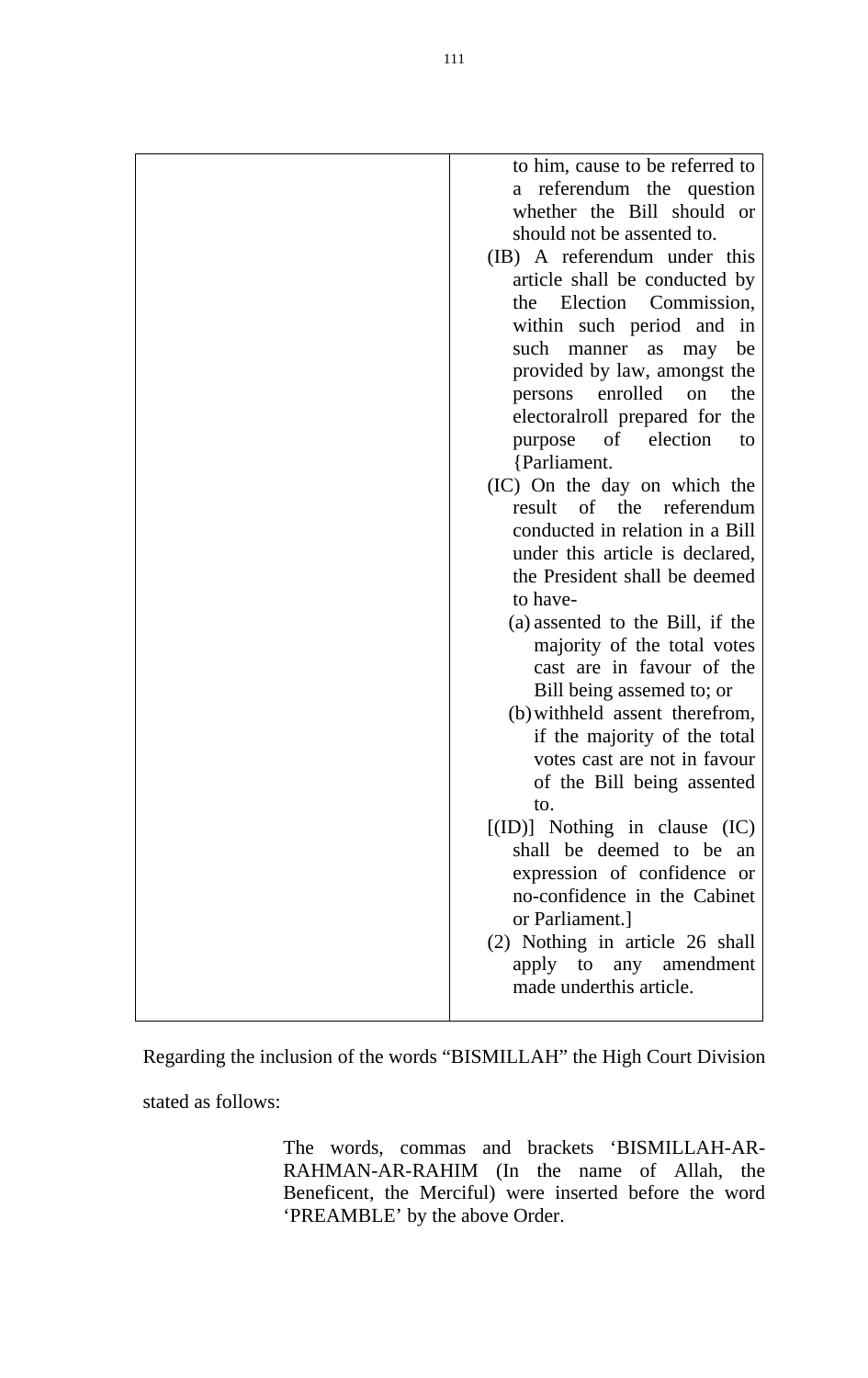The High Court Division then, regarding the first paragraph of the preamble held that in the first paragraph of the preamble in the original Constitution the words 'a historic war for national independence' were substituted for the original words 'a historic struggle for national liberation' …………………..................................................................... .................................................................................................

Regarding the original second paragraph of the Preamble and its amended version, which have been shown in the above chart, the High Court Division held that a plain reading comparing the original Preamble with the amended one would unmistakably show certain basic changes as the original Preamble clearly show that one of the four fundamental basis of our nationhood and inspiration of liberation was "secularism" but the amended Preamble, specially the second paragraph, show that 'secularism' was omitted from the Preamble thus changing the basic character of the Constitution.

The High Court Division then quoting the provisions of original Article 8(1) and its amended version and sub Article (1A) of the same as shown in the above chart, held as follows

> …………………………………………………………… …………………………………………..

It is true that partition was made, more or less on the basis of religion but India declared itself as a secular nation. Mr. Mohammad Ali Jinnah, the first Governor General of Pakistan, although in his first speech made on September 11, 1947, hinted that in Pakistan people of all religion would be equal without any religious discrimination but its first Constitution, made in 1956, declared the country as the Islamic Republic of Pakistan. The Constitution of 1962 made no difference. Pakistan, since the death of its first Governor General, reduced itself into a theoeratic nation as happened in medieval Europe.

But the high ideals of equality and fraternity so very gloriously enshrined in Islam could not spare the majority population of the erstwhile East Pakistan from total discrimination in all spheres of the State without any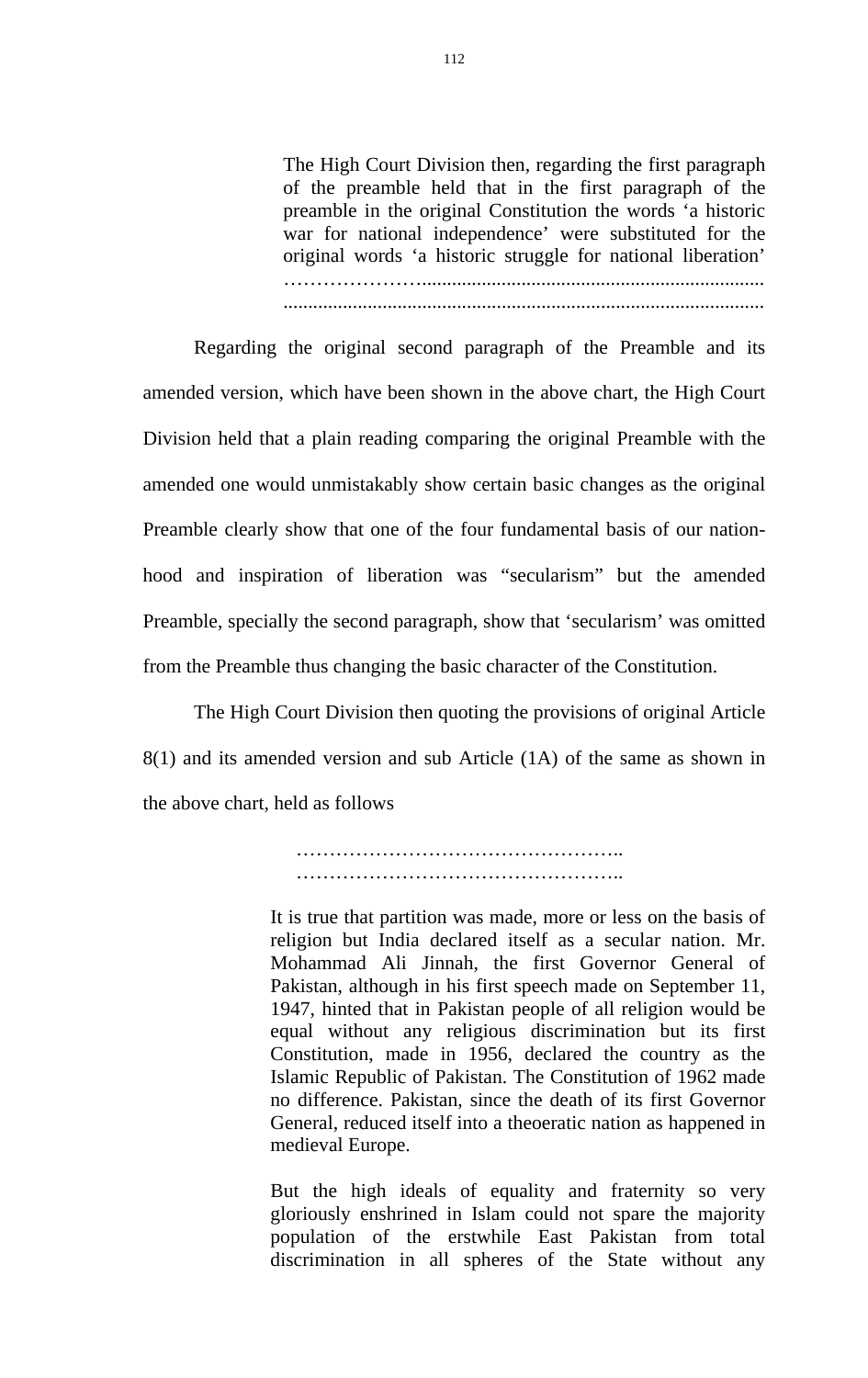exception. The erstwhile East Pakistan was treated as a colony of West Pakistan and when voice was raised praying for at least near equal treatment, steam roller of oppression was perpetrated on the people of the Eastern wing. After a long 23 years, the first general election in Pakistan was held in 1970 with one of the objects, to frame a Constitution. The National Assembly was scheduled to be convened at Dhaka on March 3, 1971, but General Yahya Khan, the President and CMLA postponed the Assembly, forcing the country into turmoil. Thereafter, on the night following March 25, 1971, General Yahya Khan and his military government unleashed the worst genocide in the history of mankind on the unarmed people of the erstwhile East Pakistan, and the 'valient' armed forces of Pakistan brutally killed millions. The vast majority of the people of this part of the world are God-fearing Muslims but their religion could not even save the fellow Muslims from being persecuted, killed and raped and their belongings being plundered and all ironically in the name of Islam.

Of necessity and being forced, the unarmed simple minded Bangalees of the then East Pakistan took up arms and rose against the tyranny for their survival. After liberation, such oppression and persecution on the Bangalee population was very much fresh in their minds. They were determined to establish an independent sovereign nation based on the democratic principles of equality and social justice where nobody will be discriminated on the ground of religion.

As such, the framers of the Constitution, from their earlier bitter experience during the liberation war, gave effect to the above lofty ideals of our martyrs which were reflected in the Preamble and Article 8(1) and other provisions of our Constitution.Those are the basic structures of the Constitution which were changed on replacement of the provisions of the original Preamble and Article 8(1) by the Proclamation Order No. 1 of 1977 and Second Proclamation Order No. IV of 1978, but such replacements changed the secular character of the Republic of Bangladesh into a theocratic State.

In this connection it should be remembered that the purpose of a Constitution is not to describe the tenets of a particular religion but is an Instrument creating the high institutions of the Republic and its relationship with its people. A Constitution upholds and guarantees such dignity to the people of the Republic with its own rights and also its obligations to the Republic in a broader sense but the religion of a particular section or sections of people shall neither required to be highlighted nor be interfered with in an ideal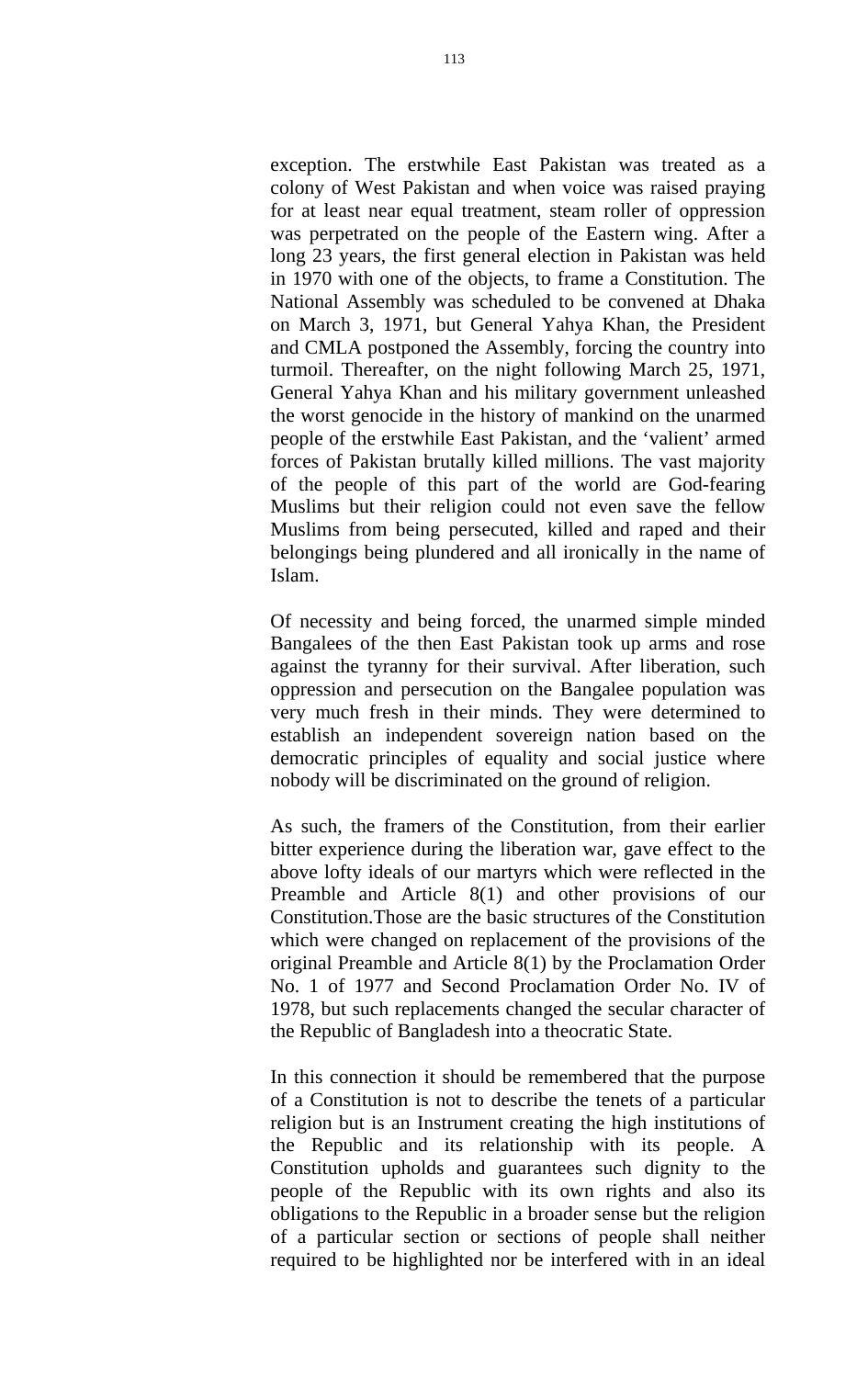and model democratic form of Republic. The Constitution of such a Republic would never contain or refer to a particular faith but would leave such faculties with the people themselves. Bangladesh was dreamt of as a secular country and came into being as a secular country, as such, its Constitution was framed on that ideal, but any change from such a basis would constitute a change of the basic structure of the Constitution.

Such belief would reside with the people in accordance with their free will and shall never be interfered with, either by the State or any section of the population, however majority they may be. Such a secular concept would be inhibited in a modern democratic Constitution unless, of course, it is a theocratic State.

According to Thomas Paine, the purpose of the Constitution is :

"A Constitution is not the act of a government, but of a people constituting a government, and a government without a constitution is power without right……………….A constitution is a thing antecedent to a government; and a government is only the creature of a constitution." (1792) (Quoted from Hilaire Barnett on Constitutional And administrative Law, Fourth Edition, 2002, Page-7).

According to O. Hood Phillips, the purpose of the Constitution is :

"The constitution of a state in the abstract sense is the system of laws, customs and conventions which define the composition and powers of organs of the state, and regulate the relations of the various state organs to one another and to the private citizen. A "Constitution" in the concrete sense is the document in which the most important laws of the constitution are authoritatively ordained."(Quoted from O. Hood Phillips' Constitutional and Administrative Law, Seventh Edition, 1987, at page-5).

From the discussions made above on the concept of written Constitution it would appear that this instrument is predominantly for the purpose of regulating the rights and obligations of the people vis-à-vis the State and vice versa but it has got nothing to do with the religious beliefs of its people.

Bangladesh came into being with the basic concepts of nationalism, socialism, democracy and secularism. As such, its Constitution was framed with those ideals in view. It was never intended to be a theocratic State. Rather, it was one of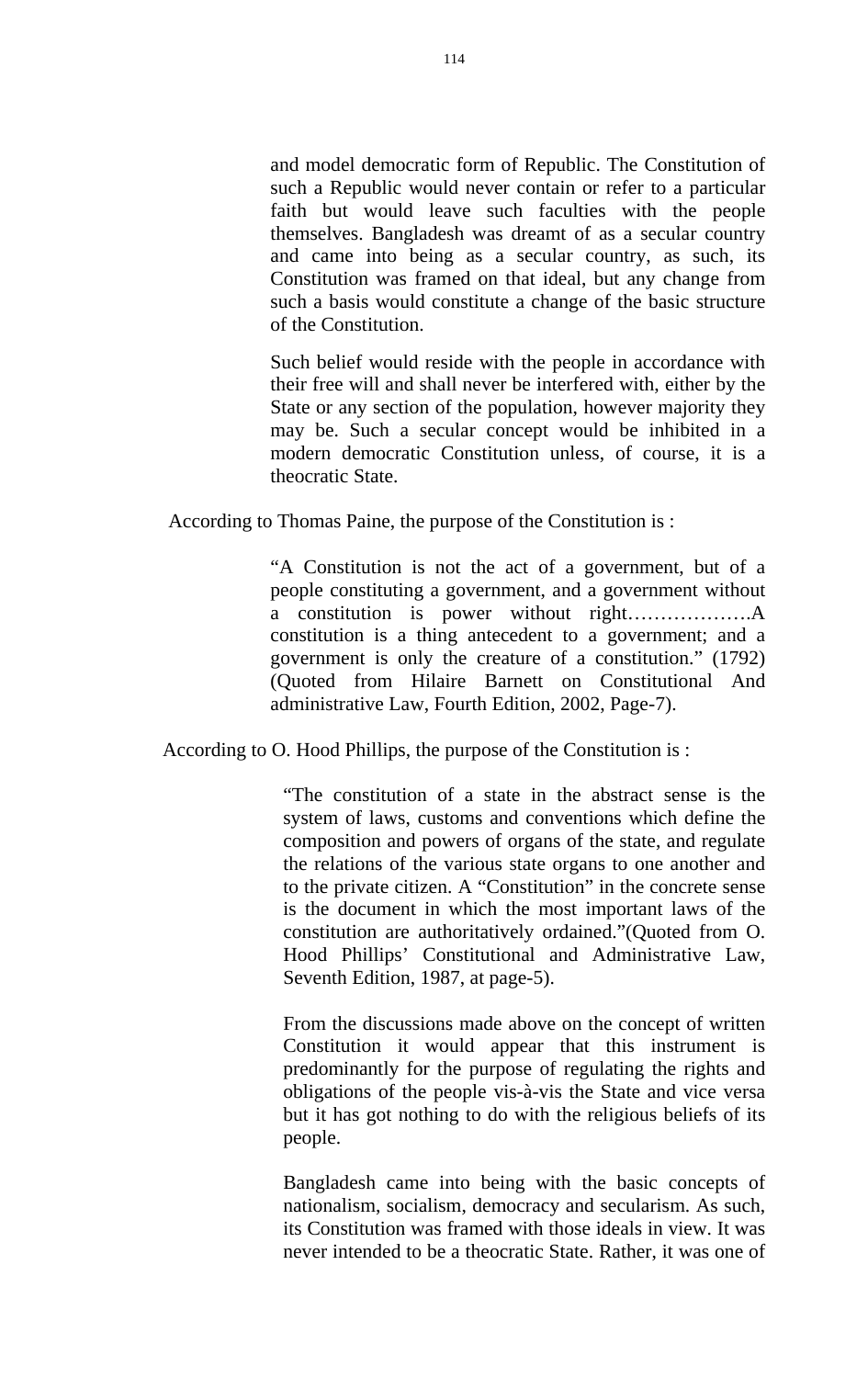the major reasons for the Bangalees for their costly struggle for liberation.

In this connection it should be noted that the obligation of the State, in this respect, is to ensure that all persons in the Country can perform their respective religious functions. Besides, the State is to ensure that no discrimination is made between the followers of one religion over the other.

The High Court Division also referred the case of S. R. Bommai V.

Union of India AIR 1994 SC 1918 wherein the addition of "Socialist" and

"Secularism" the Constitution of India in the year 1976 was considered.

Ahmedi, J. (as his Lordship then was) in considering secularism as one of the

basic structures of the Constitution observed at para – 28:

"Notwithstanding the fact that the words 'Socialist', and 'Secular'were added in the Preamble of the Constitution in 1976 by the 42nd Amendment, the concept of Secularism was very much embedded in our Constitutional philosophy……By this amendment what was implicit was made explicit. The Preamble itself spoke of liberty of thought, expression, belief, faith and worship. While granting this liberty the Preamble promised equality of status and opportunity. It also spoke of promoting fraternity, thereby assuring the dignity of the individual and the unity and integrity of the Nation. While granting to its citizens liberty of belief, faith and worship, the Constitution abhorred discrimination on grounds of religion etc., but permitted special treatment for Scheduled Castes and Tribes, vide Arts. 15 and 16. Art. 25 next provided, subject to public order, morality and health, that all persons shall be entitled to freedom of conscience and the right to profess, practice and propagate religion. Art. 26 grants to every religious denomination or any section thereof, the right to establish and maintain institutions for religious purposes and to manage its own affairs in matters of religion. These two articles clearly confer a right to freedom of religion. ………………State's revenue cannot be utilised for the promotion and maintenance of any religion or religious group that secularism is a basic feature of our Constitution.......... (Page-1951-52)

In considering the concept of secularism, Sawant, J., held at para -88:

"These contention inevitably invite us to discuss the concept of secularism as accepted by our Constitution. Our Constitution does not prohibit the practice of any religion either privately or publicly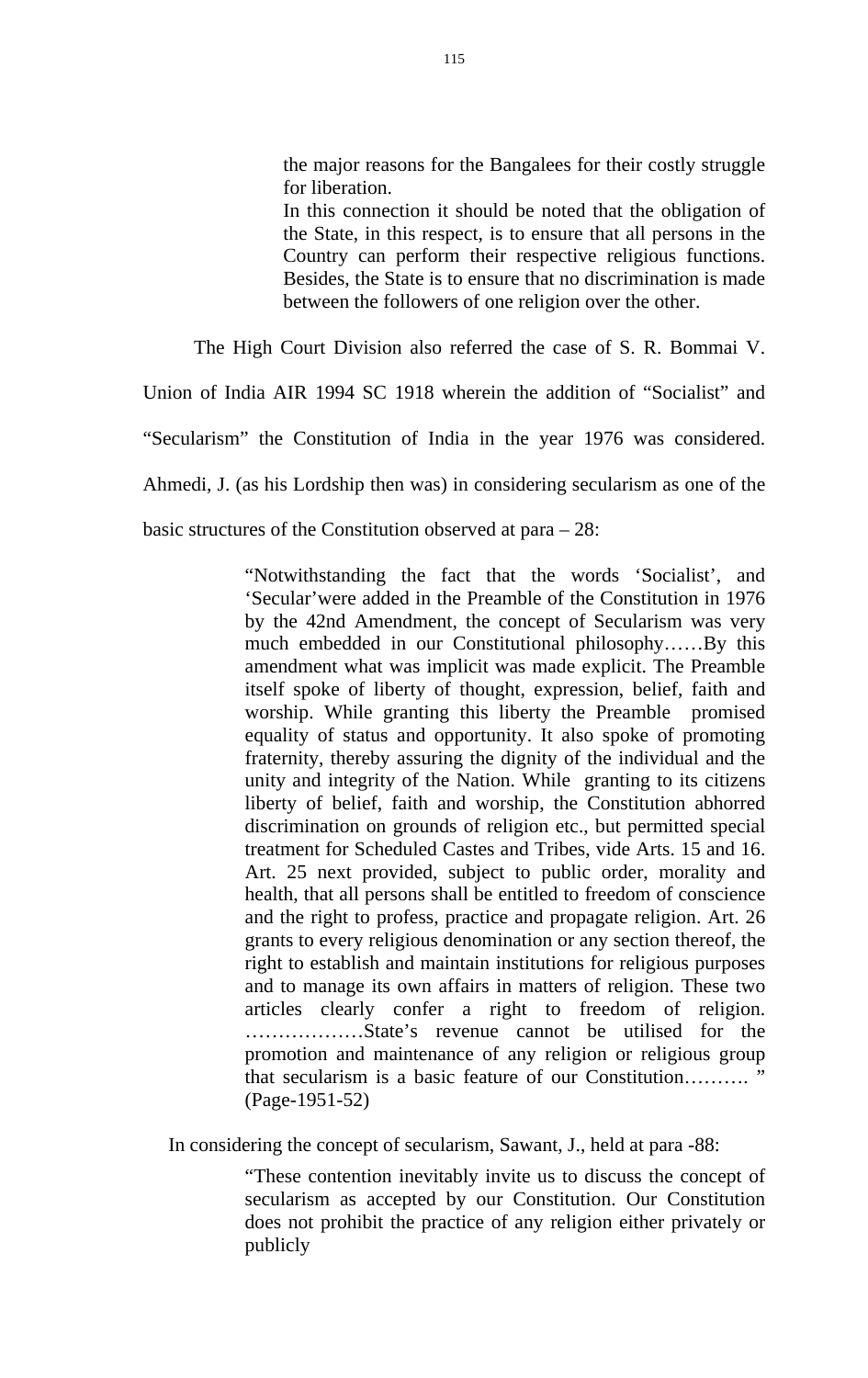. ……Under Articles 14, 15 and 16, the Constitution prohibits discrimination against any citizen on the ground of his religion and guarantees equal protection of law and equal opportunity of public employment.(Page- 2000) …….These provisions by implication prohibit the establishment of a theocratic State and prevent the State either indentifying itself with of favouring any particular religion or religious sect or denomination. The State is enjoined to accord equal treatment to all religions and religious sects and denominations.(Page–2000),......"

K. Ramaswamy, J., quoting Dr. S. Radhakrishnan and Mahtma Gandhi, explained the concept of secularism as a basic feature of Constitution of India, at para –124:

> "124. ………….The Constitution has chosen secularism as its vehicle to establish an egalitarian social order. I am respectfully in agreement with our brethern Sawant and Jeevan Reddy, JJ. In this respect. Secularism, therefore, is part of the fundamental law and basic structure of the Indian political system to secure all its people socioeconomic needs essential for man's excellence and of moral well being, fulfillment of material prosperity and political justice." **(**Page–2019 -20)

Shahabuddin Ahmed, J. in Anwar Hossain Chowdhury's case evaluates Constitution in this manner at para-272, page-118:

> "On the one hand, it gives out-lines of the state apparatus, and aspirations of the people; it gives guarantees of fundamental rights of a citizen and also makes him aware of his solemn duty to himself, to his fellow citizen and to his country."

No wonder his Lordship did not see any role of religion in the Constitution itself. As such, from the discussions made above, it is very clear that the Proclamations Order No. 1 of 1977 and the Second Proclamation Order No. IV of 1978, by making omitting secularism, one of the State policey from the Constitution, destroyed one of the basis of our struggle for freedom and also changed the basic character of the Republic as enshrined in the Preamble as well as in Article 8(1) of the Constitution.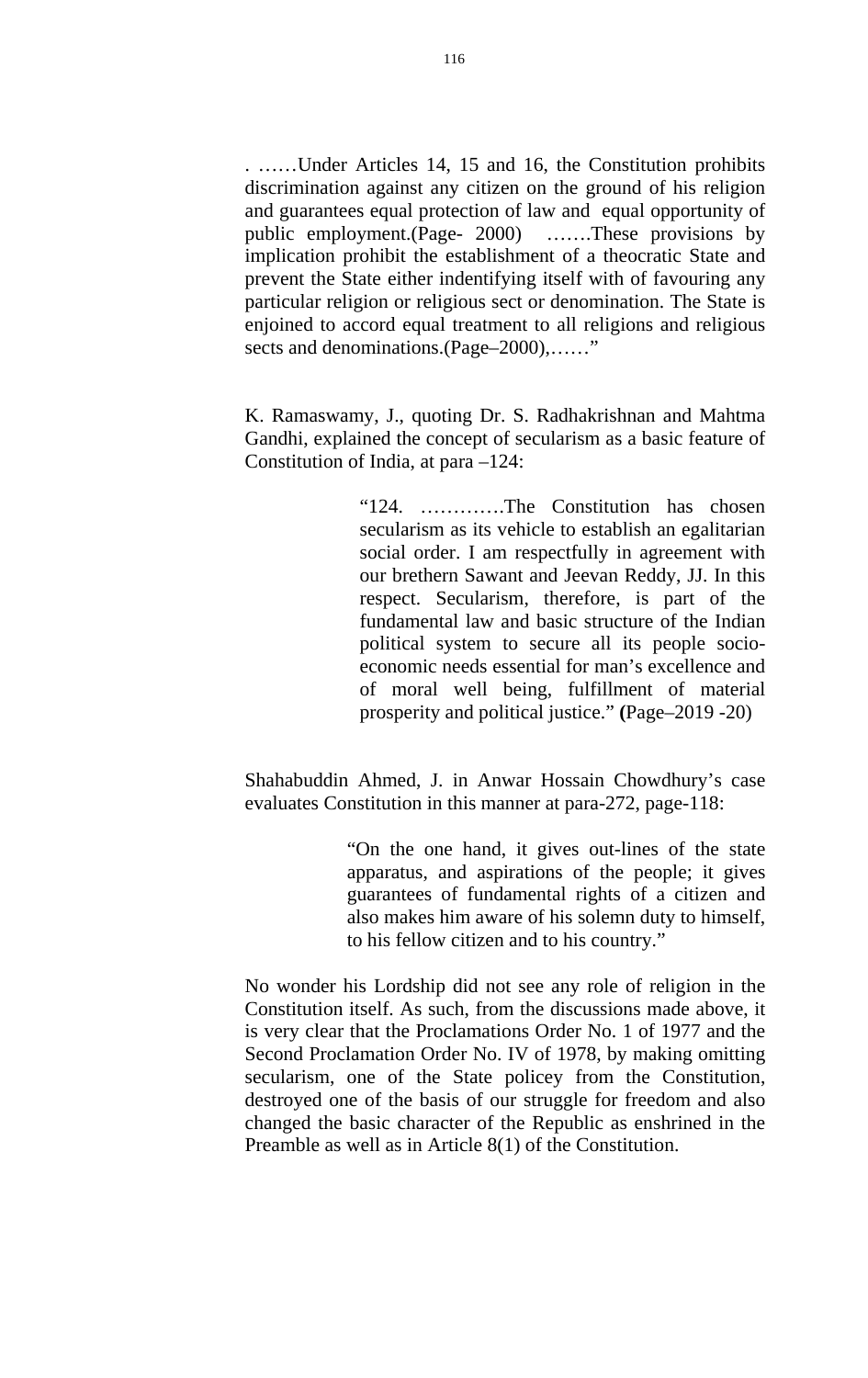The High Court Division then quoting original Aticle 6 of the Constitution and its amended version as shown in the above chart held as follows:

## …………………………………………………………………… ……………………………………………………………………

The inhabitants of this part of the world irrespective of their cast, creed and religion were known as Bangalees from time immemorial. In their lighter moments they laugh as a Bangalee, in their despair they cry as a Bangalee, they record their feelings in Bangla, their history, their philosophy, their culture, their literature are all in Bangla.These finer features of life and intellects gave them an identity as a race in India for more than thousand years. This was so recorded in the memoirs of Hiuen Tsang, Ibn Batuta and many other travellers. Even during the reign of Emperor Akbar, this part of his empire was known as 'Sube Bangla'. As such, this identity as a Bangalee was not a mere illusion or frivolous idiosyncrasy but has a definit character which separated them from other races in Pakistan. The identity of Punjabees, Pathans etc might have faded away in their new identity as Pakistanes but the Bangalees consciously kept their separate entity in their culture and literature inspite of their Pakistani citizenship. This was their pride. Their such entity as Bangalee blooms in their weal and woe. This sentiment may not have strict legal value but this very sentiment of Bangalee nationalism paved the way to the ultimate independent Bangladesh which has a very definite legal existence. As such, no body, how high so ever, must not ignore or undervalue the words 'Bangla' or 'Bangalee' because since 1952, beginning with the martyrs of language movement, thousands of Bangalees gave their lives for their right not only to speak Bangla but also to live as such Bangalee. It is their basic right and very naturally, their Constitution recognised it.

Since this unwanted change of identity from 'Bangalee' to 'Bangladeshi' does not commensurate with our national entity, this amendment goes to the root of our Bangalee nationalism".

 The High Court Division then quoting the provisions of original Articles 6 and 9 of the Constitution and amended version of the same as shown in the above chart found that this concept of Bangalee nationalism as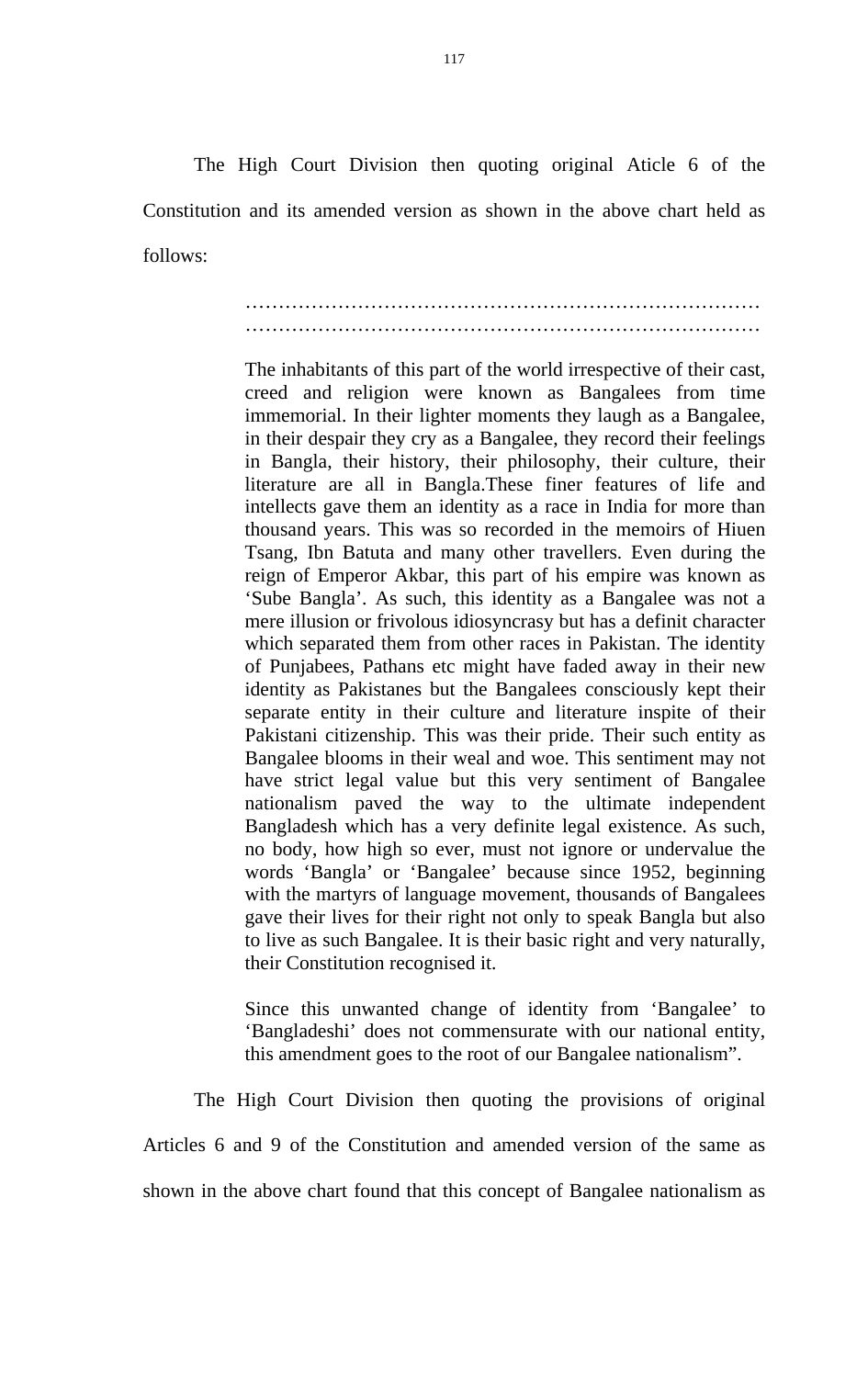provided in original Article 6 was further expounded and explained in the original Article 9 of our Constitutin.

The High Court Division held :-

…………………………………………………… ……………………………………………………

This provision glorified our concept of Bangalee nationalism. The framers of the Constitution in their wisdom, thought it necessary to specifically spell out the basis of Bangalee nationalism in the Constitution itself. There may be many reasons for it. One reason may be that from time immemorial, this part of the world which is known as Bengal during British regime was continuously invaded by Shok, Hun, Pathans, Moguls and lastly by the English. As such, the Bangalees although retained their entity through their literature and cultural heritage but always governed by the people other than Bangalees. That is one of the reasons, Bengal voted so much in favour Muslim League in 1946 election on the Pakistan issue but even after independence from British yoke, in no time, their enthusiasm got a jolt when Mr. Jinnah declared at Dhaka in 1948 that Urdu would be the only state-language of Pakistan. This was followed by a long history of conspiracies to cripple the majority East Pakistan economically, politically and also to destroy their cultural heritage and above all their pride the Bangalee Nationalism but instead, with the rise of oppression, Bangali nationalism got new exuberance. The Pakistani Military Janta instead of settling the issues politically unleashed the worst genocide in the history of mankind. One of their prime objectives was to destroy and sweep away our Bangalee nationalism from root, once for all and make the Bangalees a hundred percent Pakistani. In order to achieve such an ill-advised end they did not only hesitate to kill millions of innocent Bangalees and plunder their belongings but also did their best to change their identity as Bangalee.

In this historical context, the framers of the Constitution in their anxiety, specifically spelt out the basis of Bangalee nationalism in the Constitution so that there should not be any confusion about their entity as Bangalee. Because, they had apprehensions like Justice Davies that this country may not always 'have wise and humane rulers……… wicked men, ambitious of power, with, hatred of liberty and contempt of law, may fill the place…………."

Our history shows that their anxiety was not for nothing but was painfully correct because inspite of Article 7 of the Constitution ,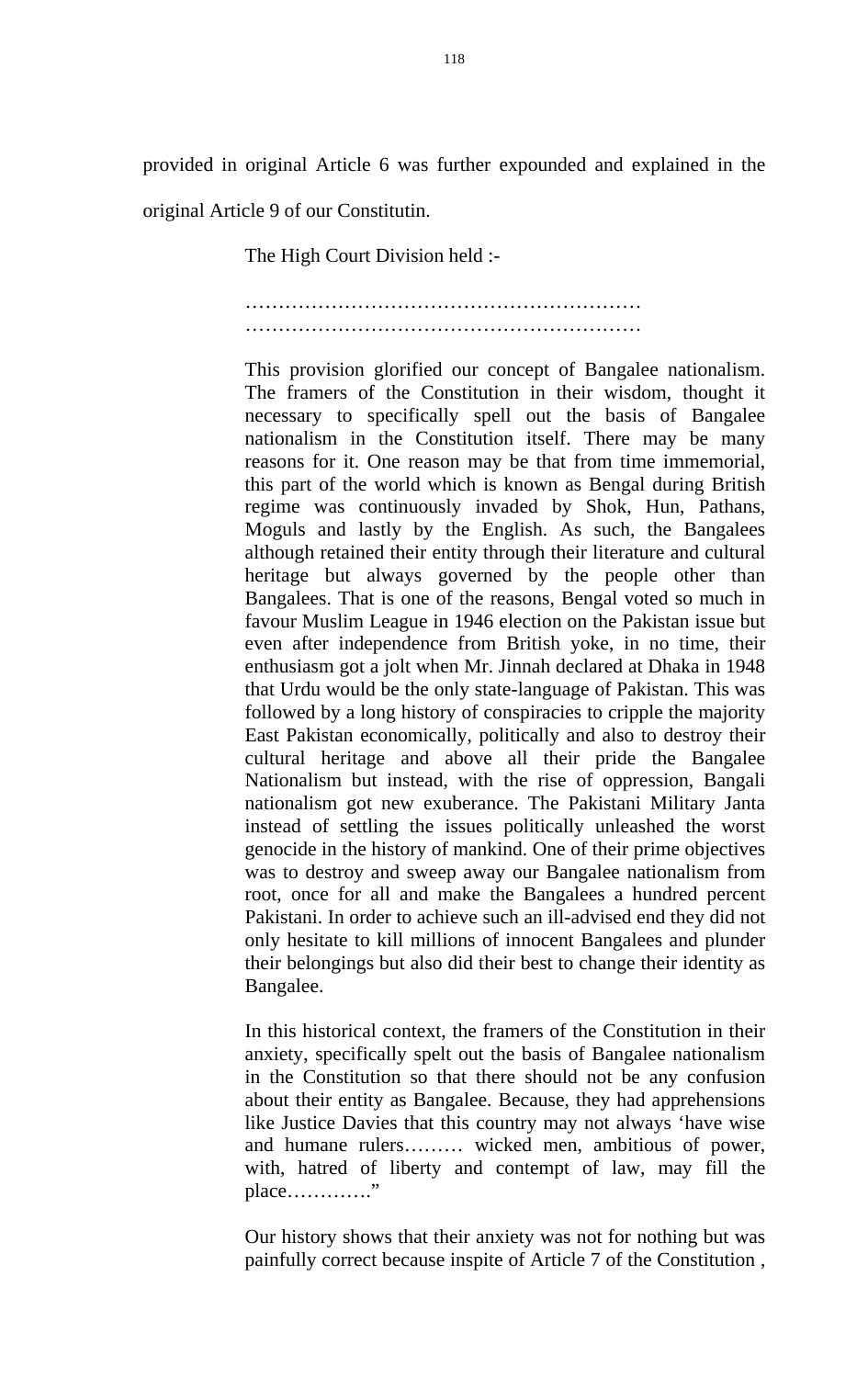as stated earlier, the usurpers by declaring Martial Law seized the State Power. General Ziaur Rahman by Proclamations Order No. 1 of 1977 and the Second Proclamation Order No. IV of 1978, deleted Article-9 altogether, containing the basis of Bangali nationalism. This portion of the Proclamation Order did exactly what the Pakistani Military Janta wanted to do in Bangladesh in 1971. The similarity of intentions is so stark that it makes one start with surprise.

We fail to understand why Article 9 had to be repealed completely and possibly in order to camouflage the repealed Article, it was substituted with a new one which has no nexus with Bangalee nationalism.

## …………………………………………………………………… ……………………………………………………………………

The substituted Article 9 is in respect of promotion of local Government institutions but Articles 11, 59 and 60 adequately provided for such institutions, as such, this substitution was unnecessary. The new provision, however important it may appear but cannot delete the basis of our Banglaee nationalism, contained in original Article 9, for which the people of Bangladesh fought for liberation and martyrs made their supreme sacrifices. The original Article 9 glorified our Bangalee Nationhood, possibly for the first time in our history, in recognition of such nation-hood, the Constitution emblemed it as one its basic structures but its deletion by a Proclamation Order constituted a betrayal to the freedom fighters and the three million martyrs and an insult to our Nation-hood".

The High Court Division then quoting the provision of original Article

10 of the Constitution and its amended version as shown in the above chart held that original Article 10, being one of the fundamental ideals on which the struggle for national liberation was fought, was spelt out in the Constitution as one of its basic structures and the amended provision provides for participation of women in national life but this is already well provided for in Article 28, as such, this substitution was unnecessary and redundant.

The High Court Division also held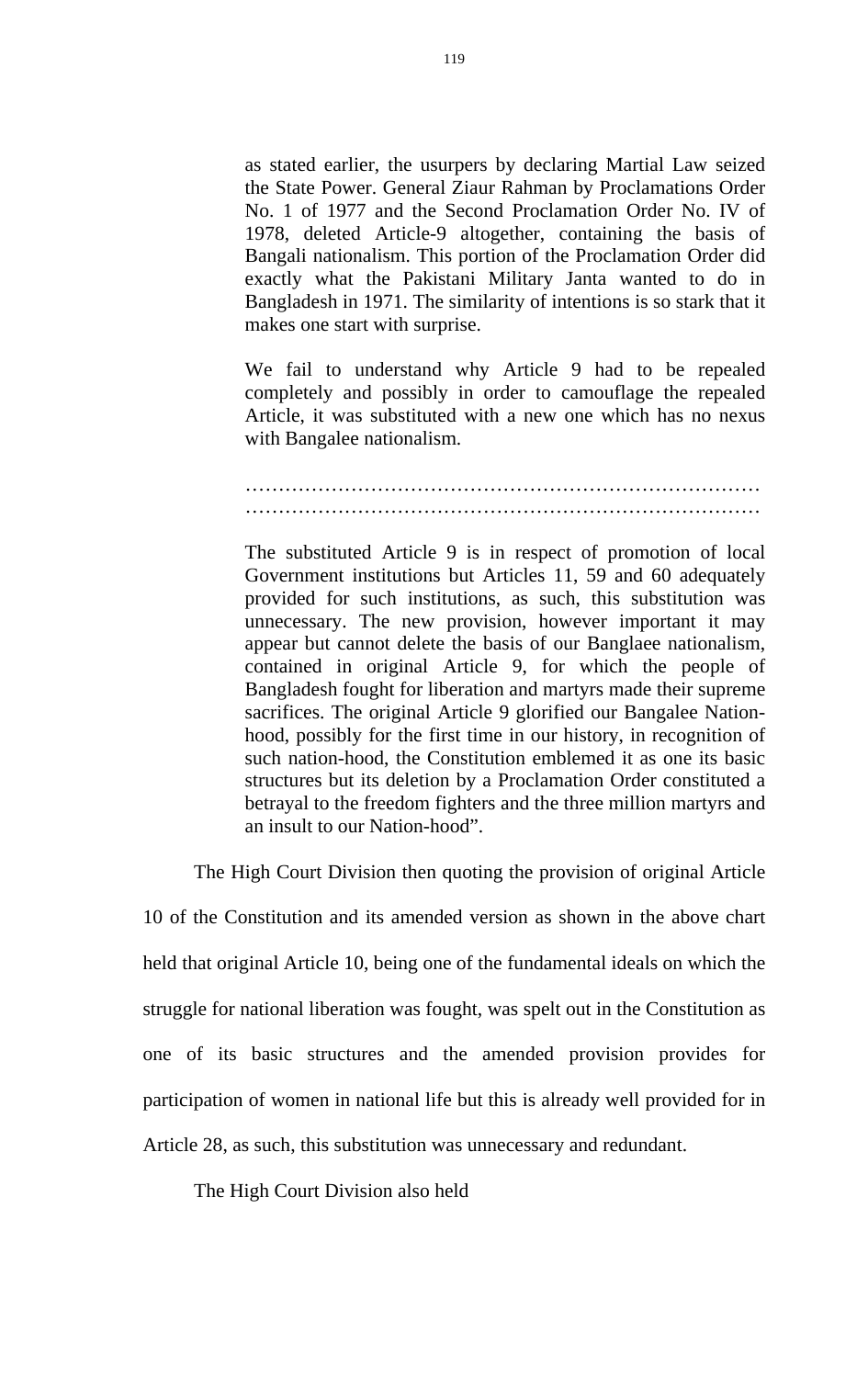This substituted provision has no nexus with the original provision which spelt out establishment of a socialistic economic system and exploitation free society for Bangladesh. The people of Bangladesh dreamt of such a society for ages. In order to establish such an idealistic society the people of Bangladesh gave their lives. As such, the provision containing such idealism, very rightly found its place in the Constitution as one of the fundamental principles of State Policy. This being one of the basis for our struggle for liberation, this provision was one of the basic structures of the Constitution.

Without going into the merit of the substituted Article 10, we admit that we do not find any plausible reason to delete such a glorious provision for the salvation of fellow human being.

Then regarding Articles 9 and 10 the High Court Division held as

follows:-

We have a shrewed suspicion that the substituted Article-9 and Article- 10 were incorporated in the Constitution only as an excuse for deleting the original provisions because both the substituted provisions are well provided for. Article-11 read with Articles 59 and 60 covers the substituted Article-9 while Article-28 takes care of the substituted Article-10.

In this connection, it should be remembered that a provision in the Constitution gives only the basic law with wide ideas and the Parliament enacts laws to give effect to those ideas. If we examine the substituted Article-9 and Article-10 it would appear that Article-11 read with Article 59 and 60 and Article-28 serves the purposes of those two substituted provisions very well and as a matter of fact those two Articles are redundant and apparently were substituted only to camouflage the originalArticle-9 and the original Article-10 which were two basic features of our Constitution.

The High Court Division then quoting the original provision of Article

12 of the Constitution as shown in the above chart, which was omitted from

the Constitution by the Proclamation Order No. 1 of 1977, held as follows:

……………………………………… ……………………………………………

This provision of secularism explained and expounded in Article 12, is one of the most important and unique basic features of the Constitution. Secularism means both religious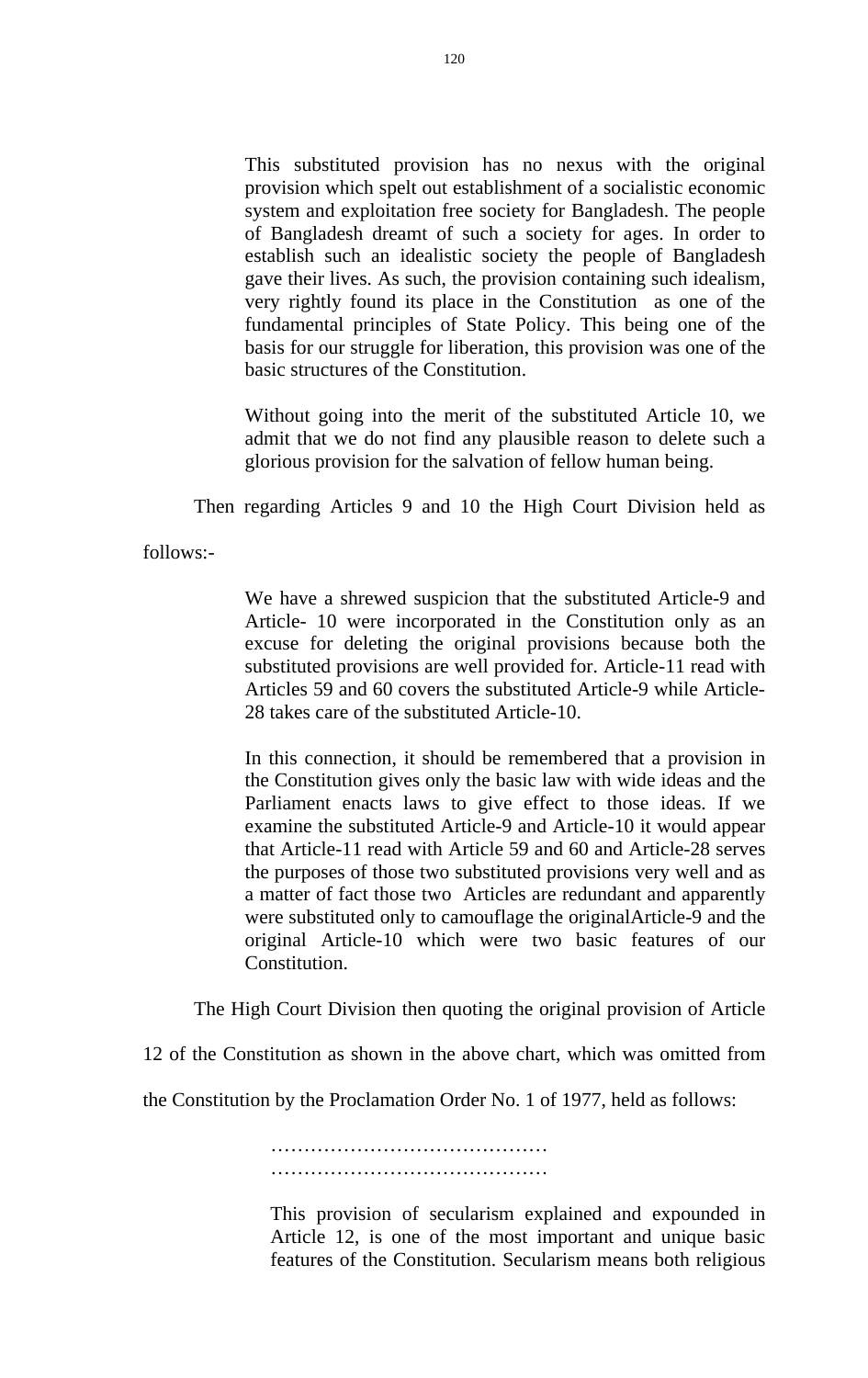tolerance as well as religious freedom. It envisages equal treatment to all irrespective of caste, creed or religion but the State must not show any form of tilt or leaning lowards any particular religion either directly or even remotely. It requires maintenance of strict neutrality on the part of the State in the matters of different religions professed by various communities in the State. The State must not seen to be favouring any particular religion, rather, ensure protection to the followers of all faiths without any discrimination including even to an atheist. This is what it means by the principle of secularism.

Secularism was one of the ideals for which the struggle for liberation was fought and own and the framers of the Constitution in their wisdom in order to dispel any confusion, upheld and protect the said ideal of secularism as spelt it out in Article-12 of the Constitution as one of the fundamental principles of State Policy. Indeed this was one of the most important basic features of the Constitution. But the said basic feature of the Constitution was deleted by the Proclamation Order No. 1 of 1977 and the Second Proclamation Order No. IV of 1978 and thereby sought to change the secular character of the Republic of Bangladesh as enshrined in the original Constitution".

The High Court Division then quoting the provision of original Article

25 of the Constitution and its amended version as shown in the above chart

held as follows:

……………………………………………………………… ………………………………………………………………………

This clause-2 is redundant. The original Article-25 itself provides for promotion of international peace, security and solidarity amongst all the nations including of course, the Muslim countries, in accordance with the charter of the United Nations. As such, its endeavor to foster further relations amongst only with the Muslim countries based on Islamic solidarity, as stated in the added clause-2, can only be explained by its leaning towards becoming an Islamic Republic from a Secular Republic and thereby destroying its one of the most important and significant basic feature of our Constitution, namely, secularism".

The High Court Division then quoting the original Aricle 38 of the

Constitution and its proviso as shown in the above chart, which was one of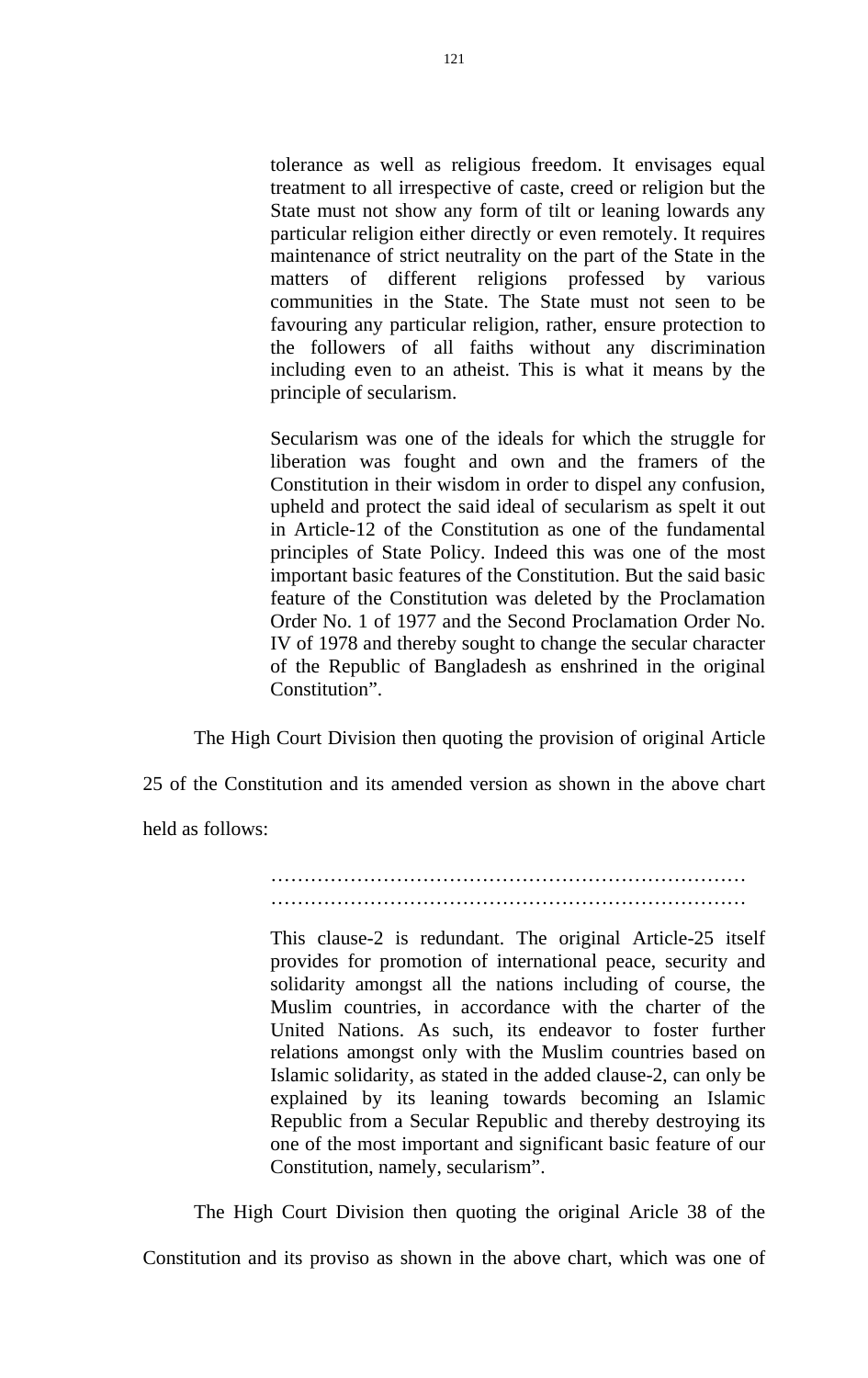the fundamental rights, and the omission of the above proviso by the Second

Proclamation (Sixth Amendment) Order 1976 held as follows:

With the same object to destroy the secular character of the Republic and its Constitution, the proviso to Article-38 was omitted by the Second Proclamation (Sixth Amendment) Order, 1976 (Second Proclamation Order No. III of 1976).

………………………………………………………………. ……………………………………………………………….

The above noted proviso to Article-38 was meant to protect the secular character of the Republic of Bangladesh in spite of one's fundamental right to form an association as envisaged in Article-38, but the above proviso was omitted by the Second Proclamation Order No. III of 1976, made by Justice Abusadat Mohammad Sayem, a nominated President of Bangladesh and CMLA. Since the secular character of the Republic was one of the objectives of the struggle for liberation, the omission of the aforesaid provision from the Constitution, as a bid or devise to change its such basic character, tantamounts to changing of the basic feature of the Constitution.

The High Court Division then concluded as follows:

We have discussed above the various provisions of the Constitution. Those provisions were not only the basic features of the Constitution but were also the ideals for the struggle for liberation, the corner stone of our Constitution. Those ideals were the basis for the birth of the Republic of Bangladesh. But those basic features of the Constitution were changed by the various Martial Law Proclamations.

Those Martial Law Proclamation Orders of 1975, 1976 and 1977 were incorporated in the Fourth Schedule to the Constitution by its amendment as Paragraph 3A. The English versions of the provisions discussed above were changed, deleted and modified by the Proclamations (Amendment) Order, 1977 (Proclamations Order No. 1 of 1977). The Bengali versions of those very provisions were subsequently added, deleted or amended by The Second Proclamations (Fifteenth Amendment) Order, 1978 (Second Proclamation Order No. IV of 1978).

In pursuance to the above Order the original Bengali text of the part of the Preamble, Articles 6, 8, 9, 10, 12, 25(2) and the Proviso to Article-38 were amended on the false pretext of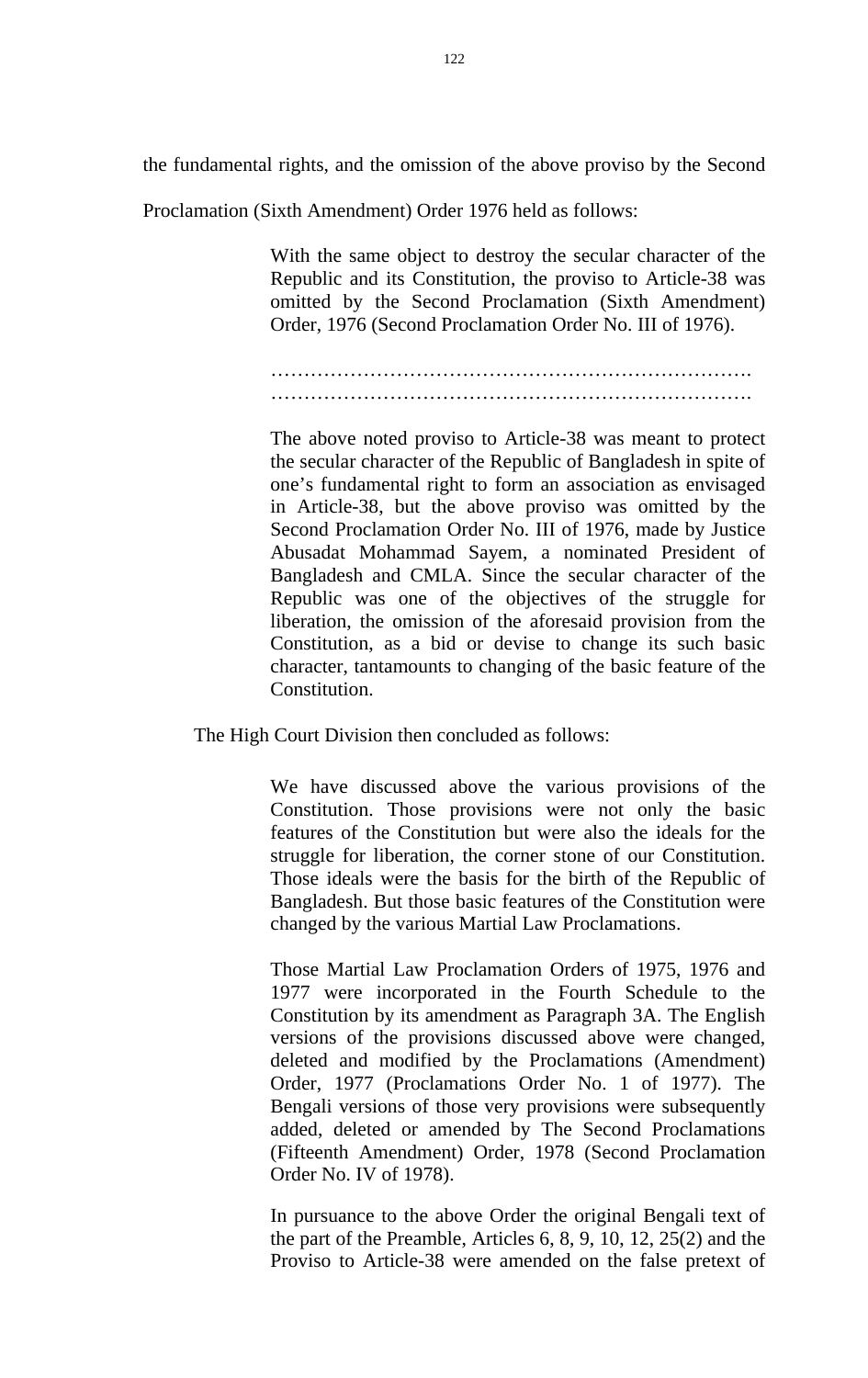persistent demand to repeal the undemocratic provisions although the aforesaid provisions are all the glorious basic features of the Constitution and had no nexus with the Fourth Amendment. All these changes of the basic structures of the Constitution were sought to be ratified, confirmed and validated by the Fifth Amendment apparently by playing fraud upon the members of the Second Parliament.

The pretexts to amend the Constitution in the above manner in the garb of repealing the undemocratic provisions of the Constitution incorporated therein by the Constitution (Fourth Amendment) Act, 1975, was altogether misconceived. Firstly because the Fourth Amendment of the Constitution, whatever its political merits or demerits, it was brought about by the representatives of the people by an overwhelming majority members of a sovereign Parliament. Secondly, however undemocratic, the Fourth Amendment may appear to an army commander, the amendment of the Constitution, could not be made even by the President or the CMLA or any person, how high so ever, but only by a Parliament. Thirdly, Major General Ziaur Rahman being an usurper to the Office of the President and in the Office of the legally non-existent Chief Martial Law Administrator, had no authority to change the Constitution. As an Officer of the Defence Services, he took oath to protect the Constitution of Bangladesh, but instead, on April 23, 1977, only two days after assuming the office of President, he illegally and without any lawful authority amended the various provisions of the Constitution which were the fundamental basis for the struggle for liberation, by the Proclamation Order No. 1 of 1977 and the Second Proclamation Order No. IV of 1978, and made the secular Republic of Bangladesh, a theocratic State, thereby the cause of the liberation War of Bangladesh was betrayed.

By virtue of the above two Proclamation Orders all the Proclamations, MLRs and MLOs were validated and were entered in the Fourth Schedule to the Constitution as paragraph 3A and 6B while paragraph 6A was inserted there earlier by Second Proclamation Order No. IV of 1976. Since it was known that in the face of the Constitution, those amendments would be void ab initio, as such, amendment of the Constitution itself was made in a bid to validate those Proclamations etc. by the Fifth Amendment.

As it appears the High Court Division gave detail reasons for not condoning the omission of secularism as was provided in original preamble,

Articles 8(1), 12 and other connected changes made in the Constitution in this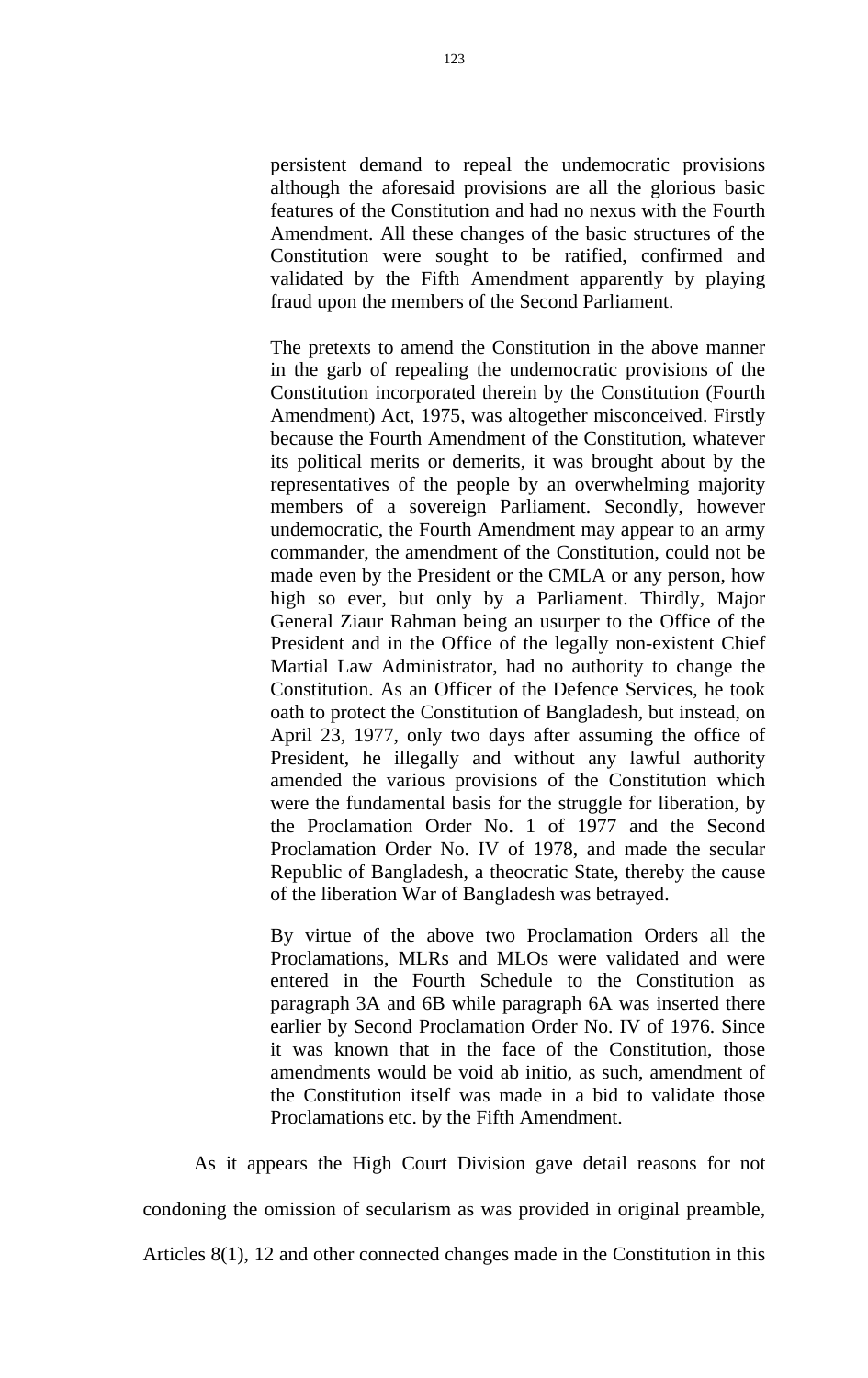regard. The High Court Division similarly did not also condone the substitution of Articles 6, 8(1), 9 and other connected Articles of the original Constitution which dealt with nationalism, socialism and connected matters.

From the contents of the proceeding of the Constitutional Assembly it appears that for days elaborate discussion was made in respect of secularism, nationalism and socialism and then those were incorporated at Chapter 11 of our Constitution which contained the fundamental principles of State Policy.

As will be evident from the case of S.R. Bommai Vs. Union of India (supra) which we have dismissed earlier, in the original Constitution of India enacted in the year 1949 there was no mention of secularism and socialism. Then in the year 1976 "socialist" and "secular" were incorporated in the Constitution of India by the 42th Amendment. In this regard in the above case Ramasyem, J held as follows:

> "124. ………….The Constitution has chosen secularism as its vehicle to establish an egalitarian social order. I am respectfully in agreement with our brethern Sawant and Jeevan Reddy, JJ. In this respect. Secularism, therefore, is part of the fundamental law and basic structure of the Indian political system to secure all its people socioeconomic needs essential for man's excellence and of moral well being, fulfillment of material prosperity and political justice." **(**Page–2019 -20)

We, while deciding the power of the Court of judicial review, found that the High Court Division has the jurisdiction to decide as to whether any act or legislative measure made by any authority not competent to do so and / or such act or legislative measure made / done otherwise than in accordance with the procedure prescribed by the Constitution and / or are repugnant to the provisions of Constitution. As would be discussed lateron in details, by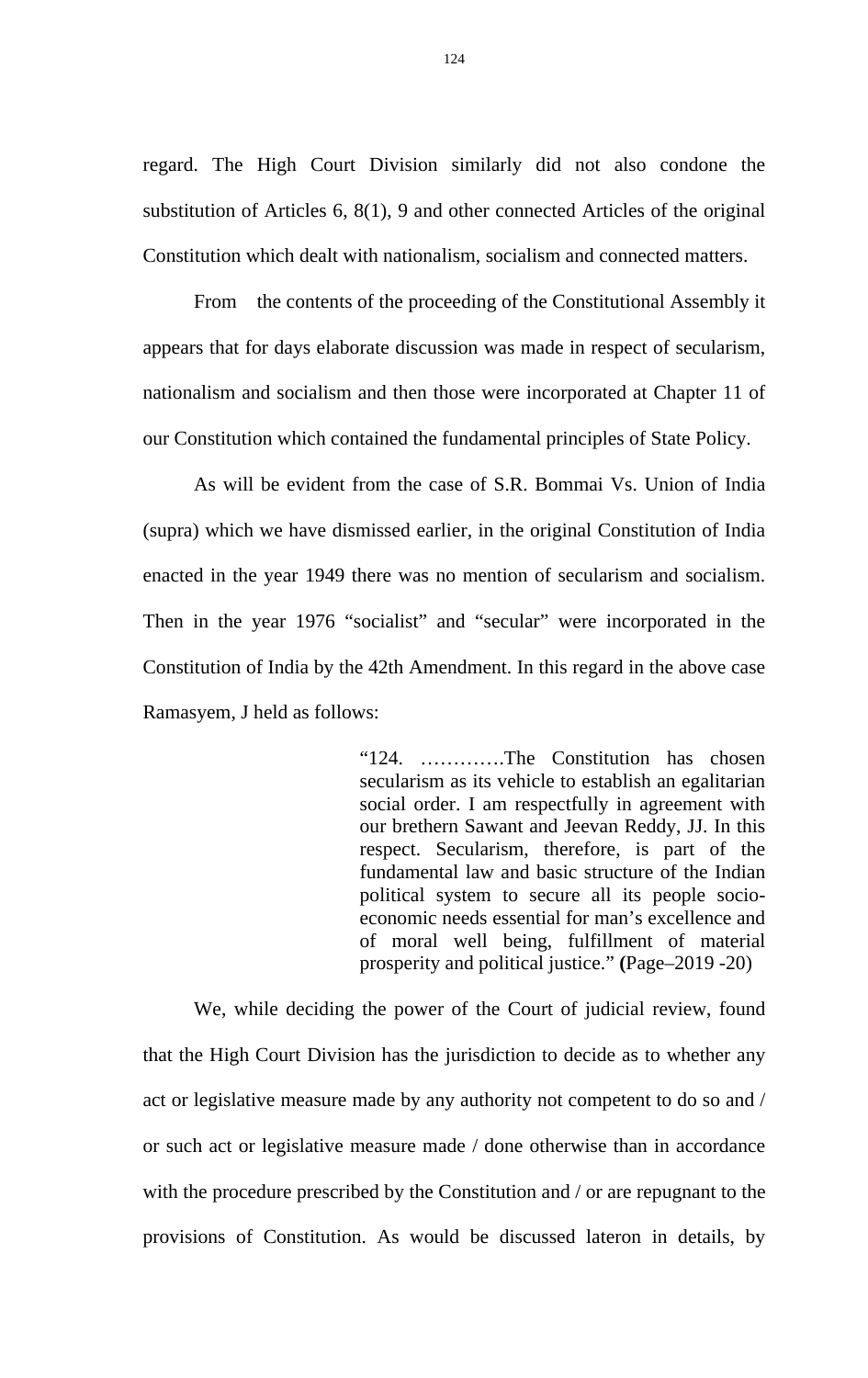Proclamations (Amendment) Order No. 1 of 1977 (Proclamation Order No. 1 of 1977) and by Second Proclamation (Fifteenth Amendment) Order 1978 (Second Proclamation Order No. IV of 1978) omission of secularism and substitution of Articles 6 and 10 by the authorities not competent to promulgate / make those and by those Orders Constitution was also changed in the manner not prescribed by the Constitution and accordingly those Orders are illegal, void and non est, Preamble and the relevant provisions of the Constitution in respect of secularism, nationalism and socialism, as existed on August 15, 1975, will revive. However in respect of nationalism, as to be discussed later on, we are inclined to condone the substituted provision of Article 6.

Regarding nationalism though we expressed the view that being political issue, Parliament is to take decision in this regard, but if in place of "Bangladeshi" the word 'Bangalee' is substituted in terms of the judgment and order of the High Court Division, then all passports, identity cards, nationality certificates issued by the Government and other prescribed authorities, certificates issued by educational institutions, visa forms and other related documents of the government will have to be changed, reprinted or reissued. Moreover the Bangladeshi nationals who will return to Bangladesh as well as those travelling abroad will also face serious complications with the immigration authorities abroad. Apart from the above and other hackles and harassments, this change of the nationality would also cost millions from the public exchequer. So for wider public interest the substituted Article 6 is to be retained.

125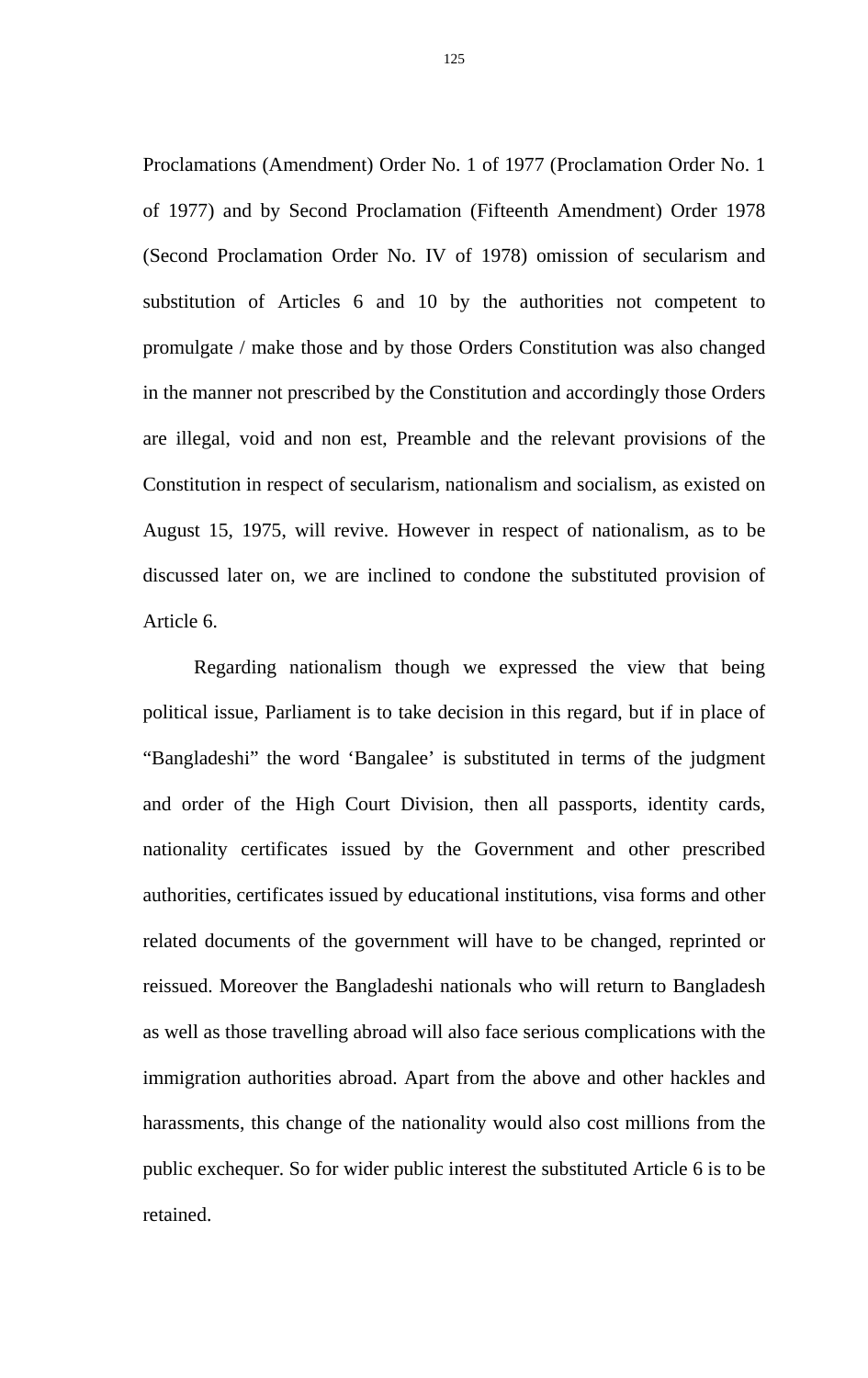Now the question is whether all the legislative measures i.e the Proclamations, Martial Law Regulations and Orders, were promulgated / made during the period from 15 August, 1975 upto April 9, 1979 by legally constituted authority or by usurpers and if by usurper whether those legislative measures were illegal, void and non east and whether the Second Parliament, itself, even by two third majority, could pass any law repugnant to the Constitution and whether the Fifth Amendment is ultravires the Constitution.

As it appears the grounds on which the Fifth Amendment was challenged before the High Court Division are that

> (a) Khandoker Mushtaq Ahmed, Justice A. S.M. Sayem and General Ziaur Rahman having no authority to assume the post of President and Chief Martial Law Administrators and accordingly are usurpers and

> (b) Fifth Amendment negates and is also repugnant to the basis feature of the Constitution.

Regarding the point of usurpers it was argued as follows:

- I) On the murder of Bangabandhu Shiekh Mujibur Rahman, President of the People's Republic of Bangladesh, on August 15, 1975, Khandaker Mushtaque Ahmed in total violation of the Constitution, illegally seized the office of President of Bangladesh, as such, he was an usurper.
- II) He had no authority to function as the President, as such, the Proclamation of Martial Law on August 20, 1975, and his tenure as the purported President for 82(eighty-two) days was illegal.
- III) The assumption of office of a President of Bangladesh by the then Chief Justice of Bangladesh on November 6, 1975 and the assumption of powers of the Chief Martial Law Administrator by the Second Proclamation issued on November 08, 1975 was in total disregard of the Constitution.
- IV) Appointment of Major General Ziaur Rahman, as the Chief Martial Administrator by the Third Proclamation issued on November 29, 1976, was made, beyond the ambit and in total disregard of the Constitution.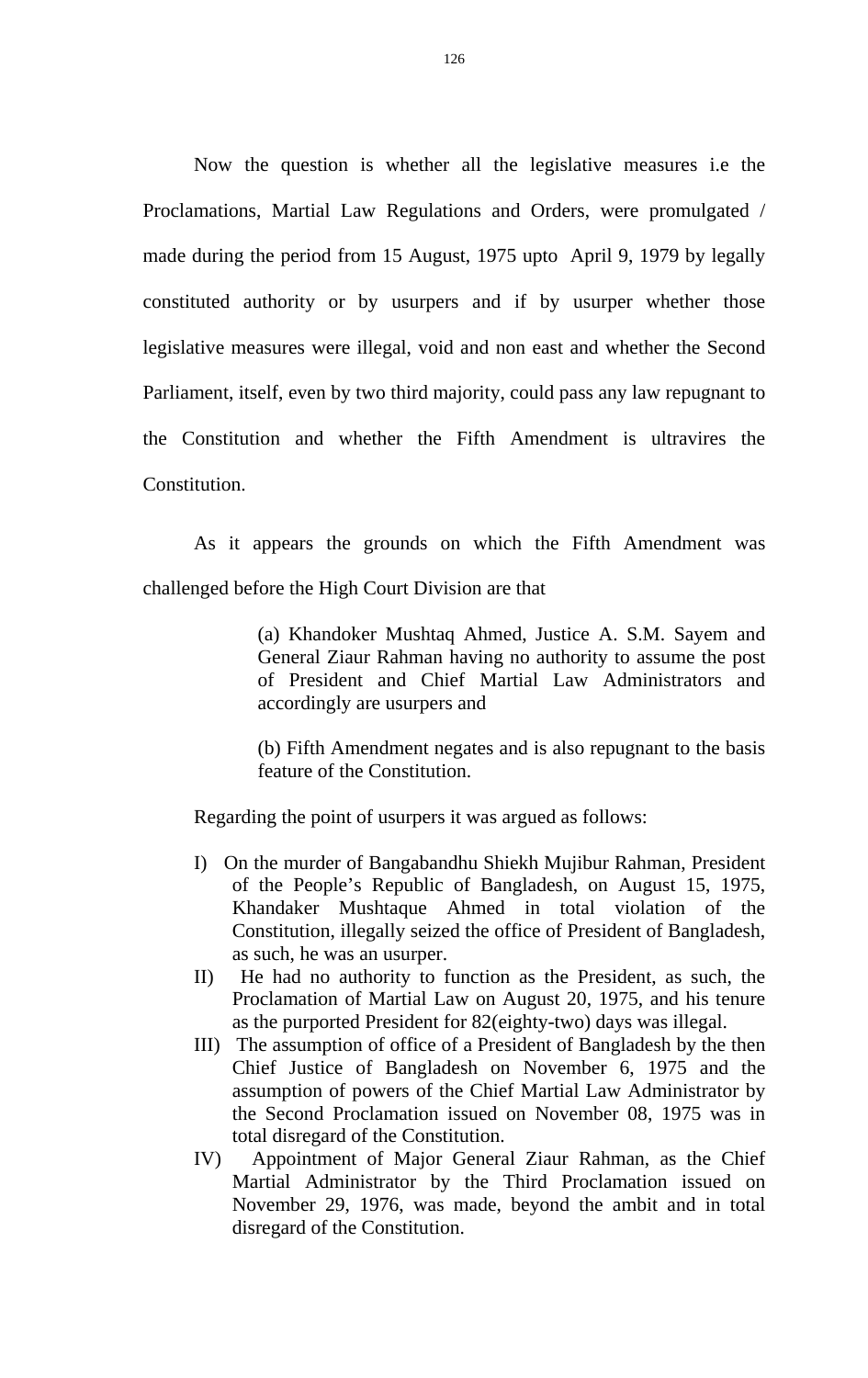- V) Appointment of Major General Ziaur Rahman as the President of Bangladesh on April 21, 1977, was made in violation and in total disregard of the Constitution.
- VI) As such, all the Martial Law Proclamations, Martial Law Regulations including the Martial Law Regulation No. VII of 1977 and the Martial Law Orders, were made by the usurpers of the office of President in violation and in total disregard of the Constitution , as such, illegal, void ab initio and nonest in the eye of law.

As it appears to decide the above issues, at first, the High Court

Division referred to the Proclamations dated 20 August 1975, 8 November

1975 and 29 November 1975 and also different Martial Law Regulations and

Orders.

The first is the **"Proclamation"** dated  $20<sup>th</sup>$  August, 1975 which

proclaimed as follows:

"Whereas I, Khandaker Moshtaque Ahmed, with the help and mercy of the Almighty Allah and relying upon the blessings of the people, have taken over all and full powers of the Government of the People's Republic of Bangladesh with effect from the morning of the 15th August, 1975.

And whereas I placed, on the morning of the 15th August, 1975 the whole of Bangladesh under Martial Law by a declaration broadcast from all stations of Radio Bangladesh;

And whereas, with effect from the morning of the 15th August, 1975, I have suspended the provisions of article 48, in so far as it relates of election of the President of Bangladesh, and article 55 of the Constitution of the People's Republic of Bangladesh, and modified the provisions of article 148 thereof and form I of the Third Schedule thereto to the effect that the oath of office of the President of Bangladesh shall be administered by the Chief Justice of Bangladesh and that the president may enter upon office before he takes the oath;

Now, thereof, I, Khandaker Moshtaque Ahmed, in exercise of all powers enabling me in this behalf, do hereby declare that-

(a) I have assumed and entered upon the office of the President of Bangladesh with effect from the morning of the 15th August, 1975;

(b) I may make, from time to time, Martial Law Regulations and Orders-

(i) providing for setting up Special Courts or Tribunals for the trial and punishment of any offence under such Regulations or Orders or for contravention thereof, and of offences under any other law;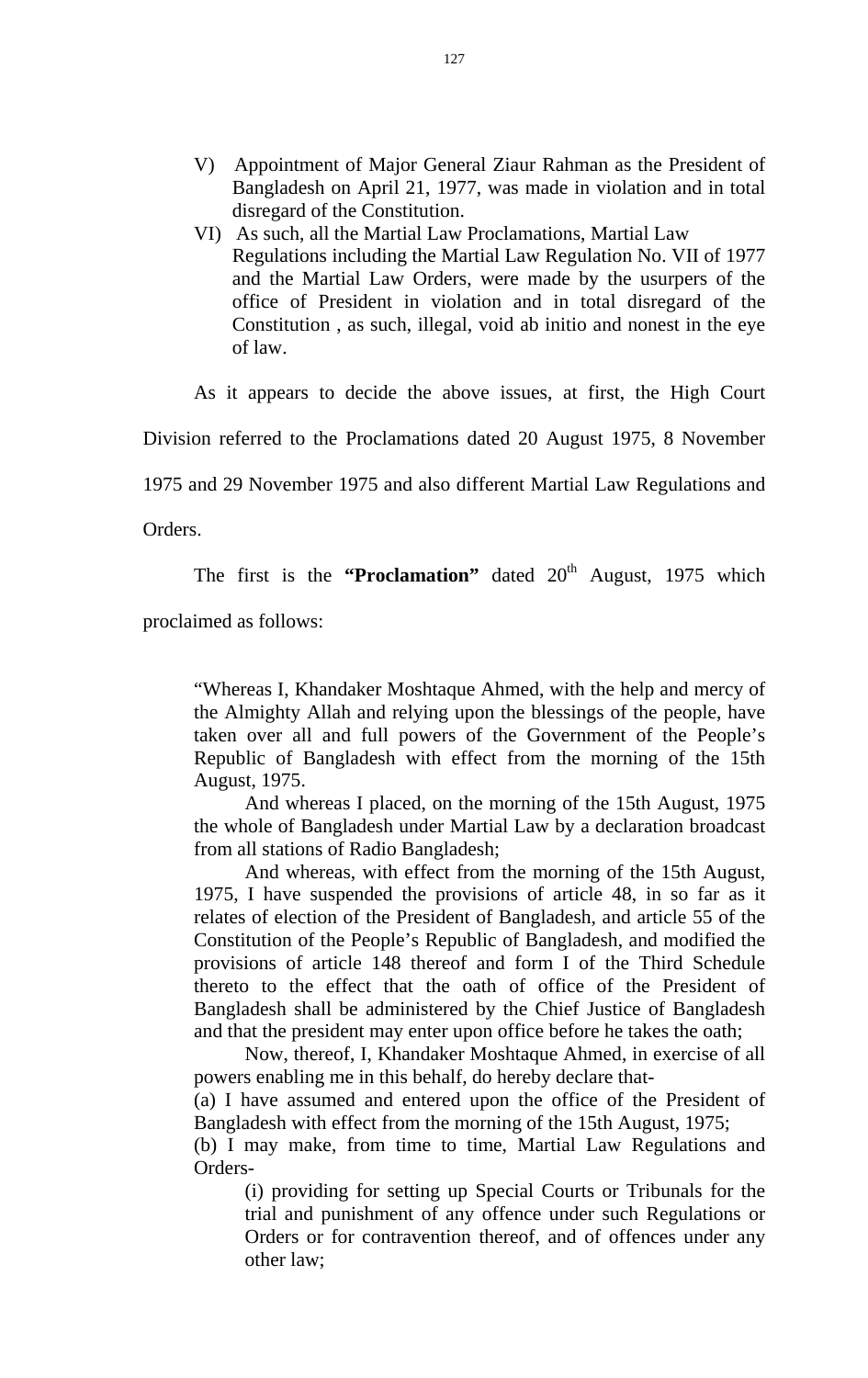(ii) prescribing penalties for offences under such Regulations or Orders or for contravention thereof and special penalties for offences under any other law;

(iii) empowering any Court or Tribunal to try and punish any offence under such Regulation or Order or the contravention thereof;

(iv) barring the jurisdiction of any Court or Tribunal from trying any offence specified in such Regulations or Orders;

- (c) I may rescind the declaration of Martial Law made on the morning of the 15th August, 1975, at any time, either in respect of the whole of Bangladesh or any part thereof, and may again place the whole of Bangladesh or any part thereof under Martial Law by a fresh declaration;
- (d) this Proclamation and the Martial Law Regulations and Orders made by me in pursuance thereof shall have effect notwithstanding anything contained in the Constitution of the People's Republic of Bangladesh or in any law for the time being in force;
- (e) the Constitution of the People's Republic of Bangladesh shall, subject to this Proclamation and the Martial Law Regulations and Orders made by me in pursuance thereof, continue to remain in force;
- (f) all Acts, Ordinance, President's Orders and other Orders, Proclamations rules, regulations, bye-laws, notifications and other legal instruments in force on the morning of the 15th August, 1975, shall continue to remain in force until repealed, revoked or amended ;
- (g) no Court, including the Supreme Court, or tribunal or authority shall have any power to call in question in any manner whatsoever or declare illegal or void this Proclamation or any Martial Law Regulation or Order made by me in pursuance thereof, or any declaration made by or under this Proclamation, or mentioned in this Proclamation to have been made, or anything done or any action taken by or under this Proclamation, or mentioned in this Proclamation to have been done or taken, or anything done or any action taken by or under any Martial Law Regulation or Order made by me in pursuance of this Proclamation ;
- (h) I may, by order notified in the official Gazette, amend this Proclamation.

In respect of this Proclamtion the comments of the High Court Division

are as follows:-

"………………………………………………………………..

(i) "Certain provisions of the Constitution were suspended and modified,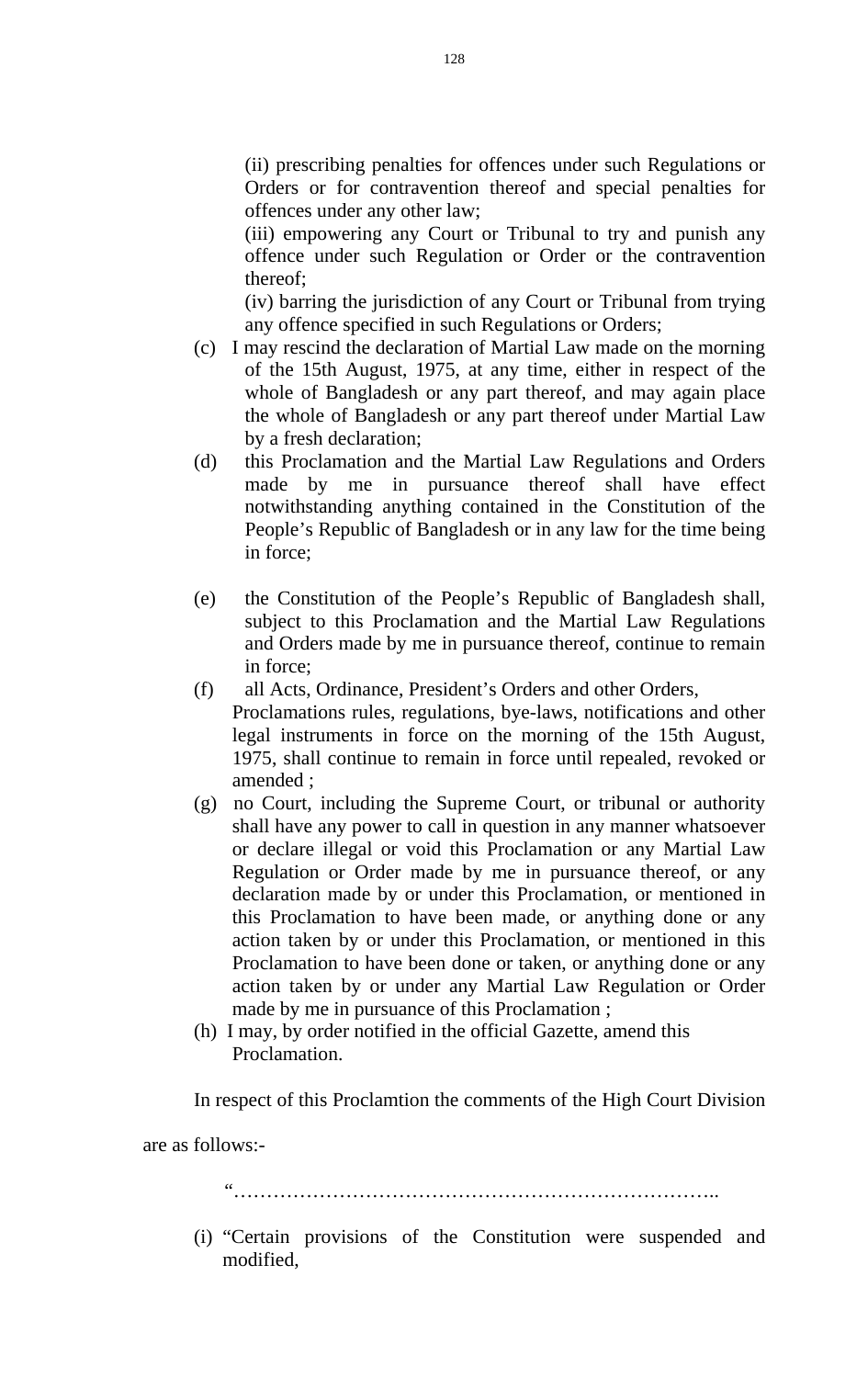- (ii) The Proclamation and Martial Law Regulations and Orders became effective inspite of the Constitution or other laws
- (iii) The Constitution remained enforced but subject to the Proclamation, Martial Law Regulations and Orders

(iv) No Court including the Supreme Court would have any power to call in question the Proclamation, Martial Law Regulations or Orders".

On considerations of the above noted Proclamations it appears that

- (i) "Khondokar Mustaque Ahmed had no lawful authority to seize the office of the President of Bangladesh, as such, he was an usurper
- (ii) He had no authority to suspend any provision of the **Constitution**
- (iii) He had no authority to make any Proclamation, Martial Law Regulation or Order, beyond the ambit of the Constitution
- (iv) He destroyed the supremacy of the Constitution by making it subject to the Proclamation, Martial Law Regulation and Order
- (v) He ousted the jurisdiction of the Supreme Court, one of the three pillars of the State
- (vi) The Proclamations etc. were made non justifiable before the Court of law as such the concept of the rule of law was destroyed".

Then came the **"Proclamation"** dated **t**he 8th November, 1975 which

proclaimed as follws:

Whereas the whole of Bangladesh has been under Martial Law since the 15th day of August, 1975;

And whereas Khandaker Moshtaque Ahmed, who placed the country under Martial Law, has made over the Office of President of Bangladesh to me and I have entered upon that Office on the 6th day of November, 1975;

And whereas in the interest of peace, order, security, progress, Keep in force the Martial Law proclaimed on the 15th August, 1975;

And whereas for the effective enforcement of Martial Law it has become necessary for me to assume the powers of Chief Martial Law Administrator and to appoint Deputy Chief Martial Law Administrators and to make some modifications in the Proclamation of the 20th August, 1975;

Now, therefore, I, Mr. Justice Abusadat Mohammad Sayem, President of Bangladesh, do hereby assume the powers of Chief Martial Law Administrator and appoint the Chief of Army Staff, Major General Ziaur Rahman B.U. Psc; the Chief of Naval Staff,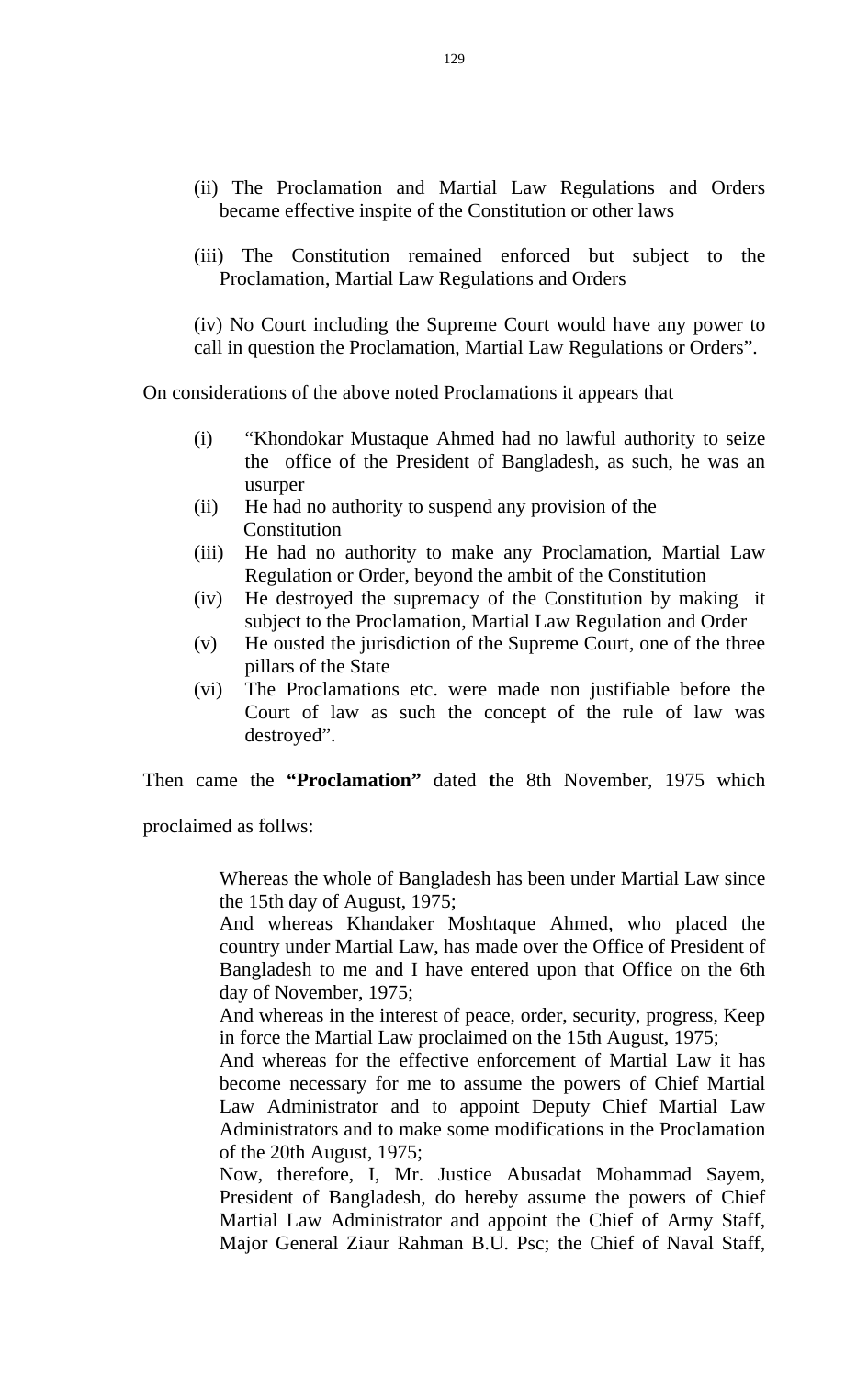Commodore M.H. Khan, P.S.N., B.N. , and the Chief of Air Staff, Air Vice Marshal M.G. Tawab, S.J. S.Bt. PSA, BAF., as Deputy Chief Martial Law Administrator and declare that

" (a ) Martial Law Regulations and Orders shall be made by the Chief Martial Law Administrator;

(b) all Martial Law Regulations and Orders in force immediately before this Proclamation shall be deemed to have been made by the Chief Martial Law Administrator and shall continue to remain in force until amended or repealed by the Chief Martial Law Administrator;

(c) Parliament shall stand dissolved and be deemed to be so dissolved with effect from the 6th day of November, 1975, and general elections of Members of Parliament shall be held before the end of February, 1977;

(d) the persons holding office as Vice-President, Speaker, Deputy Speaker, Ministers, Ministers of State, Deputy Ministers and Whips, Immediately before this Proclamation, shall be deemed to have ceased to hold

office with effect from the  $6<sup>th</sup>$  day of November, 1975;

(e) an Ordinance promulgated by the President shall not be subject to the limitation as to its duration prescribed in the Constitution of the People's Republic of Bangladesh (hereinafter referred as the Constitution);

(f) the provisions of Article 48 of the Constitution shall remain suspended until further order;

(g) Part VIA of the Constitution shall stand omitted;

(h) the Chief Martial Law Administrator may appoint Zonal or Sub-Martial Law Administrators;

(i) I may, by order notified in the official Gazette, amend this Proclamation;

(j) this Proclamation shall be a part of the Proclamation of the 20th August, 1975, and the Proclamation of the 20th August, 1975, shall have effect as modified by this Proclamation".

The High Court Division found that some of its salient features are as

follows :

(i) Mr Justice Abu Sadat Mohammed Sayem entered upon the Office of the President on 6 November ,1975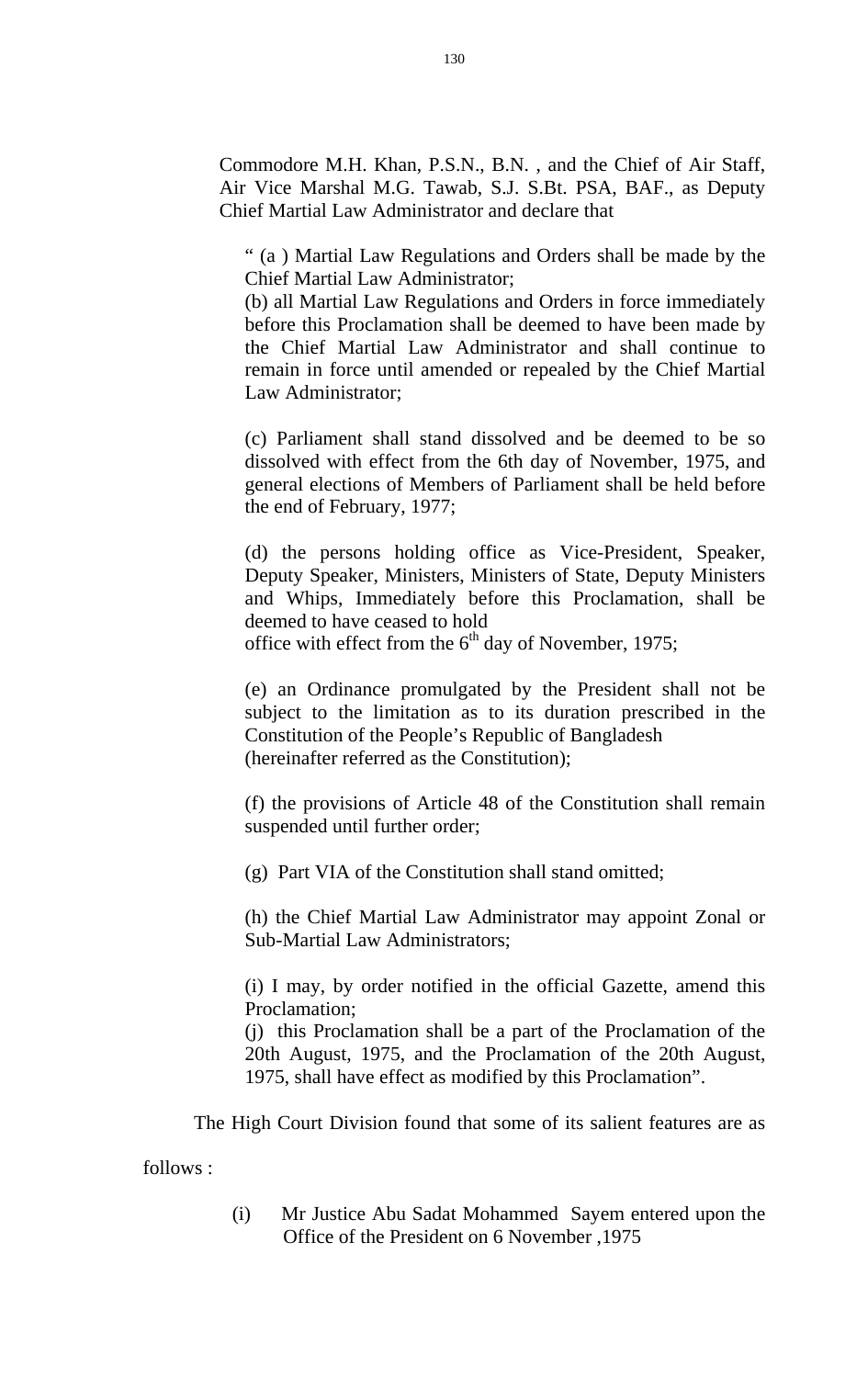- (ii) He assumed the Office of the Chief Martial Law Administrator (CMLA) and appointed three Deputy Chief Martial Law Administrators ( DCMLA)
- (iii) Parliamnt was dissolved with effect from 6 November, 1975.
- (iv) Part VI –A of the Constitution was omitted
- (v) The Proclaimation dated 8 November, 1975 modified the Proclaimation dated 20 August, 1975 and became its part

On consideration of the above proclaimations it appeared to the High

Court Division that;

- (i) "Justice Abu Sadat Mohammed Sayem, the Chief Justice of Bangladesh had no authority to enter into the Office of the President of Bangladesh and to assume the power of CMLA , which was beyond the ambit of the Constitution
- (ii) He had no lawful authority to dissolve the Parliament
- (iii) Bangladesh was ruled for the next three and a half years without any Parliament, as such, lost its Republican character for the said period.
- (iv) He had no lawful authority to suspend any provision or any part of the Constitution
- (v) He had no lawful authority to make any Proclamation, Martial Law Regulation or Order.
- (vi) Justice Abu Sadat Mohammed Sayem violated the Constitution of Bangladesh
- (vii) He acted as a usurper in entering the Office of the President and in assuming the powers of CMLA"

The next is **the Second Proclamation (Third Amendment) Order,** 

## **1975 (Second Proclamation Order No.III of 1975) dated December 31,**

### **1975**

As it appears by the above Order amongst others by inserting clause (gb) to the Proclamation dated November 8, 1975, the Bangladesh Collaborator's (Special Tribunals) Order 1972 ( P.O No 8 of 1972), was omitted from the First Schedule to the Constitution.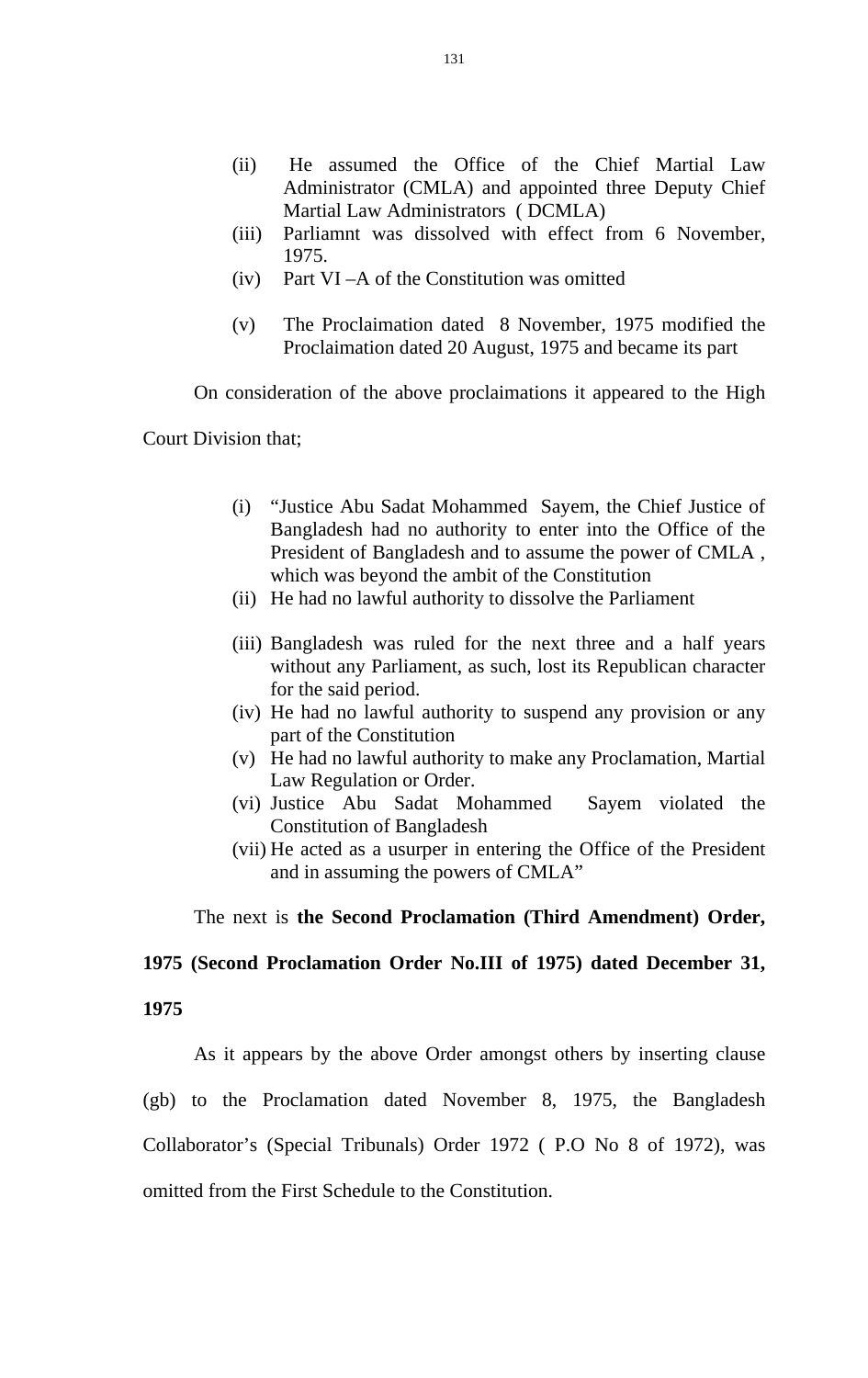The next is **the Second Proclamation (Sixth Amendment) Order,** 

## **1976 (Second Proclamation Order No.III of 1976) dated May 4th 1976**

As it appears by the above order, amongst others, by inserting clause (eb) to the Proclamation dated November 8, 1975, the proviso to Article 38 of the Constitution which is in respect of freedom of association other than in the name or on the basis of any religion as its basis or purpose, was omitted.

The next is **the Second Proclamation (Seventh Amendment) Order**,

#### **1976. (Second Proclamation Order No IV of 1976) dated May 4 1976.**

 It may be noted here that in the original Constitution Article 44 provided as follows:-

- "44(1) The right to move the Supreme Court, in accordance with clause (I) of Article 102, for the enforcement of the rights conferred by this part, is guaranteed.
	- (2) Without prejudice to the powers of the Supmreme Court under Article 102, Parliament may by law empower any other Court, within the local limits of its jurisidiction, to exercise all or any of those powers".

But by Fourth Amendment sub article (1) of Article 102 was omitted and Article 44 was substituted as follows:-

> "Parliament may be law establish a Constitutional Court, tribunal or commission for the enforcement of foundamental rights"

 By the above Order 1976, amongst others, some amendments were made to the proclamation dated November 8, 1975 predominantly restoring original Article 44 as it existed before the Fourth Amendment but however without restoring sub Article (1) of Article 102 and the above Order also established separate "Supreme Court" and the "High Court" along with other incidental changes. As it appears by Order dated August 11, 1976 the above changes came into effect on and from August 13, 1976.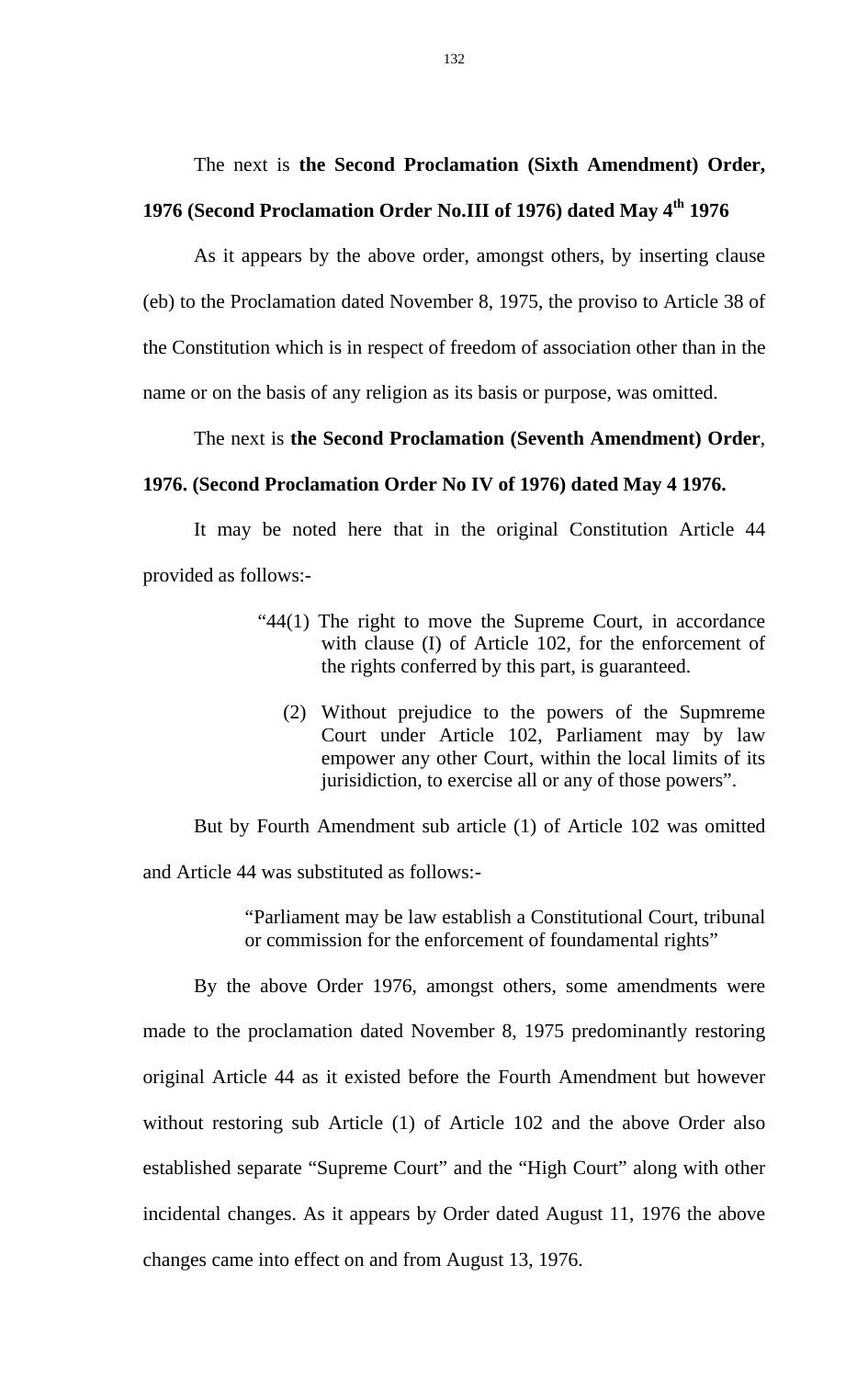# Then came **The Political Parties Regulation, 1976 (Martial Law**

#### **Regulation No. XXII of 1976) dated July 28, 1976**

The above Regulation repealed the Political Parties Act 1962 (Act III of

1962) and Political Parties (Prohibition) Ordinance 1975 (XLVI of 1975).

## Then came the **Third Proclamation** dated 29<sup>th</sup> November, 1976 which

proclaimed as follows:-

"Whereas I, Abusadat Mohammad Sayem, President of Bangladesh and Chief Martial Law Administrator, assumed, by the Proclamation of the 8th November, 1975, the powers of the Chief Martial Law Administrator and appointed the Chiefs of Staff of the Army, Navy and Air Force as Deputy Chief Martial Law Administrators; And whereas I do now feel that it is in the national interest that the powers of the Chief Martial Law Administrator should be exercised by Major General Ziaur Rahman B.U., psc., the Chief of Army Staff; Now, therefore, in exercise of all powers enabling me in this be and in modification of the provisions of the Proclamations of the  $20<sup>th</sup>$  August, 1975, and 8th November, 1975, I, Abusat Mohammad Sayem, resident of Bangladesh, do hereby hand over the Office of Martial Law Administrator to Major General Ziaur Rahman B.U., psc., who shall hereafter exercise all the powers of Chief Martial Law Administrator including the powers—

(a) to appoint new Deputy Chief Martial Law Administrators, Zonal Martial Law Administrators, and Sub-Zonal Martial Law Administrators,

(b) to amend the Proclamations of the 20th August, 1975,  $8<sup>th</sup>$ November, 1975 and This Proclamation,

(c) to make Martial Law Regulations and Orders, and (d) to do any other act or thing or to take any other action as he deems necessary in the national interest or for the enforcement of Martial Law".

The views of the High Court Division in respect of the above order is

as follows:

"By the Third Proclamation dated November 29, 1976.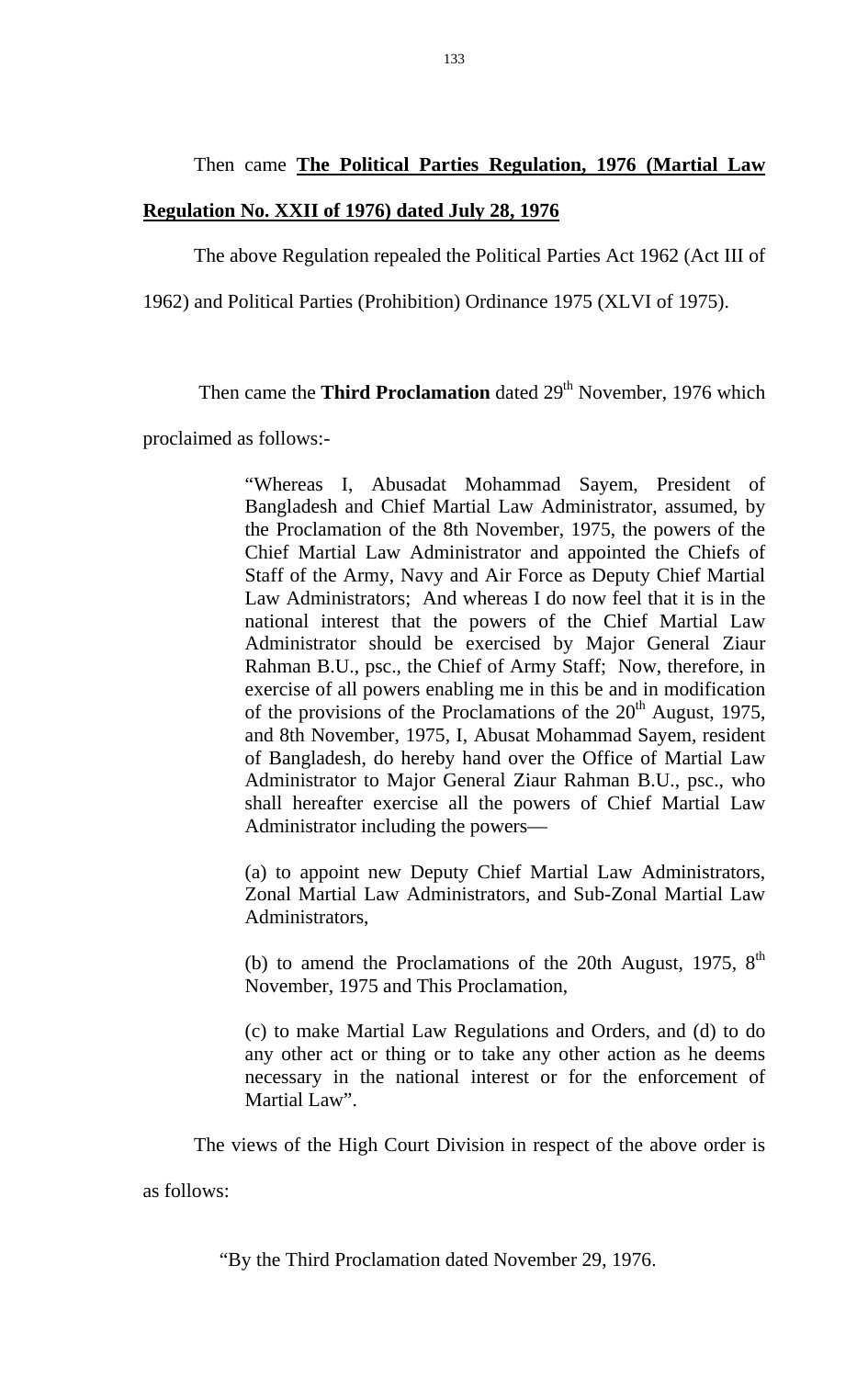- (a) "Justice A.S.M. Sayem handed over the office of CMLA to Major General Ziaur Rahman BU. PSC.
- (b) The Major General Ziaur Rahman, B.U. PSC would exercise all the powers of CMLA with powers amongst others to amend the Proclamations dated 20.8.75, 8.11.76 and 29.11.76."

 The next is the **Court's Jurisdiction (Restriction) Regulation, 1977 (Martial Law Regulation No.1 of 1977)** dated March 9, 1977.

By the above Regulation restrictions were imposed upon the power of High Court to make interim orders and restrictions were also imposed upon the power of other Courts to pass temporary or interim injunction.

 The next is **the Order dated 21. 4. 1977,** published in the Bangladesh Gazette Extra Ordinary on April 21, 1977**.** 

The above Order disclosed that on being nominated under clause (aa) of the Proclamation dated 20.8.1975, Justice Abu Sadat Mohammad Sayem assumed the Office of the President but the High Court Division as it appears found that previously Justice Abu Sadat Mohammad Sayem, by Proclamation dated November 8, 1976, assumed the position of only the Chief Martial Law Administrator and he nominated General Ziaur Rahman to be the President of Bangladesh in that capacity.

The next is **the Proclamations (Amendment) Order 1977**, i.e **Proclamation Order No. 1 of 1977** dated April 23, 1977. By this Order, as described in details later on BISMILLAH-AR-RAHMAN-AR-RAHIM was inserted above the Preamble of the Constitution and the second and fourth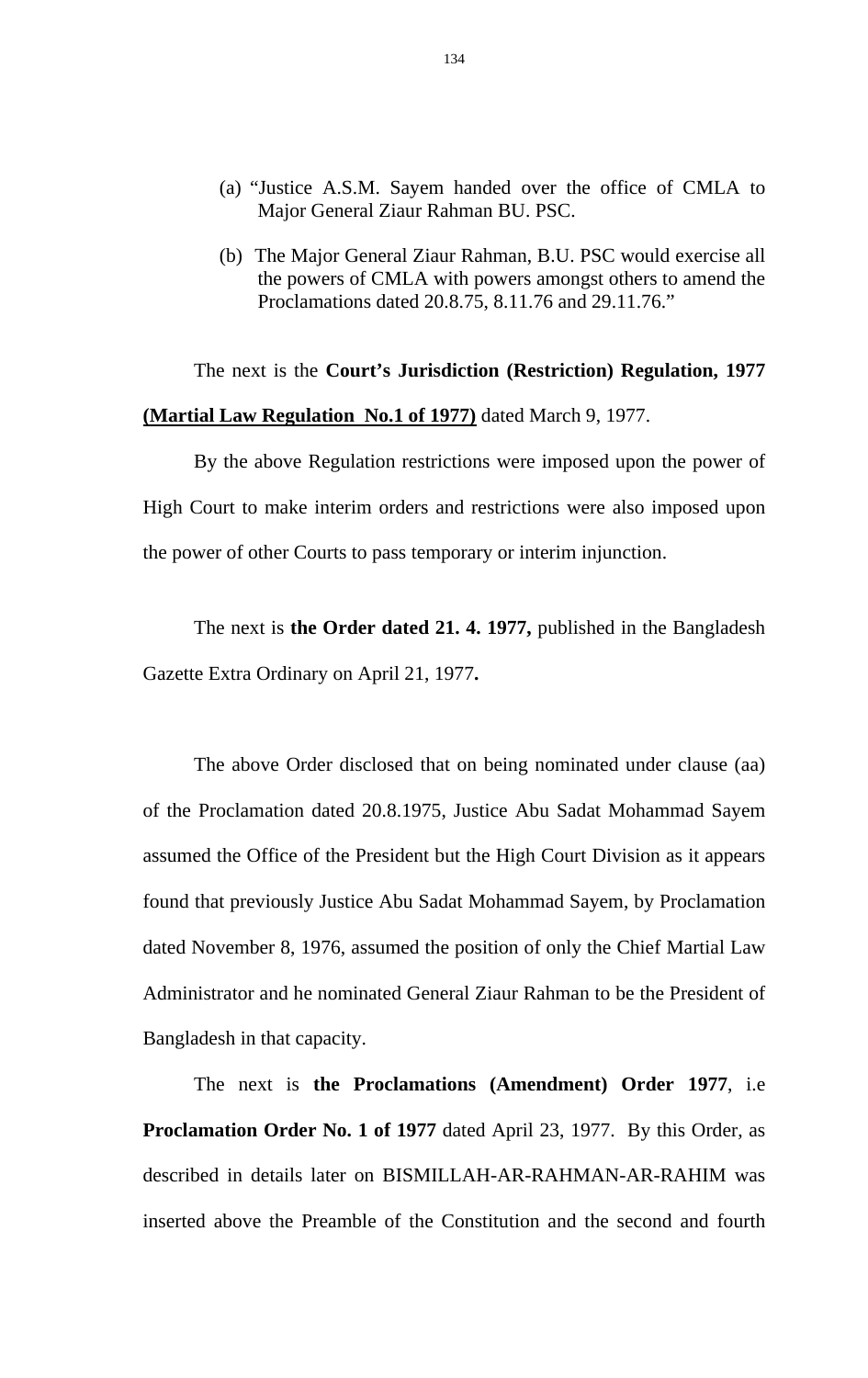paragraphs of the Preamble as well as Articles 6, 8, 9, 10, 12, 25, 38 and 141 of the Constitution were drastically changed and furher paragraph 3A was inserted in the Fourth Schedule of the Constitution.

The High Court Division found that by it:-

- "a) The Second and Third Proclamations were changed.
- b) Basic features of the Constitution were changed.
- c) In the Fourth Schedule of the Constitution, after paragraph 3, a new paragraph, namely paragraph 3A was inserted in order to validate the proclamations, MLRs, MLOs etc, including the amendments of the Constitution which amongst others, provided that:
	- i) The Proclamations etc and the acts taken thereon were validated and those cannot be questioned before any Court.
	- ii) All amendments of the Constitution were sought to be validly made.
	- iii) The Proclamations MLRs and MLOs, were to be treated as the Acts of Parliament."

#### The next is **the Referendum Order, 1977 (Martial Law Order No.1**

of 1977) dated 1<sup>st</sup> May, 1977.

According to the High Court Division the above Order provided that to ascertain the confidence of the people in General Ziaur Rahman, a countrywide referendum was to be held on May 30, 1977 on the basis of direct adult franchise. The above Referendum was conceived and conducted under the MLO No.1 of 1977 and

- "a) This was done in order to ascertain the confidence of the voters in President Major General Ziaur Rahman,
	- b) This kind of referendum is unknown to the Constitution, or any law of the land".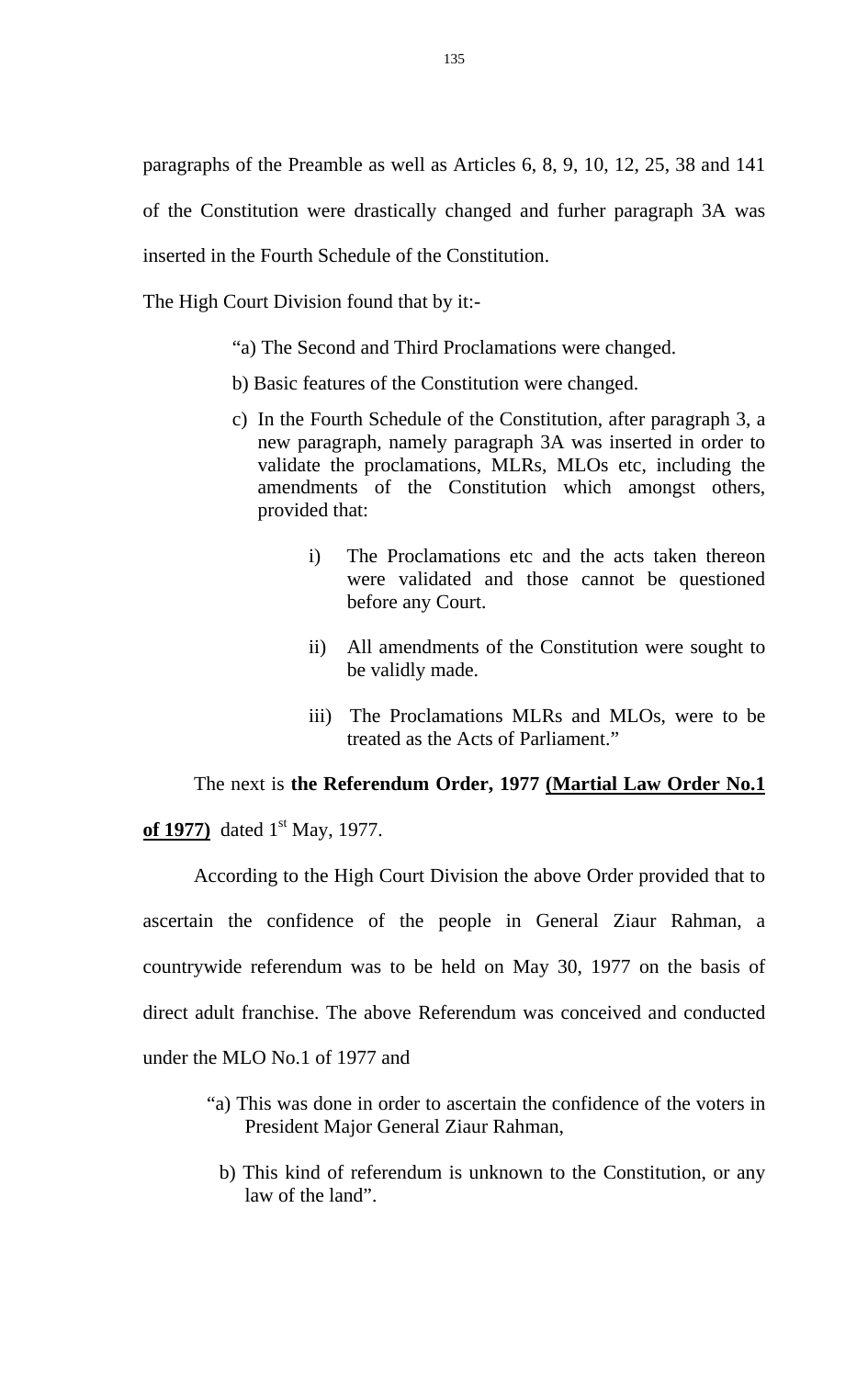The next is **the Abandoned Properties (Supplementary Provisions) Regulations, 1977 (Martial Law Regulation No. VII of 1977)**, dated 17<sup>th</sup> October, 1977.

As it appears the above Regulation, amonst others, provided that even if the Government had unlawfully taken over a property as abandoned, the same shall remain as abandoned and any jugment declaring otherwise would be ineffective.

 The next is **the Second Proclamation (Tenth Amendment) Order,**  1977 (Second Proclamation Order No. 1 of 1977), dated 27<sup>th</sup> November, 197**7.** 

As it appears by the above Order, amonsgt others, sub Article (1) of Article 102 was restored to its original position along with incidental amendmetns and the Supreme Court was again made to consist of the "Appellate Division" and the "High Court Division" with effect from December 1 of 1977 and in Article 44 the words "High Court" was substituted by the words "High Court Division". As stated earlier, by Second Proclamation (seventh Amendment) Order, 1976, separate Courts such a "Supreme Court" and "High Court" were set up with effect from 13<sup>th</sup> August, 1976.

The next is **the Second Proclamation (Fifteenth Amendment) Order, 1978 (Second Proclamation Order No. IV of 1978)** dated 8<sup>th</sup> December, 1978.

The Preamble of the above Order shows that the object of the above Order was only to replace the remaining portion of the undemoratic provisions of the Constituion incorporated by the Fourth Amendment. But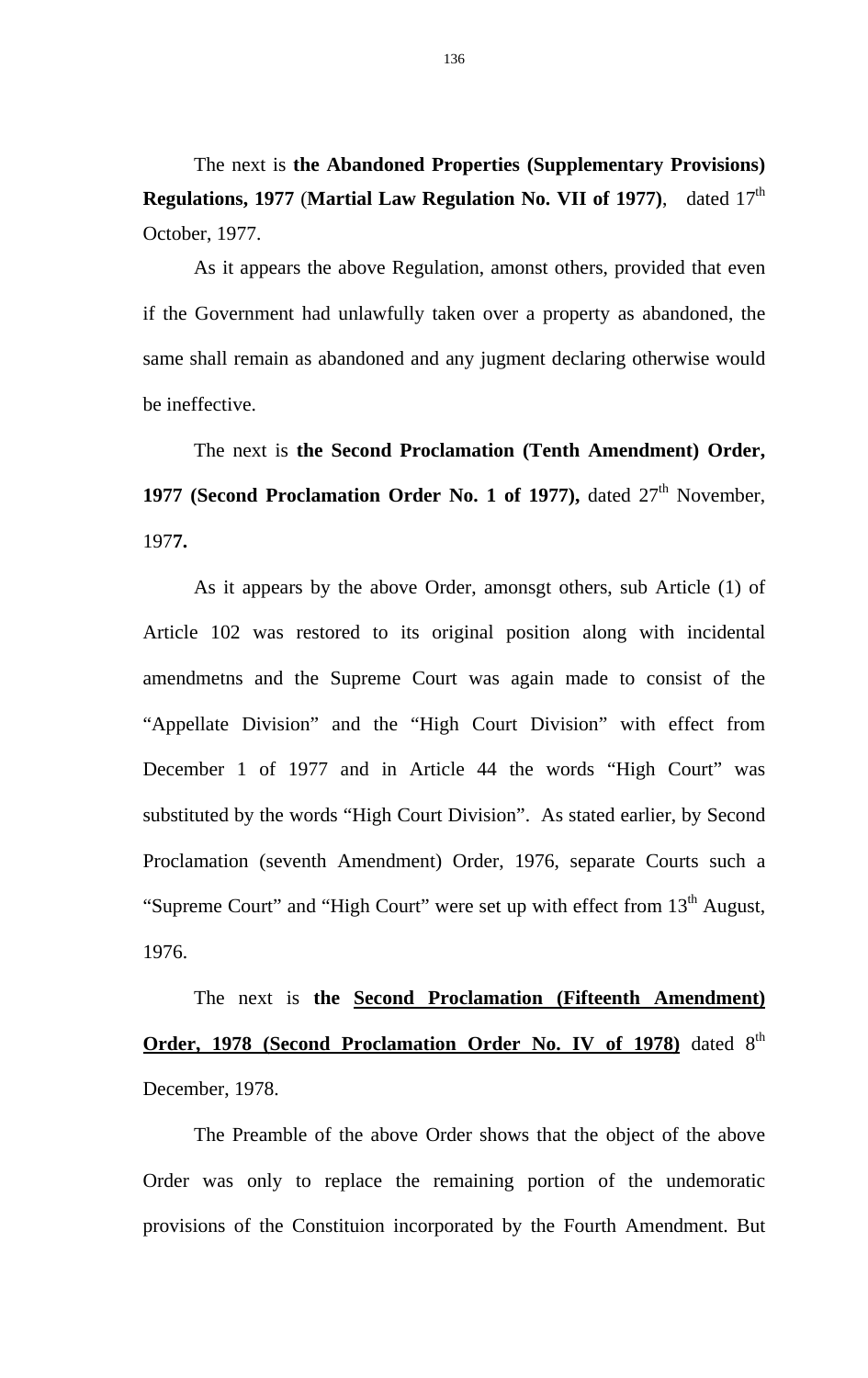this is not correct. It may be noted that earlier by Proclamation Order No.1 of 1977 changes were made only in the English Text of some amendents of the Constitution and the Bengali Text of those amendments remained as it is. By this Order similar changes were made in the Bengali Text. Further, changes were also made by inserting Sub Article (1A), (1B) and (1C) in Article 142 of the Constitution providing that for amendment of the preamble or any provisions of Articles 8, 48, 56, 58, 80, 92A or this sub Article (1A), referandam to be held. Further Articles 92A and 145A were also inserted giving the President wider powers.

Regarding the submission of the petitioners that because of the Fourth Amendment, Fifth Amendment had to be made has also no substance. Assuming that Fourth Amendment was violative of the basic features of the Constitution, there was no challenge of the Fourth Amendment in the Supreme Court as were done in the case of the Eighth Amendment as well as in the present case.

The High Court Division held that though in the Preamble of the above Order the object as shown was to replace the remaining portion of the undemocratic provisions incorporated in the Constitution by the Fourth Amendment, but many of the provisions incorporated by the Fourth Amendment have aready been dismantled by Martial Law Regulations. Moreover by the above Order not only the office of the President with all the powers provided by the Fourth Amendment were kept very much intact but by inserting Article 92A, undemoratc provisions, the Parliament was made subservient to the President for all practical purposes with the view that in an unlikely event, even if the Parliament fails to make grants or to pass the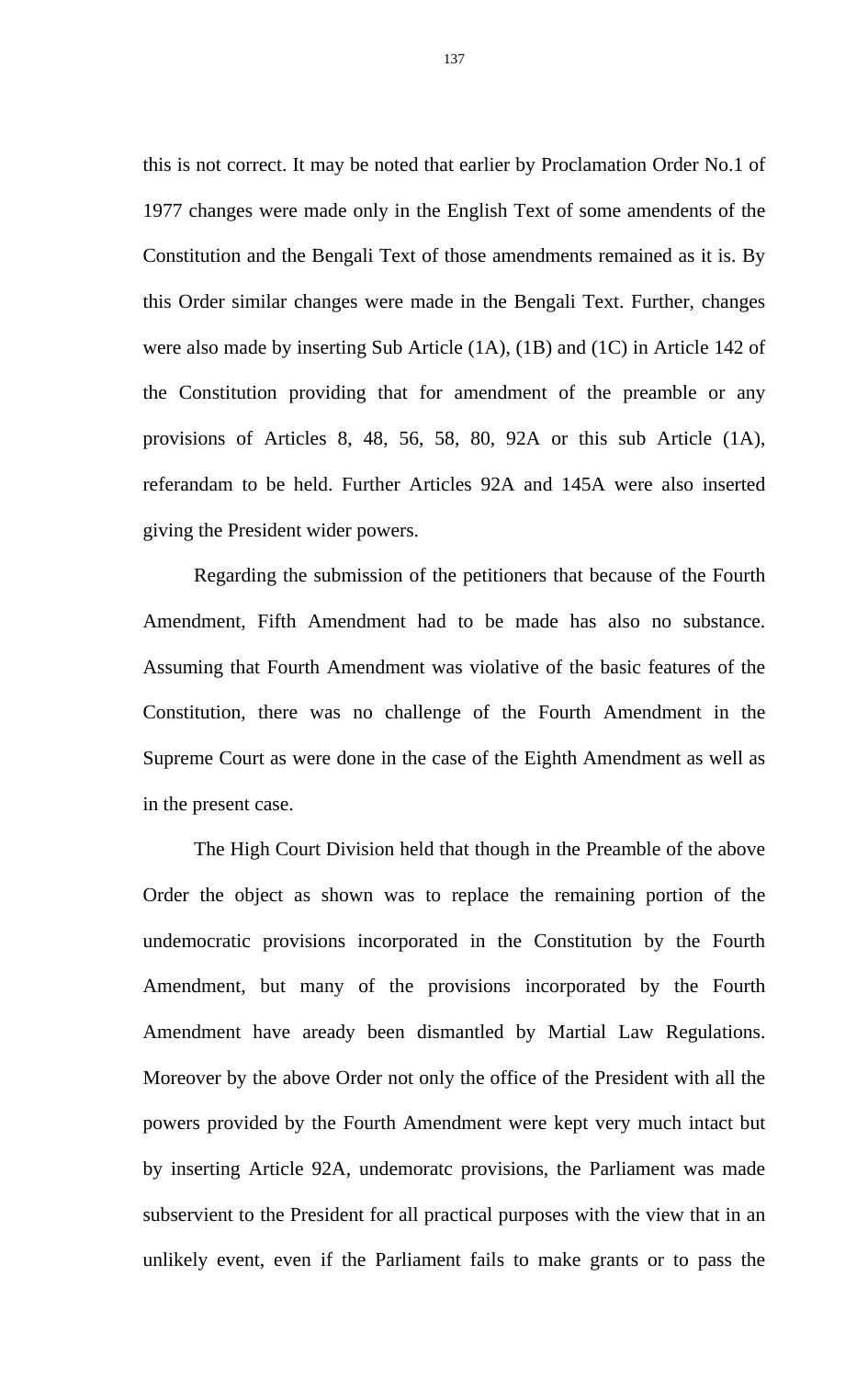budget under Articles 89 and 90, or refuses or reduces the demands for grants, under the above Article 92A the President, without any worries about the funds, could dissolve the Parliament at his pleasure. In this way the then President of Bangladesh by the above Order of 1978 became the most powerful Chief Executive virtually without any checks and balance either from the Parliament or from any body else. However, the above Article 92A was omitted by the Twelfth Amendment by which though the Parliamentary system of Government was restored, but the supervisory power of the Supreme Court over the subordinate judiciary, as was given in Article 116 of the original Constitution, was not restored and it remained with the Executive. Further many provisions of the Fourth Amendment have not yet been disturbed, as if, those being pieces of democratic principle were required to be kept intact.

Then while the Parliament was already in session and The Constitution (Fifth Amendment) Act, 1979 which is under challenge, had already been enacted and was published in Bangladesh Gazette on April 6, 1979, by **The Proclamation Dated April 6, 1979** which was published in the Banglaesh Gazette Extraordinary on 7<sup>th</sup> April, 1979. This was the last proclamation issued by the Chief Martial Law Administrator by which Martial Law was revoked with effect from 8 pm of April, 6, 1979.

As it appears in the above Proclamation dated April 6, 1979 the reasons for imposing Martial Law are as follows :

> " WHEREAS in the interest of peace, order, security, progress, prosperity and development of the country the whole of Bangladesh was placed under Martial Law on 15 August, 1975."

138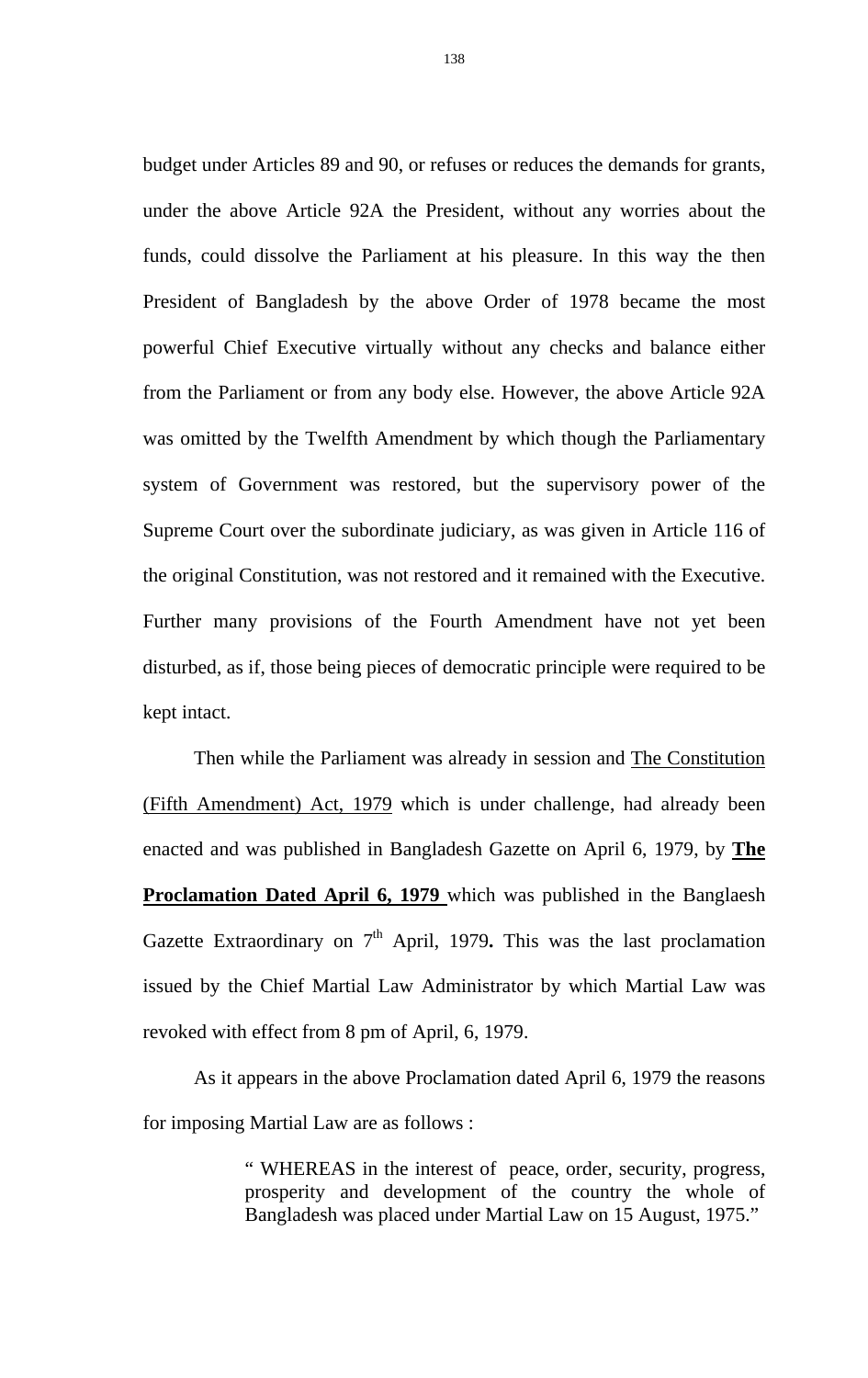But as it appears in the Preamble of the Proclamation dated  $20<sup>th</sup>$ August, 1978 no indication of any grave situation was given. The Parliament was very much in existence as on 15.8.75 and further in view of the death of the then President, the then Vice President was to take the charge of the President till a new President was elected. As such how the situation for declaring Martial Law as indicated above arose on August 15, 1975 ?

Further in the above Order the reason for revoking the Martial Law was given as follows :

> " AND, WHEREAS the situation in the country in all respect has since improved, and all other authorities and institution in the country may now properly function in accordance with the Constitution and the law."

But however clause (O) of the above proclamation the following unusal

power was given to the President:-

"(O) the President may, for the purpose of removing any difficulty that may arise in giving effect to any provision of this Proclamation make, by order, such provisions as he deems necessary or expedient and every such order shall have effect notwithstanding anything contained in the Constitution or in any other law for the time being in force."

 Considering the above clause (O), the High Court Division held that the above proclamation sought to subordinate the Constitution as clause (O) of the above Proclamation provided that the President may make any order "notwithstanding anything contained in the Constitution" though till the above Proclamation the President did not have any such power and thus this Proclamation bestowed 'Supra Constitutional' power on the then President of Bangladesh.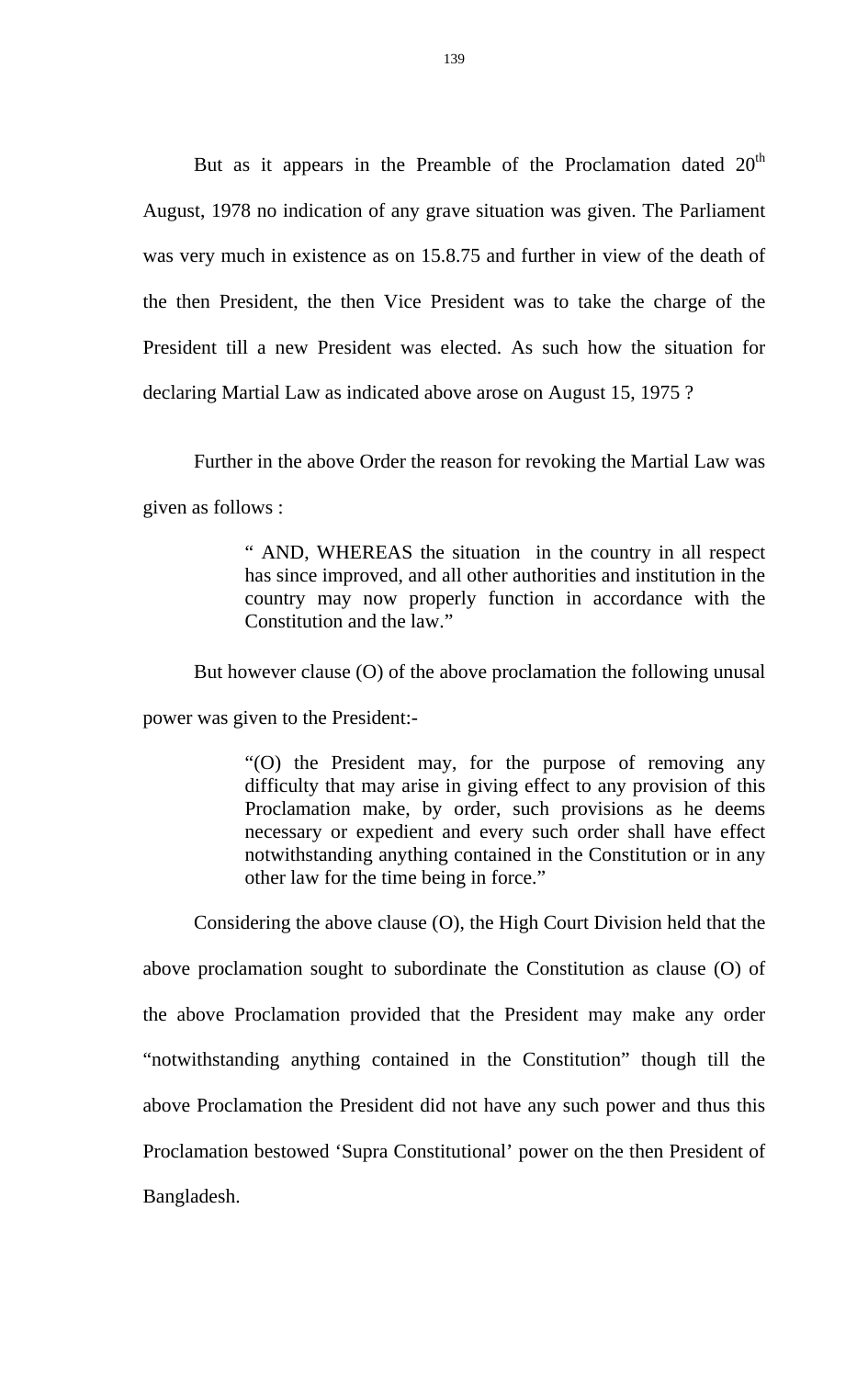Regarding the legality of the Proclamations dated August 20, 1975,

November 8, 1975 and November 29, 1975, the High Court Division stated as

follows :

"During ancient times proclamations were a source of law in England. King Henry the VIII (1509–1547) used to assert his power to make laws by way of proclamations. By the Statute of 1539, the King could legislate by Proclamations without Parliament. This Act was, however, repealed during the reign of Edward VI (1547–1553). Still Mary I (1553–1558) and Elizabeth I (1558–1603) used proclamations, but much less frequently than their father.

In those ancient days the Monarchs used to rule by divine right but by 17th century it was established that the source of the Regal power was the common law of the land.

King James I asked Sir Edward Coke, Chief Justice of the Kings Bench, his opinion about the right of the Kings to issue proclamations. To his such query, Chief Justice Coke, Chief Justice Fleming, Chief Baron Tanfield and Baron Altham delivered their opinion thus:

> "The King cannot create any offence which was not an offence before, for then he may alter the law of the land in his proclamation in some high point…..The law of England is divided into three parts: the common law, statute law, and custom; but the King's proclamation is none of these…..The King has no prerogative but that which the law of the land allows him." (Reported in 2 State Tr 726, Quoted from Halsbury's Laws of England, Fourth Edition, Vol. 8, note-3 to Para-1099).

Their such bold opinion four hundred years ago in 1610 could give a check to the arbitrary exercise of power by the Crown, but four hundred years later, the learned Additional Attorney General of Bangladesh, contended that the Judges of the Supreme Court of Bangladesh, are not entitled to say so in respect of the Fifth Amendment Act, since there was an ouster clause.

Halsbury's Laws of England (Fourth Edition Vol. 8) describes

Royal proclamations in this manner: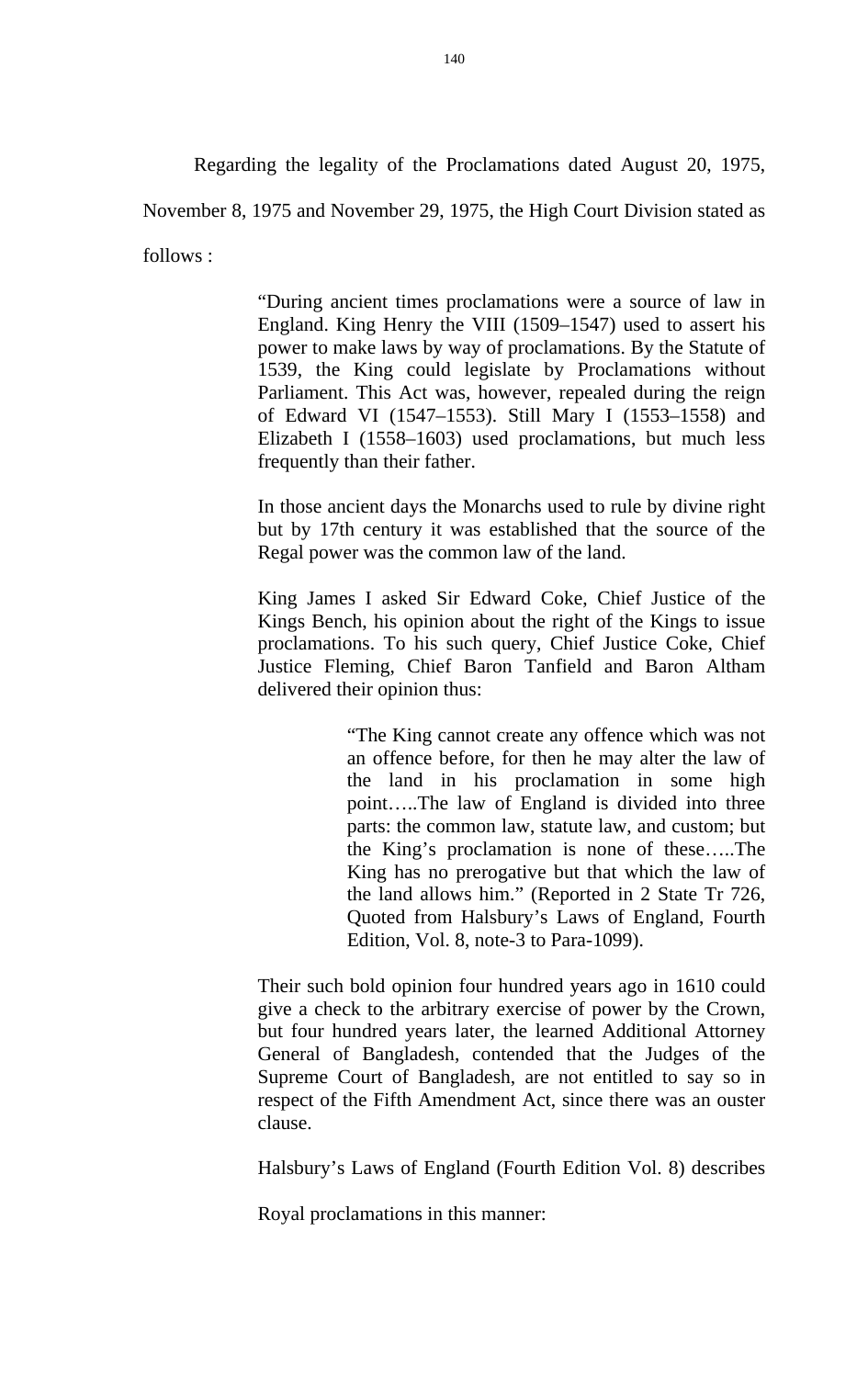"1098. Use of proclamations. Proclamations may be legally used to call attention to the provisions of existing laws, or to make or alter regulations over which the Crown has a discretionary authority, either at common law or by statute. Thus, the Crown may by proclamation summon or dissolve Parliament, declare war or peace, and promulgate blockades and lay embargoes on shipping in time of war……

1099. Restrictions on proclamations. Under the general rule which restrains the Crown from legislating apart from Parliament, it is well-settled law that the Sovereign's proclamation, unless authorized in that behalf by statute, cannot enact any new law, or make provisions contrary to old ones…………."

In modern times, the purpose of a Royal proclamation was confined and restricted to notify the existing law but can neither make law nor abrogate any ...................

.........................................

But by proclamations, laws cannot be made and in all the Constitutions of the civilized world the power to legislate is always with the concerned legislative body or authority as spelt out in the respective Constitutions.

The Proclamation dated August 20, 1975 was made by Khandaker Moshtaque Ahmed, a Minister in the Cabinet of the Government of Bangladesh. As a Minister, he had specific functions under the Constitution but by any stretch of imagination, it did not authorize him to seize the office of President of Bangladesh. No authority or legal provision has been mentioned in the Proclamation justifying his such assumption of power.

It appears that on the early morning of August 15, 1975, Khandaker Moshtaque Ahmed merrily changed the Constitution of Bangladesh and seized the office of President although without any legal authority. All the other Commanding Officers of the Armed Forces readily declared their allegiance to the new 'President' and his 'Government' apparently without any protest although on their commission as officers, they all took oath to be faithful to Bangladesh and its Constitution and bear true allegiance to the President.......................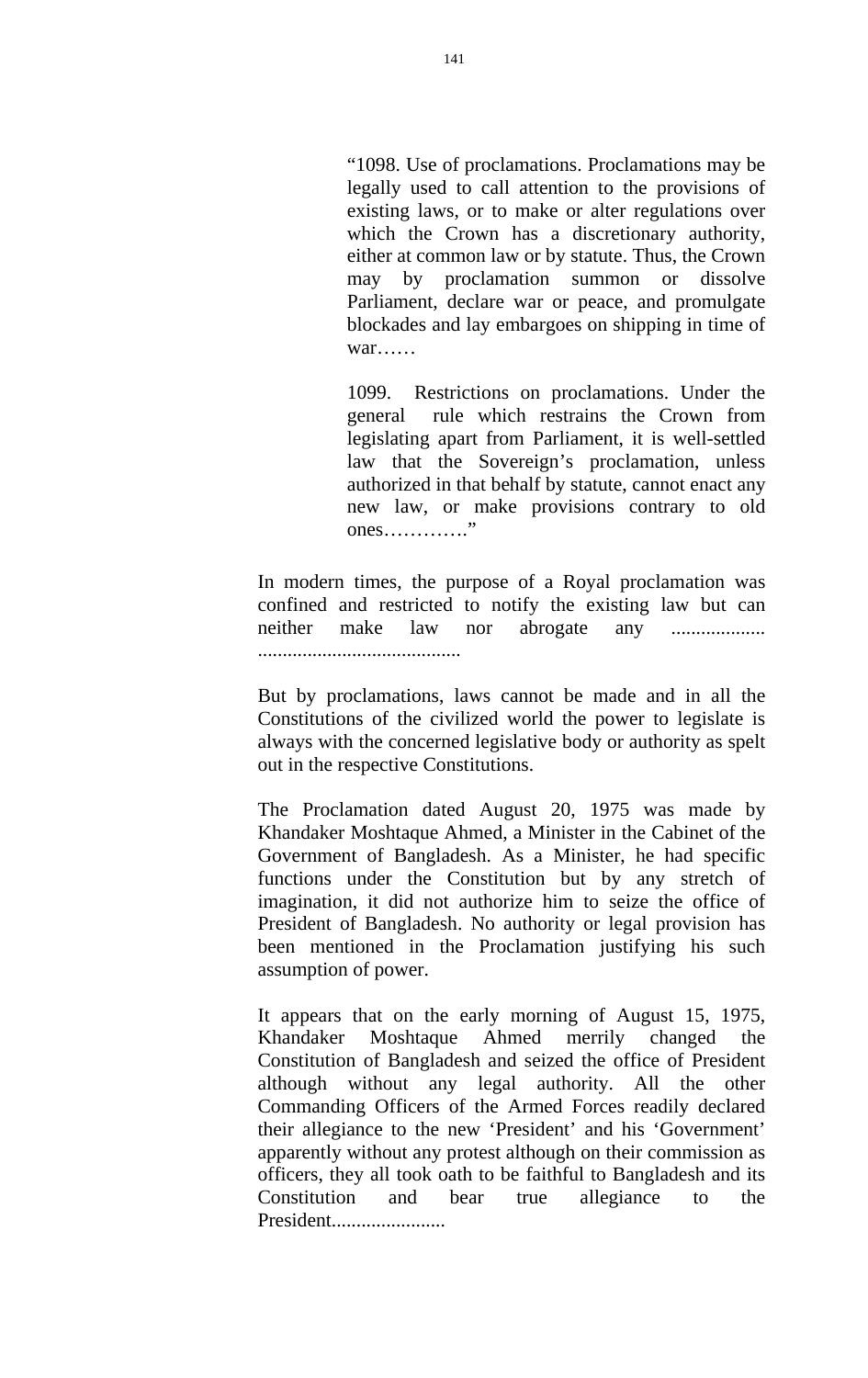The 'reign' of Khandaker Moshtaque Ahmed lasted for 82 (eighty two) days. On November 6, 1975 he handed over the office of President of Bangladesh to Justice Abusadat Mohammad Sayem. The history and the reasons which led Khandaker Moshtaque Ahmed to abdicate in favour of Justice Sayem were not explained to us with any details. All we could gather from the submissions made by the learned Advocates and their written arguments that there was a coup and a counter coup during the first week of November, 1975, the chain of command in the army in Dhaka Cantonment broke down, large sections of army personnel revolted leading to the whole-sale killing of a large number of officers of the army. Colonel Taher rescued Major General Ziaur Rahman, the Chief of Army Staff, from his residence in the cantonment.

This narration of the events may not be absolutely accurate but the real facts may never be known and in any case not very necessary for deciding the legal issues involved in this rule but stated only as a sequel leading to the assumption of office of President by Justice Sayem. But how and what chain of events led the Chief Justice of Bangladesh to become not only the President of Bangladesh but also the Chief Martial Law Administrator (CMLA), is far from clear. But in any case he was there as the President of Bangladesh and the CMLA as apparent from the Proclamation dated November 8, 1975.

The office of CMLA is a relic from the past. In the erstwhile Pakistan, General Ayub Khan was appointed CMLA by the Proclamation dated October 7, 1958 and again General Yahya Khan declared himself as the CMLA on March 25, 1969.

Earlier, although Martial Law was clamped on the country since August 15, 1975 but apparently no Martial Law Administrator was appointed but this time Justice Sayem by the Proclamation dated November 8, 1975, made some modifications in the earlier proclamation and also appointed the Chief of Army Staff, Major General Ziaur Rahman B.U. PSC; the Chief of Naval Staff, Commodore M.H.Khan, P.S.N., B.N. and the Chief of Air Staff, Air Vice Martial M.G.Tawab SJ., S.Bt., PSA, BAF, as Deputy Chief Martial Law Administrators. Justice Sayem remained CMLA till November 29, 1976 and resigned from the office of President on April 21, 1977. During this time, a huge number of MLRs and MLOs were issued. Besides, various provisions of the Constitution were amended from time to time by amendment of the Second Proclamation. On our query as to how and under what law Justice Sayem, the Chief Justice of Bangladesh, could take over as the President of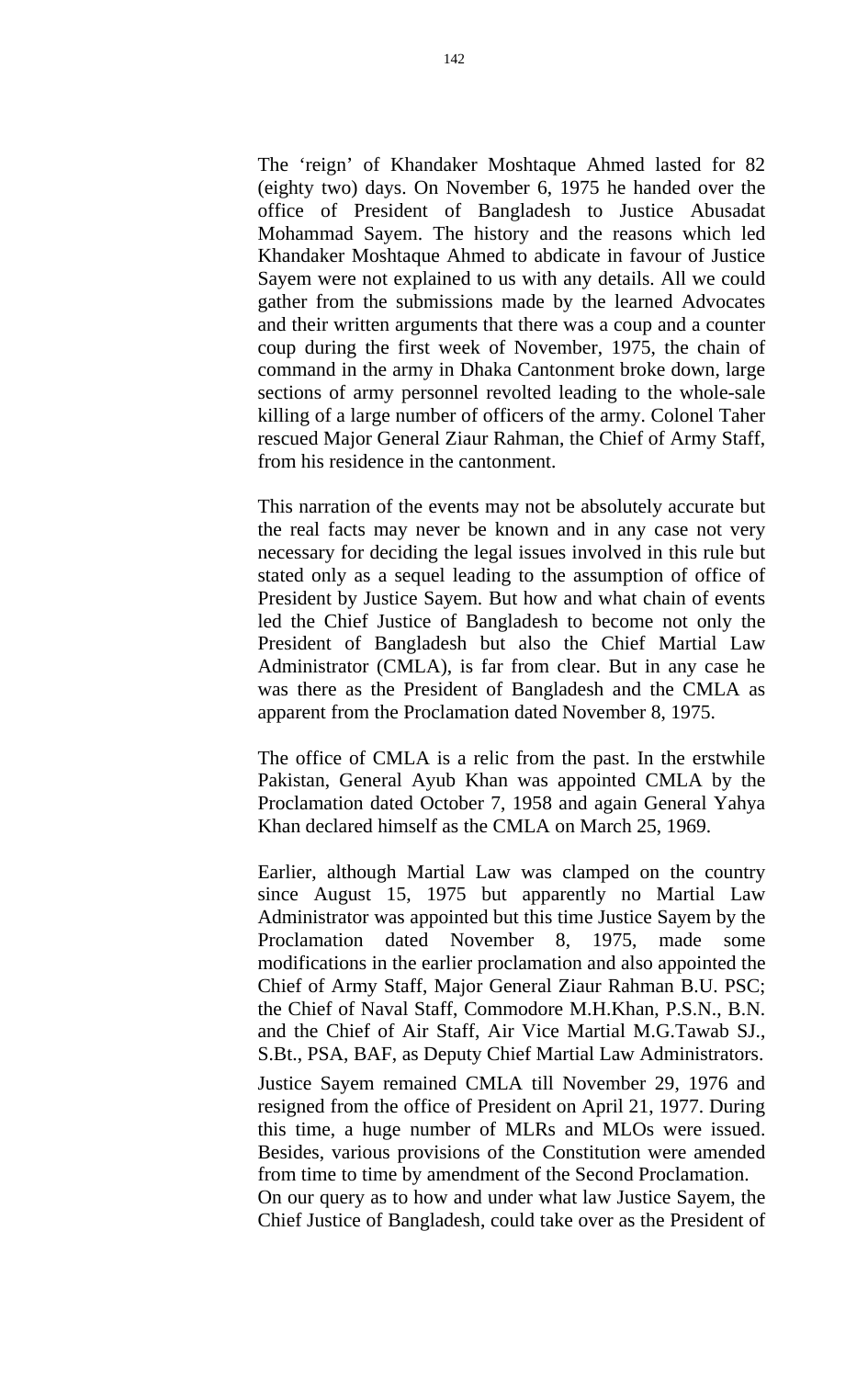Bangladesh and also assumed the powers of CMLA, the learned Additional Attorney General was without any answer.

We ourselves tried to probe but could not find any. The Constitution or any other law did not provide so. Besides, the concept of Martial Law is totally absent in our Constitution or in any other law or jurisprudence. The Constitution, the supreme law of the country, does not provide it nor any other law of our country. There is no place or office of CMLA in our jurisprudence. Obviously, the then Chief Justice of Bangladesh, completely ignored these legal realities for reasons best known to him but for that reason his taking over as the President of Bangladesh and assumption of the powers of CMLA would not become legal. Even a Chief Justice is not above the law.

......................................................................................................

As such, he was a usurper to the office of President of Bangladesh and his assumption of the powers of CMLA, a legaly non-existent office, was void and non-est in the eye of law. Consequently, all his subsequentl actions taken by way of amendment of the Proclamation dated November 8, 1975 MLRs, MLOs and Ordinance, issued from time to time being beyond the ambit of the Constitution, were also all illegal, void ab initio and non est.

In due course, Justice Sayem by the Third Proclamation, handed over the office of Martial Law Administrator to Major General Ziaur Rahman, B.U., to act as the CMLA.

Subsequently, Justice Sayem nominated Major General Ziaur Rahman,B.U. to be the President of Bangladesh and also handed over the office of President to him.

From the Order dated April 21, 1977, we could learn that Justice Sayem became President of Bangladesh on being nominated by Khondaker Mushtaque Ahmed. Justice Sayem similarly nominated Major General Ziaur Rahman, B.U. as the next President of Bangladesh.

The office of President has been created by Article 48 of the Constitution. The qualification and election to the office of President has been stipulated in the said provision. But there is no provision for nomination to the office of President in the entire Constitution. From the language of the Order dated April 21, 1977, it appears that this provision of nomination was added by clause (aa) to the First Proclamation by subsequent amendment.

It is amazing that when even a chairman of a Union Council has to be elected and can not be nominated, nomination could be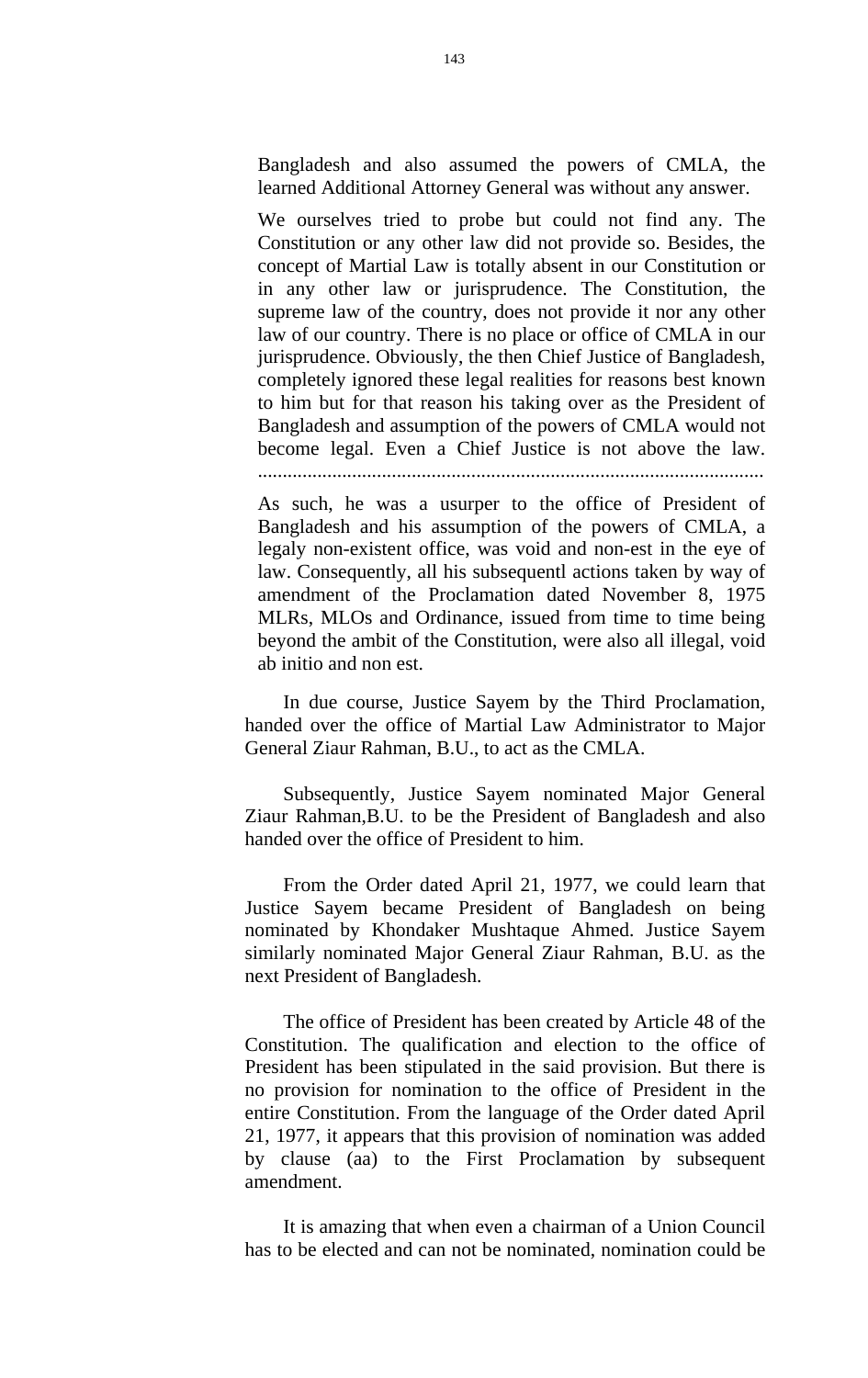made to the highest office of the Republic and even that was done by a Proclamation. This is a disgrace and insult to the Nation-hood of Bangladesh. But this insult was ratified by the Second Parliament in the Constitution (Fifth Amendment) Act.

We have already stated above that a proclamation is not a law and by proclamation neither a law can be made nor a law can be abrogated not to speak of the provisions of the Constitution. As such, the First Proclamation along with clause aa is non-est in the eye of law and the nominations of both Justice Sayem and Major General Ziaur Rahman as President were in total violation of the Constitution, without jurisdiction and without lawful authority".

Next question is whether the situation as it existed on August 15, 1975 necessitated the imposition of Martial Law.

In this regard it may be noted that in earstwhile Pakistan, at first, Martial Law was imposed on October 7, 1958 by Iskandar Mirza, the then President, and thereafter on March 26, 1969 Martial Law was imposed by General Yahia Khan and in both occassion some pretexts were raised for declaring Martial Laws. But while imposing Martial Law on August 15, 1975 and also while issuing the Proclamation dated August 20, 1975 Khandaker Mustaque Ahmed did not raise any such pretext. While discussing the Proclamation dated April 6, 1979 we have already stated that on August 15, 1975 the Parliament was very much in existence and Vice-President was also available. Accordingly in view of the killing of the then President, the constitutional machinery should have automatically come into effect and the Vice President should have taken over as Acting President until fresh election was held for the choice of a successor. The political machinery would then have moved according to the Constitution and the Parliament could have taken steps to resolve the crisis if Khandaker Mushtaq Ahmed had not, by Proclamation dated August 20, 1975, suspended the provision of Article 48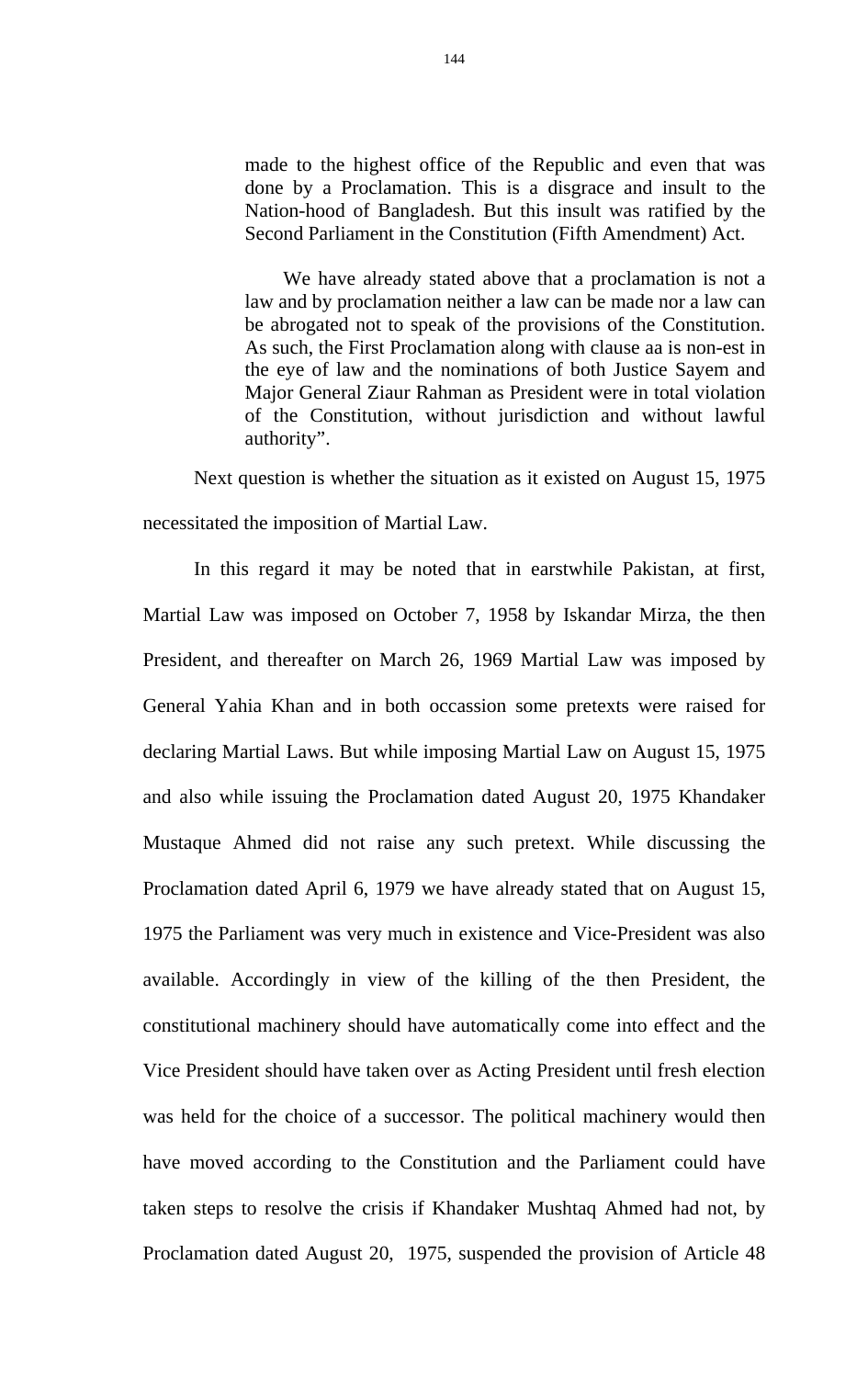of the Constitution so far it related to the election of the President and likewise Justice Abu Sadat Mohammad Sayem, to whom Khondaker Mushtaq Ahmed allegedly handed over the power of the President, had not dissolved the Parliament by Proclamation dated November 8, 1975. Accordingly Khandaker Mustaq Ahmed, Justice Abu Sadat Mohammad Sayem and subsequently Major General Ziaur Rahman, to whom Justice Abusadat Mohammad Sayem handed over the Office of the President / Chief Martial Law Administrators in unconstitutional way, also did not allow the constitutional machinery to come into effect and on usurping the power of the Government started issuing all kinds of Proclamations, Martial Law Regulations and Orders.

Regarding this the High Court Division observed as follows:

If we look back to the history we would find that the Civil War of 1861 in the United States threatened its very existence as one nation. It engulfed the entire country. War went on in almost every where in the country with bleak prospect for survival of the States as united with their Constitution. Nobody could blame the President of the United States or others in that precarious and catastrophic situation if the Constitution of the country was pushed to the back-seat due to the said extreme emergency but even in that critical situation the citizens of the North upheld the high ideals of democratic principles and did not at all compromise and give in to the inhuman demands of the Southerners, for allowing slavery in the country in violation of the principles of liberty and equality, as enshrined in the Constitution, rather, they held the Constitution high above everything and fought with their lives to free the slaves in vindication of the rights guaranteed under the Constitution.

Although there was serious controversy all over the country on the issue of slavery but even in such a trying moment, no proclamation declaring Martial Law was made. Instead, their lawfully elected President gave this message to the Congress on July 4, 1861, on the out break of the Civil War: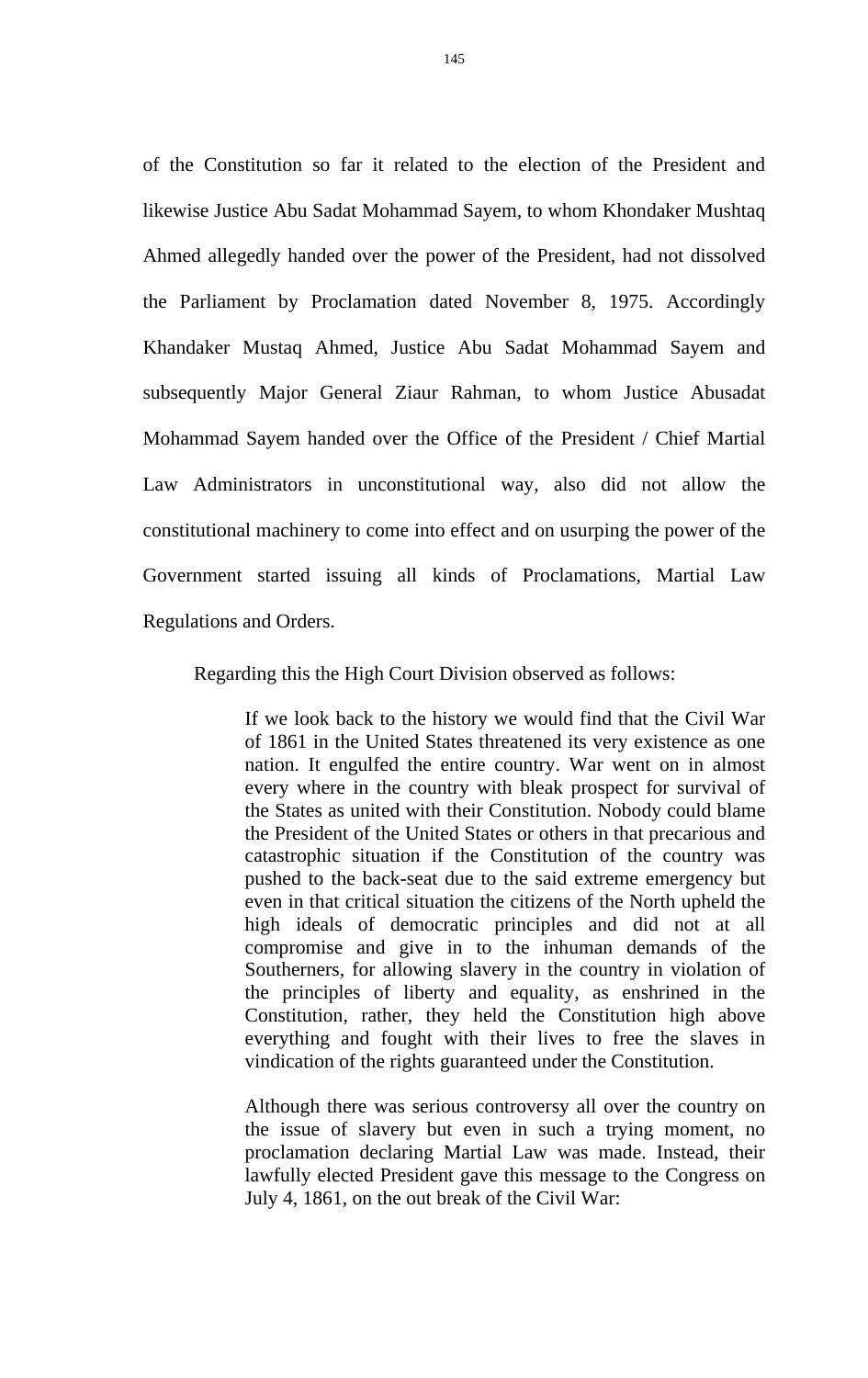"It presents to the whole family of man the question whether a constitutional republic or democracy-a government of the people by the same people- can or cannot maintain its territorial integrity against its own domestic foes. It presents the question whether discontented individuals, too few in numbers to control administration according to organic law in any case, can always, upon the pretences made in this case or any other pretences, or arbitrarily without any pretence, break up their government and thus practically put an end to free government upon the earth. It forces us to ask: 'Is there, in all republics, this inherent and fatal weakness ? Must a government, of necessity, be too strong for the liberties of its own people, or too weak to maintain its own existence?" (Quoted from K.C. Wheare: Modern Constitutions, Second Edition, 1966, page-142).

Even the Supreme Court did not relent in that horrendous situation when the battles were fought everywhere but upheld the Constitution. In the case of Ex Parte Milligan (1866), Justice Davis, in delivering its opinion of the Court held:

> "This nation, as experience has proved, cannot always remain at peace, and has no right to expect that it will always have wise and humane rulers, sincerely attached to the principles of the Constitution. wicked men, ambitious of power, with hatred of liberty and contempt of law, may fill the place once occupied by Washington and Lincoln; and if this right is conceded, and the calamities of war again befall us, the dangers to human liberty are frightful to contemplate. If our fathers had failed to provide for just such a contingency, they would have been false to the trust reposed in them. They knew—the history of the world told them—the nation they were founding, be its existence short or long, would be involved in war; how often or how long continued, human foresight could not tell; and that unlimited power, wherever lodged at such a time, was especially hazardous to freemen. For this, and other equally weighty reasons, they secured the inheritance they had, fought to maintain, by incorporating in a written constitution the safeguards which time had proved were essential to its preservation. Not one of these safeguards can the President, or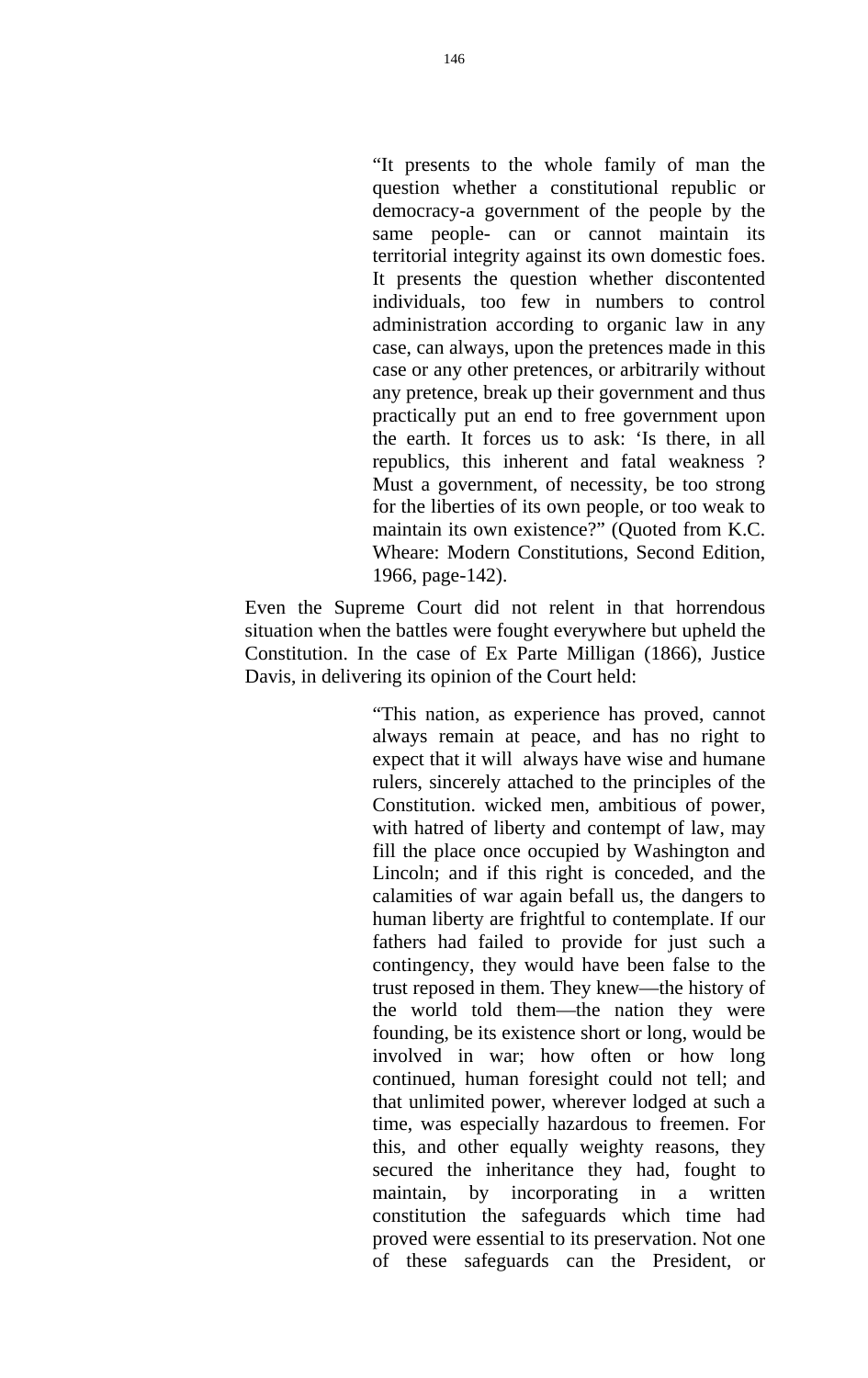Congress, or the Judiciary disturb, except the one concerning the writ of habeas corpus.

…………………………………………….

 ......Knowing this, they limited the suspension to one great right, and left the rest to remain forever inviolable. But, it is insisted that the safety of the country in time of war demands that this broad claim for martial law shall be sustained. If this were true, it could be well said that a country, preserved at the sacrifice of all the cardinal principles of liberty, is not worth the cost of preservation. Happily, it is not so."………… (Quoted from Professor John P. Frank on ; Cases And Marterials on Constitutional Law (1952 Revision) at page 263-64) .

 Regarding the other point as to whether Fifth Amendment negates the Constitution and repugnant to the basic feature of the Constitution, it was argued before the High Court Division that the provisions for amendment of the Constitution is provided for in Article 142 and amendment can be done only in the manner provided therein and since the Fifth Amendment validating all illegal acts of the usurpers under the cover of Martial Law, not only changed the basic structure as well as the character of the Constitution in its totality but rather uprooted the Constitution and as such, in the eye of law, it was no amendment but destruction of the Constitution altogether. As such Fifth Amendment is ultra vires the Constitution.

The High Court Division held as follows:-

"Major General Ziaur Rahman, B.U. being appointed as the Chief of Army Staff on the August 22, 1975, by Khandaker Moshtaque Ahmed, was still in the active service in the Republic of Bangladesh, when he entered the office of the President. It should be noted that by virtue of his office as President, the Supreme Command of the defence services, of Bangladesh was vested in him but at the same time he was a servant of the Republic as the Chief of Army Staff".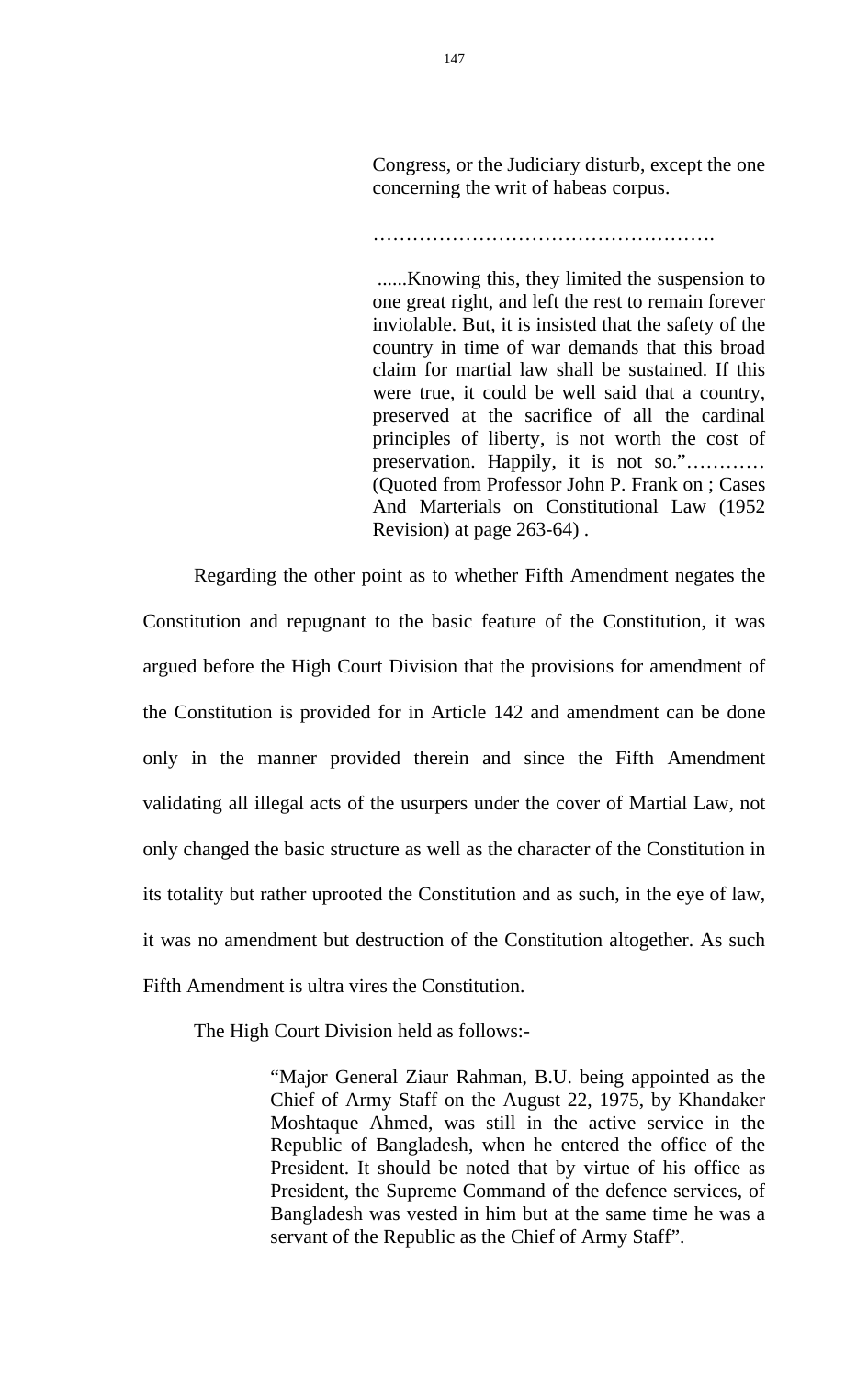It should also be noted that in pursuance to the Order dated April 21, 1977, Major General Ziaur Rahman, B.U. must have taken the following oath before entering the office of President:

...................................................................................................... ......................................................................................................

The English text is :

"1.The President.-An oath (or affirmation) in the following form shall be administered by the Chief Justice. (after amendment by Khondaker Moshtaque Ahmed by his Proclamation dated August 20, 1975):

"I, ……….., do solemnly swear (or affirm) that I will faithfully discharge the duties of the office of President of Bangladesh according to law :

That I will bear true faith and allegiance to Bangladesh: That I will preserve, protect and defend the Constitution: And that I will do right to all manner of people according to law, without fear or favour, affection or ill will. ........."

But only 2(two) days later, on April 23, 1977, by the Proclamations (Amendment) Order, 1977 (Proclamation Order No.1 of 1977) (Annexure-L-1), extensive changes by way of amendment was made which not only changed the Constitution but defaced it beyond recognition.

Besides, Paragraph 3A was inserted after Paragraph 3 in the Fourth Schedule to the Constitution to validate the transitional and temporary provisions made since the declaration of independence on March 26, 1971 till 16th December, 1972, when the Constitution became effective. But this paragraph 3A was added to validate all the proclamations made since August 20, 1975 with amendments and all other acts, actions, MLRs and MLOs and proceedings taken thereunder till the date when the Martial Law would be withdrawn.

The High Court Division regarding the changes made by the above Proclamations dated August 20, 1975, November 8, 1975, and November 29, 1976 concluded as follows:-

> "i) These changes were made by a nominated President and CMLA – who had no legislative power either to make a law or abrogate any, not to speak of any of the provision of the Constitution but it was done.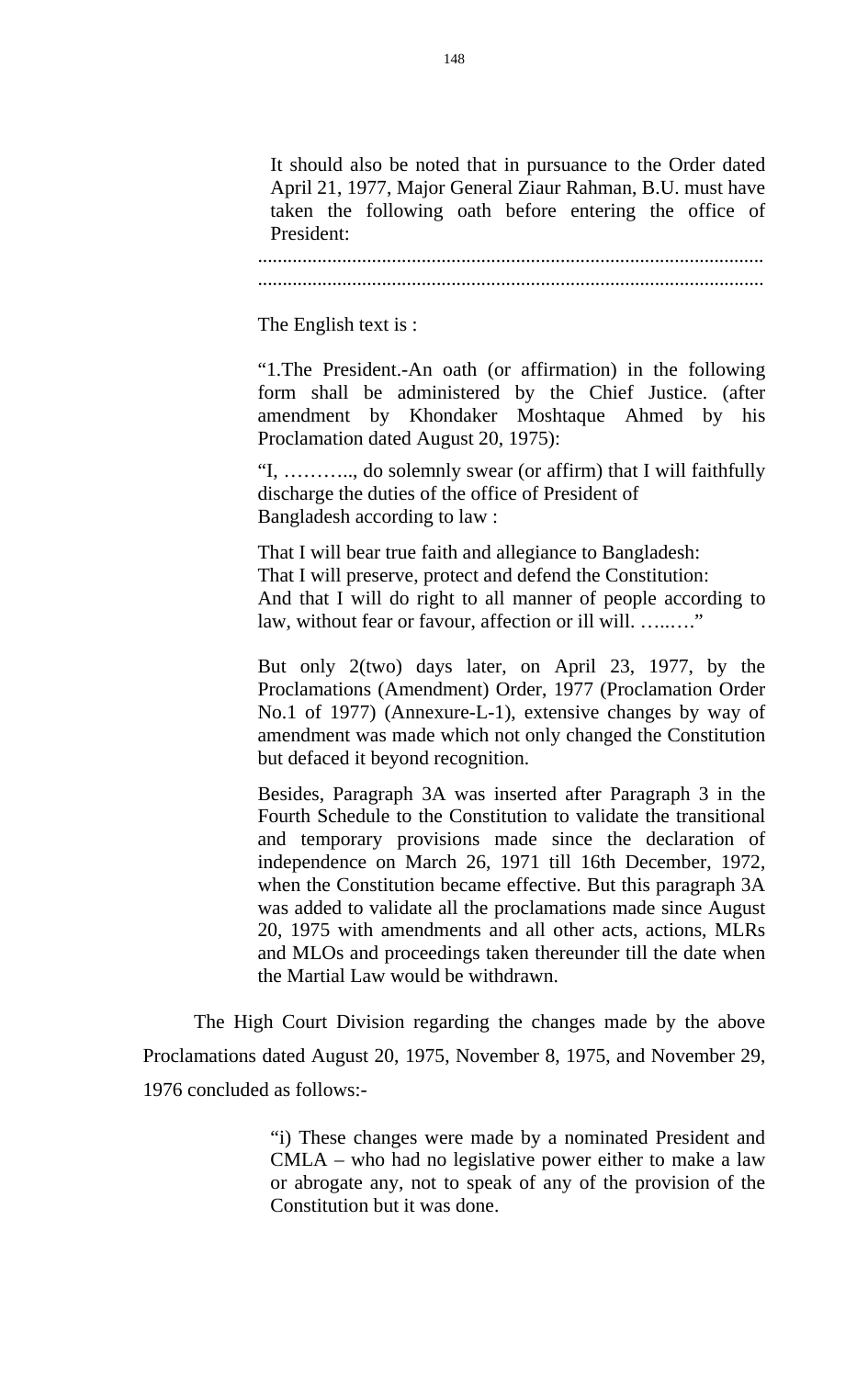ii) Votes of not less than two-thirds of the total number of members of Parliament is required to amend a provision of the Constitution. No Parliament was in existence, on the said date on April 23, 1977,but without following the above noted procedure, as stipulated in Article 142, the changes in various provisions of the Constitution were made by the above noted Proclamation Order.

iii) The above noted insertion and substitution of provisions, among others, made in the Constitution, changed its basic character, as such, could not even be done by the two-thirds of the total number of members of the Parliament.

iv) The Constitution was made subservient to the Proclamations, MLRs and MLOs.

 This is no amendment of the Constitution even in the plain eyes, but destruction of the basic character of the Constitution by a Proclamation Order issued by the CMLA. But the Second Parliament ratified and validated the said Proclamation. Order No.1 of 1977 by the Fifth Amendment. Not only the Proclamations but also Martial Law Regulations and Martial Law Order made under the various Proclamations, were also ratified and validated.

Under the above noted Proclamations, a couple of hundred MLRs and MLOs were made from time to time to suit the needs of the usurpers, since the promulgation of the Martial Law on August 20, 1975, till it was withdrawn on April 7, 1979. All those MLRs and MLOs were also ratified and validated by the Fifth Amendment, passed on April 6, 1979".

We have already discussed as to how our Constitution is supreme and

under the Constitution all the powers and functions of the Republic are vested in the three organs of the Government, namely, Legislature, Executive and Judiciary and since all these organs owe their existence to the Constitution, which is the embodiment of the will of the people as held by the superior Courts, the basic features of the Constitution cannot be changed by Proclamations, Martial Law Regulations or Orders.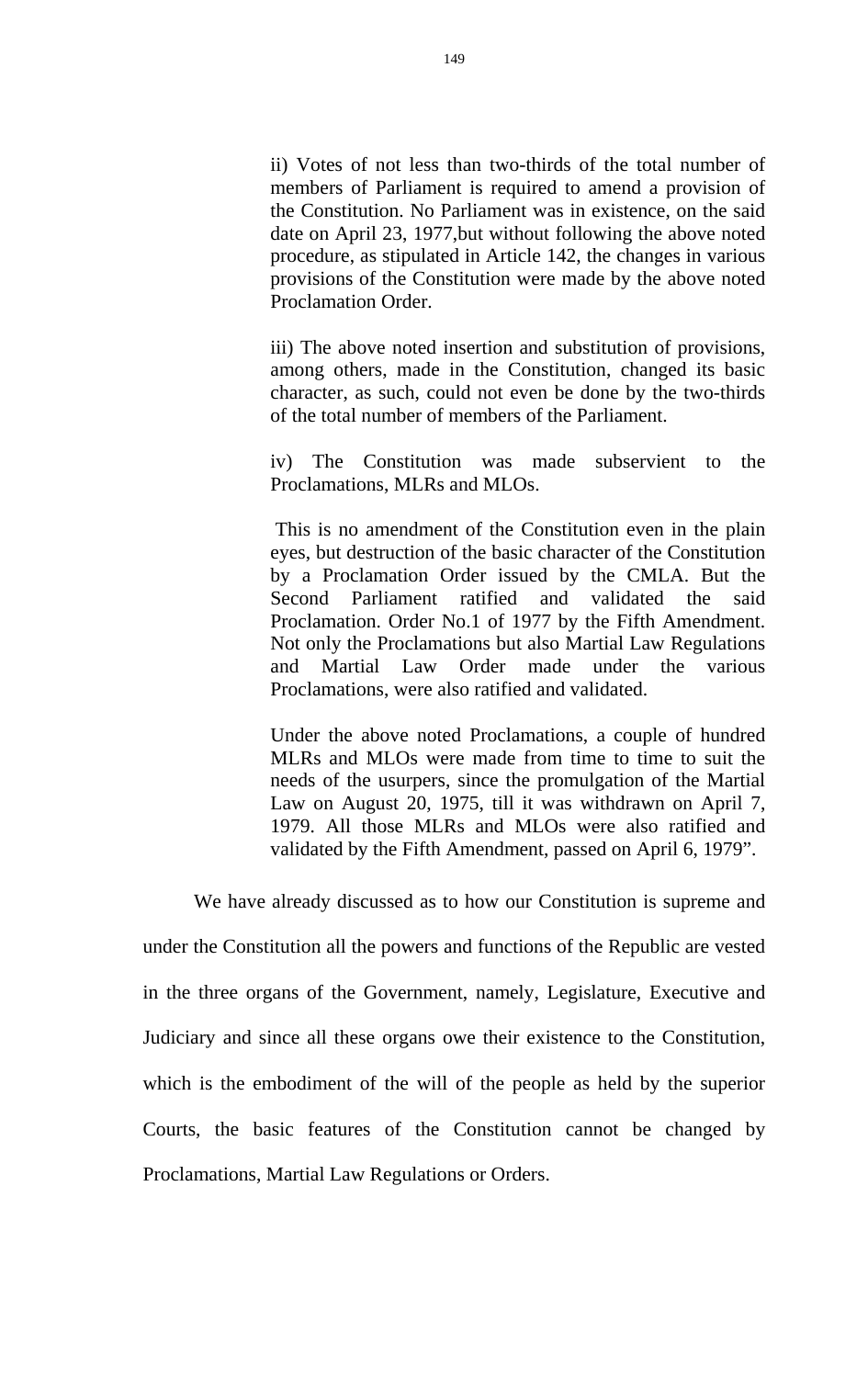From the analysis of Proclamations, MLRs and MLOs and the findings of our Apex Court as stated above, it is crystal clear that the Constitution was made subordinate and subservient to the Proclamations dated August 20, 1975, November 8, 1975 and November 29, 1976 and the Martial Law Regulations and Martial Law Orders made thereunder and as such those are ultra vires the Constitution. There is no provision in the Constitution which is 'Supra Constitutional' or to put it mildly, 'Extra Constitutional'. All laws or provisions and actions taken thereon must, without any exception, conform to the Constitution. Any law or provision, which is beyond the ambit of the Constitution, is ultra vires and void and as such non-est in the eye of law. The doubtless supremacy of the Constitution is far above all institutions, functionaries and services it created.

The High Court Division also narrated the submission of the learned Counsel of the proforma respondent No.5 which is as follows:

> "Mr. Akhter Imam, Advocate, however, in support of Martial Law, contended that in our country a Martial Law culture or Martial Law jurisprudence has been evolved. He based his argument partly on the book 'Bangladesh Constitution: Trends And Issues' by Justice Mustafa Kamal. The learned Advocate, read extensively from the said book and argued that whether we like it or not we can neither avoid nor overlook the long shadows of Marshals. They are there and it is better to acknowledge them.

The High Court Divison answered the above submission as follows:

"We have given our utmost consideration to the above submission of Mr. Akhter Imam but found no substance. Rather we must acknowledge that we no longer live in the era of Henry VIII, Lois XIV or even Napoleon Bonaparte, whose words were law. But we live in the 21st century. Now the voice of the people, however feeble, is the first as well as the last word. Their will is the supreme law. The Constitution guarantees it, so also the Court and every body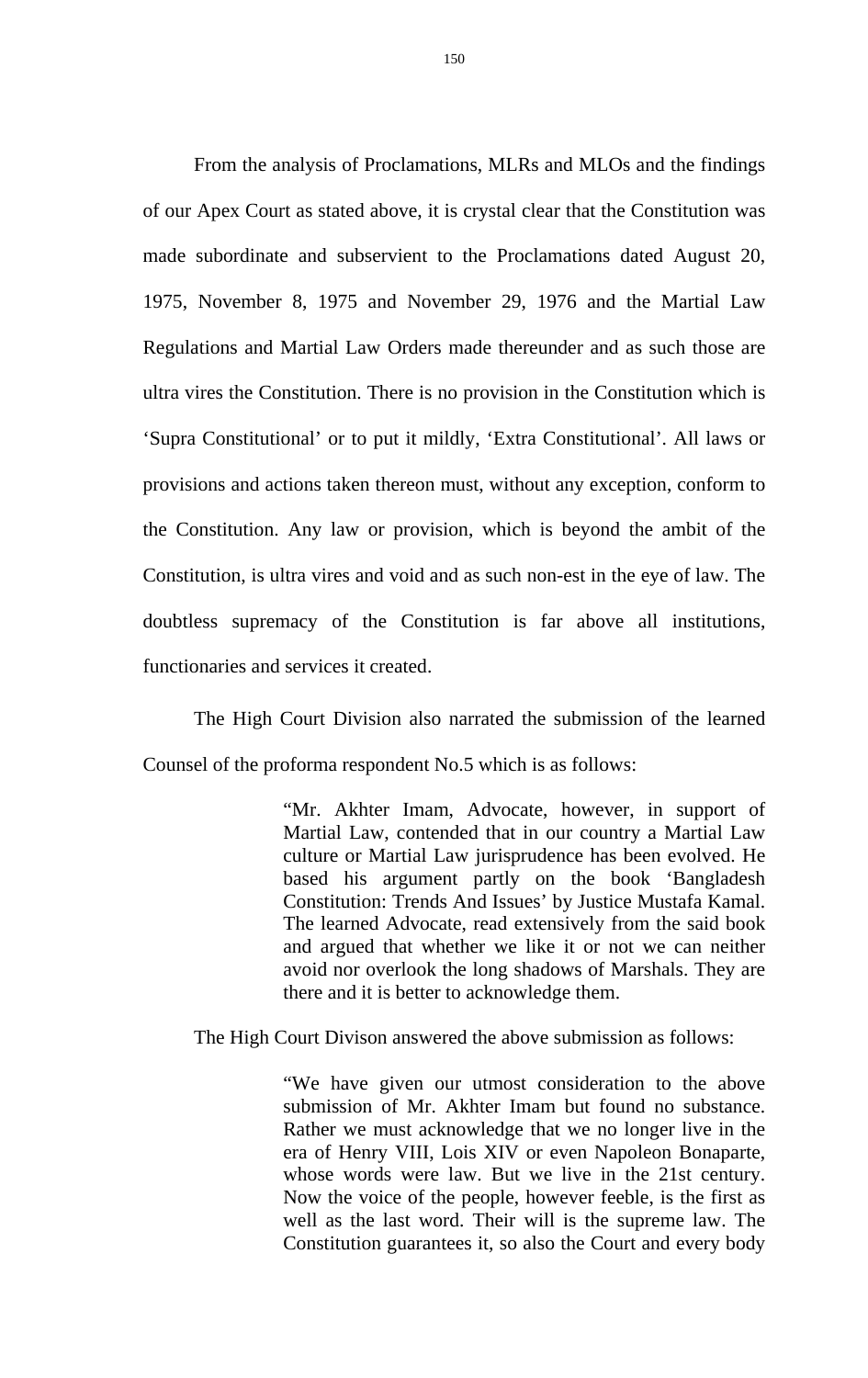must follow this principle without any exception, in this Twenty First Century".

The High Court Division after considering all the aspects concluded as

follows:-

"There is no existence of Martial Law Authorities or Martial Law Proclamations, Regulations or Order in our Constitution or any of the laws of the land. Those authorities or proclamations are quite foreign to our jurisprudence. Still those proclamations etc were imposed on the people of Bangladesh. Those have got no legal basis. Those are illegal and imposed by force. The people are constrained to accept it for the time being, not out of attraction to its legality but out of fear. As such it has no legal acceptance. …….".

"In the instant case, the solemn Constitution of Bangladesh were freely changed by the Proclamations, MLRs and MLOs, issued by the self-appointed or nominated Presidents and CMLAs, in their whims and caprices. The learned Additional Attorney General although did not support Justice Sayem but half –heartedly attempted to justify the actions taken by Khondaker Moshtaque Ahmed and Major General Ziaur Rahman, B,U. psc. but when we specifically asked him to show us any Constitutional or legal provision in justification of the seizure of State – Power of the Republic , he was without any answer although he mumbled from time to time about the Fourth Amendment".

"The election of the Second Parliament was conducted in February, 1979, during Martial Law. At that time, Lieutenant General Ziaur Rahman, B.U., psc., was the President and the Chief Martial Law Administrator.

The Constitution (Fifth Amendment) Act, 1979, was passed on April 6, 1979, legalizing all the Proclamations, Martial Law Regulations, Martial Law Orders and the actions taken thereon, some of which are mentioned above.

Any common man of ordinary prudence would say that the enormity of illegality sought to be legalized by this Act, would have shocked the Chief Justice Coke so much so that it would have left him dumb instead of saying that 'when an Act of Parliament is against right and reason, or repugnant …………….the common law will control it and adjudge that Act to be void'. Perhaps, it would also leave the Chief Justice Hamoodur Rahman, out of his comprehension, if he would found that 'after a formal written Constitution has been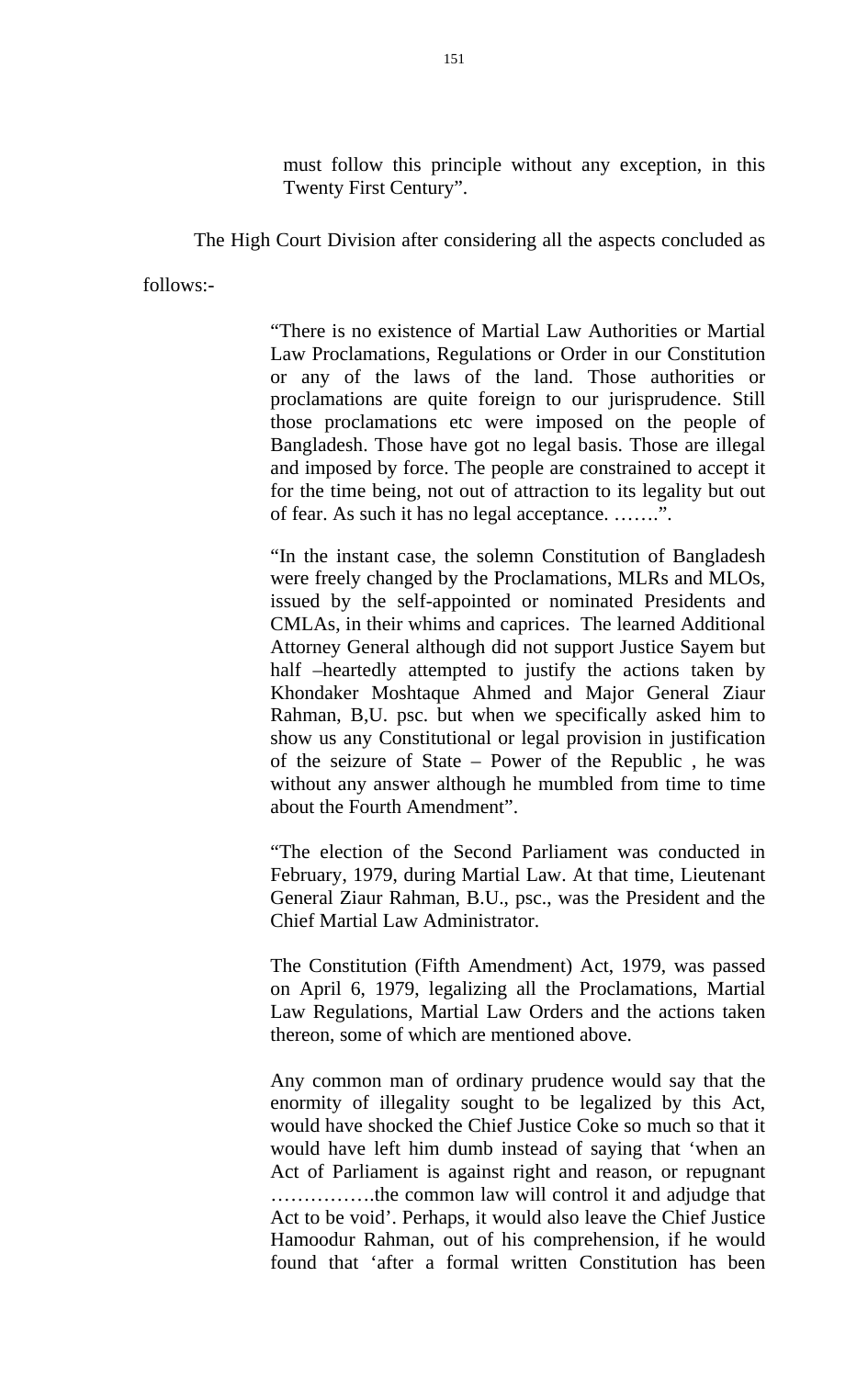lawfully adopted by a competent body and has been generally accepted by the people including the judiciary as the Constitution of the country', an army commander can have the audacity to change the Constitution beyond recognition and transfiguring a secular Bangladesh into a theocratic State. Perhaps the U.S. Supreme Court would have kept mum instead of holding that the guarantee of due process bars Congress from enactments that 'shock the sense of fair play'.

But what duty is cast upon us. It is ordained that we must not and appreciate the facts and the law in its proper perspective.

We have done so. We must hold and declare that this Constitution (Fifth Amendment) Act, 1979, is not law".

Further as we have already stated while dealing with the principle of the supremacy of the Constitution, the will of the people does not contemplate Martial Law or any other laws not made in accordance with the Constitution. The armed forces are also subject to the will of the people and their oaths as provided in section 15(2) of the Army Act 1952, section 17(2) of the Air Force Act 1953 and section 14 of the Navy Ordinance 1961, make it plain. They serve the "people" and can never become the masters of the "people". Accordingly Martial Law is unconstitutional and illegal and it is a mischievous device not founded in any law known in Bangladesh and by Martial Law the whole nation is hijacked by some people with the support of the armed forces and the whole nation goes into a state of siege; it is like that the whole nation and "We, the people of Bangladesh", are taken hostage and further like a hostage-taking situation, the hostage takers themselves recognize that there is a superior law than their weapons which "We, the people" put in their hands to serve us and they recognize that there are two impediments to their taking over power or assuming power, first, the Constitution itself and so they, at first, start by saying "Notwithstanding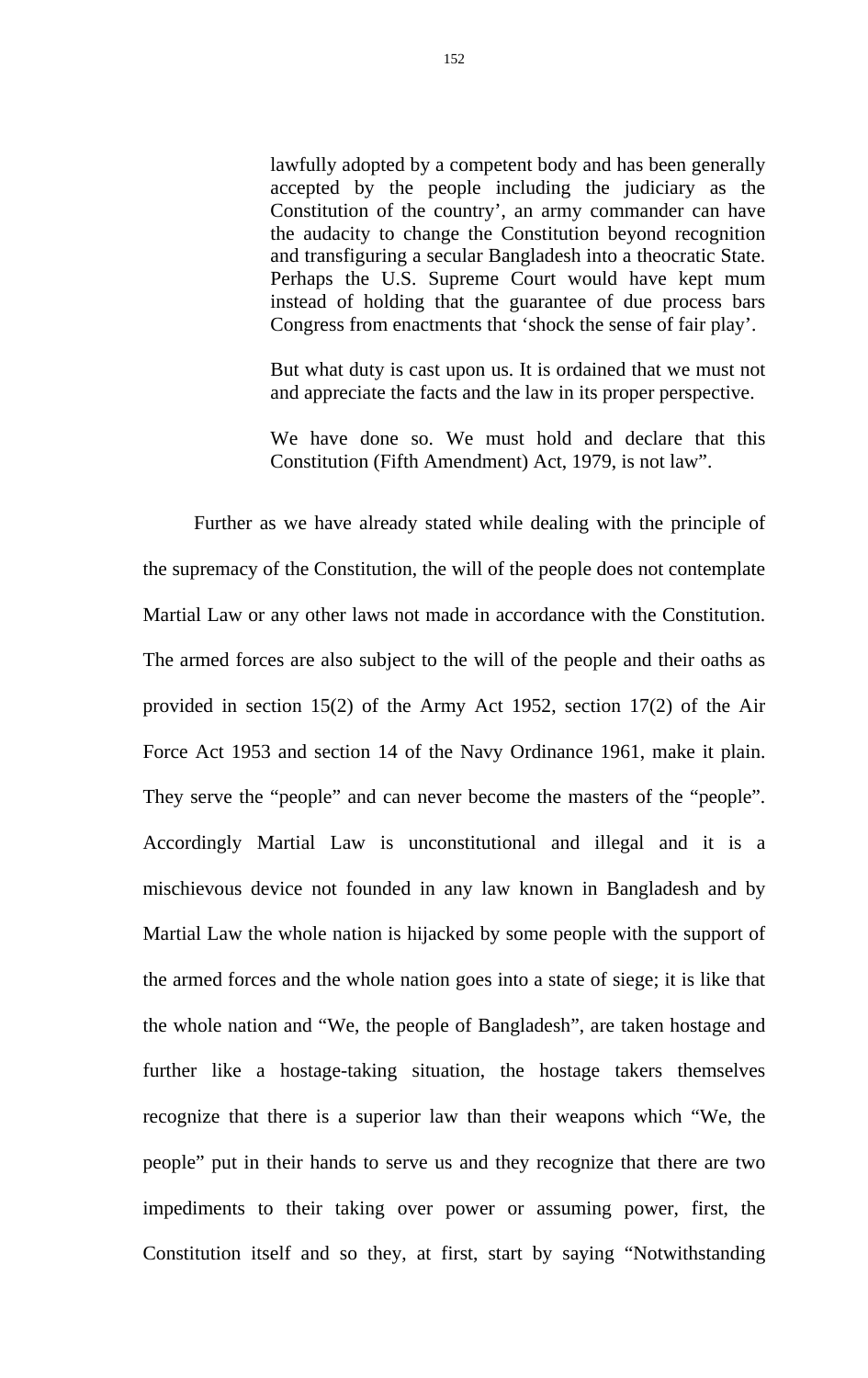anything in the Constitution" because they recognize that the Constitution is superior but they choose to brush it aside. The second impediment to Martial Law is the Superior Court of the Republic entrusted with the solemn duty to "preserve, protect and defend the Constitution" and so every Martial Law, immediately upon Proclamation seeks to curb the powers of the Court, particularly, the powers of the Constitutional Court.

According to the spirit of the Preamble and also Article 7 of the Constitution the military rule, direct or indirect, is to be shunned once for all. Let it be made clear that military rule was wrongly justified in the past and it ought not to be justified in future on any ground, principle, doctrine or theory whatsoever. Military rule is against the dignity, honour and glory of the nation that it achieved after great sacrifice; it is against the dignity and honour of the people of Bangladesh who are committed to uphold the sovereignty and integrity of the nation by all means; it is also against the honour of each and every soldier of the Armed Forces who are oath bound to bear true faith and allegiance to Bangladesh and uphold the constitution, which embodies the will of the people, honestly and faithfully serve Bangladesh in their respective services and also see that the Constitution is upheld, it is not kept in suspension or abrogated, it is not subverted, it is not mutilated, and to say the least it is not held in abeyance and it is not amended by an authority not competent to do so under the Constitution.

 It may be mentioned here that the power to amend the Constitution is an onerous task assigned to the Parliament, which represents the will of the people through their chosen representatives. It is to be carried out in accordance with the procedure prescribed in Article 142 of the Constitution

153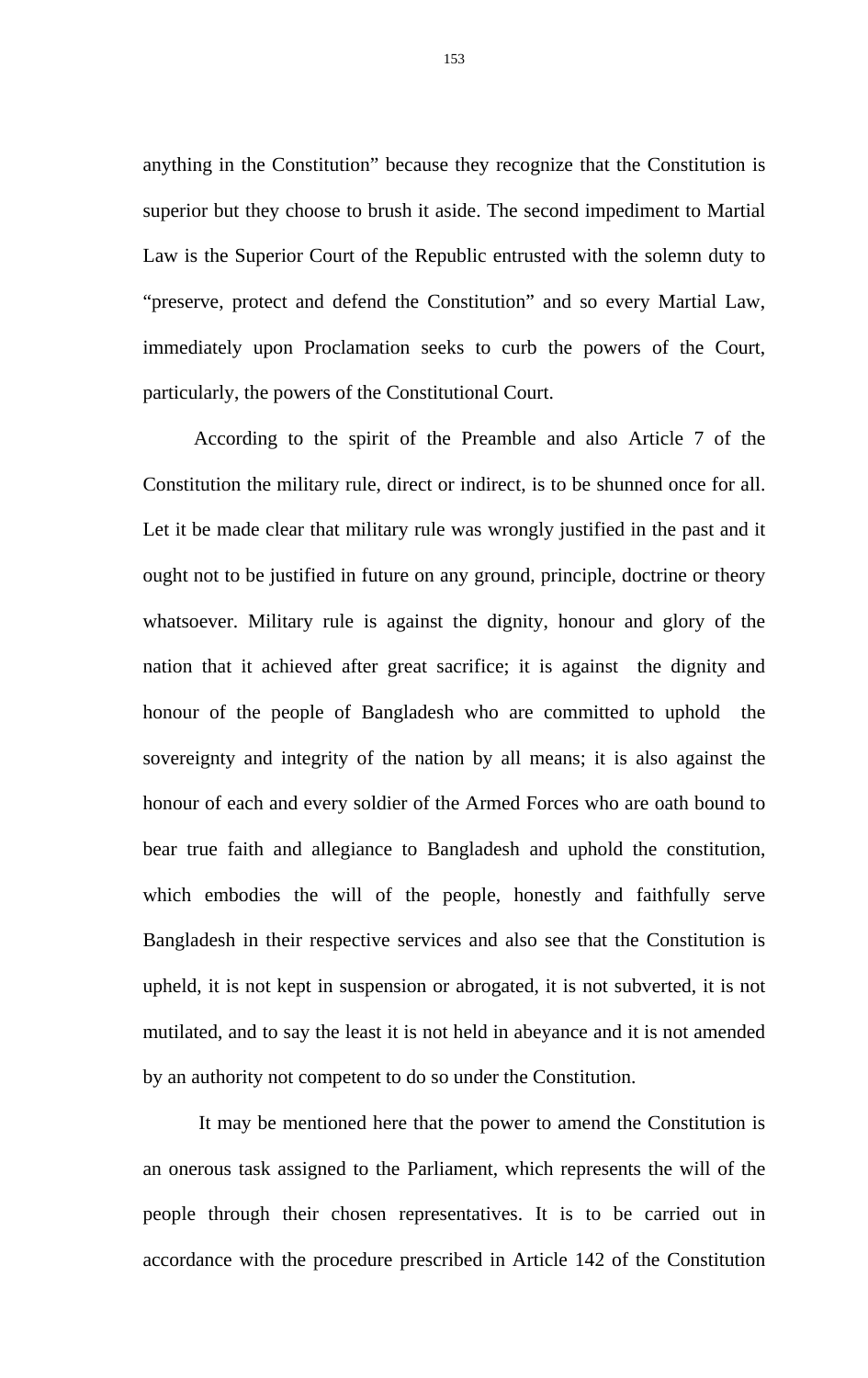and by no other means, in no other manner and by no one else. Suspending the Constitution in the first place, and then making amendments in it by one man by the stroke of his pen, that is to say in a manner not envisaged or permitted by the Constitution, are mutilation and/or subversion of the Constitution simpliciter and no sanctity is attached to such amendments per se. Indeed, the Constitution is an organic whole and a living document meant for all times to come.

 In the cases of A. T. Mridha and Anwar Hossain this Division held that there is no existence of Martial Law or the Martial Law Proclamations, Regulations or Orders in our Constitution or any of the laws of the land. Those authorities or the Proclamation etc. are quite foreign to our jurisprudence. Still those Proclamations etc. were imposed on the people of Bangladesh. Those have got no legal basis. Those are illegal and imposed by force. The people are constrained to accept it for the time being, not out of attraction or its legality but out of fear.

 Further, the Parliament though may amend the Constitution under Article 142 but cannot make the Constitution subservient to any other Proclamations etc. or cannot disgrace it in any manner since the Constitution is the embodiment and solemn expression of the will of the people of Bangladesh, attained through the supreme sacrifice of nearly three million martyrs. Further the Parliament, by amendment of the Constitution can not legitimize any illegitimate activity.

Accordingly, keeping the Constitution in suspension and/or making amendments therein by any authority not mentioned in the Constitution otherwise than in accordance with the procedure prescribed in the

154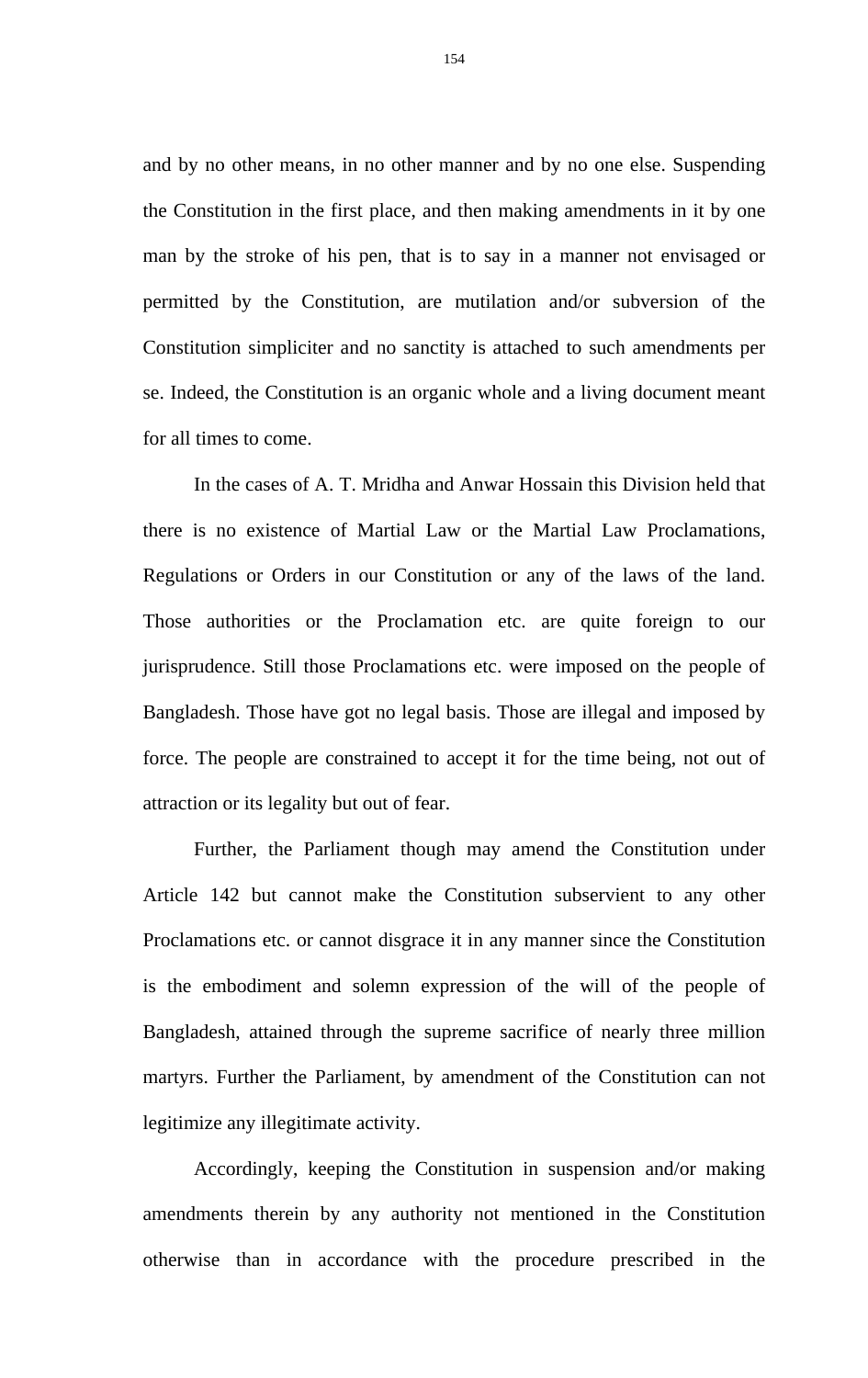Constitution itself, is tantamount to mutilating, and / or subverting the Constitution. The Parliament can not ratify and validate those unconstitutional acts of usurpers as the Parliament is not supreme over everything else like the Parliament of the United Kingdom, rather it is independent of other organs of the State, but it certainly operates within certain parameters under the Constitution.

 As it appears our country entered its "period of delinquency" at its very early Part in 1975 and that delinquency continued for long 16 years, Martial Law fall in the category of "black law" and the treatment of Martial Law by the Court, was mostly based on Dosso's case (supra). Accordingly the ghost of Dosso's case should be given a go bye from our jurisprudence forever so that no one can ever again even think about overriding "the will of the people" of Bangladesh and all must also ensure that this history never repeats and all must recognize these faults of the past and must rectify them so that our conscience remains clear.

The footprints that the "period of delinquency" leaves behind are Martial Law Proclamations, Regulations and Orders in the form of black laws and the ultimate insult to "We, the people" is the attempt to ratify these black laws by bringing those into the umbrella of the Constitution itself. In the present case the High Court Division recognizing these footprints sought to erase those once for all and since all the parties before the High Court Division agreed that the Constitution is supreme, obvious the result is that Martial Law is illegal and unconstitutional. So this Court should not, indeed cannot, grant leave in these petitions because to do so would be perceived by "the people of Bangladesh" in the way that our highest judiciary is still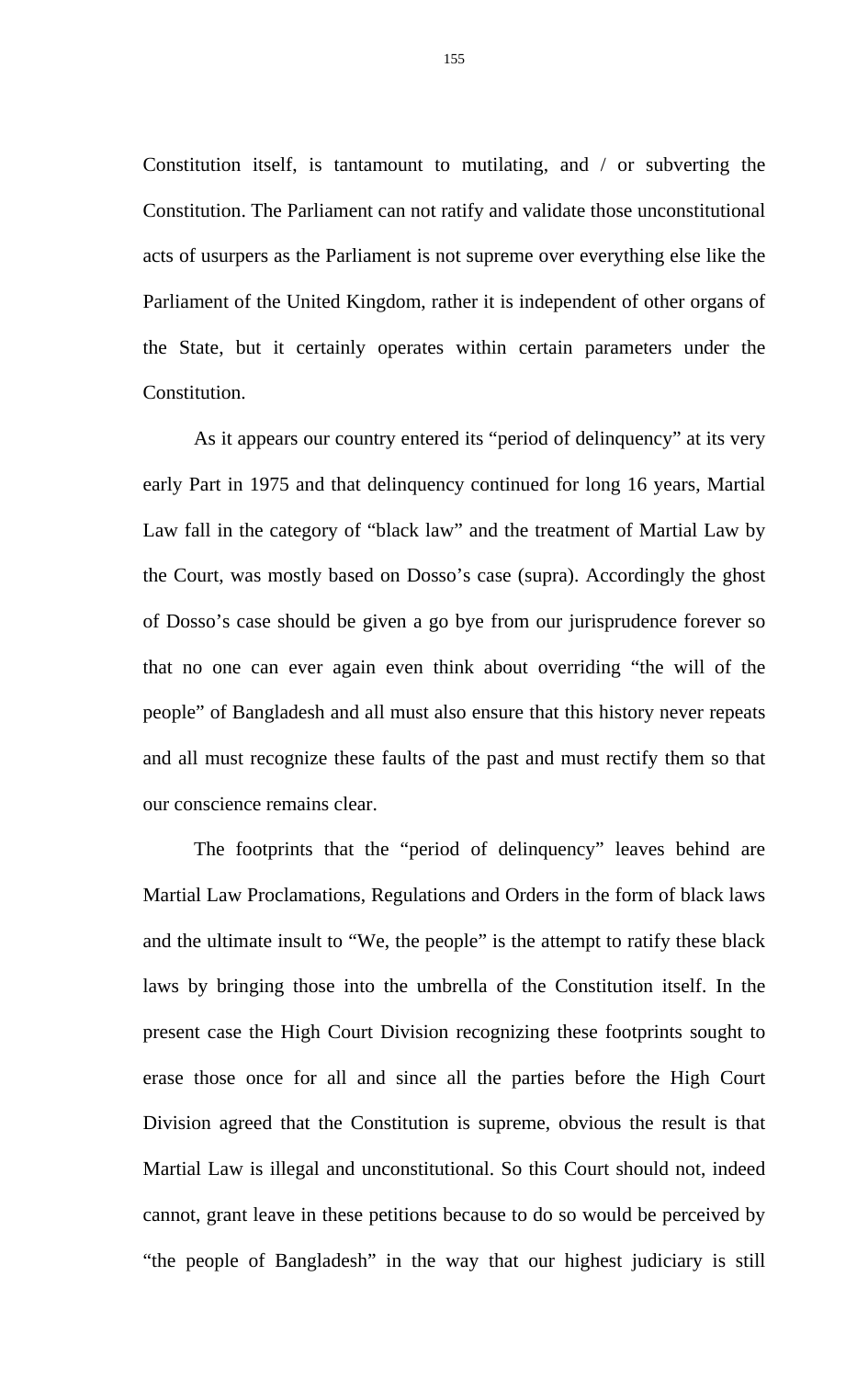unable, long after the "period of delinquency", to properly and adequately deal with such delinquency and further, it would send wrong signals to those who wish to circumvent the "will of the people" in the Constitution and that each of our generations must also be taught, educated and informed about those dark days; the easiest way of doing this is to recognize our errors of the past and reflect these sentiments in the judgments of this Court which will ensure preservation of the sovereignty of "We, the people of Bangladesh" forever as a true "pole star".

Accordingly we hold that since the Constitution is the Supreme law of the land and the Martial Law Proclamations, Regulations and Orders promulgated / made by the usurpers, being illegal, void and non-est in the eye of law, could not be ratified or confirmed by the Second Parliament by the Fifth Amendment, as it itself had no such power to enact such laws as made by the above Proclamations, Martial Law Regulation or orders.

Moreover the Fifth Amendment ratifying and validating the Martial Law Proclamations, Regulations and Orders not only violated the supremacy of the Constitution but also the rule of law and by preventing judicial review of the legislative and administrative actions, also violated two other more basic features of the Constitution, namely, independence of judiciary and its power of judicial review.

 As such we hold that the Fifth Amendment is also illegal and void and the High Court Division rightly declared the same as repugnant, illegal and ultra vires the Constitution.

Since we have declared that Martial Law Proclamations, Regulations and Orders etc., are illegal, void and non east and the Fifth Amendment is

156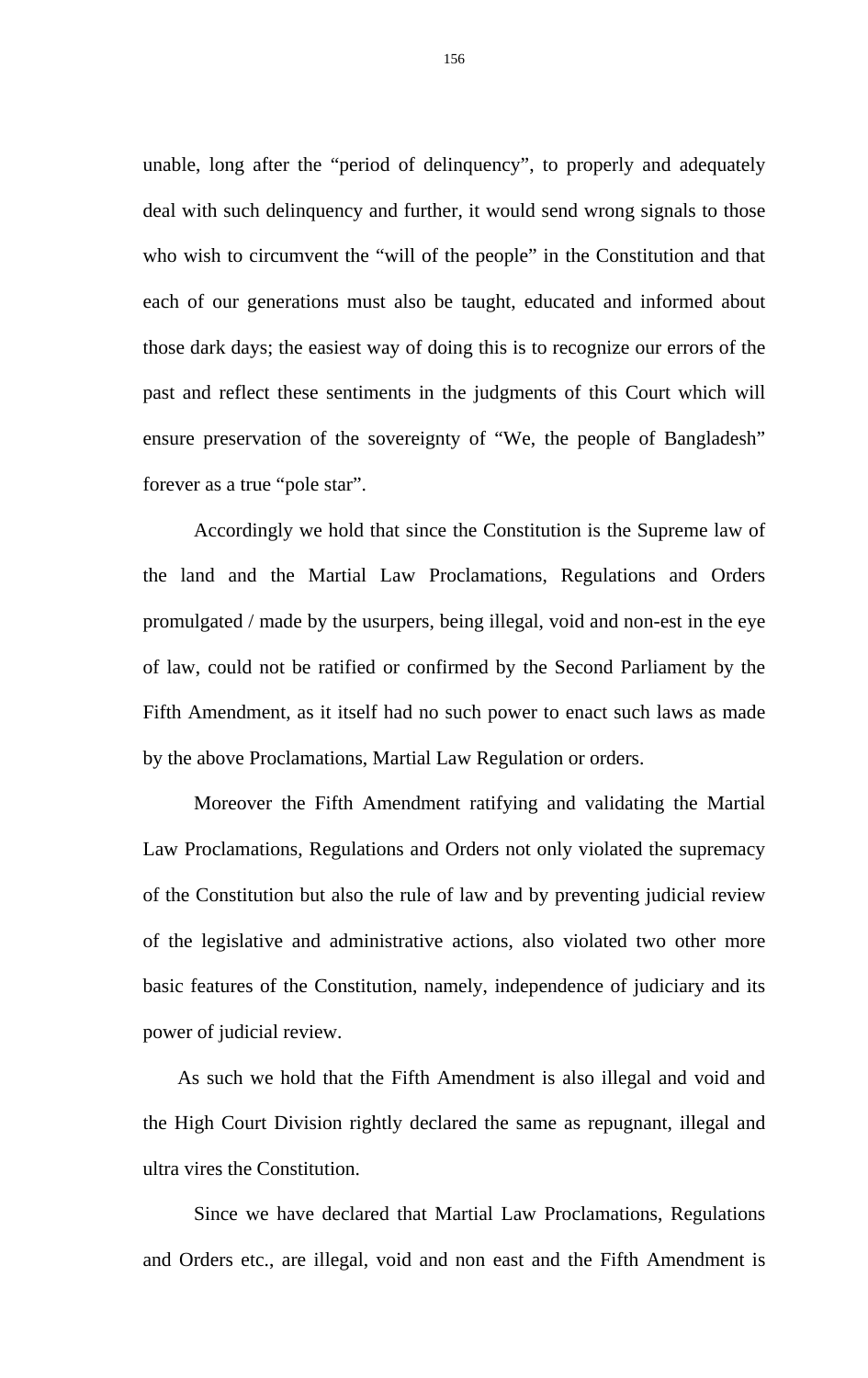also ultravires the Constitution question will arise as to whether to prevent chaos and confusion and to avoid anomaly and to preserve continuity, the actions and the legislative measures taken during Martial Law period needs to be condoned / cured by the principles of doctrine of necessity.

As it appears that this doctrine of necessity is applied to condone some of the actions of an usurper, but not all. In Madzimbamutu v. Lardner-Burke (1968) 3 All ER 561, 579 Lord Pearce, in his dissenting judgment, termed the doctrine of condonation as doctrine of implied mandate and observed :-

> "I accept the existence of the principle that act done by those actually in control without lawful validity may be recognized as valid or acted on by the courts, with certain limitations, namely, (a) so far as they are directed to and reasonably required for ordinary running of the State; and (b) so far as they do not impair the rights of citizens under the lawful (1961) Constitution; and (c) so far as they are not intended to and do not in fact directly help the usurpation and do not run contrary to the policy of the lawful sovereign. This is tantamount to a test of public policy."

But since there are limits to the application of such doctrine of necessity, in occasions, the Parliament to come out of this position, resorted to the private law contrivance of ratification of unauthorized actions of agents by principals. But there is an inherent limitation even in respect of such ratification as life can not be given to a prohibited transaction by ratification. Again by the device of ratification the Parliament or any authority can not increase its authority. It can ratify only those actions of others which it can lawfully do. Thus parliament can not, by resorting to the device of ratification, ratify and render valid an amendment which, itself, can not do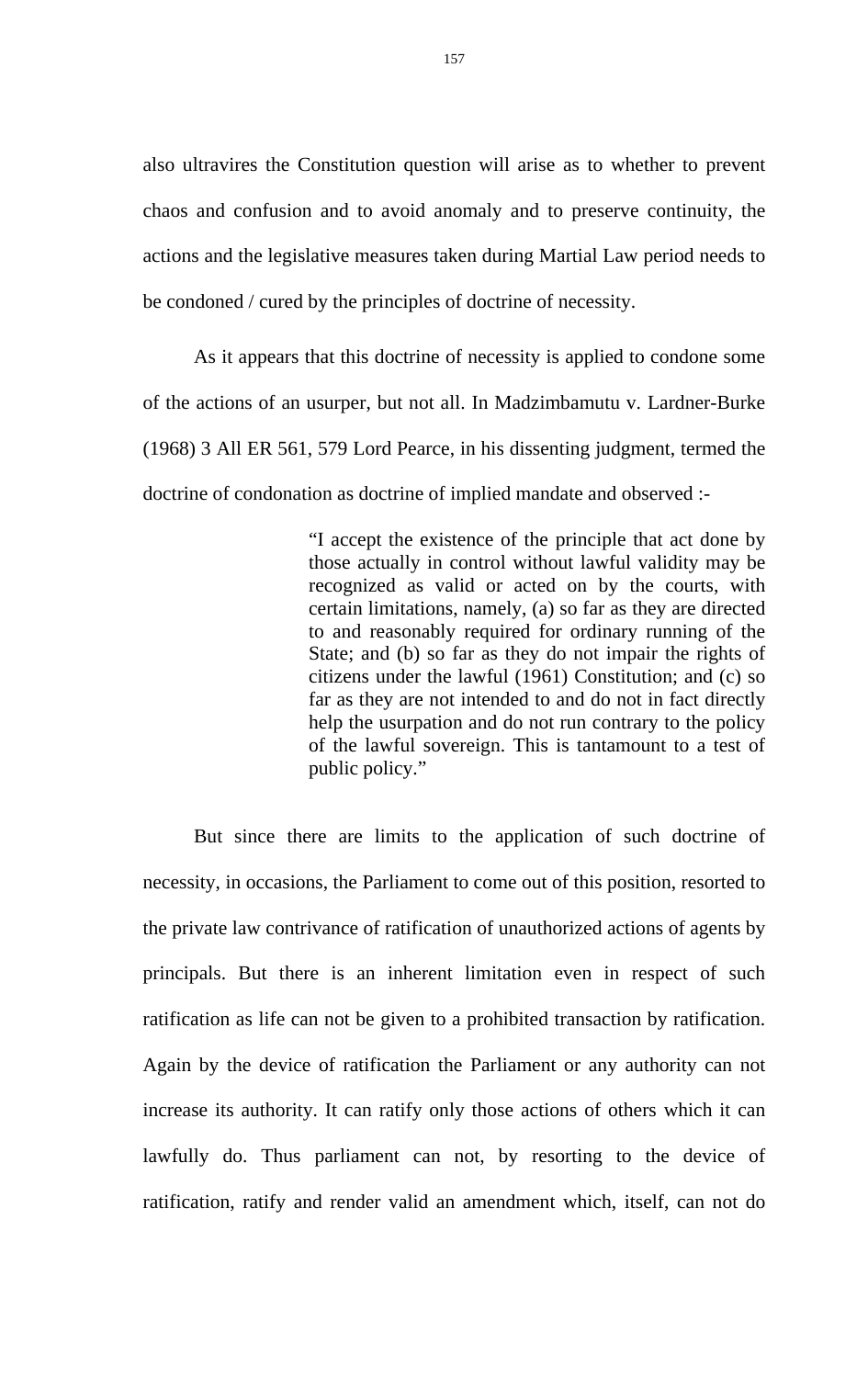because the same will lead to the infringement of the basic features of the

Constitution.

 Regarding doctrine of necesity and condonation in Asma Jilani's case Hamoodur Rahman CJ. held as follows:

> "I too am of the opinion that recourse has to be taken to the doctrine of necessary where the ignoring of it would result in disastrous consequences to the body politic and upset the social order itself but I respectfully beg to disagree with the view that this is a doctrine for validating the illegal acts of usurpers. In my humble opinion this doctrine can be involved in aid only after the court has come to the conclusion that the acts of the usurpers were illegal and illegitimate. It is only then the question arises as to how many of his acts legislative or otherwise should be condoned or maintained notwithstanding their illegality in the wider public interest. I would call this a principle of condonation and not legitimization. Applying this test I would condone (1) all transactions which are past and closed for no useful purpose can be served by reopening them (2) all acts and legislative measures which are in accordance with or could have been made under the abrogated constitution or the previous legal order (3) all acts which tend to advance or promote the good of the people (4) all acts required to be done for the ordinary orderly running of the State and all such measures as would establish or lead to establishment of in our case the objectives mentioned in the Objectives Resolution of 1954. I would not however condone any act intended to entrench the usurper more firmly in his power or to directly help him to run the country contrary to the legitimate objectives. I would not condone anything which seriously impairs the rights of the citizens except in so far as they may be designed to advance the social welfare and national solidarity".

 However, the High Court Division found that item (2) as referred above, on conversion, means that any act or legislative measure, which is not in accordance with or could not have been made under the Constitution, can not be held valid by applying the doctrine of necessity and that Hamoodur Rahman CJ was speaking at a time when Pakistan was far away from accepting the doctrine of basic structure and therefore he could speak of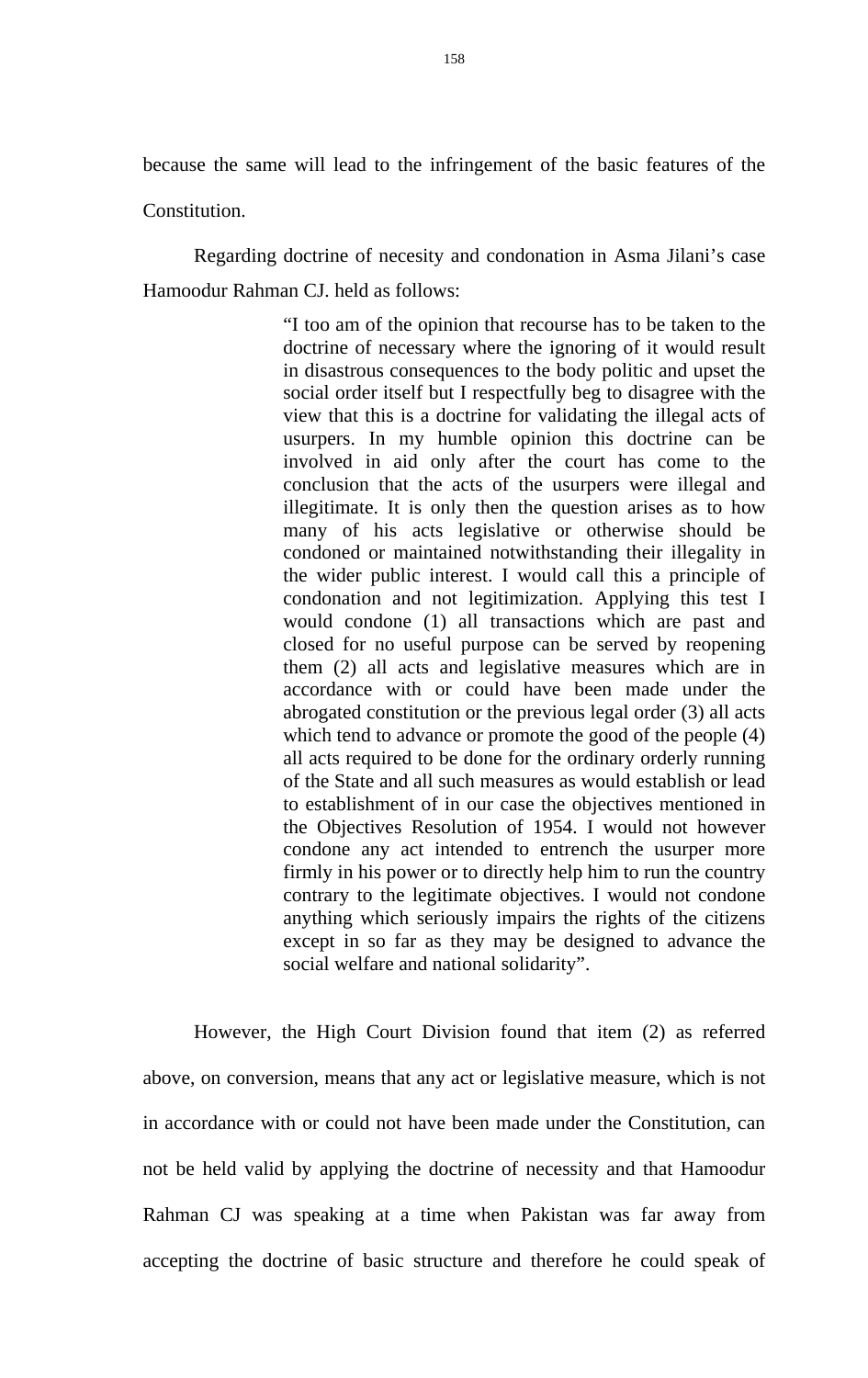condoning legislative actions which, at that time, the National Assembly had the competence to pass. Pakistan Supreme Court, towards the end of the twentieth century, leaned towards the doctrine of basic structure and the doctrine of basic structure was accepted as late in the year 2000 in the case of Zafar Ali Shah (Supra).

 The High Court Division then regarding the doctrine of necessity and condonation expressed its view as follows:

> ........................................................................................................ ........................................................................................................

> "But in order to avoid confusion, legal or otherwise and also to keep continuity of the sovereignty and legal norm of the Republic, we have next to consider as to whether the legislative acts purported to be done by those illegal and void Proclamations etc. during the period from August 15, 1975 to April 9, 1979, can be condoned, by invoking the doctrine of " State necessity"

> But it does not mean that for the sake of continuity of the sovereignty of the State, the Constitution has to be soiled with illegalities, rather, the perpetrators of such illegalities should be suitably punished and condemned so that in future no adventurist, no usurper, would have the audacity to defy the people, their Constitution, their Government, established by them with their consent.

> If we hark back to history, we would see that after Restoration in 1660, Charles II became King of England with effect from January 1649, the day when his father, Charles I was beheaded, in order to keep the lawful continuity of the Realm but not the continuity of the illegal administration of the Commonwealth.

> The moral is, no premium can be given to any body for violation of the Constitution for any reason and for any consideration. What is illegal and wrong must always be condemned as illegal and wrong till eternity. In the present context, the illegality and gravest wrong was committed against the People fs Republic of Bangladesh and its people as a whole.

> This doctrine of State necessity is no magic wand. It does not make an illegal act a legal one. But the Court in exceptional circumstances, in order to avert the resultant evil of illegal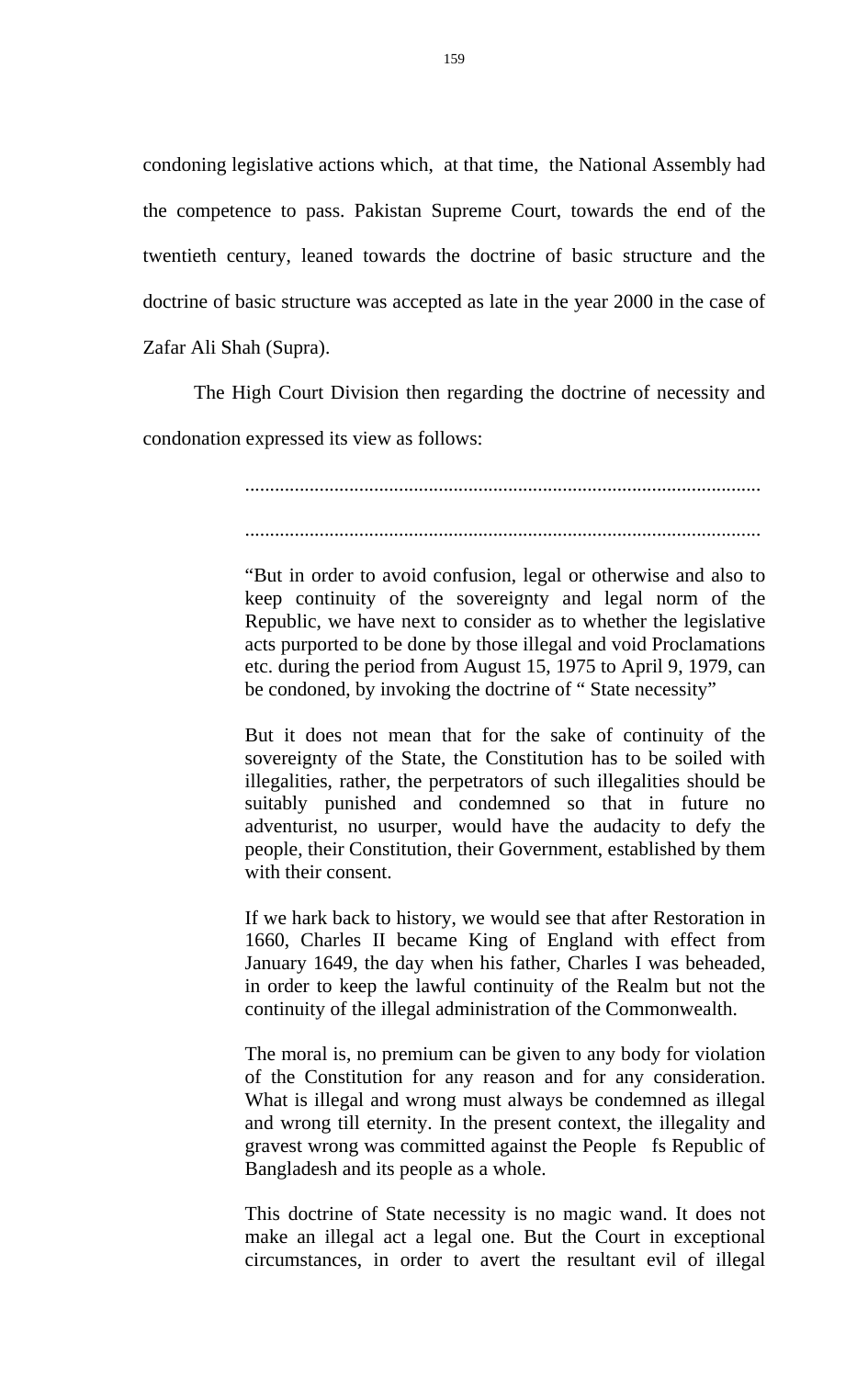legislations, may condone such illegality on the greater interest of the community in general but on condition that those acts could have been legally done at least by the proper authority.

This doctrine of State necessity was possibly applied for the first time in this sub-continent in Pakistan in the Reference by His Excellency the Governor General in Special Reference No.1 of 1955 (PLD 1955 FC 435). This Reference was made under section 213 of the Government of India Act, 1935. It shows how Ghulam Muhammad, the Governor General of Pakistan was caught in his own palace clique but was rescued by an overanxious Supreme Court by reincarnating a long forgotten doctrine of State necessity. The Hon'ble Chief Justice looked for help in the 13th century Bracton digged deep into the early Middle Ages for Kings prerogatives and the maxims, such as, Id Quod Alias Non Est Licitum, Necessitas Licitum Facit (that which otherwise is not lawful, necessity makes lawful), salus populi Suprema lex (safety of the people is the supreme law) and salus republicae est suprema lex (safety of the State is the supreme law). His Lordship referred to Chitty' s exposition and Maitland's discussion on the Monarchy in England in late 17th century. His Lordship thereafter referred to the summing up of Lord Mansfield, to the Jury in the proceedings against George Stratton and then held at pages 485-6:

> The principle clearly emerging from this address of Lord Mansfield is that subject to the condition of absoluteness, extremeness and imminence, an act which would otherwise be illegal becomes legal if it is bone bona fide under the stress of necessity, the necessity being referable to an intention to preserve the constitution, the State or the Society and to prevent it from dissolution, and affirms Chittyfs statement that necessity knows no law and the maxim cited by Bracton that necessity makes lawful which otherewise is not lawful……. the indispensable condition being that the exercise of that power is always subject to the legislative authority of parliament, to be exercised ex post facto…….The emergency legislative power, however, cannot extend to matters which are not the product of the necessity, as for instance, changes in the constitution which are not directly referable to the emergency.

But what the Hon'ble Chief Justice decided to ignore was that the Governor General himself brought disaster upon the entire country by dissolving the Constituent Assembly earlier in October 1954 when the Prime Minister had already set the date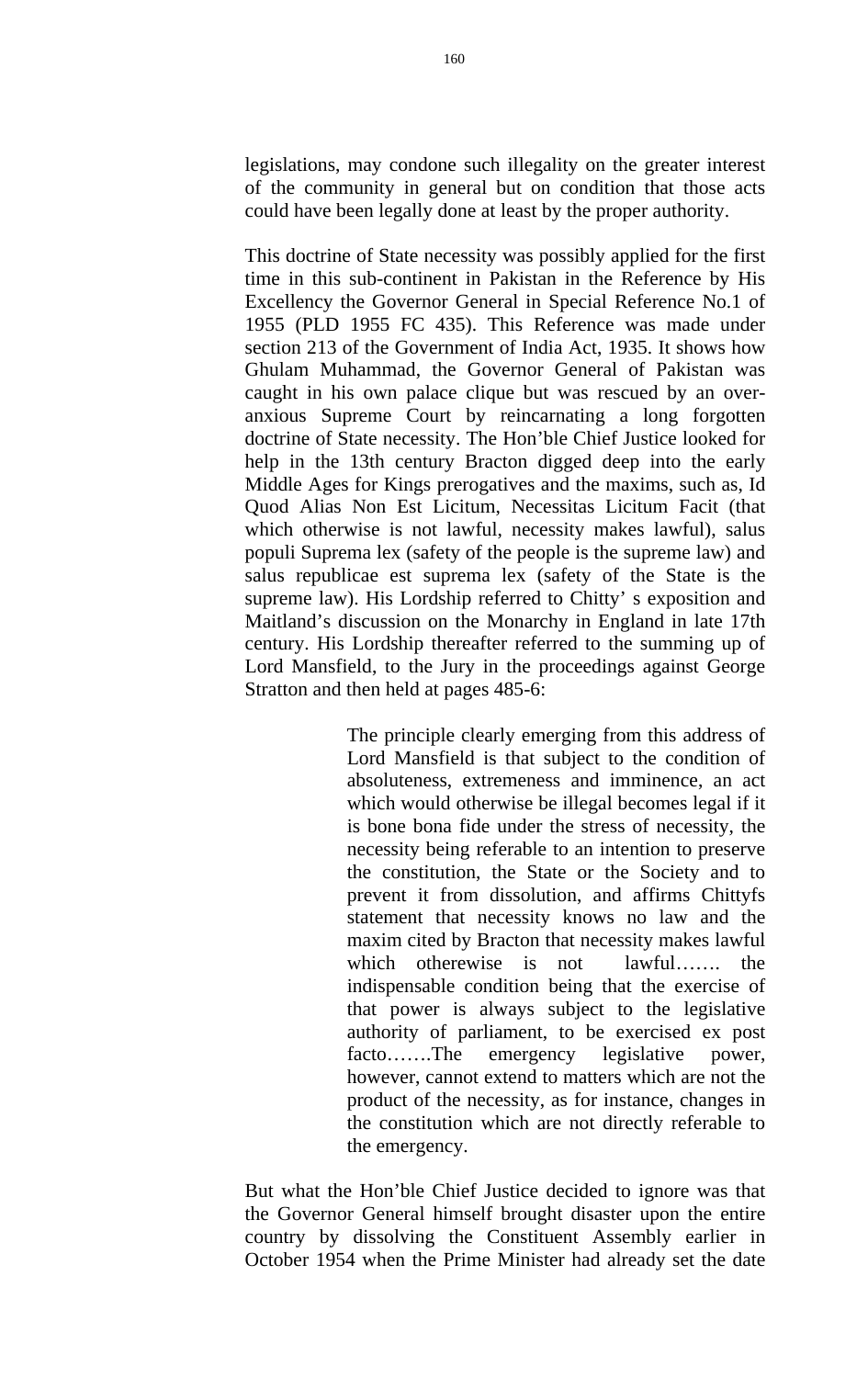for adopting the Constitution for Pakistan in December, 1954. That itself was a violation of the Independence Act, 1947 and a treasonous act against the people of Pakistan. With great respect, the Governor General ought not to have allowed to take advantage of his own grievious wrong against Pakistan. As a matter of fact, that was the beginning of the end. Besides, the Hon'ble Chief Justice also forgot that only a few months back in the case of Federation of Pakistan V. Moulvi Tamizuddin Khan PLD 1955 FC 240, his Lordship refused to interfere even in case of a real disaster brought about, again by the Governor General in dissolving the Constituent Assembly.

In that case the above Chief Justice held at page . 299:

It has been suggested by the learned Judges of the Sind Chief Court and has also been vehemently urged before us that if the view that I take on the question of assent be correct, the result would be disastrous because the entire legislation passed by the Constiuent Assembly, and the acts done and orders passed under it will in that case have to be held to be void. ……….I am quite clear in my mind that we are not concerned with theconsequences, however beneficial or disastrous they may be, if the undoubted legal position was that all legislation by the Legislature of the Dominion under section (3) of section 3 needed the assent of the Governor-General. If the result is disaster, it will merely be another instance of how thoughtlessly the Constituent Assembly proceeded with its business and by assuming for itself the positition of an irremovable Legislature to what straits it has brought the country. Unless any rule of estoppel require us to pronounce merely purported legislation as complete and valid legislation, we have no option but to pronounce it to be void and to leave it to the relevant authorities under the Constiution or to the country to set right the position in any way it may be open to them. The question raised involves the rights of every citizen in Pakistan, and neither any rule of construction nor any rule estoppel stands in the way of a clear pronouncement.

This stoic and stout stand like that of a 16th Century Common Law Judge was taken by Munir, C.J., when the dissolution of the Constituent Assembly was challenged but the same Chief Justice became full of equity when the Governor General was caught in his own game because of his earlier dissolution of the Constituent Assembly.

It appears that the Hon'ble Chief Justice was more concerned and worried about the difficulties of the Governor General who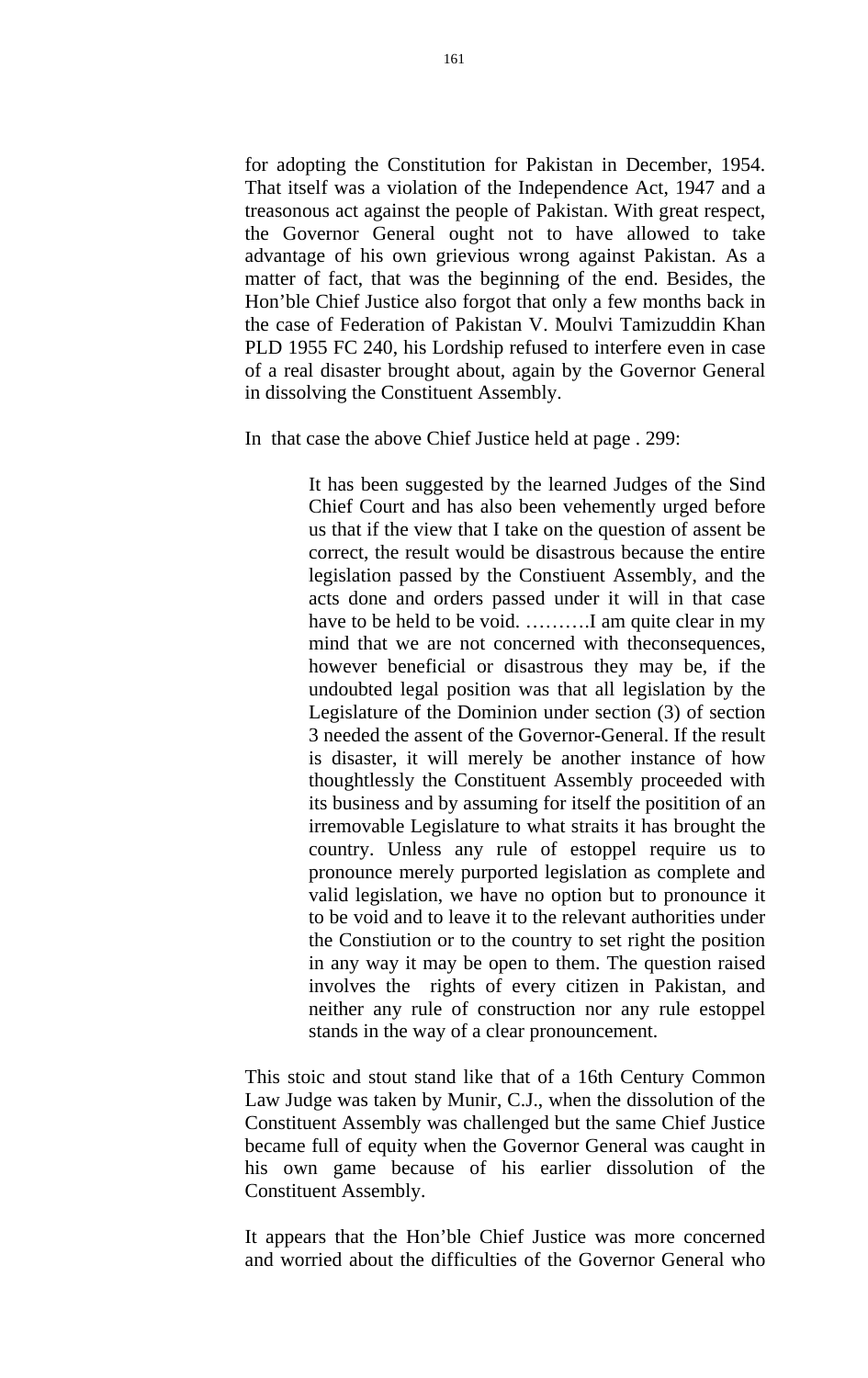was supposed to be only a titular head, than the Constituent Assembly, the institution which represented the people of Pakistan but was dissolved by the Governor General which augmented the constitutional crisis. With great respect, it appears that the Hon'ble Chief Justice of Pakistan held a double standard in protecting the interest of the Governor General than that of the Constituent Assembly. He refused to invoke the doctrine of necessity but upheld the dissolution of the Constituent Assembly which by then was ready with the Constitution for Pakistan but invoked the said very doctrine in aid of the Governor General to steer him clear out of the constitutional crisis, created by himself, by twisting and bending the legal provisions even calling upon the seven hundred years old maxims.

However, Cornelius, J., in Tamizuddin Khan's case dissented and at page- 358 held as follows:

> "I place the Constituent Assembly above the Governor General, the chief Executive of the State, for two reasons, firstly that the Constituent Assembly was a sovereign body, and secondly because the statutes under and in accordance with which the Governor-General was required to function, were within the competence of the Constituent Assembly to amend....

It should be noted that earlier to the Governor Generals Reference No.1, in the case of Usif Patel V. Crown PLD 1955 FC-387, decided on April 12, 1955, on behalf of an unanimous Supreme Court, Munir C.J. held at page -392:

> The rule hardly requires any explanation, much less emphasis, that a Legislature cannot validate an invalid law if it does not possess the power to legislate on the subject to which the invalid law relates, the principle governing validation being that validation being itself legislation you cannot validate what you cannot legislate upon. Therefore if the Federal Legislature, in the absence of a provision expressly authorizing it to do so, was incompetent to amend the Indian Independence Act or the Government of India Act, the Governor-General possessing no larger powers than those of the Federal Legislature was equally incompetent to amend either of those Acts by an Ordinance. Under the Independence Act the authority competent to legislate on constitutional matters being the Constituent Assembly, it is that Assembly alone which can amend those Acts. The learned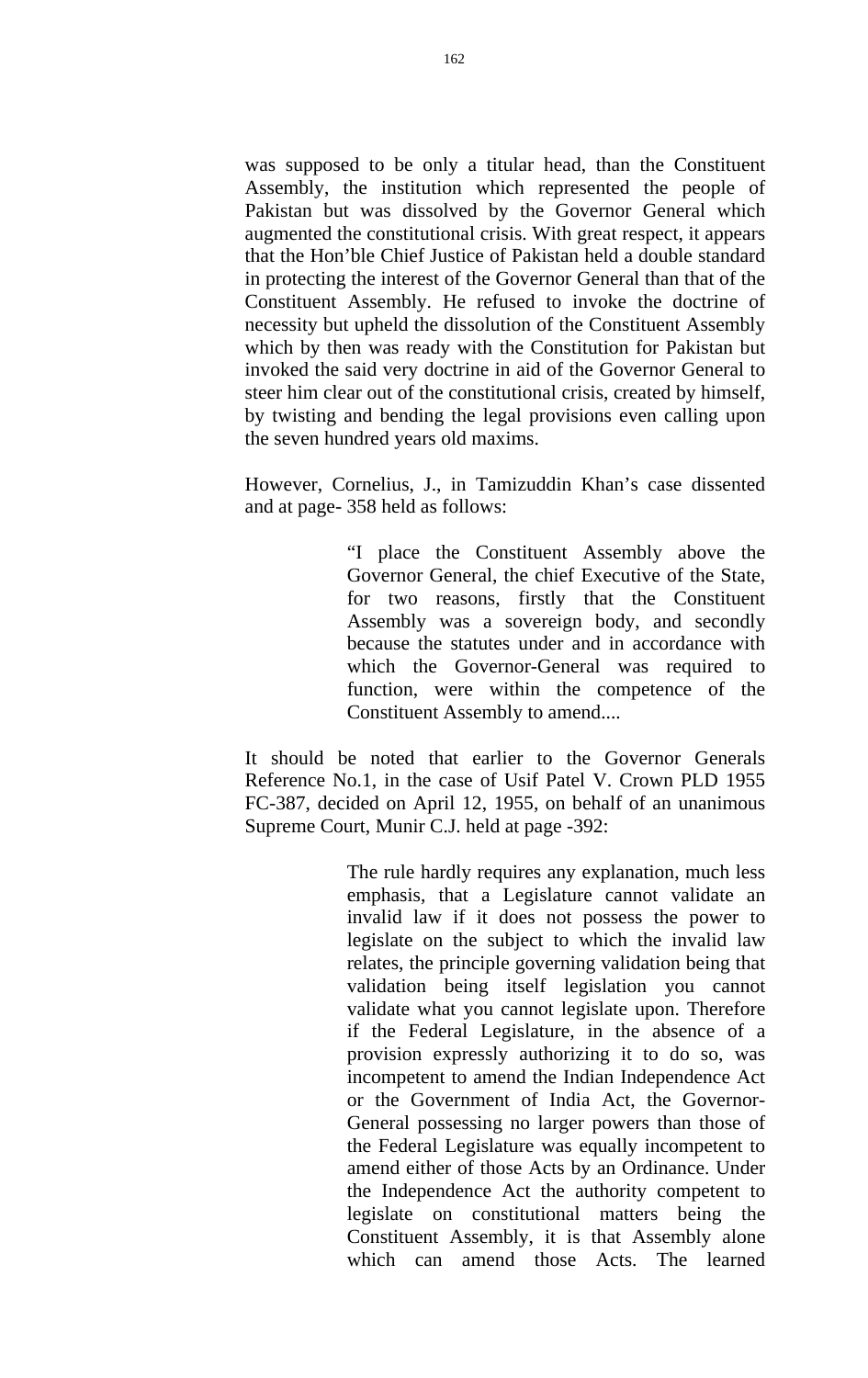Advocate-General alleges that the Constituent Assembly has been dissolved and that therefore validating powers cannot be exercised by that Assembly. In Mr. Tamizuddin Khan's case, we did not consider it necessary to decide the question whether the Constituent Assembly was lawfully dissolved but assuming that it was, the effect of the dissolution can certainly not be the transfer of its powers to the Governor-General. The Governor-General can give or withhold his assent to the legislation of the Constituent Assembly but he himself is not the Constituent Assembly and on its disappearance he can neither claim powers which he never possessed nor claim to succeed to the powers of that Assembly.

His Lordship further held at page-396:

"This Court held in Mr. Tamizuddin Khan's case that the Constituent Assembly was not a sovereign body. But that did not mean that if the Assembly was not a sovereign body the Governor-General was".

But in this connection, the opinion of De Smith is pertinent:

"It is clear ……. that the leading Pakistan decision in 1955 was a not very well disguised act of political judgment. By the normal canons of construction, what the Governor-General had done was null and void. But the judges steered between Scylla and Charybdis and chose what seemed to them to be the least of evils. Quoted from Leslie Wolf- Phillips: Constitutional Legitimacy at page- $11$ ".

This is how the doctrine of necessity made its appearance in order to salvage what was left of the normal constitutional process in Pakistan at that time in 1955.

The High Court Division further held as follows:

In the case of Asma Jilani V. Government of Punjab PLD 1972 SC 139, Hamoodur Rahman, C.J., held at page-204-5:

"Reverting now to question of the legality of the Presidential Order No.3 of 1969 and the Martial Law Regulation No.78 of 1971 it follows from the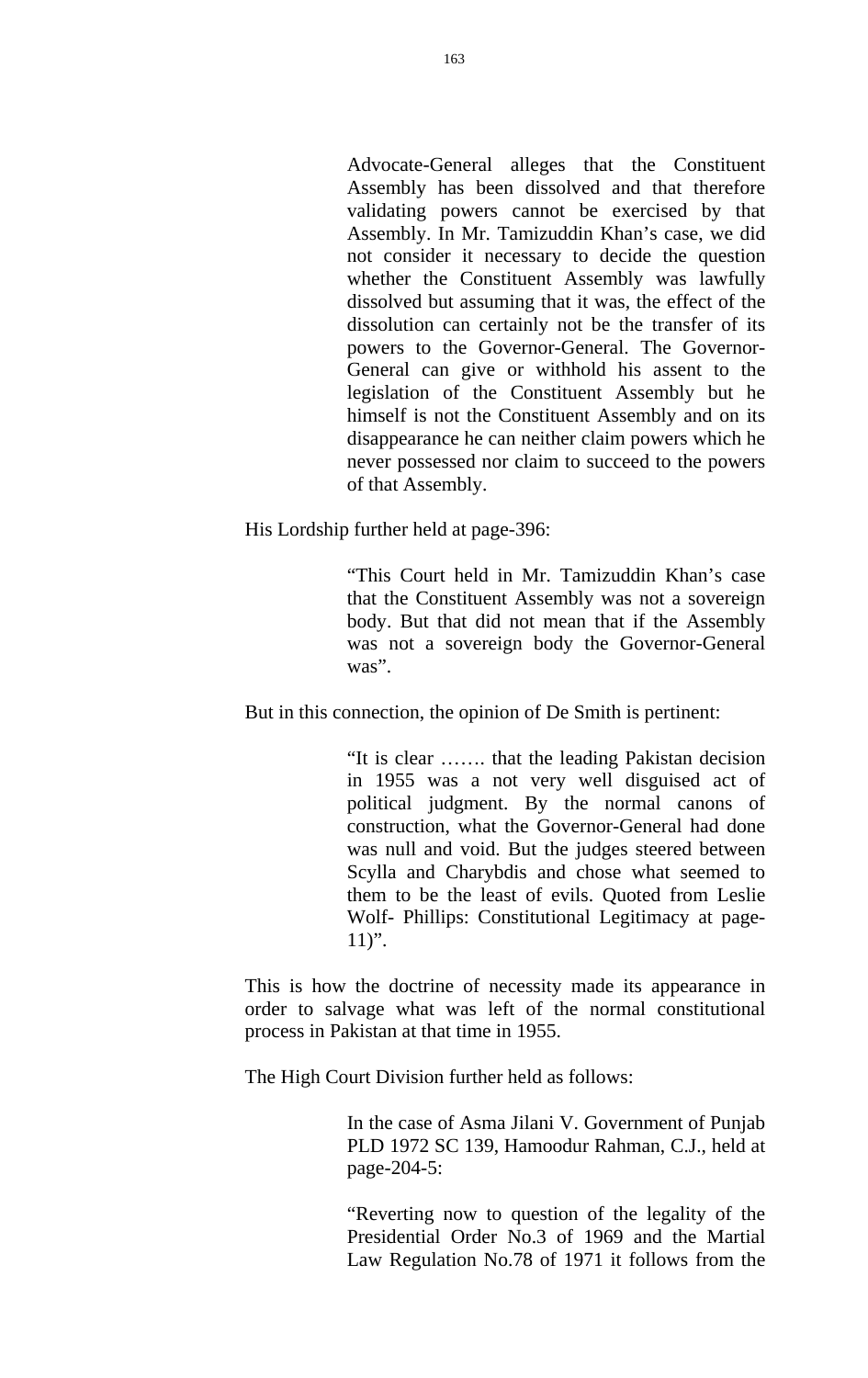reasons given earlier that they were both made by an incompetent authority and, therefore; lacked the attribute of legitimacy which is one of the essential characteristics of a valid law. The Presidential Order No.3 of 1969 was also invalid on two additional grounds, namely, that it was a Presidential Order, which could not in terms of the Provisional Constitution Order itself amend the Constiution so as to take away the jurisdiction conferred upon the High Courts under Article 98 and that it certainly could not, in any event, take away the judicial power of the Courts to hear and determine questions pertaining even to their own jurisdiction and this power could not be vested in another authority as long as the Courts continued to exist.

This does not, however, dispose of the case, for, we are again presented by the learned Attorney-General with the argument that a greater chaos might result by the acceptance of this principle of legitimacy. He has reminded the Court of the grave consequences that followed when in Moulvi Tamuzuddin Khan's case a similar argument was spurned by the Federal Court and disaster brought in. I am not unmindful of the grave responsibility that rests upon Courts not to do anything which might make confusion worse confounded or create a greater state of chaos if that can possibly be avoided consistently with their duty to decide in accordance with law. ……… This is a difficult question to decide and although I have for my guidance the example of our own Federal Court, which in Governor-General's Reference No.1 of 1955 invoked the maxim of salus populi suprema lex to create some kind of an order out of chaos. I would like to proceed with great caution, for, I find it difficult to legitimize what I am convinced is illegitimate....."

.................................................................................... ...................................................................................

Then in the above case the Hon'ble Chief Justice fell back on the doctrine of necessity and held at page-206-7 the contents of which we have already stated earlier.

Then regarding the case of Nusrat Bhutto, on which the petitioners relied in which Pakistan Supreme Court did not follow Asma Jilani's case and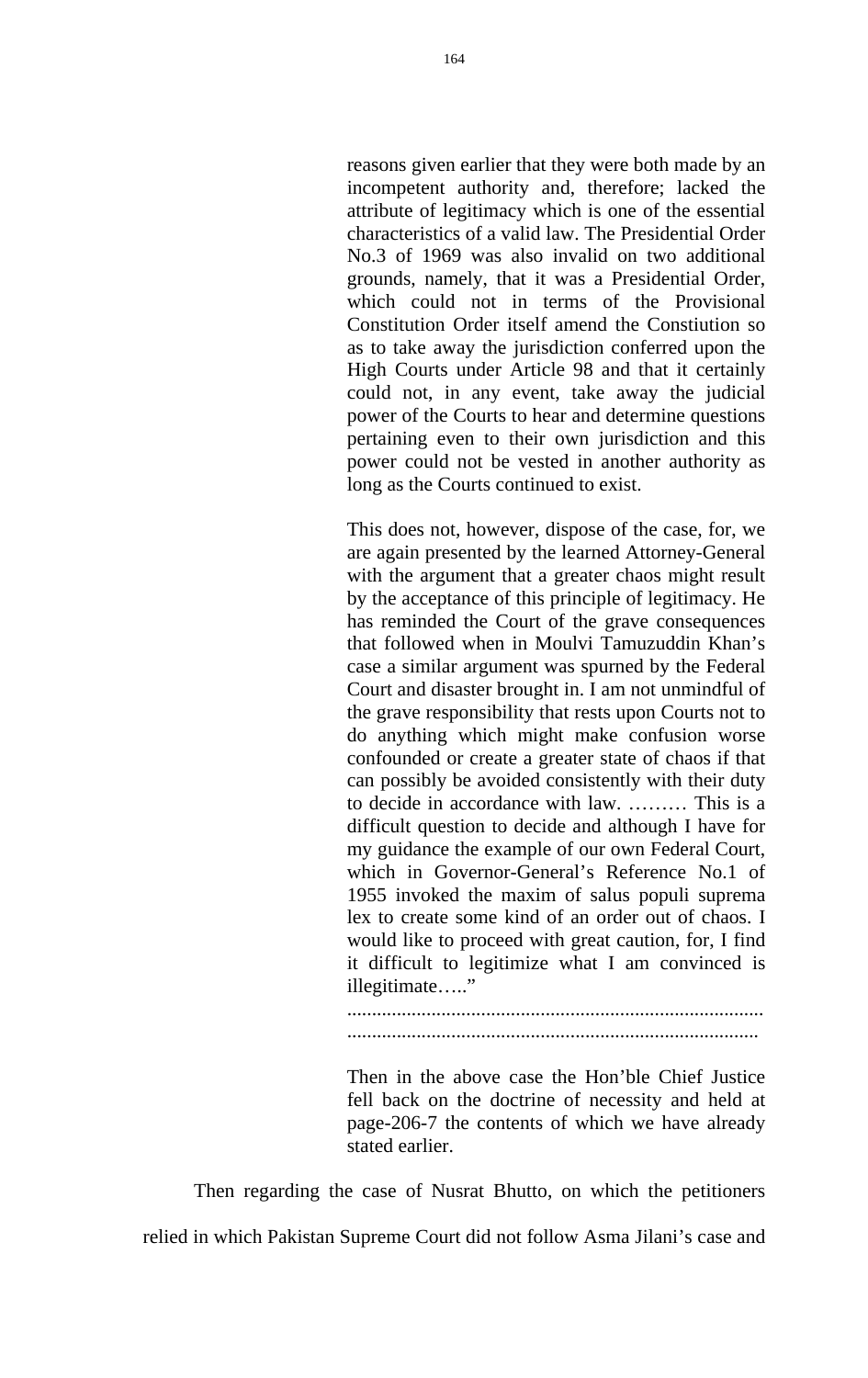gave approve to the inposition of Martial Law invoking doctrine of necessity,

the High Court Division held as follows:

It appears, that the Supreme Court of Pakistan accepted the explanation given by General Mohammad Ziaul Haq for the Army's intervention and validated such intervention and the imposition of Martial Law invoking the doctrine of State necessity.In doing so the learned Judges resorted to the Holy Quran also, in justification for suspension of the Constitution and dissolution of the National and Provincial Assemblies. In this respect they were satisfied with the explanations given by the Army Chief of Staff. This was a U-turn of the Supreme Court from its earlier stand in the cases of Asma Jilani and Ziaur Rahman.

The High Court Division further held as follows:-

………As Judges, our only tools are the Constitution, the laws made or adopted under it and the facts presented before us. We are bound by these instruments and we are to follow it. The plea of State necessity shall have to be considered within the bounds of these instruments and not without those. That is how we read Grotius and Lord Pearce in Madzimbamuto. But Grotius or Lord Mansfield in Stratton's case (1779) or Lord Pearce, did not dream of breaking any law or giving legitimacy to an illegality, far less making the Constitution, the supreme law of any country, subservient to the commands of any Army General, whose only source of power is through the muzzle of a gun although all the Generals in any country seize power in the name of the people and on the plea of lack of democracy in the country with a solemn promise to restore it in no time, as if the democracy can be handed down to the people in a well packed multicoloured gift box.

Democracy is a way of life. It cannot be begotten overnight. It cannot be handed down in a silver platter. It has to be earned. It has to be owned. The world history is replete with stories of people, ordinary people who fought for their rights in different names in different countries, but the cry for liberty, the cry for equality, the cry for fraternity were reverbrated in the same manner from horizon to horizon. This sense of liberty made us independent from the yoke of the British rule in 1947 and the same sense of liberty pushed us through the war of liberation in 1971 and brought Bangladesh into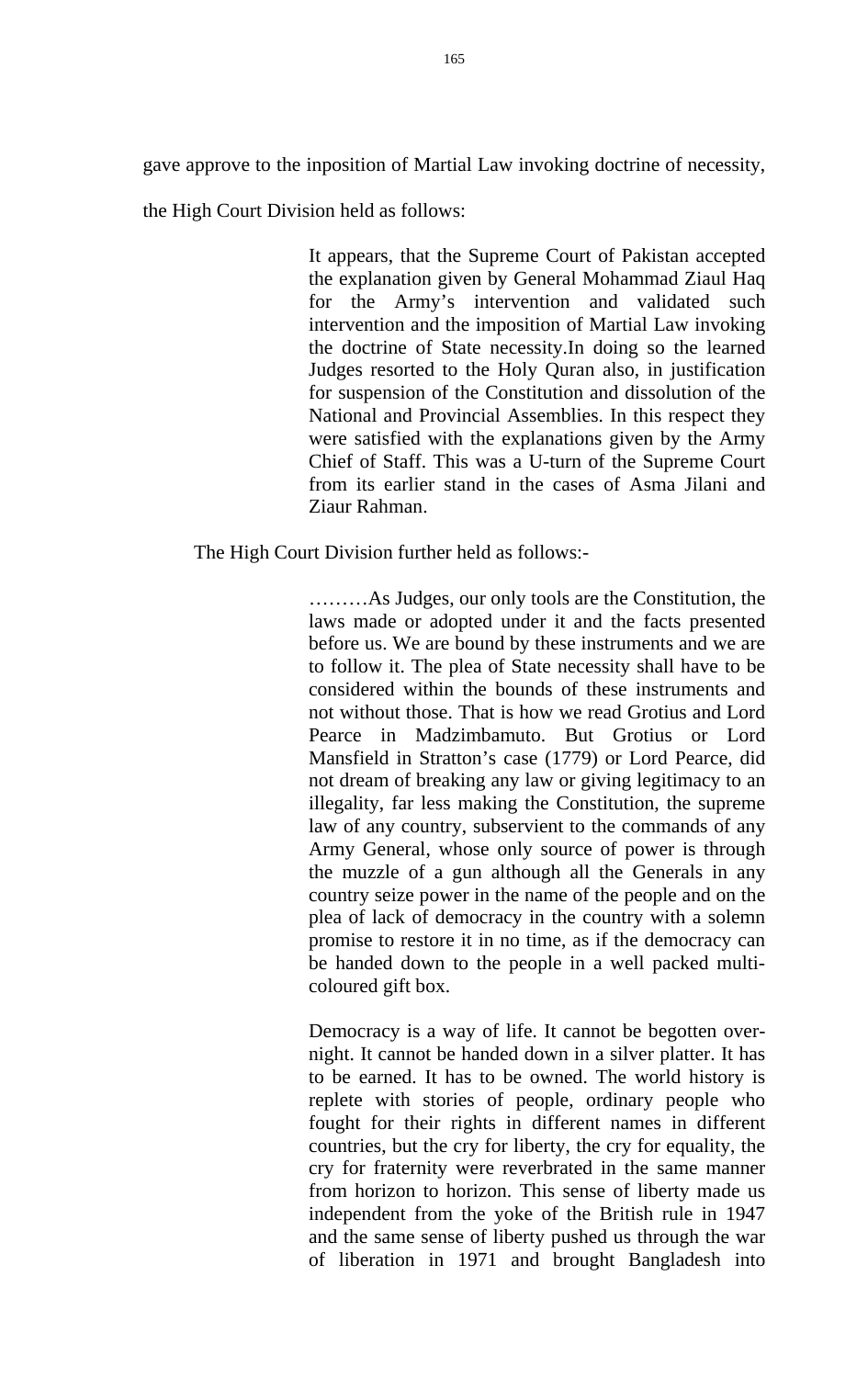existence. But the proclamation of Martial Law is altogether the negation of the said spirit of liberty and independence. In this connection we would recall what was said in the case of Shamima Sultana Seema V. Government of Bangladesh 2LG (2005) 194 at para-123:

> It should be remembered that the ingrained spirit of the Constitution is its intrinsic power. It is its soul. The Constitution of a country is its source of power. It is invaluablewith its such soul. It strives a nation to move forward. But if the said spirit is lost, the Constitution becomes a mere stale and hollow instrument without its such life and force. It becomes a dead letter. The United Kingdom, although does not have any written Constitution but has got the spirit of the Constitution and that is why the people of that country can feel proud of their democracy but there are countries with Constitutions, written and amended many a times but without the said spirit, the democracy remains a mirage".

## The High Court Division further held as follows:

We have already discussed earlier that the English text of various portion of the Preamble, Article 6, Article 8, Article 9, Article 10 and Article 25 were altogether changed or replaced while Article 12 was completely omitted by the Proclamations (Amendment) Order, 1977 (Proclamation Order No. 1 of 1977). This was published in Bangladesh Gazette Extra-ordinary on April 23, 1977.Besides other changes, a new paragraph with the heading, 3A. validation of certain Proclamations, etc. was inserted after paragraph 3 in the Fourth schedule to the Constitution. The English text of the proviso to article 38 was omitted by the Second Proclamation (Sixth Amendment) Order 1976 (Second Proclamation Order No. III of 1976). The Bengali text of the above noted all the changes were made by the Second Proclamation (Fifteenth Amendment) Order, 1978 (Second Proclamation Order No. IV of 1978). Besides, clauses 1A, 1B and 1C were added to Article 142 of the Constitution by the above Order No. IV of 1978. These changes were of fundamental in nature and changed the very basis of our war for liberation and also defaced the Constitution altogether.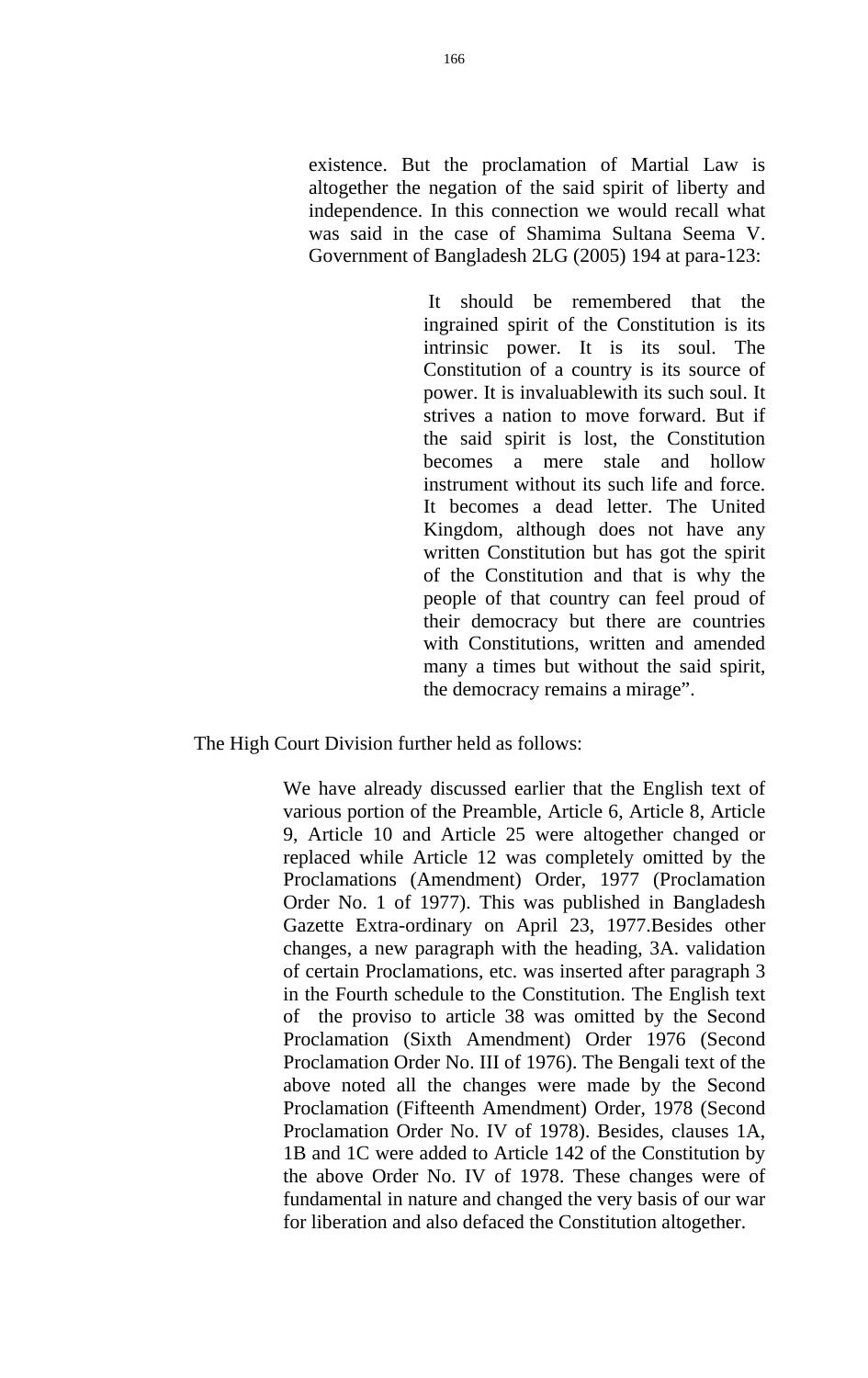The very endeavour to change the basic features of the Constitution by the Martial Law Proclamations was illegal, void and non est in the eye of law. By the said Martial law Proclamations, the secular Bangladesh was transformed into a theocratic State and thereby not only changed one of the most basic and fundamental features of the Constitution but also betrayed one of the dominant cause for the war of liberation of Bangladesh.

................................................................................................ ................................................................................................

The Proclamations (Second Amendment) Order, 1975, dated November 6, 1975, was made, inserting clause (aa) in the Proclamation dated August 20, 1975, providing for nomination of any person as President.

The Proclamation dated November 8, 1975, omitted Part VI A of the Constitution (added by the Fourth Amendment).

The Second Proclamation (Sixth Amendment) Order, 1976 (Second Proclamation Order No. III of 1976), omitted the following proviso of the original Article 38:

> "Provided that no person shall have the right to form, or be a member or otherwise take part in the activities of, any communal or other association or union which in the name or on the basis of any religion has for its object, or pursues, a political purpose".

The Bengali version of the above Proviso was omitted subsequently by the Second Proclamation (Fifteenth Amendment) Order, 1978 (Second Proclamation Order No. IV of 1978)  $2<sup>nd</sup>$  Schedule.

The Second Proclamation (Seventh Amendment) Order, 1976 (Second Proclamation Order No. IV of 1976), repealed most of the changes brought about by the (Fourth Amendment) Act, 1975, save and accept Chapters I and II of the Part IV of the Constitution, keeping the Presidential form of Government, introduced earlier by the Fourth Amendment. The Second Proclamation Order No. IV of 1976 came into force with effect from 13.8.1976.

The Proclamations (Amendment) Order, 1977 (Proclamations Order No. 1 of 1977) (Annexure-L-1 to the writ petition), replaced many of the paragraphs in the Preamble and in various provisions of the Constitution. The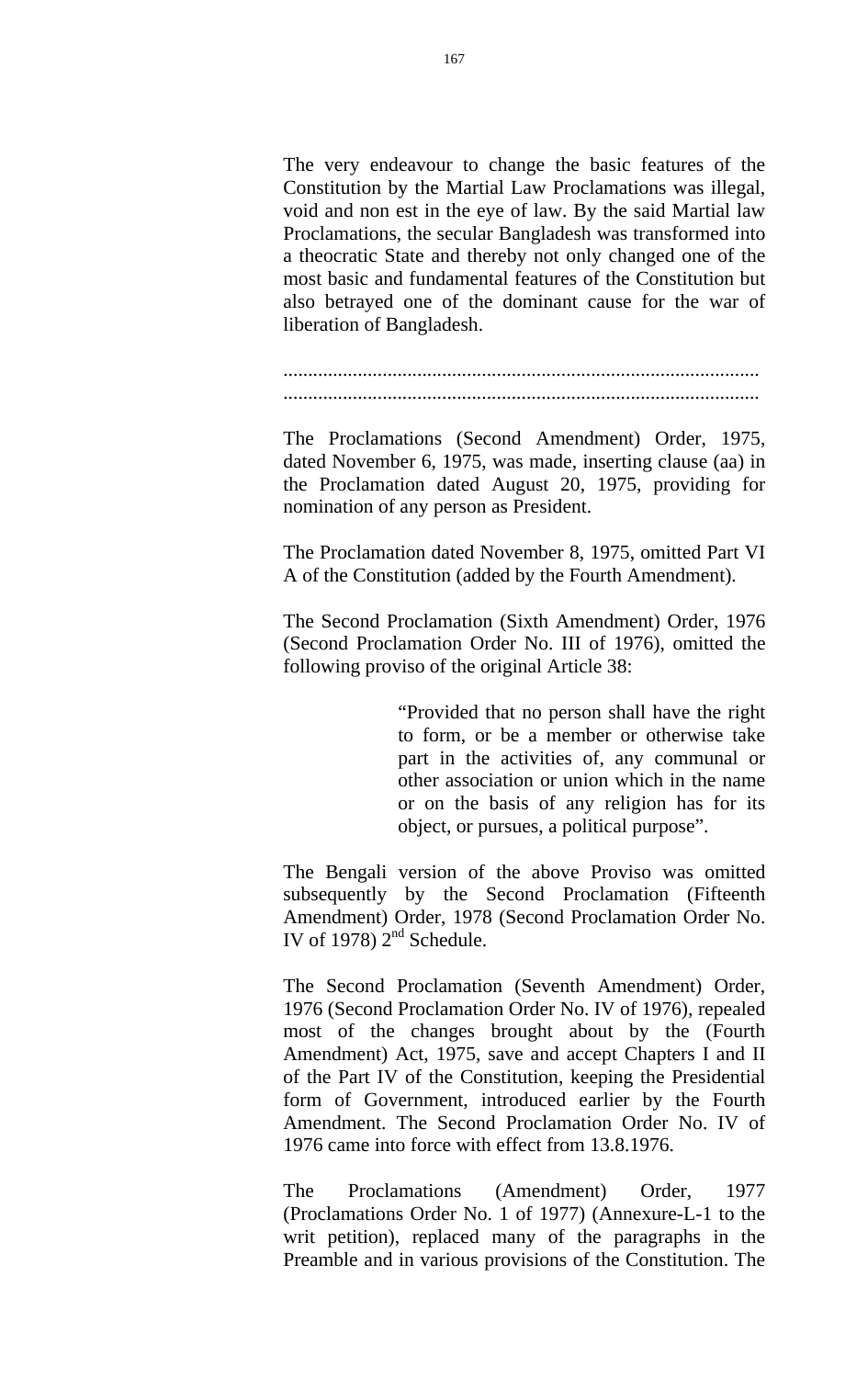Proclamation was published in Bangladesh Gazette Extraordinary on April 23, 1977. This Proclamation made changes in First and Second Preamble, Articles 6, 8, 9, 10, 12, 38, and 142 of the Constitution which has been stated earlier .

 "Excepting Article 42, these are the basic changes in the structure of the Constitution and cannot even be done by the Parliament itself, and as such, the question of ratification, confirmation or validation of those changes does not arise.

Besides, by the above noted Proclamation, by the amendment of Article 6, our identity of thousand years as Bangalee was changed into Bangladeshis. Since the said change was made by a Martial Law Proclamation, it was without jurisdiction and non-est in the eye of law, as such, there was nothing to ratify confirm or validate by the subsequent Act of Parliament.

................................................................................................. .................................................................................................

Under the circumstances, we deny condonation of both Bengali and English texts of the following provisions made in the Constitution by the various Proclamations :

1) The Amendments made in the Preamble of the Constitution

2) Article 6.

3) Article 8.

- 4) Article 9
- 5) Article 10
- 6) Article 12
- 7) Article 25.

8) Proviso to Article 38

9) Clauses 1A, 1B and 1C to Article 142.

10) Paragraph 3A to the Fourth Schedule to the Constitution.

For retaining Article 95 the High Court Division stated as follows:

It may be reiterated that by the Second Proclamation (Seventh Amendment) Order, 1976 (Second Proclamation Order No. IV of 1976), several changes were made with effect from 13.8.1977 in the Constitution as it stood after the Fourth Amendment. One of such changes was in respect of Article 95 of the Constitution. This provision is in respect of appointment of Judges in the Supreme Court. Article 95 in the original Constitution reads as follows :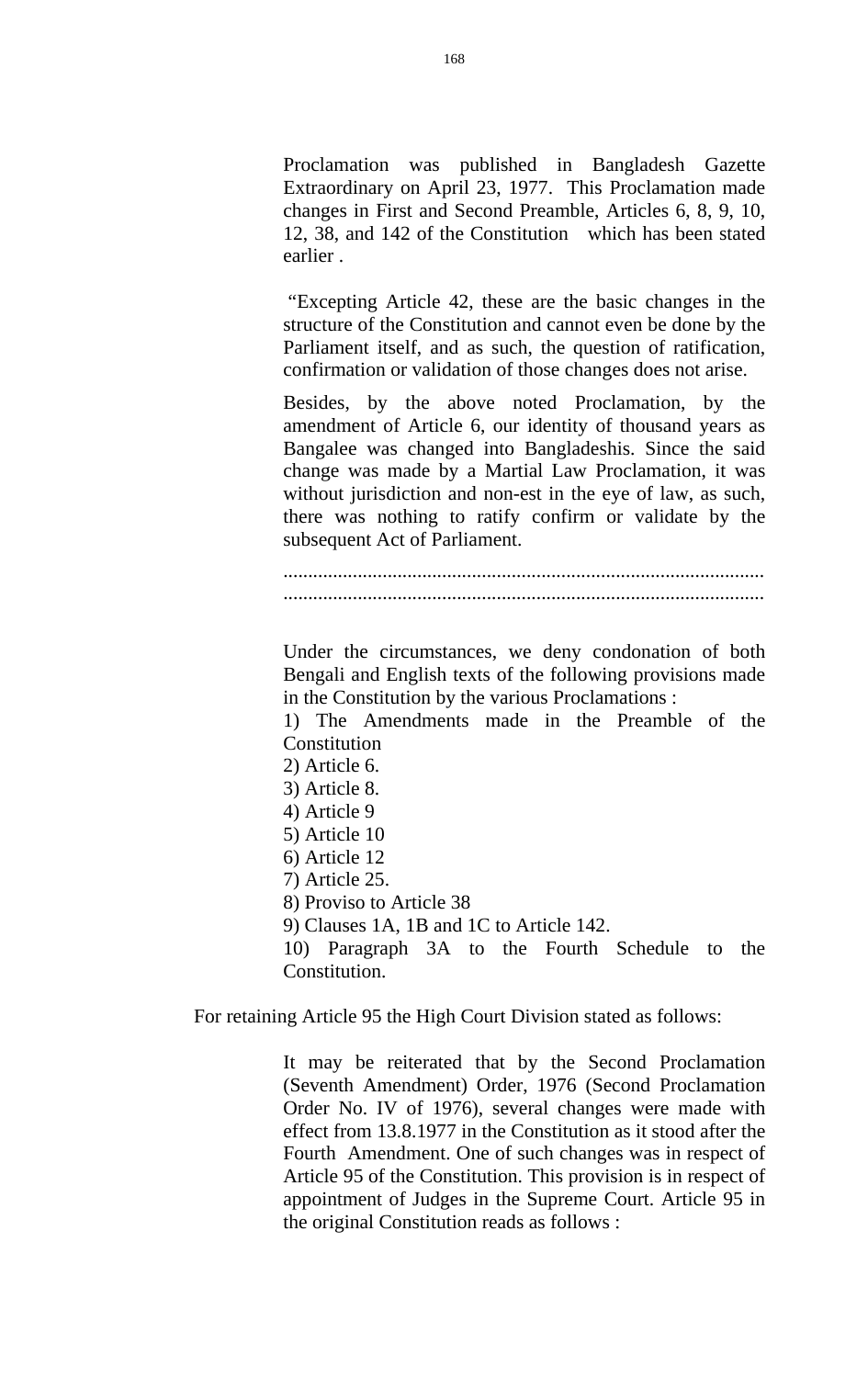95. (1) The Chief Justice shall be appointed by the President, and the other judges shall be appointed by the President after consultation with the Chief Justice.

(2)................

The Constitution (Fourth Amendment) Act, 1975, changed clause (1) of Article 95 in the following manner :

> 95.(1) The Chief Justice and other Judges shall be appointed by the President……….

Article 95(1) was again amended by the Second Proclamation (Seventh Amendment) Order, 1976 (Second Proclamation Order No. IV of 1976) with effect from August 13, 1976, in the following manner:

> 95. Appointment of Supreme Court Judges,-(1) The Chief Justice of the Supreme Court shall be appointed by the President, and the other Judges shall be appointed by the President after consultation with the Chief Justice…..…

This version commensurate with the Article 95 in the original unamended Constitution.

But by the Second Proclamation (Tenth Amendment) Order, 1977 (Second Proclamation Order No. 1 of 1977) again changed Article 95(1) of the Constitution in the following manner:

95. Appointment of Judges- (i) The Chief Justice and other Judges shall be appointed by the President……..

This form of Article 95(1) is exactly the same as made in the Fourth Amendment.

This Order containing Article 95 in this form came into force on 1.12.1977 and remains so in the Constitution till date in view of the Fifth Amendment, without further change".

This Second Proclamation (Tenth Amendment ) Order 1977 (Second Proclamation Order No. 1 of 1977) containing the latest version of Article 95 was sought to be protected amongst others firstly by the Proclamations (Amendment) Order, 1977 (Proclamations Order No. 1 of 1977), by inserting Paragraph 3A in the Fourth Schedule to the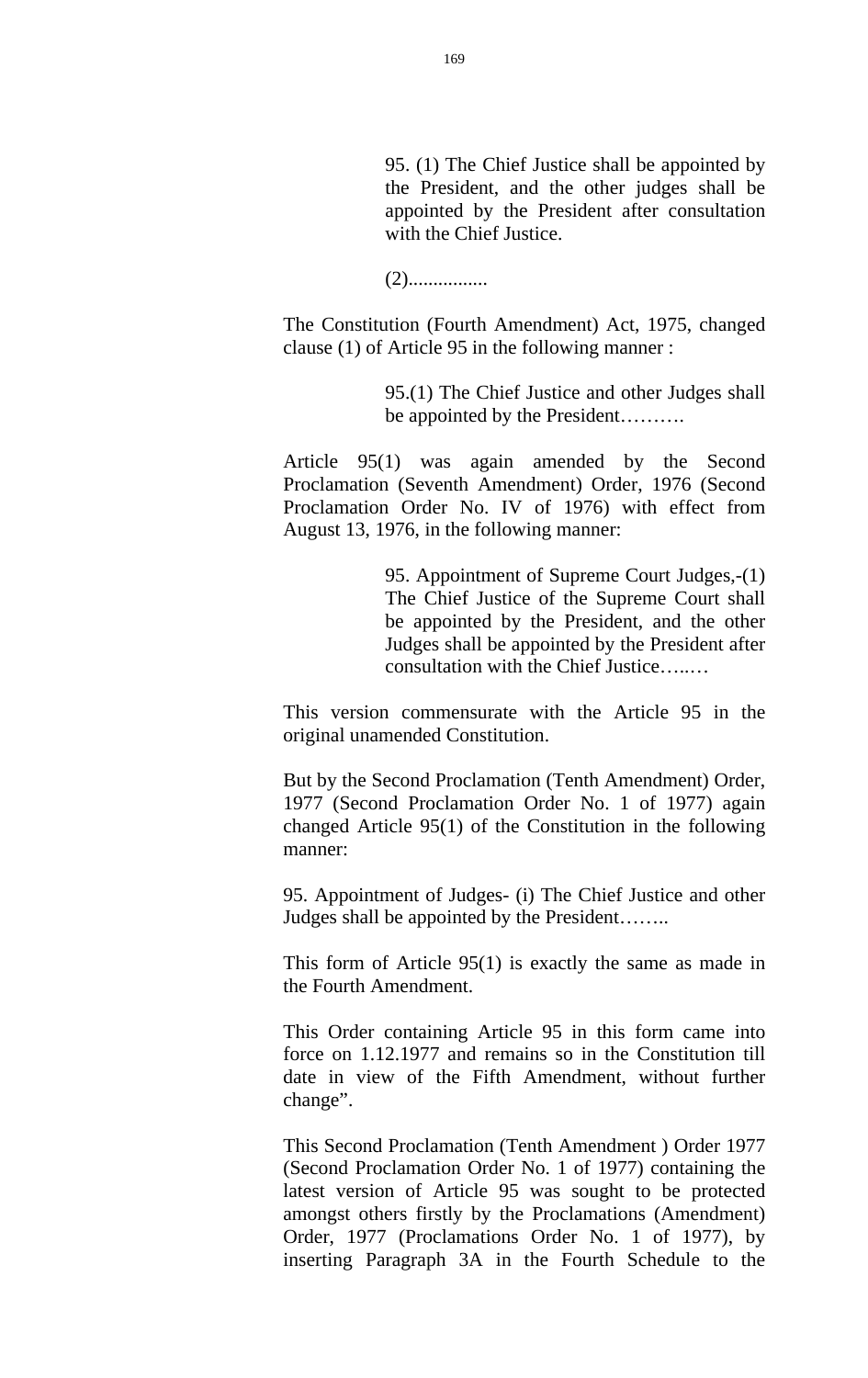Constitution. This was published in the Bangladesh Gazette Extraordinary on 23.4.1977. Secondly, by insertion of Paragraph 18 in the Fourth Schedule by the Constitution (Fifth Amendment) Act, 1979.

Since we have decided that we would approve and condone the amendments made in the Constitution which would repeal the various provisions of the Constitution (Fourth Amendment) Act, 1975, we do not condone the amendment of clause (1) of Article 95 by the Second Proclamation (Tenth Amendment) Order, 1977 (Second Proclamation Order No. 1 of 1977) which commensurates with Article 95(1) as made in the Fourth Amendment along with its English Text.

This would amount to revival of Article 95(1) as amended by the Second Proclamation (Seventh Amendment) Order, 1976 (Second Proclamation Order No. IV of 1976) ................................................................................................. .................................................................................................

Then the High Court Division concluded as follows:

We provisionally condone the various provisions of the Proclamations with amendments as appended to the book, namely, the Constitution of the People Republic of Bangladesh; published by the Ministry of Law, Justice and Parliamentary Affairs, Government of Bangladesh, as modified upto 31st May, 2000, save and except those mentioned above. But since we have declared the Constitution (Fifth Amendment) Act, 1979, ultravires to the Constitution, the vires of the rest of the provisions of the Proclamations not considered herein, remain justifiable before the Court. However, all the acts and proceedings taken thereon, although were not considered yet, are condoned as past and closed transactions.

We have held earlier held in general that there was no legal existence of Martial Law and consequently of no Martial Law Authorities, as such, all Proclamations etc. were illegal, void ab initio and non est in the eye of law. This we have held strictly in accordance with the dictates of the Constitution, the supreme law to which all the Institutions including the Judiciary owe its existence. We are bound to declare what have to be declared, in vindication of our oath taken in accordance with the Constitution, otherwise, we ourselves would be violating the Constitution and the oath taken to protect the Constitution and thereby betraying the Nation. We had no other alternative, rather, we are obliged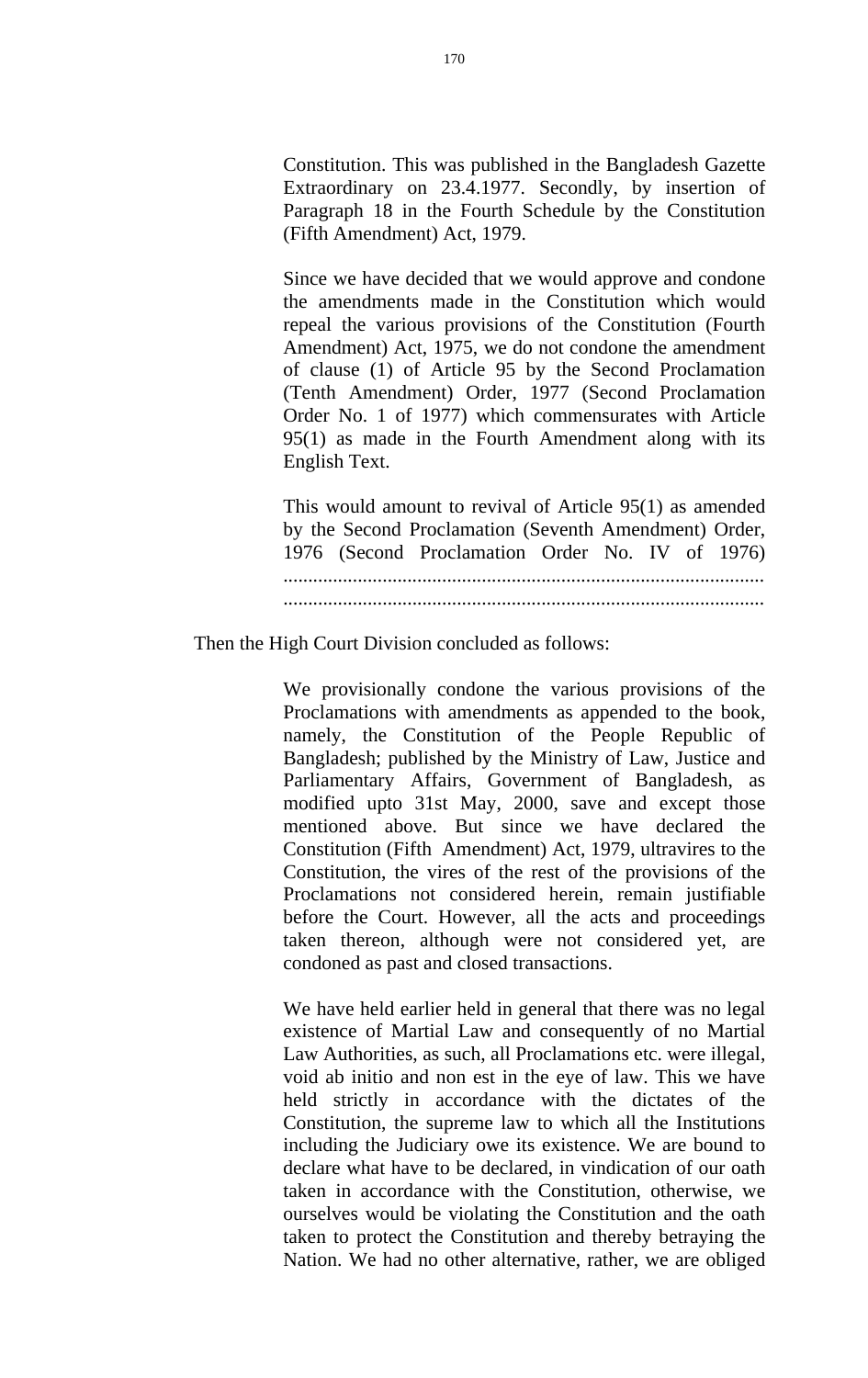to act strictly in accordance with the provisions of the Constitution.

The learned Advocates for the petitioners raised the possibility of chaos or confusion that may arise if we declare the said Proclamations, MLRs and MLOs and the acts taken thereunder as illegal, void ab initio and non est. We are not unmindful of such an apprehension although unlikely but we have no iota of doubts about the illegalities of those Proclamations etc. What is wrong and illegal shall remain so for ever. There cannot be any acquiescence in case of an illegality. It remains illegal for all time to come. A Court of Law cannot extend benefit to the perpetrators of the illegalities by declaring it legitimate. It remains illegitimate till eternity. The seizure of power by Khandaker Moshtaque Ahmed and his band of renegades, definitely constituted offences and shall remain so forever. No law can legitimize their actions and transactions. The Martial Law Authorities in imposing Martial Law behaved like an alien force conquering Bangladesh all over again, thereby transforming themselves as usurpers, plain and simple.

Be that as it may, although it is very true that illegalities would not make such continuance as a legal one but in order to protect the country from irreparable evils flowing from convulsions of apprehended chaos and confusion and in bringing the country back to the road map devised by its Constitution, recourse to the doctrine of necessity in the paramount interest of the nation becomes imperative. In such a situation, while holding the Proclamations etc. as illegal and void ab initio, we provisionally condone the Ordinances, and provisions of the various Proclamations, MLRs and MLOs save and except those are specifically denied above, on the age old principles, such as, Id quod Alias Non Est LIcitum, Necessitas Licitum Facit (That which otherwise is not lawful, necessity makes lawful), Salus populi suprema lex (safety of the people is the supreme law) and salus republicae est suprema lex (safety of the State is the supreme law).

In this connection it may again be reminded that those Proclamations etc. were not made by the Parliament but by the usurpers and dictators. To them, we would use Thomas Fullers warning sounded over 300 years ago: **Be you ever so high, the law is above you.** (Quoted from the Judgment of Lord Dennings M. R., in Gouriet V. Union of Post Office Workers (1977) 1 QB 729 at page-762). Fiat justitia, ruat caelum.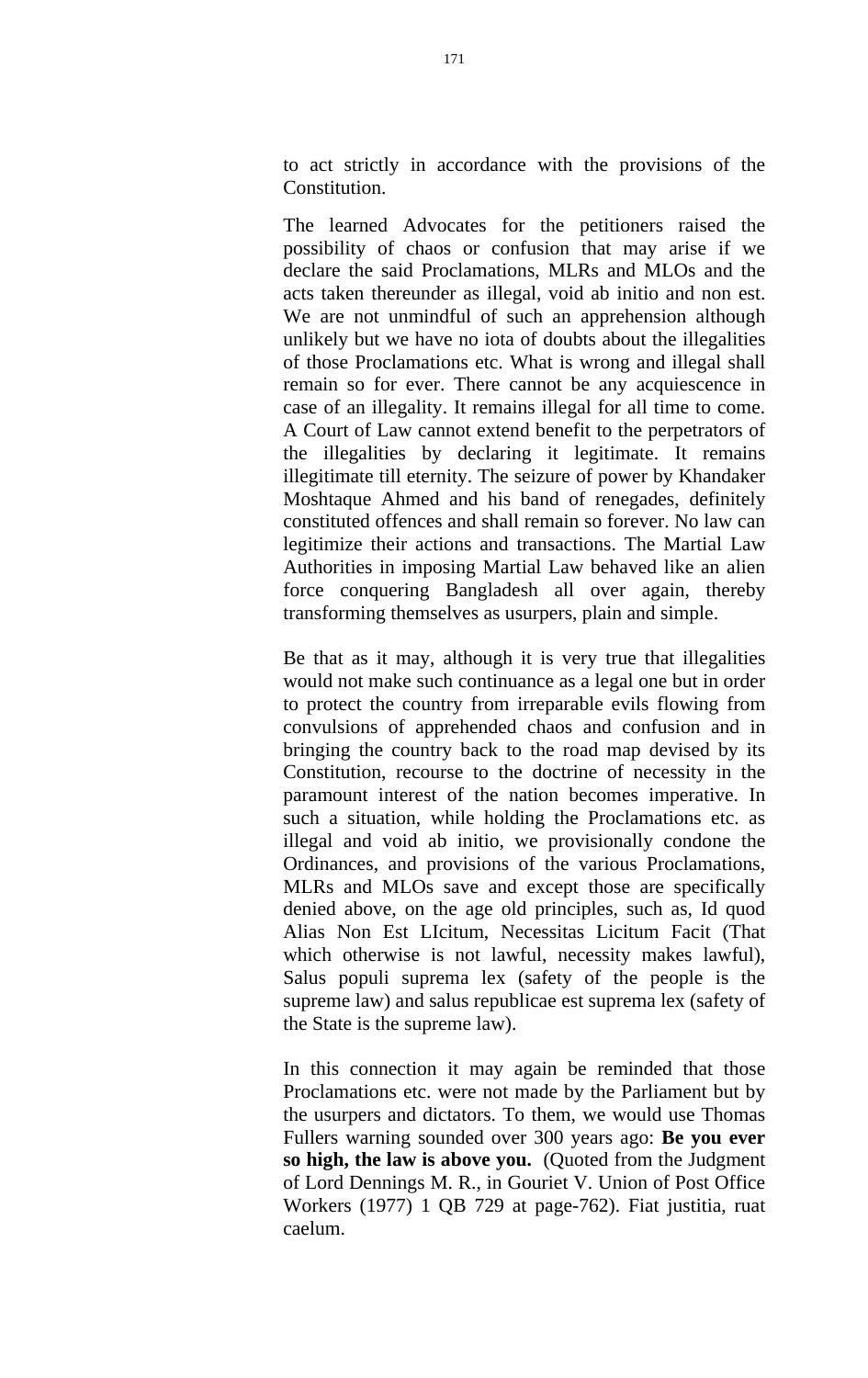Regarding condonation, the High Court Division, in paragraphs 18-21

of the summary, held as follows:-

"18. The turmoil or crisis in the country is no excuse for any violation of the constitution or its deviation on any pretext. Such turmoil or crisis must be faced and quelled within the ambit of the Constitution and the laws made thereunder, by the concerned authorities, established under the law for such purpose.

19. Violation of the Constitution is a grave legal wrong and remains so for all time to come. It cannot be legitimized and shall remain illegitimate for ever, however, on the necessary of the State only, such legal wrongs can be condoned in certain circumstances, invoking the maxims. Id quod Alias Non Est Licitum. Necessitas Licitum Facit, salus populi est suprema lex and salus republicae est suprema lex.

20. As such, all acts and things done and actions and proceedings taken during the period from August 15, 1975 to April 9, 1979, are condoned as past and closed transactions, but such condonations are made not because those are legal but only in the interest of the Republic in order to avoid chaos and confusion in the society, although distantly apprehended, however, those remain illegitimate and void forever.

21. Condonations of provisions were made, among others, in respect of provisions, deleting the various provisions of the Fourth Amendment but no condonation of the provisions was allowed in respect of omission of any provision enshrined in the original Constitution. The Preamble Article 6, 8, 9, 10, 12, 25, 38 and 142 remain as it was in the original Constitution. No condonation is allowed in respect of change of any of these provisions of the Constitution. Besides, Article 95, as amended by the Second Proclamation Order No. IV of 1976, is declared valid and retained."

 As it appears, the High Court Division accepted the doctrine of condonation as was done in Asma Jilani's case and in order to avoid chaos and confusion in the society and preserve continuity condoned all acts and thins and proceedings taken during the period from August 15, 1975 to April 9, 1979 as past and closed transactions and in para 21 of its summery the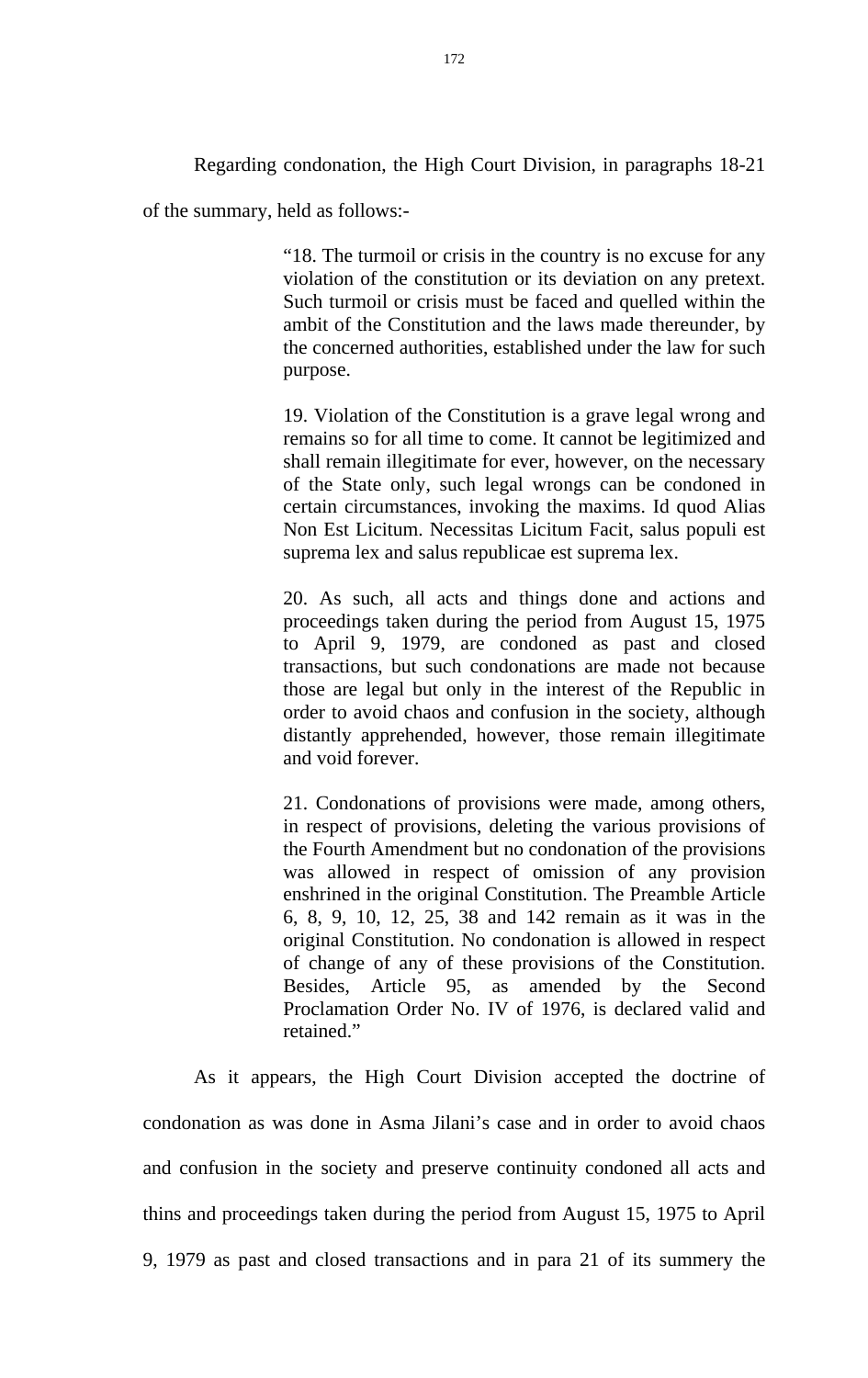High Court Division condoned all the provisions which deleted the various provisions of the Fourth Amendemnt.

As it appears, by the Fourth Amendment, amongst others,

.

- (1) In place of Parliamentary system, Presidential system was introduced by substituting chapter I and II of Part IV of the Constitution.
- (2) The impeachment and removal of the President was made tougher.
- (3) The power of the Parliament was reduced by amending Article 80.
- (4) The power of the High Court Division to enforce fundamental rights was curtailed by substituting Article 44.
- (5) The independence of judiciary was curtailed by amending Article 95.
- (6) One-party political system was introduced by adding part VIA in the Constitution.

It also appears that by the Fifth Amendment, amonsgt others, the following changes were made.

- (1) Omission of Part VIA of the Constitution dealing with one party system as introduced by the Fourth Amendment. The above omission was made by Proclamation dated 8<sup>th</sup> November of 1975.
- (2) Partial restoration of the independence of judiciary (Article 95 and 116) as made by the Second Proclamation (Seventh Amendment) Order 1976. Indepence of judiciary was curtailed by the Fourth Amendment.
	- (3) Restoration of the jurisdiction of the High Court Division to enforce fundamental rights as was provided in original Articles 44 and 102 of the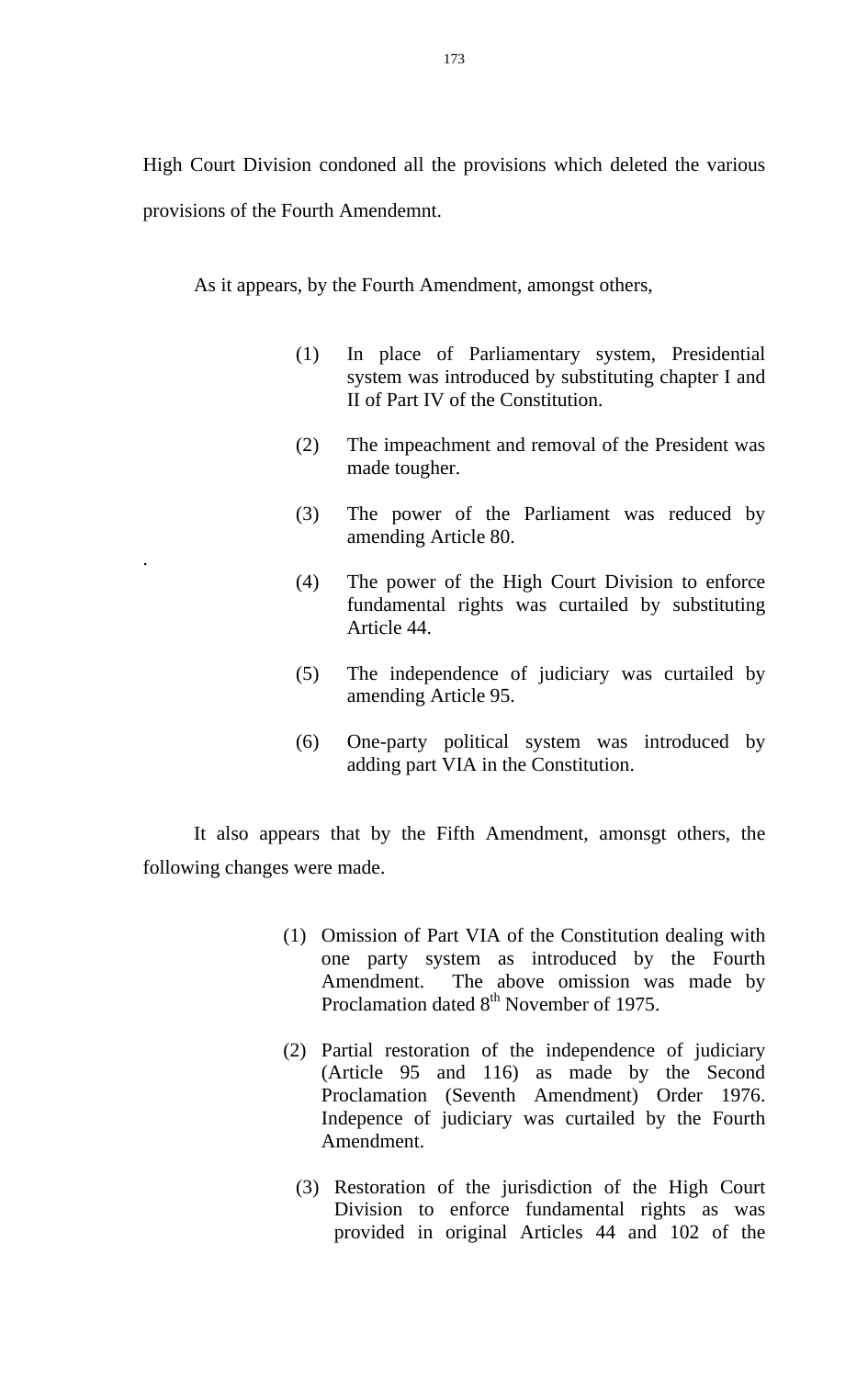Constitution. The same was made by the Second Proclamation (Seventh Amendment) Order 1976.

- (4) Insertion of the provision of Supreme Judicial Council in respect of security of tenure of the judges of the Supreme Court (Article 96). The same was made by Proclamation Order No.1 of 1977.
- (5) Abolition of the provision of absolute veto power of the President as introduced by the Fourth Amendment (Article 80). The same was made by the Second Proclamation (Fifteenth Amendment) Order 1978.
- (6) Introduction of the provision of referendum in respect of amendment of certain provisions of the Constitution. The same was made by Second Proclamation Order (Fifteenth Ahmed) 1978 by inserting sub-articles (1A), (1B) and (1C) in Article 142.
- (7) The insertion of the words "Bismillahir Rahmanir Rahim" at the beginning of the Constitution i.e. above the Preamble.
- (8) Amending the original Article 6 of the Constitution which provided that the citizens of Bangladesh would be known as 'Bangalees' by the substituted Article 6 providing that citizens of Bangladesh would be known as 'Bangladeshis'. Further original Article 9 of the Constitution, which provided for unity and solidarity of the Bengalee nation, was also substituted by a new Article providing promoting local governmental institution. The same was done by Proclamation Order No.1 of 1977.
- (9) Omission of secularism as was provided in original Article 8(1) of the Constitution which declared that the principles of nationalism, socialism, democracy and secularism shall constitute the fundamental principles of State Policy; addition of the words "the principle of absolute trust and faith in the Almighty Allah" in Article 8(1) and also the insertion of a new sub article (1A) containing the words "Absolute trust and faith in the Almighty Allah shall be the basis of all actions" after amended Article 8(1). The above was made by Proclamation Order No.1 of 1977.
- (10) Giving new explanation to "Socialism" as mentioned in original Article 8(1), one of four major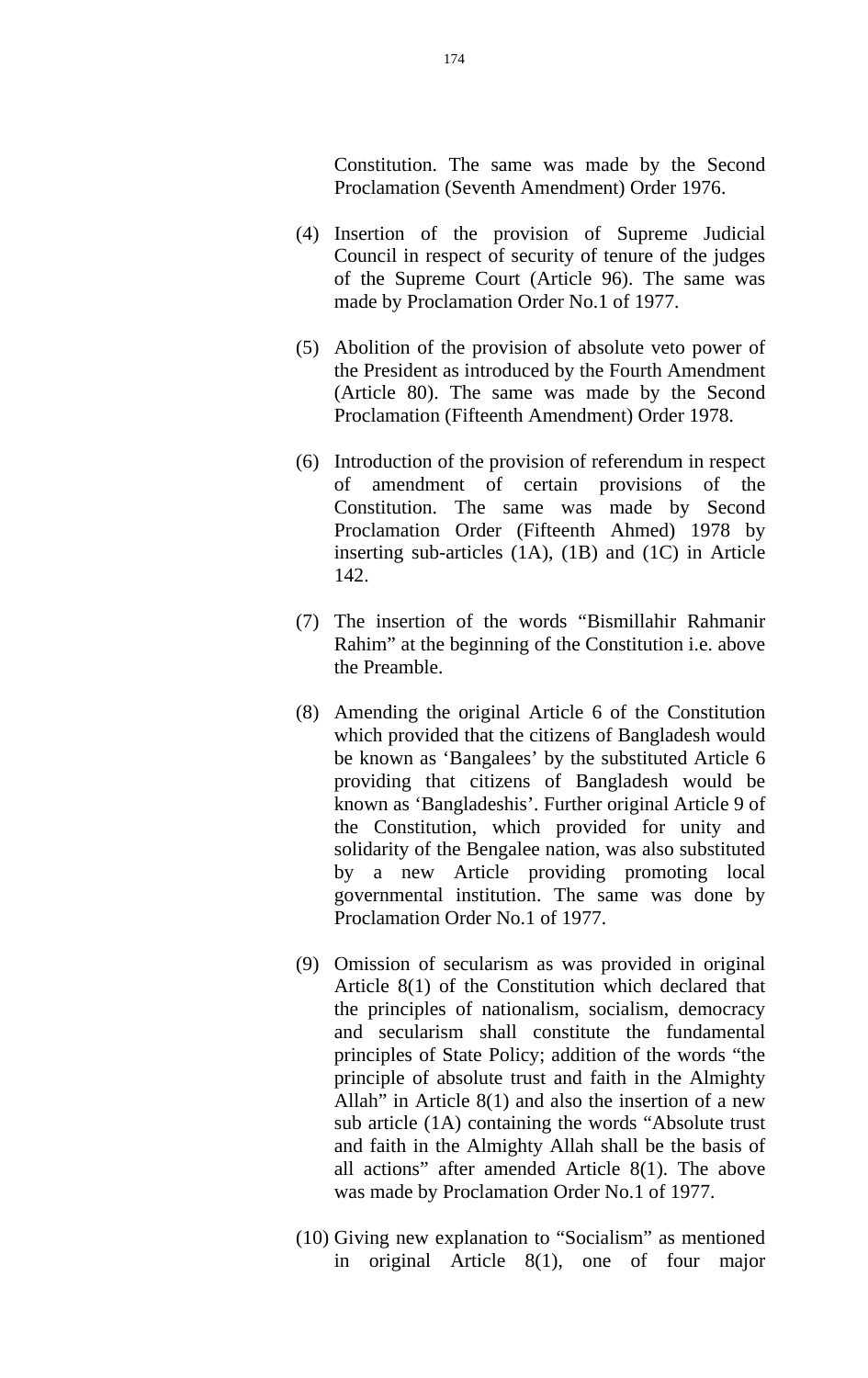fundamental principles of State Policy, to the effect that socialism would mean only economic and social justice.

- (11) Substitution of original Article 10 of the Constitution which guaranteed democracy and human rights by a new Article providing "Participation of women in national life" which has no nexus with the original Article 9.
- (12) Omission of the proviso to Article 38 from the original Constitution which provided as follows:- "Provided that no person shall have the right to form, of be a member or otherwise take part in the activities of, any communal or other association or union which in the name or on the basis of any religion has for its object, or pursues, a political purpose." The same was made by the Second Proclamation (Sixth Amendment) Order 1976.
- (13) Addition of new Article 92A giving the President the power to expend public moneys in certain cases even without the approval of the Parliament. The said Article 92A was inserted in the Constitution by the Second Proclamation (Fifteenth Amendment) Order 1978.
- (14) Inserting of another new Article 145A providing that all international treaties would be submitted to the President who should cause them to be laid before Parliament by second proclamation. The said Article 145A was inserted in the Constitution by the Second Proclamation (Fifteenth Amendment) Order 1978.
- (15) Amendment of Article 58 of the Constitution providing that four-fifth of the total number of ministers should be taken from among the members of Parliament and that the President would appoint as Prime Minister a member of parliament who appeared to him to command the support of the majority of the members of parliament. The same was made by the Second Proclamation (Fifteenth Amendment) Order 1978.

A question has been raised as to whether the High Court Division can exercise the "legislative power" by way of condonation. But it is now settled to avoid anomaly and also to preserve continuity, the Courts have to pass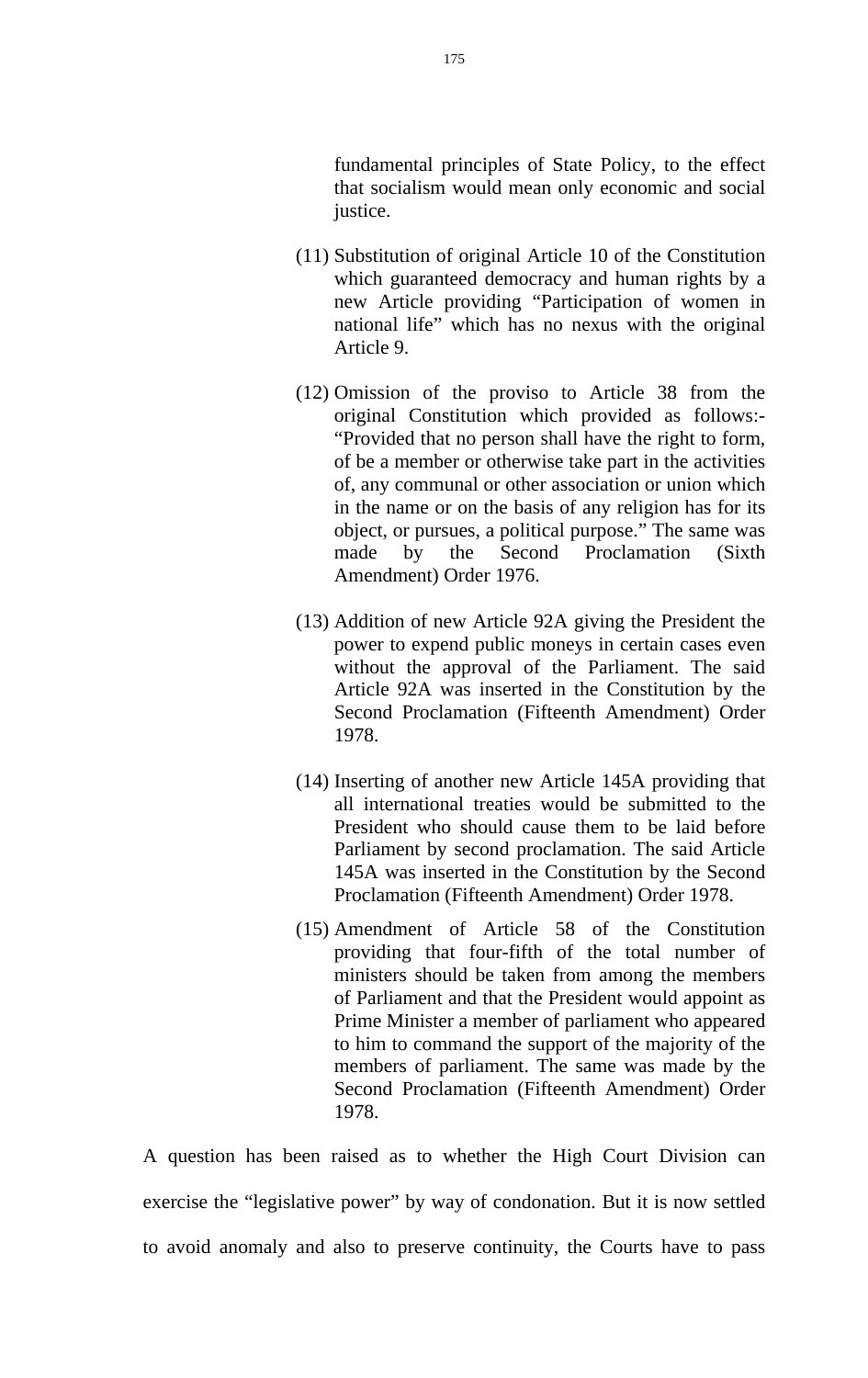consequential orders. No exception can be taken to it. Illustrations of such judicial power may be found in the Eighth Amendment case wherein the Appellant Division ordered prospective application of the invalidity of the Eighth Amendment. Further while declaring any law ultra vires, the Court often applies the doctrine of severability to limit the application of the judicial verdict. This is no legislative act though such a decision modifies or even destroys a legislation.

 Now regarding the modifications of the judgment and order of the High Court Division it may be noted that earlier to avoid the hardship that the poeple may suffer, we are inclined to condone the substituted provision of Article 6 of the Constitution. We have also expunged the findings of the High Court Division made in respect of Article 150 of the Constitution and the Fourth Schedule taking in view of the subsequent development.

The other modifications that we want to make are in respect of the following provisions of the Constitution

 As it appears Part III of the Constitution enumerates a host of fundamental rights in which the framers of the Constitution made the right to move the Supreme Court of Bangladesh for enforcement of fundamental rights itself a fundamental right. But as discussed earlier, the same was substituted by the Fourth Amendment providing that the "Parliament may by law establish a Constitutional Court, Tribunal or Commission for the enforcement of the rights conferred by this part". But the English Text of this Article was substituted by the Second Proclamation (Seventh Amendment) Order, 1976 and the Second Proclamation (Tenth Amendment) Order, 1977 and the Bengali Text was substituted by the Second Proclamation (Fifteenth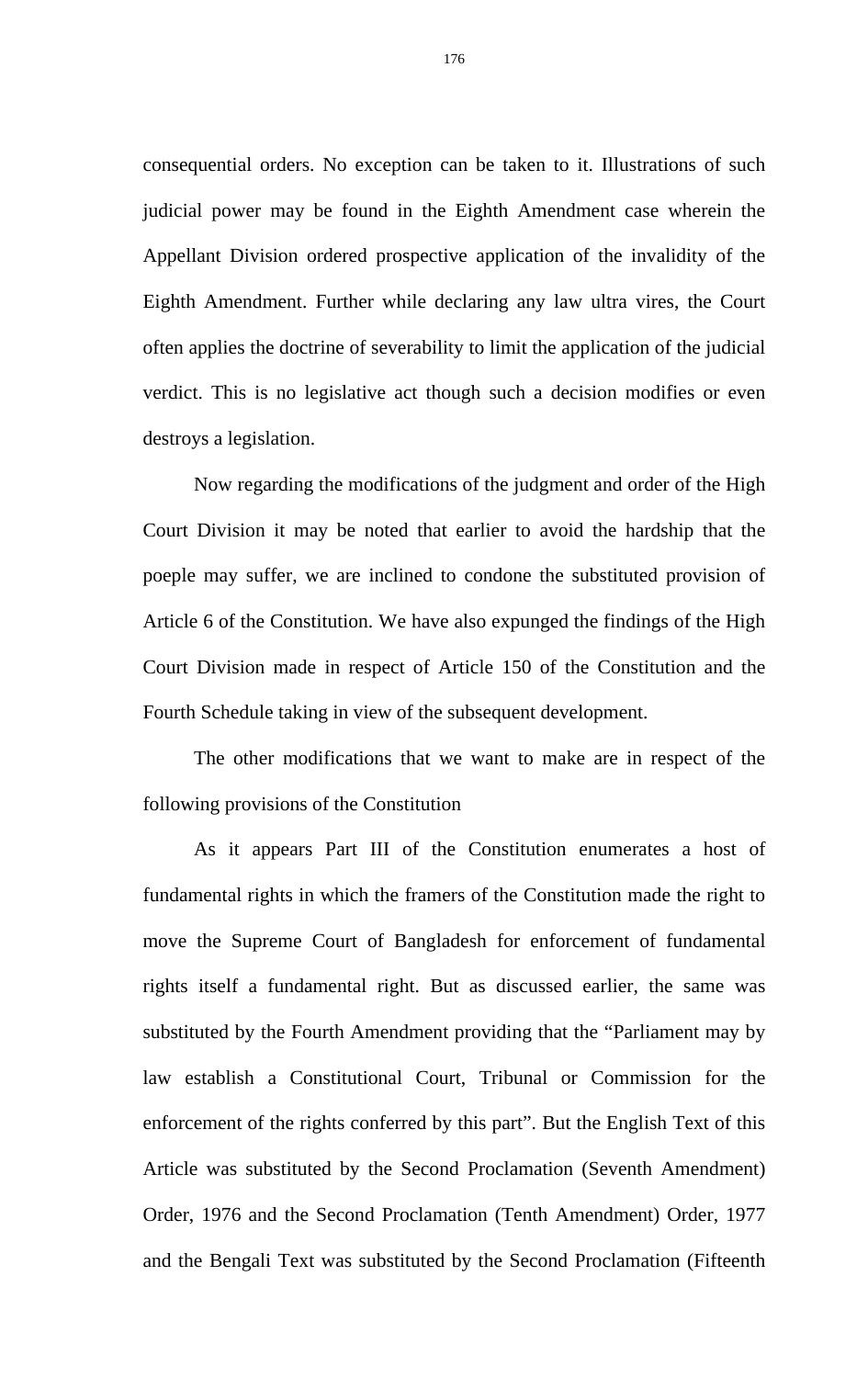Amendment) Order, 1978 and by these amendments the original Article 44 was restored. As a result a citizen of Bangladesh is entitled to move the High Court Division under Article 102 for the enforcement of the rights conferred in Part III. This substitution of Article 44, no doubt, was designed to advance rule of law and the welfare of the people and accordingly it needs to be retained for the interest of justice.

 It also appears that the provision of Article 96 as existed in the Constitution on August 15, 1975 provided that a Judge of the Supreme Court of Bangladesh may be removed from the office by the President on the ground of "misbehaviour or incapacity". However clauses (2), (3), (4), (5), (6) and (7) of Article 96 were substituted by the Second Proclamation (Tenth Amendment) Order, 1977 providing the procedure for removal of a Judge of the Supreme Court of Bangladesh by the Supreme Judicial Council in the manner provided therein instead of earlier method of removal. This substituted provisions being more transparent procedure than that of the earlier ones and also safeguarding independence of judiciary, are to be condoned.

 Earlier while discussing the different Proclamations, Martial Law Regulations and Orders we found that under the Constitution of 1972 the High Court Division, under original Article 102(1), had powers to pass necessary orders to enforce fundamental rights. It may be noted here that this power of the High Court Division is not discretionary and whenever an authority acts illegally or commits an error of law or a citizen's fundamental right is violated, the remedy under this article can be availed of. This subarticle (1) of Article 102 though was deleted by the Fourth Amendment has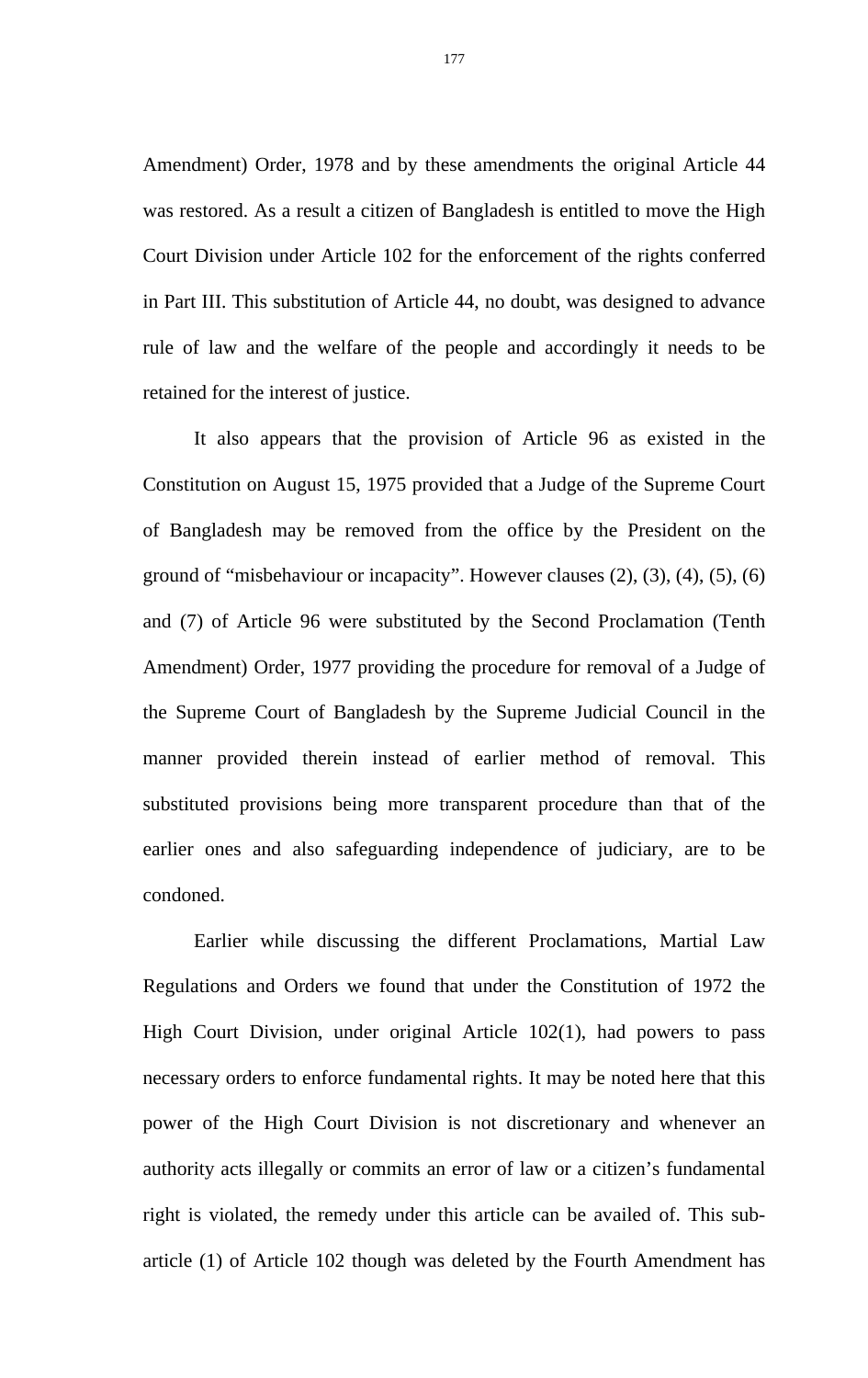been restored by the Second Proclamation (Tenth Amendment) Order, 1977. The above restoration of sub-article (1) of Article 102, being beneficial, should be condoned for the wider public interest.

 It also appears that Part VIA of the Constitution under the heading 'THE NATIONAL PARTY' incorporating Article 117A was added by the Fourth Amendment. However in a democratic system the existence of different political parties and their participation in the parliamentary election cannot be denied because such participation would flourish the democracy in the country. Further this Article 117A is also inconsistent with Articles 37, 38, 39 of the Constitution. However this provision has been deleted by the Proclamation dated  $8<sup>th</sup>$  November, 1975. Accordingly this portion of the above Proclamation needs to be condoned.

 As it appears Article 95 of the Constitution, relates to the appointment of the Judges of the Supreme Court of Bangladesh. The above Article 95 as it stood after the amendment made by the Second Proclamation (Seventh Amendment) Order, 1976 has been retained by the High Court Division. The above Order, amongst others, changed Article 95 of the Constitution relating to the appointment of Judges of the Supreme Court. This amendment of Article 95 commensurate with the Original Article 95 which existed before the enactment of the Fourth Amendment wherein there was provision for the appointment of the Judges by the President "after consultation with the Chief Justice". But this consultative provision as provided by Second Proclamation (Seventh Amendment Order 1977) was deleted by the Second Proclamation (Tenth Amendment) Order, 1977. Accordingly, after the amendment of the amended Article 95 by the Second Proclamation (Tenth Amendment) Order,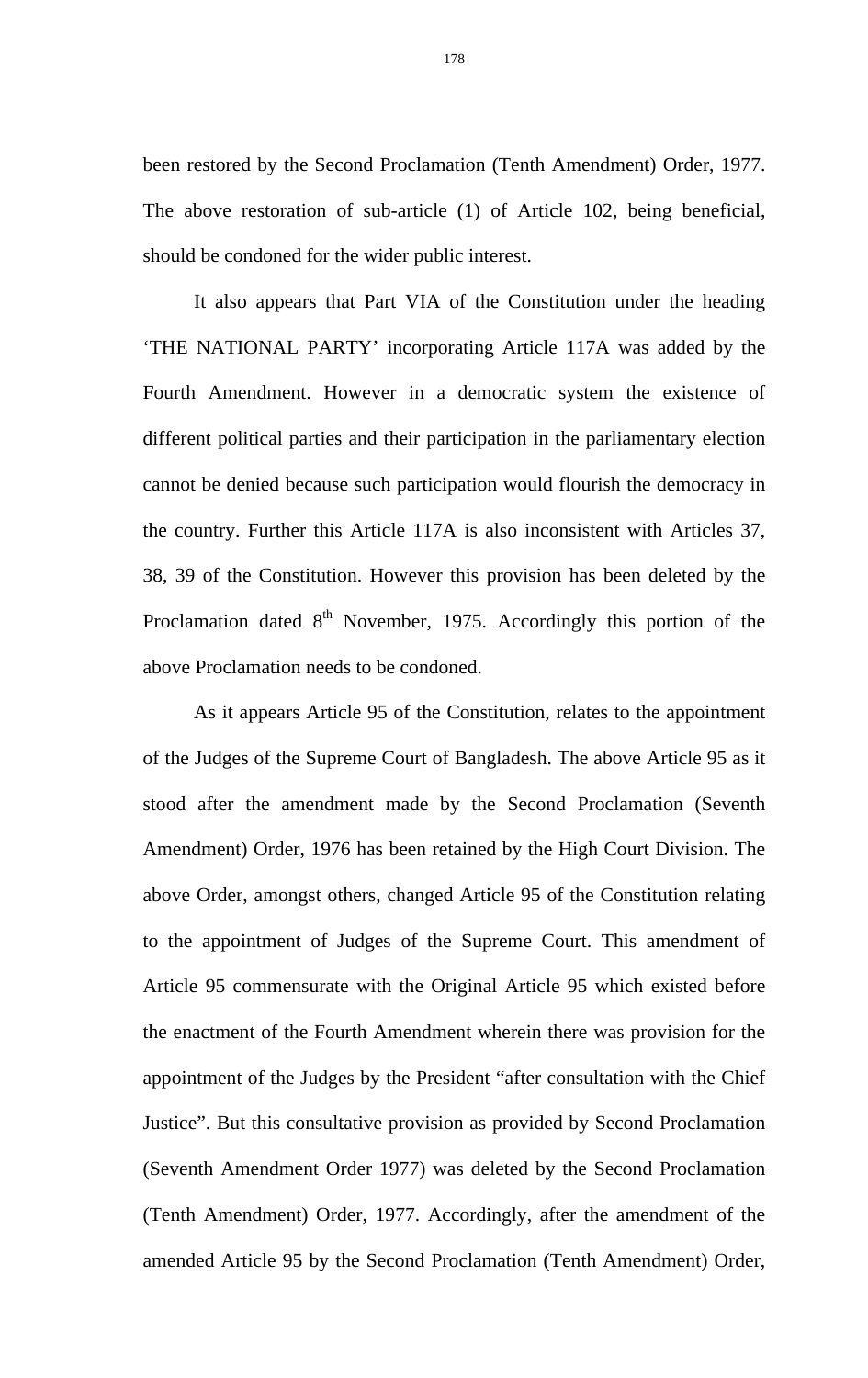1977, Article 95 as amended by the Second Proclamation Order No. IV of 1976, did no longer exist, and therefore, it was not ratified or validated or confirmed by the Fifth Amendment. Accordingly this Article 95 as amended by the Second Proclamation Order No. IV of 1976 could not be legally condoned by the High Court Division as it was not in force on the day the Fifth Amendment was passed. Moreso, a repealed provision can not be legally retained and/or validated by the Court. So Article 95 will remain as it existed on August 15, 1975. However, in view of the declarations given in the Judges case (Supra) declaring that convention of consultaion being, a Constitutional imperative, is binding upon everybody. Accordingly this retention of substitued Article 95 will have no bearing on the matter of consultation.

However, before concluding we would like to mention that our decision will remain incomplete if we do not mention the present state of the judiciary in the Constitution.

 As it appears Mustafa Kamal, CJ was emphatic in respect of the independence of the judiciary in Secretary of Finance V Masdar Hossain  $2000$ (VIII) BLT (AD) 234 wherein he held in para 44, page  $257 - 258$  as follows:

> "44. The independence of the judiciary, as affirmed and declared by Articles 94 (4) and 116A , is one of the basic pillars of the Constitution and cannot be demolished, whittled down, curtailed or diminished in any manner whatsoever, except under the existing provision of the Constitution. It is true that this independence, as emphasized by the learned Attorney General , is subject to the provision of the Constitution, but we find no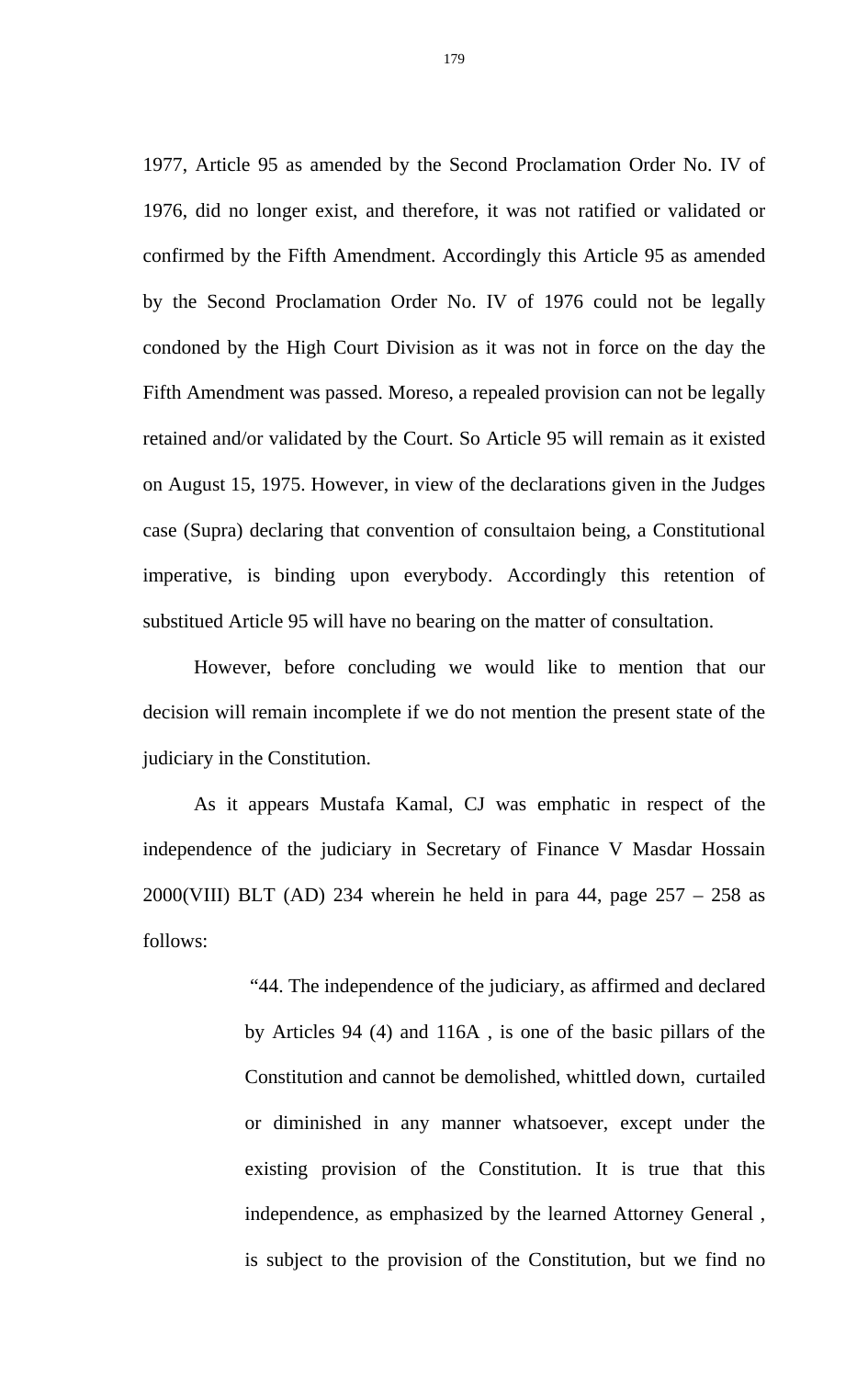provision in the Constitution which curtails, demolishes to otherwise abridges this independence……"

However we are of the view that the words, "but we find no provision in the Constitution which curtails, demolishes or otherwise abridges this independence" do not depict the actual picture because unless Articles 115 and 116 are restored to their original position, independence of judiciary will not be fully achieved.

In this regard, Matin, J. in Judges Case 17 BLT (AD) 231 observed as follows:

> "it is true that "consultation" was considered in the light of Article 116 of the Constitution but never the less the same principle all the more applies in the matter of appointment of Judges of the Supreme Court under Articles 95 and 98 of the Constitution because without the independence of the Supreme Court there cannot be any independence of the subordinate courts and minus the consultation and primacy the separation of judiciary from executive will be empty words…….."

It was further observed:-

"we agree, with approval, with Justice Bhagvati and add further that although Article 22 has been implemented to a great extent through the judgement of this Court in Masdar Hossains's case but until and unless the unamended Articles 115 and 116 of the Constitution are restored vesting the control of the subordinate judiciary in the Supreme Court, the separation of judiciary will remain a distant cry and a music of the distant drum"

It may be noted here that among the twelve directions given in Masdar Hossain's case one was to the effect that Parliament will in its wisdom take necessary steps regarding this aspect of independence of judiciary.

It is our earnest hope that Articles 115 and 116 of the Constitution will be restored to their original position by the Parliament as soon as possible.

Before we conclude, we would like to quote the following: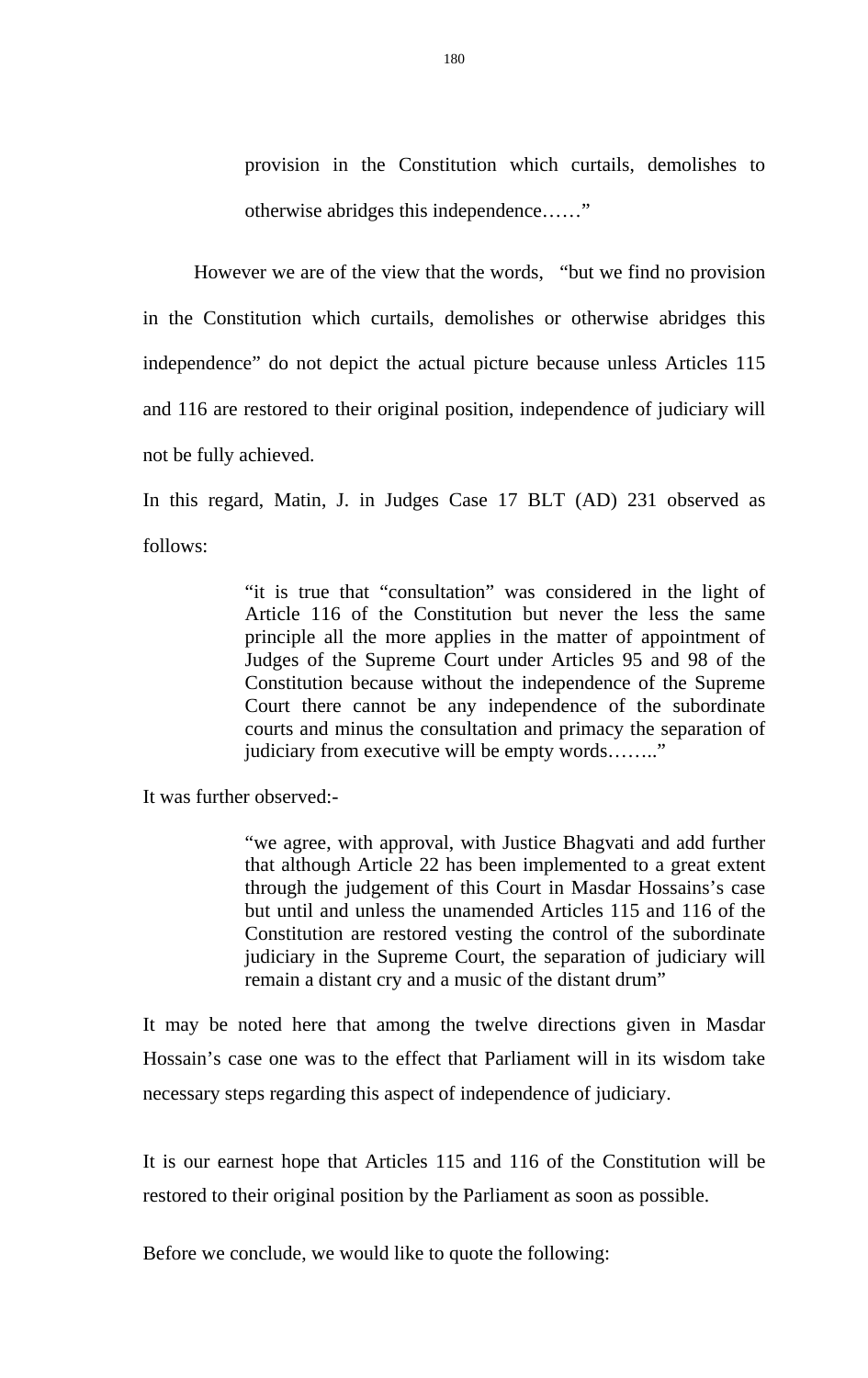"The greatest of all the means ……….for ensuring the stability of Constitution-but which is now a days generally neglected is the education of citizens in the spirit of the Constitution …………To live by the rule of the Constitution ought not to be regarded as slavery, but rather as salvation." (Artistotle's Politics (335-322 BC) pp 233-34"

We would also quote the following passage from the conclusion in an essay on Noni Palkivala in …….. "Democracy, Human rights and Rule of Law" edited by Venkat Iyer , 2000 regarding the "Period of Deliquency" in India in 1975 -1977 :

> Despite the traumatic events of 1995 – 1977, the lessons of that emergency have now, alas, also been forgotten by a vast majority of Indian citizenery. It is said that people do not realize the benefits of freedom until they are lost. Twenty five years have passed and a new generation of Indians is not even aware of what happened during those eventful months.

> It is essential that if India is to preserve her democratic freedom, each generation must be taught, educated and informed about those dark days. Every Indian needs to renew and refresh himself at the springs of freedom.

We will simply echo those words by replacing the period and the word India with Bangladesh. We emphasize each of our generation must be taught, educated and informed about those dark days: the easiest way of doing this is to recognize our errors of the past and reflect this sentiments in our judgment. This will ensure that the sovereignty of "we, the people of Bangladesh" is preserved forever as a " pole star".

We are of the view that in the spirit of the Preamble and also Article 7 of the Constitution the Military Rule, direct or indirect, is to be shunned once for all. Let it be made clear that Military Rule was wrongly justified in the past and it ought not to be justified in future on any ground, principle, doctrine or theory whatsoever as the same is against the dignity, honour and glory of the nation that it achieved after great sacrifice; it is against the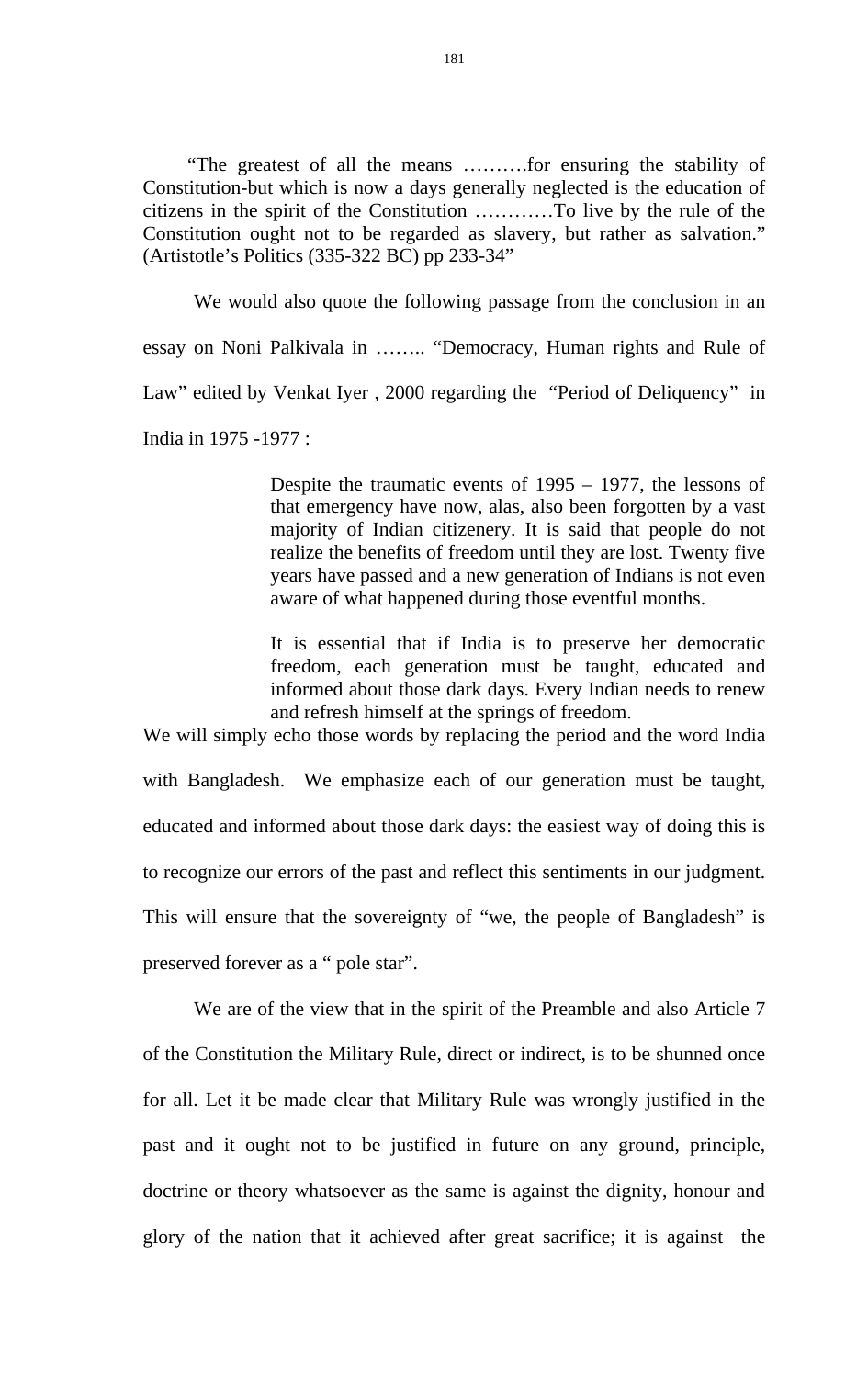dignity and honour of the people of Bangladesh who are committed to uphold the sovereignty and integrity of the nation by all means; it is also against the honour of each and every soldier of the Armed Forces who are oath bound to bear true faith and allegiance to Bangladesh and uphold the Constitution which embodies the will of the people, honestly and faithfully to serve Bangladesh in their respective services and also see that the Constitution is upheld, it is not kept in suspension, abrogated, it is not subverted, it is not mutilated, and to say the least it is not held in abeyance and it is not amended by any authority not competent to do so under the Constitution.

Accordingly though the petitions involve Constitutional issues, leave, as prayed for, can not be granted as the points raised in the leave petitions have been authoritatively decided by superior Courts as have been reflected in the judgment of the High Court Division.

We, therefore, sum up as under:

- 1. Both the leave petitions are dismissed;
- 2. The judgment of the High Court Division is approved subject to the following modifications:-
	- (a) All the findings and observations in respect of Article 150 and the Fourth Schedule in the judgment of the High Court Division are hereby expunged, and the validation of Article 95 is not approved;
- 3. In respect of condonation made by the High Court Division, the following modification is made and condonations are made as under: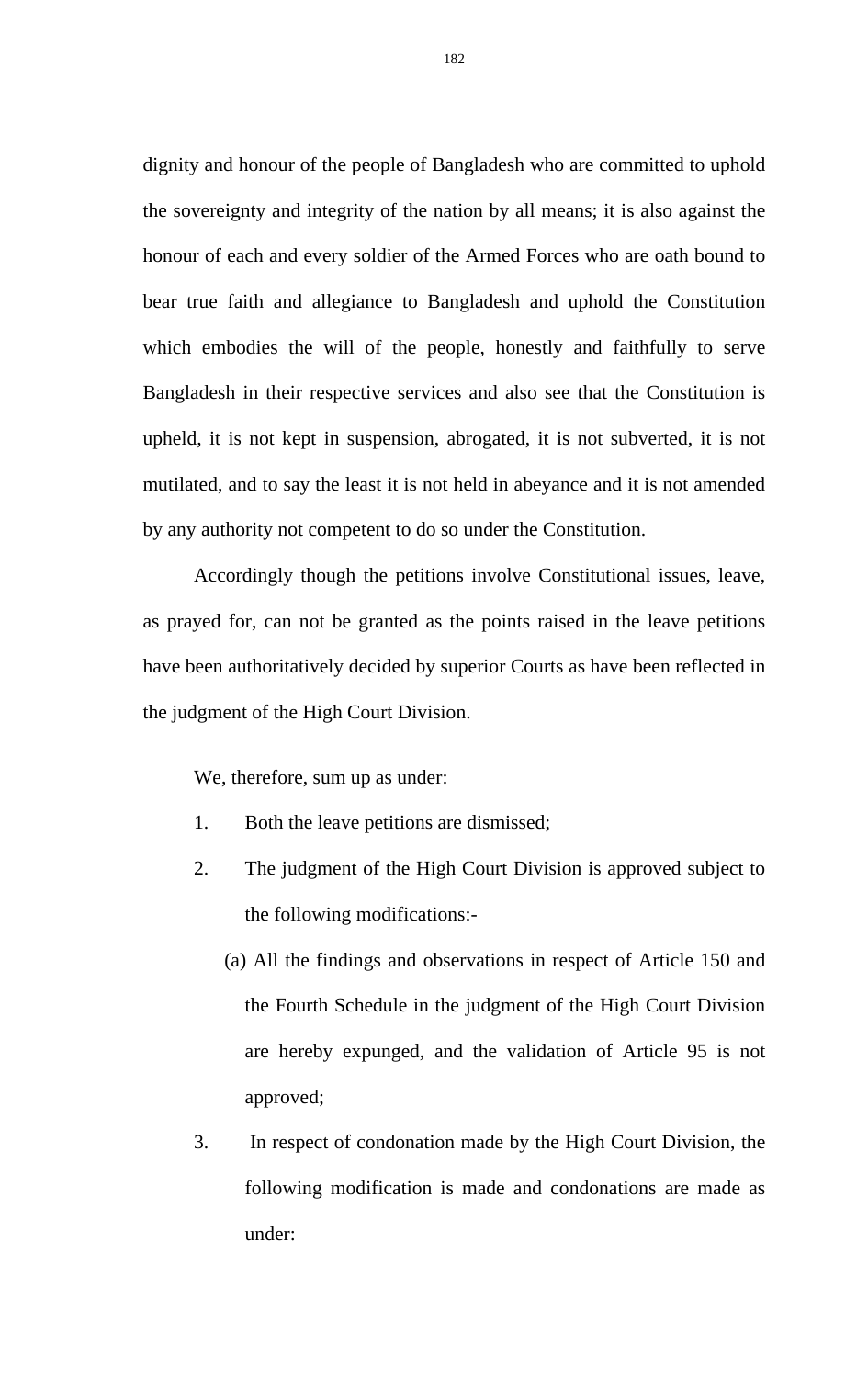- (a) all executive acts, things and deeds done and actions taken during the period from  $15<sup>th</sup>$  August 1975 to 9<sup>th</sup> April, 1979 which are past and closed;
- (b) the actions not derogatory to the rights of the citizens;
- (c) all acts during that period which tend to advance or promote the welfare of the people;
- (d) all routine works done during the above period which even the lawful government could have done.
- (e) (i) the Proclamation dated  $8<sup>th</sup>$  November, 1975 so far it relates to omitting Part VIA of the Constitution;

(ii) the Proclamations (Amendment) Order 1977 (Proclamations Order No. 1 of 1977) relating to Article 6 of the Constitution.

(iii) the Second Proclamation (Seventh Amendment) Order, 1976 (Second Proclamation Order No. IV of 1976) and the Second Proclamation (Tenth Amendment) Order, 1977 (Second Proclamation Order No. 1 of 1977) so far it relates to amendment of English text of Article 44 of the Constitution;

(iv) the Second Proclamation (Fifteenth Amendment) Order, 1978 (Second Proclamation Order No.IV of 1978) so far it relates to substituting Bengali text of Article 44;

(v) The Second Proclamation (Tenth Amendment) Order, 1977 (Second Proclamation Order No. 1 of 1977) so far it relates to inserting Clauses (2), (3), (4), (5), (6) and (7) of Article 96 i.e.